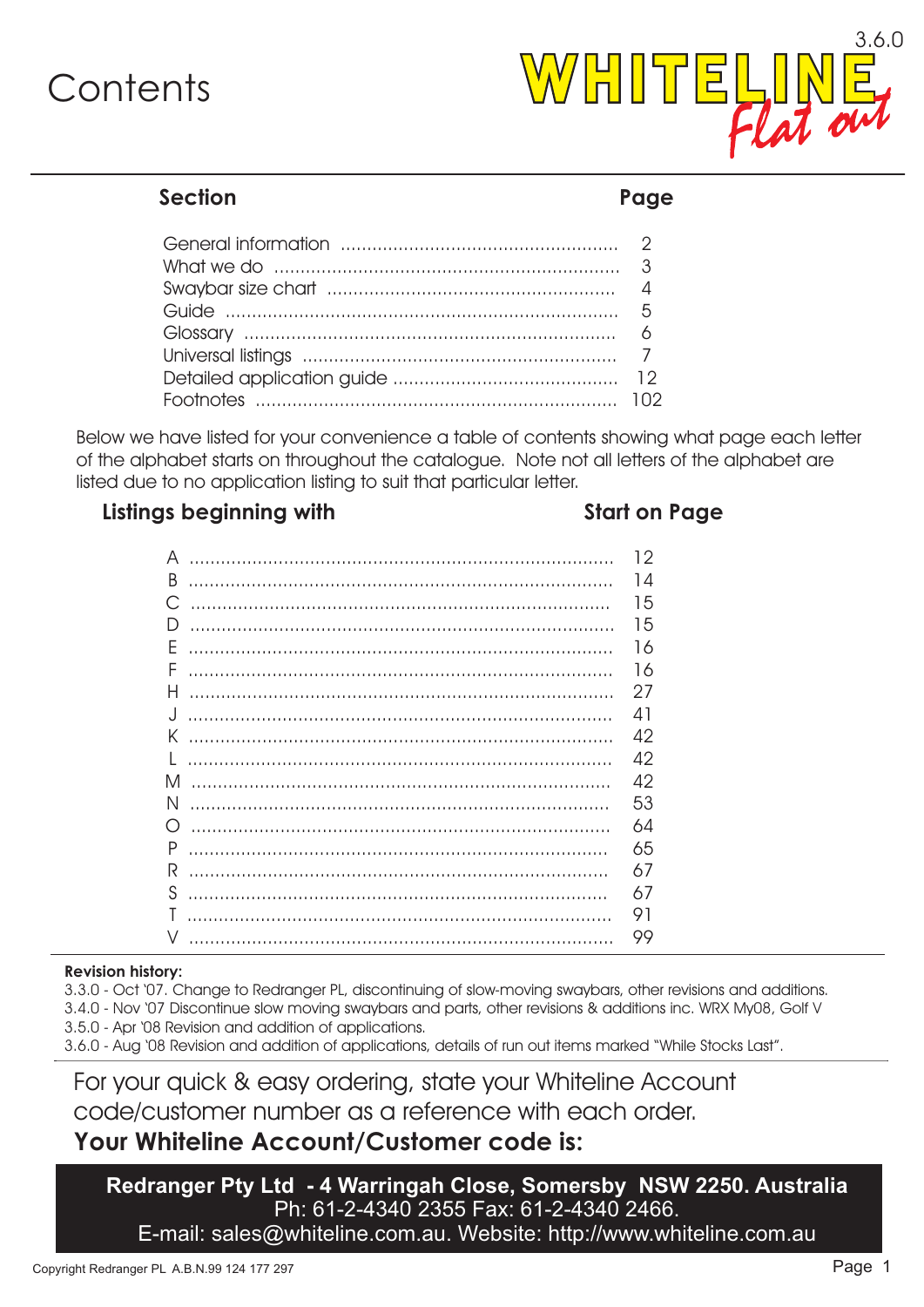# General Information



#### **Catalogue Details**

All care has been exercised in the research and production of this manual. Due to vehicle production changes and supersession, no responsibility is accepted by Redranger Pty Ltd for any inaccuracies of any information contained herein. Manufacturers names appearing in this manual are used for identification purposes only.

#### **Contact Details Redranger Pty Ltd - Australia**

| <b>Redigitivel Livest Controller</b>                        |                                                                                                           |
|-------------------------------------------------------------|-----------------------------------------------------------------------------------------------------------|
| Address:<br>Ph:                                             | 4 Warringah Close, Somersby NSW 2250. Australia<br>61-2-4340 2355                                         |
| Fax:                                                        | 61-2-4340 2466.                                                                                           |
| E-mail: Accounts<br>Administration<br>Sales<br>Tech support | accounts@whiteline.com.au<br>admin@whiteline.com.au<br>sales@whiteline.com.au<br>support@whiteline.com.au |
| Website:                                                    | www.whiteline.com.au<br>www.suspensionparts.info (Suspension technical forum)                             |
| Whiteline Automotive - IIK & Furone                         |                                                                                                           |

**Whiteline Automotive - UK & Europe**

Ph: 01383 723850 Web: www.whiteline-eu.com

#### **Whiteline Automotive - USA**

Ph: 616 399 9025 Web: www.globalperformanceparts.com

**Refer to our web site for current details of all distributors and dealers through out the world.**

### **Copyright Notice**

Redranger Pty Ltd is the owner of Copyright in this publication, including layout, drawings, text and part number systems. This publication must not be reproduced in whole, or in part without authorisation from Redranger Pty Ltd A.B.N. 99 124 177 297.

#### **Returns**

Non-manufacturer responsible credit returns will be subject to handling and repackaging fee of 15% and will only be accepted within 14 days from purchase date. The goods must be in resaleable condition and returned at the Purchasers expense. The Purchaser must apply for and receive a credit return number from the Company and provide original invoice number before a credit will be considered. Goods made to order or purchased specifically on behalf of the Purchaser will not be credited.

### **Pricing**

The prices set out or referred to herein are recommended prices only and there is no obligation to comply with the recommendation. All prices are ex warehouse unless otherwise agreed to in writing. While the Company endeavors to provide advance notice of any changes, some prices may change without notice.

**NOTE: Prices were accurate at time of print but may change without notice.**

### **Warranty**

The company warrants all road rated (excludes "custom" or items marked "Race" or "for off-road use only") catalogued product under its various brands to the original purchaser against faulty materials and workmanship, when used for their designated purpose a period of 1 year from the purchase date of retail sale or 20,000kms from the date of fitment, whichever occurs first. Warranty is automatically voided for all products if they are used on a race circuit or in any form of racing in general.

#### **Any "custom" products or products catalogued or marked as "RACE" or "Off-road use only" are not suitable for conventional road use and are not covered by this or any other warranty whether specified or implied.**

Whiteline Automotive's obligation under this warranty is limited to the replacement of the defective unit. The cost of removal of the defective unit and the installation of the replacement unit are not included.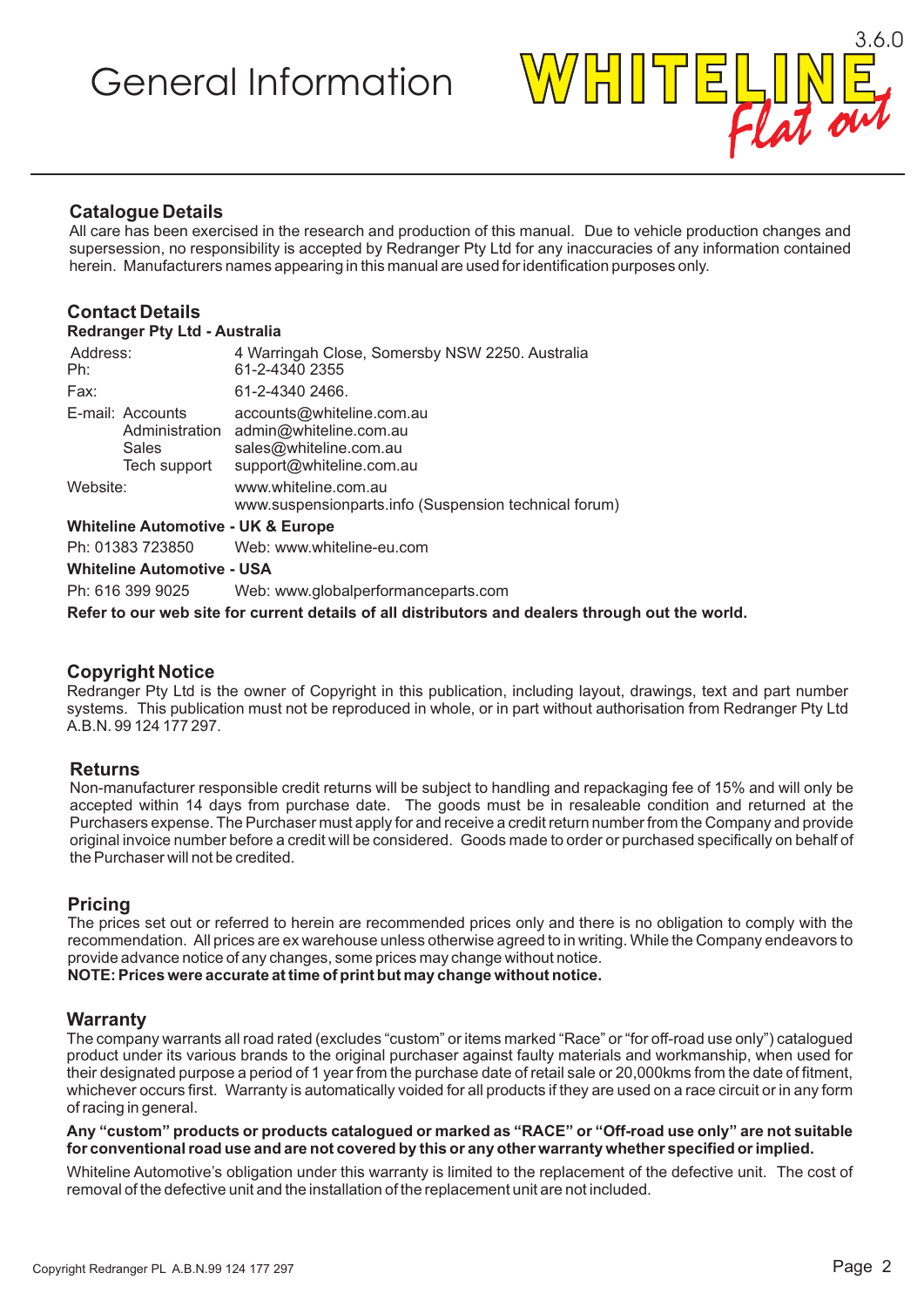# What do we do?





**Test** 



Design



Quality Control



Test again



Design



# Production



Quality Control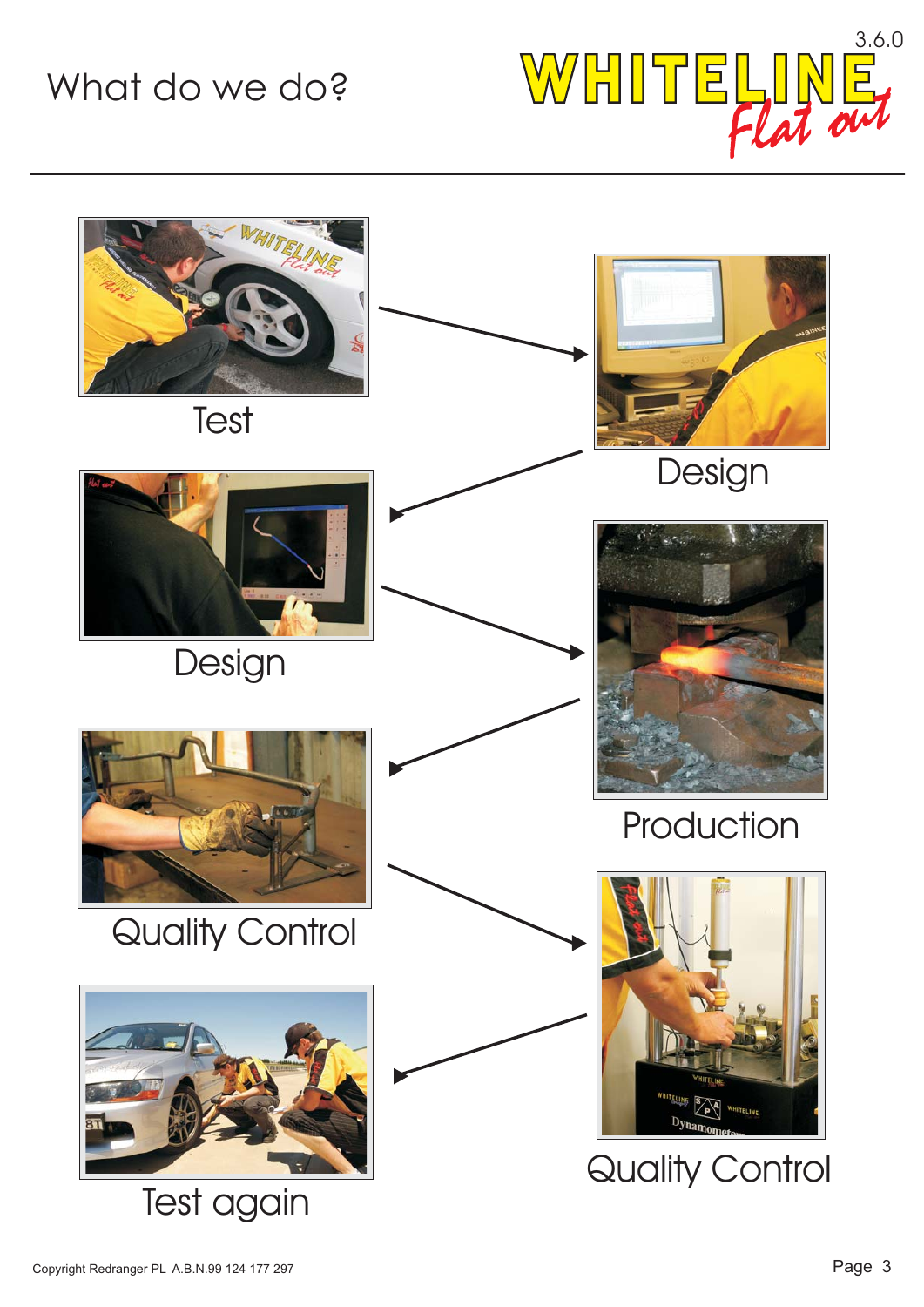

# Swaybar Diameter Conversion Chart

# **Showing percentage (%) increase in torsion for bars of the same shape, design and material specifications**

### **Choose original bar diameter from left column, then follow across to the right to determine % increase in stiffness required. Or, check % stiffness of a new bar size against the original.**

Eg. Original bar has a diameter of 24mm You would like the new bar to be approximately 50% stiffer. Sighting across you have a choice of either 38% for 26mm or, 60% for 27mm.

| From |     |      |      |      |      |      |      | $TO - mm$ |      |      |      |      |      |      |      |
|------|-----|------|------|------|------|------|------|-----------|------|------|------|------|------|------|------|
| mm   | 16  | 17   | 18   | 19   | 20   | 21   | 22   | 23        | 24   | 25   | 26   | 27   | 28   | 29   | 30   |
|      |     |      |      |      |      |      |      |           |      |      |      |      |      |      |      |
| 14   | 71% | 117% | 173% | 239% | 316% | 406% | 510% | 628%      | 764% | 917% |      |      |      |      |      |
| 15   | 29% | 65%  | 107% | 157% | 216% | 284% | 363% | 453%      | 555% | 672% | 803% | 950% |      |      |      |
| 16   |     | 27%  | 60%  | 99%  | 144% | 197% | 257% | 327%      | 406% | 496% | 597% | 711% | 838% | 979% |      |
| 17   |     |      | 26%  | 56%  | 92%  | 133% | 180% | 235%      | 297% | 368% | 447% | 536% | 636% | 747% | 870% |
| 18   |     |      |      | 24%  | 52%  | 85%  | 123% | 167%      | 216% | 272% | 335% | 406% | 486% | 574% | 672% |
| 19   |     |      |      |      | 23%  | 49%  | 80%  | 115%      | 155% | 200% | 251% | 308% | 372% | 443% | 522% |
| 20   |     |      |      |      |      | 22%  | 46%  | 75%       | 107% | 144% | 186% | 232% | 284% | 342% | 406% |
| 21   |     |      |      |      |      |      | 20%  | 44%       | 71%  | 101% | 135% | 173% | 216% | 264% | 316% |
| 22   |     |      |      |      |      |      |      | 19%       | 42%  | 67%  | 95%  | 127% | 162% | 202% | 246% |
| 23   |     |      |      |      |      |      |      |           | 19%  | 40%  | 63%  | 90%  | 120% | 153% | 189% |
| 24   |     |      |      |      |      |      |      |           |      | 18%  | 38%  | 60%  | 85%  | 113% | 144% |
| 25   |     |      |      |      |      |      |      |           |      |      | 17%  | 36%  | 57%  | 81%  | 107% |
| 26   |     |      |      |      |      |      |      |           |      |      |      | 16%  | 35%  | 55%  | 77%  |
| 27   |     |      |      |      |      |      |      |           |      |      |      |      | 16%  | 33%  | 52%  |
| 28   |     |      |      |      |      |      |      |           |      |      |      |      |      | 15%  | 32%  |

**IMPORTANT :** This chart is purely for rough comparison purposes and is only designed to serve as a guide. It can not be used when comparing different bar shapes, designs or material specifications.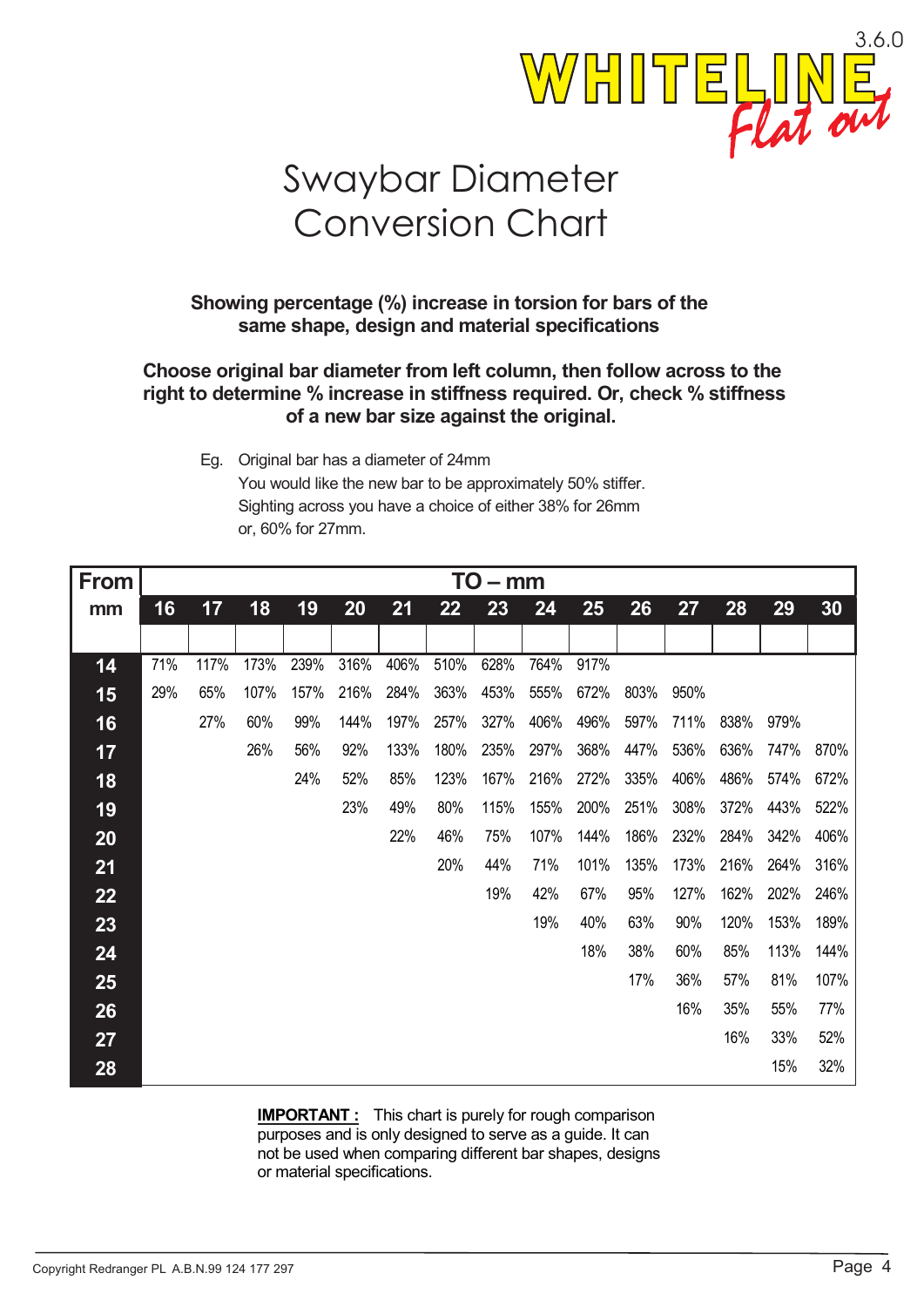# How to read this



| Whiteline Select Application Catalogue<br><b>Edition 3 Draft</b><br>Subject to terms and conditions highlighted in full application<br>catalogue and subject to change with out notice. |                                             |                         | 4/20/2006<br>14:42<br>5 | TIVE<br>Vehicle                                                        |
|-----------------------------------------------------------------------------------------------------------------------------------------------------------------------------------------|---------------------------------------------|-------------------------|-------------------------|------------------------------------------------------------------------|
| Description<br>Loc.                                                                                                                                                                     |                                             | Part ive                |                         | <b>Version details</b><br>Notes<br>Kit<br>Date & time stamp            |
| Nissan                                                                                                                                                                                  |                                             |                         |                         | <b>Edition details</b>                                                 |
| 180B P610 10/72-81 inc SSS coupe                                                                                                                                                        |                                             |                         |                         | Number and status                                                      |
| F<br>Swaybar-heavy duty<br>R<br>Lowering block kit - 1 1/2-Control                                                                                                                      |                                             | BDF2<br>KLB61-1         | 2                       | 22mm<br>wagon                                                          |
| Lowering block kit - 2-Flatout<br>R                                                                                                                                                     |                                             | KLB62-2                 | 2                       | wagon                                                                  |
| R<br>Swaybar-heavy duty                                                                                                                                                                 |                                             | <b>BDR2</b>             | 1                       | excl wagon 18mm                                                        |
| R<br>Swaybar-heavy duty                                                                                                                                                                 |                                             | BDR2W                   |                         | wagon 16mm                                                             |
| 180SX S13 88-96 incl CA18 hatch SR20 coupe                                                                                                                                              |                                             |                         |                         |                                                                        |
| F<br>Brace-strut tower alloy adj<br>F<br>Brace-strut tower alloy adj                                                                                                                    |                                             | <b>KSB672</b><br>KSB694 | 1                       | CA18 hatch<br>SR20 coupe                                               |
| Bush kit-swaybar to chassis                                                                                                                                                             |                                             | W0408-24                | 2                       | avail 24.27mm                                                          |
| Such kilosusybar to chassis                                                                                                                                                             |                                             | 8-27                    | 2                       | avall 24 27mm                                                          |
| F<br>Camber adj bolt klt-12mm                                                                                                                                                           | <b>Location</b><br>Front or rear etc        | 12                      | $\overline{z}$          | $+1.5$ deg                                                             |
| F<br>Caster adj kit-radius rod bush<br><b>CONTRACTOR</b>                                                                                                                                | Part group symbol                           | 31                      | 2<br>z                  | $+ - 0.75$ deg                                                         |
| F<br>Spring-coll lowering kit-Flatout                                                                                                                                                   | Refer bottom of page                        |                         | 2                       |                                                                        |
| F<br>Swaybar link kit-spherical bearing                                                                                                                                                 | <b>Part description</b>                     |                         | z                       | extra heavy duty                                                       |
| Е<br>Swaybar-heavy duty                                                                                                                                                                 | Item - detail                               |                         |                         | 88-91 CA18 27mm                                                        |
| E<br>Swaybar-heavy duty<br>F<br>Swaybar-heavy duty Blade adjustable                                                                                                                     |                                             | BNF20Z                  |                         | 92-94 8R20 27mm<br>88-91 CA18 27mm                                     |
| <b>Part number</b><br>F<br>Swaybar neavy                                                                                                                                                |                                             | <b>BNF21Z</b>           | $\overline{1}$          | 92-94 8R20 27mm                                                        |
| Whiteline part #<br>F&R<br>Group 4 coll-ove                                                                                                                                             |                                             | 1K4028C                 |                         |                                                                        |
| F&R<br>Group 4 coll-ow<br><b>Part footnotes</b>                                                                                                                                         |                                             | <b>CONTROL</b>          |                         |                                                                        |
| Arm-adj uppr co<br>R<br>Refer back of<br>R<br>Arm-adj upprira                                                                                                                           |                                             | KTA118<br><b>KTA117</b> | 2<br>$\overline{z}$     | on-car adj. Allows +2.5/-1.0 deg<br>on-car adj. Allows +/- 15mm adjust |
| catalogue for key<br>Brace-strut towe<br>R                                                                                                                                              |                                             | KSB629Q                 | 1                       |                                                                        |
| and more details<br>R<br>Bush kit-control<br>Qty in kit                                                                                                                                 |                                             | W0679                   | 4                       | h/duty poly-suit inner and outer                                       |
| Camber adj kit<br>R<br>Number of items or                                                                                                                                               |                                             | KCA347                  | 4                       | +/- 0.75 deg. 2 kits allows +/- 1.5 deg                                |
| Control arm fair<br>R<br>assemblys in a pack<br>Sub-frame allon<br>R                                                                                                                    |                                             | W0680<br><b>KCA348</b>  | 4<br>6                  | heavy duty polyurethane<br>allows diff angle change & subframe lock    |
| Swaybar to chas<br>R                                                                                                                                                                    | Vehicle Kit Part #.                         |                         |                         | avail 20 22 24mm                                                       |
| Handling or Sports<br>Swaybar to cha<br>R                                                                                                                                               |                                             | W0409-22                |                         | avail 20 22 24mm                                                       |
| R<br>Swaybar to chas<br>pack # if applicable                                                                                                                                            |                                             | W0409-24                | z                       | avail 20 22 24mm                                                       |
| Spring-coll lowering kit-control<br>R<br>Not yet available<br>R                                                                                                                         |                                             | 70048                   | 2                       | suit WL adjstbl bar only extra heavy duty                              |
| R<br>Swaybar-heavy duty                                                                                                                                                                 | Part note                                   |                         | 1                       | 20mm                                                                   |
| R<br>Swaybar-heavy duty Blade adjustable                                                                                                                                                | Specific additional<br>notes about the part |                         | 1                       | 20mm                                                                   |
| Swaybar-X heavy duty<br>R                                                                                                                                                               | or part / application                       |                         |                         | 22mm                                                                   |
| 200B P810 10/77-81 incl SX-SSS coupe                                                                                                                                                    | Swaybar dia.-                               |                         |                         |                                                                        |
| F<br>Swaybar-heavy duty<br>R                                                                                                                                                            | All swaybar listings                        |                         | 2                       |                                                                        |
| Lowering block kit - 1 1/2-Control<br>R<br>Lowering block kit - 2 Flatout                                                                                                               | show bar diameter                           |                         |                         | wagon<br>wagon                                                         |
| Swaybar-heavy duty<br>R                                                                                                                                                                 |                                             | in mm                   |                         | sedan with IRS 18mm                                                    |
| R<br>Swaybar-heavy duty                                                                                                                                                                 | Part / application<br>footnote              |                         |                         | sedan with solid axle 22mm                                             |
| Swaybar-heavy duty<br>R<br>R<br>Swaybar-neavy duty<br>盆                                                                                                                                 | Refer back of                               |                         | 1                       | wagon 16mm<br>SX-SSS coupe with IRS 18mm                               |
| 200SX S14 7/94-10/00                                                                                                                                                                    | catalogue for key                           |                         |                         |                                                                        |
| F.<br>Brace-strut tower alloy adj                                                                                                                                                       | and more details $\sqrt{2}$                 |                         |                         |                                                                        |
| F<br>Camber adj bolt kit-14mm                                                                                                                                                           |                                             | KCA414                  | 2                       | $+1.5$ deg                                                             |
| Caster adj kit-radius rod bush<br>F                                                                                                                                                     |                                             | KCA331                  | 2                       | $+ - 0.75$ deg                                                         |
| F<br>Spring-coll lowering kit-Control                                                                                                                                                   |                                             | 70066                   | $\overline{a}$          |                                                                        |
| Spring-coll lowering kit-Flatout<br>F<br>F<br>Swaybar link kit-spherical bearing                                                                                                        | 73123<br><b>KI_C007</b>                     | 2<br>z                  | extra heavy duty        |                                                                        |
| F<br>Swaybar-heavy duty                                                                                                                                                                 | BNF19                                       |                         | 27mm                    |                                                                        |
| F<br>Swaybar-heavy duty Blade adjustable                                                                                                                                                |                                             | <b>BMF19Z</b>           |                         | 27mm                                                                   |
| Nissan, 2008X 814 7/94-10/00 continues on next page                                                                                                                                     |                                             |                         |                         |                                                                        |
|                                                                                                                                                                                         | A Allan & Other<br>Springs                  | 第 Swaybars              |                         | <b>Bhocks</b>                                                          |
|                                                                                                                                                                                         | Copyright Whiteline Automotive - Austra     |                         |                         | a - ABN 68 073 002 034<br>Page 47 of 90                                |

**Part group symbol legend**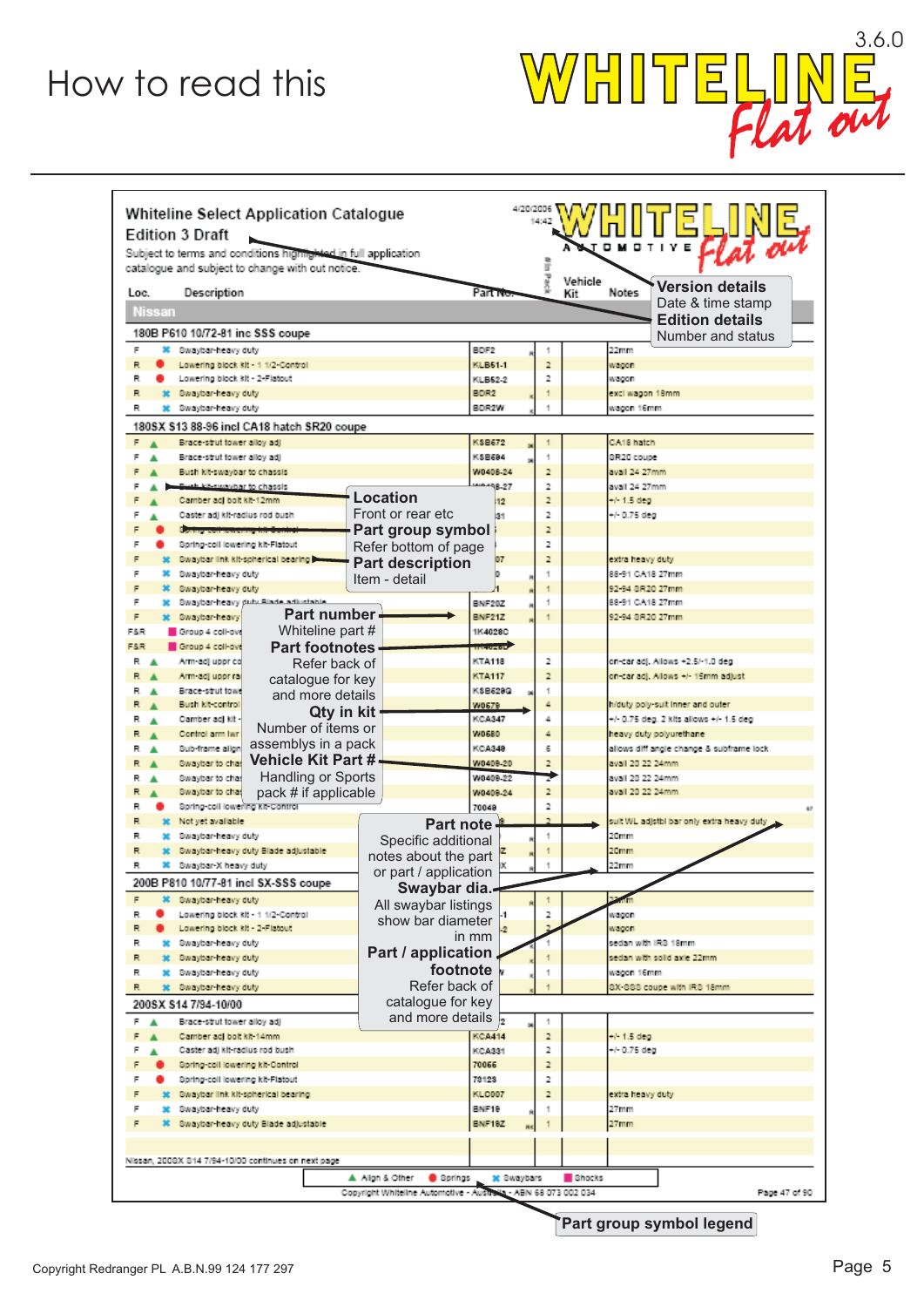Glossary



# **Alignment products**

Whitelines extensive line ofAlignment products range from camber and castor kits to strut brace and under car braces. The following is a guide to decoding the suffixes of alignment product part numbers

- Suffix indicate strut braces that are already supplied with Quick Release clamps. **Q**
- Suffix indicate extra feature update option available. **X**
- Suffix indicate an updated specification or part number **A**
- Suffix indicate motorsport components that are suitable for RACE USE ONLY. **M**

Take careful note of any footnotes applicable to each part number and/or application. A full register of footnotes appears on the last page of the guide.

# **Springs**

Control **or** *flatout* . There are 2 separate options of spring type and height available in the Whiteline Spring range . The Control range is designed for optimum handling with a great sporty look. Lowering heights range between *25-40* mm depending on application and factory options. The Flatout range delivers a more dramatic lowered look delivering up to 50 mm lower ride height.

The Whiteline part number is your guarantee of a quality product. Use these numbers when ordering to ensure you receive a genuine Whiteline product. Numbers with an "A" suffix (eg. **78900A**) indicate an updated specification or part number. Take careful note of any footnotes applicable to each part number and/or application. A full register of footnotes appears on the last page of the guide.

# **Swaybars**

The Whiteline swaybar part numbers are designed to provide information as to the configuration and application of the individual part numbers. The following is a guide to decoding the swaybar part numbers.

Typical part number example **B S R 20 X Z**

- Denotes "Swaybar" product group. **B**
- Denotes Vehicle Manufacturer in this case Subaru. **S**
- Denotes vehicle fitment location front or rear. In this case R for rear. **R**
- 20 Specific part number.
- Extra heavy duty oversized option. Can be up to XXX for Race oversize options. **X**
- Denotes "Blade" adjustable type. **Z**

This sequence forms the basic part number with some other letter codes that are often used to give additional information, particularly for special applications.

#### **Type codes:**

These type codes refer to the fitment configuration of the Whiteline swaybar relative to the catalogued application. Footnotes are listed for each swaybar. They are grouped into replacement types (code **R** & **RK**) and others (codes **K** & **C**). Code RK (Replacement with Kit) is unique as it denotes a replacement swaybar supplied with a kit to replace existing mounts and parts. It is important that you refer to this information when identifying applications. For example, a full kit bar type code K from the catalogue, will not fit a replacement type original bar and vice versa.

Take careful note of any footnotes applicable to each part number and/or application. A full register of footnotes appears on the last page of the guide.

# **ShockAbsorbers**

Listings are to compliment the Whiteline range of Springs. Note some vehicles can not be lowered with Whiteline springs unless suitable shocks are matched.

Take careful note of any footnotes applicable to each part number and/or application. A full register of footnotes appears on the last page of the guide.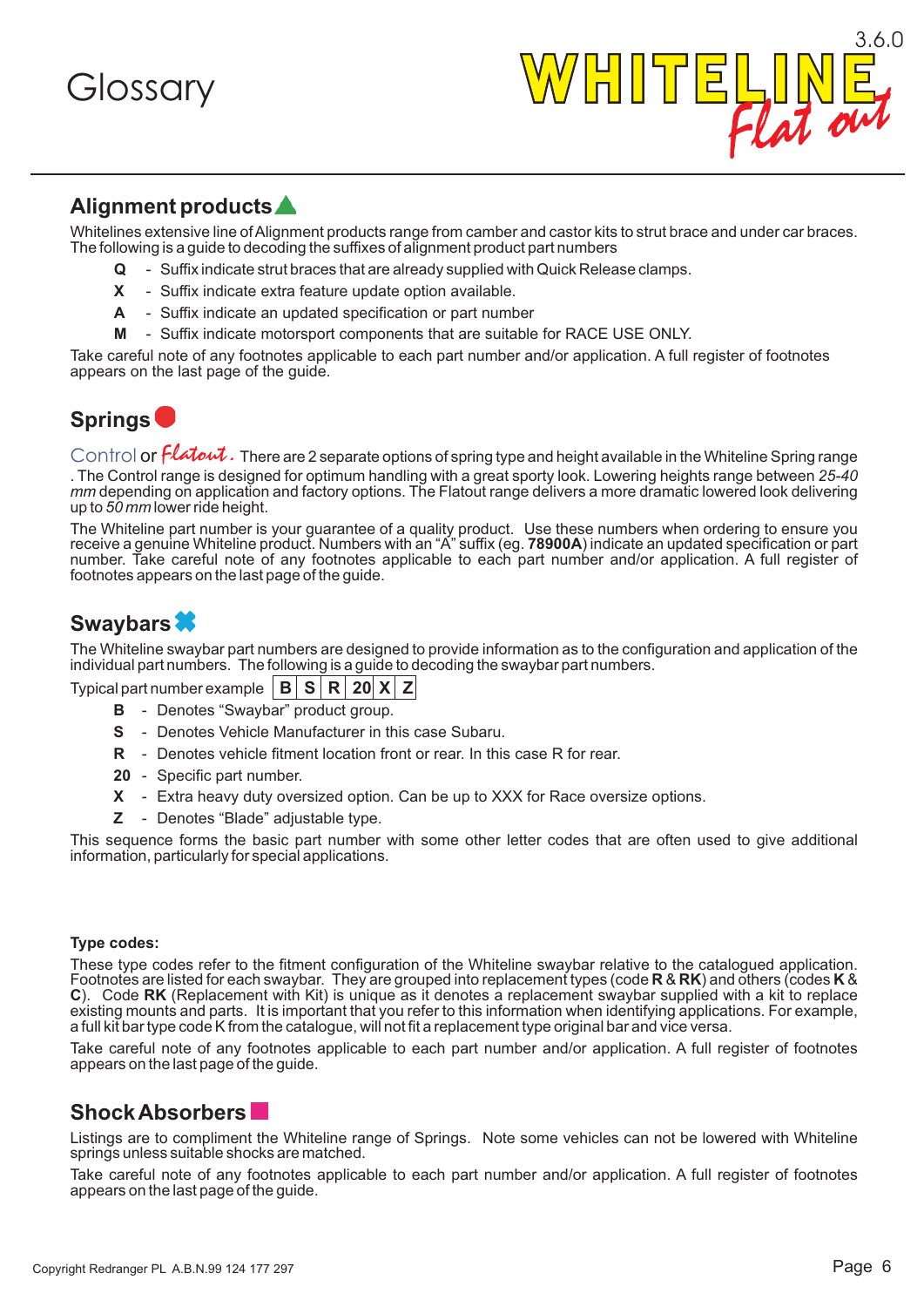

# **Alignment products**

#### **Spare parts**

Service parts specific to other Whiteline kits

| <b>KCA360</b> | KCA359 spacer kit only                |
|---------------|---------------------------------------|
| W0501         | Service bush kit for KPR006           |
| W0562         | Service bush kit for KCA319A, KCA359  |
| W0563         | Service bush kit for KCA361, KCA362   |
| W0569         | Service bush kit for KTA103           |
| W0595         | Service bush kit for KTA108, KTA109   |
| W0596         | Service bush kit for KTA107           |
| <b>W0905</b>  | Service bush kit for KPR002A, KPR002X |
|               |                                       |

#### **Universal strut brace hardware**

Universal fittings and hardware as used in Whiteline strut braces.

| KSB01         | Alloy bar to bracket through bolt kit. M10 x 1.5 socket head. 2x sets of bolts &<br>nuts. |
|---------------|-------------------------------------------------------------------------------------------|
| KSB02         | Alloy bar end bolt kit. M14 x 1.5 custom head. 2x sets of bolt & nut.                     |
| <b>KSB790</b> | Quick release strut brace clamps. 2x sets of fittings & nuts.                             |

#### **Universal camber bolts**

Generally catalogued for specific vehicles but can be also used for other unlisted applications with corresponding strut to wheel hub clevis mount hole. Eg. KCA412 can be used in other mounts using 12mm hole.

|  | <b>KCA410</b> | Camber bolt kit - 10mm |
|--|---------------|------------------------|
|  | <b>KCA412</b> | Camber bolt kit - 12mm |
|  | <b>KCA414</b> | Camber bolt kit - 14mm |
|  | <b>KCA415</b> | Camber bolt kit - 15mm |
|  | <b>KCA416</b> | Camber bolt kit - 16mm |
|  | <b>KCA417</b> | Camber bolt kit - 17mm |

# **Springs**

### **Universal bump stops**

Specially designed for lowered applications or can be used to replace OEM type. Can be stacked. Refer to drawings for sizes and dimensions.

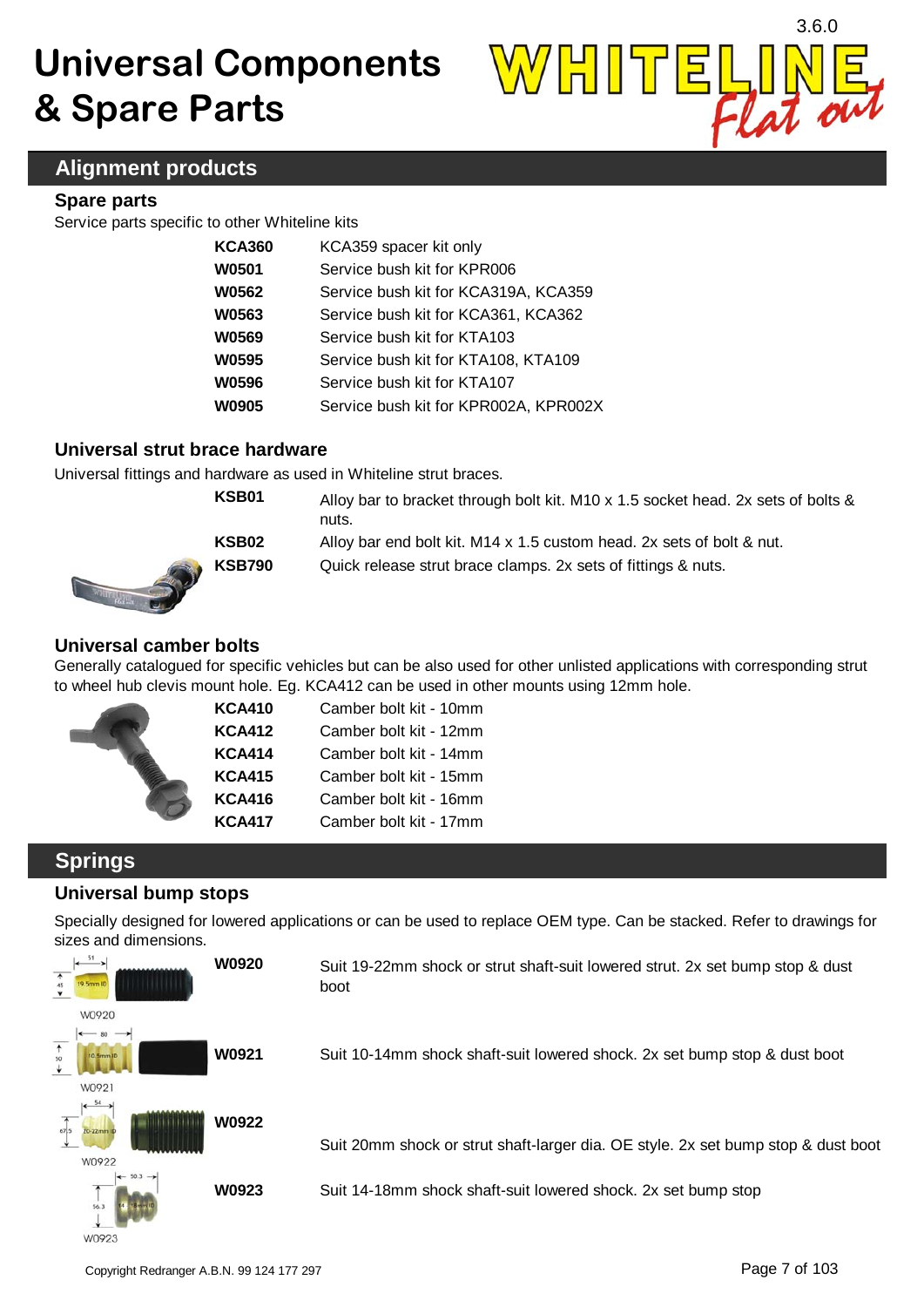

# **Springs**

# **Universal coil wrap**

Used to insulate and silence most common OEM and aftermarket coil springs including coil-over.



**K60950** Suit 10-13mm coils (1.5m - enough to suit 2 x coils) - Black **K60951** Suit 13-18mm coils (1.5m - enough to suit 2 x coils) - Yellow

### **Universal leaf spring U-bolt kits**

Used to mount lowering blocks to solid axles. Kits include: 4x U-bolts, 8x nuts and 8x washers. Measurement is distance between legs x length of legs in mm.



| <b>KU10</b>  | U-bolt kit - 76 x 230 mm |
|--------------|--------------------------|
| <b>KU11</b>  | U-bolt kit - 70 x 230 mm |
| KU12         | U-bolt kit - 57 x 230 mm |
| <b>KU13</b>  | U-bolt kit - 73 x 240 mm |
| <b>KU416</b> | U-bolt kit - 85 x 225 mm |



### **Universal race coils - cold wound high stress wire**

Powder coated in XRD purple, these springs are cold wound from high stress Silicon Chrome wire. This minimises sag and lighter material allows up to 20% more bump travel at closed height for shorter overall length. Cold winding ensures ultra tight gap and dimension tolerances of less than 2%. Sold as single springs.



- **CS (Size)** Main race spring. Available in 61 and 64 mm ID in various lengths and rates. Contact Whiteline for more details.
- **CST (Size)** Flat wire tender or helper springs. Available in 61 and 64 mm ID in various lengths and rates. Contact Whiteline for more details.

### **Swaybars**

### **Spare parts**

Service parts specific to other Whiteline kits

| <b>W0004</b> | Service bush kit for S-link or single eye link - 2x in kit   |
|--------------|--------------------------------------------------------------|
| <b>W0008</b> | Service bush kit for KLC26, KLC32 - 4x bushes & 4x tubes     |
| <b>W0009</b> | Service bush kit for KLC30 - 4x bushes & 4x tubes            |
| W0902        | Service dust boot kit suit spherical rod end link - 8x boots |
|              |                                                              |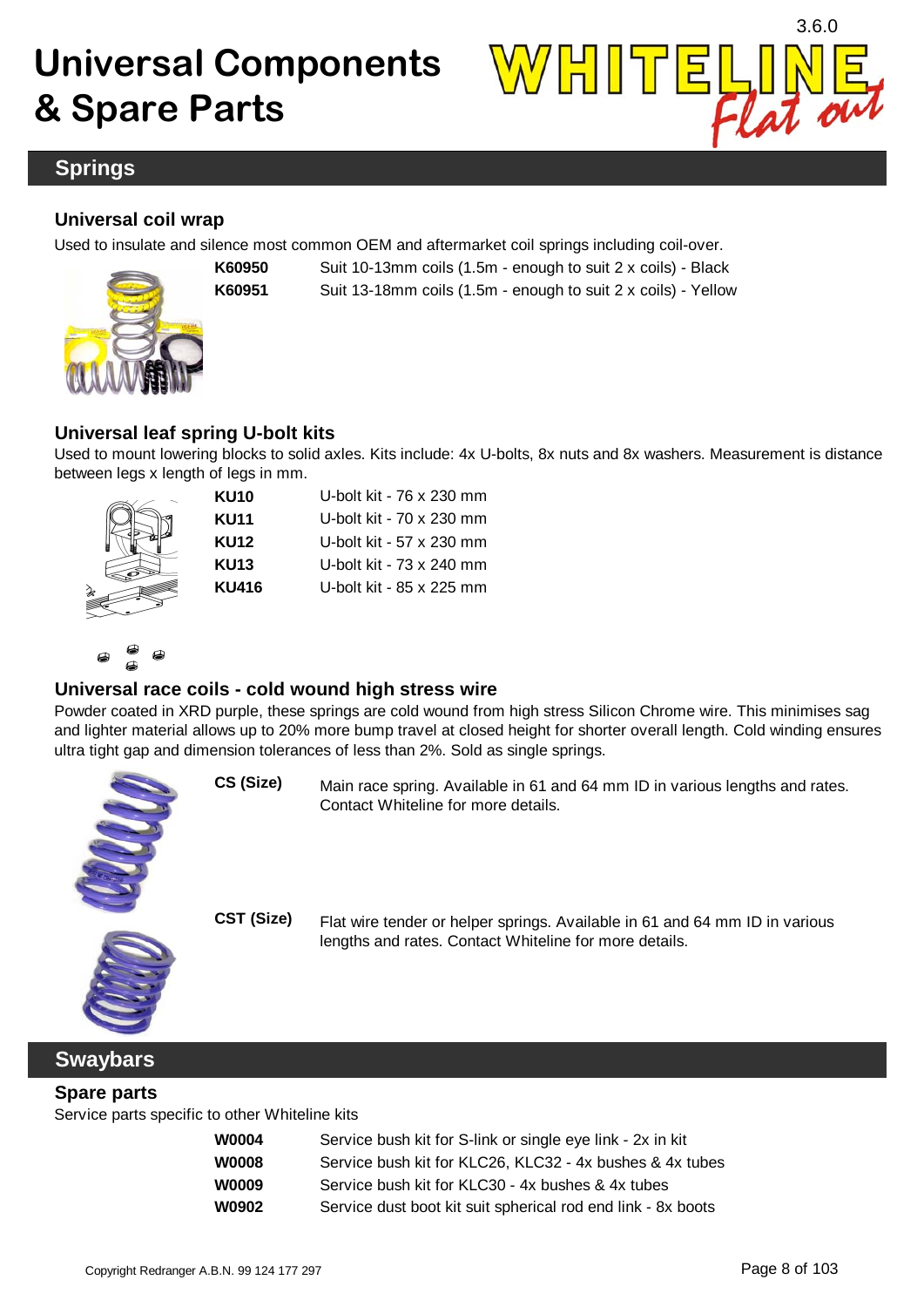

### **Swaybars**

### **Universal link kits - threaded rod type**

Kits include pair of links and sufficient nuts and washers. Bushes only included where specified.

| KL <sub>1</sub>   | Link kit 140mm - no bushes        |
|-------------------|-----------------------------------|
| <b>KL13</b>       | Link kit 115mm - no bushes        |
| KL2               | Link kit 165mm - no bushes        |
| KL <sub>3</sub>   | Link kit 200mm - no bushes        |
| KL <sub>4</sub>   | Link kit 240mm - no bushes        |
| KL <sub>5</sub>   | Link kit 280mm - no bushes        |
| KL <sub>6</sub>   | Link kit 320mm - no bushes        |
| KL7               | Link kit 115mm - with poly bushes |
| KL <sub>1</sub> P | Link kit 140mm - with poly bushes |
| KL13P             | Link kit 115mm - with poly bushes |
| KL <sub>2</sub> P | Link kit 165mm - with poly bushes |
| KL3P              | Link kit 200mm - with poly bushes |
| <b>KL4P</b>       | Link kit 240mm - with poly bushes |
| KL5P              | Link kit 280mm - with poly bushes |
| KL6P              | Link kit 320mm - with poly bushes |
| <b>KLNP</b>       | Link nut pack kit                 |
|                   |                                   |

### **Universal link kits - S link single and double eye type**



**KLD55** Double eye S-link kit - 55mm centres **KLD55B** Double eye S-link kit - 55mm centres with bolts **KLD75** Double eye S-link kit - 75mm centres **KLD75B** Double eye S-link kit - 75mm centres with bolts **KLD75OS** Double eye 90deg offset S-link kit - 75mm centres **KLD110B** Double eye S-link kit - 110mm centres with bolts **KLS075B** Single eye link kit with hardware - 75mm centres **KLS090B** Single eye link kit with hardware - 90mm centres **KLS125** Single eye link kit - 125mm centres **KLS190** Single eye link kit - 190mm centres **KLS190B** Single eye link kit with hardware - 190mm centres **KLS220** Single eye link kit - 220mm centres **KLC13** Single eye link kit with hardware - 220mm centres **KLS270** Single eye link kit - 270mm centres **KLS270B** Single eye link kit with hardware - 270mm centres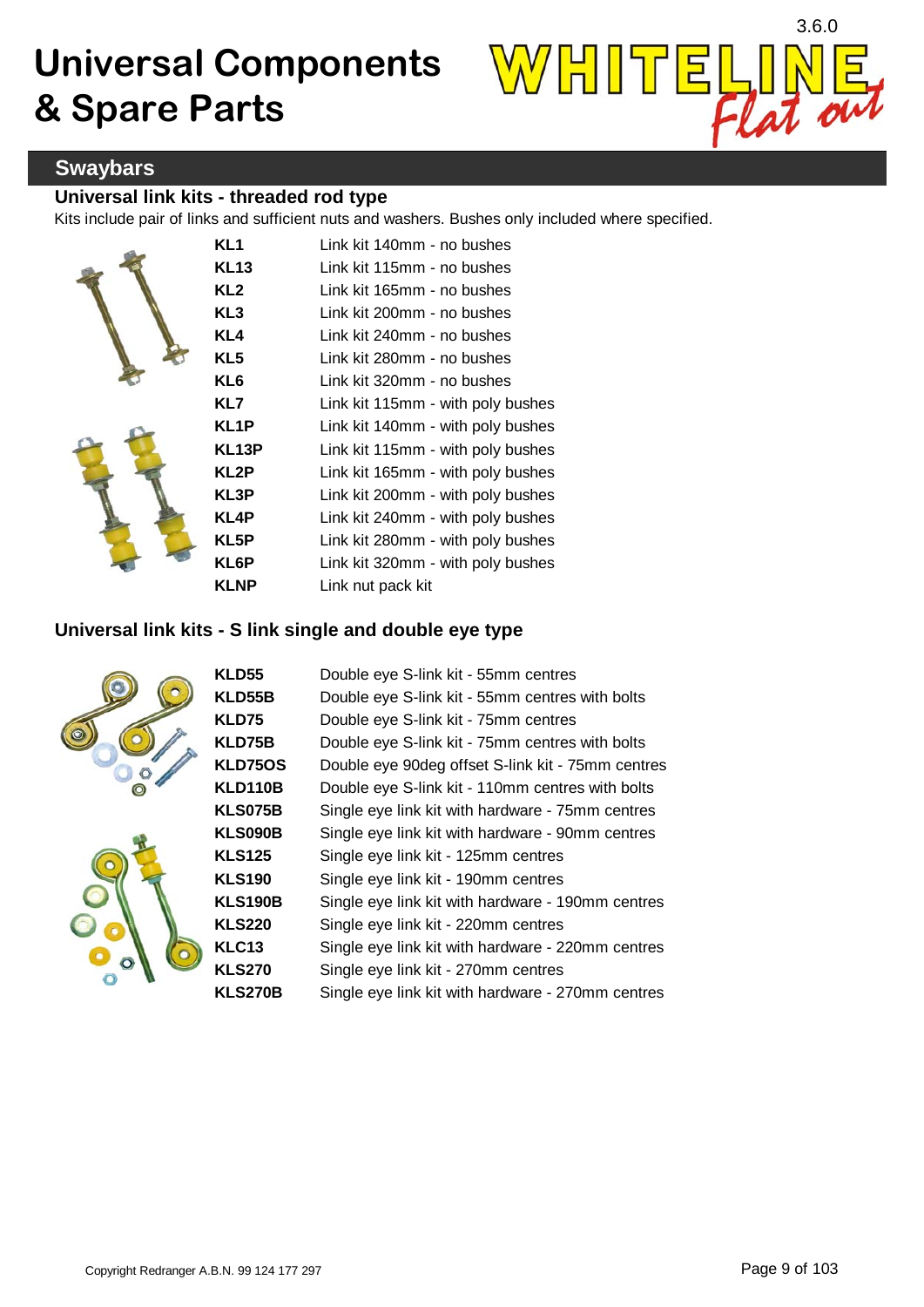

# **Swaybars**

#### **Universal link kits - Spherical bearing rod end type**

Adjustable for length via centre alloy turnbuckle, suit 10mm ID through-bolt. Shorter models use make/female rod end configuration with out turnbuckle. Kit contains 2x complete link assemblies with dust boots but exclude mounting hardware.

| <b>KLC40-01</b>  | Step down convertor - 10 mm to 8mm ID x 4                  |
|------------------|------------------------------------------------------------|
| <b>KLC40-02</b>  | Mixed spacer kit - 10 mm ID (4x 3, 6, 9 mm long)           |
| <b>KLC40-03</b>  | Spherical rod end-M10 RH male with lock nut (single)       |
| <b>KLC40-04</b>  | Spherical rod end-M10 LH male with lock nut (single)       |
| <b>KLC40-05</b>  | Spherical rod end-M10 RH female (single)                   |
| <b>KLC40-060</b> | Link kit-spherical rod end 60-80 mm (no centre turnbuckle) |
| KLC40-090        | Link kit-spherical rod end 90-115 mm                       |
| <b>KLC40-115</b> | Link kit-spherical rod end 115-140 mm                      |
| KLC40-135        | Link kit-spherical rod end 135-160 mm                      |
| <b>KLC40-155</b> | Link kit-spherical rod end 155-180 mm                      |
| <b>KLC40-175</b> | Link kit-spherical rod end 175-200 mm                      |
| KLC40-195        | Link kit-spherical rod end 195-220 mm                      |
| <b>KLC40-215</b> | Link kit-spherical rod end 215-240 mm                      |
| <b>KLC40-235</b> | Link kit-spherical rod end 235-260 mm                      |
| <b>KLC40-255</b> | Link kit-spherical rod end 255-280 mm                      |
| <b>KLC40-275</b> | Link kit-spherical rod end 275-300 mm                      |
| <b>KLC40-295</b> | Link kit-spherical rod end 295-320 mm                      |
| KLC40-315        | Link kit-spherical rod end 315-340 mm                      |
| KLC40-335        | Link kit-spherical rod end 335-360 mm                      |

### **Universal saddle mount and lateral lock kits**

Universal swaybar chassis mount saddle kits. Should be used in conjunction with universal chassis mount bushes.

| <b>KS21</b>             | Saddle kit - "Torana type" 42 x 55mm                                                                                                                 |
|-------------------------|------------------------------------------------------------------------------------------------------------------------------------------------------|
| <b>KS30</b>             | Universal heavy duty saddle kit - adjustable 62-88mm eye centres x 10mm hole.<br>Suit W0410 series bushes                                            |
| KS <sub>6</sub><br>KS6B | Universal saddle kit-63mm eye centres x 10mm hole. Suit W0400 bushes<br>Same as KS6 but supplied with mounting hardware                              |
| <b>W0450-(size)</b>     | Universal swaybar lateral movement lock kit. Kit contains 2x sets poly ring and<br>s/s clamps. Available in 18, 20, 22, 24, 26, 27 & 30 mm diameter. |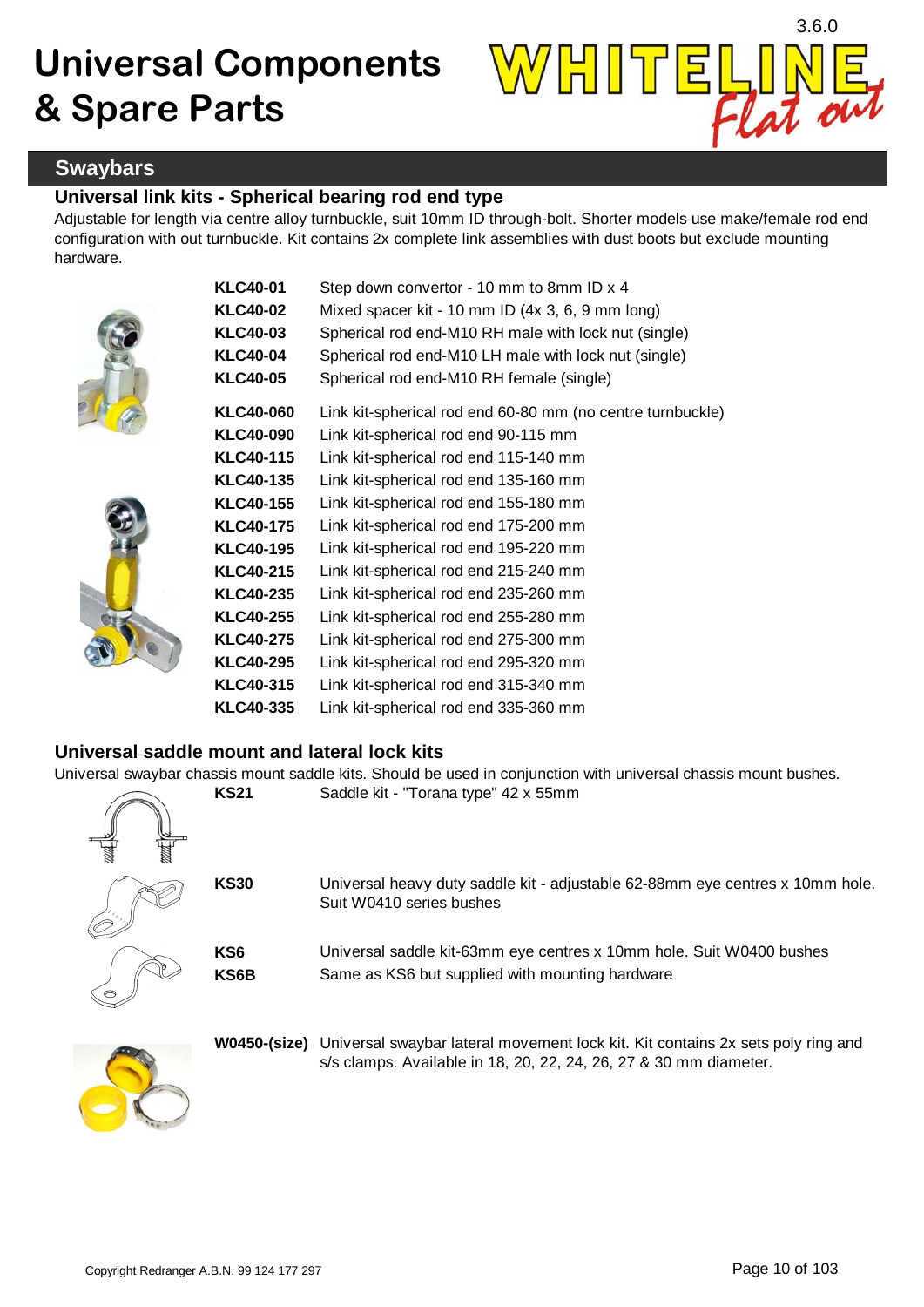

# **Swaybars**

#### **Universal polyurethane swaybar bushes**

Designed as universal fit bushes to mutli-fit applications. Some mount bushes are designed to be used in conjunction with specific mounting saddle. Kits include various quantities of bushes to suit swaybar link pairs.

| <b>W0001</b><br><b>W0002</b> | Universal sway bar link bush kit-round shoulder - 8x in kit<br>Universal sway bar link bush kit-square shoulder (Picture shown) - 8x in kit   |
|------------------------------|-----------------------------------------------------------------------------------------------------------------------------------------------|
| W0003<br><b>W0007</b>        | Universal sway bar link bush kit-large - 4x in kit<br>Universal sway bar link bush kit-square shoulder (Picture shown) - 4x in kit            |
| <b>W0022</b>                 | "Ford style" sway bar link bush kit-square shoulder - 4x in kit                                                                               |
| <b>W0400-(Size)</b>          | Universal swaybar mount bush suit KS6 saddle. Avail. 14, 15, 16, 18, 19, 20, 21,<br>22, 23, 24, 25, 26, 27, 30 mm - 2x in kit (Picture shown) |
|                              | W0410-(Size) Universal h/duty swaybar mount bush suit KS30 saddle. Avail. 24, 27, 30, 32 mm<br>- 2x in kit                                    |

### **Universal U-bolt mount kits**

Used to mount swaybars to solid axles. Kits include: 2x U-bolts, 4x nuts, 2x 10mm plates and 2x universal saddles. Measurement is distance between legs x length of legs.



| KU1  | U-bolt kit - small 85 x 100mm  |
|------|--------------------------------|
| KU2. | U-bolt kit - medium 85 x 120mm |
| KU3  | U-bolt kit - large 85 x 130mm  |

**KU21** U-bolt kit - extra small 42 x 55mm

| .   | $\sigma$ bon m. ango oo $\lambda$ roomm.    |
|-----|---------------------------------------------|
| KU4 | U-bolt kit - suit "Ford 9" diff" 95 x 130mm |



| <b>KU20</b> | U-bolt kit - universal 75 x 100mm |  |
|-------------|-----------------------------------|--|
|             |                                   |  |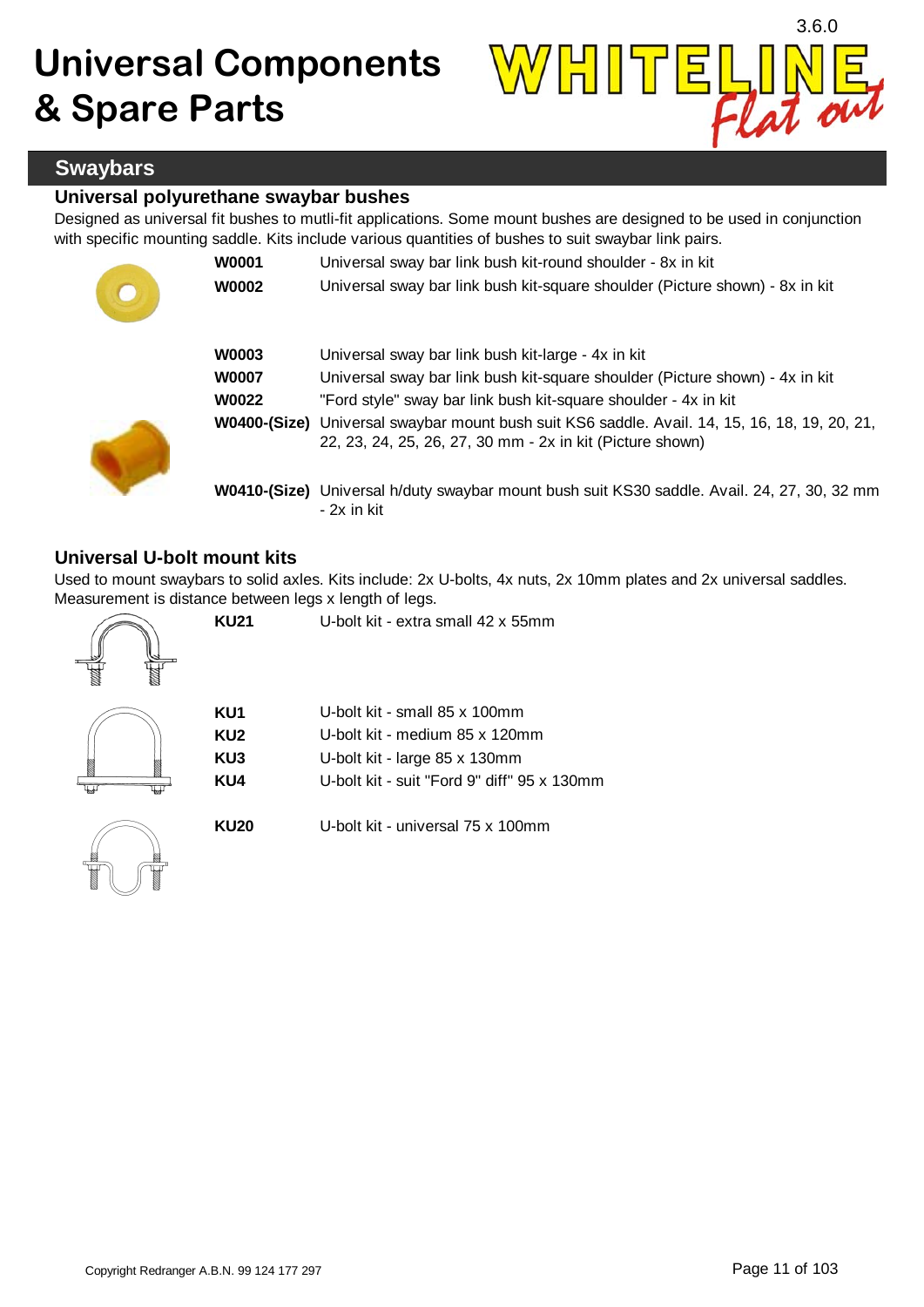

|              | Loc. Description                                                              | Part No.               | ×.                      | Kit | <b>Notes</b>                  |
|--------------|-------------------------------------------------------------------------------|------------------------|-------------------------|-----|-------------------------------|
| <b>Acura</b> |                                                                               |                        |                         |     |                               |
|              | Integra DA 5/86-6/93                                                          |                        |                         |     |                               |
|              | R Brace-strut tower alloy adj                                                 | <b>KSB525Q</b>         | $\mathbf{1}$            |     | with Quick Release clamp      |
|              | Integra DC1-2 05/93-06/01 hatch excl Type R                                   |                        |                         |     |                               |
| F            | ▲ Brace-strut tower alloy adj                                                 | <b>KSB570</b><br>36    | 1                       |     | *While stocks last            |
| F            | Caster adj kit - Iwr c/arm                                                    | <b>KCA301</b>          | $\overline{\mathbf{c}}$ |     | adds $< +2.5$ deg             |
| F            | Spring-coil lowering kit-Control.                                             | 80030                  | 2                       |     | *While stocks last            |
| F            | Spring-coil lowering kit-Flatout.                                             | 80258A                 | $\overline{\mathbf{c}}$ |     | *While stocks last            |
| R            | Brace-strut tower alloy adj                                                   | <b>KSB525Q</b>         | 1                       |     | with Quick Release clamp      |
| R.           | Camber adj kit - uppr c/arm                                                   | <b>KCA370</b>          | $\overline{\mathbf{c}}$ |     | $adds < +1.0 deg$             |
| R            | Spring-coil lowering kit-Control.                                             | 83135                  | 2                       |     | *While stocks last            |
| R.           | Spring-coil lowering kit-Flatout.                                             | 80289A                 | $\overline{2}$          |     | *While stocks last            |
|              | <b>RSX DC5 09/01-04 Type S</b>                                                |                        |                         |     |                               |
|              | F Camber adj bolt kit-16mm                                                    | <b>KCA416</b>          | 2                       |     | +/- 1.5 deg                   |
| F.           | Spring-coil lowering kit-Control.                                             | 83144                  | $\overline{\mathbf{c}}$ |     | *While stocks last            |
| F            | Spring-coil lowering kit-Flatout.                                             | 73183                  | 2                       |     | *While stocks last            |
|              | <b>*</b> Swaybar-h/duty Blade adjustable                                      | <b>BHF50Z</b>          | 1                       |     | 24mm<br>92                    |
| F            | <b>*</b> Swaybar-heavy duty                                                   | BHF50                  | 1                       |     | 22mm *While stocks last<br>92 |
| R.           | Camber adj kit - uppr c/arm                                                   | <b>KCA368</b>          | 2                       |     | $+/- 1.0$ deg                 |
| R            | Spring-coil lowering kit-Control.                                             | 83145                  | 2                       |     | *While stocks last            |
| R.           | Spring-coil lowering kit-Flatout.                                             | 73184                  | 2                       |     | *While stocks last            |
| R            | <b>*</b> Swaybar-h/duty Blade adjustable                                      | BHR67Z                 | 1                       |     | 24mm                          |
| R.           | <b>*</b> Swaybar-heavy duty                                                   | <b>BHR67</b>           | 1                       |     | 22mm                          |
|              | <b>RSX DC5 9/01-04 Type R</b>                                                 |                        |                         |     |                               |
|              | F Camber adj bolt kit-16mm                                                    | <b>KCA416</b>          | 2                       |     | +/- 1.5 deg                   |
| F.           | Spring-coil lowering kit-Control.                                             | 73185                  | $\overline{\mathbf{c}}$ |     | *While stocks last            |
| F            | Spring-coil lowering kit-Flatout.                                             | 73187                  | 2                       |     | *While stocks last            |
| F            | <sup>■</sup> Swaybar-h/duty Blade adjustable excl alloy control arm           | <b>BHF50Z</b>          | 1                       |     | 24mm<br>92                    |
| F            | <b><sup>■</sup></b> Swaybar-heavy duty excl alloy control arm                 | <b>BHF50</b>           | 1                       |     | 22mm *While stocks last<br>92 |
| R            | Camber adj kit - uppr c/arm                                                   | <b>KCA368</b>          | $\overline{\mathbf{c}}$ |     | $+/- 1.0$ deg                 |
| R            | Spring-coil lowering kit-Control.                                             | 73186                  | 2                       |     | *While stocks last            |
| R.           | Spring-coil lowering kit-Flatout.<br><b>*</b> Swaybar-h/duty Blade adjustable | 73188                  | $\overline{c}$          |     | *While stocks last            |
| R            | R <b>*</b> Swaybar-heavy duty                                                 | BHR67Z<br><b>BHR67</b> | 1<br>1                  |     | 24mm<br>22mm                  |
|              |                                                                               |                        |                         |     |                               |
|              | Alfa Romeo                                                                    |                        |                         |     |                               |
|              | 105 series 64-76                                                              |                        |                         |     |                               |
|              | F * Swaybar-h/duty Blade adjustable                                           | BAF6Z                  | 1                       |     | 27mm *While stocks last       |
|              | <b>*</b> Swaybar-heavy duty                                                   | BAF6<br>RK             | $\mathbf{1}$            |     | 27mm *While stocks last       |
|              | 147 GTA 02-On V6                                                              |                        |                         |     |                               |
| F            | <b></b> Swaybar link kit-spherical rod end                                    | <b>KLC052</b>          | 2                       |     | adj extra h/duty              |
| F.           | <b>*</b> Swaybar-h/duty Blade adjustable                                      | <b>BAF14Z</b>          | $\mathbf{1}$            |     | 24mm                          |
| R            | <b>*</b> Swaybar link kit-spherical rod end                                   | <b>KLC053</b>          | 2                       |     | adj extra h/duty              |
| R            | <b>*</b> Swaybar-h/duty Blade adjustable                                      | <b>BAR18Z</b>          | 1                       |     | 18mm                          |
| R            | <b><sup>■</sup></b> Swaybar-X h/duty Blade adjustable                         | BAR18XZ                | 1                       |     | 20mm                          |
|              | 155 92-97 excl Q4 AWD                                                         |                        |                         |     |                               |
|              | F <b>*</b> Swaybar-heavy duty                                                 | <b>BAF11</b>           | $\mathbf{1}$            |     | 27mm                          |
| F            | <b>*</b> Swaybar-X heavy duty                                                 | <b>BAF11X</b>          | 1                       |     | 30mm                          |
| R.           | <b>*</b> Swaybar-heavy duty                                                   | <b>BAR11</b>           | $\mathbf{1}$            |     | 22mm                          |
|              | 156 97-06 excl Awd                                                            |                        |                         |     |                               |
| F.           | <b>*</b> Swaybar link kit-spherical rod end                                   | <b>KLC052</b>          | 2                       |     | adj extra h/duty              |
|              | Swaybar-h/duty Blade adjustable                                               | <b>BAF14Z</b>          | 1                       |     | 24mm                          |
|              |                                                                               |                        |                         |     |                               |
|              |                                                                               |                        |                         |     |                               |

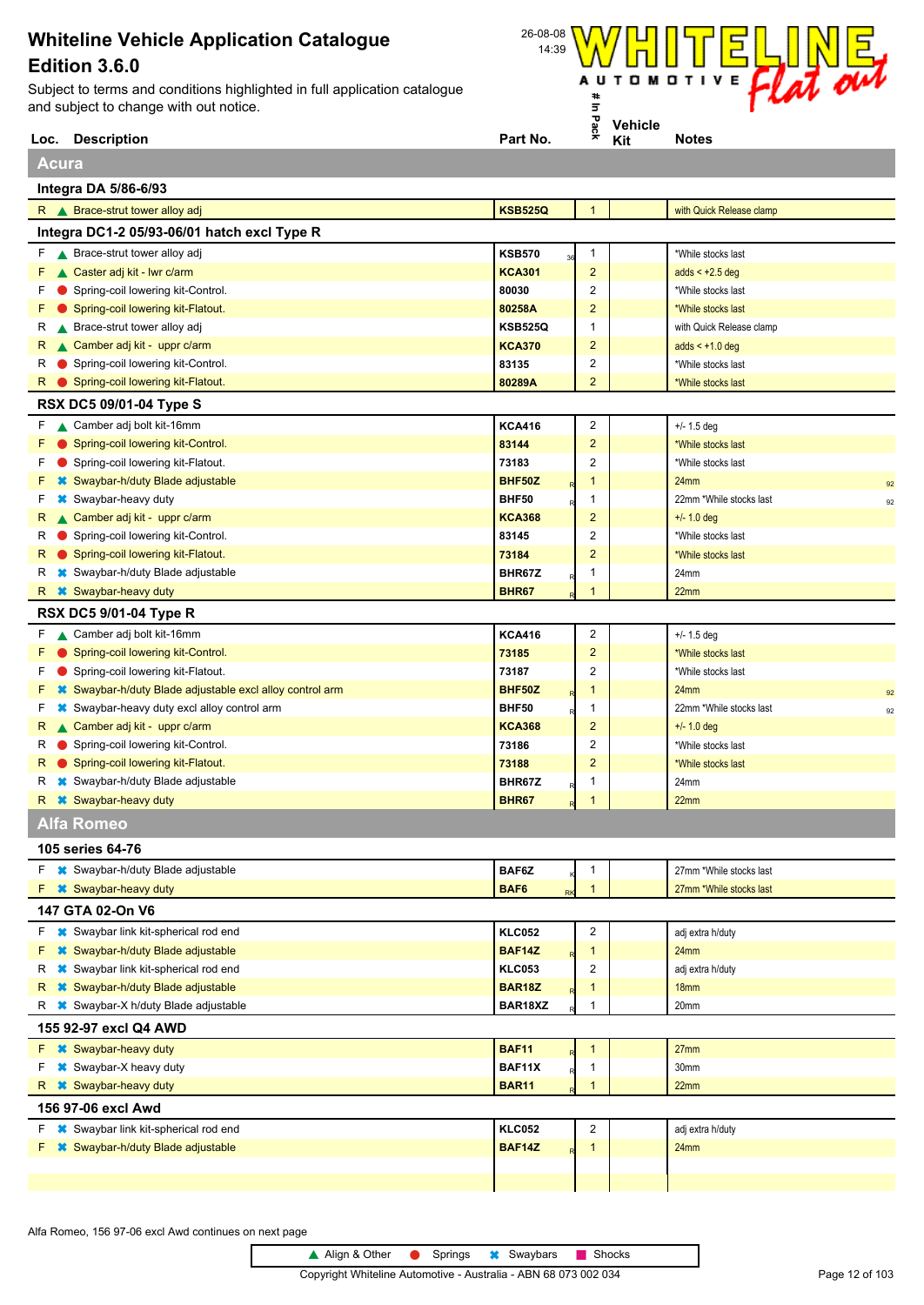

|             | Loc. Description                                                          | Part No.                         | 웃              | Kit | <b>Notes</b>            |
|-------------|---------------------------------------------------------------------------|----------------------------------|----------------|-----|-------------------------|
|             | <b>Alfa Romeo continued</b>                                               |                                  |                |     |                         |
|             | 156 97-06 excl Awd continued                                              |                                  |                |     |                         |
|             | $F$ $\ast$ Swaybar-heavy duty                                             | <b>BAF14</b>                     | $\mathbf 1$    |     | 24mm *While stocks last |
| R.          | <b>*</b> Swaybar link kit-spherical rod end                               | <b>KLC053</b>                    | $\overline{2}$ |     | adj extra h/duty        |
| R           | <b>*</b> Swaybar-h/duty Blade adjustable                                  | <b>BAR17Z</b>                    | 1              |     | 18mm                    |
| R.          | <b>*</b> Swaybar-heavy duty                                               | <b>BAR17</b>                     | $\overline{1}$ |     | 18mm *While stocks last |
|             | 75 85-91 4cyl & V6                                                        |                                  |                |     |                         |
|             | F * Swaybar-h/duty Blade adjustable                                       | BAF7Z<br><b>RK, 94</b>           | 1              |     | 24mm                    |
|             | <b>*</b> Swaybar-X heavy duty                                             | <b>BAF7XX</b><br>RK              |                |     | 27mm *While stocks last |
|             | 90 85-87 V6                                                               |                                  |                |     |                         |
| F.          | <b>*</b> Swaybar-X h/duty Blade adjustable                                | BAF7XZ<br><b>RK, 94</b>          | $\mathbf 1$    |     | 27mm                    |
|             | <b>*</b> Swaybar-X heavy duty                                             | <b>BAF7XX</b><br>RK              | $\mathbf 1$    |     | 27mm *While stocks last |
|             | <b>Alfa Sud 71-85</b>                                                     |                                  |                |     |                         |
|             | R * Swaybar-h/duty Blade adjustable                                       | <b>BAR12Z</b>                    | $\mathbf{1}$   |     | 18mm *While stocks last |
|             | Alfetta GTV 74-86 2.01 & V6                                               |                                  |                |     |                         |
|             | F * Swaybar-h/duty Blade adjustable                                       | BAF7Z<br><b>RK, 94</b>           | $\mathbf{1}$   |     | 24mm                    |
| F           | <b>*</b> Swaybar-X h/duty Blade adjustable                                | BAF7XZ<br><b>RK, 94</b>          | $\mathbf{1}$   |     | 27mm                    |
|             | R <b>*</b> Swaybar-heavy duty                                             | <b>BAR7</b>                      | 1              |     | 24mm *While stocks last |
|             | Giulietta 77-86                                                           |                                  |                |     |                         |
|             | F * Swaybar-h/duty Blade adjustable                                       | BAF7Z<br><b>RK, 94</b>           | 1              |     | 24mm                    |
|             | R <b>*</b> Swaybar-heavy duty                                             | <b>BAR7</b>                      | $\mathbf 1$    |     | 24mm *While stocks last |
| <b>Audi</b> |                                                                           |                                  |                |     |                         |
|             | A3 96-02 excl Quattro                                                     |                                  |                |     |                         |
|             | F Caster adj kit - control arm suit pressed control arm                   | <b>KCA351</b>                    | $\overline{c}$ |     | adds $+0.75$ deg        |
| F.          | <sup>■</sup> Swaybar link kit-spherical rod end with control arm bar link | <b>KLC050</b>                    | $\overline{2}$ |     | adj extra h/duty        |
| F           | <sup>■</sup> Swaybar-h/duty Blade adjustable suit control arm link mount  | BAF13Z                           | -1             |     | 22mm                    |
| F           | <b>*</b> Swaybar-heavy duty suit control arm link mount                   | R, 100<br><b>BAF13</b><br>R, 100 | $\mathbf{1}$   |     | 22mm                    |
| R           | <b>*</b> Swaybar-h/duty Blade adjustable                                  | <b>BWR15Z</b>                    | -1             |     | 22mm                    |
| R.          | <b>*</b> Swaybar-heavy duty                                               | <b>BWR15</b>                     | 1              |     | 22mm                    |
|             | <b>A4 B5 95-00 Quattro</b>                                                |                                  |                |     |                         |
|             | R <b>*</b> Swaybar-heavy duty                                             | <b>BAR13</b>                     | 1              |     | 18mm                    |
|             | <b>A4 B6 00-05 Quattro</b>                                                |                                  |                |     |                         |
|             | R <b>*</b> Swaybar-heavy duty                                             | <b>BAR19</b>                     | $\mathbf{1}$   |     | 20 <sub>mm</sub>        |
|             | <b>S2 B4 89-94 Quattro</b>                                                |                                  |                |     |                         |
|             | R <u></u> <b>*</b> Swaybar-h/duty Blade adjustable                        | BAR14Z                           | 1              |     | 18mm                    |
|             | S3 8L 11/99-04 Quattro                                                    |                                  |                |     |                         |
| F.          | <b>*</b> Swaybar-heavy duty strut type link only                          | <b>BAF12</b>                     | $\mathbf{1}$   |     | 20 <sub>mm</sub>        |
| F           | <sup>■</sup> Swaybar-X heavy duty Blade adjustable strut type link only   | BAF12XZ                          | $\mathbf{1}$   |     | 22mm                    |
| F.          | <b>*</b> Swaybar-X heavy duty strut type link only                        | <b>BAF12X</b>                    | $\mathbf{1}$   |     | 22mm *While stocks last |
| R           | <b>*</b> Swaybar-h/duty Blade adjustable                                  | BAR16Z                           | -1             |     | 18mm                    |
|             | S4 B5 99-02 Quattro                                                       |                                  |                |     |                         |
|             | R <b>*</b> Swaybar-heavy duty                                             | <b>BAR13</b>                     | $\mathbf{1}$   |     | 18mm                    |
|             | R <b>*</b> Swaybar-heavy duty RS4 Avant                                   | <b>BAR15</b>                     | 1              |     | 18mm *While stocks last |
|             | TT 99-06 Quattro                                                          |                                  |                |     |                         |
| F.          | Caster adj kit - control arm                                              | <b>KCA351</b>                    | $\overline{2}$ |     | adds $+0.75$ deg        |
| F           | <b>*</b> Swaybar-X heavy duty                                             | BAF12X                           | $\mathbf{1}$   |     | 22mm *While stocks last |
| F           | <b>*</b> Swaybar-X heavy duty Blade adjustable                            | BAF12XZ                          | $\mathbf{1}$   |     | 22mm                    |
|             | R * Swaybar-h/duty Blade adjustable                                       | BAR16Z                           | $\mathbf{1}$   |     | 18mm                    |

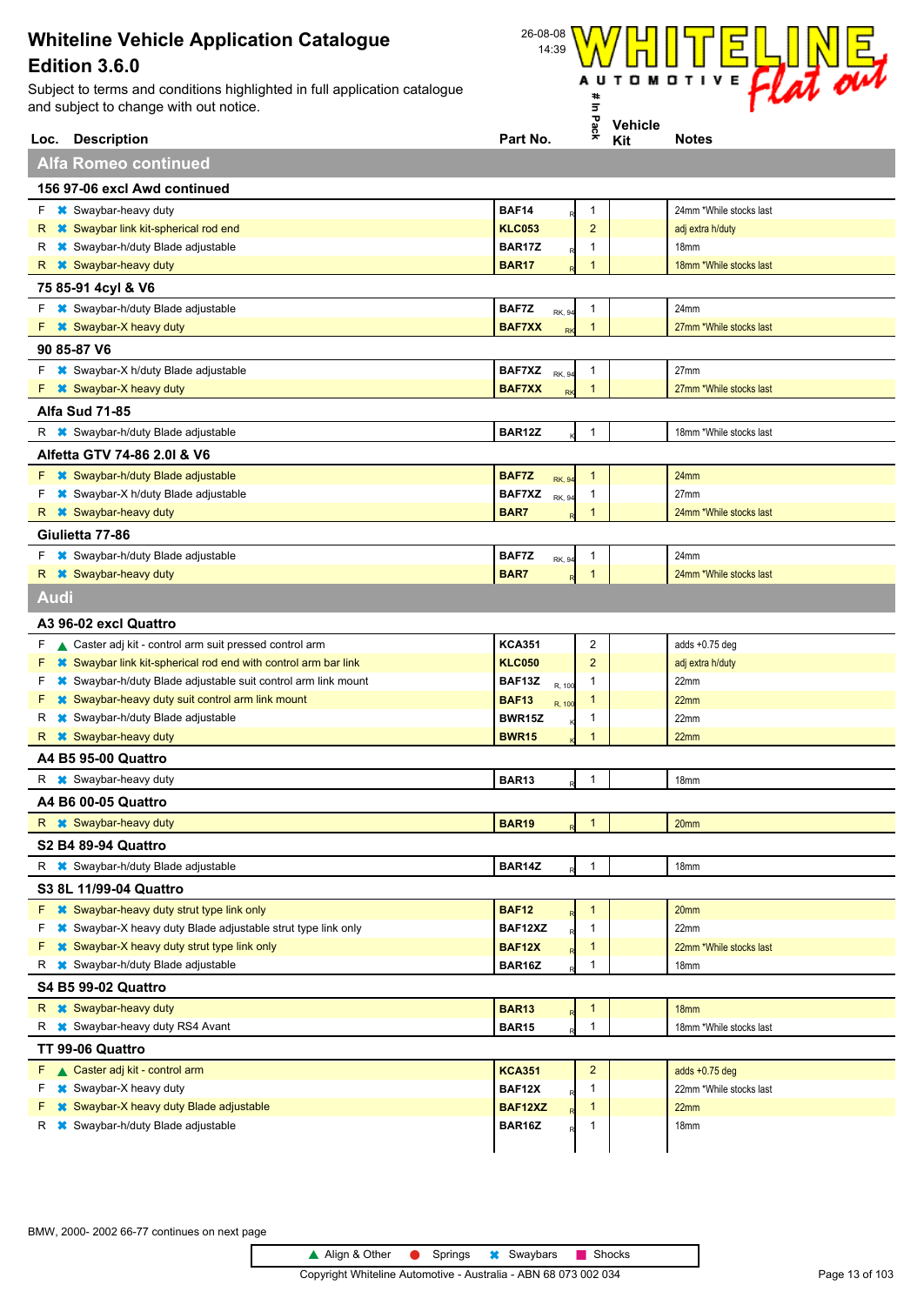Subject to terms and conditions highlighted in full application catalogue<br>and subject to change with out notice.<br>Loc. Description Part No. <sup>a</sup> Kit Notes Subject to terms and conditions highlighted in full application catalogue and subject to change with out notice.



|            | Loc. Description                                                               | Part No.               |           | ⊼            | Kit | <b>Notes</b>                                       |
|------------|--------------------------------------------------------------------------------|------------------------|-----------|--------------|-----|----------------------------------------------------|
| <b>BMW</b> |                                                                                |                        |           |              |     |                                                    |
|            | 2000-2002 66-77                                                                |                        |           |              |     |                                                    |
| F          | ■ Swaybar-h/duty Blade adjustable 2002 66-77                                   | <b>BBF21Z</b>          |           | 1            |     | 24mm                                               |
| F          | Swaybar-heavy duty 2002 66-77                                                  | <b>BBF21</b>           | <b>RK</b> | 1            |     | 22mm                                               |
| R          | <b>*</b> Swaybar-heavy duty 2002 66-67                                         | <b>BBR21</b>           |           | 1            |     | 18mm *While stocks last                            |
|            | 3 Series E21 318, 320, 323, 325 76-83                                          |                        |           |              |     |                                                    |
| F.         | <b>*</b> Swaybar-heavy duty                                                    | <b>BBF26</b>           |           | 1            |     | 16mm *While stocks last                            |
| R.         | <b>*</b> Swaybar-heavy duty                                                    | <b>BBR26</b>           |           | $\mathbf{1}$ |     | 18mm *While stocks last                            |
|            | 3 Series E30 318, 320, 323, 325 11/82-90                                       |                        |           |              |     |                                                    |
| F.         | ▲ Brace-strut tower alloy adj 6cyl                                             | <b>KSB627</b>          | 36        | 1            |     |                                                    |
| F          | <b>*</b> Swaybar-heavy duty                                                    | <b>BBF36</b>           |           | 1            |     | 22mm *While stocks last                            |
| F          | <b>*</b> Swaybar-X heavy duty                                                  | BBF36X                 |           | 1            |     | 24mm                                               |
| R.         | <b>*</b> Swaybar-h/duty Blade adjustable                                       | BBR36Z                 | <b>RK</b> | 1            |     | 16 <sub>mm</sub>                                   |
| R          | <b>*</b> Swaybar-heavy duty                                                    | <b>BBR36</b>           |           | 1            |     | 16mm                                               |
|            | 3 Series E36 316i, 318Ti Compact 2/95-1/02                                     |                        |           |              |     |                                                    |
| F          | <b>*</b> Swaybar-h/duty Blade adjustable with control arm link mount           | BBF39Z                 | RK        | 1            |     | 27 <sub>mm</sub>                                   |
| F          | <b>*</b> Swaybar-heavy duty with control arm link mount                        | <b>BBF39</b>           |           | 1            |     | 27mm *While stocks last                            |
| R          | <b>*</b> Swaybar-h/duty Blade adjustable                                       | <b>BBR39Z</b>          |           | $\mathbf{1}$ |     | 16mm *While stocks last                            |
|            | 3 Series E36 318-320-323-325-328 90-99 incl M3                                 |                        |           |              |     |                                                    |
| F          | ▲ Brace-strut tower alloy adj 6 cyl excl traction control                      | <b>KSB536</b>          | 36        | 1            |     |                                                    |
| F          | <b>*</b> Swaybar-h/duty Blade adjustable with control arm link mount           | BBF39Z                 | <b>RK</b> | 1            |     | 27 <sub>mm</sub>                                   |
| F          | <b><sup>■</sup></b> Swaybar-h/duty Blade adjustable with strut link mount      | BBF38Z                 |           | 1            |     | 27 <sub>mm</sub>                                   |
| F          | <b>■ Swaybar-heavy duty with control arm link mount</b>                        | <b>BBF39</b>           |           | 1            |     | 27mm *While stocks last                            |
| F          | <b><sup>■</sup></b> Swaybar-heavy duty with strut link mount                   | <b>BBF38</b>           |           | 1            |     | 27mm *While stocks last                            |
| R          | <b>*</b> Swaybar-h/duty Blade adjustable                                       | BBR38Z                 |           | 1<br>1       |     | 22mm                                               |
| R<br>R.    | <b>*</b> Swaybar-heavy duty<br><b>*</b> Swaybar-X heavy duty                   | <b>BBR38</b><br>BBR38X |           | 1            |     | 18mm *While stocks last<br>20mm *While stocks last |
| R          | <b>*</b> Swaybar-X heavy duty                                                  | BBR38XX                |           | 1            |     | 22mm *While stocks last                            |
|            | 3 Series E46 318-318-323-325-328-330 99-05 excl M3                             |                        |           |              |     |                                                    |
| F          | ▲ Brace-strut tower alloy adj excl traction control                            | <b>KSB557</b>          |           | $\mathbf{1}$ |     |                                                    |
| F          | Swaybar-h/duty Blade adjustable                                                | BBF11Z                 | 36        | $\mathbf{1}$ |     | 27mm                                               |
| F          | <b>*</b> Swaybar-heavy duty                                                    | <b>BBF11</b>           | RK        | 1            |     | 27mm *While stocks last                            |
| R          | <b></b> Swaybar-h/duty Blade adjustable                                        | BBR11Z                 |           | 1            |     | 20mm                                               |
| R.         | <b>*</b> Swaybar-heavy duty                                                    | <b>BBR11</b>           |           | 1            |     | 20mm *While stocks last                            |
|            | 3 Series E46 M3 01-05                                                          |                        |           |              |     |                                                    |
|            | F <b>*</b> Swaybar-h/duty Blade adjustable                                     | BBF15Z                 |           | 1            |     | 30mm                                               |
|            | 5 Series E28 518, 520, 525, 528, 535 06/81-88                                  |                        |           |              |     |                                                    |
|            | F * Swaybar-X heavy duty 528, 535                                              | BBF34X                 |           | $\mathbf{1}$ |     | 24mm                                               |
|            | R <b>*</b> Swaybar-X heavy duty                                                | BBR34X                 |           | 1            |     | 18 <sub>mm</sub>                                   |
|            | 5 Series E34 525, 530, 535, M5 88-96                                           |                        |           |              |     |                                                    |
|            | F <b>*</b> Swaybar-h/duty Blade adjustable M5 only                             | BBF12Z                 |           | 1            |     | 27mm *While stocks last                            |
| R          | <b>*</b> Swaybar-h/duty Blade adjustable                                       | BBR12Z                 |           | 1            |     | 20mm                                               |
|            | R * Swaybar-X h/duty Blade adjustable not suitable for vehicles with rear ride | BBR12XZ                |           | $\mathbf{1}$ |     | 20mm *While stocks last                            |
|            | height sensor                                                                  |                        |           |              |     |                                                    |
|            | 5 Series E39 520, 523, 528, 530, 535, 540, M5 96-04                            |                        |           |              |     |                                                    |
|            | $F \rightarrow$ Swaybar-heavy duty                                             | <b>BBF40</b>           |           | 1            |     | 24mm                                               |
|            | R <b>*</b> Swaybar-heavy duty sedan                                            | <b>BBR13</b>           |           | $\mathbf{1}$ |     | 16 <sub>mm</sub>                                   |
|            | 5 series E60 520, 525, 530, 535, 545, 550, M5 04-On                            |                        |           |              |     |                                                    |
|            | $F$ $\ast$ Swaybar-heavy duty excl. active suspension                          | BBF13                  |           | 1            |     | 27 <sub>mm</sub>                                   |
| R          | <b>*</b> Swaybar-heavy duty excl. active suspension                            | <b>BBR14</b>           |           | $\mathbf{1}$ |     | 20 <sub>mm</sub>                                   |
|            | 6 Series E24 635 83-88                                                         |                        |           |              |     |                                                    |
|            | F * Swaybar-X heavy duty                                                       | BBF34X                 |           | 1            |     | 24mm                                               |
|            |                                                                                |                        |           |              |     |                                                    |
|            | BMW, 6 Series E24 635 83-88 continues on next page                             |                        |           |              |     |                                                    |
|            |                                                                                |                        |           |              |     |                                                    |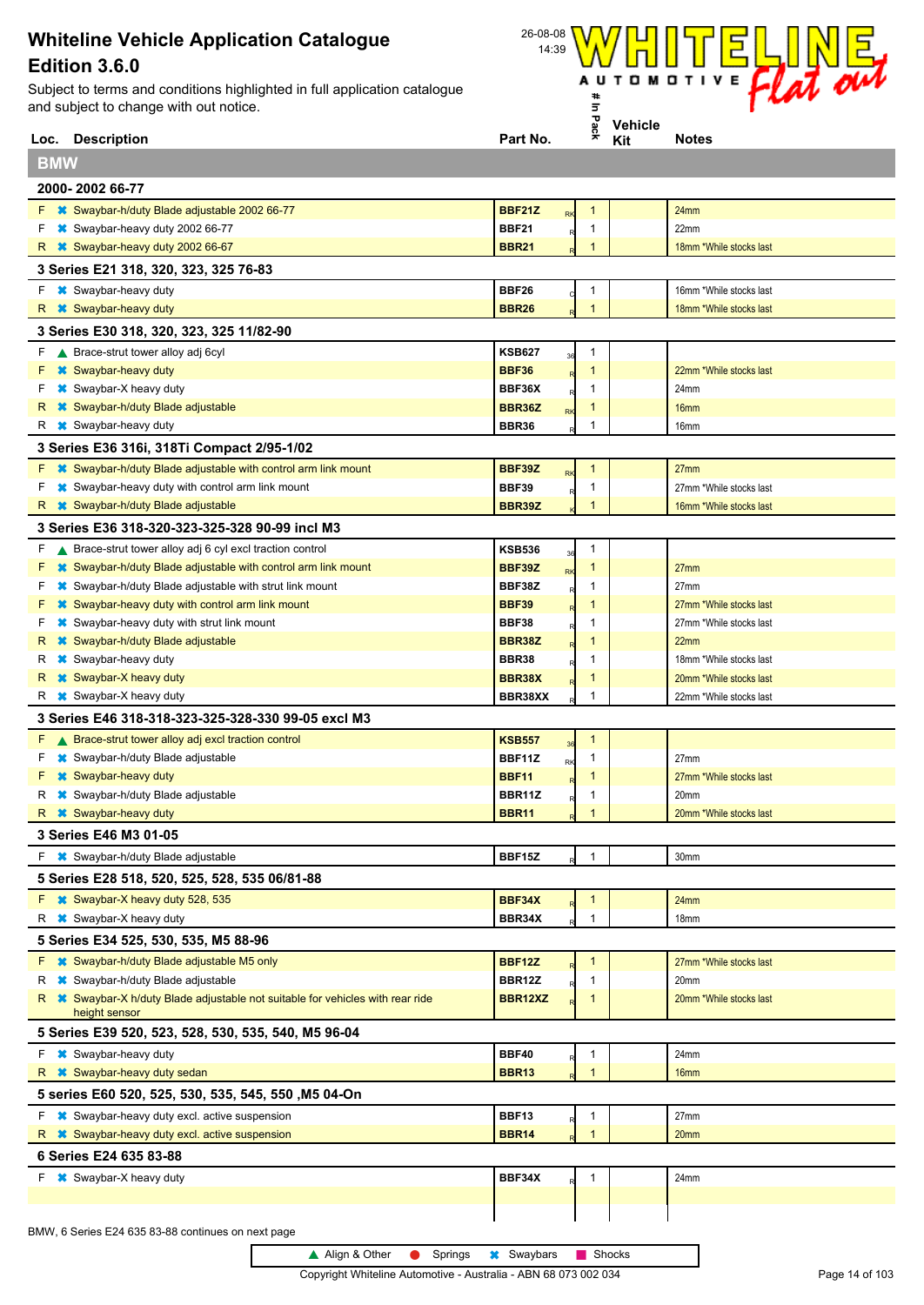Subject to terms and conditions highlighted in full application catalogue and subject to change with out notice.



|          | Loc. Description                                                                                                 | Part No.                      | ۶Ļ                           | Kit | <b>Notes</b>                             |
|----------|------------------------------------------------------------------------------------------------------------------|-------------------------------|------------------------------|-----|------------------------------------------|
|          | <b>BMW continued</b>                                                                                             |                               |                              |     |                                          |
|          | 6 Series E24 635 83-88 continued                                                                                 |                               |                              |     |                                          |
|          | R <b>*</b> Swaybar-X heavy duty                                                                                  | BBR34X                        | 1                            |     | 18mm                                     |
|          | <b>Chrysler</b>                                                                                                  |                               |                              |     |                                          |
|          |                                                                                                                  |                               |                              |     |                                          |
|          | 300C 05-On V8                                                                                                    |                               |                              |     |                                          |
|          | <b><sup>■</sup></b> Swaybar-h/duty Blade adjustable                                                              | BCF12Z                        | 1                            |     | 32mm                                     |
|          | <b>*</b> Swaybar-X heavy duty<br>R * Swaybar-h/duty Blade adjustable                                             | <b>BCF12</b><br><b>BCR15Z</b> | $\mathbf{1}$<br>1            |     | 32mm<br>18 <sub>mm</sub>                 |
| R.       | <b>*</b> Swaybar-heavy duty                                                                                      | <b>BCR15</b>                  | 1                            |     | 18 <sub>mm</sub>                         |
|          | Neon 6/96-01                                                                                                     |                               |                              |     |                                          |
|          | F Camber adj bolt kit-14mm                                                                                       | <b>KCA414</b>                 | 2                            |     | $+/- 1.5$ deg                            |
| F.       | Spring-coil lowering kit-Control.                                                                                | 79157                         | $\overline{\mathbf{c}}$      |     | *While stocks last                       |
| R        | Spring-coil lowering kit-Control.                                                                                | 79158                         | 2                            |     | *While stocks last                       |
|          | R <b>*</b> Swaybar-heavy duty                                                                                    | <b>BCR11</b>                  | 1                            |     | 18mm *While stocks last                  |
|          | Valiant AP5, AP6, VC 62-67                                                                                       |                               |                              |     |                                          |
|          | F * Swaybar-heavy duty                                                                                           | BCF1                          | 1                            |     | 18mm *While stocks last                  |
|          | R <b>*</b> Swaybar-heavy duty                                                                                    | BCR <sub>1</sub>              | $\mathbf{1}$                 |     | 18 <sub>mm</sub><br>104                  |
|          | Valiant VE-VK 68-79 Slant motor                                                                                  |                               |                              |     |                                          |
|          | <b>F</b> * Swaybar-heavy duty Slant motor (Clamp on)                                                             | BCF69                         | 1                            |     | 24mm *While stocks last                  |
| R.       | • Lowering block kit - 1 1/2-Control.                                                                            | <b>KLB65-1</b>                | $\overline{c}$               |     |                                          |
| R        | • Lowering block kit - 2-Flatout.                                                                                | <b>KLB65-2</b>                | 2                            |     |                                          |
| R        | U bolt kit-lowering block                                                                                        | <b>KU10</b>                   | 4                            |     | 76 x 230 mm                              |
| R        | <b>*</b> Swaybar-heavy duty                                                                                      | BCR1                          | 1                            |     | 18mm<br>104                              |
|          | Valiant VG, VH, VJ, VK, CL, CM 71-81                                                                             |                               |                              |     |                                          |
|          | F Swaybar D-bush conv kit Replace. type only                                                                     | <b>KBR19</b>                  | $\overline{\mathbf{c}}$      |     | includes new mounts & KS6 univ saddle    |
| F.       | <b><sup>■</sup></b> Swaybar-heavy duty Hemi (front replacement type)                                             | BCF70<br>RK                   | 1                            |     | 27mm<br>74                               |
| F.       | <b><sup>■</sup></b> Swaybar-X heavy duty Hemi (front replacement type)                                           | BCF70X<br><b>RK</b>           | 1                            |     | 30mm<br>74                               |
| R        | Lowering block kit - 1 1/2-Control.                                                                              | <b>KLB65-1</b>                | 2                            |     |                                          |
| R        | • Lowering block kit - 2-Flatout.                                                                                | <b>KLB65-2</b>                | $\overline{2}$               |     |                                          |
|          | $R \times$ Swaybar-heavy duty Drifter with tow pack                                                              | BCR1D                         | 1                            |     | 18mm *While stocks last<br>104           |
|          | <b>Daihatsu</b>                                                                                                  |                               |                              |     |                                          |
|          | <b>Applause A101 6/89-99</b>                                                                                     |                               |                              |     |                                          |
|          | F Camber adj bolt kit-12mm                                                                                       | <b>KCA412</b>                 | $\overline{c}$               |     | $+/- 1.5$ deg                            |
|          | <del></del> Swaybar-heavy duty 12/91-99 excl AWD                                                                 | <b>BDF12</b>                  | 1                            |     | 24mm *While stocks last                  |
|          | <b>Charade G100-102 87-3/93</b>                                                                                  |                               |                              |     |                                          |
|          | $F \wedge$ Camber adj bolt kit-12mm                                                                              | <b>KCA412</b>                 | $\overline{c}$               |     | $+/- 1.5$ deg                            |
| F.       | <b>*</b> Swaybar-X heavy duty                                                                                    | BDF92X                        | 1                            |     | 24mm *While stocks last                  |
|          | F <b>*</b> Swaybar-X heavy duty                                                                                  | BDF92XX                       | 1                            |     | 27mm *While stocks last                  |
|          | R Camber adj bolt kit-12mm                                                                                       | <b>KCA412</b>                 | 2                            |     | $+/- 1.5$ deg                            |
|          | R <b>*</b> Swaybar-heavy duty                                                                                    | <b>BDR34</b>                  | 1                            |     | 20mm *While stocks last                  |
|          | Charade G200-202-203 6/93-7/00                                                                                   |                               |                              |     |                                          |
|          | $F \wedge$ Brace-strut tower alloy adj                                                                           | <b>KSB564</b>                 | 1                            |     |                                          |
| F.       | Camber adj bolt kit-15mm                                                                                         | <b>KCA415</b>                 | $\overline{c}$               |     | $+/- 1.5$ deg<br>97                      |
| F        | Spring-coil lowering kit-Control. 4 cyl 6/93-8/96 only                                                           | 70072                         | 2                            |     | *While stocks last                       |
| F.<br>F. | Spring-coil lowering kit-Control. 4 cyl 9/96-7/00 only<br>Spring-coil lowering kit-Flatout. 4 cyl 6/93-8/96 only | 73116<br>73013                | $\overline{\mathbf{c}}$<br>2 |     | *While stocks last<br>*While stocks last |
| F.       | <b>■ Swaybar-X heavy duty with non-cast front lower arm</b>                                                      | <b>BDF19X</b>                 | 1                            |     | 27mm *While stocks last                  |
| R        | Brace-strut tower alloy adj                                                                                      | <b>KSB538</b>                 | 1                            |     | *While stocks last                       |
| R        | Camber adj bolt kit-12mm                                                                                         | <b>KCA412</b>                 | 2                            |     | $+/- 1.5$ deg                            |
| R        | Spring-coil lowering kit-Control. 4cyl 6/93-8/96 only                                                            | 70073                         | 2                            |     | *While stocks last                       |
| R.       | Spring-coil lowering kit-Control. 4cyl 9/96-7/00 only                                                            | 73020                         | $\overline{\mathbf{c}}$      |     | *While stocks last                       |
|          |                                                                                                                  |                               |                              |     |                                          |

Daihatsu, Charade G200-202-203 6/93-7/00 continues on next page

▲ Align & Other ● Springs <sup>★</sup> Swaybars ■ Shocks

Τ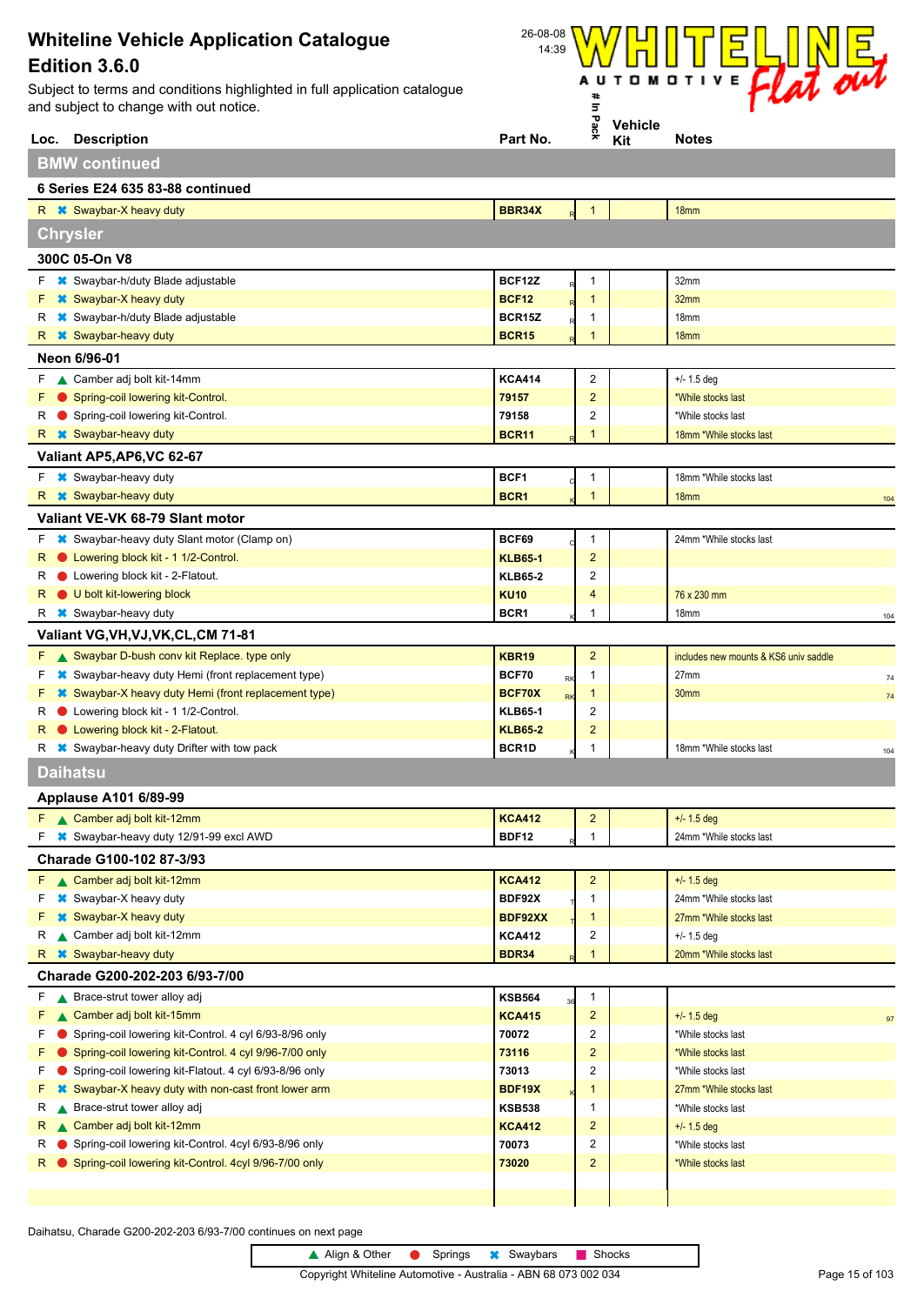

|       | Loc. Description                                                                                              | Part No.                    | ×.                      | Kit | <b>Notes</b>                                       |
|-------|---------------------------------------------------------------------------------------------------------------|-----------------------------|-------------------------|-----|----------------------------------------------------|
|       | <b>Daihatsu continued</b>                                                                                     |                             |                         |     |                                                    |
|       | Charade G200-202-203 6/93-7/00 continued                                                                      |                             |                         |     |                                                    |
|       | R Spring-coil lowering kit-Flatout. 4cyl 6/93-8/96 only                                                       | 73014                       | 2                       |     | *While stocks last                                 |
|       | R * Swaybar-heavy duty with OE rear swaybar                                                                   | <b>BDR29</b>                | $\mathbf{1}$            |     | 22mm *While stocks last                            |
|       | R * Swaybar-heavy duty without OE rear swaybar                                                                | <b>BDR39</b>                | 1                       |     | 22mm *While stocks last                            |
|       | R * Swaybar-X heavy duty with OE rear swaybar                                                                 | <b>BDR29X</b>               | $\mathbf 1$             |     | 24mm *While stocks last                            |
|       | Sirion M100 7/98-01 all                                                                                       |                             |                         |     |                                                    |
|       | F Camber adj bolt kit-12mm                                                                                    | <b>KCA412</b>               | $\overline{2}$          |     | $+/- 1.5$ deg                                      |
|       | F * Swaybar-heavy duty 4cyl 1.3I                                                                              | <b>BDF94</b>                | $\mathbf{1}$            |     | 26mm *While stocks last                            |
| R     | <b>*</b> Swaybar-heavy duty                                                                                   | <b>BDR37</b>                | 1                       |     | 22mm *While stocks last                            |
|       | <b>YRV 38169</b>                                                                                              |                             |                         |     |                                                    |
|       | F * Swaybar-heavy duty                                                                                        | <b>BDF94</b>                | 1                       |     | 26mm *While stocks last                            |
|       | R <b>*</b> Swaybar-heavy duty                                                                                 | <b>BDR37</b>                | 1                       |     | 22mm *While stocks last                            |
| Eunos |                                                                                                               |                             |                         |     |                                                    |
|       | 30X 4/97-98                                                                                                   |                             |                         |     |                                                    |
|       | F A Brace-strut tower alloy adj                                                                               | <b>KSB606</b>               | $\mathbf{1}$            |     |                                                    |
| F.    | Camber adj bolt kit-12mm                                                                                      | <b>KCA412</b>               | 2                       |     | $+/- 1.5$ deg                                      |
| F.    | Spring-coil lowering kit-Control.                                                                             | 74601A                      | $\overline{2}$          |     | *While stocks last                                 |
| R.    | Camber adj bolt kit-12mm                                                                                      | <b>KCA412</b>               | 2                       |     | $+/- 1.5$ deg                                      |
|       | R Spring-coil lowering kit-Control.                                                                           | 79126                       | $\overline{\mathbf{c}}$ |     | *While stocks last                                 |
|       | R <b>*</b> Swaybar-heavy duty                                                                                 | <b>BMR57</b>                | 1                       |     | 22mm                                               |
| Ford  |                                                                                                               |                             |                         |     |                                                    |
|       | Capri 69-75 4 cyl / V6                                                                                        |                             |                         |     |                                                    |
|       | F A Brace-strut tower alloy adj                                                                               | <b>KSB548</b><br>36         | 1                       |     | *While stocks last                                 |
| F.    | <b>*</b> Swaybar-heavy duty                                                                                   | BFF92                       | 1                       |     | 24mm                                               |
| R.    | • Lowering block kit - 1 1/2-Control.                                                                         | <b>KLB70-1</b>              | $\overline{2}$          |     | *While stocks last                                 |
| R.    | • Lowering block kit - 1 1/2-Control. GT with Salisbury diff                                                  | <b>KLB04-1</b>              | 2                       |     | *While stocks last                                 |
| R.    | • Lowering block kit - 2-Flatout.                                                                             | <b>KLB70-2</b>              | $\overline{2}$          |     | *While stocks last                                 |
| R.    | U bolt kit-lowering block excl GT with Salisbury diff                                                         | <b>KU11</b>                 | 4                       |     | 70 x 230 mm *While stocks last                     |
|       | R U Bolt kit-lowering block GT with Salisbury diff                                                            | <b>KU12</b><br><b>BFR48</b> | 4                       |     | 57 x 230 mm *While stocks last                     |
|       | R * Swaybar-heavy duty incl GT with OE rear swaybar<br>R * Swaybar-heavy duty incl GT without OE rear swaybar | BFR <sub>6</sub>            | 1<br>$\mathbf 1$        |     | 16mm *While stocks last<br>16mm *While stocks last |
|       |                                                                                                               |                             |                         |     |                                                    |
|       | Capri SA, SC, SE 10/89-11/94                                                                                  |                             |                         |     |                                                    |
|       | ▲ Brace-strut tower alloy adj                                                                                 | <b>KSB595</b><br>36         | $\mathbf{1}$            |     |                                                    |
| F.    | F Camber adj bolt kit-12mm<br>Spring-coil lowering kit-Control. excl Clubsprint                               | <b>KCA412</b><br>71803A     | $\overline{a}$<br>2     |     | $+/- 1.5$ deg<br>*While stocks last                |
|       | <b>F *</b> Swaybar-heavy duty SA-SC only                                                                      | <b>BFF30</b>                | 1                       |     | 27 <sub>mm</sub>                                   |
| R     | ▲ Camber adj bolt kit-12mm                                                                                    | <b>KCA412</b>               | $\overline{\mathbf{c}}$ |     | $+/- 1.5$ deg                                      |
|       | R Spring-coil lowering kit-Control. excl Clubsprint                                                           | 70237                       | $\overline{\mathbf{c}}$ |     | *While stocks last                                 |
|       | R <b>*</b> Swaybar-heavy duty                                                                                 | <b>BFR30</b>                | 1                       |     | 16mm                                               |
|       | Corsair UA 10/89-10/92                                                                                        |                             |                         |     |                                                    |
|       | F Camber adj bolt kit-12mm                                                                                    | <b>KCA412</b>               | $\overline{c}$          |     | $+/- 1.5$ deg<br>97                                |
|       | $F \rightarrow$ Swaybar-heavy duty                                                                            | BFF34                       | 1                       |     | 24mm                                               |
|       | R <b>*</b> Swaybar-heavy duty                                                                                 | <b>BFR34</b>                | $\mathbf{1}$            |     | 18mm *While stocks last                            |
|       | Cortina Mk I-II 62-71                                                                                         |                             |                         |     |                                                    |
|       | $F \times$ Swaybar-heavy duty Mk I                                                                            | BFF94                       | $\mathbf{1}$            |     | 24mm                                               |
| F.    | <b>*</b> Swaybar-heavy duty Mk II                                                                             | BFF93                       | $\mathbf{1}$            |     | 24mm                                               |
| R     | • Lowering block kit - 1 1/2-Control. Mk I with 2" narrow rr spring                                           | <b>KLB72-1</b>              | 2                       |     | *While stocks last                                 |
| R.    | • Lowering block kit - 1 1/2-Control. Mk I with wide rr spring                                                | <b>KLB73-1</b>              | $\overline{c}$          |     | *While stocks last                                 |
| R.    | Lowering block kit - 1 1/2-Control. Mk II                                                                     | <b>KLB71-1</b>              | $\overline{c}$          |     | *While stocks last                                 |
|       | R C Lowering block kit - 2-Flatout. Mk I with 2" narrow rr spring                                             | <b>KLB72-2</b>              | $\overline{\mathbf{c}}$ |     | *While stocks last                                 |
|       |                                                                                                               |                             |                         |     |                                                    |
|       |                                                                                                               |                             |                         |     |                                                    |

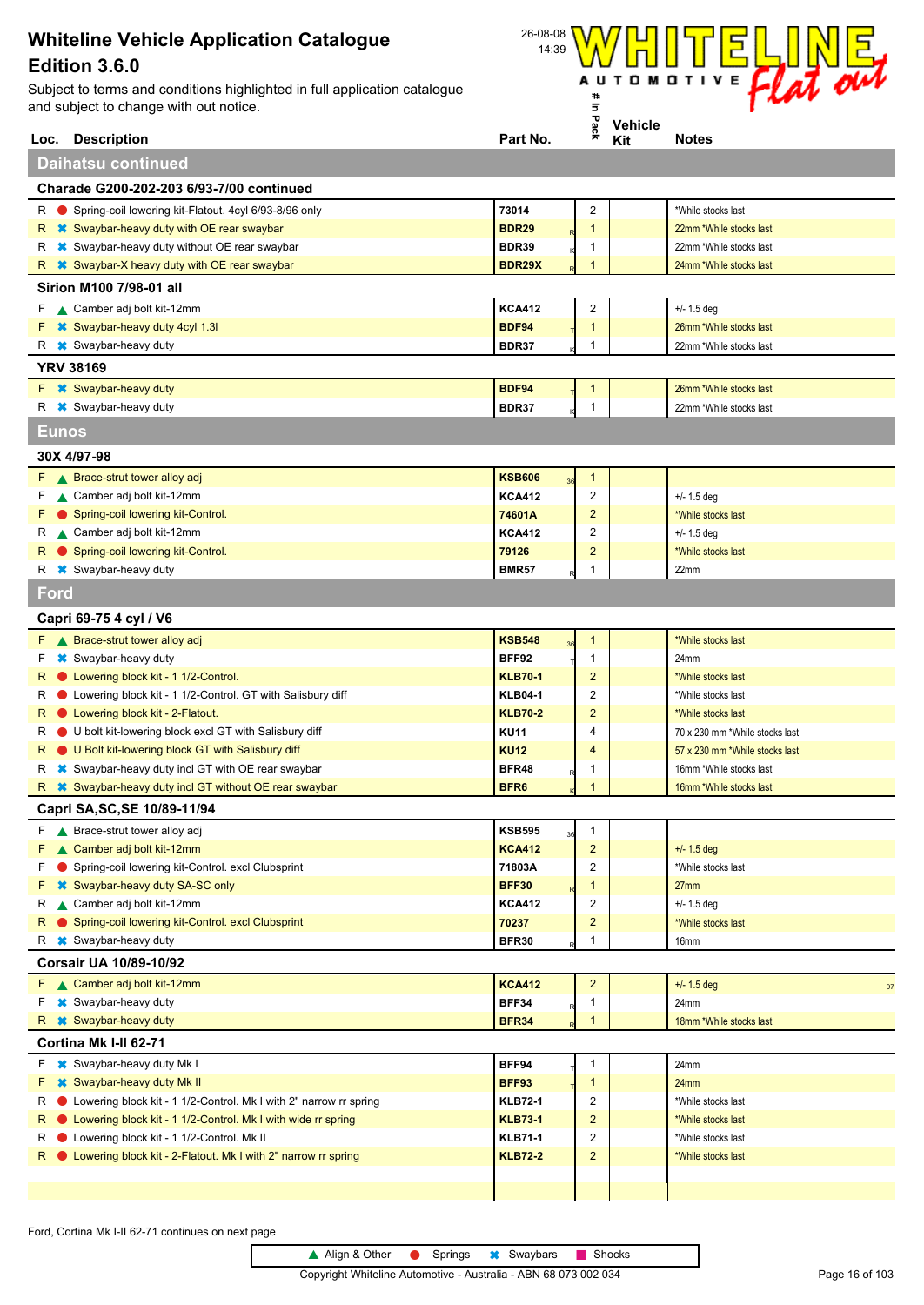

|    | Loc. Description                                                                   | Part No.                       | 읏                       | Kit | <b>Notes</b>                                                              |
|----|------------------------------------------------------------------------------------|--------------------------------|-------------------------|-----|---------------------------------------------------------------------------|
|    | <b>Ford continued</b>                                                              |                                |                         |     |                                                                           |
|    | Cortina Mk I-II 62-71 continued                                                    |                                |                         |     |                                                                           |
|    | R C Lowering block kit - 2-Flatout. Mk I with wide rr spring                       | <b>KLB73-2</b>                 | $\overline{c}$          |     | *While stocks last                                                        |
| R  | • Lowering block kit - 2-Flatout. Mk II                                            | <b>KLB71-2</b>                 | $\overline{2}$          |     | *While stocks last                                                        |
| R  | U Bolt kit-lowering block                                                          | <b>KU12</b>                    | $\overline{4}$          |     | 57 x 230 mm *While stocks last                                            |
| R  | <b>*</b> Swaybar-heavy duty excl GT                                                | BFR <sub>8</sub>               | $\mathbf{1}$            |     | 16mm *While stocks last                                                   |
| R  | <b>*</b> Swaybar-heavy duty GT only                                                | BFR <sub>2</sub>               | -1                      |     | 16mm *While stocks last                                                   |
|    | Cortina TC-TF 71-82                                                                |                                |                         |     |                                                                           |
|    | <b>F</b> * Swaybar-heavy duty TC-TD 6cyl only rplcmnt type                         | BFF14R                         | $\mathbf{1}$            |     | 24mm                                                                      |
| F  | <sup>■</sup> Swaybar-heavy duty TC-TD only excl 6cyl - clamps to radius rods       | BFF14                          | 1                       |     | 20mm *While stocks last                                                   |
|    | <b>*</b> Swaybar-heavy duty TE-TF only                                             | <b>BFF15</b>                   | $\mathbf{1}$            |     | 24mm                                                                      |
| R  | <b>*</b> Swaybar-heavy duty                                                        | BFR14                          | 1                       |     | 18 <sub>mm</sub>                                                          |
|    | Courier 85-02 ute RWD                                                              |                                |                         |     |                                                                           |
|    | R C Lowering block kit - 1 1/2-Control. 88-02                                      | <b>KLB65-1</b>                 | $\overline{2}$          |     |                                                                           |
| R  | ● Lowering block kit - 2-Flatout. 88-02                                            | <b>KLB65-2</b>                 | 2                       |     |                                                                           |
|    | R U bolt kit-lowering block                                                        | <b>KU10</b>                    | $\overline{4}$          |     | 76 x 230 mm                                                               |
|    | <b>Customline 49-58</b>                                                            |                                |                         |     |                                                                           |
|    | R C Lowering block kit - 1 1/2-Control.                                            | <b>KLB64-1</b>                 | $\overline{c}$          |     |                                                                           |
| R  | • Lowering block kit - 2-Flatout.                                                  | <b>KLB64-2</b>                 | $\overline{2}$          |     |                                                                           |
|    | R U bolt kit-lowering block                                                        | <b>KU10</b>                    | $\overline{4}$          |     | 76 x 230 mm                                                               |
|    | Econovan 79-89                                                                     |                                |                         |     |                                                                           |
| F. | <b>■ Swaybar-heavy duty 84-89 single wheel</b>                                     | <b>BFF42</b>                   | $\mathbf{1}$            |     | 22mm *While stocks last                                                   |
|    | Escort Mk I-II 70-82 incl GT                                                       |                                |                         |     |                                                                           |
|    | F A Brace-strut tower alloy adj MK I suit 135 mm PCD (large)                       | <b>KSB567</b>                  | 1                       |     |                                                                           |
| F. | ▲ Brace-strut tower alloy adj Mk II suit 110 mm PCD (small)                        | 36<br><b>KSB541</b>            | $\mathbf{1}$            |     |                                                                           |
| F  | <sup>■</sup> Swaybar-heavy duty excl GT T/Cam 1.6                                  | 36<br><b>BFF26</b>             |                         |     | 18mm                                                                      |
| F  | <b>*</b> Swaybar-heavy duty excl GT T/Cam 1.6                                      | <b>BFF91</b>                   | 1<br>$\mathbf{1}$       |     | 24mm                                                                      |
| R  | • Lowering block kit - 1 1/2-Control.                                              | <b>KLB70-1</b>                 | 2                       |     | *While stocks last                                                        |
| R. | • Lowering block kit - 2-Flatout.                                                  | <b>KLB70-2</b>                 | $\overline{2}$          |     | *While stocks last                                                        |
| R  | U bolt kit-lowering block                                                          | <b>KU11</b>                    | 4                       |     | 70 x 230 mm *While stocks last                                            |
|    | R * Swaybar-heavy duty excl GT                                                     | <b>BFR26</b>                   | 1                       |     | 16 <sub>mm</sub>                                                          |
|    | Fairlane ZA, ZB, ZC, ZD 67-71 6 cyl & V8                                           |                                |                         |     |                                                                           |
|    | F Shock tower spacer-12mm                                                          | <b>KSA900</b>                  | $\overline{2}$          |     | adds 12mm to shock travel *While stocks last                              |
|    | Shock tower spacer-20mm                                                            | <b>KSA901</b>                  | $\overline{2}$          |     | adds 20mm to shock travel                                                 |
| F  | Spring-coil lowering kit-Control. 6cyl                                             | 79803                          | $\overline{c}$          |     | *While stocks last                                                        |
|    | Spring-coil lowering kit-Control. V8                                               | 79801                          | $\overline{2}$          |     | 55                                                                        |
| F  | <b>*</b> Swaybar-heavy duty                                                        | BFF3                           | $\mathbf{1}$            |     | *While stocks last<br>55<br>24mm                                          |
| F  | Swaybar-X heavy duty                                                               | BFF3X                          | $\mathbf{1}$            |     | 27mm                                                                      |
| R  | Lowering block kit - 1 1/2-Control. 6cyl                                           | <b>KLB66-1</b>                 | 2                       |     |                                                                           |
| R  | Lowering block kit - 1 1/2-Control. V8                                             | <b>KLB68-1</b>                 | $\overline{2}$          |     |                                                                           |
| R  | Lowering block kit - 2-Flatout. 6cyl                                               | <b>KLB66-2</b>                 | 2                       |     |                                                                           |
| R  | ● Lowering block kit - 2-Flatout. V8                                               | <b>KLB68-2</b>                 | $\overline{2}$          |     |                                                                           |
| R  | U bolt kit-lowering block                                                          | <b>KU10</b>                    | 4                       |     |                                                                           |
|    | <b>*</b> Swaybar-heavy duty                                                        | BFR4                           |                         |     | 76 x 230 mm<br>20 <sub>mm</sub>                                           |
| R  | Fairlane ZF, ZG, ZH, ZJ 72-2/82 6 cyl & V8 72-2/82 6 cyl & V8                      |                                |                         |     | ${\bf 75}$                                                                |
|    | F A Shock tower spacer-12mm                                                        |                                | $\overline{\mathbf{c}}$ |     |                                                                           |
| F  | Shock tower spacer-20mm                                                            | <b>KSA900</b><br><b>KSA901</b> | $\overline{2}$          |     | adds 12mm to shock travel *While stocks last<br>adds 20mm to shock travel |
| F  | Spring-coil lowering kit-Control. 6cyl                                             | 79803                          | 2                       |     | *While stocks last                                                        |
| F  | Spring-coil lowering kit-Control. V8                                               | 79801                          | $\overline{2}$          |     | 55<br>*While stocks last                                                  |
|    |                                                                                    | BFF5Z                          |                         |     | 55<br>24mm *While stocks last                                             |
| F  | <b><sup>■</sup></b> Swaybar-h/duty Blade adjustable<br><b>*</b> Swaybar-heavy duty | RK<br>BFF5                     | -1                      |     | 24mm                                                                      |
| F  | <b>*</b> Swaybar-X heavy duty                                                      | BFF5X                          | $\mathbf{1}$<br>-1      |     |                                                                           |
|    |                                                                                    |                                |                         |     | 27mm                                                                      |
|    |                                                                                    |                                |                         |     |                                                                           |

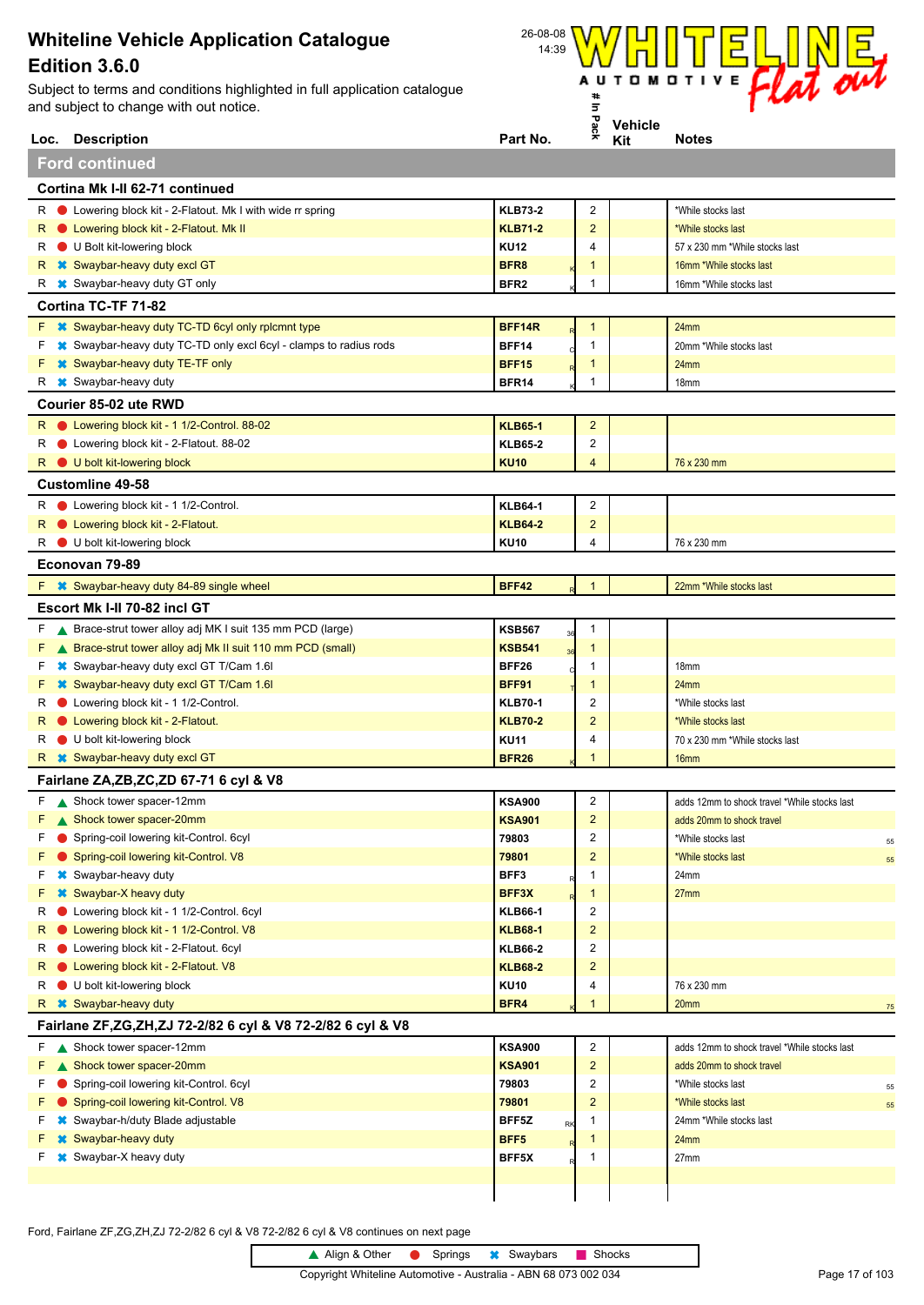Subject to terms and conditions highlighted in full application catalogue and subject to change with out notice.



|    | Loc. Description                                                                | Part No.                  | 읏                       | Kit | <b>Notes</b>                                 |    |
|----|---------------------------------------------------------------------------------|---------------------------|-------------------------|-----|----------------------------------------------|----|
|    | <b>Ford continued</b>                                                           |                           |                         |     |                                              |    |
|    | Fairlane ZF, ZG, ZH, ZJ 72-2/82 6 cyl & V8 72-2/82 6 cyl & V8 continued         |                           |                         |     |                                              |    |
|    | R C Lowering block kit - 1 1/2-Control. 6cyl                                    | <b>KLB66-1</b>            | $\overline{c}$          |     |                                              |    |
| R  | • Lowering block kit - 2-Flatout. 6cyl                                          | <b>KLB66-2</b>            | 2                       |     |                                              |    |
| R  | • Lowering block kit - 2-Flatout. V8                                            | <b>KLB68-2</b>            | $\overline{2}$          |     |                                              |    |
| R  | <sup>■</sup> Swaybar-heavy duty ZF-ZH with std rear end - no OE s/bar           | BFR4                      | 1                       |     | 20mm                                         |    |
| R  | <b><sup>■</sup></b> Swaybar-heavy duty ZG with lever type rear disc-no OE s/bar | <b>BFR31</b>              | 1                       |     | 20 <sub>mm</sub>                             | 75 |
| R  | <sup>■</sup> Swaybar-heavy duty ZH with LSD or 9" diff                          | BFR3                      | 1                       |     | 20mm                                         | 75 |
| R  | <b><sup>■</sup></b> Swaybar-heavy duty ZH-ZJ with OE s/bar - replace. Type      | BFR7                      | 1                       |     | 20 <sub>mm</sub>                             | 75 |
|    | Fairlane ZK-ZL 82-88 6 cyl & V8                                                 |                           |                         |     |                                              |    |
|    | F Shock tower spacer-12mm                                                       | <b>KSA900</b>             | 2                       |     | adds 12mm to shock travel *While stocks last |    |
| F. | Shock tower spacer-20mm                                                         | <b>KSA901</b>             | 2                       |     | adds 20mm to shock travel                    |    |
| F  | Spring-coil lowering kit-Control. 6cyl                                          | 79803                     | 2                       |     | *While stocks last                           |    |
|    | Spring-coil lowering kit-Control. V8                                            | 79801                     | $\overline{2}$          |     | *While stocks last                           | 55 |
|    | <b><sup>■</sup></b> Swaybar-h/duty Blade adjustable                             | BFF5Z                     | 1                       |     | 24mm *While stocks last                      | 55 |
|    | <b>*</b> Swaybar-heavy duty                                                     | RK<br>BFF <sub>5</sub>    | 1                       |     | 24mm                                         |    |
|    | <b>*</b> Swaybar-X heavy duty                                                   | BFF5X                     | 1                       |     | 27mm                                         |    |
| R  | Spring-coil lowering kit-Control.                                               | 71201                     | 2                       |     | *While stocks last                           |    |
| R  | <b><sup>■</sup></b> Swaybar-h/duty Blade adjustable                             | BFR35Z                    | 1                       |     | 22mm                                         |    |
|    | <b>*</b> Swaybar-heavy duty                                                     | RK<br><b>BFR35</b>        | 1                       |     | 24mm                                         |    |
|    | Fairlane NA, NB, NC 88-94 6 cyl & V8                                            |                           |                         |     |                                              |    |
|    | F Camber/Caster kit-uppr c/arm                                                  | W0554                     | 4                       |     | +/- 2.5 deg *While stocks last               |    |
| F. | Spring-coil lowering kit-Control. 6cyl                                          | 78900A                    | $\overline{2}$          |     | *While stocks last                           |    |
| F  | Spring-coil lowering kit-Control. V8                                            | 78901A                    | 2                       |     | *While stocks last                           |    |
|    | <b><sup>■</sup></b> Swaybar-h/duty Blade adjustable                             | <b>BFF35Z</b>             | 1                       |     | 30mm                                         |    |
| F  | <b>*</b> Swaybar-heavy duty                                                     | <b>RK</b><br><b>BFF35</b> | 1                       |     | 27mm                                         |    |
|    | <b>*</b> Swaybar-X heavy duty                                                   | <b>BFF35X</b>             | 1                       |     | 30 <sub>mm</sub>                             |    |
| к  | Trailing arm upper-conversion sedan excl Tickford                               | R<br><b>KTA101</b>        | 2                       |     | rear steer correction kit *While stocks last |    |
| к  | Spring-coil lowering kit-Control.                                               | 71201                     | $\overline{2}$          |     | *While stocks last                           | 56 |
| К  | <b>*</b> Swaybar-h/duty Blade adjustable                                        | BFR35Z                    | 1                       |     | 22mm                                         |    |
| R. | <b>*</b> Swaybar-heavy duty                                                     | RK<br><b>BFR35</b>        | 1                       |     | 24mm                                         |    |
|    | Fairlane NF, NL 94-98 6 cyl & V8                                                |                           |                         |     |                                              |    |
|    | Brace-upper control arm 6 cylinder only                                         | <b>KSB510</b>             | 4                       |     | *While stocks last                           |    |
|    | Camber/Caster kit-uppr c/arm                                                    | <b>W0554</b>              | 4                       |     | +/- 2.5 deg *While stocks last               |    |
| F  | Spring-coil lowering kit-Control. 6cyl                                          | 78900A                    | 2                       |     | *While stocks last                           |    |
| F  | Spring-coil lowering kit-Control. V8                                            | 78901A                    | $\overline{\mathbf{c}}$ |     | *While stocks last                           |    |
|    | Swaybar-h/duty Blade adjustable NF only                                         | BFF35Z                    | 1                       |     | 30mm                                         |    |
| F  | Swaybar-h/duty Blade adjustable NL only                                         | RK<br>BFF39Z              | 1                       |     | 30mm *While stocks last                      |    |
| F  | Swaybar-heavy duty NF only                                                      | <b>RK</b><br><b>BFF35</b> | 1                       |     | 27 <sub>mm</sub>                             |    |
| F  | Swaybar-heavy duty NL only                                                      | <b>BFF39</b>              | 1                       |     | 30 <sub>mm</sub>                             |    |
| F  | Swaybar-X heavy duty NF only                                                    | BFF35X                    | 1                       |     | 30mm                                         |    |
| R  | Trailing arm upper-conversion NF1 sedan excl Tickford,                          | <b>KTA101</b>             | 2                       |     | rear steer correction kit *While stocks last |    |
| R  | Spring-coil lowering kit-Control.                                               | 71201                     | 2                       |     | *While stocks last                           | 56 |
| R  | <b>*</b> Swaybar-h/duty Blade adjustable                                        | <b>BFR35Z</b><br>RK       | 1                       |     | 22mm                                         |    |
| R  | <b>*</b> Swaybar-heavy duty                                                     | <b>BFR35</b>              |                         |     | 24mm                                         |    |
|    | Falcon XK, XL, XM, XP 60-66                                                     |                           |                         |     |                                              |    |
|    | F A Shock tower spacer-12mm lowered cars                                        | <b>KSA900</b>             | $\overline{c}$          |     | adds 12mm to shock travel *While stocks last |    |
| F  | Shock tower spacer-20mm lowered cars                                            | <b>KSA901</b>             | 2                       |     | adds 20mm to shock travel                    |    |
| F  | Spring-coil lowering kit-Control. 302 Windsor V8                                | 79800                     | 2                       |     | *While stocks last                           |    |
| F  | Swaybar-heavy duty                                                              | BFF1                      | 1                       |     | 22mm                                         |    |
|    | Lowering block kit - 1 1/2-Control.                                             | <b>KLB05-1</b>            | 2                       |     | *While stocks last                           |    |
| R  | Lowering block kit - 2-Flatout.                                                 | <b>KLB05-2</b>            | 2                       |     | *While stocks last                           |    |
|    | R U bolt kit-lowering block                                                     | <b>KU11</b>               | 4                       |     | 70 x 230 mm *While stocks last               |    |
|    |                                                                                 |                           |                         |     |                                              |    |

Ford, Falcon XK,XL,XM,XP 60-66 continues on next page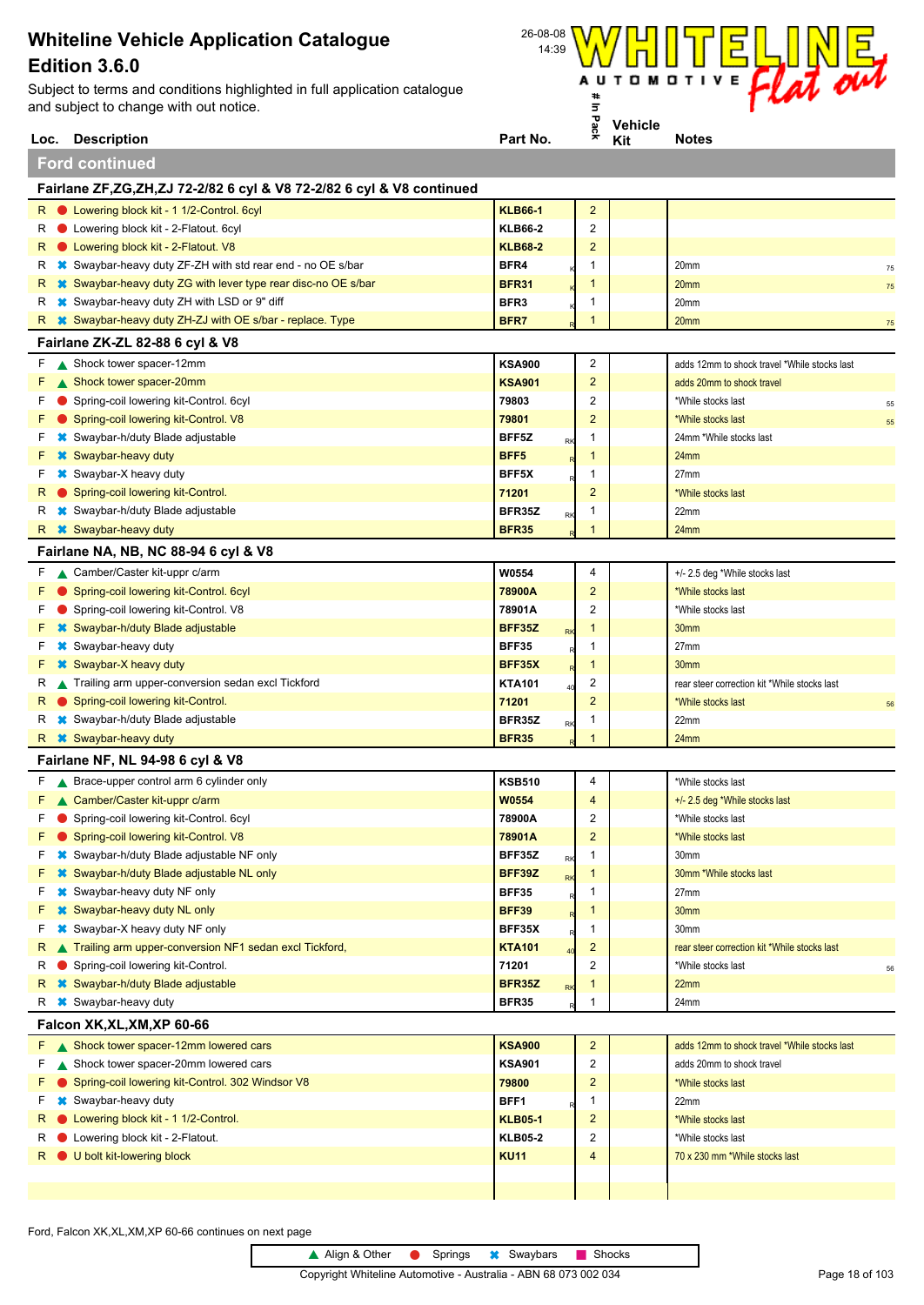

|         | Loc. Description                                           | Part No.           | ×.                      | Kit | <b>Notes</b>                                 |    |  |  |
|---------|------------------------------------------------------------|--------------------|-------------------------|-----|----------------------------------------------|----|--|--|
|         | <b>Ford continued</b>                                      |                    |                         |     |                                              |    |  |  |
|         | Falcon XK, XL, XM, XP 60-66 continued                      |                    |                         |     |                                              |    |  |  |
|         | R <b>*</b> Swaybar-heavy duty sedan                        | BFR1               | $\mathbf{1}$            |     | 18mm                                         | 75 |  |  |
|         | Falcon XR, XT, XW, XY 8/66-2/72                            |                    |                         |     |                                              |    |  |  |
|         | F A Shock tower spacer-12mm lowered cars                   | <b>KSA900</b>      | $\overline{c}$          |     | adds 12mm to shock travel *While stocks last |    |  |  |
| F.      | Shock tower spacer-20mm lowered cars                       | <b>KSA901</b>      | $\overline{2}$          |     | adds 20mm to shock travel                    |    |  |  |
| F.      | Spring-coil lowering kit-Control. V8 fully opt GT 351 GXL  | 79806A             | $\overline{2}$          |     | *While stocks last                           | 55 |  |  |
| F.      | Spring-coil lowering kit-Control. 6 cyl                    | 79803              | 2                       |     | *While stocks last                           | 55 |  |  |
| F.      | Spring-coil lowering kit-Control. V8<br>o                  | 79802              | 2                       |     | *While stocks last                           | 55 |  |  |
| F       | Spring-coil lowering kit-Flatout. V8 fully opt GT 351GXL   | 79829A             | 2                       |     | *While stocks last                           | 55 |  |  |
| F.<br>× | Swaybar-heavy duty                                         | BFF3               | $\mathbf{1}$            |     | 24mm                                         |    |  |  |
| F       | <b>*</b> Swaybar-X heavy duty                              | BFF3X              | $\mathbf{1}$            |     | 27 <sub>mm</sub>                             |    |  |  |
| R.      | Lowering block kit - 1 1/2-Control. 6 cyl                  | <b>KLB66-1</b>     | $\overline{2}$          |     |                                              |    |  |  |
| R       | Lowering block kit - 1 1/2-Control. V8                     | <b>KLB68-1</b>     | $\overline{2}$          |     |                                              |    |  |  |
| R.      | Lowering block kit - 2-Flatout. 6 cyl                      | <b>KLB66-2</b>     | $\overline{2}$          |     |                                              |    |  |  |
| R       | Lowering block kit - 2-Flatout. V8                         | <b>KLB68-2</b>     | $\overline{c}$          |     |                                              |    |  |  |
| R.      | U bolt kit-lowering block                                  | <b>KU10</b>        | 4                       |     | 76 x 230 mm                                  |    |  |  |
| R       | <b>*</b> Swaybar-heavy duty sedan                          | BFR1               | 1                       |     | 18mm                                         | 75 |  |  |
| R       | <b>*</b> Swaybar-heavy duty wagon van ute                  | BFR4               | 1                       |     | 20mm                                         | 76 |  |  |
|         | Falcon XA,XB,XC 72-82 6 cyl & V8                           |                    |                         |     |                                              |    |  |  |
| F.      | Shock tower spacer-12mm                                    | <b>KSA900</b>      | 2                       |     | adds 12mm to shock travel *While stocks last |    |  |  |
|         | Shock tower spacer-20mm                                    | <b>KSA901</b>      | $\overline{2}$          |     | adds 20mm to shock travel                    |    |  |  |
| F       | Spring-coil lowering kit-Control. 351 GT                   | 79806A             | $\overline{2}$          |     | *While stocks last                           |    |  |  |
|         | Spring-coil lowering kit-Control. 6 cyl steel head         | 79803              | $\overline{2}$          |     | *While stocks last                           |    |  |  |
| F       | Spring-coil lowering kit-Control. V8                       | 79802              | 2                       |     | *While stocks last                           |    |  |  |
|         | Spring-coil lowering kit-Flatout. 351 GT                   | 79829A             | $\overline{2}$          |     | *While stocks last                           |    |  |  |
| F       | Swaybar-h/duty Blade adjustable                            | BFF5Z<br>RK        | $\mathbf{1}$            |     | 24mm *While stocks last                      |    |  |  |
|         | Swaybar-heavy duty                                         | BFF5               | $\mathbf{1}$            |     | 24mm                                         |    |  |  |
| F.      | Swaybar-X heavy duty                                       | BFF5X              | 1                       |     | 27mm                                         |    |  |  |
| R.      | Lowering block kit - 1 1/2-Control. 6 cyl                  | <b>KLB66-1</b>     | $\overline{2}$          |     |                                              |    |  |  |
| R       | Lowering block kit - 1 1/2-Control. V8                     | <b>KLB68-1</b>     | $\overline{2}$          |     |                                              |    |  |  |
| R       | Lowering block kit - 2-Flatout. V8                         | <b>KLB68-2</b>     | $\overline{2}$          |     |                                              |    |  |  |
| R<br>×  | Swaybar-heavy duty sedan                                   | BFR <sub>1</sub>   | 1                       |     | 18mm                                         | 75 |  |  |
| R       | Swaybar-heavy duty sedan XA-XB w lever rear disc/track rod | <b>BFR31</b>       | $\mathbf{1}$            |     | 20 <sub>mm</sub>                             | 75 |  |  |
| R       | <sup>■</sup> Swaybar-heavy duty sedan XC with OE swaybar   | BFR7               | $\mathbf{1}$            |     | 20mm                                         |    |  |  |
|         | $R$ $\ast$ Swaybar-heavy duty wagon ute van                | BFR4<br>ĸ          | 1                       |     | 20mm                                         | 76 |  |  |
|         | Falcon XD 79-82 6 cyl & V8                                 |                    |                         |     |                                              |    |  |  |
| F.      | Shock tower spacer-12mm                                    | <b>KSA900</b>      | $\overline{2}$          |     | adds 12mm to shock travel *While stocks last |    |  |  |
| F.      | Shock tower spacer-20mm                                    | <b>KSA901</b>      | $\overline{2}$          |     | adds 20mm to shock travel                    |    |  |  |
| F.      | Spring-coil lowering kit-Control. 6 cyl alloy head         | 79800              | $\overline{c}$          |     | *While stocks last                           | 55 |  |  |
| F.      | Spring-coil lowering kit-Control. 6 cyl steel head         | 79803              | $\overline{\mathbf{c}}$ |     | *While stocks last                           |    |  |  |
| F.      | Spring-coil lowering kit-Control. V8                       | 79829A             | 2                       |     | *While stocks last                           | 55 |  |  |
| F.      | Spring-coil lowering kit-Flatout. 6 cyl steel head         | 79800              | $\overline{c}$          |     | *While stocks last                           |    |  |  |
| F.      | Spring-coil lowering kit-Flatout. V8                       | 79802              | $\overline{2}$          |     | *While stocks last                           |    |  |  |
| F.      | Swaybar-h/duty Blade adjustable                            | BFF5Z<br><b>RK</b> | 1                       |     | 24mm *While stocks last                      |    |  |  |
| F.      | Swaybar-heavy duty                                         | BFF5               | 1                       |     | 24mm                                         |    |  |  |
| F.      | Swaybar-X heavy duty                                       | BFF5X              | $\mathbf{1}$            |     | 27mm                                         |    |  |  |
| R       | Lowering block kit - 1 1/2-Control. 6 cyl                  | <b>KLB66-1</b>     | 2                       |     |                                              |    |  |  |
| R.      | Lowering block kit - 1 1/2-Control. V8                     | KLB68-1            | $\overline{2}$          |     |                                              |    |  |  |
| R       | Lowering block kit - 2-Flatout. 6 cyl                      | <b>KLB66-2</b>     | $\overline{2}$          |     |                                              |    |  |  |
| R.      | Lowering block kit - 2-Flatout. V8                         | <b>KLB68-2</b>     | $\overline{2}$          |     |                                              |    |  |  |
| R       | U bolt kit-lowering block                                  | <b>KU10</b>        | 4                       |     | 76 x 230 mm                                  |    |  |  |
| R.      | Swaybar-heavy duty sedan                                   | BFR7               | 1                       |     | 20 <sub>mm</sub>                             |    |  |  |
|         |                                                            |                    |                         |     |                                              |    |  |  |

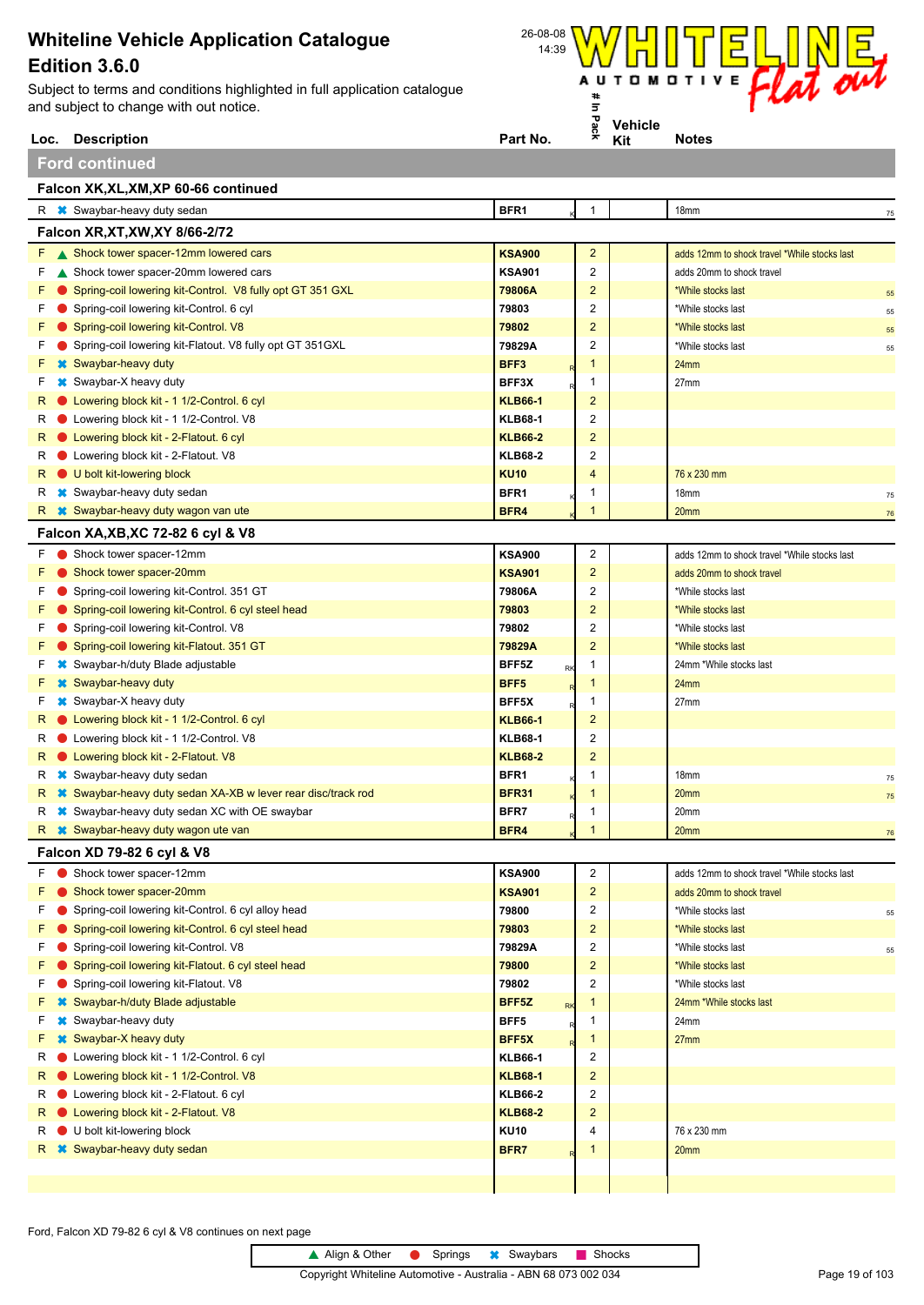Subject to terms and conditions highlighted in full application catalogue and subject to change with out notice.



|    | Loc. Description                                                          | Part No.               |           | ×,                               | Kit | <b>Notes</b>                                         |    |
|----|---------------------------------------------------------------------------|------------------------|-----------|----------------------------------|-----|------------------------------------------------------|----|
|    | <b>Ford continued</b>                                                     |                        |           |                                  |     |                                                      |    |
|    | Falcon XD 79-82 6 cyl & V8 continued                                      |                        |           |                                  |     |                                                      |    |
|    | R <b>*</b> Swaybar-heavy duty wagon ute van                               | BFR4                   |           | $\mathbf{1}$                     |     | 20mm                                                 | 76 |
|    | Falcon XE, XF 2/82-2/88 6 cyl & V8                                        |                        |           |                                  |     |                                                      |    |
|    | Shock tower spacer-12mm                                                   | <b>KSA900</b>          |           | $\overline{2}$                   |     | adds 12mm to shock travel *While stocks last         |    |
| F  | Shock tower spacer-20mm                                                   | <b>KSA901</b>          |           | $\overline{c}$                   |     | adds 20mm to shock travel                            |    |
| F  | Spring-coil lowering kit-Control. 6 cyl                                   | 79800                  |           | $\overline{\mathbf{c}}$          |     | *While stocks last                                   | 55 |
| F  | Spring-coil lowering kit-Control. V8                                      | 79829A                 |           | 2                                |     | *While stocks last                                   | 55 |
| F  | Spring-coil lowering kit-Flatout. 6 cyl                                   | 79809                  |           | $\overline{c}$                   |     | *While stocks last                                   | 55 |
| F  | Spring-coil lowering kit-Flatout. V8                                      | 79802                  |           | 2                                |     | *While stocks last                                   | 55 |
| F  | Swaybar-h/duty Blade adjustable                                           | BFF <sub>5</sub> Z     | <b>RK</b> | 1                                |     | 24mm *While stocks last                              |    |
| F  | Swaybar-heavy duty                                                        | BFF5                   |           | 1                                |     | 24mm                                                 |    |
| F  | <b>*</b> Swaybar-X heavy duty                                             | BFF <sub>5</sub> X     |           | $\mathbf{1}$                     |     | 27 <sub>mm</sub>                                     |    |
| R  | Bush kit-Watts link sedan                                                 | W0892                  |           | 5                                |     | h/duty poly *While stocks last                       |    |
| R  | Lowering block kit - 1 1/2-Control. wagon 6 cyl                           | <b>KLB66-1</b>         |           | $\overline{2}$                   |     |                                                      |    |
| R  | Lowering block kit - 1 1/2-Control. wagon V8                              | <b>KLB68-1</b>         |           | $\overline{c}$                   |     |                                                      |    |
| R  | Lowering block kit - 2-Flatout. wagon 6 cyl                               | <b>KLB66-2</b>         |           | $\overline{2}$                   |     |                                                      |    |
| к  | Lowering block kit - 2-Flatout. wagon V8                                  | <b>KLB68-2</b>         |           | 2                                |     |                                                      |    |
| R  | Spring-coil lowering kit-Control. sedan                                   | 71201                  |           | $\overline{c}$                   |     | *While stocks last                                   |    |
| R  | Spring-coil lowering kit-Flatout. sedan                                   | 71200                  |           | 2                                |     | *While stocks last                                   |    |
| R  | U bolt kit-lowering block                                                 | <b>KU10</b>            |           | 4                                |     | 76 x 230 mm                                          |    |
| R  | <b><sup>■</sup></b> Swaybar-h/duty Blade adjustable sedan                 | BFR35Z                 | RK        | 1                                |     | 22mm                                                 |    |
| R. | <b>*</b> Swaybar-heavy duty sedan                                         | <b>BFR35</b>           |           | 1                                |     | 24mm                                                 |    |
| R. | <b>■ Swaybar-heavy duty wagon ute van</b>                                 | BFR36                  |           | 1                                |     | 20mm                                                 | 76 |
|    | Falcon EA, EB, ED 87-94 6 cyl & V8 sedan excl ute wagon                   |                        |           |                                  |     |                                                      |    |
| F  | Camber/Caster kit-uppr c/arm                                              | <b>W0554</b>           |           | 4                                |     | +/- 2.5 deg *While stocks last                       |    |
| F  | Spring-coil lowering kit-Control. 6 cyl                                   | 78900A                 |           | 2                                |     | *While stocks last                                   |    |
| F  | Spring-coil lowering kit-Control. V8                                      | 78901A                 |           | $\overline{2}$                   |     | *While stocks last                                   |    |
| F  | Spring-coil lowering kit-Flatout. 6 cyl                                   | 78923                  |           | 2                                |     | *While stocks last                                   |    |
| F  | Spring-coil lowering kit-Flatout. V8                                      | 78927                  |           | $\overline{2}$                   |     | *While stocks last                                   |    |
| F  | Swaybar-h/duty Blade adjustable                                           | BFF35Z                 | RK        | $\mathbf{1}$                     |     | 30mm                                                 |    |
| F  | Swaybar-heavy duty<br>Swaybar-X heavy duty                                | <b>BFF35</b><br>BFF35X |           | $\mathbf{1}$                     |     | 27mm<br>30mm                                         |    |
| R  | <b>Bush kit-Watts link</b>                                                | <b>W0892</b>           |           | 1<br>$\sqrt{5}$                  |     | h/duty poly *While stocks last                       |    |
| R  | Trailing arm upper-conversion excl Tickford,                              | <b>KTA101</b>          |           | $\overline{c}$                   |     | rear steer correction kit *While stocks last         |    |
|    | R Spring-coil lowering kit-Control.                                       | 71400A                 | 40        | $\overline{\mathbf{c}}$          |     | *While stocks last                                   |    |
| R  | Spring-coil lowering kit-Flatout.                                         | 71416A                 |           | 2                                |     | *While stocks last                                   |    |
| R  | <b>*</b> Swaybar-h/duty Blade adjustable                                  | <b>BFR35Z</b>          |           | $\mathbf{1}$                     |     | 22mm                                                 |    |
| R  | <b>*</b> Swaybar-heavy duty                                               | <b>BFR35</b>           | RK        | 1                                |     | 24mm                                                 |    |
|    | Falcon EA,EB,ED 87-94 ute wagon                                           |                        |           |                                  |     |                                                      |    |
|    |                                                                           |                        |           |                                  |     |                                                      |    |
| F  | F Camber/Caster kit-uppr c/arm<br>Spring-coil lowering kit-Control. 6 cyl | W0554<br>78900A        |           | $\overline{4}$<br>$\overline{2}$ |     | +/- 2.5 deg *While stocks last<br>*While stocks last |    |
| F. | Spring-coil lowering kit-Control. V8                                      | 78901A                 |           | $\overline{2}$                   |     | *While stocks last                                   |    |
| F. | Spring-coil lowering kit-Flatout. 6 cyl                                   | 78923                  |           | 2                                |     | *While stocks last                                   |    |
| F. | Spring-coil lowering kit-Flatout. V8                                      | 78927                  |           | $\overline{c}$                   |     | *While stocks last                                   |    |
| F  | Swaybar-h/duty Blade adjustable                                           | BFF35Z                 | RK        | 1                                |     | 30mm                                                 |    |
| F  | <b>*</b> Swaybar-heavy duty                                               | <b>BFF35</b>           |           | $\mathbf{1}$                     |     | 27mm                                                 |    |
| F  | Swaybar-X heavy duty                                                      | BFF35X                 |           | $\mathbf{1}$                     |     | 30mm                                                 |    |
| R  | Lowering block kit - 1 1/2-Control.                                       | <b>KLB68-1</b>         |           | $\overline{2}$                   |     |                                                      |    |
| R  | Lowering block kit - 2-Flatout.                                           | <b>KLB68-2</b>         |           | $\overline{\mathbf{c}}$          |     |                                                      | 59 |
| R  | U bolt kit-lowering block                                                 | <b>KU10</b>            |           | $\overline{4}$                   |     | 76 x 230 mm                                          |    |
| R  | Swaybar-heavy duty EA                                                     | BFR36                  |           | 1                                |     | 20mm                                                 | 76 |
| R  | <b>*</b> Swaybar-heavy duty EB, ED                                        | <b>BFR38</b>           |           | $\mathbf{1}$                     |     | 20 <sub>mm</sub>                                     |    |
|    |                                                                           |                        |           |                                  |     |                                                      |    |
|    |                                                                           |                        |           |                                  |     |                                                      |    |

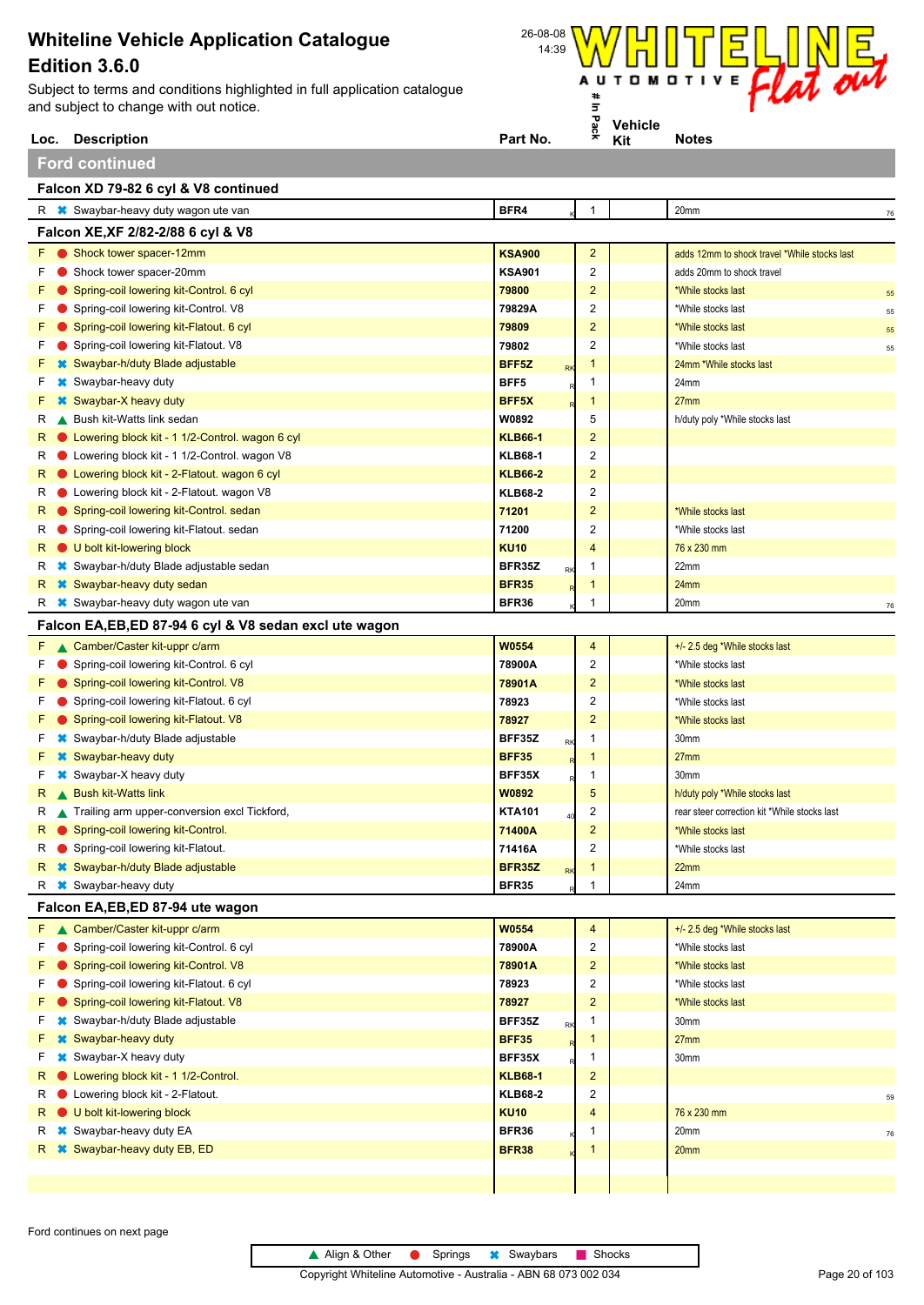Subject to terms and conditions highlighted in full application catalogue and subject to change with out notice.



| Loc. | <b>Description</b>    | Part No. | * | ,,,,,,,,,<br>Kit | <b>Notes</b> |
|------|-----------------------|----------|---|------------------|--------------|
|      | <b>Ford continued</b> |          |   |                  |              |

|    | Falcon XG, XH 4/93-6/99 ute                                            |                  |    |                         |                                              |    |
|----|------------------------------------------------------------------------|------------------|----|-------------------------|----------------------------------------------|----|
| F. | Shock tower spacer-12mm XG1 lowered cars                               | <b>KSA900</b>    |    | 2                       | adds 12mm to shock travel *While stocks last |    |
| F. | Shock tower spacer-20mm XG1 lowered cars                               | <b>KSA901</b>    |    | $\overline{c}$          | adds 20mm to shock travel                    |    |
| F. | Spring-coil lowering kit-Control. XG1 6 cyl                            | 79802            |    | 2                       | *While stocks last                           | 55 |
| F. | Spring-coil lowering kit-Control. XG2-XH 6 cyl                         | 78900A           |    | $\overline{\mathbf{c}}$ | *While stocks last                           | 55 |
| F. | Spring-coil lowering kit-Control. XG2-XH V8                            | 78901A           |    | 2                       | *While stocks last                           | 55 |
| F. | Spring-coil lowering kit-Flatout. XG1 6 cyl                            | 79809            |    | 2                       | *While stocks last                           |    |
| F  | Spring-coil lowering kit-Flatout. XG2-XH 6 cyl                         | 78923            |    | 2                       | *While stocks last                           |    |
| F. | Spring-coil lowering kit-Flatout. XG2-XH V8                            | 78927            |    | $\overline{c}$          | *While stocks last                           |    |
| F. | <b><sup>■</sup></b> Swaybar-h/duty Blade adjustable XG2-XH             | BFF35Z           | RK | 1                       | 30mm                                         |    |
| F  | <b>*</b> Swaybar-heavy duty XG1                                        | <b>BFF19</b>     |    | 1                       | 24mm *While stocks last                      |    |
| F. | <b><sup>■</sup></b> Swaybar-heavy duty XG2-XH                          | <b>BFF35</b>     |    | 1                       | 27mm                                         |    |
| F  | <b>*</b> Swaybar-X heavy duty XG1                                      | BFF19X           |    | 1                       | 27mm *While stocks last                      |    |
| F. | <b><sup>■</sup></b> Swaybar-X heavy duty XG2-XH                        | BFF35X           |    | 1                       | 30mm                                         |    |
| R. | <b>D</b> Lowering block kit - 1 1/2-Control. XG1                       | <b>KLB68-1</b>   |    | $\overline{\mathbf{c}}$ |                                              |    |
| R  | ■ Lowering block kit - 1 1/2-Control. XG2-XH                           | <b>KLB69-1</b>   |    | 2                       |                                              |    |
| R. | C Lowering block kit - 2-Flatout. XG1                                  | <b>KLB68-2</b>   |    | $\overline{\mathbf{c}}$ |                                              | 59 |
| R  | Lowering block kit - 2-Flatout. XG2-XH                                 | <b>KLB69-2</b>   |    | 2                       |                                              |    |
| R. | U bolt kit-lowering block XGI only                                     | <b>KU10</b>      |    | 4                       | 76 x 230 mm                                  |    |
| R  | U Bolt kit-lowering block XGII-XH                                      | <b>KU13</b>      |    | 4                       | 73 x 240 mm                                  |    |
|    | R <b>*</b> Swaybar-heavy duty XG1                                      | <b>BFR36</b>     |    | 1                       | 20mm                                         |    |
| R  | <b>*</b> Swaybar-heavy duty XG2-XH                                     | BFR47            |    | 1                       | 20mm                                         |    |
|    | Falcon EF, EL 08/94-09/98 sedan                                        |                  |    |                         |                                              |    |
| F. | Brace-upper control arm 6 cyl only                                     | <b>KSB510</b>    |    | $\overline{4}$          | *While stocks last                           |    |
| F  | Camber/Caster kit-uppr c/arm                                           | W0554            |    | 4                       | +/- 2.5 deg *While stocks last               |    |
| F. | Spring-coil lowering kit-Control. 6 cyl                                | 78900A           |    | 2                       | *While stocks last                           |    |
| F  | Spring-coil lowering kit-Control. V8                                   | 78901A           |    | 2                       | *While stocks last                           |    |
| F. | Spring-coil lowering kit-Flatout. 6 cyl                                | 78923            |    | $\overline{\mathbf{c}}$ | *While stocks last                           |    |
| F. | Spring-coil lowering kit-Flatout. V8                                   | 78927            |    | 2                       | *While stocks last                           |    |
| F. | <b>*</b> Swaybar-h/duty Blade adjustable EF                            | <b>BFF35Z</b>    |    | 1                       | 30 <sub>mm</sub>                             |    |
| F  | <b>*</b> Swaybar-heavy duty EF                                         | <b>BFF35</b>     | RK | 1                       | 27mm                                         |    |
| F. | <b>*</b> Swaybar-heavy duty EL                                         |                  |    | 1                       | 30mm                                         |    |
| F. |                                                                        | <b>BFF39</b>     |    | 1                       |                                              |    |
|    | <b>*</b> Swaybar-X heavy duty EF                                       | BFF35X           |    |                         | 30mm                                         |    |
| R. | ▲ Trailing arm upper-conversion EF1 excl Tickford,                     | <b>KTA101</b>    | 4( | 2<br>2                  | rear steer correction kit *While stocks last |    |
| R  | Spring-coil lowering kit-Control.<br>Spring-coil lowering kit-Flatout. | 71400A<br>71416A |    | $\overline{a}$          | *While stocks last                           |    |
| R. | <u><sup>■</sup></u> Swaybar-h/duty Blade adjustable EF                 |                  |    | 1                       | *While stocks last                           |    |
| R  | <b>**</b> Swaybar-h/duty Blade adjustable EL                           | BFR35Z<br>BFR61Z | RK |                         | 22mm                                         |    |
|    |                                                                        | <b>BFR35</b>     |    |                         | 22mm                                         |    |
|    | R <b>*</b> Swaybar-heavy duty EF                                       |                  |    | $\mathbf{1}$<br>1       | 24mm                                         |    |
|    | R <b>*</b> Swaybar-heavy duty EL                                       | <b>BFR61</b>     |    |                         | 24mm                                         |    |
|    | Falcon EF, EL 08/94-09/98 wagon ute                                    |                  |    |                         |                                              |    |
|    | $F \triangle$ Brace-upper control arm 6 cyl only                       | <b>KSB510</b>    |    | 4                       | *While stocks last                           |    |
| F. | Camber/Caster kit-uppr c/arm                                           | <b>W0554</b>     |    | $\overline{4}$          | +/- 2.5 deg *While stocks last               |    |
| F. | Spring-coil lowering kit-Control. 6 cyl                                | 78900A           |    | 2                       | *While stocks last                           |    |
|    | Spring-coil lowering kit-Control. V8                                   | 78901A           |    | 2                       | *While stocks last                           |    |
|    | Spring-coil lowering kit-Flatout. 6 cyl                                | 78923            |    | 2                       | *While stocks last                           |    |
|    | Spring-coil lowering kit-Flatout. V8                                   | 78927            |    | $\overline{\mathbf{c}}$ | *While stocks last                           |    |
|    | F * Swaybar-h/duty Blade adjustable EF                                 | BFF35Z           |    |                         | 30mm                                         |    |

Ford, Falcon EF,EL 08/94-09/98 wagon ute continues on next page

**R** ● Lowering block kit - 1 1/2-Control. EF1



F **\*** Swaybar-h/duty Blade adjustable EL **BFF39Z** <sub>RK</sub> 1 30mm \*While stocks last

F **\*** Swaybar-heavy duty EF **CONSUMPERS** R 27mm **F**  $\ast$  Swaybar-heavy duty EL **BFF39** R 1 30mm F Ó Swaybar-X heavy duty EF **BFF35X** <sup>R</sup> 1 30mm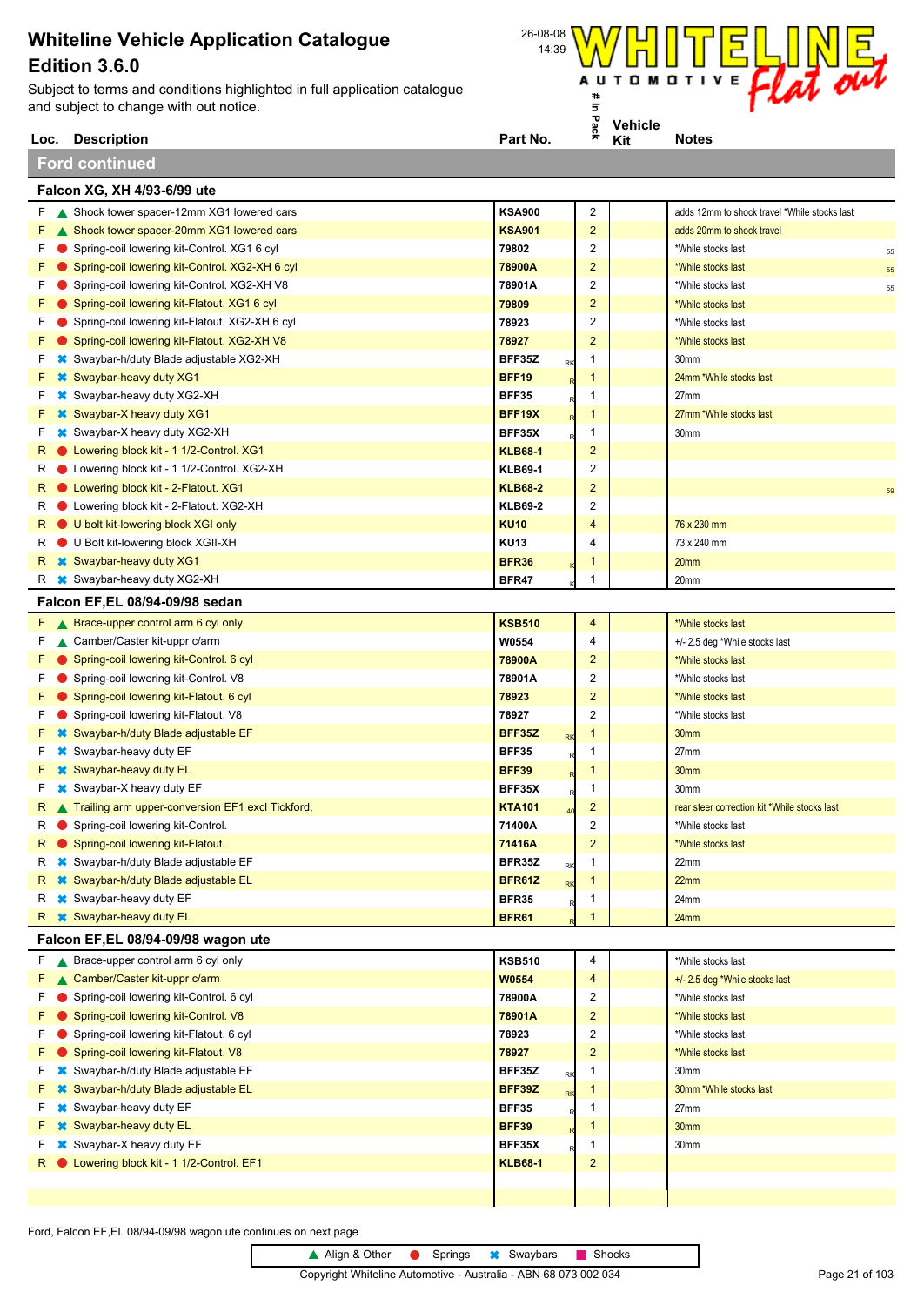Subject to terms and conditions highlighted in full application catalogue and subject to change with out notice.



| Loc.                       | <b>Description</b>                                                                                 | Part No.               | 흇                       | ,,,,,,,,,<br>Kit | <b>Notes</b>                                |        |
|----------------------------|----------------------------------------------------------------------------------------------------|------------------------|-------------------------|------------------|---------------------------------------------|--------|
|                            | <b>Ford continued</b>                                                                              |                        |                         |                  |                                             |        |
|                            | Falcon EF, EL 08/94-09/98 wagon ute continued                                                      |                        |                         |                  |                                             |        |
| R                          | ● Lowering block kit - 1 1/2-Control. EF2-EL                                                       | <b>KLB69-1</b>         | 2                       |                  |                                             |        |
| R                          | <b>Lowering block kit - 2-Flatout. EF1</b>                                                         | <b>KLB68-2</b>         | $\overline{\mathbf{c}}$ |                  |                                             | 59     |
| R                          | Lowering block kit - 2-Flatout. EF2-EL                                                             | <b>KLB69-2</b>         | 2                       |                  |                                             | 59     |
| R                          | U bolt kit-lowering block EFI only                                                                 | <b>KU10</b>            | 4                       |                  | 76 x 230 mm                                 | 59     |
| R                          | U Bolt kit-lowering block EFII-EL only                                                             | <b>KU13</b>            | 4                       |                  | 73 x 240 mm                                 |        |
| R                          | <b>*</b> Swaybar-heavy duty EF2-EL                                                                 | <b>BFR47</b>           | 1                       |                  | 20mm                                        |        |
| R                          | <b>*</b> Swaybar-heavy duty-Flatout. EF1                                                           | <b>BFR38</b>           | 1                       |                  | 20mm                                        |        |
|                            | Falcon AU IRS 10/98-09/02                                                                          |                        |                         |                  |                                             |        |
| F.                         | Spring-coil lowering kit-Control.                                                                  | 73125                  | $\overline{c}$          |                  | *While stocks last                          |        |
| F                          | Spring-coil lowering kit-Flatout.                                                                  | 73128                  | 2                       |                  | *While stocks last                          | 63     |
|                            | <b>*</b> Swaybar-h/duty Blade adjustable AU1                                                       | <b>BFF53Z</b>          | 1                       |                  | 30mm                                        | 63     |
| F                          | <b><sup>■</sup></b> Swaybar-h/duty Blade adjustable AU2-3                                          | <b>BFF21Z</b>          | 1                       |                  | 27mm                                        |        |
| F                          | <b>*</b> Swaybar-heavy duty AU1                                                                    | R<br><b>BFF53</b>      | 1                       |                  | 30mm                                        |        |
| F                          | <b>*</b> Swaybar-heavy duty AU2-3                                                                  | <b>BFF21</b>           | 1                       |                  | 27mm                                        |        |
| F                          | <b><sup>■</sup></b> Swaybar-X h/duty Blade adjustable AU2-3                                        | BFF21XZ                | 1                       |                  | 30mm                                        |        |
| F                          | Swaybar-X heavy duty AU2-3                                                                         | BFF21X                 | 1                       |                  | 30mm                                        |        |
| R                          | Spring-coil lowering kit-Control.                                                                  | 73126                  | $\overline{c}$          |                  | *While stocks last                          |        |
| R                          | Spring-coil lowering kit-Flatout.                                                                  | 73129                  | 2                       |                  | *While stocks last                          | 63     |
| R                          | <b>■ Swaybar-h/duty Blade adjustable with OE swaybar</b>                                           | <b>BFR55Z</b>          | 1                       |                  | 20 <sub>mm</sub>                            | 63     |
| R                          | <b><sup>■</sup></b> Swaybar-h/duty Blade adjustable without OE swaybar                             | <b>RK</b><br>BFR54Z    | 1                       |                  | 20mm                                        |        |
| R                          | <b><sup>■</sup></b> Swaybar-heavy duty with OE swaybar                                             | RK<br><b>BFR55</b>     | 1                       |                  | 20mm *While stocks last                     |        |
| R                          | <b><sup>■</sup></b> Swaybar-heavy duty without OE swaybar                                          | <b>BFR54</b>           | 1                       |                  | 20mm *While stocks last                     |        |
|                            |                                                                                                    |                        |                         |                  |                                             |        |
|                            | Falcon AU live axle 10/98-9/02                                                                     |                        |                         |                  |                                             |        |
| F.<br>$\qquad \qquad$<br>F | Spring-coil lowering kit-Control.                                                                  | 73125                  | $\overline{c}$<br>2     |                  | *While stocks last                          | 63     |
|                            | Spring-coil lowering kit-Flatout.                                                                  | 73128<br><b>BFF53Z</b> |                         |                  | *While stocks last<br>30mm                  | 63     |
| F<br>F                     | <b>*</b> Swaybar-h/duty Blade adjustable AU1                                                       | BFF21Z                 | 1<br>1                  |                  | 27mm                                        |        |
| F                          | <b><sup>■</sup></b> Swaybar-h/duty Blade adjustable AU2-3                                          | <b>BFF53</b>           |                         |                  |                                             |        |
|                            | <b>*</b> Swaybar-heavy duty AU1                                                                    | <b>BFF21</b>           | 1                       |                  | 30mm<br>27mm                                |        |
| F                          | <b>*</b> Swaybar-heavy duty AU2-3                                                                  | BFF21XZ                | 1<br>1                  |                  | 30mm                                        |        |
| F                          | <b><sup>■</sup></b> Swaybar-X h/duty Blade adjustable AU2-3<br><b>*</b> Swaybar-X heavy duty AU2-3 | BFF21X                 | 1                       |                  | 30mm                                        |        |
|                            | ▲ Bush kit-Watts link sedan                                                                        | W0892                  | 5                       |                  |                                             |        |
| к                          |                                                                                                    | <b>KLB61-1</b>         | 2                       |                  | h/duty poly *While stocks last              |        |
| R                          | • Lowering block kit - 1 1/2-Control. wagon ute<br>Spring-coil lowering kit-Control. sedan         | 71400A                 | $\overline{2}$          |                  | *While stocks last                          | 63, 64 |
| R<br>R                     | Spring-coil lowering kit-Flatout. sedan                                                            | 71416A                 | 2                       |                  |                                             | 63     |
| R.                         |                                                                                                    | <b>KU13</b>            | 4                       |                  | *While stocks last<br>73 x 240 mm           | 63     |
| R                          | U Bolt kit-lowering block wagon ute<br><b>*</b> Swaybar-heavy duty sedan                           | <b>BFR53</b>           | 1                       |                  |                                             |        |
| R                          | <b>*</b> Swaybar-heavy duty ute cab-chassis                                                        | <b>BFR58</b>           | 1                       |                  | 22mm                                        |        |
|                            |                                                                                                    | <b>BFR60</b>           | 1                       |                  | 20 <sub>mm</sub><br>22mm *While stocks last |        |
| R                          | <b>*</b> Swaybar-heavy duty wagon                                                                  |                        |                         |                  |                                             |        |
|                            | Falcon BA, BF 09/02-On sedan                                                                       |                        |                         |                  |                                             |        |
| F<br>$\bullet$             | Spring-coil lowering kit-Control.                                                                  | 73191                  | $\overline{c}$          |                  | *While stocks last                          | 63     |
| F                          | Spring-coil lowering kit-Flatout.                                                                  | 73211                  | 2                       |                  | *While stocks last                          | 63     |
| F<br>×                     | Swaybar link kit-spherical rod end                                                                 | <b>KLC042</b>          | $\overline{\mathbf{c}}$ |                  | adj extra h/duty                            |        |
| F<br>×                     | Swaybar-h/duty Blade adjustable                                                                    | BFF21Z                 | 1                       |                  | 27mm                                        |        |
| F<br>×                     | Swaybar-heavy duty                                                                                 | <b>BFF21</b>           | 1                       |                  | 27 <sub>mm</sub>                            |        |
| F                          | Swaybar-X h/duty Blade adjustable                                                                  | BFF21XZ                | 1                       |                  | 30mm                                        |        |
| F                          | Swaybar-X heavy duty                                                                               | BFF21X                 | 1                       |                  | 30mm                                        |        |
| R                          | Spring-coil lowering kit-Control.                                                                  | 73192                  | $\overline{\mathbf{c}}$ |                  | *While stocks last                          | 63     |
| R                          | Spring-coil lowering kit-Flatout.                                                                  | 73212                  | $\overline{\mathbf{c}}$ |                  | *While stocks last                          | 63     |
| R<br>×                     | Swaybar link kit-spherical rod end                                                                 | <b>KLC043</b>          | 2                       |                  | adj extra h/duty                            |        |
| R                          | <b>*</b> Swaybar-h/duty Blade adjustable                                                           | <b>BFR42Z</b>          | 1                       |                  | 22mm                                        |        |
|                            |                                                                                                    |                        |                         |                  |                                             |        |

Ford, Falcon BA, BF 09/02-On sedan continues on next page

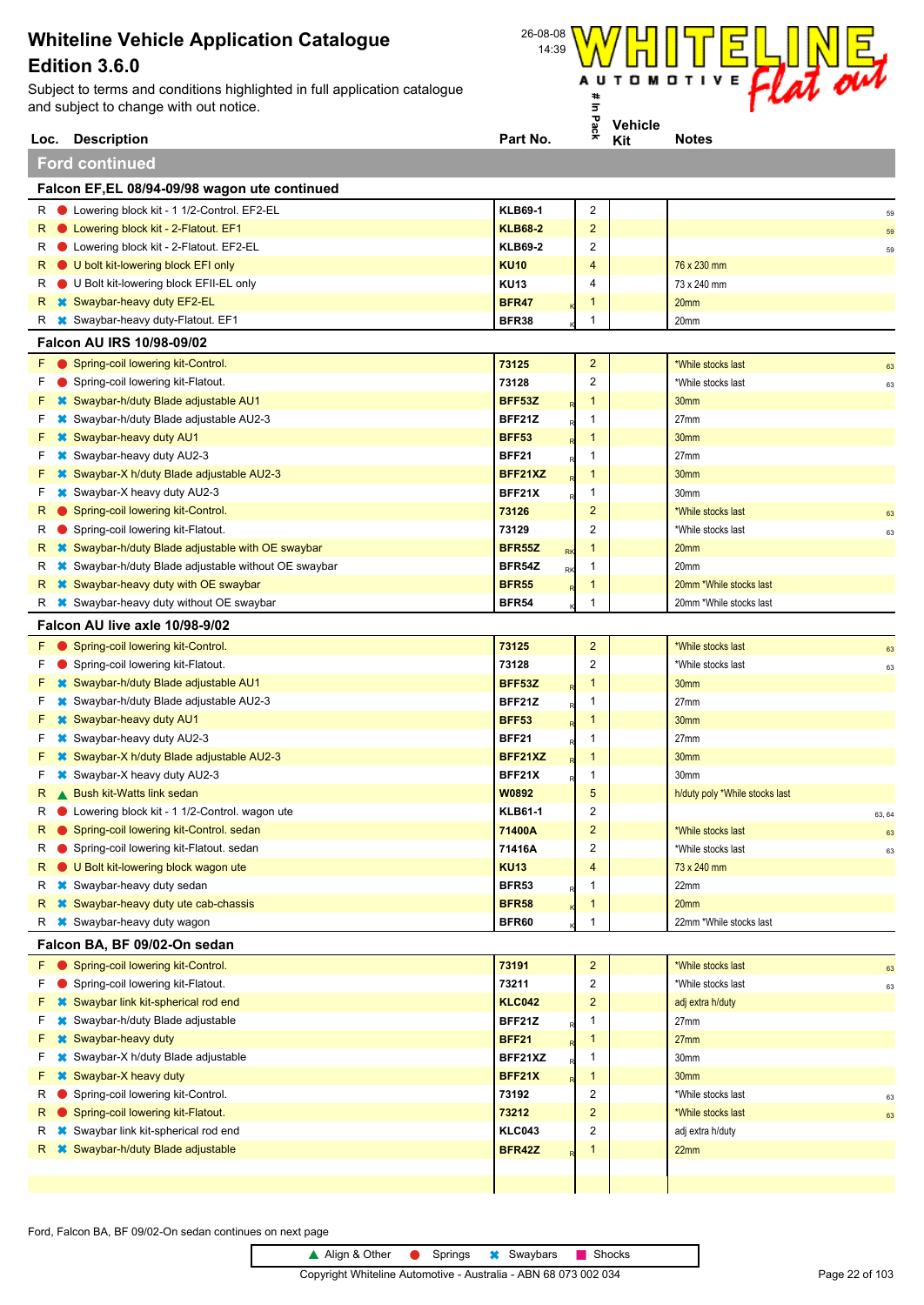Subject to terms and conditions highlighted in full application catalogue and subject to change with out notice.



|        | Loc. Description                                                                       | Part No.                       | ×.                      | Kit | <b>Notes</b>                                   |
|--------|----------------------------------------------------------------------------------------|--------------------------------|-------------------------|-----|------------------------------------------------|
|        | <b>Ford continued</b>                                                                  |                                |                         |     |                                                |
|        | Falcon BA, BF 09/02-On sedan continued                                                 |                                |                         |     |                                                |
|        | R <b>*</b> Swaybar-heavy duty                                                          | <b>BFR42</b>                   | 1                       |     | 22mm                                           |
|        | Falcon BA, BF 09/02-On wagon ute rwd excl RTV                                          |                                |                         |     |                                                |
| F.     | Spring-coil lowering kit-Control.                                                      | 73191                          | $\overline{c}$          |     | *While stocks last<br>63                       |
| F      | Spring-coil lowering kit-Flatout.                                                      | 73211                          | 2                       |     | *While stocks last<br>63                       |
| F      | <b>*</b> Swaybar link kit-spherical rod end                                            | <b>KLC042</b>                  | 2                       |     | adj extra h/duty                               |
| F      | Swaybar-h/duty Blade adjustable                                                        | BFF21Z                         | 1                       |     | 27mm                                           |
| F      | Swaybar-heavy duty                                                                     | <b>BFF21</b>                   | 1                       |     | 27 <sub>mm</sub>                               |
| F      | Swaybar-X h/duty Blade adjustable                                                      | BFF21XZ                        | 1                       |     | 30mm                                           |
|        | <b>*</b> Swaybar-X heavy duty                                                          | BFF21X                         | 1                       |     | 30 <sub>mm</sub>                               |
| R      | <b><sup>■</sup></b> Swaybar-heavy duty ute                                             | <b>BFR58</b>                   | 1                       |     | 20mm                                           |
|        | Festiva WA,WB,WD,WF 10/91-99                                                           |                                |                         |     |                                                |
|        | F Camber adj bolt kit-12mm                                                             | <b>KCA412</b>                  | $\overline{c}$          |     | $+/- 1.5$ deg                                  |
| F.     | Spring-coil lowering kit-Control. WB-WF                                                | 78004A                         | 2                       |     | *While stocks last                             |
|        | R Spring-coil lowering kit-Control. WB-WF                                              | 77303A                         | $\overline{2}$          |     | *While stocks last                             |
|        | Focus LR 99-04                                                                         |                                |                         |     |                                                |
| F.     | Brace-strut tower alloy adj ST170 only                                                 | <b>KSB620</b><br>36            | 1                       |     |                                                |
| F.     | Spring-coil lowering kit-Control.                                                      | 73223                          | $\overline{c}$          |     | *While stocks last<br>63                       |
| F.     | <b>*</b> Swaybar-heavy duty                                                            | <b>BFF47</b>                   | 1                       |     | 22mm                                           |
| R.     | ▲ Camber adj kit-control arm upper bushes                                              | <b>KCA394</b>                  | $\overline{c}$          |     | on-car adj $+/-1.0$ deg<br>105                 |
| R      | Spring-coil lowering kit-Control.                                                      | 73224                          | 2                       |     | *While stocks last<br>63                       |
|        | <b>*</b> Swaybar-h/duty Blade adjustable                                               | <b>BFR62Z</b>                  | $\mathbf{1}$            |     | 22mm                                           |
|        | <b>Focus LS 06/05-On</b>                                                               |                                |                         |     |                                                |
| F.     | <b><sup>■</sup></b> Swaybar link kit-spherical rod end                                 | <b>KLC051</b>                  | 2                       |     | adj extra h/duty                               |
| F.     | <b>*</b> Swaybar-heavy duty                                                            | <b>BMF51</b>                   | 1                       |     | 22mm                                           |
| F.     | <b>*</b> Swaybar-X heavy duty                                                          | BMF51X                         | 1                       |     | 24mm                                           |
| R.     | ▲ Camber adj kit-control arm upper bushes                                              | <b>KCA394</b>                  | $\overline{c}$<br>2     |     | on-car adj +/-1.0 deg<br>105                   |
| R<br>R | <b></b> Swaybar link kit-spherical rod end<br><b>*</b> Swaybar-h/duty Blade adjustable | <b>KLC057</b><br><b>BMR78Z</b> | 1                       |     | adj extra h/duty suit original swaybar<br>22mm |
| R      | <b>*</b> Swaybar-heavy duty                                                            | <b>BMR78</b>                   | 1                       |     | 22mm                                           |
| R.     | <b>*</b> Swaybar-X h/duty Blade adjustable-RACE.                                       | BMR78XZ                        | $\mathbf{1}$            |     | 24mm                                           |
| R      | <b>*</b> Swaybar-X heavy duty                                                          | BMR78X                         | 1                       |     | 24mm *While stocks last                        |
|        | Galaxie 63-73 various                                                                  |                                |                         |     |                                                |
|        | <b>*</b> Swaybar-heavy duty 65-69                                                      | <b>BFF45</b>                   | 1                       |     | 24mm *While stocks last                        |
|        | R $\text{*}$ Swaybar-heavy duty 63-65                                                  | <b>BFR15</b>                   | 1                       |     | 20mm *While stocks last                        |
|        | Laser KJ, KJII 10/94-98 incl Lynx                                                      |                                |                         |     |                                                |
|        | $F \wedge$ Brace-strut tower alloy adj                                                 | <b>KSB563</b>                  | $\mathbf{1}$            |     |                                                |
| F.     | Camber adj bolt kit-12mm                                                               | <b>KCA412</b>                  | 2                       |     | $+/- 1.5$ deg                                  |
| F.     | ▲ Caster adj kit - control arm                                                         | <b>KCA337</b>                  | 2                       |     | $+/- 0.5$ deg                                  |
| F.     | Spring-coil lowering kit-Control.                                                      | 70069                          | 2                       |     | *While stocks last                             |
| F.     | Spring-coil lowering kit-Flatout.                                                      | 73106                          | 2                       |     | *While stocks last                             |
| R      | ▲ Brace-strut tower alloy adj                                                          | <b>KSB537</b>                  | 1                       |     |                                                |
| R.     | ▲ Camber adj bolt kit-12mm                                                             | <b>KCA412</b>                  | $\overline{c}$          |     | $+/- 1.5$ deg                                  |
| R      | Spring-coil lowering kit-Control.                                                      | 70070                          | 2                       |     | *While stocks last                             |
| R.     | Spring-coil lowering kit-Flatout.                                                      | 79127                          | $\overline{\mathbf{c}}$ |     | *While stocks last                             |
| R      | <b>*</b> Swaybar-h/duty Blade adjustable KJII Lynx                                     | BFR51Z                         | 1                       |     | 18mm *While stocks last                        |
| R.     | <b>*</b> Swaybar-heavy duty KJI excl Lynx                                              | <b>BMR53</b>                   | 1                       |     | 20mm                                           |
| R      | <b>*</b> Swaybar-heavy duty KJII excl Lynx                                             | <b>BFR52</b>                   | 1                       |     | 20mm *While stocks last                        |
|        | Laser KN, KQ 2/99-9/02                                                                 |                                |                         |     |                                                |
|        | $F \wedge$ Brace-strut tower alloy adj                                                 | <b>KSB622</b>                  | 1                       |     | *While stocks last                             |
|        | F Camber adj bolt kit-12mm                                                             | <b>KCA412</b>                  | 2                       |     | $+/- 1.5$ deg                                  |
|        |                                                                                        |                                |                         |     |                                                |
|        |                                                                                        |                                |                         |     |                                                |

Ford, Laser KN,KQ 2/99-9/02 continues on next page

▲ Align & Other ● Springs <sup>★</sup> Swaybars ■ Shocks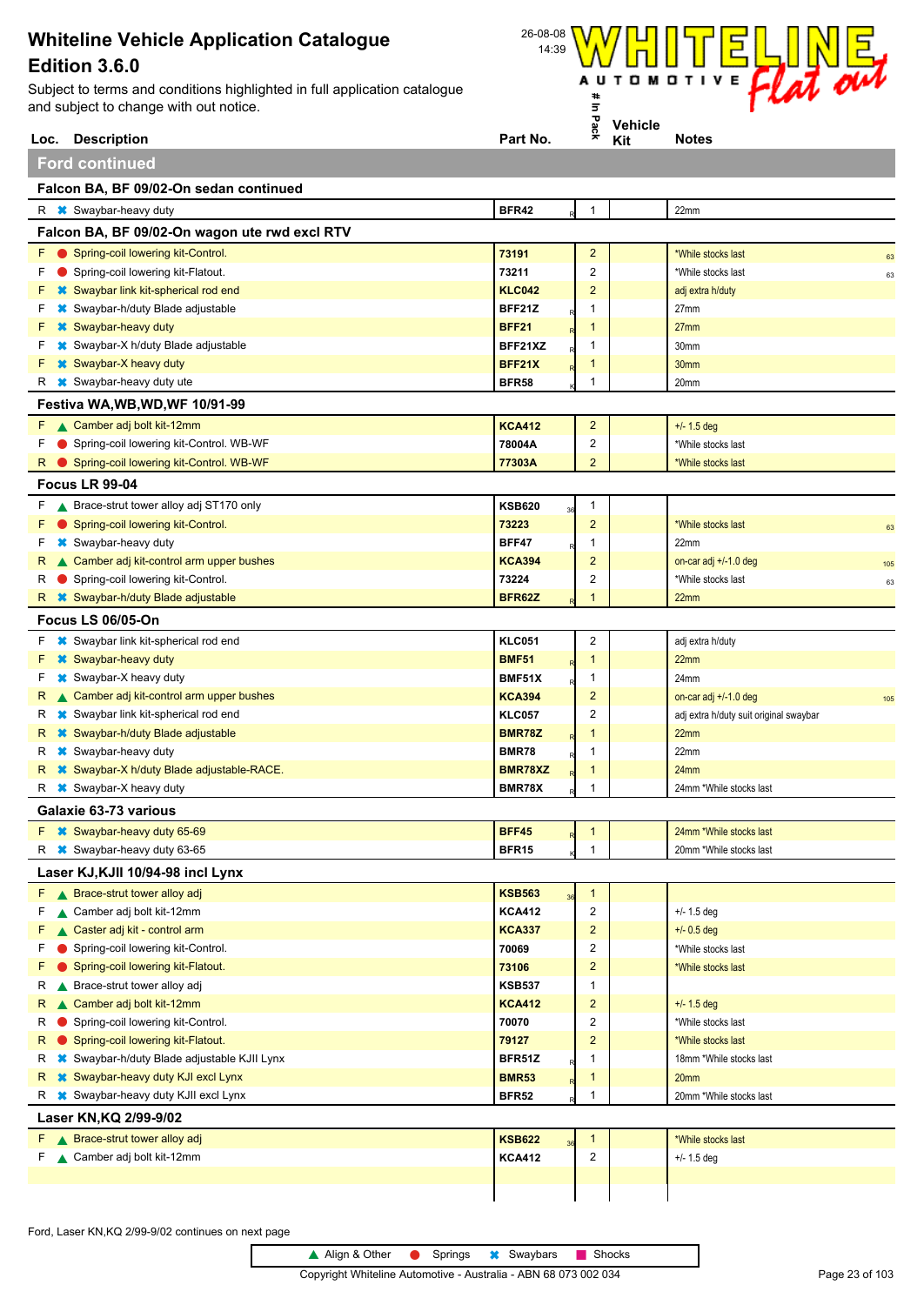

| Loc. | <b>Description</b>                                                     | Part No.            | 읏                       | Kit | <b>Notes</b>                                                   |
|------|------------------------------------------------------------------------|---------------------|-------------------------|-----|----------------------------------------------------------------|
|      | <b>Ford continued</b>                                                  |                     |                         |     |                                                                |
|      | Laser KN, KQ 2/99-9/02 continued                                       |                     |                         |     |                                                                |
| F.   | Spring-coil lowering kit-Control.                                      | 73111               | $\overline{2}$          |     | *While stocks last                                             |
| F    | <b>*</b> Swaybar-heavy duty KQ                                         | <b>BMF50</b>        | $\mathbf{1}$            |     | 24mm *While stocks last                                        |
| R    | Camber adj bolt kit-12mm                                               | <b>KCA412</b>       | $\overline{\mathbf{c}}$ |     | $+/- 1.5$ deg                                                  |
| R    | Spring-coil lowering kit-Control.                                      | 73112               | 2                       |     | *While stocks last                                             |
| R.   | <b><sup>■</sup></b> Swaybar-h/duty Blade adjustable KQ                 | <b>BFR59Z</b>       | 1                       |     | 20mm *While stocks last                                        |
| R    | <b>*</b> Swaybar-heavy duty KN                                         | <b>BFR52</b>        | 1                       |     | 20mm *While stocks last                                        |
| R.   | <b>*</b> Swaybar-heavy duty KQ                                         | <b>BFR59</b>        | 1                       |     | 20mm *While stocks last                                        |
|      | Laser KA, KB 81-89 80-85                                               |                     |                         |     |                                                                |
| F.   | ▲ Camber adj bolt kit-12mm                                             | <b>KCA412</b>       | $\overline{c}$          |     | $+/- 1.5$ deg                                                  |
|      | Caster adj kit - control arm                                           | <b>KCA324</b>       | $\overline{\mathbf{c}}$ |     | 35mm OD round bush +/-0.5 deg *While stocks<br>last            |
| F    | Spring-coil lowering kit-Control.                                      | 71803A              | 2                       |     | *While stocks last                                             |
|      | Spring-coil lowering kit-Flatout.                                      | 70088               | $\overline{2}$          |     | *While stocks last                                             |
|      | <b>*</b> Swaybar-heavy duty                                            | <b>BMF19</b>        | 1                       |     | 22mm *While stocks last                                        |
| R.   | ▲ Camber adj bolt kit-12mm                                             | <b>KCA412</b>       | $\overline{\mathbf{c}}$ |     | $+/- 1.5$ deg                                                  |
| к    | Spring-coil lowering kit-Control.                                      | 70212               | 2                       |     | *While stocks last                                             |
| R.   | Spring-coil lowering kit-Flatout.                                      | 70237               | $\overline{a}$          |     | *While stocks last                                             |
|      | Laser KC, KE 85-90 FWD inc turbo                                       |                     |                         |     |                                                                |
| F    | Camber adj bolt kit-12mm                                               | <b>KCA412</b>       | $\overline{2}$          |     | $+/- 1.5$ deg                                                  |
| F    | Caster adj kit - control arm KEII                                      | <b>KCA324</b>       | $\overline{\mathbf{c}}$ |     | 35mm OD round bush +/-0.5 deg *While stocks<br>last            |
| F.   | ▲ Caster adj/anti-lift kit KEII                                        | <b>KCA391</b>       | 2                       |     | same as KCA324 + anti-lift(35mm OD only)<br>*While stocks last |
|      | Spring-coil lowering kit-Control.                                      | 71803A              | $\overline{2}$          |     | *While stocks last                                             |
| F    | Spring-coil lowering kit-Flatout.                                      | 70088               | 2                       |     | *While stocks last                                             |
|      | <b><sup>■</sup></b> Swaybar-heavy duty auto trans-without OE swaybar   | <b>BFF29</b>        | 1                       |     | 24mm *While stocks last                                        |
| F    | <b><sup>■</sup></b> Swaybar-heavy duty manual trans-without OE swaybar | <b>BFF25</b>        | 1                       |     | 22mm *While stocks last                                        |
|      | <b>*</b> Swaybar-heavy duty with OE swaybar                            | <b>BFF30</b>        | $\mathbf{1}$            |     | 27 <sub>mm</sub>                                               |
| R    | ▲ Camber adj bolt kit-12mm                                             | <b>KCA412</b>       | 2                       |     | $+/- 1.5$ deg                                                  |
| к    | Spring-coil lowering kit-Control.                                      | 70212               | $\overline{\mathbf{c}}$ |     | *While stocks last                                             |
| к    | Spring-coil lowering kit-Flatout.                                      | 70237               | 2                       |     | *While stocks last                                             |
|      | <b>■ Swaybar-heavy duty KC-KE with OE swaybar</b>                      | <b>BFR30</b>        | 1                       |     | 16 <sub>mm</sub>                                               |
| R    | <b><sup>■</sup></b> Swaybar-heavy duty KEII                            | <b>BFR40</b>        | 1                       |     | 20mm *While stocks last                                        |
|      | Laser KE 87-90 turbo AWD inc TX3                                       |                     |                         |     |                                                                |
| F    | ▲ Brace-strut tower alloy adj                                          | <b>KSB587</b>       | $\mathbf{1}$            |     |                                                                |
|      | Camber adj bolt kit-12mm                                               | <b>KCA412</b>       | 2                       |     | $+/- 1.5$ deg                                                  |
|      | Caster adj kit - control arm                                           | <b>KCA324</b>       | 2                       |     | 35mm OD round bush +/-0.5 deg *While stocks<br>last            |
| F.   | Caster adj/anti-lift kit                                               | <b>KCA392</b>       | $\overline{2}$          |     | same as KCA324 + anti-lift(35mm OD only)<br>*While stocks last |
|      | Spring-coil lowering kit-Control.                                      | 73115               | $\overline{2}$          |     | *While stocks last                                             |
|      | <b>*</b> Swaybar-heavy duty                                            | <b>BFF30</b>        | 1                       |     | 27mm                                                           |
|      | <b>*</b> Swaybar-X heavy duty                                          | BFF30X              | 1                       |     | 30mm *While stocks last                                        |
| R    | Camber adj bolt kit-12mm                                               | <b>KCA412</b>       | 2                       |     | $+/- 1.5$ deg                                                  |
| R.   | Spring-coil lowering kit-Control.                                      | 71703               | $\overline{\mathbf{c}}$ |     | *While stocks last                                             |
| R    | <b>*</b> Swaybar-heavy duty                                            | <b>BFR32</b>        | 1                       |     | 20mm                                                           |
|      | R <b>*</b> Swaybar-X heavy duty                                        | BFR32X              | $\mathbf{1}$            |     | 22mm                                                           |
|      | Laser KF, KH 90-94 FWD                                                 |                     |                         |     |                                                                |
| F.   | ▲ Brace-strut tower alloy adj                                          | <b>KSB606</b><br>36 | $\mathbf{1}$            |     |                                                                |
| F    | Camber adj bolt kit-12mm                                               | <b>KCA412</b>       | $\overline{2}$          |     | $+/- 1.5$ deg                                                  |
| F    | Caster adj kit - control arm                                           | <b>KCA324</b>       | 2                       |     | 35mm OD round bush +/-0.5 deg *While stocks<br>last            |
| F.   | Caster adj/anti-lift kit                                               | <b>KCA391</b>       | $\overline{2}$          |     | same as KCA324 + anti-lift(35mm OD only)<br>*While stocks last |
| F.   | Spring-coil lowering kit-Control.                                      | 74601A              | 2                       |     | *While stocks last                                             |
| F    | <b>*</b> Swaybar-heavy duty                                            | <b>BFF32</b>        | 1                       |     | 22mm                                                           |
|      | Ford, Laser KF, KH 90-94 FWD continues on next page                    |                     |                         |     |                                                                |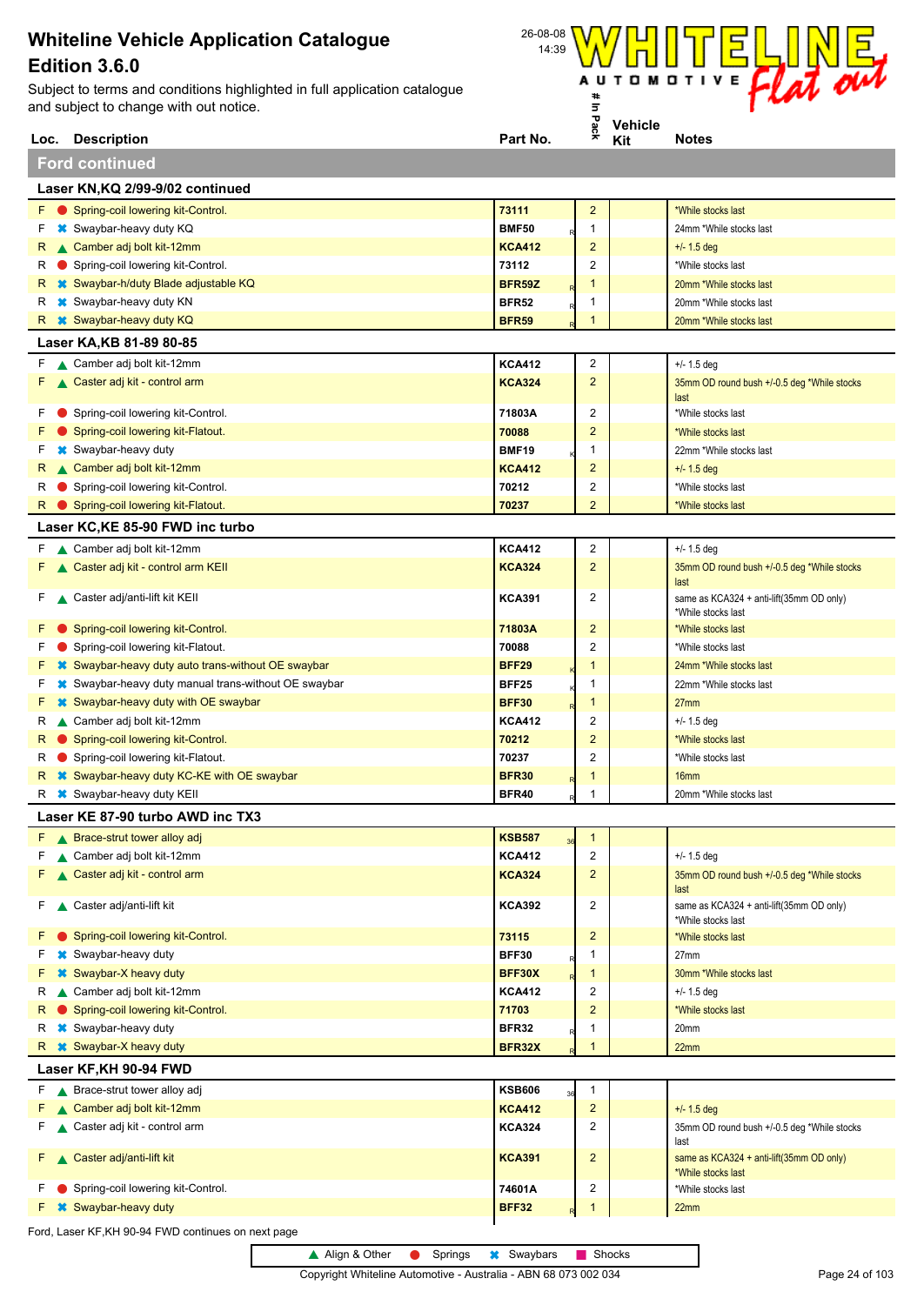Subject to terms and conditions highlighted in full application catalogue and subject to change with out notice.



|        | Loc. Description                                                                                         | Part No.                     | ×.                | Kit | Notes                                                          |
|--------|----------------------------------------------------------------------------------------------------------|------------------------------|-------------------|-----|----------------------------------------------------------------|
|        | <b>Ford continued</b>                                                                                    |                              |                   |     |                                                                |
|        | Laser KF, KH 90-94 FWD continued                                                                         |                              |                   |     |                                                                |
|        | R Brace-strut tower alloy adj                                                                            | <b>KSB537</b>                | 1                 |     |                                                                |
|        | R Camber adj bolt kit-12mm                                                                               | <b>KCA412</b>                | $\overline{c}$    |     | $+/- 1.5$ deg                                                  |
| R      | Spring-coil lowering kit-Control.                                                                        | 71407A                       | 2                 |     | *While stocks last                                             |
| R      | <b>*</b> Swaybar-heavy duty KF                                                                           | <b>BFR29</b>                 | -1                |     | 20mm *While stocks last                                        |
| R      | <b>*</b> Swaybar-heavy duty KH                                                                           | BFR46                        | 1                 |     | 20mm *While stocks last                                        |
|        | R <b>*</b> Swaybar-X heavy duty KF                                                                       | BFR29X                       | $\mathbf{1}$      |     | 22mm                                                           |
|        | R <b>*</b> Swaybar-X heavy duty KH                                                                       | BFR46X                       | 1                 |     | 22mm                                                           |
|        | Laser KF, KH 90-95 turbo AWD inc TX3                                                                     |                              |                   |     |                                                                |
|        | $F \wedge$ Brace-strut tower alloy adj                                                                   | <b>KSB606</b>                | $\mathbf{1}$      |     |                                                                |
| F.     | ▲ Camber adj bolt kit-12mm                                                                               | <b>KCA412</b>                | 2                 |     | $+/- 1.5$ deg                                                  |
| F.     | Caster adj kit - control arm                                                                             | <b>KCA324</b>                | $\overline{c}$    |     | 35mm OD round bush +/-0.5 deg *While stocks                    |
|        |                                                                                                          |                              |                   |     | last                                                           |
| FA     | Caster adj/anti-lift kit                                                                                 | <b>KCA392</b>                | 2                 |     | same as KCA324 + anti-lift(35mm OD only)<br>*While stocks last |
|        | Spring-coil lowering kit-Control.                                                                        | 74601A                       | $\overline{c}$    |     | *While stocks last                                             |
| ۲.     | <b>*</b> Swaybar-heavy duty                                                                              | <b>BFF33</b>                 | 1                 |     | 24mm                                                           |
| R.     | ▲ Brace-strut tower alloy adj                                                                            | <b>KSB537</b>                | $\mathbf{1}$      |     |                                                                |
| R      | ▲ Camber adj bolt kit-12mm                                                                               | <b>KCA412</b>                | 2                 |     | $+/- 1.5$ deg                                                  |
|        | Spring-coil lowering kit-Control.                                                                        | 73143                        | $\overline{2}$    |     | *While stocks last                                             |
|        | <b>*</b> Swaybar-h/duty Blade adjustable                                                                 | BFR43Z                       | -1                |     | 22mm                                                           |
|        | R <b>*</b> Swaybar-heavy duty                                                                            | <b>BFR43</b>                 | $\overline{1}$    |     | 22mm *While stocks last                                        |
|        | Maverick GQ 88-97                                                                                        |                              |                   |     |                                                                |
| F.     | ▲ Panhard rod kit-adjustable                                                                             | <b>KPR004</b>                | 1                 |     | off-car adjustable                                             |
|        | Steering damper fitting bracket Also suit earlier models.                                                | <b>KL10</b>                  | $\mathbf{1}$      |     | Included in KPR004 *While stocks last                          |
| F.     | Swaybar link kit suit 100mm lift                                                                         | KLC <sub>13</sub>            | 2                 |     | incl bushes & bolts                                            |
| F.     | ▲ Swaybar link kit suit 50mm lift kit                                                                    | KLC14                        | $\overline{2}$    |     | incl bushes & bolts                                            |
| F.     | Swaybar link kit to suit 150mm lift                                                                      | <b>KLS270B</b>               | 2                 |     | incl bushes & bolts                                            |
| F.     | <b>☀</b> Swaybar link kit suit 100mm lift                                                                | KLC13                        | $\overline{2}$    |     | incl bushes & bolts                                            |
| F.     | <b><sup>■</sup></b> Swaybar link kit suit 50mm lift kit                                                  | KLC14                        | 2                 |     | incl bushes & bolts                                            |
| F.     | <sup>■</sup> Swaybar-heavy duty 12/95-97 coil spring without OE swaybar                                  | <b>BNF82</b>                 | 1                 |     | 20mm *While stocks last                                        |
| F.     | <sup>■</sup> Swaybar-heavy duty 88-11/95 with coil spring without OE swaybar                             | <b>BNF81</b>                 | 1                 |     | 20mm *While stocks last                                        |
| F.     | <b><sup>■</sup></b> Swaybar-heavy duty with OE swaybars                                                  | BNF8                         | $\mathbf{1}$      |     | 20 <sub>mm</sub>                                               |
| R      | A Adjustable upper trailing arms                                                                         | <b>KTA106</b>                | 2                 |     | supplied without bushes                                        |
| R      | ▲ Panhard rod kit-adjustable                                                                             | <b>KPR005</b>                | $\mathbf{1}$      |     | off-car adjustable                                             |
| R      | Swaybar link kit suit 100mm lift                                                                         | KLC13                        | 2                 |     | incl bushes & bolts                                            |
| R      | Swaybar link kit suit 50mm lift kit                                                                      | <b>KLC14</b>                 | $\overline{c}$    |     | incl bushes & bolts                                            |
| к      | Swaybar link kit to suit 150mm lift                                                                      | <b>KLS270B</b>               | 2                 |     | incl bushes & bolts                                            |
| R.     | <b>*</b> Swaybar link kit suit 100mm lift                                                                | <b>KLC13</b>                 | $\overline{c}$    |     | incl bushes & bolts                                            |
| R      | <b></b> Swaybar link kit suit 50mm lift kit<br><b>■ Swaybar-heavy duty coil sping without OE swaybar</b> | KLC14<br><b>BNR81</b>        | 2<br>-1           |     | incl bushes & bolts                                            |
| R<br>R | <sup>■</sup> Swaybar-heavy duty with OE swaybars - replacement type                                      | BNR8                         | -1                |     | 18mm *While stocks last<br>18mm                                |
|        |                                                                                                          |                              |                   |     |                                                                |
|        | <b>Meteor GA-GE 3/81-3/90</b>                                                                            |                              |                   |     |                                                                |
| F.     | Camber adj bolt kit-12mm                                                                                 | <b>KCA412</b>                | $\overline{2}$    |     | $+/- 1.5$ deg                                                  |
| F      | Spring-coil lowering kit-Control.                                                                        | 71803A                       | 2                 |     | *While stocks last                                             |
|        | Spring-coil lowering kit-Flatout.                                                                        | 70088                        | $\overline{c}$    |     | *While stocks last                                             |
| F<br>F | Swaybar-heavy duty GA-GB                                                                                 | <b>BMF19</b><br><b>BFF30</b> | 1                 |     | 22mm *While stocks last                                        |
| R      | Swaybar-heavy duty GC<br>Camber adj bolt kit-12mm                                                        | <b>KCA412</b>                | $\mathbf{1}$<br>2 |     | 27 <sub>mm</sub><br>$+/- 1.5$ deg                              |
| R      | Spring-coil lowering kit-Control.                                                                        | 70212                        | $\overline{c}$    |     | *While stocks last                                             |
| R      | Spring-coil lowering kit-Flatout.                                                                        | 70237                        | 2                 |     | *While stocks last                                             |
| R      | <b>*</b> Swaybar-heavy duty GC                                                                           | <b>BFR30</b>                 | 1                 |     | 16 <sub>mm</sub>                                               |
|        |                                                                                                          |                              |                   |     |                                                                |
|        | Mustang 64-76 including Mach 2                                                                           |                              |                   |     |                                                                |
|        | $F$ $\ast$ Swaybar-heavy duty 64-66 with 965mm eye centres                                               | BFFT1                        | 1                 |     | 24mm                                                           |
|        |                                                                                                          |                              |                   |     |                                                                |
|        | Ford, Mustang 64-76 including Mach 2 continues on next page                                              |                              |                   |     |                                                                |

▲ Align & Other ● Springs <sup>★</sup> Swaybars ■ Shocks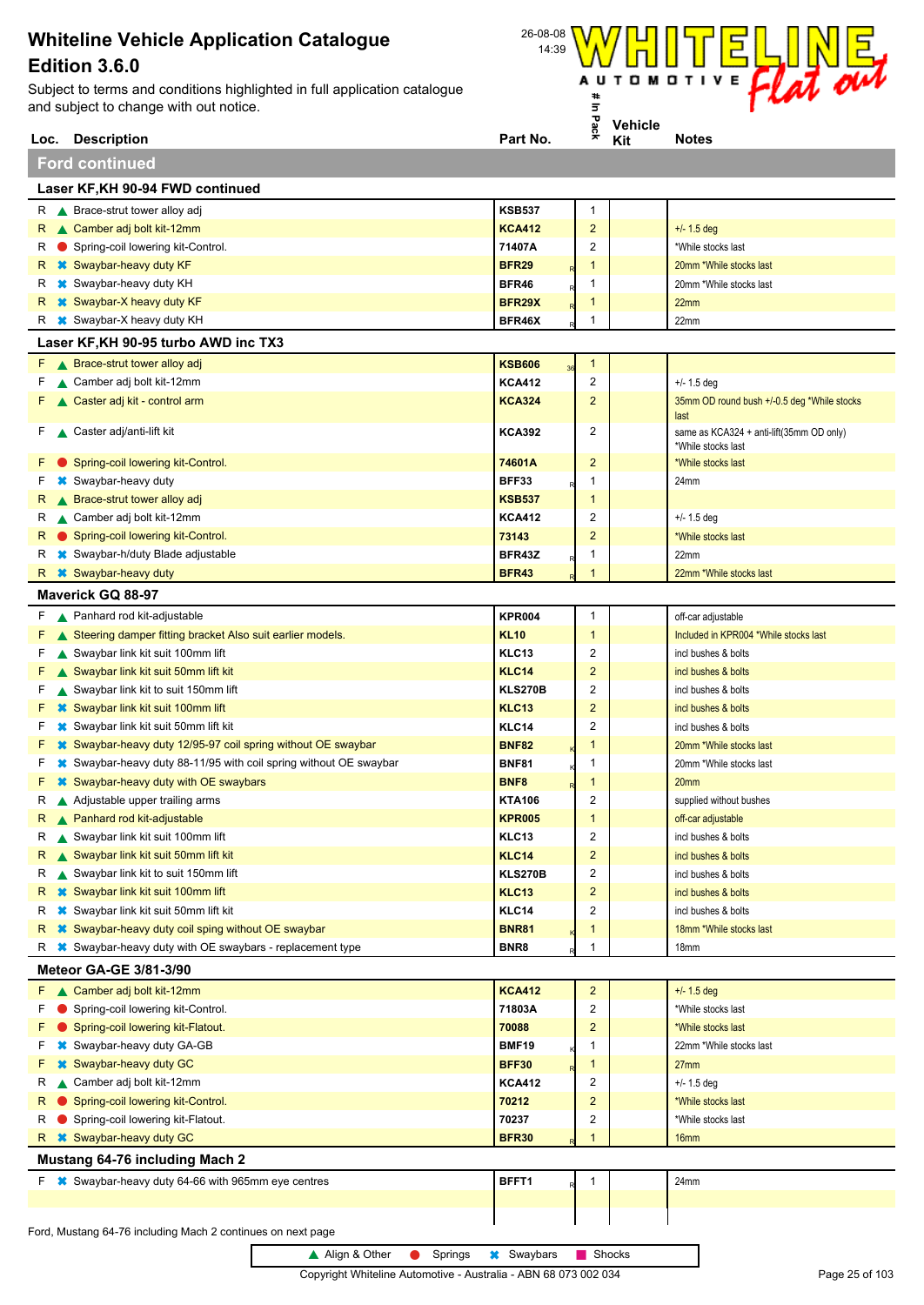

|               | Loc. Description                                                            | Part No.            | ×,                      | Kit | <b>Notes</b>                   |
|---------------|-----------------------------------------------------------------------------|---------------------|-------------------------|-----|--------------------------------|
|               | <b>Ford continued</b>                                                       |                     |                         |     |                                |
|               | Mustang 64-76 including Mach 2 continued                                    |                     |                         |     |                                |
|               | F <b>*</b> Swaybar-heavy duty 67-68 with 1005mm eye centres                 | BFF12               | $\mathbf{1}$            |     | 24mm                           |
| F             | <sup>■</sup> Swaybar-heavy duty 69-70 with 1045mm eye - 690mm D-bush centre | BFFT2               | 1                       |     | 24mm *While stocks last        |
| F             | <b>■ Swaybar-heavy duty 71-76 with 1045mm eye - 670mm D-bush centre</b>     | BFF5                | 1                       |     | 24mm                           |
| R             | <b>*</b> Swaybar-heavy duty 64-66                                           | BFR37               | 1                       |     | 20mm                           |
| R             | <b>*</b> Swaybar-heavy duty 67-68                                           | <b>BFR41</b>        | 1                       |     | 20mm *While stocks last        |
| R             | <b>*</b> Swaybar-heavy duty 69-70                                           | BFR1                | 1                       |     | 18 <sub>mm</sub>               |
| R.            | <b>*</b> Swaybar-heavy duty 71-73                                           | BFRT <sub>2</sub>   | 1                       |     | 20mm *While stocks last        |
|               | Mustang 05-08 coupe rwd                                                     |                     |                         |     |                                |
|               | F * Swaybar-h/duty Blade adjustable -special uprated design < 53% stiffer   | BFF23Z              |                         |     |                                |
| R.            | <b>*</b> Swaybar-h/duty Blade adjustable                                    | BFR65Z              |                         |     |                                |
|               | Probe ST 6/94-8/98                                                          |                     |                         |     |                                |
|               | F Camber adj bolt kit-12mm                                                  | <b>KCA412</b>       | $\overline{2}$          |     | $+/- 1.5$ deg                  |
| F             | Spring-coil lowering kit-Control.                                           | 84515               | $\overline{2}$          |     | *While stocks last             |
| R             | Camber adj bolt kit-12mm                                                    | <b>KCA412</b>       | $\overline{2}$          |     | $+/- 1.5$ deg                  |
| R             | Spring-coil lowering kit-Control.                                           | 71102               | 2                       |     | *While stocks last             |
| R             | <b>*</b> Swaybar-heavy duty excl 4ws                                        | BMR1                | 1                       |     | 16mm                           |
| R.            | <b>*</b> Swaybar-heavy duty with 4ws                                        | <b>BMR71</b>        | 1                       |     | 18 <sub>mm</sub>               |
|               | Telstar AR-AV 83-11/91                                                      |                     |                         |     |                                |
| F.            | ▲ Camber adj bolt kit-12mm                                                  | <b>KCA412</b>       | $\overline{2}$          |     | $+/- 1.5$ deg                  |
| F             | Spring-coil lowering kit-Control. AT without adj susp                       | 75101               | $\overline{2}$          |     | *While stocks last             |
| F             | Spring-coil lowering kit-Control. AV incl TX5                               | 74502               | 2                       |     | *While stocks last             |
| F             | <b>*</b> Swaybar-heavy duty AT-AV                                           | <b>BMF32</b>        | 1                       |     | 20mm *While stocks last        |
| R             | Camber adj bolt kit-12mm                                                    | <b>KCA412</b>       | 2                       |     | $+/- 1.5$ deg                  |
| R             | Spring-coil lowering kit-Control. without adj susp                          | 70401A              | 2                       |     | *While stocks last             |
| к             | <b>*</b> Swaybar-heavy duty AT-AV                                           | <b>BMR59</b>        | 1                       |     | 18mm *While stocks last        |
|               | Telstar AX, AY 92-96                                                        |                     |                         |     |                                |
| F.            | Camber adj bolt kit-12mm                                                    | <b>KCA412</b>       | $\overline{2}$          |     | $+/- 1.5$ deg                  |
| R             | Brace-strut tower alloy adj                                                 | <b>KSB523</b>       | $\mathbf{1}$            |     | *While stocks last             |
| R.            | Camber adj bolt kit-12mm                                                    | <b>KCA412</b>       | $\overline{2}$          |     | $+/- 1.5$ deg                  |
| R             | <b>■ Swaybar-heavy duty AX excl 4WS</b>                                     | BMR1                | 1                       |     | 16mm                           |
|               | R * Swaybar-heavy duty AX with 4WS                                          | <b>BMR71</b>        | 1                       |     | 18 <sub>mm</sub>               |
|               | Territory 1/04-on Awd                                                       |                     |                         |     |                                |
|               | <b><sup>■</sup></b> Swaybar-heavy duty                                      | BFF51<br>R          | $\mathbf{1}$            |     | 30mm                           |
|               | R * Swaybar-h/duty Blade adjustable                                         | BFR63Z              | $\mathbf{1}$            |     | 18 <sub>mm</sub>               |
|               | R <b>*</b> Swaybar-heavy duty                                               | BFR63<br>R          | 1                       |     | 18mm *While stocks last        |
| <b>Holden</b> |                                                                             |                     |                         |     |                                |
|               |                                                                             |                     |                         |     |                                |
|               | Apollo JK, JL 8/89-2/93                                                     |                     |                         |     |                                |
|               | F A Camber adj bolt kit-17mm                                                | <b>KCA417</b>       | $\overline{2}$<br>2     |     | $+/- 1.5$ deg                  |
|               | R Camber adj bolt kit-15mm                                                  | <b>KCA415</b>       |                         |     | $+/- 1.5$ deg                  |
|               | Apollo JM, JP 2/93-7/97                                                     |                     |                         |     |                                |
|               | F Reflective Brace-strut tower alloy adj V6 only                            | <b>KSB566</b><br>36 | $\mathbf{1}$            |     | *While stocks last             |
| F             | Camber adj bolt kit-17mm                                                    | <b>KCA417</b>       | $\overline{\mathbf{c}}$ |     | $+/- 1.5$ deg                  |
| F             | Caster adj kit - control arm                                                | <b>KCA322</b>       | $\overline{\mathbf{c}}$ |     | +/- 1.0 deg *While stocks last |
| F             | Spring-coil lowering kit-Control. 4 cyl                                     | 75500               | $\overline{\mathbf{c}}$ |     | *While stocks last             |
| R.            | ▲ Camber adj bolt kit-15mm                                                  | <b>KCA415</b>       | $\overline{2}$          |     | $+/- 1.5$ deg                  |
| R             | Spring-coil lowering kit-Control. sedan                                     | 78600A              | 2                       |     | *While stocks last             |
| R             | Spring-coil lowering kit-Control. wagon                                     | 78617               | 2                       |     | *While stocks last             |
|               | R <b>*</b> Swaybar-heavy duty                                               | <b>BTR36</b>        | 1                       |     | 18mm                           |
|               | Astra LB, LC 8/84-6/87                                                      |                     |                         |     |                                |
|               | F Camber adj bolt kit-12mm                                                  | <b>KCA412</b>       | $\overline{2}$          |     | $+/- 1.5$ deg                  |
|               |                                                                             |                     |                         |     |                                |
|               |                                                                             |                     |                         |     |                                |
|               | Holden, Astra LB,LC 8/84-6/87 continues on next page                        |                     |                         |     |                                |
|               | ▲ Align & Other<br>Springs<br>$\bullet$                                     | <b>*</b> Swaybars   | Shocks                  |     |                                |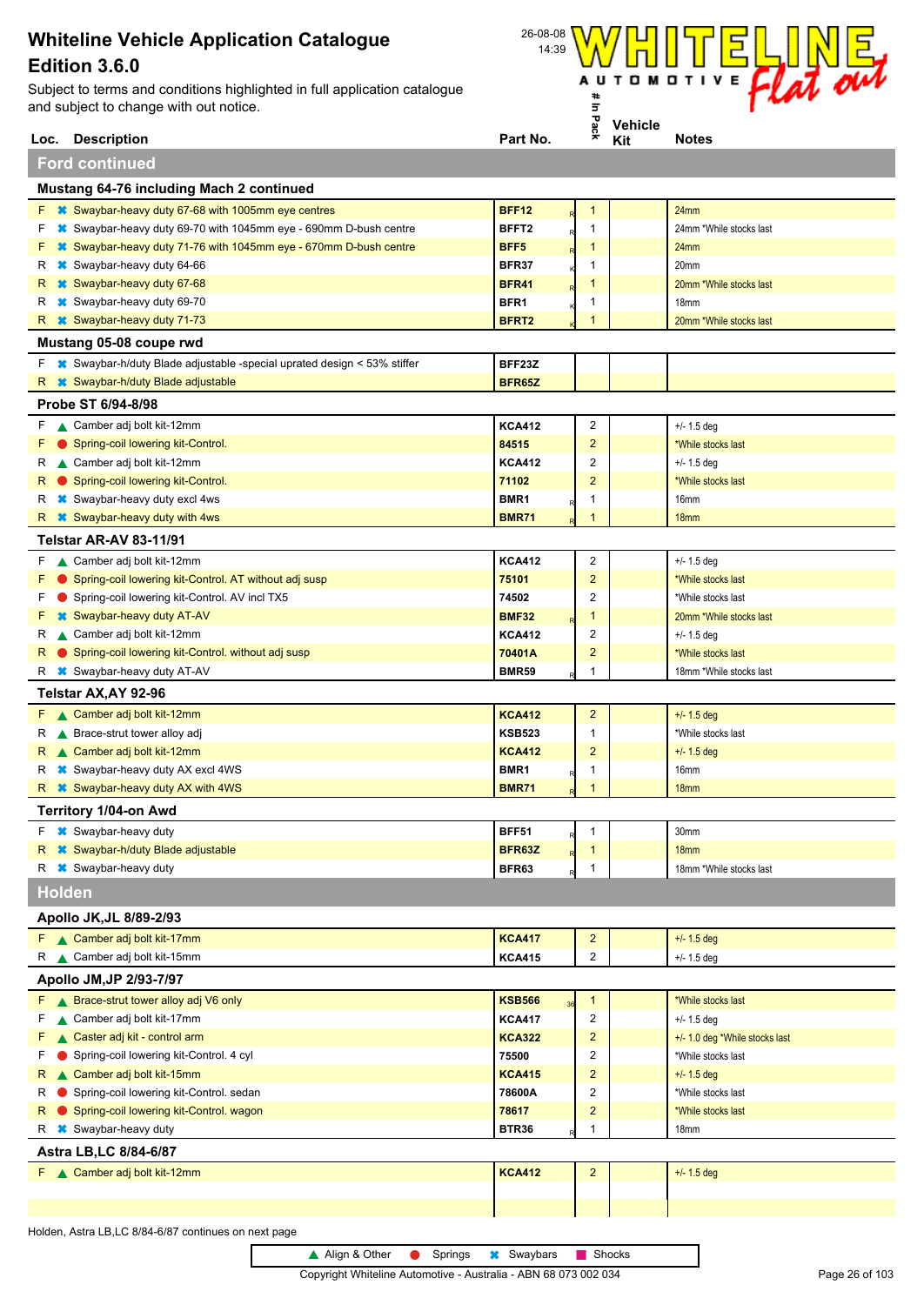Subject to terms and conditions highlighted in full application catalogue and subject to change with out notice.



|         | Loc. Description                                                              | Part No.                       | 쥿                                | <b>A</b> employ<br>Kit | <b>Notes</b>                                              |
|---------|-------------------------------------------------------------------------------|--------------------------------|----------------------------------|------------------------|-----------------------------------------------------------|
|         | <b>Holden continued</b>                                                       |                                |                                  |                        |                                                           |
|         | Astra LB,LC 8/84-6/87 continued                                               |                                |                                  |                        |                                                           |
| F.      | Spring-coil lowering kit-Control.                                             | 79614                          | $\overline{2}$                   |                        | *While stocks last                                        |
| R       | Camber adj bolt kit-12mm                                                      | <b>KCA412</b>                  | $\overline{c}$                   |                        | $+/- 1.5$ deg                                             |
| к       | Spring-coil lowering kit-Control.                                             | 78916A                         | $\overline{2}$                   |                        | *While stocks last                                        |
|         | Astra LD (N13) 7/87-91                                                        |                                |                                  |                        |                                                           |
|         | $F \wedge$ Brace-strut tower alloy adj                                        | <b>KSB514</b>                  | $\mathbf{1}$                     |                        |                                                           |
| F.      | ▲ Camber adj bolt kit-12mm                                                    | <b>KCA412</b>                  | 2                                |                        | $+/- 1.5$ deg                                             |
|         | Spring-coil lowering kit-Control.                                             | 71716A                         | $\overline{c}$                   |                        | 97                                                        |
| R       | ▲ Camber adj bolt kit-12mm                                                    | <b>KCA412</b>                  | 2                                |                        | $+/- 1.5$ deg                                             |
|         | R Spring-coil lowering kit-Control.                                           | 70045                          | $\overline{\mathbf{c}}$          |                        | *While stocks last                                        |
|         | Astra TR Mk3 96-98                                                            |                                |                                  |                        |                                                           |
| F.      | Spring-coil lowering kit-Control.                                             | 73230                          | $\overline{c}$                   |                        | *While stocks last                                        |
| R       | Spring-coil lowering kit-Control.                                             | 73231                          | $\overline{2}$                   |                        | *While stocks last                                        |
| R       | <b>☀ Swaybar-h/duty Blade adjustable</b>                                      | BHR78Z                         | -1                               |                        | 22mm *While stocks last                                   |
| R.      | <b>*</b> Swaybar-heavy duty                                                   | <b>BHR78</b>                   | 1                                |                        | 22mm *While stocks last                                   |
|         | Astra TS Mk4 99-04 inc SRi Turbo                                              |                                |                                  |                        |                                                           |
|         |                                                                               |                                |                                  |                        |                                                           |
|         | F&R BLACKBOX Handling Bias Modifier-RACE.                                     | KBB0101                        | $\mathbf{1}$                     |                        | RACE ONLY with factory DSC or ESP                         |
| F.      | ▲ Brace-strut tower alloy adj                                                 | <b>KSB629</b>                  | $\mathbf{1}$                     |                        | requires drilling                                         |
| F       | Camber adj bolt kit-12mm                                                      | <b>KCA412</b>                  | $\overline{2}$                   |                        | $+/- 1.5$ deg                                             |
| F       | Caster adj kit - control arm rr bush                                          | <b>KCA382</b>                  | $\overline{2}$                   |                        | adds +0.5 deg - horizontal pivot bush                     |
| F       | Spring-coil lowering kit-Control.                                             | 73234                          | $\overline{2}$                   |                        | *While stocks last                                        |
|         | <b>*</b> Swaybar link kit-spherical rod end                                   | <b>KLC054</b>                  | $\overline{2}$                   |                        | adj extra h/duty                                          |
| F       | <b><sup>■</sup></b> Swaybar-h/duty Blade adjustable                           | BHF75Z                         | 1                                |                        | 22mm                                                      |
| F       | <b>*</b> Swaybar-heavy duty                                                   | <b>BHF75</b>                   | $\mathbf{1}$                     |                        | 22mm                                                      |
| R       | ▲ Camber & toe adj kit-shim type                                              | <b>KCA383</b>                  | 2                                |                        | adds +0.5 camber reduce toe-in 2.5mm/side                 |
| R       | Spring-coil lowering kit-Control.<br><b>☀</b> Swaybar-h/duty Blade adjustable | 73235<br>BHR75Z                | $\overline{2}$<br>-1             |                        | *While stocks last<br>24mm                                |
| к<br>R. | <b>*</b> Swaybar-heavy duty                                                   | <b>BHR75</b>                   | 1                                |                        | 24 <sub>mm</sub>                                          |
|         | Astra AH Mk5 12/04-On                                                         |                                |                                  |                        |                                                           |
|         |                                                                               |                                |                                  |                        |                                                           |
| F.      | ▲ Camber adj bolt kit-12mm                                                    | <b>KCA412</b>                  | 2                                |                        | $+/- 1.5$ deg                                             |
| F<br>F  | ▲ Caster adj kit - control arm rr bush                                        | <b>KCA382</b><br><b>KLC054</b> | $\overline{2}$<br>$\overline{2}$ |                        | adds +0.5 deg - horizontal pivot bush<br>adj extra h/duty |
| R       | Swaybar link kit-spherical rod end<br>▲ Camber & toe adj kit-shim type        | <b>KCA383</b>                  | $\overline{2}$                   |                        | adds +0.5 camber reduce toe-in 2.5mm/side                 |
|         | <b>*</b> Swaybar-h/duty Blade adjustable                                      | BHR75Z                         | 1                                |                        | 24mm                                                      |
|         | R <b>*</b> Swaybar-heavy duty                                                 | <b>BHR75</b>                   | $\mathbf{1}$                     |                        | 24mm                                                      |
|         | Barina MF-MH 3/89-3/94 1.6L                                                   |                                |                                  |                        |                                                           |
| F.      | ▲ Camber adj bolt kit-12mm                                                    | <b>KCA412</b>                  | $\overline{c}$                   |                        | $+/- 1.5$ deg                                             |
| F       | Spring-coil lowering kit-Control.                                             | 70027                          | $\overline{2}$                   |                        | *While stocks last                                        |
| F       | Spring-coil lowering kit-Flatout.                                             | 79151                          | $\overline{2}$                   |                        | *While stocks last                                        |
| F       | <b>*</b> Swaybar-heavy duty                                                   | <b>BHF33</b>                   | $\mathbf 1$                      |                        | 20mm *While stocks last                                   |
| R       | Spring-coil lowering kit-Control.                                             | 79525A                         | 2                                |                        | *While stocks last                                        |
| R       | Spring-coil lowering kit-Flatout.                                             | 79152                          | $\overline{2}$                   |                        | *While stocks last                                        |
|         | Barina SB 94-00 all inc GSi                                                   |                                |                                  |                        |                                                           |
|         | ▲ Camber adj bolt kit-12mm                                                    |                                | $\overline{2}$                   |                        |                                                           |
| F.<br>F | Spring-coil lowering kit-Control. 1.2, 1.4                                    | <b>KCA412</b>                  | $\overline{2}$                   |                        | $+/- 1.5$ deg                                             |
| F       | Spring-coil lowering kit-Control. 1.6 incl Gsi                                | 80040<br>83089A                | $\overline{2}$                   |                        | *While stocks last<br>*While stocks last                  |
|         | <b>*</b> Swaybar-heavy duty                                                   | <b>BHF26</b>                   | -1                               |                        | 24mm                                                      |
| F       | <b>*</b> Swaybar-X heavy duty                                                 | BHF26X                         | 1                                |                        | 27mm                                                      |
| R       | Camber / toe adj kit                                                          | <b>KCA343</b>                  | $\mathbf{1}$                     |                        | single shim - double angle *While stocks last             |
| R       | Spring-coil lowering kit-Control.                                             | 81509                          | $\overline{2}$                   |                        | *While stocks last                                        |
| R       | <b>*</b> Swaybar-X heavy duty                                                 | BHR70X                         | 1                                |                        | 22mm                                                      |
|         |                                                                               |                                |                                  |                        |                                                           |



 $\mathbf{I}$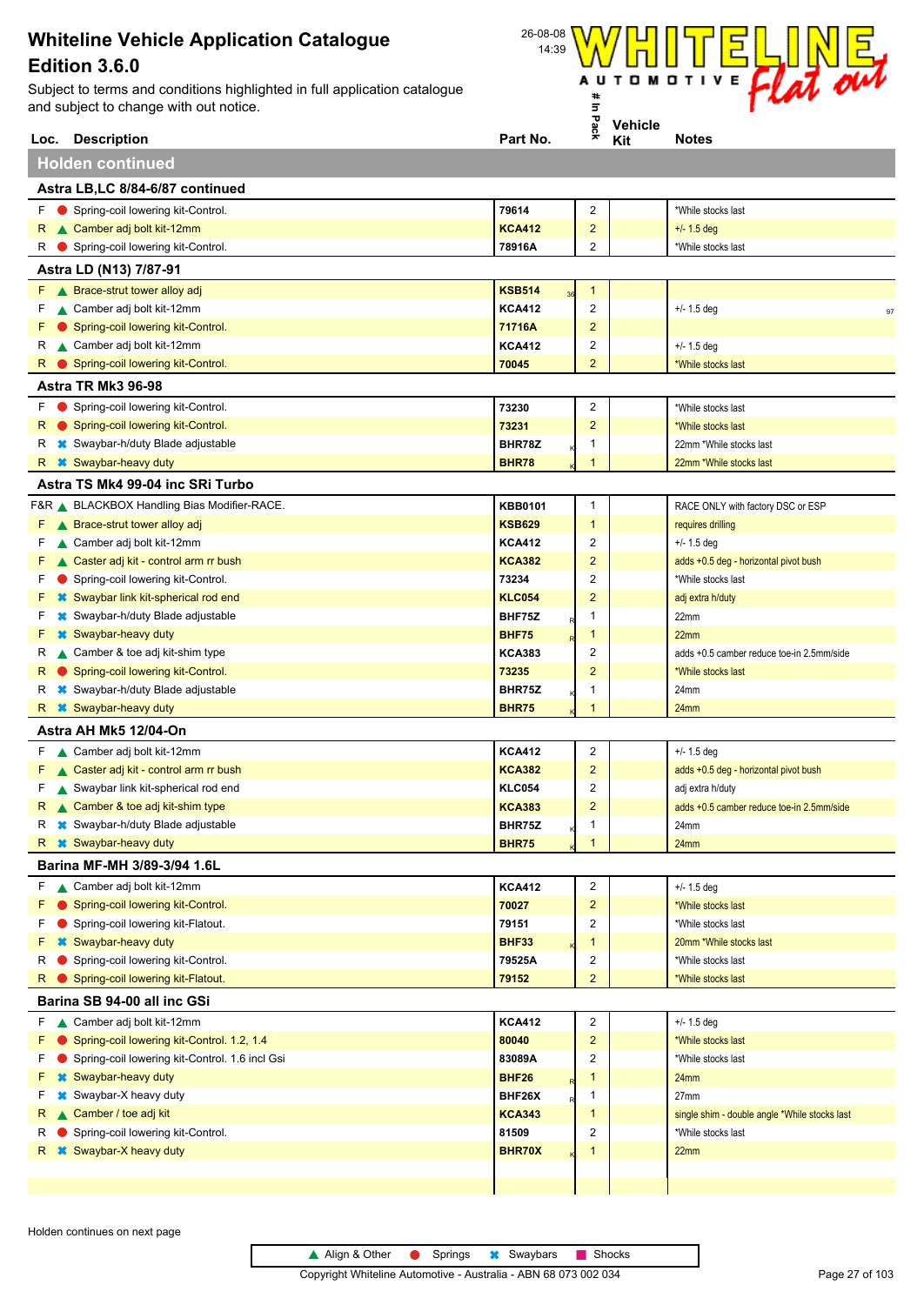Subject to terms and conditions highlighted in full application catalogue and subject to change with out notice.



| <b>Description</b><br>Loc.                                                       | Part No.                | *                              | Kit | Notes                                      |
|----------------------------------------------------------------------------------|-------------------------|--------------------------------|-----|--------------------------------------------|
| <b>Holden continued</b>                                                          |                         |                                |     |                                            |
| Barina XC 01-04                                                                  |                         |                                |     |                                            |
| F Camber adj bolt kit-12mm                                                       | <b>KCA412</b>           | $\overline{c}$                 |     | $+/- 1.5$ deg                              |
| R * Swaybar-h/duty Blade adjustable                                              | BHR69Z                  | $\mathbf 1$                    |     | 20 <sub>mm</sub>                           |
| <b>*</b> Swaybar-heavy duty<br>К                                                 | BHR69                   | 1                              |     | 20mm *While stocks last                    |
| Calibra YE 90-97                                                                 |                         |                                |     |                                            |
| $R \times$ Swaybar-X heavy duty                                                  | BHR55X                  | $\mathbf{1}$                   |     | 20 <sub>mm</sub>                           |
|                                                                                  |                         |                                |     |                                            |
| Commodore VB,VC,VH,VK,VL 78-88 sedan                                             |                         |                                |     |                                            |
| ▲ Brace-strut tower alloy adj<br>F.                                              | <b>KSB501A</b>          | $\mathbf{1}$                   |     | rear mount                                 |
| ▲ Brace-strut tower alloy adj excl V8<br>F                                       | <b>KSB500A</b>          | $\mathbf{1}$<br>$\overline{c}$ |     | mid mount                                  |
| Strut top mount-adjustable<br>F<br>Spring-coil lowering kit-Control. 6 cyl<br>F  | <b>KCA356</b><br>73500A | $\overline{2}$                 |     | rotating caster/camber adj +/-1.5 deg      |
| Spring-coil lowering kit-Control. V8<br>F                                        | 58<br>73501A            | $\overline{c}$                 |     | *While stocks last<br>*While stocks last   |
| Spring-coil lowering kit-Flatout. V8                                             | 58<br>73500A            | $\overline{c}$                 |     | *While stocks last                         |
| <b>*</b> Swaybar-h/duty Blade adjustable<br>F                                    | 58<br>BHF16Z            | -1                             |     | 27 <sub>mm</sub>                           |
| <b>*</b> Swaybar-heavy duty                                                      | RK<br>BHF16             | 1                              |     | 27 <sub>mm</sub>                           |
| <b>*</b> Swaybar-X heavy duty<br>F                                               | BHF16X                  | -1                             |     | 30mm                                       |
| ▲ Panhard rod kit-adjustable<br>R                                                | KPR002A                 | -1                             |     | off-car adjustable                         |
| ▲ Panhard rod kit-adjustable<br>R                                                | KPR002X                 | $\mathbf 1$                    |     | premium on-car adjustable                  |
| Trailing arm-upper adjustable<br>R                                               | KTA103                  | $\overline{c}$                 |     | on-car adjust for pinion angle             |
| Spring-coil lowering kit-Control. VB-VK<br>R                                     | 79108                   | 2                              |     | *While stocks last                         |
| Spring-coil lowering kit-Control. VL<br>R                                        | 79600A                  | $\overline{c}$                 |     | *While stocks last                         |
| Spring-coil lowering kit-Flatout. VB-VK<br>R                                     | 79600A                  | 2                              |     | *While stocks last                         |
| Spring-coil lowering kit-Flatout. VL<br>R                                        | 70058                   | $\overline{2}$                 |     | *While stocks last                         |
| <b><sup>■</sup></b> Swaybar-h/duty Blade adjustable<br>R                         | BHR16Z<br>RK            | -1                             |     | 22mm<br>77                                 |
| <b>*</b> Swaybar-heavy duty<br>R                                                 | <b>BHR16</b>            | 1                              |     | 20 <sub>mm</sub><br>$77\,$                 |
| <sup>■</sup> Swaybar-heavy duty without OE rear bar diff/chassis fittings<br>R   | <b>BHR29</b>            | -1                             |     | 18mm *While stocks last                    |
| <b>*</b> Swaybar-X heavy duty<br>R.                                              | <b>BHR16X</b>           | 1                              |     | 22mm<br>$77$                               |
| Commodore VB, VC, VH, VK, VL 78-88 wagon                                         |                         |                                |     |                                            |
| ▲ Brace-strut tower alloy adj<br>F                                               | <b>KSB501A</b><br>36    | $\mathbf{1}$                   |     | rear mount                                 |
| ▲ Brace-strut tower alloy adj excl V8<br>F                                       | KSB500A<br>36           | $\mathbf{1}$                   |     | mid mount                                  |
| Strut top mount-adjustable<br>F                                                  | <b>KCA356</b>           | $\overline{c}$                 |     | rotating caster/camber adj +/-1.5 deg      |
| Spring-coil lowering kit-Control. 6 cyl<br>F                                     | 73500A<br>58            | $\overline{2}$                 |     | *While stocks last                         |
| Spring-coil lowering kit-Control. V8                                             | 73501A<br>58            | 2                              |     | *While stocks last                         |
| Spring-coil lowering kit-Flatout. V8<br>F.                                       | 73500A<br>58            | $\overline{2}$                 |     | *While stocks last                         |
| <b>*</b> Swaybar-h/duty Blade adjustable<br>F.                                   | BHF16Z<br>RK            | $\mathbf{1}$                   |     | 27mm                                       |
| <b>*</b> Swaybar-heavy duty                                                      | BHF16                   | $\mathbf{1}$                   |     | 27mm                                       |
| <b>*</b> Swaybar-X heavy duty<br>F                                               | BHF16X                  | $\mathbf{1}$                   |     | 30mm                                       |
| ▲ Panhard rod kit-adjustable<br>R                                                | KPR002A                 | $\mathbf{1}$                   |     | off-car adjustable                         |
| ▲ Panhard rod kit-adjustable<br>R                                                | <b>KPR002X</b>          | $\mathbf{1}$                   |     | premium on-car adjustable                  |
| ▲ Trailing arm-upper adjustable<br>R                                             | <b>KTA103</b>           | $\overline{2}$                 |     | on-car adjust for pinion angle             |
| Spring-coil lowering kit-Control.<br>R                                           | 79502A                  | $\overline{c}$                 |     | *While stocks last                         |
| Spring-coil lowering kit-Flatout.<br>R                                           | 79108                   | $\overline{c}$                 |     | *While stocks last<br>57                   |
| <b>*</b> Swaybar-heavy duty<br>R                                                 | BHR17                   | -1                             |     | 18mm *While stocks last<br>80              |
| <b><sup>■</sup></b> Swaybar-heavy duty without OE rear bar diff/chassis fittings | <b>BHR29</b>            | 1                              |     | 18mm *While stocks last                    |
| <b>*</b> Swaybar-X heavy duty<br>R                                               | BHR17X                  | 1                              |     | 20mm *While stocks last<br>80              |
| Commodore VN, VP live axle 88-93 (VG ute)                                        |                         |                                |     |                                            |
| ▲ Brace-strut tower alloy adj excl Twin throttle body V8<br>F.                   | KSB500A                 | $\mathbf{1}$                   |     | mid mount                                  |
| F<br>Strut top mount-adjustable                                                  | <b>KCA356</b>           | $\overline{2}$                 |     | rotating caster/camber adj +/-1.5 deg      |
| ▲ Sway bar - link conversion kit with a/market swaybar<br>F                      | <b>KLC16</b>            | $\overline{2}$                 |     | converts to lower arm                      |
| Sway bar - link conversion kit with OE swaybar<br>F                              | KLC17                   | 2                              |     | converts to lower arm                      |
| Bump stop kit-h/duty poly                                                        | <b>W0906</b>            | $\overline{2}$                 |     | suit lowered suspension *While stocks last |
| Spring-coil lowering kit-Control. 6 cyl                                          | 73500A                  | 2                              |     | *While stocks last                         |
|                                                                                  |                         |                                |     |                                            |
|                                                                                  |                         |                                |     |                                            |

Holden, Commodore VN,VP live axle 88-93 (VG ute) continues on next page

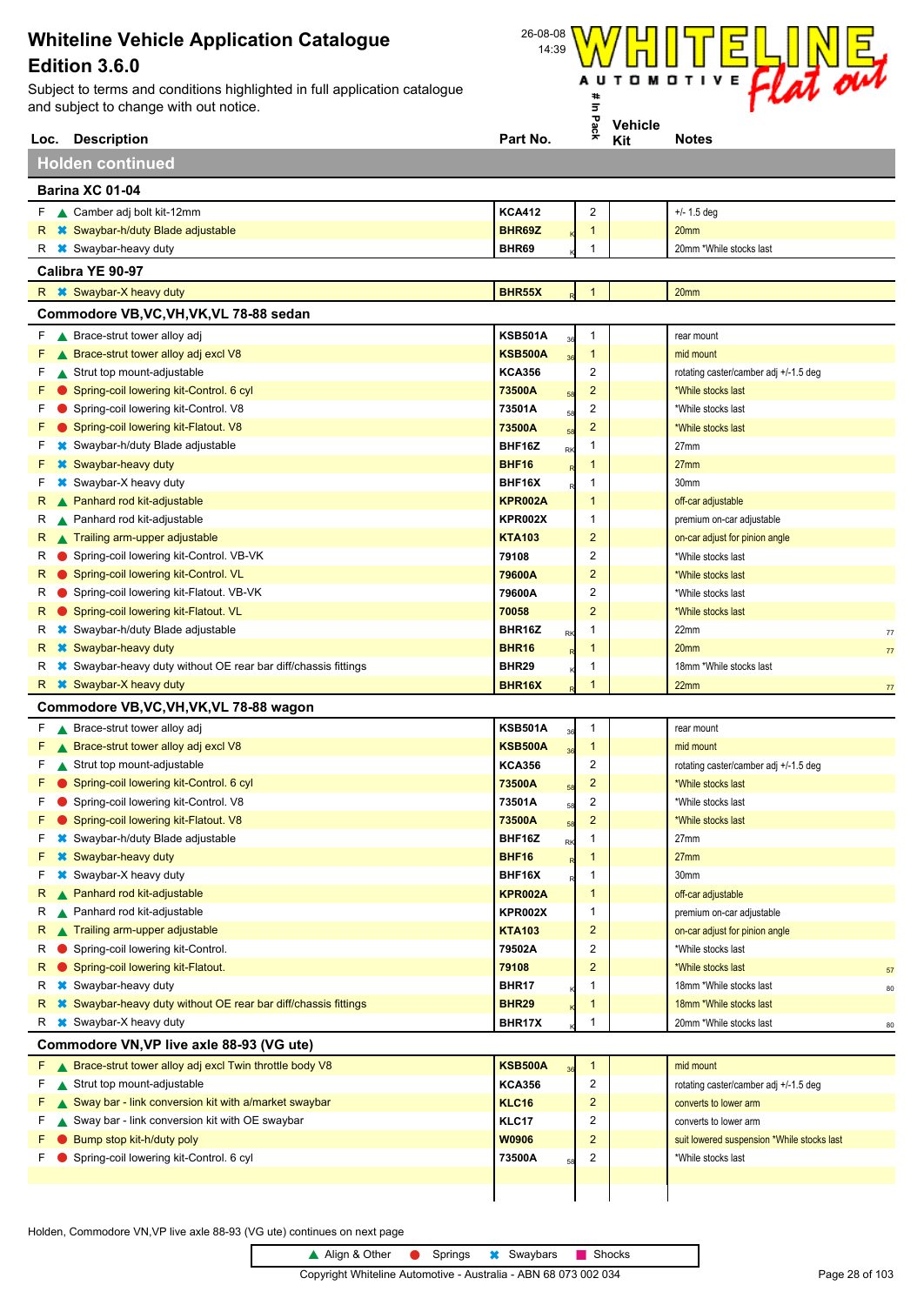**Loc. Description**<br> **Loc. Description**<br> **Part No. Part No. Part No. Part No. Part No. Part No. Part No. Part No. Part No. Part No. Part No. Part No. Part No. Part No. Part No. Part No. P** Subject to terms and conditions highlighted in full application catalogue and subject to change with out notice.



|    | <b>Holden continued</b>                                  |                |           |                         |                                                    |        |
|----|----------------------------------------------------------|----------------|-----------|-------------------------|----------------------------------------------------|--------|
|    | Commodore VN, VP live axle 88-93 (VG ute) continued      |                |           |                         |                                                    |        |
|    | F Spring-coil lowering kit-Control. V8                   | 73501A         | 58        | $\overline{\mathbf{c}}$ | *While stocks last                                 |        |
| F  | Spring-coil lowering kit-Flatout. 6 cyl                  | 79103A         | 58        | $\overline{\mathbf{c}}$ | *While stocks last                                 |        |
| F  | Spring-coil lowering kit-Flatout. V8                     | 73500A         | 58        | 2                       | *While stocks last                                 |        |
| F  | <b><sup>■</sup></b> Swaybar link kit-spherical rod end   | <b>KLC055</b>  |           | 2                       | adj extra h/duty replaces pin/pin strut mount link |        |
| F  | Swaybar-h/duty Blade adjustable                          | BHF16Z         | <b>RK</b> | 1                       | 27 <sub>mm</sub>                                   |        |
| F  | Swaybar-heavy duty                                       | BHF16          |           | 1                       | 27mm                                               |        |
| F. | Swaybar-X heavy duty                                     | BHF16X         |           | $\mathbf 1$             | 30mm                                               |        |
| R  | ▲ Panhard rod kit-adjustable                             | KPR002A        |           | 1                       | off-car adjustable                                 |        |
| R. | ▲ Panhard rod kit-adjustable                             | KPR002X        |           | $\mathbf 1$             | premium on-car adjustable                          |        |
| R  | Trailing arm-upper adjustable                            | KTA103         |           | $\overline{\mathbf{c}}$ | on-car adjust for pinion angle                     |        |
| R. | Bump stop kit-h/duty poly ute only                       | W0901          |           | $\overline{2}$          | suit lowered suspension *While stocks last         |        |
| R  | Spring-coil lowering kit-Control.                        | 79600A         |           | 2                       | *While stocks last                                 |        |
| R. | Spring-coil lowering kit-Control. wagon ute              | 79502A         |           | $\overline{2}$          | *While stocks last                                 | 57     |
| R  | Spring-coil lowering kit-Flatout.                        | 70058          |           | 2                       | *While stocks last                                 | 57     |
| R  | Spring-coil lowering kit-Flatout. wagon                  | 79108          |           | $\overline{2}$          | *While stocks last                                 | 57     |
| R  | <b>☀</b> Swaybar-h/duty Blade adjustable                 | BHR16Z         | RK        | 1                       | 22mm                                               |        |
|    | R <b>*</b> Swaybar-heavy duty                            | <b>BHR16</b>   |           | 1                       | 20 <sub>mm</sub>                                   |        |
| R  | <b><del></del></b> Swaybar-X heavy duty                  | BHR16X         |           | 1                       | 22mm                                               |        |
|    | Commodore VP, VQ IRS 09/91-07/93                         |                |           |                         |                                                    |        |
| F  | ▲ Brace-strut tower alloy adj excl Twin throttle body V8 | <b>KSB500A</b> |           | 1                       | mid mount                                          |        |
| F  | Strut top mount-adjustable                               | <b>KCA356</b>  |           | $\overline{\mathbf{c}}$ | rotating caster/camber adj +/-1.5 deg              |        |
| F  | Sway bar - link conversion kit with a/market swaybar     | <b>KLC16</b>   |           | $\overline{2}$          | converts to lower arm                              |        |
| F  | Sway bar - link conversion kit with OE swaybar           | KLC17          |           | 2                       | converts to lower arm                              |        |
| F  | Bump stop kit-h/duty poly                                | <b>W0906</b>   |           | $\overline{2}$          | suit lowered suspension *While stocks last         |        |
| F  | Spring-coil lowering kit-Control. 6 cyl                  | 73500A         | 58        | 2                       | *While stocks last                                 |        |
| F  | Spring-coil lowering kit-Control. V8                     | 73501A         | 58        | 2                       | *While stocks last                                 |        |
| F. | Spring-coil lowering kit-Flatout. 6 cyl                  | 79103A         | 58        | $\overline{\mathbf{c}}$ | *While stocks last                                 |        |
| F. | Spring-coil lowering kit-Flatout. V8                     | 73500A         | 58        | $\overline{2}$          | *While stocks last                                 |        |
| F. | <b></b> Swaybar link kit-spherical rod end               | <b>KLC055</b>  |           | 2                       | adj extra h/duty replaces pin/pin strut mount link |        |
| F. | Swaybar-h/duty Blade adjustable                          | BHF16Z         | <b>RK</b> | 1                       | 27 <sub>mm</sub>                                   |        |
| F  | Swaybar-heavy duty                                       | BHF16          |           | 1                       | 27mm                                               |        |
| F. | Swaybar-X heavy duty                                     | BHF16X         |           | 1                       | 30mm                                               |        |
| R  | Camber & toe kit - c/arm IRS                             | <b>KCA330</b>  |           | 4                       | $+/- 1.5$ deg                                      |        |
| R. | Spring-coil lowering kit-Control.                        | 70806          |           | $\overline{2}$          | *While stocks last                                 | 66     |
| R  | Spring-coil lowering kit-Flatout.                        | 70061          |           | 2                       | *While stocks last                                 | 60, 66 |
|    | R * Swaybar-h/duty Blade adjustable                      | <b>BHR41Z</b>  | <b>RK</b> | $\mathbf{1}$            | 18mm                                               |        |
|    | <b>*</b> Swaybar-heavy duty                              | BHR41          |           | 1                       | 18mm *While stocks last                            |        |
|    | R <b>*</b> Swaybar-X heavy duty                          | <b>BHR41X</b>  |           | 1                       | 20 <sub>mm</sub>                                   |        |
|    | Commodore VR, VS IRS 07/93-08/97 sedan                   |                |           |                         |                                                    |        |
|    | $F \wedge$ Brace-strut tower alloy adj mid mount         | <b>KSB502A</b> | 36        | 1                       |                                                    |        |
|    | $F \wedge$ Brace-strut tower alloy adj rear mount        | <b>KSB610</b>  | 36        | $\mathbf{1}$            |                                                    |        |
| F. | Sway bar - link conversion kit                           | KLC18          |           | 2                       | converts OE bar to lower arm                       |        |
| F. | Sway bar - link conversion kit                           | <b>KLC18X</b>  |           | 2                       | converts a/market bar to lower arm                 |        |
| F  | Spring-coil lowering kit-Control. 6 cyl                  | 73520          |           | 2                       | *While stocks last                                 | 63     |
| F. | Spring-coil lowering kit-Control. V8                     | 73502A         |           | $\overline{c}$          | *While stocks last                                 | 63     |
| F. | Spring-coil lowering kit-Flatout. 6 cyl                  | 73518          |           | $\overline{c}$          | *While stocks last                                 | 63     |
| F. | Spring-coil lowering kit-Flatout. V8                     | 73514A         |           | $\overline{c}$          | *While stocks last                                 | 63     |
| F. | <b><sup>■</sup></b> Swaybar-h/duty Blade adjustable      | BHF17Z         | RK        | 1                       | 30mm                                               |        |
| F  | <b>*</b> Swaybar-heavy duty                              | BHF17          |           | 1                       | 27mm                                               |        |
| F  | <b>*</b> Swaybar-heavy duty                              | BHF17          |           | 1                       | 27mm                                               | 79     |
|    | <b>*</b> Swaybar-X heavy duty                            | BHF17X         |           | 1                       | 30mm                                               | 79     |
| F. | <b>*</b> Swaybar-X heavy duty                            | BHF17X         |           | 1                       | 30mm                                               |        |
|    |                                                          |                |           |                         |                                                    |        |
|    |                                                          |                |           |                         |                                                    |        |

Holden, Commodore VR,VS IRS 07/93-08/97 sedan continues on next page

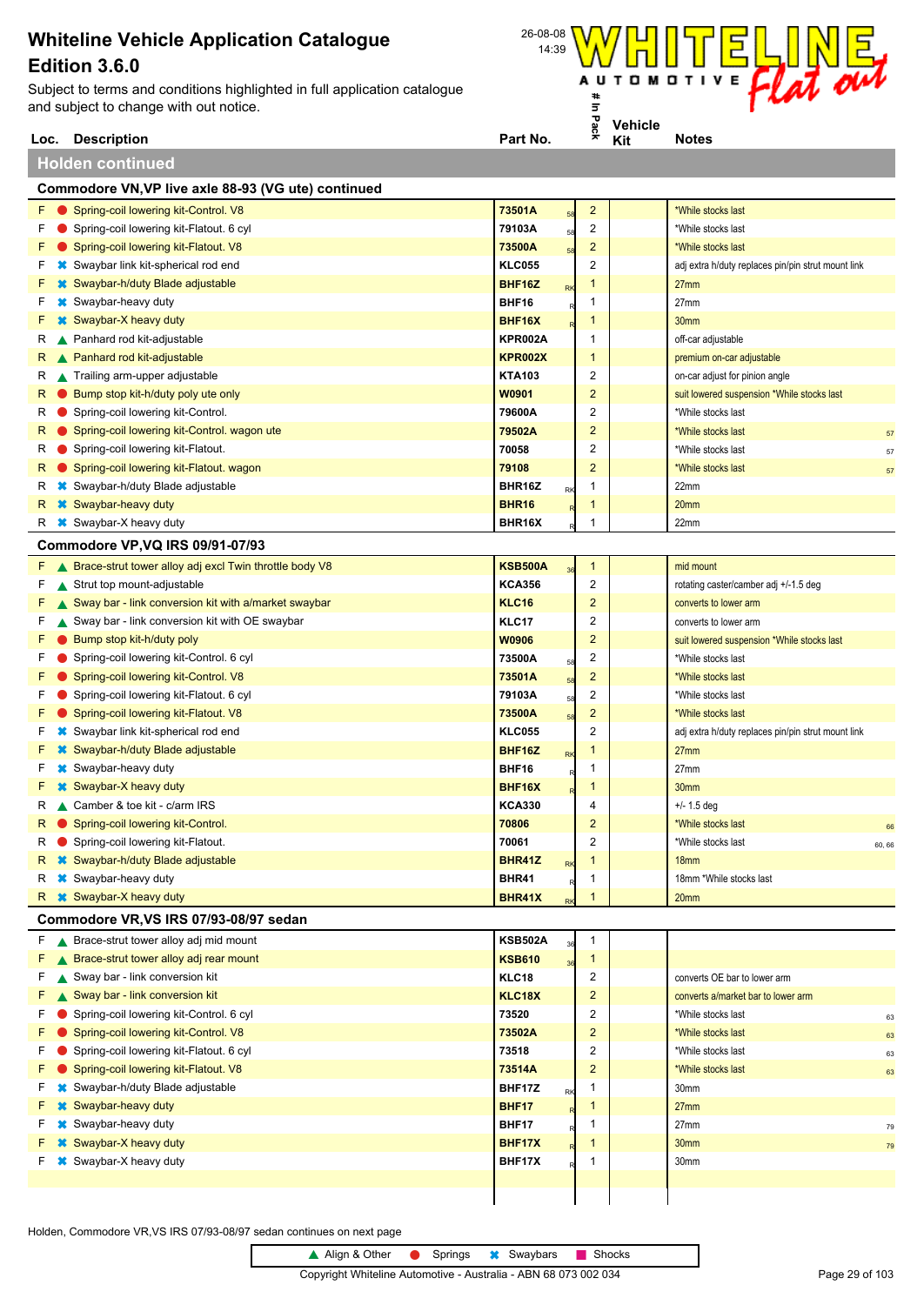Subject to terms and conditions highlighted in full application catalogue and subject to change with out notice.



|    | Loc. Description                                    | Part No.       |           | ×.                      | Kit | <b>Notes</b>                                       |            |
|----|-----------------------------------------------------|----------------|-----------|-------------------------|-----|----------------------------------------------------|------------|
|    | <b>Holden continued</b>                             |                |           |                         |     |                                                    |            |
|    | Commodore VR, VS IRS 07/93-08/97 sedan continued    |                |           |                         |     |                                                    |            |
|    | R Camber & toe kit - $c/arm$ IRS                    | <b>KCA330</b>  |           | $\overline{4}$          |     | $+/- 1.5$ deg                                      |            |
| R  | Spring-coil lowering kit-Control.                   | 70806          |           | $\overline{c}$          |     | *While stocks last                                 | 63, 66     |
| R  | Spring-coil lowering kit-Flatout.                   | 70061          |           | $\overline{c}$          |     | *While stocks last                                 | 63, 60, 66 |
| R  | <b><sup>■</sup></b> Swaybar-h/duty Blade adjustable | BHR41Z         | RK        | 1                       |     | 18mm                                               |            |
| R  | <b>*</b> Swaybar-heavy duty                         | BHR41          |           | $\mathbf{1}$            |     | 18mm *While stocks last                            |            |
| R  | <b>*</b> Swaybar-X heavy duty                       | BHR41X         | RK        | $\mathbf 1$             |     | 20mm                                               |            |
|    | Commodore VR, VS live axle 07/93-08/97              |                |           |                         |     |                                                    |            |
| F  | ▲ Brace-strut tower alloy adj mid mount             | KSB502A        | 36        | $\mathbf{1}$            |     |                                                    |            |
| F  | Brace-strut tower alloy adj rear mount              | <b>KSB610</b>  | 36        | $\mathbf{1}$            |     |                                                    |            |
| F  | Sway bar - link conversion kit                      | <b>KLC18</b>   |           | $\overline{\mathbf{c}}$ |     | converts OE bar to lower arm                       |            |
| F  | Sway bar - link conversion kit                      | KLC18X         |           | $\overline{2}$          |     | converts a/market bar to lower arm                 |            |
| F  | Spring-coil lowering kit-Control. 6 cyl             | 73520          |           | $\overline{c}$          |     | *While stocks last                                 | 63         |
| F  | Spring-coil lowering kit-Control. V8                | 73502A         |           | $\overline{2}$          |     | *While stocks last                                 | 63         |
| F  | Spring-coil lowering kit-Flatout. 6 cyl             | 73518          |           | $\overline{\mathbf{c}}$ |     | *While stocks last                                 | 63         |
| F  | Spring-coil lowering kit-Flatout. V8                | 73514A         |           | $\overline{2}$          |     | *While stocks last                                 | 63         |
| F  | <b>*</b> Swaybar-h/duty Blade adjustable            | BHF17Z         | <b>RK</b> | 1                       |     | 30mm                                               |            |
| F  | <b>*</b> Swaybar-heavy duty                         | BHF17          |           | -1                      |     | 27 <sub>mm</sub>                                   | 79         |
| F  | <b>*</b> Swaybar-X heavy duty                       | BHF17X         |           | $\mathbf{1}$            |     | 30mm                                               | 79         |
| к  | Panhard rod kit-adjustable                          | <b>KPR002A</b> |           | 1                       |     | off-car adjustable                                 |            |
| R. | ▲ Panhard rod kit-adjustable                        | KPR002X        |           | $\mathbf{1}$            |     | premium on-car adjustable                          |            |
| к  | Trailing arm-upper adjustable                       | <b>KTA103</b>  |           | 2                       |     | on-car adjust for pinion angle                     |            |
| R  | Bump stop kit-h/duty poly ute only                  | <b>W0901</b>   |           | $\mathbf 2$             |     | suit lowered suspension *While stocks last         |            |
| R  | Spring-coil lowering kit-Control.                   | 79600A         |           | 2                       |     | *While stocks last                                 | 63         |
| R  | Spring-coil lowering kit-Control. wagon ute         | 79502A         |           | $\overline{\mathbf{c}}$ |     | *While stocks last                                 | 63, 57     |
| R  | Spring-coil lowering kit-Flatout.                   | 70058          |           | 2                       |     | *While stocks last                                 | 63, 57     |
| R  | Spring-coil lowering kit-Flatout. wagon             | 79108          |           | $\overline{c}$          |     | *While stocks last                                 | 63, 57     |
| R  | <b><sup>■</sup></b> Swaybar-h/duty Blade adjustable | BHR16Z         | RK        | 1                       |     | 22mm                                               |            |
| R  | <b>*</b> Swaybar-h/duty Blade adjustable            | BHR16Z         | <b>RK</b> | 1                       |     | 22mm                                               |            |
| R  | <b>*</b> Swaybar-heavy duty                         | BHR16          |           | 1                       |     | 20mm                                               |            |
| R. | <b>*</b> Swaybar-X heavy duty                       | BHR16X         |           | 1                       |     | 22mm                                               |            |
|    | Commodore VT 8/97-9/00                              |                |           |                         |     |                                                    |            |
| F  | ▲ Brace-strut tower alloy adj                       | <b>KSB504</b>  |           | $\mathbf{1}$            |     | requires drilling                                  |            |
|    | ▲ Caster correction kit-radius rod VT-I only        | <b>KCA327</b>  |           | $\mathbf{1}$            |     | adds < +1.2 deg *While stocks last                 |            |
|    | F Caster kit fitting tool VT-I only                 | <b>KCA327T</b> |           | 1                       |     | simplify fitment of KCA327 *While stocks last      |            |
| F  | Spring-coil lowering kit-Control. 308 V8            | 73502A         |           | $\overline{c}$          |     | *While stocks last                                 | 63         |
| F  | Spring-coil lowering kit-Control. V6 and LSI V8     | 73520          |           | 2                       |     | *While stocks last                                 | 63         |
| F  | Spring-coil lowering kit-Flatout. V6 & LS1 V8       | 73518          |           | $\overline{\mathbf{c}}$ |     | *While stocks last                                 | 63         |
| F  | Spring-coil lowering kit-Flatout. 308 V8            | 73514A         |           | 2                       |     | *While stocks last                                 | 63         |
| F  | Spring-coil lowering kit-Flatout. V6 & LS1 V8       | 73518          |           | $\overline{\mathbf{c}}$ |     | *While stocks last                                 | 63         |
| F  | <b>*</b> Swaybar link kit-spherical rod end         | <b>KLC055</b>  |           | 2                       |     | adj extra h/duty replaces pin/pin strut mount link |            |
| F  | <b>*</b> Swaybar-h/duty Blade adjustable            | BHF43Z         | <b>RK</b> | 1                       |     | 30 <sub>mm</sub>                                   |            |
| F  | Swaybar-heavy duty                                  | BHF43          |           | 1                       |     | 30mm                                               |            |
| R  | Camber & toe kit - c/arm IRS IRS with out toe arm   | <b>KCA330</b>  |           | 4                       |     | $+/- 1.5$ deg                                      |            |
| R  | Camber adj kit - c/arm IRS IRS with toe control arm | <b>KCA384</b>  |           | $\overline{\mathbf{c}}$ |     | +/- 1.0 deg replaces outer bush                    |            |
| R  | Spring-coil lowering kit-Control. sedan coupe       | 83051A         |           | $\overline{c}$          |     | *While stocks last                                 | 63, 66     |
| R  | Spring-coil lowering kit-Control. wagon ute         | 83081          |           | 2                       |     | *While stocks last                                 | 63, 66     |
| R  | Spring-coil lowering kit-Flatout. sedan coupe       | 83050A         |           | $\overline{\mathbf{c}}$ |     |                                                    | 63, 60, 66 |
| к  | Spring-coil lowering kit-Flatout. wagon ute         | 83051A         |           | 2                       |     | *While stocks last                                 | 63, 60, 66 |
| R. | <b>*</b> Swaybar-h/duty Blade adjustable            | BHR50Z         | <b>RK</b> | -1                      |     | 18mm                                               |            |
| R  | <b>*</b> Swaybar-heavy duty                         | BHR50          |           | 1                       |     | 18mm                                               |            |
|    | R <b>*</b> Swaybar-X heavy duty                     | BHR50X         |           | 1                       |     | 20 <sub>mm</sub>                                   |            |
|    | Commodore VX, VY (VU ute) 10/00-04                  |                |           |                         |     |                                                    |            |
|    | F A Brace-strut tower alloy adj excl VY-II          | <b>KSB504</b>  | 36        | $\mathbf{1}$            |     | requires drilling                                  |            |
|    |                                                     |                |           |                         |     |                                                    |            |

Holden, Commodore VX,VY (VU ute) 10/00-04 continues on next page

▲ Align & Other ● Springs <sup>★</sup> Swaybars ■ Shocks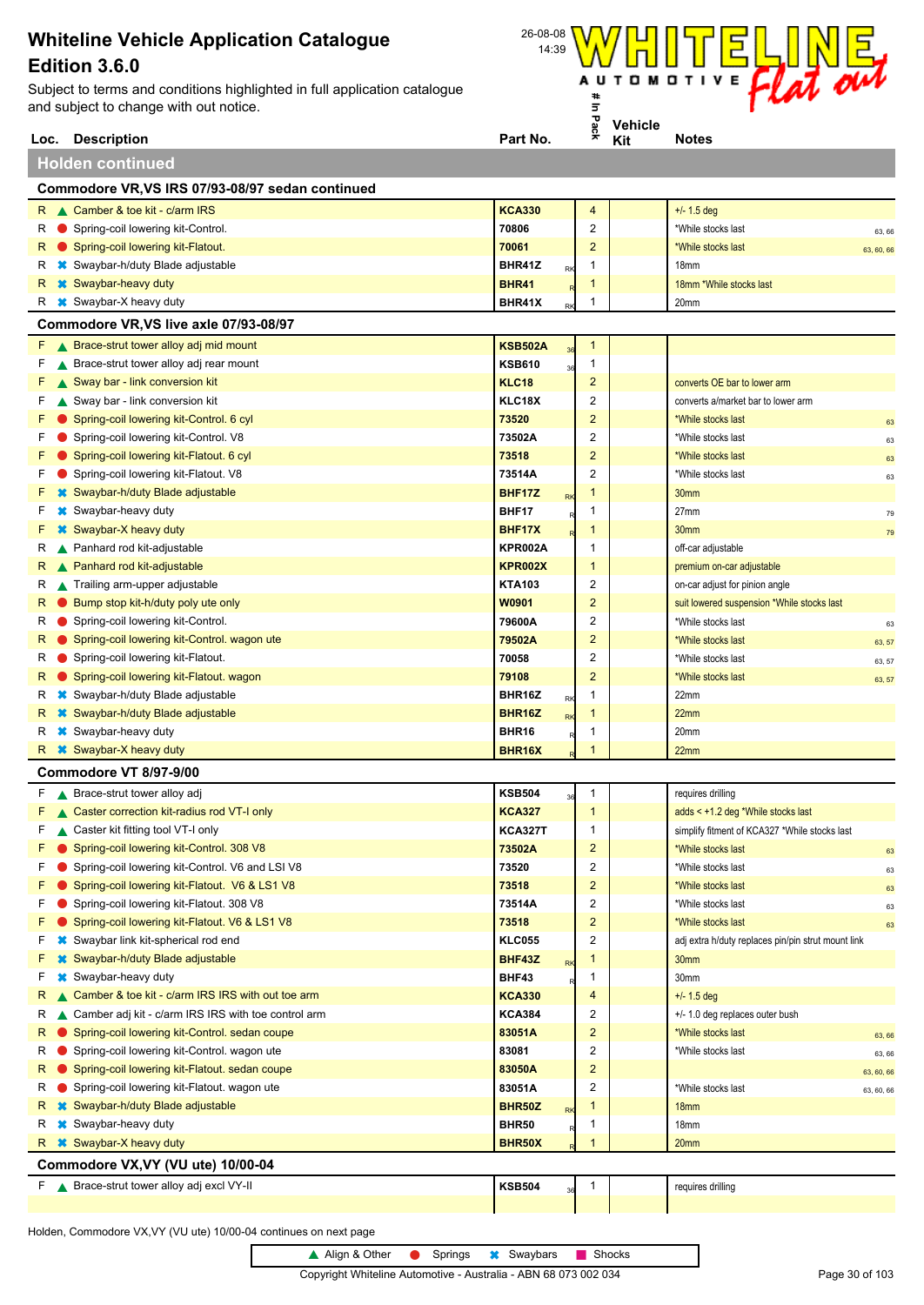Subject to terms and conditions highlighted in full application catalogue and subject to change with out notice.



| and subject to change with out notice.                    |                |           | 71.<br>5                | <b>Vehicle</b> | $\sim$                                           |            |
|-----------------------------------------------------------|----------------|-----------|-------------------------|----------------|--------------------------------------------------|------------|
| <b>Description</b><br>Loc.                                | Part No.       |           | Pack                    | Kit            | <b>Notes</b>                                     |            |
| <b>Holden continued</b>                                   |                |           |                         |                |                                                  |            |
| Commodore VX, VY (VU ute) 10/00-04                        |                |           |                         |                |                                                  |            |
| Brace-strut tower alloy adj VY-II<br>F.                   | <b>KSB618</b>  | 36        | $\mathbf{1}$            |                | requires drilling                                |            |
| Spring-coil lowering kit-Control. V6 and LSI V8<br>F      | 73520          |           | 2                       |                | *While stocks last                               | 63         |
| Spring-coil lowering kit-Flatout. V6 & LS1 V8             | 73518          |           | $\overline{\mathbf{c}}$ |                | *While stocks last                               | 63         |
| <b>*</b> Swaybar link kit-spherical rod end               | <b>KLC003</b>  |           | 2                       |                | adj extra h/duty replaces OE pin/ball joint link |            |
| <b>*</b> Swaybar-h/duty Blade adjustable                  | <b>BHF14Z</b>  |           | 1                       |                | 30mm                                             |            |
| <b>*</b> Swaybar-heavy duty<br>F                          | BHF14          |           | 1                       |                | 30mm                                             |            |
| ▲ Camber & toe kit - c/arm IRS VX-I with out toe arm<br>R | <b>KCA330</b>  |           | 4                       |                | $+/- 1.5$ deg                                    |            |
| Camber adj kit - c/arm IRS IRS with toe control arm<br>R  | <b>KCA384</b>  |           | 2                       |                | +/- 1.0 deg replaces outer bush                  |            |
| Spring-coil lowering kit-Control. sedan coupe<br>R        | 83051A         |           | $\overline{\mathbf{c}}$ |                | *While stocks last                               | 63,66      |
| Spring-coil lowering kit-Control. wagon ute<br>R          | 83081          |           | 2                       |                | *While stocks last                               | 63,66      |
| Spring-coil lowering kit-Flatout. sedan coupe<br>R        | 83050A         |           | $\overline{2}$          |                |                                                  | 63, 60, 66 |
| Spring-coil lowering kit-Flatout. wagon ute<br>R          | 83051A         |           | 2                       |                | *While stocks last                               | 63, 60, 66 |
| <b>*</b> Swaybar-h/duty Blade adjustable<br>R             | <b>BHR50Z</b>  | <b>RK</b> | 1                       |                | 18mm                                             |            |
| <b>*</b> Swaybar-heavy duty<br>R                          | <b>BHR50</b>   |           | 1                       |                | 18 <sub>mm</sub>                                 |            |
| <b>*</b> Swaybar-X heavy duty                             | <b>BHR50X</b>  |           |                         |                | 20 <sub>mm</sub>                                 |            |
| Commodore VZ 04-06                                        |                |           |                         |                |                                                  |            |
| F&R BLACKBOX Handling Bias Modifier-RACE.                 | <b>KBB0102</b> |           | 1                       |                | RACE ONLY with factory DSC or ESP                |            |
| Brace-strut tower alloy adj<br>F.                         | <b>KSB618</b>  | 36        | $\mathbf{1}$            |                | requires drilling                                |            |
| Swaybar link kit-spherical rod end<br>F                   | <b>KLC004</b>  |           | $\overline{c}$          |                | adj extra h/duty replaces OE ball joint link     |            |
| Spring-coil lowering kit-Control.<br>F                    | 73520          |           | $\overline{c}$          |                | *While stocks last                               | 63         |
| Spring-coil lowering kit-Flatout.<br>F                    | 73518          |           | 2                       |                | *While stocks last                               | 63         |
| <b>*</b> Swaybar-heavy duty                               | <b>BHF61</b>   |           | 1                       |                | 27mm *While stocks last                          |            |
| <b><sup>■</sup></b> Swaybar-X h/duty Blade adjustable     | BHF61XZ        |           | 1                       |                | 30mm                                             |            |
| <b>*</b> Swaybar-X heavy duty                             | BHF61X         |           | 1                       |                | 30mm                                             |            |
| Camber adj kit - c/arm IRS<br>R                           | <b>KCA384</b>  |           | 2                       |                | +/- 1.0 deg replaces outer bush                  |            |
| Spring-coil lowering kit-Control. sedan coupe<br>R        | 83051A         |           | $\overline{\mathbf{c}}$ |                | *While stocks last                               | 63,66      |
| Spring-coil lowering kit-Flatout. sedan coupe<br>к        | 83050A         |           | 2                       |                |                                                  | 63, 66     |
| <b>*</b> Swaybar-h/duty Blade adjustable<br>R             | <b>BHR50Z</b>  | <b>RK</b> | 1                       |                | 18 <sub>mm</sub>                                 |            |
| <b>*</b> Swaybar-heavy duty<br>R                          | <b>BHR50</b>   |           | 1                       |                | 18mm                                             |            |
| <b>*</b> Swaybar-X heavy duty<br>R.                       | BHR50X         |           |                         |                | 20 <sub>mm</sub>                                 |            |
| Commodore VE 8/06-On sedan                                |                |           |                         |                |                                                  |            |
| A BLACKBOX Handling Bias Modifier-RACE.                   | KBB0103        |           |                         |                | RACE ONLY with factory DSC or ESP                |            |
| <b>*</b> Swaybar link kit-spherical rod end<br>F.         | <b>KLC064</b>  |           | $\overline{2}$          |                | adj extra h/duty                                 |            |
| <b></b> Swaybar-h/duty Blade adjustable<br>F              | BHF62Z         |           | 1                       |                | 26mm                                             |            |
| F<br><b>*</b> Swaybar-heavy duty                          | <b>BHF62</b>   |           | $\mathbf{1}$            |                | 26mm                                             |            |
| <b></b> Swaybar link kit-spherical rod end<br>R           | <b>KLC065</b>  |           | 2                       |                | adj extra h/duty                                 |            |
| <b>*</b> Swaybar-h/duty Blade adjustable<br>R             | <b>BHR82Z</b>  |           | 1                       |                | 20mm *While stocks last                          |            |
| <b>*</b> Swaybar-heavy duty<br>R                          | <b>BHR82</b>   |           | 1                       |                | 20mm                                             |            |
| <b>*</b> Swaybar-X h/duty Blade adjustable<br>R           | BHR82XZ        |           | 1                       |                | 22mm                                             |            |
| <b>*</b> Swaybar-X heavy duty<br>R                        | BHR82X         |           | 1                       |                | 22mm *While stocks last                          |            |
| Crewman VY 8/03-on                                        |                |           |                         |                |                                                  |            |
| Spring-coil lowering kit-Control.<br>F.                   | 73236          |           | $\overline{c}$          |                | *While stocks last                               |            |
| Spring-coil lowering kit-Flatout.<br>F                    | 73237          |           | 2                       |                | *While stocks last                               |            |
| <b>*</b> Swaybar link kit-spherical rod end               | <b>KLC003</b>  |           | $\overline{\mathbf{c}}$ |                | adj extra h/duty replaces OE pin/ball joint link |            |
| <b>*</b> Swaybar-h/duty Blade adjustable RWD<br>F         | BHF14Z         |           | 1                       |                | 30mm                                             |            |
| <b>*</b> Swaybar-heavy duty RWD                           | <b>BHF14</b>   |           | 1                       |                | 30mm                                             |            |
| <b>*</b> Swaybar-heavy duty<br>R                          | BHR79          |           |                         |                | 18mm *While stocks last                          |            |
| Gemini TX,TD,TE,TF,TG 75-85                               |                |           |                         |                |                                                  |            |
| Caster correction kit.<br>F.                              | <b>KCA315</b>  |           | $\overline{c}$          |                | $+/- 2.0$ deg                                    |            |
| Spring-coil lowering kit-Control. excl TX<br>F            | 78614          |           | 2                       |                | *While stocks last                               |            |
| <b>F</b> Spring-coil lowering kit-Control. TX sedan coupe | 78613          |           | $\overline{2}$          |                | *While stocks last                               |            |

Holden, Gemini TX,TD,TE,TF,TG 75-85 continues on next page

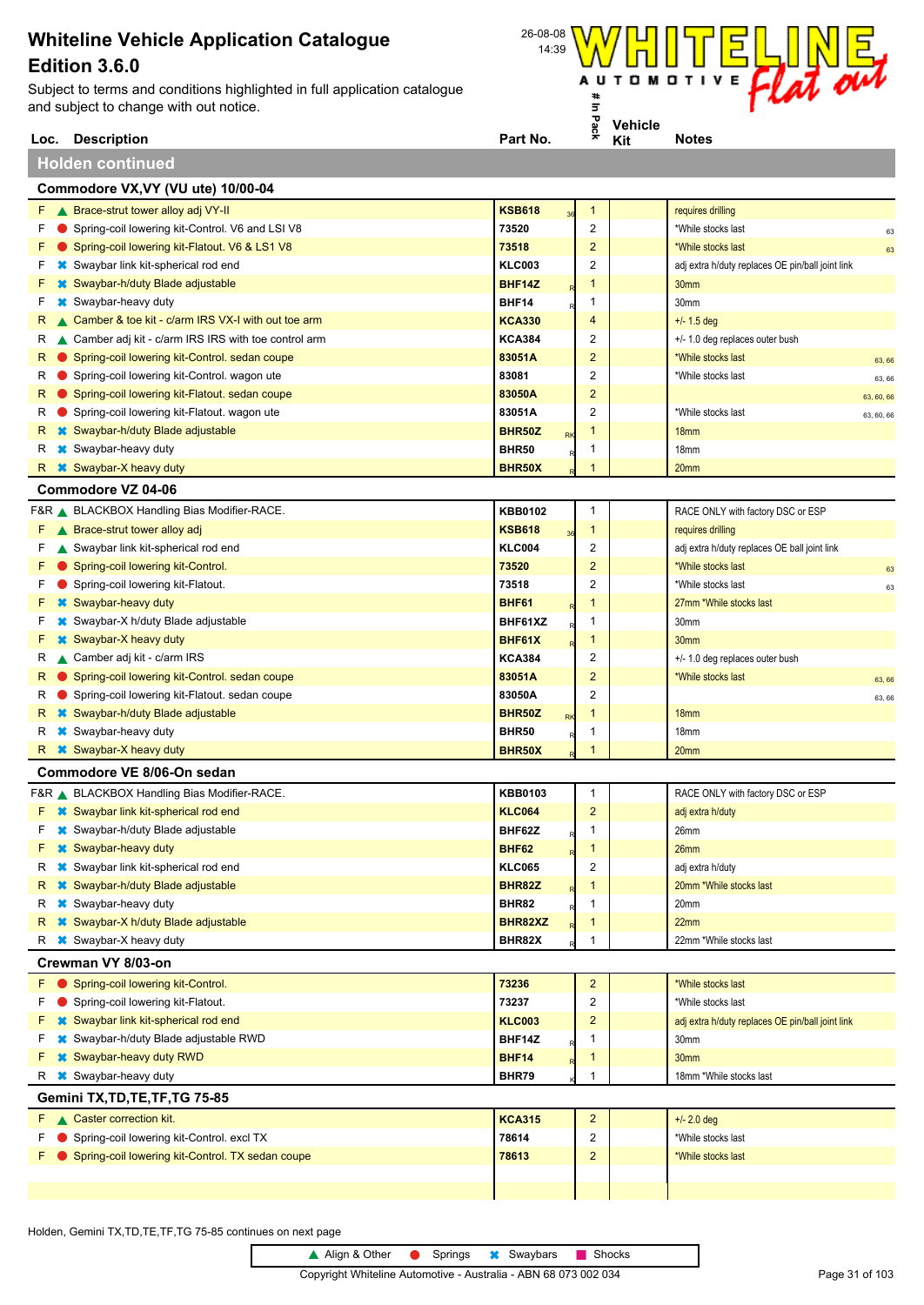Subject to terms and conditions highlighted in full application catalogue and subject to change with out notice.



|    | Loc. Description                                                                  | Part No.                             | 읏              | Kit | <b>Notes</b>                                |
|----|-----------------------------------------------------------------------------------|--------------------------------------|----------------|-----|---------------------------------------------|
|    | <b>Holden continued</b>                                                           |                                      |                |     |                                             |
|    | Gemini TX, TD, TE, TF, TG 75-85 continued                                         |                                      |                |     |                                             |
| F  | Spring-coil lowering kit-Flatout. excl TX                                         | 78613                                | 2              |     | *While stocks last                          |
| F  | <b><sup>■</sup></b> Swaybar-h/duty Blade adjustable TD-TG with RTS                | <b>BHF13Z</b><br><b>RK</b>           | 1              |     | 24mm                                        |
| F  | <b>*</b> Swaybar-heavy duty TD-TG with RTS                                        | BHF13                                | 1              |     | 24mm *While stocks last                     |
| F  | <b><sup>■</sup></b> Swaybar-heavy duty TX-TD without RTS                          | <b>BHF12</b>                         | $\mathbf{1}$   |     | 20mm *While stocks last                     |
| R  | Diff alignment kit                                                                | <b>KTA102</b>                        | 1              |     | aligns diff pinion angle *While stocks last |
| R  | ▲ Panhard rod kit-adjustable sedan                                                | <b>KPR002A</b>                       | $\mathbf{1}$   |     | off-car adjustable                          |
| R  | ▲ Panhard rod kit-adjustable wagon & van                                          | <b>KPR012</b>                        | 1              |     | off-car adjustable *While stocks last       |
| R  | Spring-coil lowering kit-Control. excl wagon                                      | 79606                                | $\overline{2}$ |     | *While stocks last                          |
| R  | Spring-coil lowering kit-Flatout. excl TX and wagon                               | 70062                                | 2              |     | *While stocks last<br>60                    |
| к  | <b><sup>■</sup></b> Swaybar-h/duty Blade adjustable TD-TG with RTS                | BHR13Z<br>RK                         | 1              |     | 18mm *While stocks last                     |
| К  | <b>*</b> Swaybar-heavy duty TD-TG with RTS                                        | BHR13                                | 1              |     | 18mm *While stocks last                     |
| R  | <b>☀</b> Swaybar-heavy duty TX-TD without RTS                                     | <b>BHR12</b>                         | 1              |     | 18mm *While stocks last                     |
|    | Holden FX-FC 48-59                                                                |                                      |                |     |                                             |
| F  | <b>*</b> Swaybar-heavy duty FC                                                    | BHF3                                 | 1              |     | 22mm *While stocks last                     |
| F  | <b>*</b> Swaybar-heavy duty FX-FJ                                                 | BHF <sub>2</sub>                     | $\mathbf{1}$   |     | 22mm *While stocks last                     |
| R  | Lowering block kit - 1 1/2-Control.                                               | <b>KLB64-1</b>                       | 2              |     |                                             |
| R  | ● Lowering block kit - 2-Flatout.                                                 | <b>KLB64-2</b>                       | $\overline{c}$ |     |                                             |
| R  | U bolt kit-lowering block                                                         | <b>KU10</b>                          | 4              |     | 76 x 230 mm                                 |
| R  | <b>*</b> Swaybar-heavy duty                                                       | BHR <sub>3</sub>                     | 1              |     | 16 <sub>mm</sub>                            |
| к  | <b>■ Swaybar-heavy duty FX-FJ</b>                                                 | BHR <sub>2</sub>                     | 1              |     | 16mm *While stocks last                     |
|    | Holden FB,EK,EJ,EH 60-65                                                          |                                      |                |     |                                             |
| F. | <b>**</b> Swaybar-heavy duty                                                      | BHF4                                 | $\mathbf{1}$   |     | 22mm                                        |
| R  | • Lowering block kit - 1 1/2-Control.                                             | <b>KLB64-1</b>                       | 2              |     |                                             |
| R  | • Lowering block kit - 2-Flatout.                                                 | <b>KLB64-2</b>                       | $\overline{2}$ |     |                                             |
| R  | U bolt kit-lowering block                                                         | <b>KU10</b>                          | 4              |     | 76 x 230 mm                                 |
| R  | <b>*</b> Swaybar-heavy duty EH                                                    | BHR4                                 | 1              |     | 18 <sub>mm</sub>                            |
| К  | <b>■ Swaybar-heavy duty FE,EK,EJ</b>                                              | BHR <sub>3</sub>                     | 1              |     | 16mm                                        |
|    | Holden HD,HR 2/65-12/67 6 cyl                                                     |                                      |                |     |                                             |
| F  | Spring-coil lowering kit-Control. all with ball joint front                       | 79401                                | $\overline{c}$ |     | *While stocks last                          |
| F  | Spring-coil lowering kit-Control. all with king pin front                         | 79403                                | 2              |     | *While stocks last                          |
|    | <b>*</b> Swaybar-heavy duty                                                       | BHF <sub>5</sub>                     | $\mathbf{1}$   |     | 24mm                                        |
| R  | Lowering block kit - 1 1/2-Control.                                               | <b>KLB65-1</b>                       | 2              |     |                                             |
| R  | • Lowering block kit - 2-Flatout.                                                 | <b>KLB65-2</b>                       | $\overline{2}$ |     |                                             |
| R  | U bolt kit-lowering block                                                         | <b>KU10</b>                          | 4              |     | 76 x 230 mm                                 |
| R  | <b>*</b> Swaybar-heavy duty                                                       | BHR <sub>5</sub>                     | 1              |     | 18mm                                        |
| R  | <b>*</b> Swaybar-heavy duty van ute                                               | BHR <sub>3</sub>                     | 1              |     | 16mm                                        |
|    | Holden HK, HT, HG 68-71                                                           |                                      |                |     |                                             |
|    | F Spring-coil lowering kit-Control. 6 cyl                                         | 79203                                | $\overline{c}$ |     | *While stocks last                          |
| F  | Spring-coil lowering kit-Control. V8                                              | 79202                                | 2              |     | *While stocks last                          |
| F  | <b>■ Swaybar-heavy duty 6 cyl &amp; 307 V8</b>                                    | BHF <sub>6</sub>                     | 1              |     | 24mm                                        |
| F  | <b><sup>■</sup></b> Swaybar-heavy duty with 308 GMH V8 & OE radiator w LHS outlet | BHF11                                | 1              |     | 24mm                                        |
| R. | • Lowering block kit - 1 1/2-Control.                                             | <b>KLB65-1</b>                       | $\overline{2}$ |     |                                             |
| R  | C Lowering block kit - 2-Flatout.                                                 | <b>KLB65-2</b>                       | 2              |     | 72                                          |
| R  | • Lowering block spacer kit                                                       | <b>KF21</b>                          | 20             |     | suit 1 1/2 inch block *While stocks last    |
| R  | • Lowering block spacer kit                                                       | <b>KF22</b>                          | 20             |     | suit 2 inch block *While stocks last        |
| R  | U bolt kit-lowering block                                                         | <b>KU10</b>                          | 4              |     | 76 x 230 mm                                 |
| R  | <b>*</b> Swaybar-heavy duty sedan wagon                                           | BHR <sub>6</sub><br>BHR <sub>3</sub> | 1<br>1         |     | 18mm                                        |
| R. | <b>■ Swaybar-heavy duty van ute</b>                                               |                                      |                |     | 16 <sub>mm</sub>                            |
|    | Holden HQ-HZ 71-80                                                                |                                      |                |     |                                             |
| F  | Spring-coil lowering kit-Control. 6 cyl                                           | 79204                                | 2              |     | *While stocks last                          |
|    | Spring-coil lowering kit-Control. V8                                              | 79200                                | $\overline{2}$ |     | *While stocks last                          |
|    |                                                                                   |                                      |                |     |                                             |

▲ Align & Other ● Springs <sup>★</sup> Swaybars ■ Shocks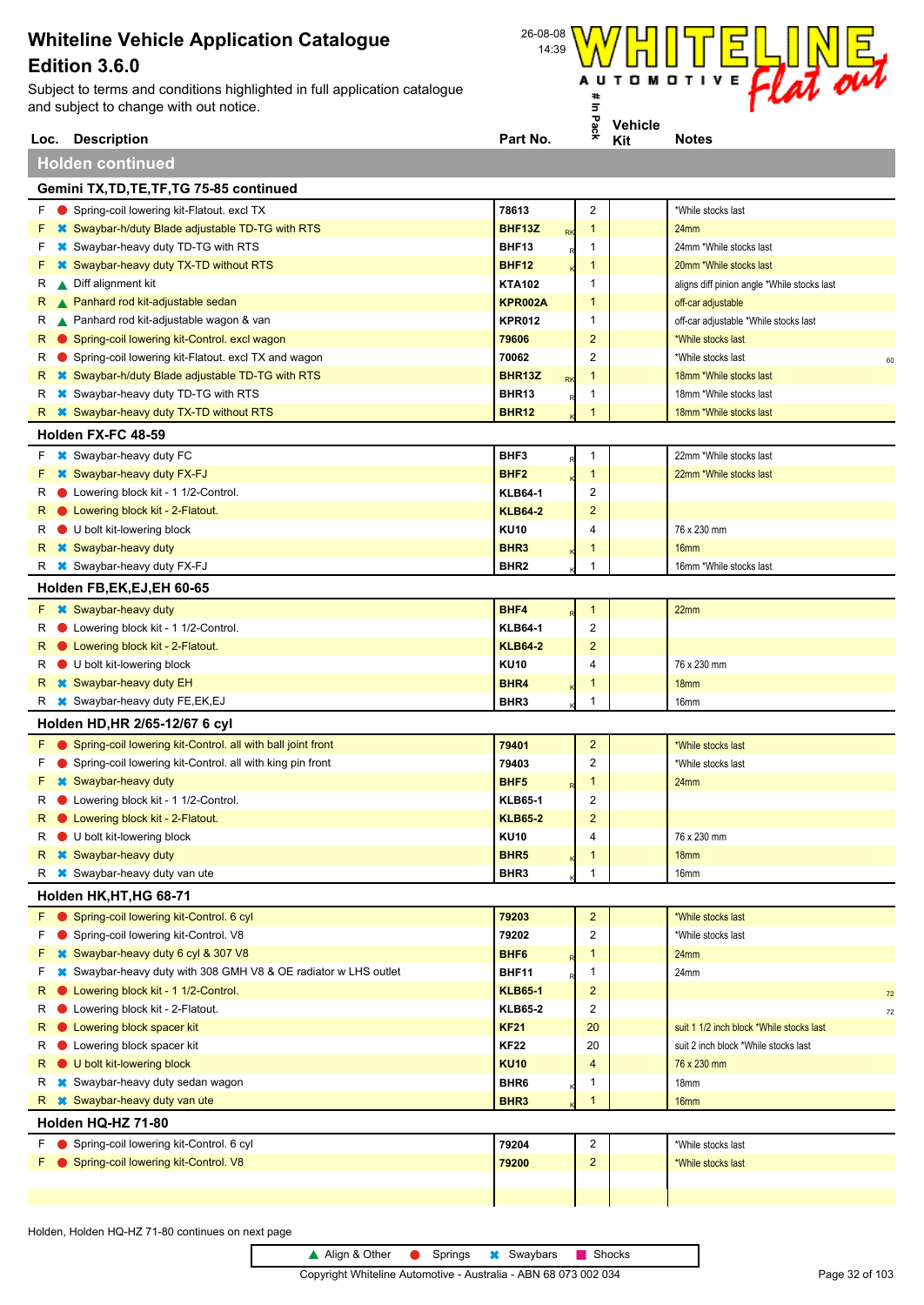Subject to terms and conditions highlighted in full application catalogue and subject to change with out notice.



| Loc.    | <b>Description</b>                                             | Part No.                         | ⋇                       | Kit | <b>Notes</b>                                     |
|---------|----------------------------------------------------------------|----------------------------------|-------------------------|-----|--------------------------------------------------|
|         | <b>Holden continued</b>                                        |                                  |                         |     |                                                  |
|         | Holden HQ-HZ 71-80 continued                                   |                                  |                         |     |                                                  |
| F.      | Spring-coil lowering kit-Flatout. 6 cyl                        | 72112A                           | 2                       |     | *While stocks last                               |
| F       | Spring-coil lowering kit-Flatout. V8                           | 79204                            | $\overline{\mathbf{c}}$ |     | *While stocks last                               |
| F       | <b>*</b> Swaybar-heavy duty                                    | BHF7                             | 1                       |     | 27mm                                             |
| F       | <b><sup>■</sup></b> Swaybar-X heavy duty sedan wagon           | BHF7X                            | 1                       |     | 30 <sub>mm</sub>                                 |
| R       | Adjustable lower trail arm-RACE. excl ute van                  | <b>KTA121</b><br>37              | 2                       |     | suit OE arm 655mm-adjust diff pinion angle       |
| R       | Adjustable upper trail arm-RACE. excl ute van                  | <b>KTA104</b><br>37              | $\overline{\mathbf{c}}$ |     | adjust diff pinion angle                         |
| R       | Spring-coil lowering kit-Control. sedan                        | 72102                            | 2                       |     | *While stocks last                               |
| R       | Spring-coil lowering kit-Control. wagon                        | 72105                            | $\overline{2}$          |     | *While stocks last                               |
| R       | Spring-coil lowering kit-Flatout. sedan                        | 79112                            | 2                       |     | *While stocks last                               |
| R       | Spring-coil lowering kit-Flatout. wagon                        | 72102                            | $\overline{2}$          |     | *While stocks last                               |
| R       | <b><sup>■</sup></b> Swaybar-heavy duty HZ sedan wagon          | <b>BHR10</b>                     | 1                       |     | 18mm *While stocks last                          |
| R       | <b>*</b> Swaybar-heavy duty HZ van ute                         | BHR <sub>9</sub>                 | 1                       |     | 22mm *While stocks last                          |
| R       | <b><sup>■</sup></b> Swaybar-heavy duty sedan wagon excl HZ     | BHR7                             | 1                       |     | 18 <sub>mm</sub>                                 |
| R       | <b>*</b> Swaybar-heavy duty van ute                            | BHR <sub>8</sub>                 | 1                       |     | 22mm                                             |
| R       | <b><sup>■</sup></b> Swaybar-X heavy duty sedan wagon excl HZ   | BHR7X                            | 1                       |     | 20mm                                             |
|         | Jackeroo 81-86                                                 |                                  |                         |     |                                                  |
|         | R <b>*</b> Swaybar-heavy duty                                  | <b>BHR14</b>                     | $\mathbf{1}$            |     | 20mm *While stocks last                          |
|         | Monaro VX,VY 10/00-04 coupe                                    |                                  |                         |     |                                                  |
| F.      | ▲ Brace-strut tower alloy adj VX only                          | <b>KSB504</b><br>36              | 1                       |     | requires drilling                                |
| F       | ▲ Brace-strut tower alloy adj VY only                          | <b>KSB618</b><br>36              | $\mathbf{1}$            |     | requires drilling                                |
| F       | Spring-coil lowering kit-Control. V6 & LS1 V8                  | 73520                            | 2                       |     | *While stocks last                               |
| F       | Spring-coil lowering kit-Flatout. V6 & LS1 V8                  | 73518                            | $\overline{\mathbf{c}}$ |     | *While stocks last                               |
| F       | <b><sup>■</sup></b> Swaybar link kit-spherical rod end         | <b>KLC003</b>                    | 2                       |     | adj extra h/duty replaces OE pin/ball joint link |
|         | <b>*</b> Swaybar-h/duty Blade adjustable                       | <b>BHF14Z</b>                    | 1                       |     | 30mm                                             |
| F       | <b>*</b> Swaybar-heavy duty                                    | BHF14                            | 1                       |     | 30mm                                             |
| R       | Camber adj kit - c/arm IRS IRS with toe arm                    | <b>KCA384</b>                    | 2                       |     | +/- 1.0 deg replaces outer bush                  |
| R       | Spring-coil lowering kit-Control.                              | 83051A                           | 2                       |     | *While stocks last                               |
| R       | Spring-coil lowering kit-Flatout.                              | 83050A                           | $\overline{\mathbf{c}}$ |     |                                                  |
| R       | <b><sup>■</sup></b> Swaybar-h/duty Blade adjustable            | BHR50Z<br>RK                     | 1                       |     | 18 <sub>mm</sub>                                 |
| R       | <b>*</b> Swaybar-heavy duty                                    | <b>BHR50</b><br>BHR50X           | 1                       |     | 18 <sub>mm</sub>                                 |
| R       | <b>*</b> Swaybar-X heavy duty                                  |                                  | 1                       |     | 20mm                                             |
|         | Rodeo KB2 81-7/88                                              |                                  |                         |     |                                                  |
|         | R C Lowering block kit - 1 1/2-Control.                        | <b>KLB65-1</b>                   | $\overline{c}$          |     |                                                  |
| R       | C Lowering block kit - 2-Flatout.                              | <b>KLB65-2</b>                   | 2<br>$\overline{4}$     |     |                                                  |
|         | R U bolt kit-lowering block                                    | <b>KU10</b>                      |                         |     | 76 x 230 mm                                      |
|         | Rodeo R9 7/98-02 ute                                           |                                  |                         |     |                                                  |
| F.      | <b>*</b> Swaybar-heavy duty                                    | BHF21                            | $\mathbf{1}$            |     | 27mm                                             |
| R       | Lowering block kit - 1 1/2-Control.                            | <b>KLB82-1</b>                   | $\overline{2}$          |     | *While stocks last                               |
| R<br>R. | Lowering block kit - 2-Flatout.<br><b>*</b> Swaybar-heavy duty | <b>KLB82-2</b><br><b>BHR53</b>   | 2<br>1                  |     | 18mm *While stocks last                          |
|         |                                                                |                                  |                         |     |                                                  |
|         | Rodeo TFR, TFS 8/88-98 ute                                     |                                  |                         |     |                                                  |
| F.      | <b>*</b> Swaybar-heavy duty 2wd                                | <b>BHF22</b>                     | 1                       |     | 27mm                                             |
| F       | <b>*</b> Swaybar-heavy duty 4wd                                | <b>BHF21</b>                     | $\mathbf{1}$            |     | 27 <sub>mm</sub>                                 |
| R<br>R. | • Lowering block kit - 1 1/2-Control.                          | <b>KLB82-1</b><br><b>KLB82-2</b> | 2<br>$\overline{c}$     |     | *While stocks last                               |
|         | • Lowering block kit - 2-Flatout.                              |                                  |                         |     |                                                  |
|         | Statesman HQ, HJ, HX 71-77                                     |                                  |                         |     |                                                  |
| F.      | Spring-coil lowering kit-Control. 6 cyl                        | 79204                            | $\overline{2}$          |     | *While stocks last                               |
| F       | Spring-coil lowering kit-Control. V8                           | 79200                            | 2                       |     | *While stocks last                               |
| F       | Spring-coil lowering kit-Flatout. 6 cyl                        | 72112A                           | 2                       |     | *While stocks last                               |
|         | Spring-coil lowering kit-Flatout. V8                           | 79204                            | $\overline{\mathbf{c}}$ |     | *While stocks last                               |
|         |                                                                |                                  |                         |     |                                                  |

Holden, Statesman HQ, HJ, HX 71-77 continues on next page

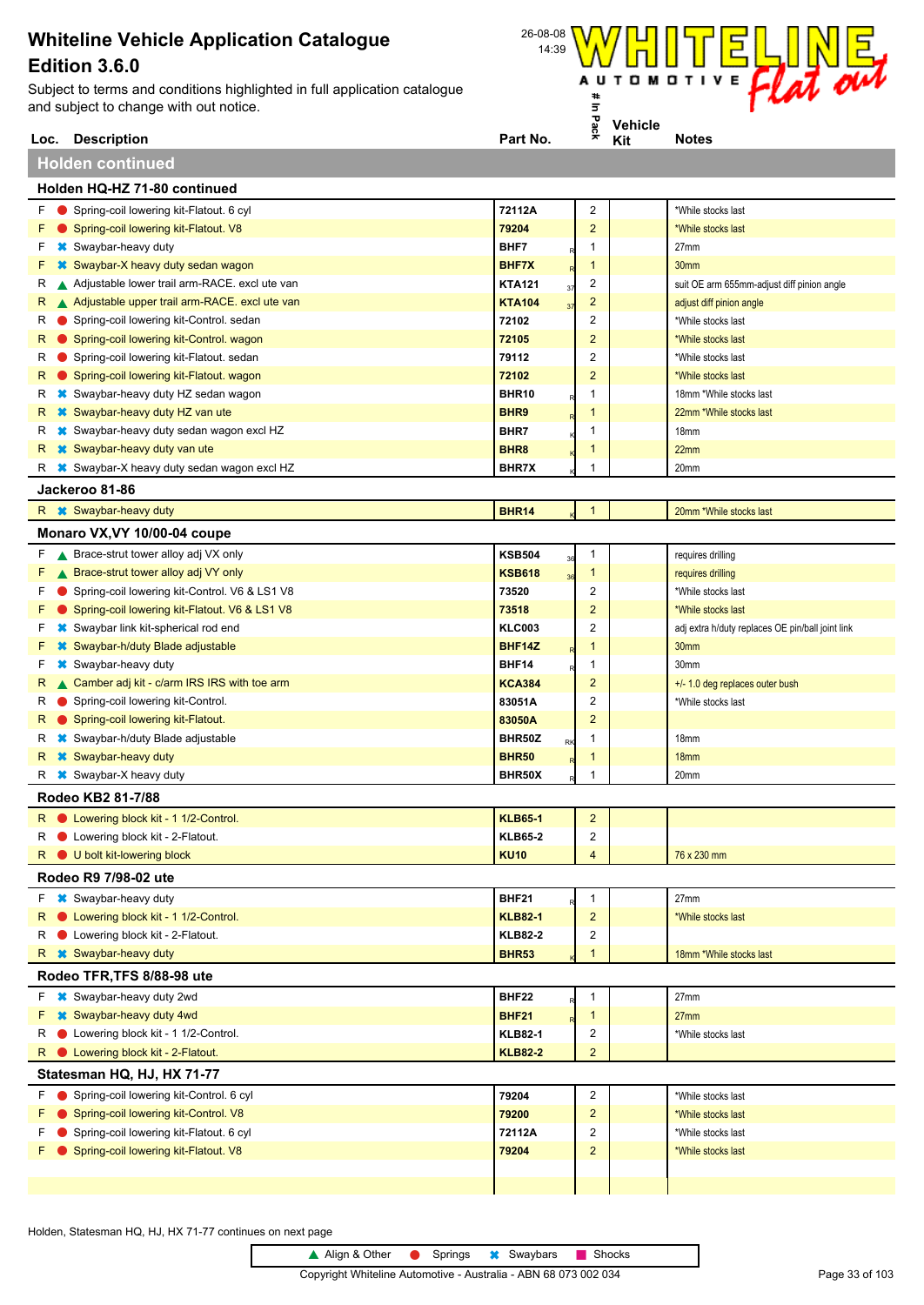

|    | Loc. Description                                         | Part No.          |           | ×.                      | Kit | <b>Notes</b>                                       |
|----|----------------------------------------------------------|-------------------|-----------|-------------------------|-----|----------------------------------------------------|
|    | <b>Holden continued</b>                                  |                   |           |                         |     |                                                    |
|    | Statesman HQ, HJ, HX 71-77 continued                     |                   |           |                         |     |                                                    |
|    | $F \rightarrow$ Swaybar-heavy duty                       | BHF7              |           | 1                       |     | 27mm                                               |
| F  | <b>*</b> Swaybar-X heavy duty                            | <b>BHF7X</b>      |           | $\mathbf{1}$            |     | 30 <sub>mm</sub>                                   |
| к  | A Adjustable lower trail arm-RACE. suit OE 665mm         | <b>KTA121</b>     | 37        | 2                       |     | suit OE arm 655mm-adjust diff pinion angle         |
| R  | A Adjustable upper trail arm-RACE.                       | <b>KTA104</b>     | 37        | $\overline{\mathbf{c}}$ |     | adjust diff pinion angle                           |
| R  | Spring-coil lowering kit-Control.                        | 72105             |           | 2                       |     | *While stocks last                                 |
| R  | Spring-coil lowering kit-Flatout.                        | 72102             |           | 2                       |     | *While stocks last                                 |
| R  | <b>*</b> Swaybar-heavy duty                              | BHR <sub>10</sub> |           | 1                       |     | 18mm *While stocks last                            |
|    | Statesman HZ, WB 77-85                                   |                   |           |                         |     |                                                    |
| F. | Spring-coil lowering kit-Control. V8                     | 79200             |           | $\mathbf 2$             |     | *While stocks last                                 |
| F  | Spring-coil lowering kit-Flatout. V8                     | 79204             |           | $\overline{\mathbf{c}}$ |     | *While stocks last                                 |
| F  | Swaybar-heavy duty                                       | BHF7              |           | 1                       |     | 27mm                                               |
| F  | Swaybar-X heavy duty                                     | BHF7X             |           | 1                       |     | 30mm                                               |
| R  | Spring-coil lowering kit-Control.                        | 72105             |           | $\overline{\mathbf{c}}$ |     | *While stocks last                                 |
| R  | Spring-coil lowering kit-Flatout.                        | 72102             |           | 2                       |     | *While stocks last                                 |
| R  | <b>*</b> Swaybar-heavy duty                              | <b>BHR38</b>      |           | 1                       |     | 20mm                                               |
|    | <b>Statesman VQ 3/90-6/93</b>                            |                   |           |                         |     |                                                    |
| F. | ▲ Brace-strut tower alloy adj excl twin throttle body V8 | <b>KSB500A</b>    | 36        | 1                       |     | mid mount                                          |
| F  | ▲ Strut top mount-adjustable                             | <b>KCA356</b>     |           | $\overline{2}$          |     | rotating caster/camber adj +/-1.5 deg              |
| F  | Spring-coil lowering kit-Control. V8                     | 73501A            | 58        | $\overline{\mathbf{c}}$ |     | *While stocks last                                 |
| F  | Spring-coil lowering kit-Flatout. V8                     | 73500A            | 58        | 2                       |     | *While stocks last                                 |
| F  | Sway bar - link conversion kit suit a/market swaybar     | KLC16             |           | 2                       |     | converts to lower arm                              |
| F  | Sway bar - link conversion kit suit OE bar               | <b>KLC17</b>      |           | $\overline{2}$          |     | converts to lower arm                              |
| F  | Swaybar link kit-spherical rod end                       | <b>KLC055</b>     |           | 2                       |     | adj extra h/duty replaces pin/pin strut mount link |
|    | Swaybar-h/duty Blade adjustable                          | <b>BHF16Z</b>     | <b>RK</b> | 1                       |     | 27 <sub>mm</sub>                                   |
| F  | Swaybar-heavy duty                                       | BHF16             |           | 1                       |     | 27mm                                               |
| F  | Swaybar-X heavy duty                                     | BHF16X            |           | 1                       |     | 30 <sub>mm</sub>                                   |
| R  | Camber & toe kit - c/arm IRS                             | <b>KCA330</b>     |           | 4                       |     | $+/- 1.5$ deg                                      |
| R  | Spring-coil lowering kit-Control.                        | 70806             |           | 2                       |     | *While stocks last                                 |
| R  | Spring-coil lowering kit-Flatout.                        | 70061             |           | 2                       |     | *While stocks last                                 |
| R  | Swaybar-h/duty Blade adjustable                          | <b>BHR41Z</b>     | <b>RK</b> | 1                       |     | 18 <sub>mm</sub>                                   |
| R  | <b>*</b> Swaybar-heavy duty                              | <b>BHR41</b>      |           | 1                       |     | 18mm *While stocks last                            |
|    | <b>*</b> Swaybar-X heavy duty                            | <b>BHR41X</b>     | RK        | 1                       |     | 20 <sub>mm</sub>                                   |
|    | <b>Statesman VR, VS 7/93-7/97</b>                        |                   |           |                         |     |                                                    |
| F  | Brace-strut tower alloy adj mid mount                    | <b>KSB502A</b>    | 36        | 1                       |     |                                                    |
| F  | Brace-strut tower alloy adj rear mount                   | <b>KSB610</b>     | 36        | $\mathbf{1}$            |     |                                                    |
| F  | Spring-coil lowering kit-Control. V6                     | 73520             |           | 2                       |     | *While stocks last                                 |
| F  | Spring-coil lowering kit-Control. V8                     | 73502A            |           | $\overline{\mathbf{c}}$ |     | *While stocks last                                 |
| F  | Spring-coil lowering kit-Flatout. V6                     | 73518             |           | 2                       |     | *While stocks last                                 |
| F  | Spring-coil lowering kit-Flatout. V8                     | 73514A            |           | $\overline{\mathbf{c}}$ |     | *While stocks last                                 |
| F  | Sway bar - link conversion kit                           | KLC18             |           | 2                       |     | converts OE bar to lower arm                       |
| F  | Sway bar - link conversion kit                           | <b>KLC18X</b>     |           | $\overline{2}$          |     | converts a/market bar to lower arm                 |
| F  | Swaybar link kit-spherical rod end                       | <b>KLC055</b>     |           | 2                       |     | adj extra h/duty replaces pin/pin strut mount link |
| F  | Swaybar-h/duty Blade adjustable                          | <b>BHF17Z</b>     | RK        | 1                       |     | 30mm                                               |
| F  | Swaybar-heavy duty                                       | BHF17             |           | 1                       |     | 27mm                                               |
| F  | Swaybar-X heavy duty                                     | BHF17X            |           | 1                       |     | 30mm                                               |
| R  | Camber & toe kit - c/arm IRS without toe arm             | <b>KCA330</b>     |           | 4                       |     | $+/- 1.5$ deg                                      |
| R  | Spring-coil lowering kit-Control.                        | 83051A            |           | $\overline{2}$          |     | *While stocks last                                 |
| R  | Spring-coil lowering kit-Flatout.                        | 83050A            |           | 2                       |     |                                                    |
| R  | Swaybar-h/duty Blade adjustable                          | <b>BHR41Z</b>     | RK        | 1                       |     | 18mm                                               |
| R  | Swaybar-heavy duty                                       | <b>BHR41</b>      |           | 1                       |     | 18mm *While stocks last                            |
| R  | <b>*</b> Swaybar-X heavy duty                            | <b>BHR41X</b>     | RK        | 1                       |     | 20mm                                               |
|    |                                                          |                   |           |                         |     |                                                    |

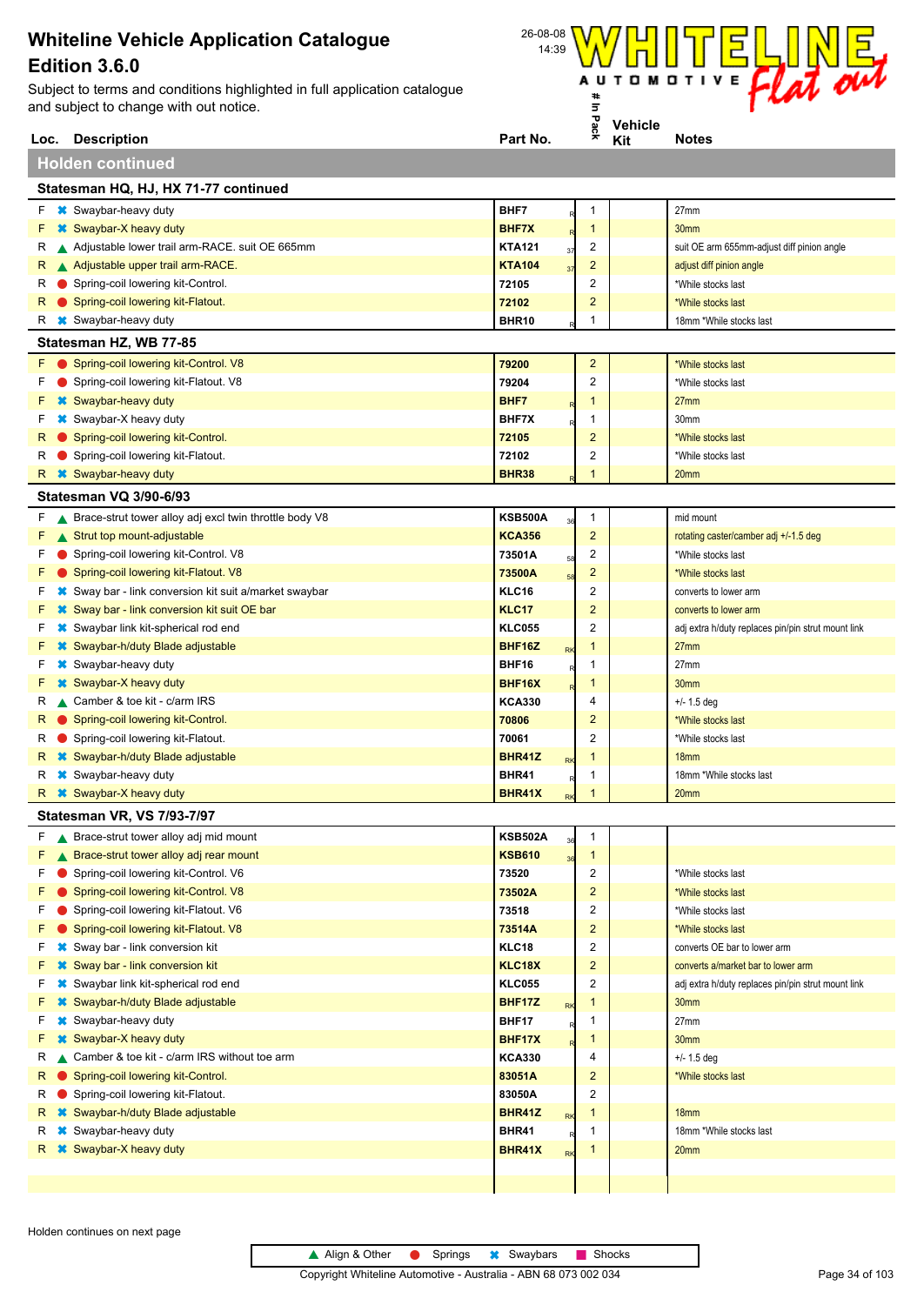Subject to terms and conditions highlighted in full application catalogue and subject to change with out notice.



| Loc.   | <b>Description</b>                                                 | Part No.                       |       | ⋇                            | Kit | <b>Notes</b>                                                            |
|--------|--------------------------------------------------------------------|--------------------------------|-------|------------------------------|-----|-------------------------------------------------------------------------|
|        | <b>Holden continued</b>                                            |                                |       |                              |     |                                                                         |
|        | <b>Statesman WH1 6/99-7/01</b>                                     |                                |       |                              |     |                                                                         |
| F.     | ▲ Brace-strut tower alloy adj                                      | <b>KSB504</b>                  | 36    | 1                            |     | requires drilling                                                       |
| F      | Spring-coil lowering kit-Control.                                  | 73520                          |       | $\overline{c}$               |     | *While stocks last                                                      |
| F      | Spring-coil lowering kit-Flatout.                                  | 73518                          |       | 2                            |     | *While stocks last                                                      |
| F      | <b><sup>■</sup></b> Swaybar link kit-spherical rod end             | <b>KLC055</b>                  |       | $\overline{2}$               |     | adj extra h/duty replaces pin/pin strut mount link                      |
| F      | <b><sup>■</sup></b> Swaybar-h/duty Blade adjustable                | BHF43Z                         | RK    | 1                            |     | 30mm                                                                    |
| F      | <b>*</b> Swaybar-heavy duty                                        | <b>BHF43</b>                   |       | 1                            |     | 30mm                                                                    |
| R      | Camber & toe kit - c/arm IRS without toe arm                       | <b>KCA330</b>                  |       | 4                            |     | $+/- 1.5$ deg                                                           |
| R      | ▲ Camber adj kit - c/arm IRS with toe arm                          | <b>KCA384</b>                  |       | $\overline{c}$               |     | +/- 1.0 deg replaces outer bush                                         |
| R      | Spring-coil lowering kit-Flatout.                                  | 83051A                         |       | 2                            |     | *While stocks last                                                      |
| R      | Spring-coil lowering kit-Flatout.                                  | 83081                          |       | $\overline{c}$               |     | *While stocks last                                                      |
| R      | <b><sup>■</sup></b> Swaybar-h/duty Blade adjustable                | BHR50Z                         | RK    | 1                            |     | 18mm                                                                    |
| R      | <b>*</b> Swaybar-heavy duty                                        | <b>BHR50</b>                   |       | 1                            |     | 18 <sub>mm</sub>                                                        |
| R      | <b>*</b> Swaybar-X heavy duty                                      | BHR50X                         |       | 1                            |     | 20mm                                                                    |
|        | Statesman WH2 8/01-04                                              |                                |       |                              |     |                                                                         |
| F      | Spring-coil lowering kit-Control.                                  | 73520                          |       | $\overline{c}$               |     | *While stocks last                                                      |
| F      | Spring-coil lowering kit-Flatout.                                  | 73518                          |       | 2                            |     | *While stocks last                                                      |
| F      | <b>*</b> Swaybar link kit-spherical rod end                        | <b>KLC003</b>                  |       | $\overline{c}$               |     | adj extra h/duty replaces OE pin/ball joint link                        |
| F      | <b><sup>■</sup></b> Swaybar-h/duty Blade adjustable                | BHF14Z                         |       | 1                            |     | 30mm                                                                    |
| F      | <b>*</b> Swaybar-heavy duty                                        | <b>BHF14</b>                   |       | $\mathbf{1}$                 |     | 30mm                                                                    |
| R      | Camber & toe kit - c/arm IRS without toe arm                       | <b>KCA330</b>                  |       | 4                            |     | $+/- 1.5$ deg                                                           |
| R      | ▲ Camber adj kit - c/arm IRS with toe arm                          | <b>KCA384</b>                  |       | $\overline{\mathbf{c}}$      |     | +/- 1.0 deg replaces outer bush                                         |
| R      | Spring-coil lowering kit-Control.                                  | 83081                          |       | 2                            |     | *While stocks last                                                      |
| R      | Spring-coil lowering kit-Flatout.                                  | 83051A                         |       | $\overline{c}$               |     | *While stocks last                                                      |
| R      | <b>*</b> Swaybar-h/duty Blade adjustable                           | BHR50Z                         | RK    | 1                            |     | 18mm                                                                    |
| R      | <b>*</b> Swaybar-heavy duty                                        | <b>BHR50</b>                   |       | 1                            |     | 18mm                                                                    |
| R      | <b>*</b> Swaybar-X heavy duty                                      | BHR50X                         |       | 1                            |     | 20mm                                                                    |
|        | Suburban K8 2/98-7/02                                              |                                |       |                              |     |                                                                         |
|        | <b>F *</b> Swaybar-heavy duty                                      | <b>BHF44</b>                   |       | $\mathbf{1}$                 |     | 30mm *While stocks last                                                 |
|        | Torana LC,LJ inc GTR-XU1 71-75                                     |                                |       |                              |     |                                                                         |
| F      | <b>*</b> Swaybar-h/duty Blade adjustable requires welding          | BHF34Z                         | K, 94 | 1                            |     | 24mm                                                                    |
| F      | <b>*</b> Swaybar-heavy duty                                        | <b>BHF34</b>                   |       | $\mathbf{1}$                 |     | 22mm                                                                    |
|        | <b>X</b> Swaybar-heavy duty with extractors                        | BHF36                          |       | 1                            |     | 22mm                                                                    |
| R      | <b>*</b> Swaybar-h/duty Blade adjustable                           | BHR34Z<br>BHR34                | K, 94 | 1<br>1                       |     | 18 <sub>mm</sub>                                                        |
|        | R <b>*</b> Swaybar-heavy duty                                      |                                |       |                              |     | 18mm                                                                    |
|        | Torana LH,LX, UC 6/74-80                                           |                                |       |                              |     |                                                                         |
|        | F <b>*</b> Swaybar-heavy duty                                      | <b>BHF37</b>                   | RK    | $\mathbf{1}$                 |     | 24mm                                                                    |
| F      | <sup>*</sup> Swaybar-heavy duty front mounted bar suit extractors  | <b>BHF35</b>                   |       | 1                            |     | 24mm                                                                    |
| R<br>R | A Adjustable lower trail arm-RACE.                                 | <b>KTA121</b>                  | 37    | $\overline{\mathbf{c}}$<br>2 |     | suit OE arm 655mm-adjust diff pinion angle                              |
| R      | A Adjustable lower trail arm-RACE.<br>A Adjustable upper trail arm | <b>KTA122</b><br><b>KTA104</b> | 37    | $\overline{c}$               |     | suit OE arm 555mm. adjust diff pinion angle<br>adjust diff pinion angle |
| R      | <b>*</b> Swaybar-heavy duty excl UC & A9X                          | <b>BHR37</b>                   | 37    | 1                            |     | 18mm                                                                    |
| R      | <b>*</b> Swaybar-heavy duty UC & A9X                               | <b>BHR35</b>                   |       | 1                            |     | 18 <sub>mm</sub>                                                        |
|        | <b>Vectra JR, JS 96-2/03</b>                                       |                                |       |                              |     |                                                                         |
| F.     | ▲ Camber adj bolt kit-12mm                                         | <b>KCA412</b>                  |       | $\overline{c}$               |     | $+/- 1.5$ deg                                                           |
| F      | ▲ Caster adj kit - control arm rr bush                             | <b>KCA382</b>                  |       | $\overline{\mathbf{c}}$      |     | adds +0.5 deg - horizontal pivot bush                                   |
| F      | Spring-coil lowering kit-Control. V6 only                          | 83095                          |       | 2                            |     | *While stocks last                                                      |
| F      | <b>*</b> Swaybar-heavy duty                                        | <b>BHF15</b>                   |       | 1                            |     | 20mm                                                                    |
| R      | Spring-coil lowering kit-Control. V6 only                          | 83096                          |       | 2                            |     | *While stocks last                                                      |
| R      | <b>*</b> Swaybar-heavy duty                                        | <b>BHR60</b>                   |       | 1                            |     | 20mm                                                                    |
| R      | <b>*</b> Swaybar-X heavy duty                                      | BHR60X                         |       | 1                            |     | 22mm                                                                    |
|        | Zafira TT 06/01-05                                                 |                                |       |                              |     |                                                                         |
|        | F Camber adj bolt kit-12mm                                         | <b>KCA412</b>                  |       | $\mathbf 2$                  |     | $+/- 1.5$ deg                                                           |
|        |                                                                    |                                |       |                              |     |                                                                         |
|        |                                                                    |                                |       |                              |     |                                                                         |

Holden, Zafira TT 06/01-05 continues on next page

▲ Align & Other ● Springs <sup>★</sup> Swaybars ■ Shocks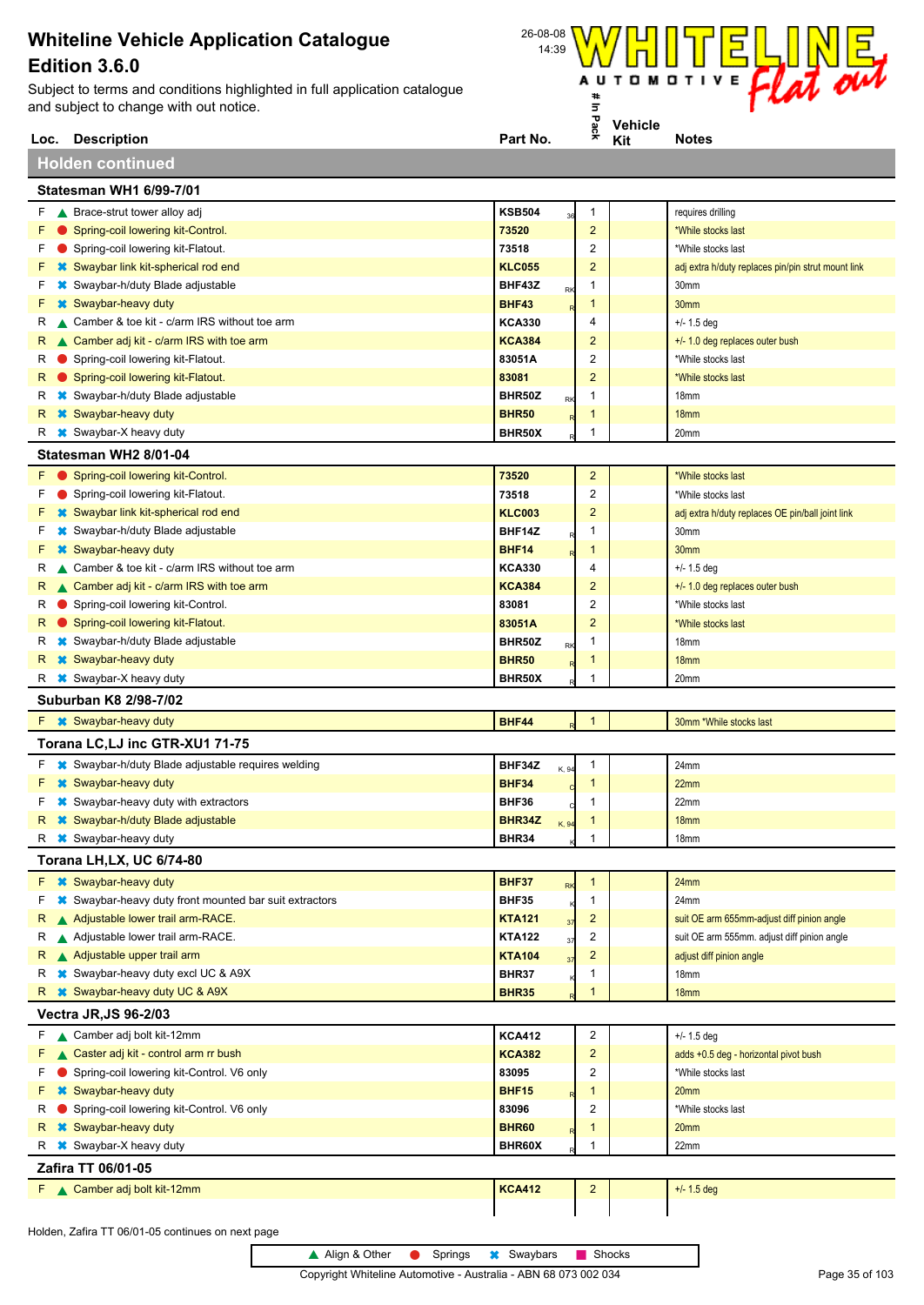

|              | Loc. Description                                                                                   | Part No.                 | ×.                           | Kit | <b>Notes</b>                                    |        |
|--------------|----------------------------------------------------------------------------------------------------|--------------------------|------------------------------|-----|-------------------------------------------------|--------|
|              | <b>Holden continued</b>                                                                            |                          |                              |     |                                                 |        |
|              | Zafira TT 06/01-05                                                                                 |                          |                              |     |                                                 |        |
|              | F Caster adj kit - control arm rr bush                                                             | <b>KCA382</b>            | 2                            |     | adds +0.5 deg - horizontal pivot bush           |        |
|              | F * Swaybar-h/duty Blade adjustable                                                                | <b>BHR75Z</b>            | $\mathbf{1}$                 |     | 24mm                                            |        |
|              | F <b>*</b> Swaybar-heavy duty                                                                      | <b>BHR75</b>             | 1                            |     | 24mm                                            |        |
| <b>Honda</b> |                                                                                                    |                          |                              |     |                                                 |        |
|              | Accord CD 11/93-11/97 sedan 2.2L                                                                   |                          |                              |     |                                                 |        |
|              | R <b>*</b> Swaybar-heavy duty                                                                      | <b>BHR42</b>             | $\mathbf{1}$                 |     | 18mm *While stocks last                         |        |
|              | Accord CG 12/97-03 sedan                                                                           |                          |                              |     |                                                 |        |
|              | $F \rightarrow$ Swaybar-heavy duty                                                                 | BHF46                    | $\mathbf{1}$                 |     | 27mm *While stocks last                         |        |
|              | R <b>*</b> Swaybar-heavy duty                                                                      | <b>BHR61</b>             | $\overline{1}$               |     | 20 <sub>mm</sub>                                |        |
|              | Accord Euro 04-4 cyl                                                                               |                          |                              |     |                                                 |        |
|              | R <b>*</b> Swaybar-heavy duty                                                                      | <b>BHR80</b>             | $\mathbf{1}$                 |     | 18mm                                            |        |
|              | Civic 73-10/79 1.2l, 1.5l                                                                          |                          |                              |     |                                                 |        |
|              | $F \rightarrow$ Swaybar-heavy duty                                                                 | <b>BHF18</b>             | $\mathbf{1}$                 |     | 16mm *While stocks last                         |        |
| R.           | <b>*</b> Swaybar-heavy duty excl wagon                                                             | <b>BHR18</b>             | $\mathbf{1}$                 |     | 20mm                                            |        |
|              | Civic 12/83-12/86 various                                                                          |                          |                              |     |                                                 |        |
|              | R * Swaybar-heavy duty 3 door                                                                      | <b>BHR26</b>             | $\mathbf{1}$                 |     | 16mm *While stocks last                         |        |
|              | Civic ED, EF 87-90 inc 90-92 CRX                                                                   |                          |                              |     |                                                 |        |
|              | F Camber adj kit - uppr c/arm 34 mm OD bush                                                        | <b>KCA378</b>            | 4                            |     | 34mm OD bush +/- 1.0 deg                        |        |
| F            | Spring-coil lowering kit-Control.                                                                  | 80256                    | $\overline{2}$               |     | *While stocks last                              |        |
| F.           | Spring-coil lowering kit-Flatout.                                                                  | 80259                    | 2                            |     | *While stocks last                              |        |
| F.           | Swaybar-heavy duty 2 & 4 door 1500 cc 16V                                                          | <b>BHF32</b><br>RK       | $\mathbf{1}$                 |     | 22mm *While stocks last                         |        |
| R            | Brace-strut tower alloy adj                                                                        | <b>KSB525Q</b>           | 1                            |     | with Quick Release clamp                        |        |
| R            | Camber adj kit - uppr c/arm                                                                        | <b>KCA370</b>            | $\overline{\mathbf{c}}$      |     | adds $< +1.0$ deg                               |        |
| R            | Spring-coil lowering kit-Control.                                                                  | 83135                    | 2                            |     | *While stocks last                              |        |
| R            | Spring-coil lowering kit-Flatout.                                                                  | 80289A                   | $\overline{\mathbf{c}}$      |     | *While stocks last                              |        |
| R            | <b>☀</b> Swaybar link kit-spherical rod end                                                        | <b>KLC056</b>            | 2                            |     | adj extra h/duty suit original swaybar          |        |
| R.           | <b>■ Swaybar-heavy duty 1500 16V with OE swaybar</b>                                               | <b>BHR32</b>             | 1                            |     | 18mm *While stocks last                         |        |
| R            | <b>■ Swaybar-heavy duty 1500 16V without OE swaybar</b>                                            | BHR33                    | 1                            |     | 16mm                                            |        |
|              | Civic EG, EH 91-94 inc 92-98 CRX                                                                   |                          |                              |     |                                                 |        |
|              | F A Brace-strut tower alloy adj                                                                    | <b>KSB570</b>            | $\mathbf{1}$                 |     | *While stocks last                              |        |
|              | F Camber adj kit - uppr c/arm 34 mm OD bush                                                        | <b>KCA378</b>            | 4                            |     | 34mm OD bush +/- 1.0 deg                        |        |
| ۲.           | Caster adj kit - Iwr c/arm                                                                         | <b>KCA301</b>            | $\overline{c}$               |     | adds $< +2.5$ deg                               |        |
| F            | Spring-coil lowering kit-Control.                                                                  | 80258A                   | $\overline{c}$               |     | *While stocks last                              |        |
| F            | Spring-coil lowering kit-Flatout.                                                                  | 73193                    | $\overline{\mathbf{c}}$      |     | *While stocks last                              |        |
| F.           | Swaybar-heavy duty                                                                                 | BHF39                    | 1                            |     | 24mm                                            |        |
| R.           | ▲ Brace-lower control arm                                                                          | <b>KSB710</b>            | 1                            |     | braces s/bar mounts - alloy adj                 | 44     |
| R            | ▲ Brace-strut tower alloy adj                                                                      | <b>KSB525Q</b>           | $\mathbf{1}$                 |     | with Quick Release clamp                        |        |
| R.           | Camber adj kit - uppr c/arm                                                                        | <b>KCA370</b>            | $\overline{2}$               |     | adds $< +1.0$ deg                               |        |
| R            | Swaybar mount-h/duty kit                                                                           | KBR28-18                 | 2                            |     | replaces OE with poly bushes *While stocks last | 42     |
| R.           | Swaybar mount-h/duty kit                                                                           | KBR28-20                 | 2                            |     | replaces OE with poly bushes *While stocks last | $42\,$ |
| R            | Swaybar mount-h/duty kit                                                                           | KBR28-22                 | $\overline{c}$               |     | replaces OE with poly bushes *While stocks last | 42     |
| R.           | Spring-coil lowering kit-Control.                                                                  | 83135                    | $\overline{2}$               |     | *While stocks last                              |        |
| R            | Spring-coil lowering kit-Flatout.                                                                  | 80289A                   | $\overline{2}$               |     | *While stocks last                              |        |
| R            | Swaybar link kit-spherical rod end                                                                 | <b>KLC056</b>            | $\overline{\mathbf{c}}$      |     | adj extra h/duty suit original swaybar          |        |
| R            | Swaybar-h/duty Blade adjustable with OE swaybar                                                    | BHR36Z<br><b>RK</b>      | 1                            |     | 20mm                                            | 90     |
| R<br>R       | Swaybar-h/duty Blade adjustable without OE bar with cast arm<br>Swaybar-heavy duty with OE swaybar | BHR77Z<br>K, 90<br>BHR36 | $\mathbf{1}$<br>$\mathbf{1}$ |     | 20mm<br>18mm                                    |        |
| R.           | Swaybar-X h/duty Blade adjustable with OE swaybar                                                  | BHR36XZ                  | $\mathbf{1}$                 |     | 22mm                                            | 87     |
| R            | Swaybar-X h/duty Blade adjustable without OE bar with cast arm                                     | BHR77XZ                  | $\mathbf{1}$                 |     | 22mm                                            | 90     |
|              |                                                                                                    | K, 90                    |                              |     |                                                 |        |
|              |                                                                                                    |                          |                              |     |                                                 |        |

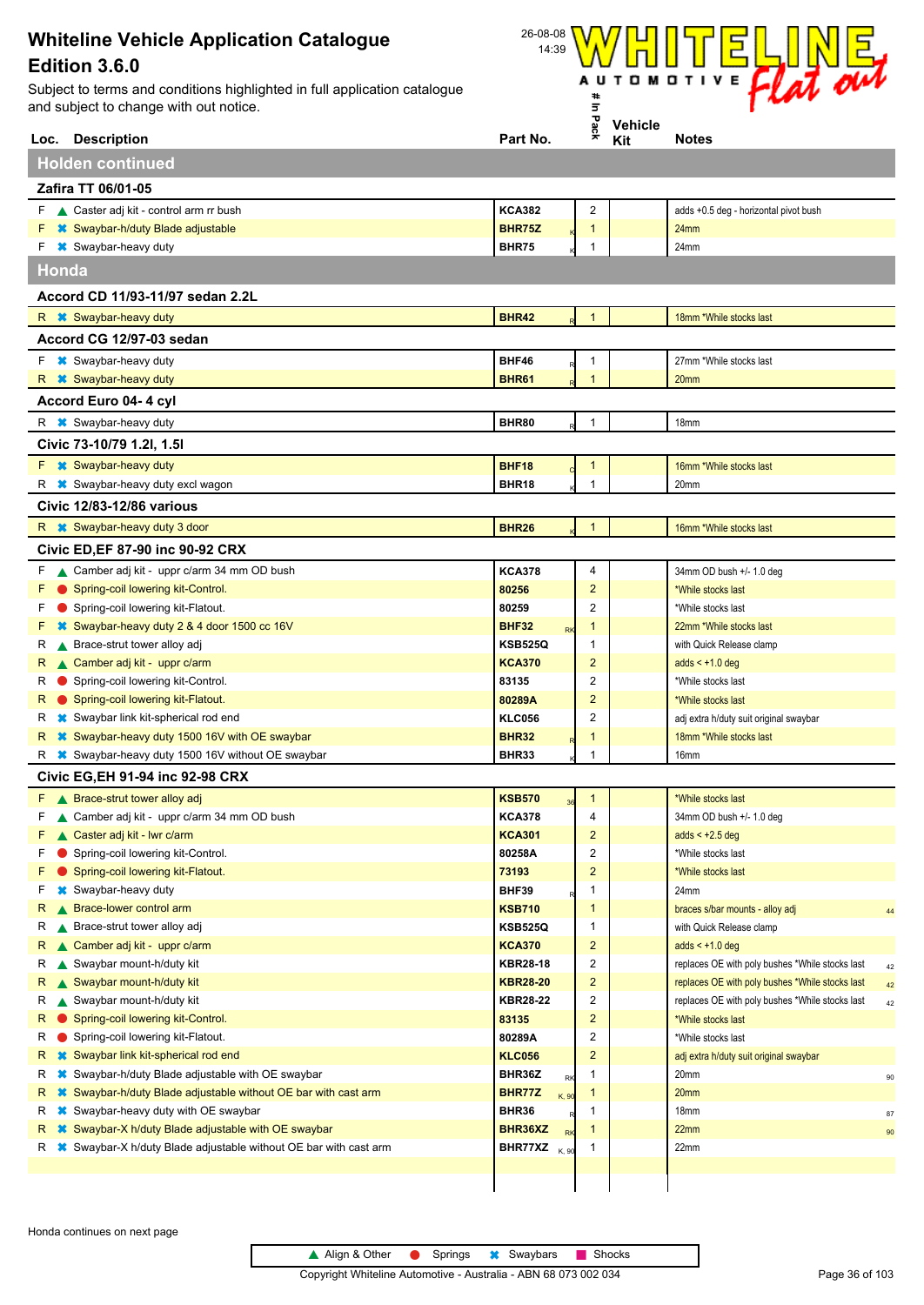Subject to terms and conditions highlighted in full application catalogue and subject to change with out notice.



|    | Honda continued |                                                                                |                 |    |                         |  |                                                                                      |    |
|----|-----------------|--------------------------------------------------------------------------------|-----------------|----|-------------------------|--|--------------------------------------------------------------------------------------|----|
|    |                 | Civic EJ,EK 10/95-10/00                                                        |                 |    |                         |  |                                                                                      |    |
|    |                 | $F \wedge$ Brace-strut tower alloy adj                                         | <b>KSB570</b>   | 36 | 1                       |  | *While stocks last                                                                   |    |
| F. |                 | Caster adj kit - Iwr c/arm                                                     | <b>KCA366</b>   | 41 | 2                       |  | adds $+0.66$ deg                                                                     |    |
| F. |                 | ▲ Caster/camber adj kit - c/arm                                                | <b>KCA371</b>   | 41 | 4                       |  | $+0.66$ caster $+/-0.66$ camber                                                      |    |
| F. |                 | Spring-coil lowering kit-Control.                                              | 83127           |    | 2                       |  | *While stocks last                                                                   | 63 |
| F. |                 | Spring-coil lowering kit-Flatout.                                              | 80030           |    | 2                       |  | *While stocks last                                                                   | 63 |
| F. |                 | <b><sup>■</sup></b> Swaybar-heavy duty EJ8 Coupe SR                            | BHF60           |    | 1                       |  | 24mm *While stocks last                                                              |    |
| F. |                 | <b><sup>■</sup></b> Swaybar-heavy duty with OE bar and ball type link          | <b>BHF52</b>    |    | 1                       |  | 27 <sub>mm</sub>                                                                     |    |
| F. |                 | <b><sup>■</sup></b> Swaybar-heavy duty without OE swaybar                      | <b>BHF56</b>    |    | 1                       |  | 24mm *While stocks last                                                              |    |
| C. |                 | ▲ Brace-B pillar cabin alloy adj-RACE.                                         | KSB714Q         |    | 1                       |  |                                                                                      |    |
|    |                 | R Brace-lower control arm                                                      | <b>KSB709</b>   |    | 1                       |  | also braces s/bar mounts - alloy adjustable<br>*While stocks last *While stocks last | 43 |
|    |                 | R Brace-strut tower alloy adj                                                  | KSB525Q         |    | 1                       |  | with Quick Release clamp                                                             |    |
| R. |                 | Camber adj kit - uppr c/arm Suit lowered vehicles                              | <b>KCA370</b>   |    | 2                       |  | adds $< +1.0$ deg                                                                    |    |
| R  |                 | Spring-coil lowering kit-Control.                                              | 83135           |    | 2                       |  | *While stocks last                                                                   | 63 |
| R  |                 | Spring-coil lowering kit-Flatout.                                              | 80289A          |    | $\overline{\mathbf{c}}$ |  | *While stocks last                                                                   | 63 |
| R. |                 | <b>*</b> Swaybar mount-h/duty kit                                              | <b>KBR17-18</b> |    | 1                       |  | mount and brace kit *While stocks last                                               |    |
| R. |                 | <b>☀</b> Swaybar mount-h/duty kit                                              | <b>KBR17-20</b> |    | 1                       |  | mount and brace kit *While stocks last                                               |    |
| R. |                 | <b>*</b> Swaybar mount-h/duty kit                                              | <b>KBR17-22</b> |    | 1                       |  | mount and brace kit                                                                  |    |
| к  |                 | <b><sup>■</sup></b> Swaybar-h/duty Blade adjustable                            | BHR83Z          |    | 1                       |  | includes h/duty brace 20mm *While stocks last                                        |    |
| R. |                 | <b>*</b> Swaybar-heavy duty                                                    | <b>BHR83</b>    |    | 1                       |  | includes h/duty brace 18mm *While stocks last                                        |    |
| R  |                 | <b>■ Swaybar-X h/duty Blade adjustable</b>                                     | BHR83XZ         |    | 1                       |  | includes h/duty brace 22mm                                                           |    |
|    |                 | <b>Civic ES, EU 11/00-05</b>                                                   |                 |    |                         |  |                                                                                      |    |
|    |                 | $F \wedge$ Camber adj bolt kit-16mm                                            | <b>KCA416</b>   |    | $\overline{c}$          |  | $+/- 1.5$ deg                                                                        |    |
| F. |                 | Spring-coil lowering kit-Control. excl Type-R                                  | 83144           |    | $\overline{\mathbf{c}}$ |  | *While stocks last                                                                   | 63 |
| F. |                 | ● Spring-coil lowering kit-Control. Type-R                                     | 73185           |    | 2                       |  | *While stocks last                                                                   | 63 |
| F. |                 | Spring-coil lowering kit-Flatout. excl Type-R                                  | 73183           |    | 2                       |  | *While stocks last                                                                   | 63 |
| F. |                 | Spring-coil lowering kit-Flatout. Type-R                                       | 73187           |    | 2                       |  | *While stocks last                                                                   | 63 |
| R  |                 | Camber adj kit - uppr c/arm                                                    | <b>KCA368</b>   |    | 2                       |  | $+/- 1.0$ deg                                                                        |    |
| R. |                 | Spring-coil lowering kit-Control. excl Type-R                                  | 83145           |    | 2                       |  | *While stocks last                                                                   | 63 |
| R  |                 | ● Spring-coil lowering kit-Control. Type-R                                     | 73186           |    | 2                       |  | *While stocks last                                                                   | 63 |
| R. |                 | Spring-coil lowering kit-Flatout. excl Type-R                                  | 73184           |    | 2                       |  | *While stocks last                                                                   | 63 |
| R  |                 | Spring-coil lowering kit-Flatout. Type-R                                       | 73188           |    | 2                       |  | *While stocks last                                                                   | 63 |
|    |                 | R <b>*</b> Swaybar-heavy duty                                                  | <b>BHR56</b>    |    | 1                       |  | 16mm *While stocks last                                                              |    |
|    |                 | Civic FD1 JDM 06-On 1800 excl Type R                                           |                 |    |                         |  |                                                                                      |    |
|    |                 | $F \wedge$ Camber adj bolt kit-14mm                                            | <b>KCA414</b>   |    | 2                       |  | $+/- 1.5$ deg                                                                        |    |
|    |                 | Concerto 12/88-9/91 4 door                                                     |                 |    |                         |  |                                                                                      |    |
|    |                 | F * Swaybar-heavy duty                                                         | <b>BHF32</b>    | RK | 1                       |  | 22mm *While stocks last                                                              |    |
|    |                 | R <b>*</b> Swaybar-heavy duty                                                  | <b>BHR32</b>    |    | 1                       |  | 18mm *While stocks last                                                              |    |
|    |                 | Integra DA 5/86-6/93                                                           |                 |    |                         |  |                                                                                      |    |
|    |                 | F * Swaybar-heavy duty with OE swaybar                                         | <b>BHF32</b>    | RK | $\mathbf{1}$            |  | 22mm *While stocks last                                                              |    |
|    |                 | R Brace-strut tower alloy adj                                                  | <b>KSB525Q</b>  |    | 1                       |  | with Quick Release clamp                                                             |    |
|    |                 | R * Swaybar-heavy duty with OE swaybar                                         | <b>BHR54</b>    |    | 1                       |  | 18mm *While stocks last                                                              |    |
|    |                 | Integra DC2 Type-R 99-01                                                       |                 |    |                         |  |                                                                                      |    |
|    |                 | $F \wedge$ Brace-strut tower alloy adj                                         | <b>KSB570</b>   | 36 | 1                       |  | *While stocks last                                                                   |    |
| F. |                 | Camber adj kit - uppr c/arm                                                    | <b>KCA378</b>   |    | 4                       |  | 34mm OD bush +/- 1.0 deg                                                             |    |
| F. |                 | Caster adj kit - Iwr c/arm                                                     | <b>KCA301</b>   |    | 2                       |  | adds $< +2.5$ deg                                                                    |    |
| F. |                 | Spring-coil lowering kit-Control.                                              | 80258A          |    | $\overline{c}$          |  | *While stocks last                                                                   |    |
| F. |                 | Spring-coil lowering kit-Flatout.                                              | 73193           |    | 2                       |  | *While stocks last                                                                   |    |
| F. |                 | <sup>■</sup> Swaybar-h/duty Blade adjustable ball-joint/pin link type          | BHF53Z          |    | 1                       |  | 24mm *While stocks last                                                              |    |
| F. |                 | <b><sup>■</sup></b> Swaybar-X h/duty Blade adjustable ball-joint/pin link type | BHF53XZ         |    | 1                       |  | 27 <sub>mm</sub>                                                                     |    |
| C. |                 | Brace-B pillar cabin alloy adj-RACE.                                           | <b>KSB715Q</b>  |    | 1                       |  |                                                                                      |    |
|    |                 | R Brace-strut tower alloy adj                                                  | <b>KSB525Q</b>  |    | 1                       |  | with Quick Release clamp                                                             |    |
|    |                 |                                                                                |                 |    |                         |  |                                                                                      |    |
|    |                 |                                                                                |                 |    |                         |  |                                                                                      |    |

Honda, Integra DC2 Type-R 99-01 continues on next page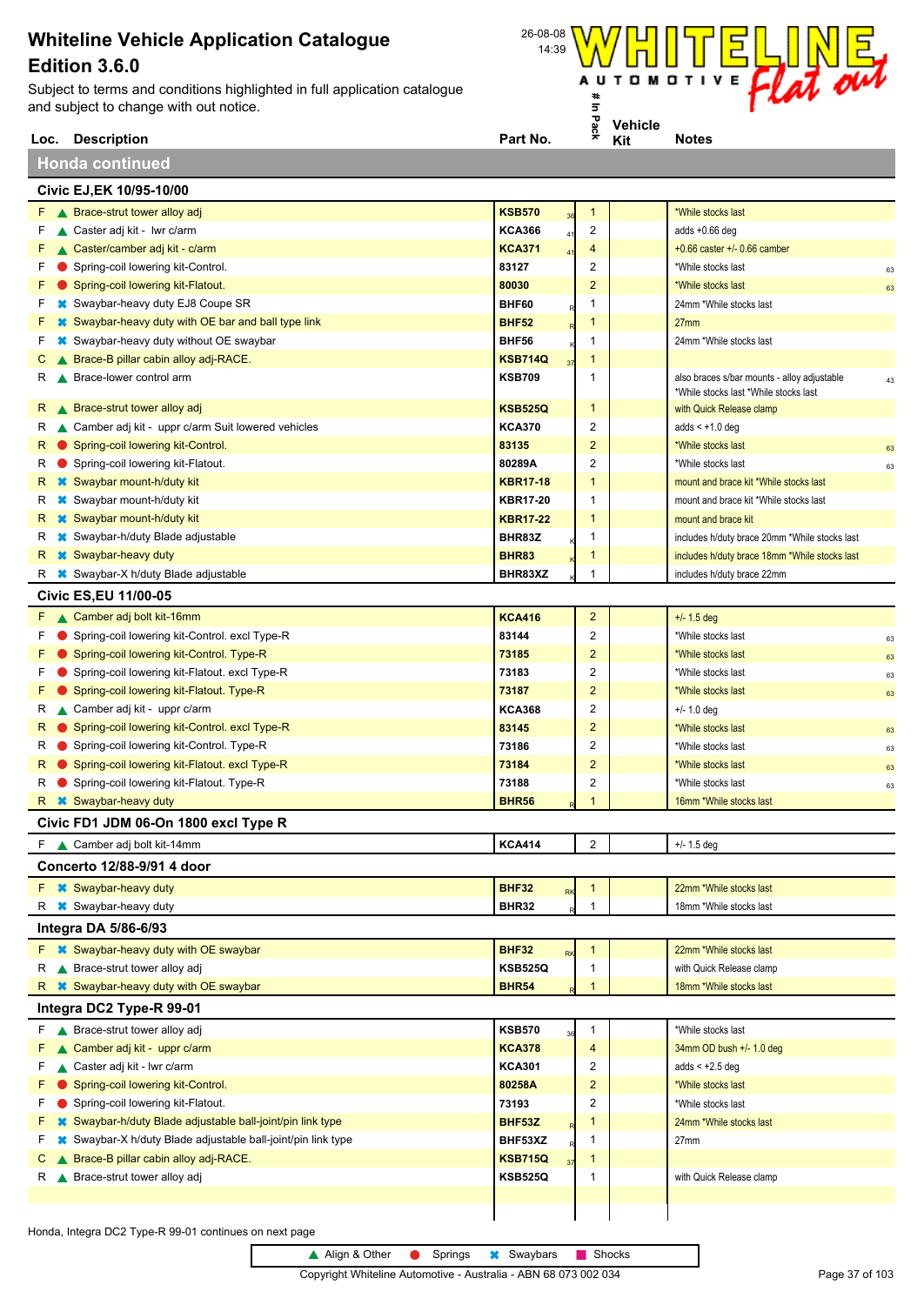Subject to terms and conditions highlighted in full application catalogue and subject to change with out notice.



|        | Loc. Description                                                                     | Part No.                        | ⋇                             | Kit | Notes                                            |    |  |  |  |
|--------|--------------------------------------------------------------------------------------|---------------------------------|-------------------------------|-----|--------------------------------------------------|----|--|--|--|
|        | <b>Honda continued</b>                                                               |                                 |                               |     |                                                  |    |  |  |  |
|        | Integra DC2 Type-R 99-01 continued                                                   |                                 |                               |     |                                                  |    |  |  |  |
| R      | Camber adj kit - uppr c/arm                                                          | <b>KCA370</b>                   | $\overline{2}$                |     | adds $\leq$ +1.0 deg                             |    |  |  |  |
| R      | Spring-coil lowering kit-Control.                                                    | 83135                           | 2                             |     | *While stocks last                               |    |  |  |  |
| R      | Spring-coil lowering kit-Flatout.                                                    | 80289A                          | $\overline{2}$                |     | *While stocks last                               |    |  |  |  |
| R      | <b><sup>■</sup></b> Swaybar link kit-spherical rod end                               | <b>KLC056</b>                   | $\overline{c}$                |     | adj extra h/duty suit original swaybar           |    |  |  |  |
| R.     | <b>*</b> Swaybar-h/duty Blade adjustable                                             | <b>BHR72Z</b>                   | 1                             |     | 24mm                                             |    |  |  |  |
|        | Integra DC1-2 05/93-06/01 hatch excl Type R                                          |                                 |                               |     |                                                  |    |  |  |  |
| F      | ▲ Brace-strut tower alloy adj                                                        | <b>KSB570</b><br>3 <sub>0</sub> | $\mathbf{1}$                  |     | *While stocks last                               |    |  |  |  |
| F      | ▲ Camber adj kit - uppr c/arm 34 mm OD bush                                          | <b>KCA378</b>                   | $\overline{a}$                |     | 34mm OD bush +/- 1.0 deg                         |    |  |  |  |
| F      | Caster adj kit - Iwr c/arm                                                           | <b>KCA301</b>                   | 2                             |     | adds $< +2.5$ deg                                |    |  |  |  |
| F      | Spring-coil lowering kit-Control.                                                    | 80030                           | $\overline{2}$                |     | *While stocks last                               |    |  |  |  |
| F      | Spring-coil lowering kit-Flatout.                                                    | 80258A                          | $\overline{c}$                |     | *While stocks last                               |    |  |  |  |
| F      | <b><sup>■</sup> Swaybar-h/duty Blade adjustable VTi-R ball-joint/pin link type</b>   | BHF53Z                          | $\mathbf{1}$                  |     | 24mm *While stocks last                          |    |  |  |  |
| F      | <u><sup>■</sup></u> Swaybar-heavy duty Gsi double pin link                           | <b>BHF39</b>                    | $\mathbf{1}$                  |     | 24mm                                             |    |  |  |  |
| F      | <b><sup>■</sup> Swaybar-X h/duty Blade adjustable VTi-R ball-joint/pin link type</b> | BHF53XZ                         | $\mathbf{1}$                  |     | 27 <sub>mm</sub>                                 |    |  |  |  |
| С      | ▲ Brace-B pillar cabin alloy adj-RACE.                                               | <b>KSB715Q</b>                  | $\mathbf{1}$                  |     |                                                  |    |  |  |  |
| R      | ▲ Brace-lower control arm                                                            | <b>KSB710</b>                   | $\mathbf{1}$                  |     | braces s/bar mounts - alloy adj                  | 44 |  |  |  |
| R      | ▲ Brace-strut tower alloy adj                                                        | <b>KSB525Q</b><br><b>KCA370</b> | $\mathbf 1$<br>$\overline{2}$ |     | with Quick Release clamp<br>adds $\leq$ +1.0 deg |    |  |  |  |
| R<br>R | Camber adj kit - uppr c/arm<br>Swaybar mount-h/duty kit                              | <b>KBR28-18</b>                 | 2                             |     | replaces OE with poly bushes *While stocks last  |    |  |  |  |
| R      | ▲ Swaybar mount-h/duty kit                                                           | <b>KBR28-20</b>                 | $\overline{2}$                |     | replaces OE with poly bushes *While stocks last  | 42 |  |  |  |
| к      | Swaybar mount-h/duty kit                                                             | <b>KBR28-22</b>                 | 2                             |     | replaces OE with poly bushes *While stocks last  | 42 |  |  |  |
| R      | Spring-coil lowering kit-Control.                                                    | 83135                           | $\overline{2}$                |     | *While stocks last                               | 42 |  |  |  |
| R      | Spring-coil lowering kit-Flatout.                                                    | 80289A                          | $\overline{2}$                |     | *While stocks last                               |    |  |  |  |
| R      | <b>*</b> Swaybar-h/duty Blade adjustable                                             | BHR36Z<br>RK                    | 1                             |     | 20 <sub>mm</sub>                                 | 90 |  |  |  |
| R      | <b>*</b> Swaybar-heavy duty                                                          | <b>BHR36</b>                    | -1                            |     | 18mm                                             | 87 |  |  |  |
| R.     | <b>*</b> Swaybar-X h/duty Blade adjustable                                           | BHR36XZ<br>RK                   |                               |     | 22mm                                             | 90 |  |  |  |
|        | Integra DC5 9/01-04 Type R                                                           |                                 |                               |     |                                                  |    |  |  |  |
| F      | Camber adj bolt kit-16mm                                                             | <b>KCA416</b>                   | $\overline{c}$                |     | $+/- 1.5$ deg                                    |    |  |  |  |
| F      | Spring-coil lowering kit-Control.                                                    | 73185                           | $\overline{2}$                |     | *While stocks last                               |    |  |  |  |
| F      | Spring-coil lowering kit-Flatout.                                                    | 73187                           | $\overline{2}$                |     | *While stocks last                               |    |  |  |  |
| F      | Swaybar-h/duty Blade adjustable excl alloy control arm                               | <b>BHF50Z</b>                   | $\mathbf{1}$                  |     | 24mm                                             | 92 |  |  |  |
| F      | <b><sup>■</sup></b> Swaybar-heavy duty excl alloy control arm                        | <b>BHF50</b>                    | $\mathbf{1}$                  |     | 22mm *While stocks last                          | 92 |  |  |  |
| R.     | ▲ Camber adj kit - uppr c/arm                                                        | <b>KCA368</b>                   | $\overline{c}$                |     | $+/- 1.0$ deg                                    |    |  |  |  |
|        | Spring-coil lowering kit-Control.                                                    | 73186                           | 2                             |     | *While stocks last                               |    |  |  |  |
| R      | Spring-coil lowering kit-Flatout.                                                    | 73188                           | $\overline{2}$                |     | *While stocks last                               |    |  |  |  |
| R      | <b><sup>■</sup></b> Swaybar-h/duty Blade adjustable                                  | BHR67Z                          | 1                             |     | 24mm                                             |    |  |  |  |
| R.     | <b>*</b> Swaybar-heavy duty                                                          | <b>BHR67</b>                    |                               |     | 22mm                                             |    |  |  |  |
|        | Integra DC5 9/01-06 Type S                                                           |                                 |                               |     |                                                  |    |  |  |  |
| F.     | Camber adj bolt kit-16mm                                                             | <b>KCA416</b>                   | $\overline{c}$                |     | $+/- 1.5$ deg                                    |    |  |  |  |
| F      | Spring-coil lowering kit-Control.                                                    | 83144                           | $\overline{2}$                |     | *While stocks last                               |    |  |  |  |
| F      | Spring-coil lowering kit-Flatout.                                                    | 73183                           | $\overline{2}$                |     | *While stocks last                               |    |  |  |  |
| F      | <b>*</b> Swaybar-h/duty Blade adjustable                                             | BHF50Z                          | 1                             |     | 24mm                                             | 92 |  |  |  |
| F      | Swaybar-heavy duty                                                                   | <b>BHF50</b>                    | $\mathbf{1}$                  |     | 22mm *While stocks last                          | 92 |  |  |  |
| R      | Camber adj kit - uppr c/arm                                                          | <b>KCA368</b>                   | $\overline{2}$                |     | $+/- 1.0$ deg                                    |    |  |  |  |
| R<br>R | Spring-coil lowering kit-Control.<br>Spring-coil lowering kit-Flatout.               | 83145<br>73184                  | 2<br>$\overline{2}$           |     | *While stocks last<br>*While stocks last         |    |  |  |  |
| R      | <b><sup>■</sup></b> Swaybar-h/duty Blade adjustable                                  | BHR67Z                          | 1                             |     | 24mm                                             |    |  |  |  |
| R.     | <b>*</b> Swaybar-heavy duty                                                          | <b>BHR67</b>                    | 1                             |     | 22mm                                             |    |  |  |  |
|        | Prelude BA4 10/87-11/91 inc 4ws                                                      |                                 |                               |     |                                                  |    |  |  |  |
|        |                                                                                      |                                 |                               |     |                                                  |    |  |  |  |
| F      | ▲ Brace-strut tower alloy adj                                                        | <b>KSB553</b><br>36             | $\mathbf{1}$                  |     | *While stocks last                               |    |  |  |  |
| F      | <b>*</b> Swaybar-heavy duty                                                          | <b>BHF31</b>                    | $\mathbf{1}$                  |     | 24mm                                             |    |  |  |  |
|        |                                                                                      |                                 |                               |     |                                                  |    |  |  |  |

Honda, Prelude BA4 10/87-11/91 inc 4ws continues on next page

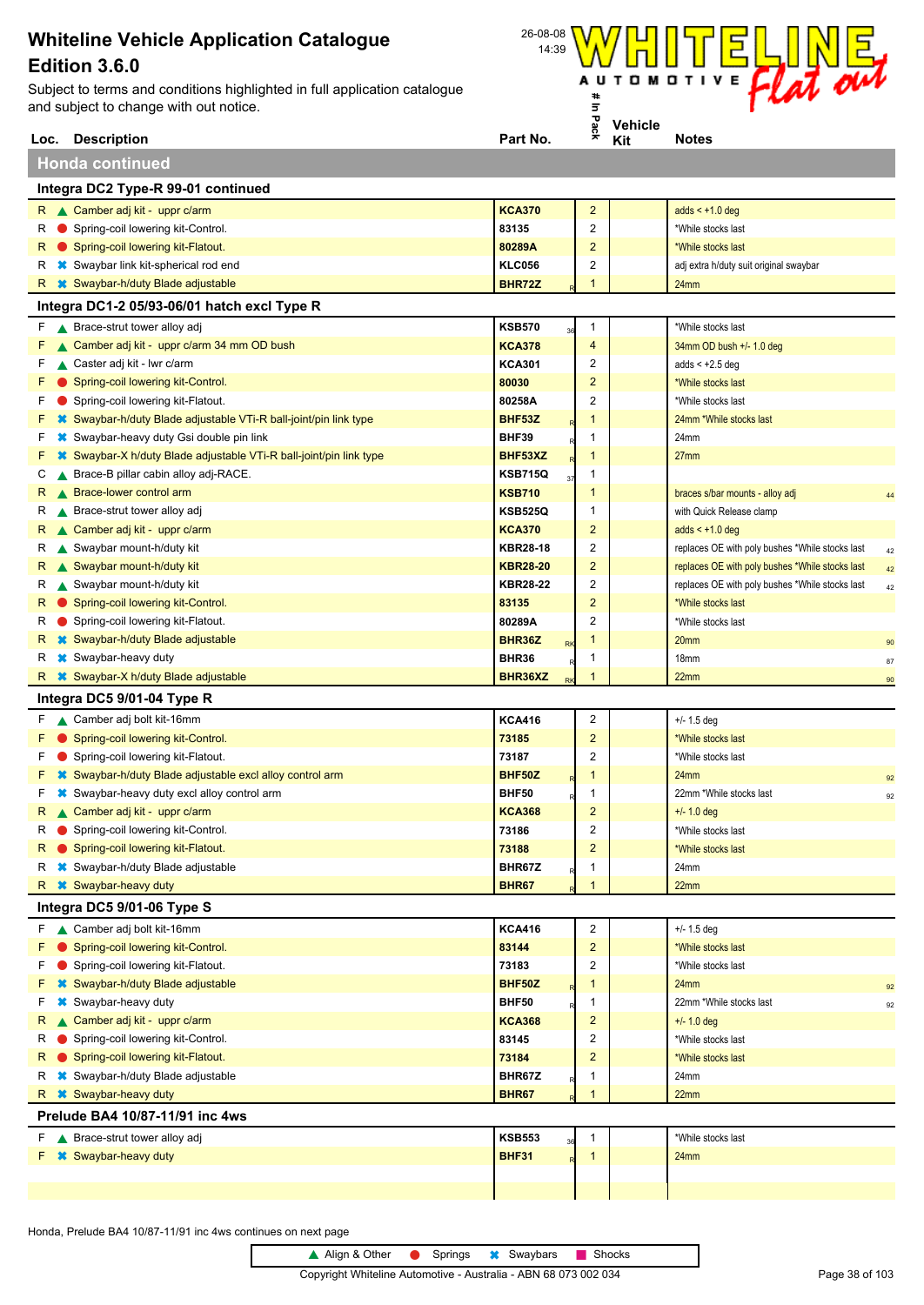

| <b>Description</b><br>Loc.                                                                                    | Part No.                        |    | ack                 | <b>Vehicle</b><br>Kit | <b>Notes</b>                                             |
|---------------------------------------------------------------------------------------------------------------|---------------------------------|----|---------------------|-----------------------|----------------------------------------------------------|
| Honda continued                                                                                               |                                 |    |                     |                       |                                                          |
| Prelude BA4 10/87-11/91 inc 4ws continued                                                                     |                                 |    |                     |                       |                                                          |
| R <b>*</b> Swaybar-heavy duty                                                                                 | <b>BHR31</b>                    |    | 1                   |                       | 20mm                                                     |
|                                                                                                               |                                 |    |                     |                       |                                                          |
| Prelude BA8 S Si incl. VTiR, 4WS 12/91-96                                                                     |                                 |    |                     |                       |                                                          |
| R <b>*</b> Swaybar-heavy duty                                                                                 | <b>BHR43</b>                    |    | $\mathbf{1}$        |                       | 22mm                                                     |
| <b>Prelude BB6 2/97-00</b>                                                                                    |                                 |    |                     |                       |                                                          |
| <b>*</b> Swaybar-heavy duty<br>F.                                                                             | <b>BHF57</b>                    |    | $\mathbf{1}$        |                       | 24mm *While stocks last                                  |
| <b>*</b> Swaybar-h/duty Blade adjustable<br>R                                                                 | <b>BHR71Z</b>                   |    | $\mathbf{1}$<br>1   |                       | 24mm *While stocks last                                  |
| <b>*</b> Swaybar-heavy duty<br>к                                                                              | <b>BHR71</b>                    |    |                     |                       | 24mm *While stocks last                                  |
| S2000 AP 8/99-04                                                                                              |                                 |    |                     |                       |                                                          |
| ▲ Brace-lower control arm<br>F.                                                                               | <b>KSB706</b><br><b>KSB545A</b> | 37 | $\mathbf{1}$        |                       | alloy 4 point                                            |
| ▲ Brace-strut tower alloy adj<br>F<br><b>*</b> Swaybar-heavy duty<br>F                                        | <b>BHF48</b>                    | 36 | 1<br>$\mathbf{1}$   |                       | *While stocks last<br>30mm                               |
| <b>*</b> Swaybar-heavy duty<br>R                                                                              | BHR63                           |    | 1                   |                       | 30mm                                                     |
| <b>Hyundai</b>                                                                                                |                                 |    |                     |                       |                                                          |
|                                                                                                               |                                 |    |                     |                       |                                                          |
| <b>Accent 6/00-2/03</b>                                                                                       |                                 |    |                     |                       |                                                          |
| ▲ Brace-strut tower alloy adj<br>F.                                                                           | <b>KSB597</b>                   |    | $\mathbf{1}$        |                       | *While stocks last                                       |
| Camber adj bolt kit-12mm<br>F                                                                                 | <b>KCA412</b>                   |    | $\overline{c}$      |                       | $+/- 1.5$ deg                                            |
| Spring-coil lowering kit-Control.<br>F                                                                        | 70088                           |    | $\overline{2}$      |                       | *While stocks last                                       |
| Brace-strut tower alloy adj<br>R                                                                              | <b>KSB544</b>                   |    | 1<br>$\overline{2}$ |                       | *While stocks last                                       |
| ▲ Camber adj bolt kit-12mm<br>R<br>Spring-coil lowering kit-Control.<br>R                                     | <b>KCA412</b><br>73047          |    | 2                   |                       | $+/- 1.5$ deg<br>*While stocks last                      |
| <b>*</b> Swaybar-h/duty Blade adjustable<br>R                                                                 | <b>BHR58Z</b>                   |    | $\mathbf 1$         |                       | 20mm *While stocks last                                  |
| <b>*</b> Swaybar-heavy duty<br>R                                                                              | <b>BHR58</b>                    |    | 1                   |                       | 20mm *While stocks last                                  |
| <b>Coupe RD 8/96-01</b>                                                                                       |                                 |    |                     |                       |                                                          |
| ▲ Brace-strut tower alloy adj<br>F.                                                                           | <b>KSB565</b>                   |    | $\mathbf{1}$        |                       | *While stocks last                                       |
| Camber adj bolt kit-12mm<br>F                                                                                 | <b>KCA412</b>                   |    | $\overline{c}$      |                       | $+/- 1.5$ deg                                            |
| Spring-coil lowering kit-Control.<br>F                                                                        | 70441                           |    | $\overline{2}$      |                       | *While stocks last                                       |
| <b>*</b> Swaybar-heavy duty<br>F                                                                              | <b>BHF45</b>                    |    | 1                   |                       | 24mm *While stocks last                                  |
| ▲ Brace-strut tower alloy adj<br>R                                                                            | <b>KSB585</b>                   |    | $\mathbf{1}$        |                       | *While stocks last                                       |
| Camber adj bolt kit-12mm<br>R                                                                                 | <b>KCA412</b>                   |    | 2                   |                       | $+/- 1.5$ deg                                            |
| Spring-coil lowering kit-Control.<br>R                                                                        | 70440                           |    | $\overline{2}$      |                       | *While stocks last                                       |
| <b>*</b> Swaybar-h/duty Blade adjustable<br>R                                                                 | BHR57Z                          |    | 1                   |                       | 20mm *While stocks last                                  |
| R <b>*</b> Swaybar-heavy duty                                                                                 | <b>BHR57</b>                    |    | $\mathbf{1}$        |                       | 18mm *While stocks last                                  |
| Elantra XD 10/00-04                                                                                           |                                 |    |                     |                       |                                                          |
| Brace-strut tower alloy adj<br>F.                                                                             | <b>KSB509</b>                   | 36 | $\mathbf{1}$        |                       | *While stocks last                                       |
| Camber adj bolt kit-12mm                                                                                      | <b>KCA412</b>                   |    | $\overline{2}$      |                       | $+/- 1.5$ deg                                            |
| Excel X3 7/94-6/00                                                                                            |                                 |    |                     |                       |                                                          |
| F Reflecter Brace-strut tower alloy adj 6/97 to 6/00                                                          | <b>KSB598A</b>                  | 36 | $\mathbf{1}$        |                       |                                                          |
| ▲ Brace-strut tower alloy adj 7/94 to 5/97<br>F.                                                              | <b>KSB598</b>                   | 36 | $\mathbf{1}$        |                       | *While stocks last                                       |
| ▲ Camber adj bolt kit-12mm<br>F.                                                                              | <b>KCA412</b>                   |    | 2                   |                       | $+/- 1.5$ deg                                            |
| Caster adj kit - control arm<br>F                                                                             | <b>KCA304</b>                   |    | $\overline{2}$      |                       | adds +1.0 deg *While stocks last                         |
| Spring-coil lowering kit-Control.<br>F                                                                        | 70088                           |    | 2                   |                       | *While stocks last                                       |
| <b>*</b> Bush kit-swaybar to chassis mount<br>F<br><sup>*</sup> Swaybar-heavy duty replaces OE 22mm tube<br>F | W0420-22<br><b>BHF41</b>        |    | $\overline{c}$<br>1 |                       | 22 mm poly *While stocks last<br>22mm *While stocks last |
| ▲ Brace-strut tower alloy adj<br>R                                                                            | <b>KSB528</b>                   |    | $\mathbf{1}$        |                       | *While stocks last                                       |
| Camber adj bolt kit-12mm<br>R                                                                                 | <b>KCA412</b>                   |    | 2                   |                       | $+/- 1.5$ deg                                            |
| Spring-coil lowering kit-Control. 7/94-6/97<br>R                                                              | 70087                           |    | $\overline{2}$      |                       | *While stocks last                                       |
| Spring-coil lowering kit-Control. 7/97 on<br>R                                                                | 73047                           |    | 2                   |                       | *While stocks last                                       |
| <b>*</b> Swaybar-h/duty Blade adjustable<br>R                                                                 | <b>BHR45Z</b>                   | RK | 1                   |                       | 18 <sub>mm</sub>                                         |
| R <b>*</b> Swaybar-heavy duty                                                                                 | <b>BHR45</b>                    |    | 1                   |                       | 18mm                                                     |
|                                                                                                               |                                 |    |                     |                       |                                                          |
|                                                                                                               |                                 |    |                     |                       |                                                          |

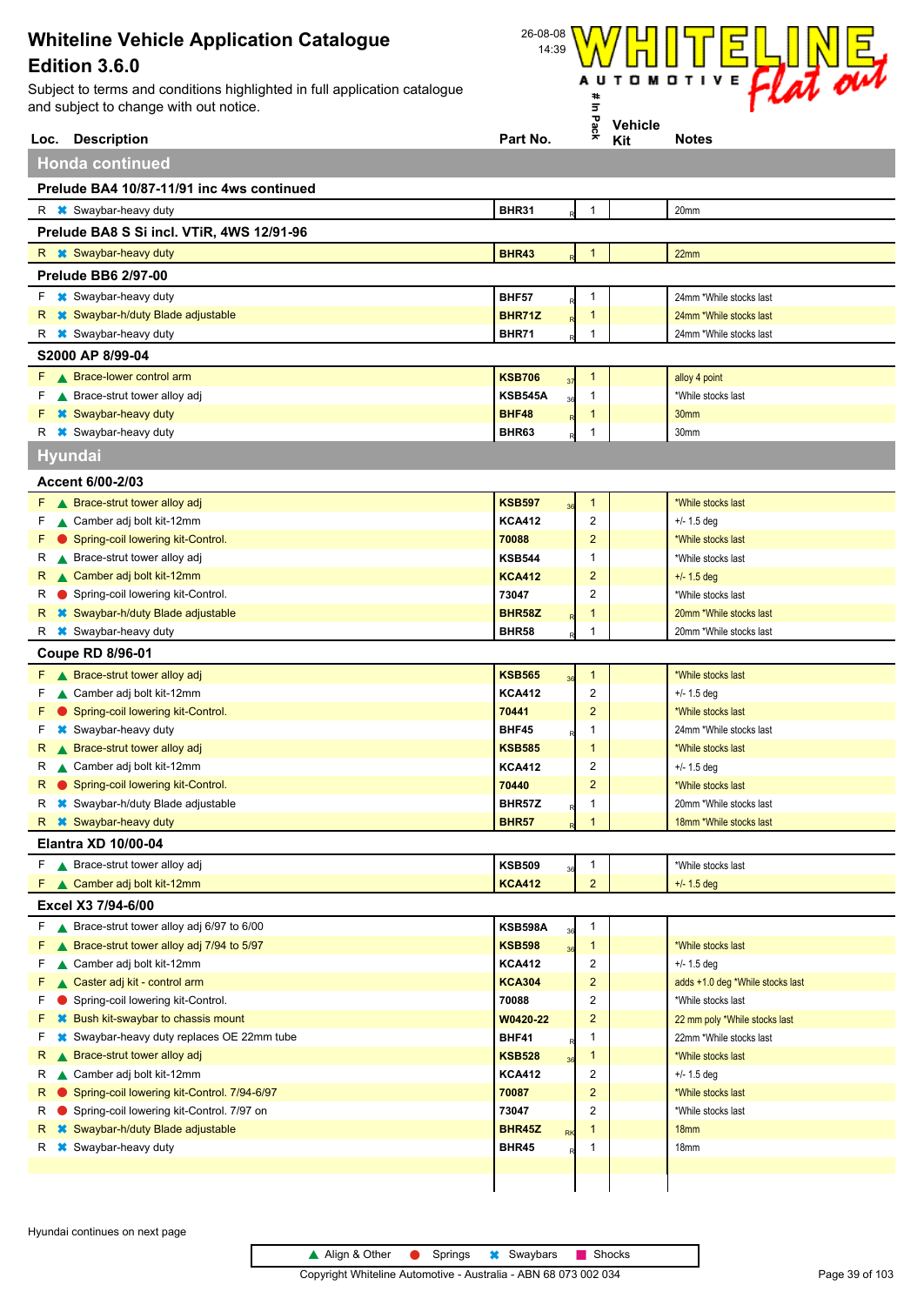

|               | Loc. Description                                             | Part No.                        | *              | Kit | <b>Notes</b>            |
|---------------|--------------------------------------------------------------|---------------------------------|----------------|-----|-------------------------|
|               | <b>Hyundai continued</b>                                     |                                 |                |     |                         |
|               | Getz 9/02-04                                                 |                                 |                |     |                         |
|               | F Camber adj bolt kit-12mm                                   | <b>KCA412</b>                   | $\overline{2}$ |     | $+/- 1.5$ deg           |
| F             | Spring-coil lowering kit-Control.                            | 73124                           | $\overline{c}$ |     | *While stocks last      |
| F             | Spring-coil lowering kit-Flatout.                            | 70138                           | $\overline{2}$ |     | *While stocks last      |
| R             | Spring-coil lowering kit-Control.                            | 73217                           | $\overline{2}$ |     | *While stocks last      |
| R             | Spring-coil lowering kit-Flatout.                            | 73218                           | $\overline{2}$ |     | *While stocks last      |
| R             | <b><sup>■</sup></b> Swaybar-h/duty Blade adjustable          | BHR73Z                          | 1              |     | 22mm *While stocks last |
| R             | <b>*</b> Swaybar-heavy duty                                  | <b>BHR73</b>                    |                |     | 22mm *While stocks last |
|               | Lantra J2, J3 8/95-10/00                                     |                                 |                |     |                         |
| F             | ▲ Brace-strut tower alloy adj                                | <b>KSB516</b><br>3 <sub>0</sub> | $\mathbf{1}$   |     | *While stocks last      |
| F             | ▲ Camber adj bolt kit-12mm                                   | <b>KCA412</b>                   | $\overline{2}$ |     | $+/- 1.5$ deg           |
| F             | Spring-coil lowering kit-Control.                            | 79116                           | $\overline{2}$ |     | *While stocks last      |
| R             | ▲ Camber adj bolt kit-12mm                                   | <b>KCA412</b>                   | $\overline{2}$ |     | $+/- 1.5$ deg           |
| R             | Spring-coil lowering kit-Control.                            | 78606                           | $\overline{2}$ |     | *While stocks last      |
| R             | <b>*</b> Swaybar-h/duty Blade adjustable                     | <b>BHR57Z</b>                   | 1              |     | 20mm *While stocks last |
| R             | <b><sup>■</sup></b> Swaybar-heavy duty                       | <b>BHR57</b>                    | 1              |     | 18mm *While stocks last |
|               | Santa Fe CM 06-On                                            |                                 |                |     |                         |
|               | F Camber adj bolt kit-14mm                                   | <b>KCA414</b>                   | $\overline{2}$ |     | $+/- 1.5$ deg           |
| F             | <b>*</b> Swaybar-heavy duty                                  | <b>BHF76</b>                    | $\mathbf{1}$   |     | 30mm *While stocks last |
|               | R <b>*</b> Swaybar-heavy duty                                | <b>BHR81</b>                    | 1              |     | 20mm *While stocks last |
|               | Sonata EF2 10/01-04                                          |                                 |                |     |                         |
| F.            | <b>*</b> Swaybar-heavy duty                                  | <b>BHF54</b>                    | 1              |     | 27mm *While stocks last |
| R.            | <b>*</b> Swaybar-heavy duty                                  | <b>BHR74</b>                    | $\mathbf 1$    |     | 16mm *While stocks last |
|               | <b>Tiburon RD 8/96-2/02</b>                                  |                                 |                |     |                         |
| F.            | ▲ Brace-strut tower alloy adj                                | <b>KSB565</b><br>36             | $\mathbf{1}$   |     | *While stocks last      |
| F             | ▲ Camber adj bolt kit-12mm                                   | <b>KCA412</b>                   | $\overline{2}$ |     | $+/- 1.5$ deg           |
| F             | <b>*</b> Swaybar-heavy duty                                  | <b>BHF45</b>                    | $\mathbf{1}$   |     | 24mm *While stocks last |
| R             | ▲ Brace-strut tower alloy adj                                | <b>KSB585</b>                   | $\mathbf{1}$   |     | *While stocks last      |
| R             | Camber adj bolt kit-12mm                                     | <b>KCA412</b>                   | $\overline{c}$ |     | $+/- 1.5$ deg           |
| R             | <b>*</b> Swaybar-h/duty Blade adjustable                     | <b>BHR57Z</b>                   | $\mathbf{1}$   |     | 20mm *While stocks last |
| R             | <b>*</b> Swaybar-heavy duty                                  | <b>BHR57</b>                    | 1              |     | 18mm *While stocks last |
|               | Tiburon 3/02-04                                              |                                 |                |     |                         |
|               | F A Brace-strut tower alloy adj                              | <b>KSB614</b><br>36             | $\mathbf{1}$   |     | *While stocks last      |
|               | <b>*</b> Swaybar-h/duty Blade adjustable                     | BHF51Z                          | $\mathbf{1}$   |     | 24mm *While stocks last |
| R.            | <b>*</b> Swaybar-h/duty Blade adjustable                     | BHR68Z                          | $\overline{1}$ |     | 22mm *While stocks last |
| <b>Jaguar</b> |                                                              |                                 |                |     |                         |
|               | E Type Series I, II, III 61-75                               |                                 |                |     |                         |
| F.            | <b>*</b> Swaybar-X heavy duty                                | BLF12X                          | $\mathbf{1}$   |     | 22mm *While stocks last |
| R.            | <b>*</b> Swaybar-h/duty Blade adjustable excl series III V12 | <b>BLR14Z</b>                   | $\mathbf{1}$   |     | 22mm *While stocks last |
|               | MkII, III 60-68 3.4I, 3.8I                                   |                                 |                |     |                         |
|               | F * Swaybar-heavy duty                                       | BLF5                            | $\mathbf{1}$   |     | 24mm *While stocks last |
|               | XJ6, XJS Series I, II, III 71-86                             |                                 |                |     |                         |
|               | F <b>*</b> Swaybar-heavy duty                                | BLF9                            | $\mathbf{1}$   |     | 24mm *While stocks last |
| R             | <b><sup>■</sup></b> Swaybar-heavy duty with OE swaybar       | BLR9                            | 1              |     | 18mm *While stocks last |
| R             | <b>*</b> Swaybar-heavy duty without OE swaybar               | <b>BLR11</b>                    | $\mathbf{1}$   |     | 22mm *While stocks last |
| Jeep          |                                                              |                                 |                |     |                         |
|               | Grand Cherokee ZG, ZJ 96-99                                  |                                 |                |     |                         |
| F.            | <b>*</b> Swaybar-heavy duty with coil rear                   | BCF10                           | 1              |     | 30mm *While stocks last |
| R.            | <b>*</b> Swaybar-heavy duty with coil rear                   | <b>BCR10</b>                    | $\mathbf{1}$   |     | 20mm *While stocks last |
|               |                                                              |                                 |                |     |                         |
|               |                                                              |                                 |                |     |                         |

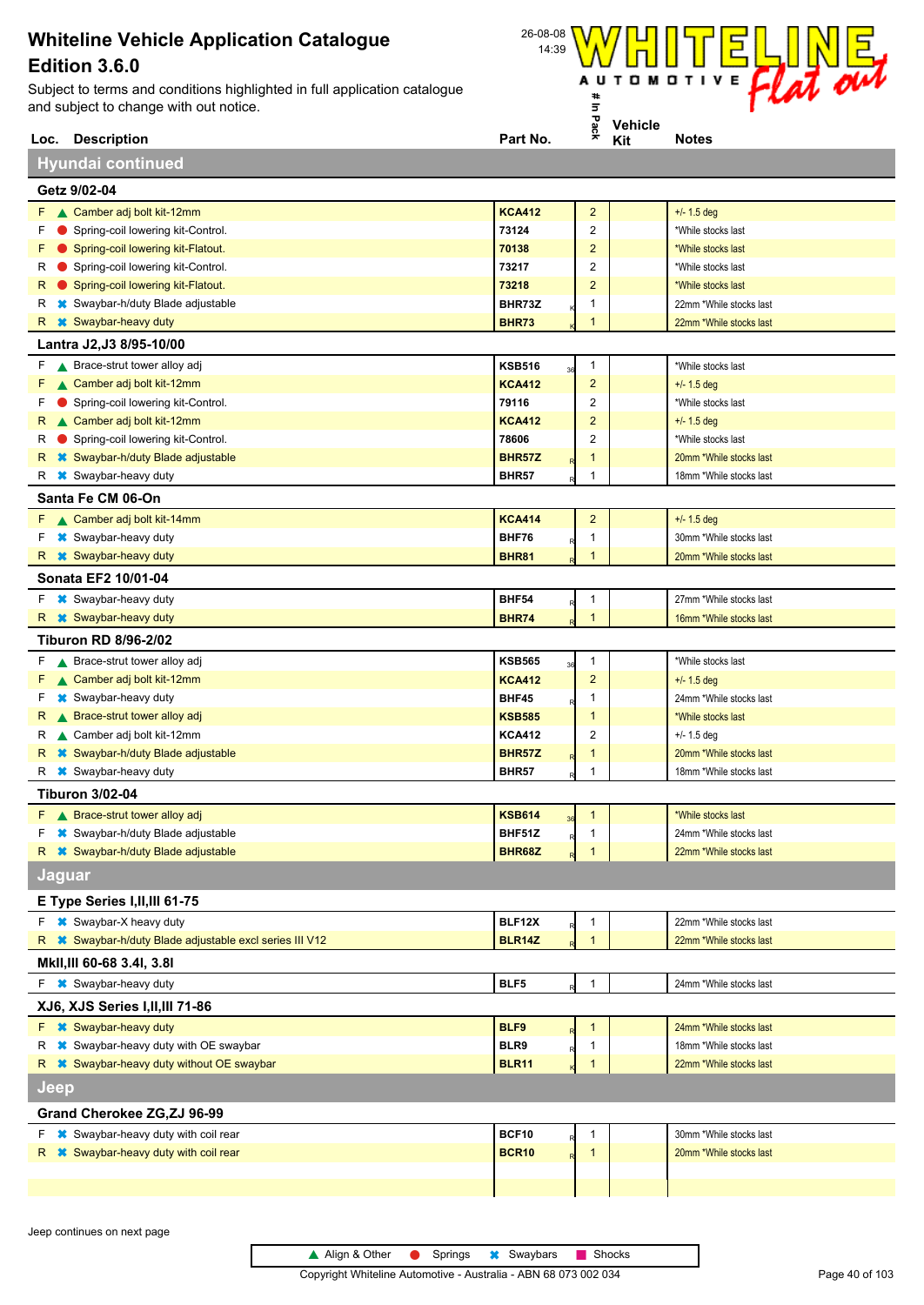

| <b>BCR14Z</b><br><b>BCR14</b><br>BKR13<br>R<br><b>BKF11</b><br><b>BKR11</b><br>W0501<br><b>KPR006</b><br><b>BLF42</b><br><b>BLF43</b><br><b>BLR13</b><br><b>BLR44</b><br><b>BLR43</b><br>W0501<br><b>KPR006</b><br><b>BLF41</b><br><b>BLR45</b> | $\mathbf{1}$<br>$\overline{1}$<br>$\mathbf{1}$<br>$\mathbf{1}$<br>$\overline{1}$<br>2b/2t<br>$\mathbf{1}$<br>$\mathbf 1$<br>1<br>$\mathbf 1$<br>1<br>1<br>2b/2t<br>$\mathbf{1}$ |                    | 22mm *While stocks last<br>22mm *While stocks last<br>20mm *While stocks last<br>20mm *While stocks last<br>22mm *While stocks last<br>off-car adjustable<br>24mm<br>24mm *While stocks last<br>22mm *While stocks last<br>22mm<br>22mm *While stocks last |
|-------------------------------------------------------------------------------------------------------------------------------------------------------------------------------------------------------------------------------------------------|---------------------------------------------------------------------------------------------------------------------------------------------------------------------------------|--------------------|------------------------------------------------------------------------------------------------------------------------------------------------------------------------------------------------------------------------------------------------------------|
|                                                                                                                                                                                                                                                 |                                                                                                                                                                                 |                    |                                                                                                                                                                                                                                                            |
|                                                                                                                                                                                                                                                 |                                                                                                                                                                                 |                    |                                                                                                                                                                                                                                                            |
|                                                                                                                                                                                                                                                 |                                                                                                                                                                                 |                    |                                                                                                                                                                                                                                                            |
|                                                                                                                                                                                                                                                 |                                                                                                                                                                                 |                    |                                                                                                                                                                                                                                                            |
|                                                                                                                                                                                                                                                 |                                                                                                                                                                                 |                    |                                                                                                                                                                                                                                                            |
|                                                                                                                                                                                                                                                 |                                                                                                                                                                                 |                    |                                                                                                                                                                                                                                                            |
|                                                                                                                                                                                                                                                 |                                                                                                                                                                                 |                    |                                                                                                                                                                                                                                                            |
|                                                                                                                                                                                                                                                 |                                                                                                                                                                                 |                    |                                                                                                                                                                                                                                                            |
|                                                                                                                                                                                                                                                 |                                                                                                                                                                                 |                    |                                                                                                                                                                                                                                                            |
|                                                                                                                                                                                                                                                 |                                                                                                                                                                                 |                    |                                                                                                                                                                                                                                                            |
|                                                                                                                                                                                                                                                 |                                                                                                                                                                                 |                    |                                                                                                                                                                                                                                                            |
|                                                                                                                                                                                                                                                 |                                                                                                                                                                                 |                    |                                                                                                                                                                                                                                                            |
|                                                                                                                                                                                                                                                 |                                                                                                                                                                                 |                    |                                                                                                                                                                                                                                                            |
|                                                                                                                                                                                                                                                 |                                                                                                                                                                                 |                    |                                                                                                                                                                                                                                                            |
|                                                                                                                                                                                                                                                 |                                                                                                                                                                                 |                    |                                                                                                                                                                                                                                                            |
|                                                                                                                                                                                                                                                 |                                                                                                                                                                                 |                    |                                                                                                                                                                                                                                                            |
|                                                                                                                                                                                                                                                 |                                                                                                                                                                                 |                    |                                                                                                                                                                                                                                                            |
|                                                                                                                                                                                                                                                 |                                                                                                                                                                                 |                    |                                                                                                                                                                                                                                                            |
|                                                                                                                                                                                                                                                 |                                                                                                                                                                                 |                    |                                                                                                                                                                                                                                                            |
|                                                                                                                                                                                                                                                 |                                                                                                                                                                                 |                    |                                                                                                                                                                                                                                                            |
|                                                                                                                                                                                                                                                 |                                                                                                                                                                                 |                    |                                                                                                                                                                                                                                                            |
|                                                                                                                                                                                                                                                 |                                                                                                                                                                                 |                    | off-car adjustable                                                                                                                                                                                                                                         |
|                                                                                                                                                                                                                                                 | $\mathbf 1$                                                                                                                                                                     |                    | 27mm                                                                                                                                                                                                                                                       |
|                                                                                                                                                                                                                                                 | $\mathbf{1}$                                                                                                                                                                    |                    | 20mm                                                                                                                                                                                                                                                       |
| <b>BLR45</b>                                                                                                                                                                                                                                    | 1                                                                                                                                                                               |                    | 20mm                                                                                                                                                                                                                                                       |
| <b>BLR46</b>                                                                                                                                                                                                                                    | 1                                                                                                                                                                               |                    | 20mm *While stocks last                                                                                                                                                                                                                                    |
| <b>BLR41</b>                                                                                                                                                                                                                                    | 1                                                                                                                                                                               |                    | 22mm                                                                                                                                                                                                                                                       |
| <b>BLR45X</b>                                                                                                                                                                                                                                   | 1                                                                                                                                                                               |                    | 22mm                                                                                                                                                                                                                                                       |
| BLR45X                                                                                                                                                                                                                                          | 1                                                                                                                                                                               |                    | 22mm                                                                                                                                                                                                                                                       |
|                                                                                                                                                                                                                                                 |                                                                                                                                                                                 |                    |                                                                                                                                                                                                                                                            |
| W0501                                                                                                                                                                                                                                           | 2 <sub>b</sub> /2t                                                                                                                                                              |                    |                                                                                                                                                                                                                                                            |
| <b>KPR006</b>                                                                                                                                                                                                                                   | $\mathbf 1$                                                                                                                                                                     |                    | off-car adjustable                                                                                                                                                                                                                                         |
| <b>BLF42</b>                                                                                                                                                                                                                                    | $\mathbf{1}$                                                                                                                                                                    |                    | 24mm                                                                                                                                                                                                                                                       |
| <b>BLF43</b>                                                                                                                                                                                                                                    | 1                                                                                                                                                                               |                    | 24mm *While stocks last                                                                                                                                                                                                                                    |
| <b>BLF45</b>                                                                                                                                                                                                                                    | $\mathbf{1}$                                                                                                                                                                    |                    | 24mm                                                                                                                                                                                                                                                       |
| BLF45X                                                                                                                                                                                                                                          | 1                                                                                                                                                                               |                    | 27mm *While stocks last                                                                                                                                                                                                                                    |
| <b>BLR45</b>                                                                                                                                                                                                                                    | 1                                                                                                                                                                               |                    | 20mm                                                                                                                                                                                                                                                       |
|                                                                                                                                                                                                                                                 | 1                                                                                                                                                                               |                    | 22mm                                                                                                                                                                                                                                                       |
|                                                                                                                                                                                                                                                 |                                                                                                                                                                                 |                    |                                                                                                                                                                                                                                                            |
|                                                                                                                                                                                                                                                 | $\mathbf{1}$                                                                                                                                                                    |                    | 22mm *While stocks last                                                                                                                                                                                                                                    |
|                                                                                                                                                                                                                                                 |                                                                                                                                                                                 |                    |                                                                                                                                                                                                                                                            |
|                                                                                                                                                                                                                                                 |                                                                                                                                                                                 |                    |                                                                                                                                                                                                                                                            |
|                                                                                                                                                                                                                                                 | $\mathbf{1}$                                                                                                                                                                    |                    | *While stocks last                                                                                                                                                                                                                                         |
|                                                                                                                                                                                                                                                 |                                                                                                                                                                                 |                    |                                                                                                                                                                                                                                                            |
|                                                                                                                                                                                                                                                 |                                                                                                                                                                                 |                    |                                                                                                                                                                                                                                                            |
|                                                                                                                                                                                                                                                 | $\overline{2}$                                                                                                                                                                  |                    | *While stocks last                                                                                                                                                                                                                                         |
|                                                                                                                                                                                                                                                 | 2                                                                                                                                                                               |                    | *While stocks last                                                                                                                                                                                                                                         |
|                                                                                                                                                                                                                                                 | 4                                                                                                                                                                               |                    | 57 x 230 mm *While stocks last                                                                                                                                                                                                                             |
|                                                                                                                                                                                                                                                 |                                                                                                                                                                                 |                    |                                                                                                                                                                                                                                                            |
|                                                                                                                                                                                                                                                 |                                                                                                                                                                                 |                    | 16mm *While stocks last                                                                                                                                                                                                                                    |
|                                                                                                                                                                                                                                                 | $\mathbf{1}$                                                                                                                                                                    |                    |                                                                                                                                                                                                                                                            |
|                                                                                                                                                                                                                                                 |                                                                                                                                                                                 |                    |                                                                                                                                                                                                                                                            |
|                                                                                                                                                                                                                                                 |                                                                                                                                                                                 |                    |                                                                                                                                                                                                                                                            |
|                                                                                                                                                                                                                                                 | BLR45X<br><b>BLR13</b><br><b>KSB604</b><br><b>KLB73-1</b><br><b>KLB73-2</b><br><b>KU12</b>                                                                                      | 36<br><b>BMF25</b> |                                                                                                                                                                                                                                                            |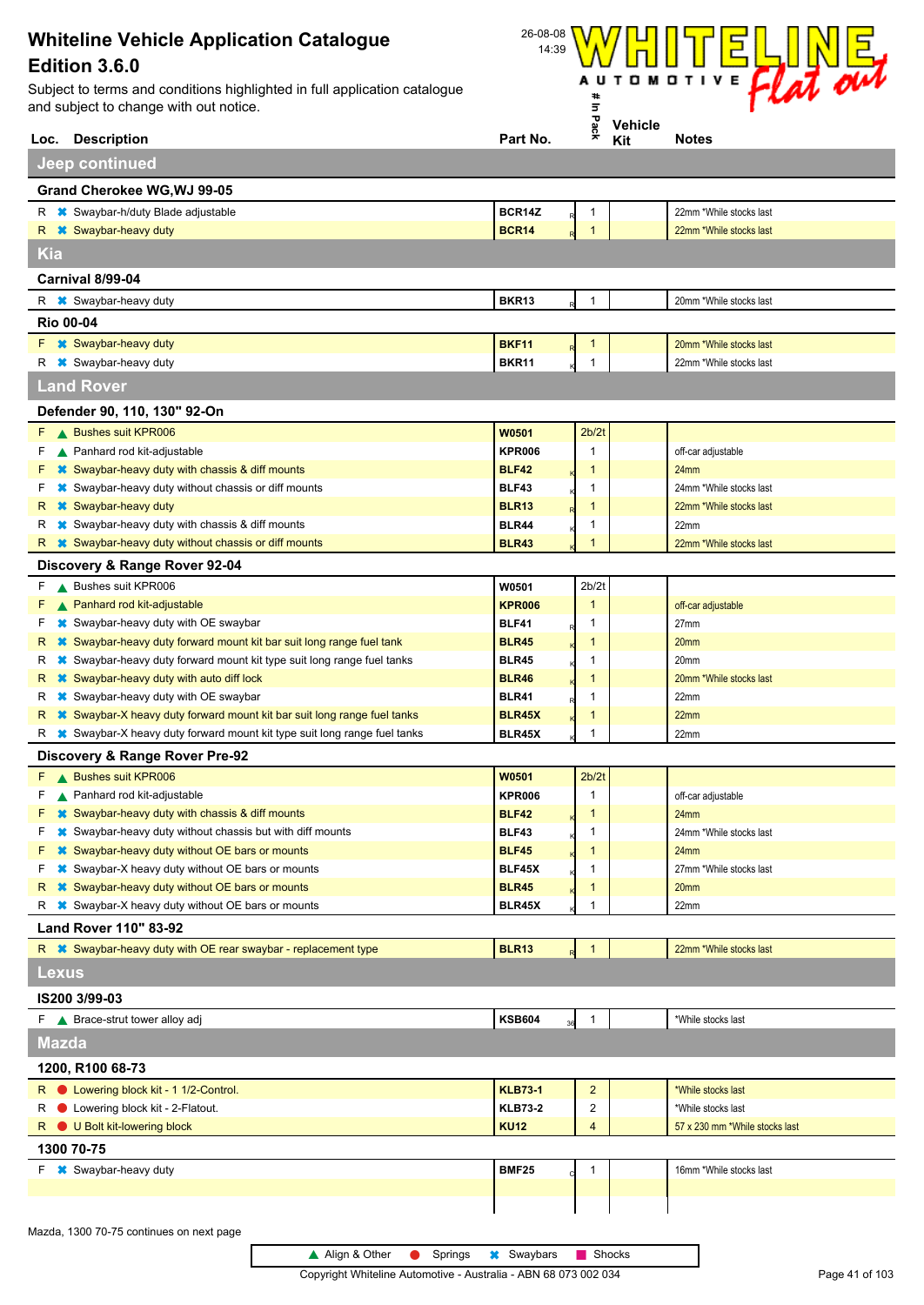Subject to terms and conditions highlighted in full application catalogue and subject to change with out notice.



|        | Loc. Description                                                                                   | Part No.                | ⋇                   | Kit | <b>Notes</b>                           |
|--------|----------------------------------------------------------------------------------------------------|-------------------------|---------------------|-----|----------------------------------------|
|        | <b>Mazda continued</b>                                                                             |                         |                     |     |                                        |
|        | 1300 70-75 continued                                                                               |                         |                     |     |                                        |
|        | R C Lowering block kit - 1 1/2-Control.                                                            | <b>KLB73-1</b>          | $\overline{2}$      |     | *While stocks last                     |
| R      | • Lowering block kit - 2-Flatout.                                                                  | <b>KLB73-2</b>          | 2                   |     | *While stocks last                     |
| R      | U Bolt kit-lowering block                                                                          | <b>KU12</b>             | 4                   |     | 57 x 230 mm *While stocks last         |
|        | 2 DY 12/02-04                                                                                      |                         |                     |     |                                        |
| F.     | Spring-coil lowering kit-Control.                                                                  | 73221                   | $\overline{2}$      |     | *While stocks last                     |
| R      | Spring-coil lowering kit-Control.                                                                  | 73222                   | $\overline{2}$      |     | *While stocks last                     |
| R      | <b>☀</b> Swaybar-h/duty Blade adjustable                                                           | BMR73Z                  | 1                   |     | 18mm *While stocks last                |
| R      | <b>*</b> Swaybar-heavy duty                                                                        | <b>BMR73</b>            | 1                   |     | 18mm *While stocks last                |
|        | 3 BK 2/05-On excl MPS                                                                              |                         |                     |     |                                        |
|        | $F \wedge$ Brace-strut tower alloy adj                                                             | <b>KSB633</b>           | $\mathbf{1}$        |     |                                        |
| F      | Spring-coil lowering kit-Control.                                                                  | 73255                   | $\overline{2}$      |     |                                        |
| F      | <b></b> Swaybar link kit-spherical rod end                                                         | <b>KLC051</b>           | $\overline{2}$      |     | adj extra h/duty                       |
| F      | <b>*</b> Swaybar-heavy duty                                                                        | <b>BMF51</b>            | 1                   |     | 22mm                                   |
| F      | <b>X</b> Swaybar-X heavy duty-RACE.                                                                | BMF51X                  | -1                  |     | 24mm                                   |
| R      | Camber adj kit-control arm upper bushes                                                            | <b>KCA394</b>           | $\overline{c}$      |     | on-car adj +/-1.0 deg<br>105           |
| R      | Spring-coil lowering kit-Control.                                                                  | 73256                   | 2                   |     |                                        |
| R      | <b>*</b> Swaybar link kit-spherical rod end                                                        | <b>KLC057</b>           | $\overline{2}$      |     | adj extra h/duty suit original swaybar |
| R      | <b><sup>■</sup></b> Swaybar-h/duty Blade adjustable                                                | <b>BMR78Z</b>           | $\mathbf 1$         |     | 22mm                                   |
| R      | <b>*</b> Swaybar-heavy duty                                                                        | <b>BMR78</b><br>BMR78XZ | -1<br>-1            |     | 22mm                                   |
| R<br>R | <b><sup>■</sup></b> Swaybar-X h/duty Blade adjustable-RACE.<br><b>*</b> Swaybar-X heavy duty-RACE. | <b>BMR78X</b>           | 1                   |     | 24mm<br>24mm *While stocks last        |
|        |                                                                                                    |                         |                     |     |                                        |
|        | MX3 91-98                                                                                          |                         |                     |     |                                        |
| F.     | Brace-strut tower alloy adj                                                                        | <b>KSB606</b>           | $\mathbf{1}$        |     |                                        |
| F      | Camber adj bolt kit-12mm                                                                           | <b>KCA412</b>           | $\overline{2}$      |     | $+/- 1.5$ deg                          |
| F<br>R | Spring-coil lowering kit-Control.<br>Camber adj bolt kit-12mm                                      | 74601A<br><b>KCA412</b> | 2<br>$\overline{2}$ |     | *While stocks last<br>$+/- 1.5$ deg    |
| R      | Spring-coil lowering kit-Control.                                                                  | 79126                   | 2                   |     | *While stocks last                     |
| R.     | <b>*</b> Swaybar-heavy duty                                                                        | <b>BMR57</b>            | 1                   |     | 22mm                                   |
|        | 323 all 77-5/85 Rwd                                                                                |                         |                     |     |                                        |
| F.     | <b>*</b> Swaybar-heavy duty                                                                        | <b>BMF93</b>            | $\mathbf{1}$        |     | 24mm *While stocks last                |
| F      | <b>*</b> Swaybar-heavy duty clamp on type                                                          | <b>BMF25</b>            | $\mathbf{1}$        |     | 16mm *While stocks last                |
| R      | Lowering block kit - 1 1/2-Control. wagon                                                          | <b>KLB75-1</b>          | 2                   |     | *While stocks last                     |
| R      | C Lowering block kit - 2-Flatout. wagon                                                            | <b>KLB75-2</b>          | $\overline{2}$      |     | *While stocks last                     |
|        | R U bolt kit-lowering block                                                                        | <b>KU10</b>             | $\overline{4}$      |     | 76 x 230 mm                            |
|        | 323 BD 81-85 Fwd                                                                                   |                         |                     |     |                                        |
|        | F Camber adj bolt kit-12mm                                                                         | <b>KCA412</b>           | $\overline{2}$      |     | $+/- 1.5$ deg                          |
| F      | Spring-coil lowering kit-Control.                                                                  | 71803A                  | $\overline{2}$      |     | *While stocks last                     |
| F      | Spring-coil lowering kit-Flatout.                                                                  | 70088                   | $\overline{c}$      |     | *While stocks last                     |
| F      | <b>*</b> Swaybar-heavy duty                                                                        | <b>BMF19</b>            | 1                   |     | 22mm *While stocks last                |
| R      | ▲ Camber adj bolt kit-12mm                                                                         | <b>KCA412</b>           | $\overline{c}$      |     | $+/- 1.5$ deg                          |
| R      | Spring-coil lowering kit-Control.                                                                  | 70212                   | 2                   |     | *While stocks last                     |
|        | R Spring-coil lowering kit-Flatout.                                                                | 70237                   | $\overline{2}$      |     | *While stocks last                     |
|        | 323 BF 85-90 Fwd excl Turbo                                                                        |                         |                     |     |                                        |
| F.     | Camber adj bolt kit-12mm                                                                           | <b>KCA412</b>           | $\overline{2}$      |     | $+/- 1.5$ deg                          |
| F      | Spring-coil lowering kit-Control.                                                                  | 71803A                  | $\overline{2}$      |     | *While stocks last                     |
| F      | Spring-coil lowering kit-Flatout.                                                                  | 70088                   | $\overline{2}$      |     | *While stocks last                     |
| F      | <b>*</b> Swaybar-heavy duty with OE swaybar                                                        | <b>BFF30</b>            | 1                   |     | 27 <sub>mm</sub>                       |
| F      | <b><sup>■</sup></b> Swaybar-heavy duty without OE bar with auto trans                              | <b>BFF29</b>            | 1                   |     | 24mm *While stocks last                |
| F      | <b>■ Swaybar-heavy duty without OE bar with manual trans</b>                                       | <b>BFF25</b>            | $\overline{1}$      |     | 22mm *While stocks last                |
| R      | ▲ Camber adj bolt kit-12mm                                                                         | <b>KCA412</b>           | 2                   |     | $+/- 1.5$ deg                          |
|        |                                                                                                    |                         |                     |     |                                        |
|        |                                                                                                    |                         |                     |     |                                        |

Mazda, 323 BF 85-90 Fwd excl Turbo continues on next page

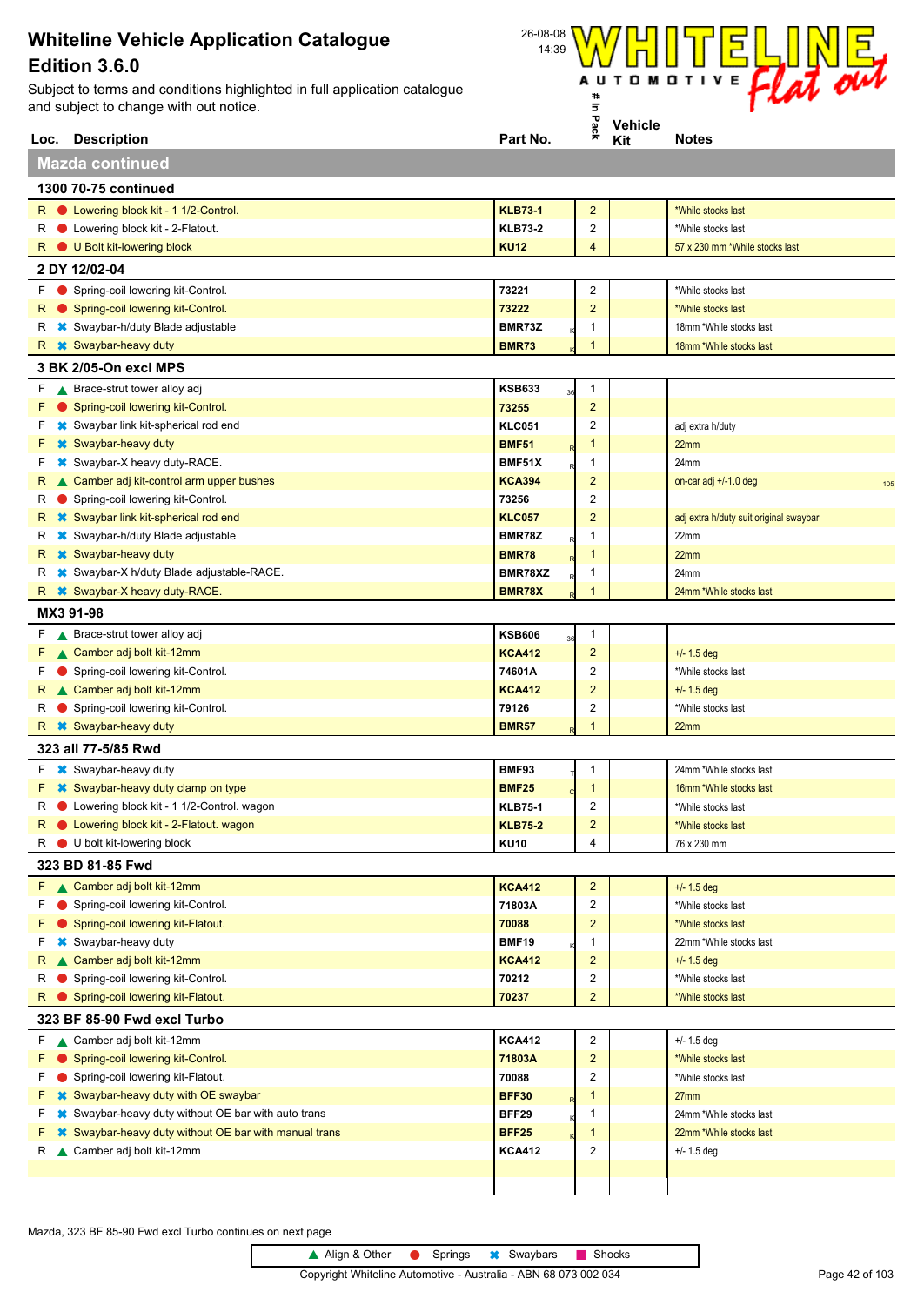

|        | Loc. Description                                                                | Part No.              |    | ⋇                                | Kit | <b>Notes</b>                                                   |
|--------|---------------------------------------------------------------------------------|-----------------------|----|----------------------------------|-----|----------------------------------------------------------------|
|        | <b>Mazda continued</b>                                                          |                       |    |                                  |     |                                                                |
|        | 323 BF 85-90 Fwd excl Turbo continued                                           |                       |    |                                  |     |                                                                |
|        | R Spring-coil lowering kit-Control.                                             | 70212                 |    | $\overline{2}$                   |     | *While stocks last                                             |
| R      | Spring-coil lowering kit-Flatout.                                               | 70237                 |    | 2                                |     | *While stocks last                                             |
| R      | <b>*</b> Swaybar-heavy duty                                                     | <b>BFR30</b>          |    | 1                                |     | 16 <sub>mm</sub>                                               |
|        | 323 BF 87-3/90 turbo Awd                                                        |                       |    |                                  |     |                                                                |
| F      | ▲ Brace-strut tower alloy adj                                                   | <b>KSB587</b>         | 36 | $\mathbf{1}$                     |     |                                                                |
| F      | ▲ Camber adj bolt kit-12mm                                                      | <b>KCA412</b>         |    | $\overline{2}$                   |     | $+/- 1.5$ deg                                                  |
| F      | Spring-coil lowering kit-Control.                                               | 73115                 |    | $\overline{2}$                   |     | *While stocks last                                             |
| F      | <b>*</b> Swaybar-heavy duty                                                     | <b>BFF30</b>          |    | $\mathbf{1}$                     |     | 27 <sub>mm</sub>                                               |
| F      | <b>*</b> Swaybar-X heavy duty                                                   | BFF30X                |    | $\mathbf 1$                      |     | 30mm *While stocks last                                        |
| R      | ▲ Camber adj bolt kit-12mm                                                      | <b>KCA412</b>         |    | $\overline{2}$                   |     | $+/- 1.5$ deg                                                  |
| R      | Spring-coil lowering kit-Control.                                               | 71703                 |    | $\overline{c}$                   |     | *While stocks last                                             |
| R      | <b>*</b> Swaybar-heavy duty                                                     | <b>BFR32</b>          |    | -1                               |     | 20mm                                                           |
| R      | <b>*</b> Swaybar-X heavy duty                                                   | BFR32X                |    | 1                                |     | 22mm                                                           |
|        | 323 BG 10/89-94 Fwd                                                             |                       |    |                                  |     |                                                                |
|        | F A Brace-strut tower alloy adj                                                 | <b>KSB579</b>         | 36 | $\mathbf{1}$                     |     | *While stocks last                                             |
| F      | ▲ Camber adj bolt kit-12mm                                                      | <b>KCA412</b>         |    | 2                                |     | $+/- 1.5$ deg                                                  |
| F      | Caster adj kit - control arm                                                    | <b>KCA324</b>         |    | $\overline{2}$                   |     | 35mm OD round bush +/-0.5 deg *While stocks<br>last            |
| F.     | ▲ Caster adj/anti-lift kit                                                      | <b>KCA391</b>         |    | $\overline{c}$                   |     | same as KCA324 + anti-lift(35mm OD only)<br>*While stocks last |
| F      | Spring-coil lowering kit-Control.                                               | 74601A                |    | $\overline{2}$                   |     | *While stocks last                                             |
| F      | Spring-coil lowering kit-Flatout.                                               | 79124                 |    | $\overline{2}$                   |     | *While stocks last                                             |
| F      | <b>*</b> Swaybar-heavy duty                                                     | <b>BFF32</b>          |    | -1                               |     | 22mm                                                           |
| R      | Brace-strut tower alloy adj                                                     | <b>KSB537</b>         |    | 1                                |     |                                                                |
| R      | Camber adj bolt kit-12mm                                                        | <b>KCA412</b>         |    | $\overline{2}$                   |     | $+/- 1.5$ deg                                                  |
| R      | Spring-coil lowering kit-Control.                                               | 71407A                |    | $\overline{2}$                   |     | *While stocks last                                             |
| R<br>R | Spring-coil lowering kit-Flatout.<br><b>*</b> Swaybar-heavy duty 10/89-9/91     | 79126<br><b>BFR46</b> |    | $\overline{2}$<br>$\mathbf 1$    |     | *While stocks last<br>20mm *While stocks last                  |
| R      | <b>*</b> Swaybar-heavy duty 10/91-7/94                                          | <b>BFR29</b>          |    | $\mathbf{1}$                     |     | 20mm *While stocks last                                        |
| R      | <sup>■</sup> Swaybar-X heavy duty 10/89-9/91                                    | BFR46X                |    | $\mathbf{1}$                     |     | 22mm                                                           |
| R.     | <b>*</b> Swaybar-X heavy duty 10/91-7/94                                        | BFR29X                |    | $\mathbf{1}$                     |     | 22mm                                                           |
|        | 323 BG GTX GTR 91-93 turbo Awd                                                  |                       |    |                                  |     |                                                                |
|        | $F \wedge$ Brace-strut tower alloy adj                                          | <b>KSB606</b>         |    | 1                                |     |                                                                |
| F      | Camber adj bolt kit-12mm                                                        | <b>KCA412</b>         | 36 | $\overline{2}$                   |     | $+/- 1.5$ deg                                                  |
| F.     | Caster adj kit - control arm late,                                              | <b>KCA324</b>         |    | $\overline{c}$                   |     | 35mm OD round bush +/-0.5 deg *While stocks<br>last            |
| F      | ▲ Caster adj/anti-lift kit                                                      | <b>KCA392</b>         |    | $\overline{c}$                   |     | same as KCA324 + anti-lift(35mm OD only)<br>*While stocks last |
| F      | Spring-coil lowering kit-Control. GTR 5 stud AWD                                | 74600A                |    | $\overline{c}$                   |     | *While stocks last                                             |
| F      | Spring-coil lowering kit-Control. GTX 4 stud AWD                                | 74601A                |    | $\overline{2}$                   |     | *While stocks last                                             |
| F      | Swaybar-heavy duty                                                              | BFF33                 |    | $\mathbf 1$                      |     | 24mm                                                           |
| R      | ▲ Brace-strut tower alloy adj                                                   | <b>KSB537</b>         |    | $\mathbf{1}$                     |     |                                                                |
| R      | ▲ Camber adj bolt kit-12mm                                                      | <b>KCA412</b>         |    | 2                                |     | $+/- 1.5$ deg                                                  |
| R      | Spring-coil lowering kit-Control.                                               | 73143                 |    | $\overline{2}$                   |     | *While stocks last                                             |
| R      | <b></b> Swaybar-h/duty Blade adjustable                                         | BFR43Z                |    | $\mathbf 1$                      |     | 22mm                                                           |
| R.     | <b>*</b> Swaybar-heavy duty                                                     | <b>BFR43</b>          |    | 1                                |     | 22mm *While stocks last                                        |
|        | 323 BA 94-98 4 cyl & V6                                                         |                       |    |                                  |     |                                                                |
|        | $F \wedge$ Brace-strut tower alloy adj                                          | <b>KSB563</b>         | 36 | $\mathbf 1$                      |     |                                                                |
| F      | ▲ Camber adj bolt kit-12mm                                                      | <b>KCA412</b>         |    | $\overline{c}$                   |     | $+/- 1.5$ deg                                                  |
| F      | ▲ Caster adj kit - control arm                                                  | <b>KCA337</b>         |    | $\overline{c}$                   |     | $+/- 0.5$ deg                                                  |
| F<br>F | Spring-coil lowering kit-Control. 4 cyl                                         | 70069                 |    | $\overline{c}$<br>$\overline{2}$ |     | *While stocks last                                             |
| F      | Spring-coil lowering kit-Control. V6<br>Spring-coil lowering kit-Flatout. 4 cyl | 70338<br>73106        |    | $\overline{2}$                   |     | *While stocks last<br>*While stocks last                       |
| F      | Spring-coil lowering kit-Flatout. V6                                            | 70069                 |    | 2                                |     | *While stocks last                                             |
| R      | ▲ Brace-strut tower alloy adj hatch only                                        | <b>KSB518</b>         |    |                                  |     | *While stocks last                                             |
|        | Mazda, 323 BA 94-98 4 cyl & V6 continues on next page                           |                       |    |                                  |     |                                                                |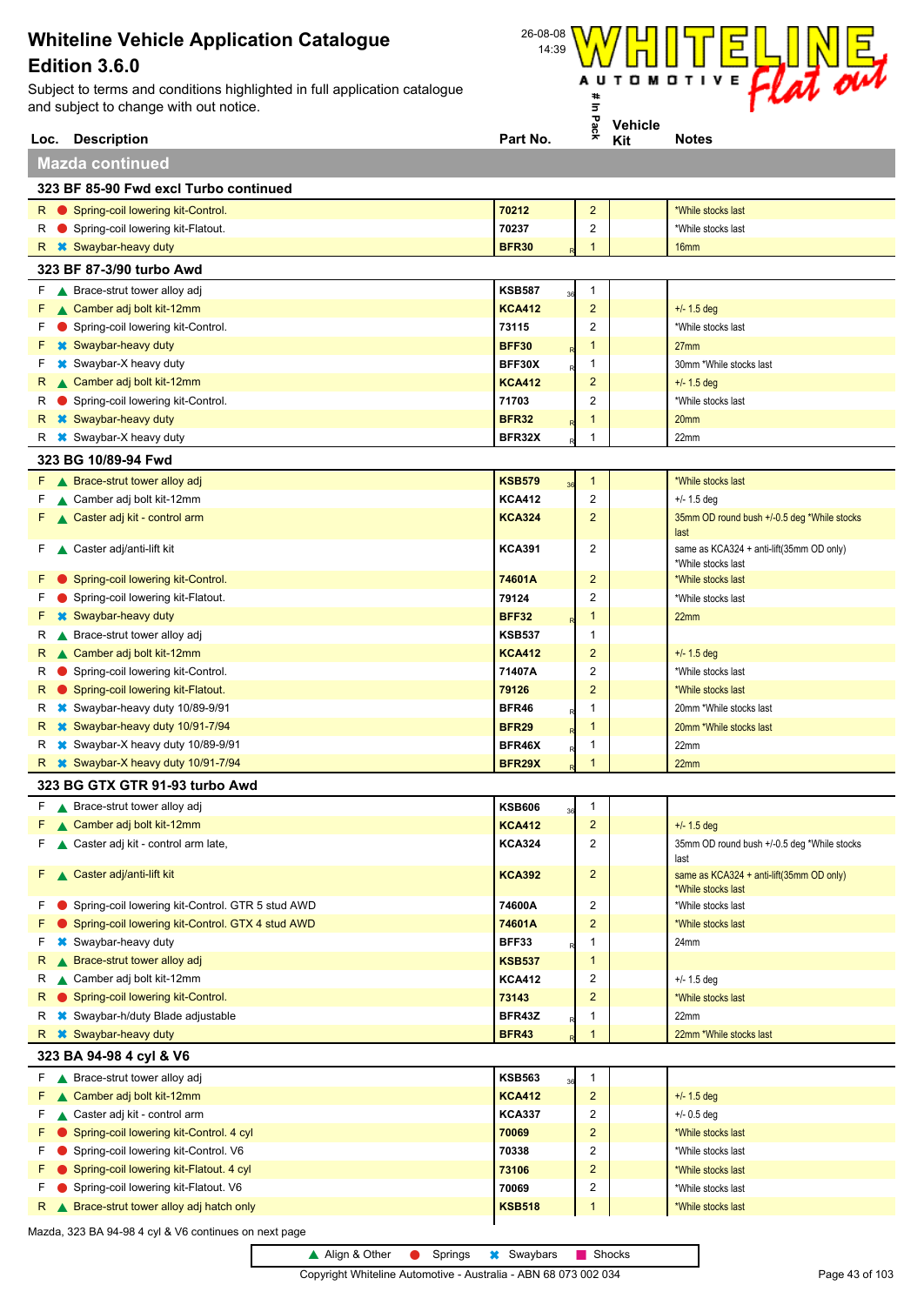

|        | Loc. Description                                                                      | Part No.                      | 쥿                       | <b>A</b> eilicie<br>Kit | <b>Notes</b>                                       |
|--------|---------------------------------------------------------------------------------------|-------------------------------|-------------------------|-------------------------|----------------------------------------------------|
|        | Mazda continued                                                                       |                               |                         |                         |                                                    |
|        | 323 BA 94-98 4 cyl & V6 continued                                                     |                               |                         |                         |                                                    |
|        | R Camber adj bolt kit-12mm                                                            | <b>KCA412</b>                 | $\overline{\mathbf{c}}$ |                         | $+/- 1.5$ deg                                      |
| R.     | Spring-coil lowering kit-Control.                                                     | 70070                         | $\overline{c}$          |                         | *While stocks last                                 |
| R      | Spring-coil lowering kit-Flatout.                                                     | 79127                         | 2                       |                         | *While stocks last                                 |
| R.     | <b>*</b> Swaybar-heavy duty                                                           | <b>BMR53</b>                  | 1                       |                         | 20 <sub>mm</sub>                                   |
|        |                                                                                       |                               |                         |                         |                                                    |
|        | 323 BJ 9/98-03 Fwd                                                                    |                               |                         |                         |                                                    |
|        | $F \wedge$ Brace-strut tower alloy adj                                                | <b>KSB622</b>                 | $\mathbf{1}$            |                         | *While stocks last                                 |
| F      | ▲ Camber adj bolt kit-12mm                                                            | <b>KCA412</b>                 | $\overline{c}$          |                         | $+/- 1.5$ deg                                      |
| F<br>F | Caster adj kit - control arm BJ-I 9/98-1/01 only<br>Spring-coil lowering kit-Control. | <b>KCA337</b><br>73111        | 2<br>$\overline{2}$     |                         | $+/- 0.5$ deg<br>*While stocks last                |
| F      | <b></b> Swaybar-heavy duty BJ-II 2/01 on                                              | <b>BMF50</b>                  | 1                       |                         | 24mm *While stocks last                            |
| R      | Camber adj bolt kit-12mm                                                              | <b>KCA412</b>                 | $\overline{2}$          |                         | $+/- 1.5$ deg                                      |
| R      | Spring-coil lowering kit-Control.                                                     | 73112                         | 2                       |                         | *While stocks last                                 |
| R      | <b><sup>■</sup></b> Swaybar-h/duty Blade adjustable BJ-II 2/01 on                     | <b>BFR59Z</b>                 | $\overline{1}$          |                         | 20mm *While stocks last                            |
| R      | <b>*</b> Swaybar-heavy duty BJ-I 9/98-1/01                                            | <b>BFR52</b>                  | -1                      |                         | 20mm *While stocks last                            |
|        | <b>*</b> Swaybar-heavy duty BJ-II 2/01 on                                             | <b>BFR59</b>                  | $\overline{1}$          |                         | 20mm *While stocks last                            |
|        |                                                                                       |                               |                         |                         |                                                    |
|        | 6 GG 3/02-04 FWD                                                                      |                               |                         |                         |                                                    |
| F      | ▲ Brace-strut tower alloy adj                                                         | <b>KSB621</b><br>36           | 1                       |                         | *While stocks last                                 |
| F      | Spring-coil lowering kit-Control.                                                     | 73225                         | $\overline{c}$          |                         | *While stocks last                                 |
| F      | Spring-coil lowering kit-Flatout.                                                     | 73227                         | 2                       |                         | *While stocks last                                 |
| F      | <b>*</b> Swaybar-heavy duty                                                           | <b>BMF46</b>                  | $\mathbf{1}$            |                         | 24mm *While stocks last                            |
| R      | Spring-coil lowering kit-Control.                                                     | 73226                         | 2<br>$\overline{2}$     |                         | *While stocks last                                 |
| R      | Spring-coil lowering kit-Flatout.                                                     | 73228                         |                         |                         | *While stocks last                                 |
| R      | <b><sup>■</sup></b> Swaybar-h/duty Blade adjustable                                   | <b>BMR75Z</b><br><b>BMR75</b> | 1<br>$\mathbf{1}$       |                         | 22mm *While stocks last<br>22mm *While stocks last |
| R      | <b>*</b> Swaybar-heavy duty                                                           |                               |                         |                         |                                                    |
|        | 6 MPS 9/05 on awd turbo                                                               |                               |                         |                         |                                                    |
|        | R * Swaybar-heavy duty Blade adjustable                                               | <b>BMR82Z</b>                 | 1                       |                         | 24mm                                               |
|        | 626 78-1/83 RWD                                                                       |                               |                         |                         |                                                    |
|        | <b>F *</b> Swaybar-heavy duty                                                         | <b>BMF18</b>                  | $\mathbf{1}$            |                         | 24mm *While stocks last                            |
| R      | <b>*</b> Swaybar-heavy duty                                                           | <b>BMR18</b>                  | 1                       |                         | 18mm *While stocks last                            |
|        | 626 GD 10/87-11/91 Fwd                                                                |                               |                         |                         |                                                    |
| F.     | ▲ Camber adj bolt kit-12mm                                                            | <b>KCA412</b>                 | $\overline{c}$          |                         | $+/- 1.5$ deg                                      |
| F.     | Spring-coil lowering kit-Control. 87-89                                               | 75101                         | $\overline{\mathbf{c}}$ |                         | *While stocks last                                 |
| F      | Spring-coil lowering kit-Control. 90-91                                               | 74502                         | $\overline{c}$          |                         | *While stocks last                                 |
| F      | <b>*</b> Swaybar-heavy duty                                                           | <b>BMF32</b>                  | 1                       |                         | 20mm *While stocks last                            |
| R      | ▲ Camber adj bolt kit-12mm                                                            | <b>KCA412</b>                 | $\overline{c}$          |                         | $+/- 1.5$ deg                                      |
| R      | Spring-coil lowering kit-Control.                                                     | 70401A                        | $\overline{c}$          |                         | *While stocks last                                 |
| R      | <b>*</b> Swaybar-heavy duty sedan hatch                                               | <b>BMR59</b>                  | $\mathbf{1}$            |                         | 18mm *While stocks last                            |
|        | 626 GE 9/91-97 Fwd inc 4ws                                                            |                               |                         |                         |                                                    |
|        | $F \wedge$ Brace-strut tower alloy adj                                                | <b>KSB606</b><br>36           | $\mathbf{1}$            |                         |                                                    |
| F      | ▲ Camber adj bolt kit-12mm                                                            | <b>KCA412</b>                 | $\overline{2}$          |                         | $+/- 1.5$ deg                                      |
| F      | Spring-coil lowering kit-Control. 7/94-96                                             | 84515                         | $\overline{c}$          |                         | *While stocks last                                 |
| F      | Spring-coil lowering kit-Control. 92-6/94                                             | 80038                         | $\overline{c}$          |                         | *While stocks last                                 |
| R      | Brace-strut tower alloy adj hatch only                                                | <b>KSB523</b>                 | 1                       |                         | *While stocks last                                 |
| R      | ▲ Camber adj bolt kit-12mm                                                            | <b>KCA412</b>                 | $\overline{\mathbf{c}}$ |                         | $+/- 1.5$ deg                                      |
| R      | Spring-coil lowering kit-Control. 7/94-96                                             | 71102                         | 2                       |                         | *While stocks last                                 |
| R      | Spring-coil lowering kit-Control. 92-6/94                                             | 80037                         | $\overline{\mathbf{c}}$ |                         | *While stocks last                                 |
| R      | <b><sup>■</sup></b> Swaybar-heavy duty excl 4ws                                       | BMR1                          | 1                       |                         | 16mm                                               |
| R      | <b>*</b> Swaybar-heavy duty with 4ws                                                  | <b>BMR71</b>                  | 1                       |                         | 18 <sub>mm</sub>                                   |
|        | 808 72-78                                                                             |                               |                         |                         |                                                    |
|        | F * Swaybar-heavy duty                                                                | <b>BMF25</b>                  | $\mathbf{1}$            |                         | 16mm *While stocks last                            |
|        |                                                                                       |                               |                         |                         |                                                    |
|        |                                                                                       |                               |                         |                         |                                                    |

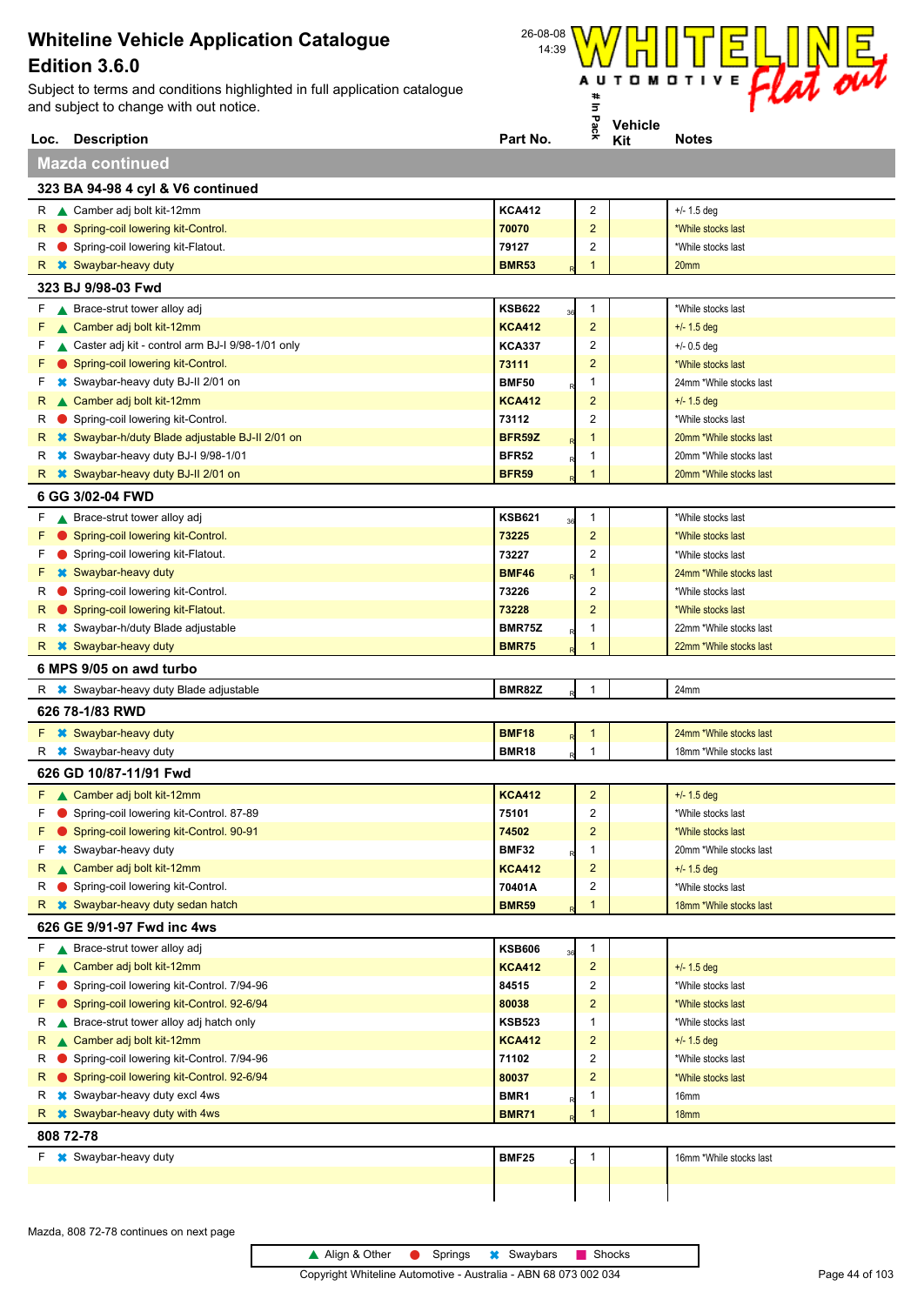Subject to terms and conditions highlighted in full application catalogue and subject to change with out notice.



| Loc.                | <b>Description</b>                                                                                    | Part No.                      | ⋇                                | Kit | <b>Notes</b>                                  |  |  |  |
|---------------------|-------------------------------------------------------------------------------------------------------|-------------------------------|----------------------------------|-----|-----------------------------------------------|--|--|--|
|                     | <b>Mazda continued</b>                                                                                |                               |                                  |     |                                               |  |  |  |
| 808 72-78 continued |                                                                                                       |                               |                                  |     |                                               |  |  |  |
| F.                  | <b>*</b> Swaybar-heavy duty RACE                                                                      | <b>BMF92</b>                  | $\mathbf{1}$                     |     | 24mm                                          |  |  |  |
| R                   | Lowering block kit - 1 1/2-Control.                                                                   | <b>KLB76-1</b>                | 2                                |     | *While stocks last                            |  |  |  |
| R                   | <b>D</b> Lowering block kit - 2-Flatout.                                                              | <b>KLB76-2</b>                | $\overline{2}$                   |     | *While stocks last                            |  |  |  |
| R                   | U Bolt kit-lowering block                                                                             | <b>KU12</b>                   | 4                                |     | 57 x 230 mm *While stocks last                |  |  |  |
| R                   | <b>*</b> Swaybar-heavy duty coupe                                                                     | <b>BMR35</b>                  | 1                                |     | 16mm *While stocks last                       |  |  |  |
|                     | 929 LA2 73-9/77                                                                                       |                               |                                  |     |                                               |  |  |  |
| F                   | <b>*</b> Swaybar-heavy duty                                                                           | <b>BMF16</b>                  | 1                                |     | 16mm *While stocks last                       |  |  |  |
| F                   | <b>*</b> Swaybar-heavy duty RACE                                                                      | <b>BMF91</b>                  | $\mathbf{1}$                     |     | 24mm *While stocks last                       |  |  |  |
| R                   | Lowering block kit - 1 1/2-Control.                                                                   | <b>KLB77-1</b>                | 2                                |     | *While stocks last                            |  |  |  |
| R                   | C Lowering block kit - 2-Flatout.                                                                     | <b>KLB77-2</b>                | $\overline{2}$                   |     | *While stocks last                            |  |  |  |
| R                   | U bolt kit-lowering block                                                                             | <b>KU11</b>                   | 4                                |     | 70 x 230 mm *While stocks last                |  |  |  |
| R.                  | <b>*</b> Swaybar-heavy duty                                                                           | <b>BMR15</b>                  | 1                                |     | 16mm *While stocks last                       |  |  |  |
|                     | B1800-2000 71-85 ute 2wd                                                                              |                               |                                  |     |                                               |  |  |  |
|                     | R <b>*</b> Swaybar-heavy duty                                                                         | <b>BMR13</b>                  | $\mathbf{1}$                     |     | 18mm *While stocks last                       |  |  |  |
|                     | Capella 1600 70-78 sedan                                                                              |                               |                                  |     |                                               |  |  |  |
| F.                  | <b>*</b> Swaybar-heavy duty                                                                           | <b>BMF25</b>                  | $\mathbf{1}$                     |     | 16mm *While stocks last                       |  |  |  |
| F                   | <b>*</b> Swaybar-heavy duty Race                                                                      | <b>BMF92</b>                  | 1                                |     | 24mm                                          |  |  |  |
| R                   | <b>*</b> Swaybar-heavy duty                                                                           | <b>BMR25</b>                  | $\overline{1}$                   |     | 16 <sub>mm</sub>                              |  |  |  |
|                     | MX5 NA 10/89-2/98                                                                                     |                               |                                  |     |                                               |  |  |  |
| F.                  | ▲ Brace-strut tower alloy adj                                                                         | <b>KSB602</b><br>36           | $\mathbf{1}$                     |     |                                               |  |  |  |
| F                   | Spring-coil lowering kit-Control.                                                                     | 78306                         | $\overline{2}$                   |     | *While stocks last                            |  |  |  |
| F                   | <b>*</b> Swaybar-h/duty Blade adjustable                                                              | <b>BMF12Z</b>                 | 1                                |     | 24mm                                          |  |  |  |
| F                   | <b>*</b> Swaybar-heavy duty                                                                           | <b>BMF12</b>                  | $\mathbf 1$                      |     | 22mm                                          |  |  |  |
| R                   | Spring-coil lowering kit-Control.                                                                     | 78308                         | 2                                |     | *While stocks last                            |  |  |  |
| R                   | <b>*</b> Swaybar-h/duty Blade adjustable                                                              | <b>BMR12Z</b>                 | 1                                |     | 16mm                                          |  |  |  |
| R                   | <b>*</b> Swaybar-heavy duty                                                                           | <b>BMR12</b>                  | 1                                |     | 16mm                                          |  |  |  |
|                     | MX5 NB 3/98-04                                                                                        |                               |                                  |     |                                               |  |  |  |
| F.                  | ▲ Brace-strut tower alloy adj                                                                         | <b>KSB602</b>                 | $\mathbf{1}$                     |     |                                               |  |  |  |
| F                   | Spring-coil lowering kit-Control.                                                                     | 73168                         | 2                                |     | *While stocks last                            |  |  |  |
| F                   | <b>*</b> Swaybar-h/duty Blade adjustable                                                              | <b>BMF23Z</b>                 | $\mathbf 1$                      |     | 24mm                                          |  |  |  |
| F                   | <b>*</b> Swaybar-heavy duty                                                                           | <b>BMF23</b>                  | 1                                |     | 24mm *While stocks last                       |  |  |  |
| R                   | Spring-coil lowering kit-Control.                                                                     | 73169                         | $\overline{2}$                   |     | *While stocks last                            |  |  |  |
|                     | <b>*</b> Swaybar-h/duty Blade adjustable                                                              | BMR12Z<br>R                   | 1                                |     | 16mm                                          |  |  |  |
| R.                  | <b>*</b> Swaybar-heavy duty                                                                           | <b>BMR12</b>                  | $\overline{1}$                   |     | 16mm                                          |  |  |  |
|                     | <b>MX5 NC 05-on</b>                                                                                   |                               |                                  |     |                                               |  |  |  |
| F                   | <b>*</b> Swaybar-heavy duty                                                                           | <b>BMF54</b>                  | $\mathbf{1}$                     |     | 24mm *While stocks last                       |  |  |  |
| F                   | <b>*</b> Swaybar-heavy duty Blade adjustable                                                          | <b>BMF54Z</b>                 | $\mathbf{1}$                     |     | 24mm                                          |  |  |  |
| R                   | <b>*</b> Swaybar-heavy duty                                                                           | <b>BMR81</b><br><b>BMR81Z</b> | $\mathbf{1}$<br>1                |     | 16mm *While stocks last                       |  |  |  |
| R                   | <b><sup>■</sup></b> Swaybar-heavy duty Blade adjustable                                               |                               |                                  |     | 16 <sub>mm</sub>                              |  |  |  |
|                     | MX6 GD 6/87-91                                                                                        |                               |                                  |     |                                               |  |  |  |
| F.                  | ▲ Brace-strut tower alloy adj                                                                         | <b>KSB606</b><br>36           | 1                                |     |                                               |  |  |  |
| F                   | Camber adj bolt kit-12mm                                                                              | <b>KCA412</b>                 | $\overline{2}$                   |     | $+/- 1.5$ deg                                 |  |  |  |
| F<br>F              | Spring-coil lowering kit-Control. 1/90-12/91 incl turbo<br>Spring-coil lowering kit-Control. 87-12/89 | 74502<br>75101                | $\overline{c}$<br>$\overline{2}$ |     | *While stocks last                            |  |  |  |
| F                   | Swaybar-heavy duty excl 4ws                                                                           | <b>BMF32</b>                  | $\mathbf{1}$                     |     | *While stocks last<br>20mm *While stocks last |  |  |  |
| F                   | Swaybar-heavy duty with 4ws                                                                           | <b>BMF39</b>                  | $\mathbf 1$                      |     | 22mm *While stocks last                       |  |  |  |
| R                   | Camber adj bolt kit-12mm                                                                              | <b>KCA412</b>                 | 2                                |     | $+/- 1.5$ deg                                 |  |  |  |
| R                   | Spring-coil lowering kit-Control.                                                                     | 70401A                        | $\overline{2}$                   |     | *While stocks last                            |  |  |  |
| R                   | Swaybar-heavy duty excl 4ws                                                                           | <b>BMR47</b>                  | 1                                |     | 20mm *While stocks last                       |  |  |  |
| R                   | <b>*</b> Swaybar-heavy duty with 4ws                                                                  | <b>BMR58</b>                  | $\mathbf{1}$                     |     | 18mm *While stocks last                       |  |  |  |
|                     |                                                                                                       |                               |                                  |     |                                               |  |  |  |
|                     |                                                                                                       |                               |                                  |     |                                               |  |  |  |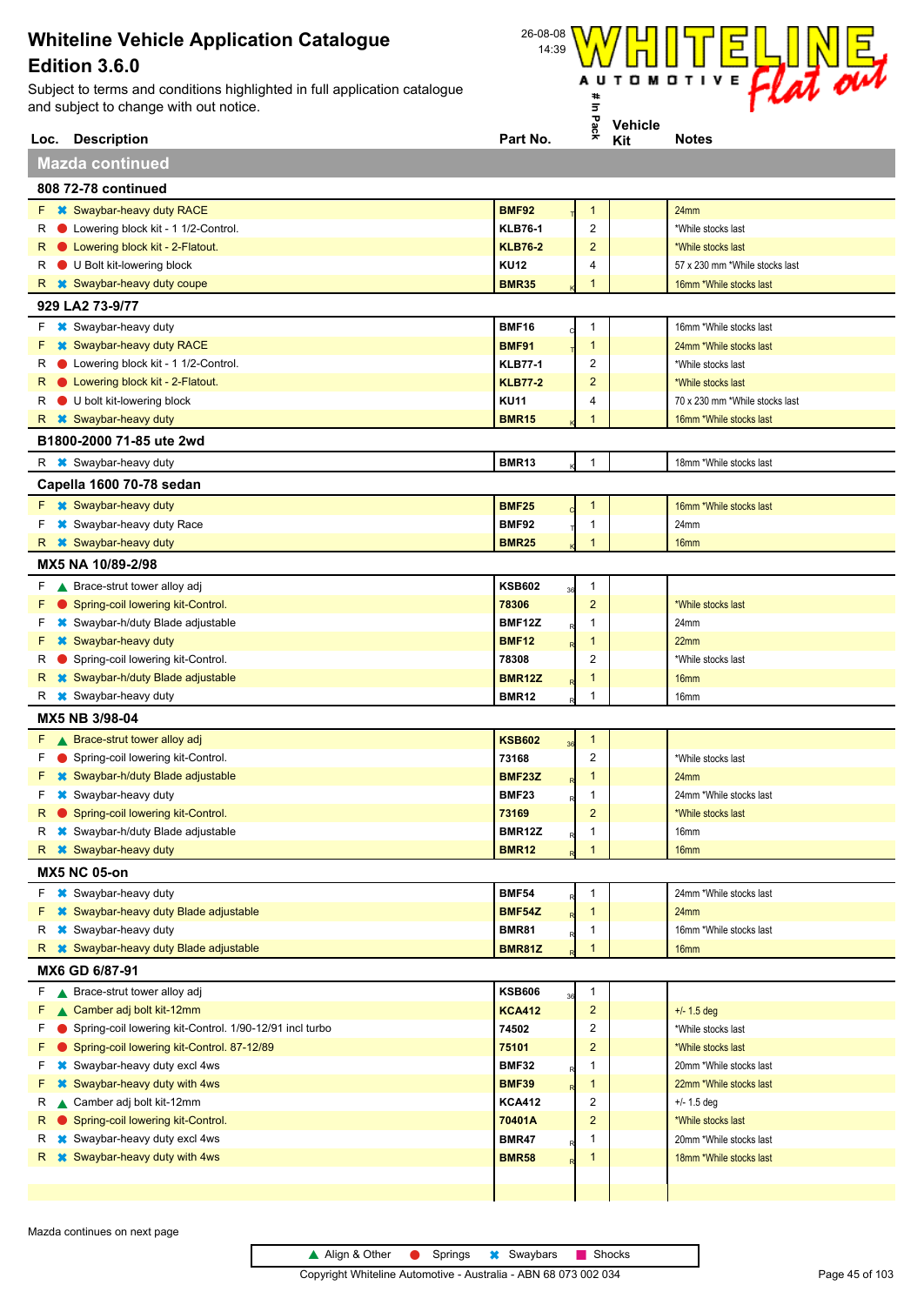Subject to terms and conditions highlighted in full application catalogue and subject to change with out notice.



|    | Loc. Description                                              | Part No.          | ×,                      | Kit | <b>Notes</b>                        |
|----|---------------------------------------------------------------|-------------------|-------------------------|-----|-------------------------------------|
|    | <b>Mazda continued</b>                                        |                   |                         |     |                                     |
|    | MX6 GE 92-97                                                  |                   |                         |     |                                     |
|    | F Camber adj bolt kit-12mm                                    | <b>KCA412</b>     | 2                       |     |                                     |
| F  | Spring-coil lowering kit-Control. 9/94-97                     | 84515             | $\overline{a}$          |     | $+/- 1.5$ deg<br>*While stocks last |
| F  | Spring-coil lowering kit-Control. 92-6/94                     | 80038             | 2                       |     | *While stocks last                  |
| R  | Camber adj bolt kit-12mm                                      | <b>KCA412</b>     | $\overline{2}$          |     | $+/- 1.5$ deg                       |
| R  | Spring-coil lowering kit-Control. 9/94-97                     | 71102             | 2                       |     | *While stocks last                  |
| R  | Spring-coil lowering kit-Control. 92-6/94                     | 80037             | $\overline{2}$          |     | *While stocks last                  |
| R  | <b>*</b> Swaybar-heavy duty excl 4ws                          | BMR1              | 1                       |     | 16mm                                |
| R  | <b>*</b> Swaybar-heavy duty with 4ws                          | <b>BMR71</b>      | 1                       |     | 18mm                                |
|    | <b>RX2 70-77</b>                                              |                   |                         |     |                                     |
| F. | <b>*</b> Swaybar-heavy duty                                   | <b>BMF25</b>      | 1                       |     | 16mm *While stocks last             |
| F  | <b>*</b> Swaybar-heavy duty RACE                              | <b>BMF92</b>      | $\mathbf{1}$            |     | 24mm                                |
| R  | Lowering block kit - 1 1/2-Control.                           | <b>KLB76-1</b>    | 2                       |     | *While stocks last                  |
| R  | C Lowering block kit - 2-Flatout.                             | <b>KLB76-2</b>    | $\overline{2}$          |     | *While stocks last                  |
| R  | U Bolt kit-lowering block                                     | <b>KU12</b>       | 4                       |     | 57 x 230 mm *While stocks last      |
|    | R <b>*</b> Swaybar-heavy duty                                 | <b>BMR25</b>      | 1                       |     | 16mm                                |
|    | RX3 71-77                                                     |                   |                         |     |                                     |
|    | $F \times$ Swaybar-heavy duty                                 | <b>BMF25</b>      | 1                       |     | 16mm *While stocks last             |
|    | <b>*</b> Swaybar-heavy duty RACE                              | <b>BMF92</b>      | 1                       |     | 24mm                                |
| R  | Lowering block kit - 1 1/2-Control.                           | <b>KLB76-1</b>    | 2                       |     | *While stocks last                  |
| R  | C Lowering block kit - 2-Flatout.                             | <b>KLB76-2</b>    | $\overline{2}$          |     | *While stocks last                  |
| R  | U Bolt kit-lowering block                                     | <b>KU12</b>       | 4                       |     | 57 x 230 mm *While stocks last      |
|    | R * Swaybar-heavy duty 72-77 coupe                            | <b>BMR35</b>      | 1                       |     | 16mm *While stocks last             |
|    | RX4 pre-78                                                    |                   |                         |     |                                     |
| F. | <b>*</b> Swaybar-heavy duty                                   | <b>BMF16</b>      | 1                       |     | 16mm *While stocks last             |
| F  | <b>*</b> Swaybar-heavy duty RACE                              | BMF91             | $\mathbf{1}$            |     | 24mm *While stocks last             |
| R  | Lowering block kit - 1 1/2-Control.                           | <b>KLB77-1</b>    | 2                       |     | *While stocks last                  |
| R  | Cowering block kit - 2-Flatout.                               | <b>KLB77-2</b>    | $\overline{2}$          |     | *While stocks last                  |
| R  | U bolt kit-lowering block                                     | KU11              | 4                       |     | 70 x 230 mm *While stocks last      |
| R  | <b>■ Swaybar-heavy duty 10/73-78 with anti-pollution</b>      | <b>BMR15</b>      | 1                       |     | 16mm *While stocks last             |
| к  | <b><sup>■</sup></b> Swaybar-heavy duty pre 9/73 pre-pollution | <b>BMR16</b>      | 1                       |     | 16mm *While stocks last             |
|    | <b>RX7 SA22 Series 1-3 78-85</b>                              |                   |                         |     |                                     |
|    | $F \wedge$ Brace-strut tower alloy adj                        | <b>KSB608</b>     | 1                       |     |                                     |
|    | Spring-coil lowering kit-Control.                             | 81212A            | $\overline{2}$          |     | *While stocks last                  |
|    | <b>F</b> * Swaybar-h/duty Blade adjustable                    | BMF9Z             | 1                       |     | 24mm                                |
|    | <b>*</b> Swaybar-heavy duty                                   | <b>RK</b><br>BMF9 | 1                       |     | 24mm *While stocks last             |
| R  | Spring-coil lowering kit-Control.                             | 89510A            | 2                       |     | *While stocks last                  |
| R  | <b>*</b> Swaybar-h/duty Blade adjustable                      | BMR9Z<br>RK       | 1                       |     | 20mm                                |
| R. | <b>*</b> Swaybar-heavy duty                                   | BMR9              |                         |     | 20mm *While stocks last             |
|    | <b>RX7 Series 4 86-89</b>                                     |                   |                         |     |                                     |
| F. | ▲ Brace-strut tower alloy adj                                 | KSB574            | 1                       |     | *While stocks last                  |
| F  | ▲ Camber adj bolt kit-12mm                                    | <b>KCA412</b>     | $\overline{\mathbf{c}}$ |     | $+/- 1.5$ deg                       |
| F  | Caster adj. kit - control arm                                 | <b>KCA380</b>     | 2                       |     | adds $+1.0$ deg                     |
| F  | Spring-coil lowering kit-Control.                             | 80017             | $\overline{2}$          |     | *While stocks last                  |
| F  | <b><sup>■</sup></b> Swaybar-h/duty Blade adjustable           | BMF28Z            | 1                       |     | 27mm                                |
| F. | <b>*</b> Swaybar-heavy duty                                   | <b>BMF28</b>      | 1                       |     | 27mm *While stocks last             |
| R  | Camber adj - hub upper                                        | <b>KCA379</b>     | 2                       |     | $+/-1.5$ deg                        |
| R  | Spring-coil lowering kit-Control.                             | 80015             | $\overline{2}$          |     | *While stocks last                  |
| R  | <b>*</b> Swaybar-h/duty Blade adjustable                      | <b>BMR28Z</b>     | 1                       |     | 16mm                                |
|    | R <b>*</b> Swaybar-heavy duty                                 | <b>BMR28</b>      | 1                       |     | 16mm *While stocks last             |
|    | <b>RX7 Series 5 89-91</b>                                     |                   |                         |     |                                     |
|    | $F \wedge$ Brace-strut tower alloy adj                        | <b>KSB574</b>     | $\mathbf{1}$            |     | *While stocks last                  |
|    |                                                               |                   |                         |     |                                     |
|    | Mazda, RX7 Series 5 89-91 continues on next page              |                   |                         |     |                                     |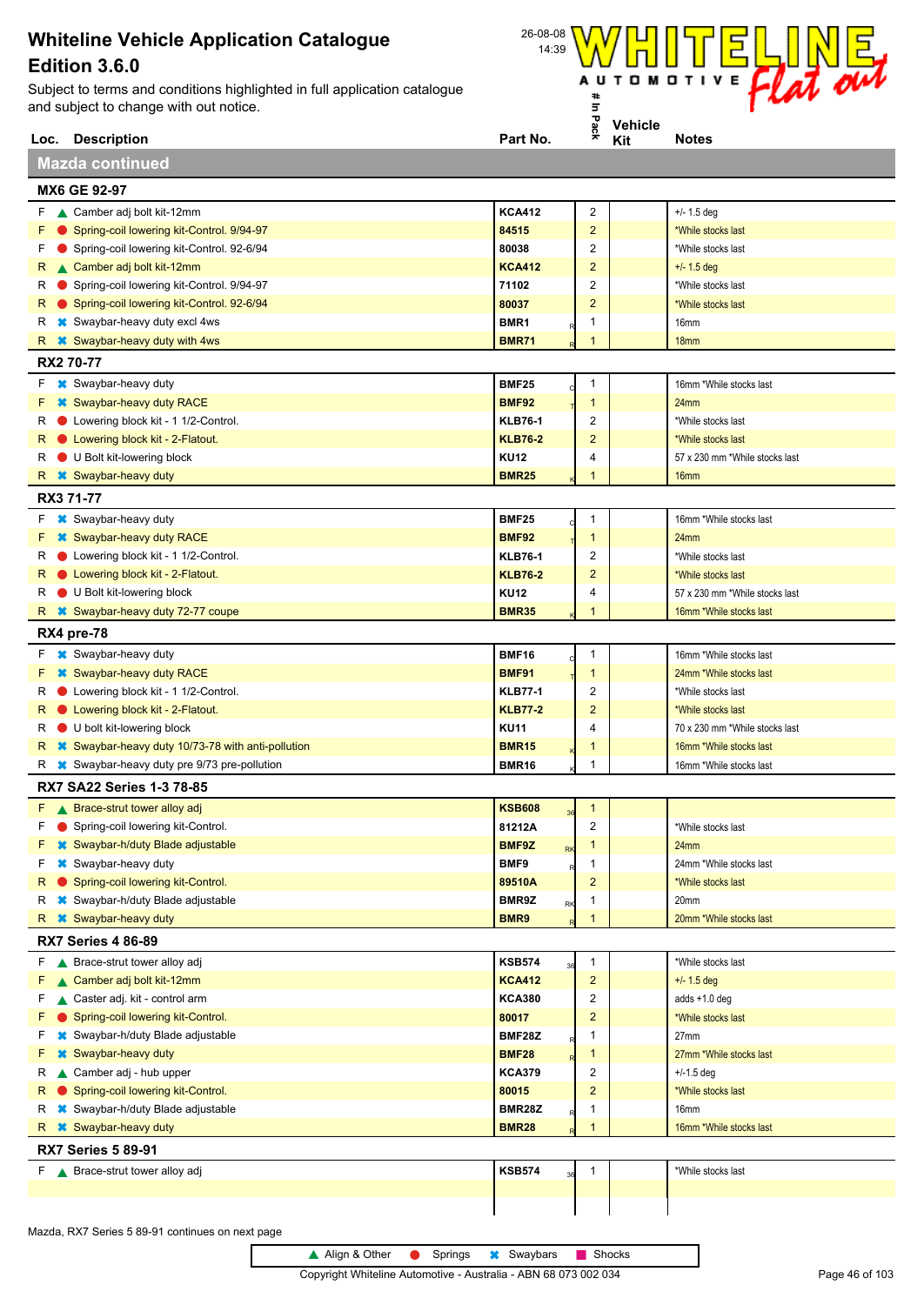

|                        | Loc. Description                                    | Part No.                      | 읏                       | Kit | <b>Notes</b>                          |
|------------------------|-----------------------------------------------------|-------------------------------|-------------------------|-----|---------------------------------------|
|                        | <b>Mazda continued</b>                              |                               |                         |     |                                       |
|                        | RX7 Series 5 89-91 continued                        |                               |                         |     |                                       |
|                        | F Camber adj bolt kit-12mm                          | <b>KCA412</b>                 | $\overline{c}$          |     | $+/- 1.5$ deg                         |
| F                      | Caster adj. kit - control arm                       | <b>KCA380</b>                 | 2                       |     | adds $+1.0$ deg                       |
| F                      | Spring-coil lowering kit-Control.                   | 80017                         | $\overline{c}$          |     | *While stocks last                    |
|                        | $R \triangle$ Camber adj - hub upper                | <b>KCA379</b>                 | 2                       |     | $+/-1.5$ deg                          |
|                        | R Spring-coil lowering kit-Control.                 | 80014                         | $\overline{\mathbf{c}}$ |     | *While stocks last                    |
|                        | <b>RX7 FD Series 6 92-99</b>                        |                               |                         |     |                                       |
|                        | F Steering rack bush kit                            | <b>KSR203</b>                 | 2                       |     | *While stocks last                    |
|                        | F Spring-coil lowering kit-Control.                 | 80324                         | $\overline{\mathbf{c}}$ |     | *While stocks last                    |
|                        | R Spring-coil lowering kit-Control.                 | 80325                         | 2                       |     | *While stocks last                    |
|                        | RX8 FE 7/03 on                                      |                               |                         |     |                                       |
|                        | $F \wedge$ Swaybar to chassis bush kit              | W0411-27                      | $\overline{2}$          |     | *While stocks last                    |
| F                      | Spring-coil lowering kit-Control.                   | 73245                         | 2                       |     | *While stocks last                    |
| F.                     | <b>■ Swaybar link kit-spherical rod end</b>         | <b>KLC045</b>                 | $\overline{2}$          |     | adj extra h/duty                      |
| F                      | <b><sup>■</sup></b> Swaybar-h/duty Blade adjustable | BMF49Z                        | 1                       |     | 27mm                                  |
| F.                     | <b>*</b> Swaybar-heavy duty                         | <b>BMF49</b>                  | 1                       |     | 27 <sub>mm</sub>                      |
| R                      | Spring-coil lowering kit-Control.                   | 73246                         | 2                       |     | *While stocks last                    |
| R.                     | <b>*</b> Swaybar link kit-spherical rod end         | <b>KLC046</b>                 | 2                       |     | adj extra h/duty                      |
| R                      | <b>★</b> Swaybar-h/duty Blade adjustable 03-04 only | BMR77Z                        | 1                       |     | 18mm                                  |
|                        | R * Swaybar-heavy duty 03-04 only                   | <b>BMR77</b>                  | $\mathbf{1}$            |     | 18mm *While stocks last               |
| <b>MG</b>              |                                                     |                               |                         |     |                                       |
| <b>MGB</b>             |                                                     |                               |                         |     |                                       |
|                        | $F$ $\ast$ Swaybar-heavy duty pre 74 only           | <b>BLF15</b><br>RK            | $\mathbf{1}$            |     | 18mm *While stocks last               |
| Mini                   |                                                     |                               |                         |     |                                       |
|                        |                                                     |                               |                         |     |                                       |
|                        | Cooper incl S 4/02-04                               |                               |                         |     |                                       |
|                        | $F \wedge$ Brace-strut tower alloy adj              | <b>KSB623</b><br>36           | 1                       |     |                                       |
| F                      | Spring-coil lowering kit-Control.                   | 73207                         | 2                       |     | *While stocks last                    |
| F                      | <b>*</b> Swaybar link kit-spherical rod end         | <b>KLC005</b>                 | $\overline{\mathbf{c}}$ |     | adj extra h/duty                      |
| F                      | <b></b> Swaybar-h/duty Blade adjustable             | BMF10Z                        | 1                       |     | 26mm                                  |
| R.<br>$\blacktriangle$ | Brace-C pillar cabin alloy adj                      | <b>KSB717Q</b><br>36          | $\overline{\mathbf{c}}$ |     |                                       |
| R                      | Control arm-adj. camber                             | <b>KTA112</b>                 | 2                       |     | steel replacement arms with poly bush |
| R.                     | Spring-coil lowering kit-Control.                   | 73208                         | $\overline{\mathbf{c}}$ |     | *While stocks last                    |
|                        | R * Swaybar link kit-spherical rod end              | <b>KLC006</b>                 | $\overline{\mathbf{c}}$ |     | adj extra h/duty                      |
|                        | R * Swaybar-h/duty Blade adjustable                 | <b>BMR72Z</b><br><b>BMR72</b> | $\mathbf{1}$            |     | 20mm<br>20mm *While stocks last       |
|                        | R <b>*</b> Swaybar-heavy duty                       |                               | 1                       |     |                                       |
|                        | Mini 64-71                                          |                               |                         |     |                                       |
|                        | F * Swaybar-heavy duty                              | BLF3                          | $\mathbf{1}$            |     | 16mm *While stocks last               |
|                        | R <b>*</b> Swaybar-heavy duty                       | BLR3                          | 1                       |     | 16mm *While stocks last               |
|                        | <b>Mitsubishi</b>                                   |                               |                         |     |                                       |
|                        | 380 PS 05-On                                        |                               |                         |     |                                       |
|                        | F <b>A</b> Camber adj bolt kit-16mm                 | <b>KCA416</b>                 | $\overline{2}$          |     | $+/- 1.5$ deg                         |
|                        | Challenger PA 2/98-9/02 leaf spring only            |                               |                         |     |                                       |
|                        | R C Lowering block kit - 1 1/2-Control.             | <b>KLB65-1</b>                | $\overline{c}$          |     |                                       |
|                        | R C Lowering block kit - 2-Flatout.                 | <b>KLB65-2</b>                | $\overline{c}$          |     |                                       |
|                        | R U bolt kit-lowering block                         | <b>KU10</b>                   | 4                       |     | 76 x 230 mm                           |
|                        | R <b>*</b> Swaybar-heavy duty                       | <b>BMR52</b>                  | 1                       |     | 27 <sub>mm</sub>                      |
|                        | <b>FTO DE 94-02</b>                                 |                               |                         |     |                                       |
| ۲.                     | Anti-lift/caster kit - control arm                  | <b>KCA317X</b>                | $\overline{c}$          |     | sqr type-same as KCA317 + anti-lift   |
| F.                     | Brace-strut tower alloy adj                         | <b>KSB578A</b>                | 1                       |     |                                       |
|                        |                                                     |                               |                         |     |                                       |
|                        |                                                     |                               |                         |     |                                       |

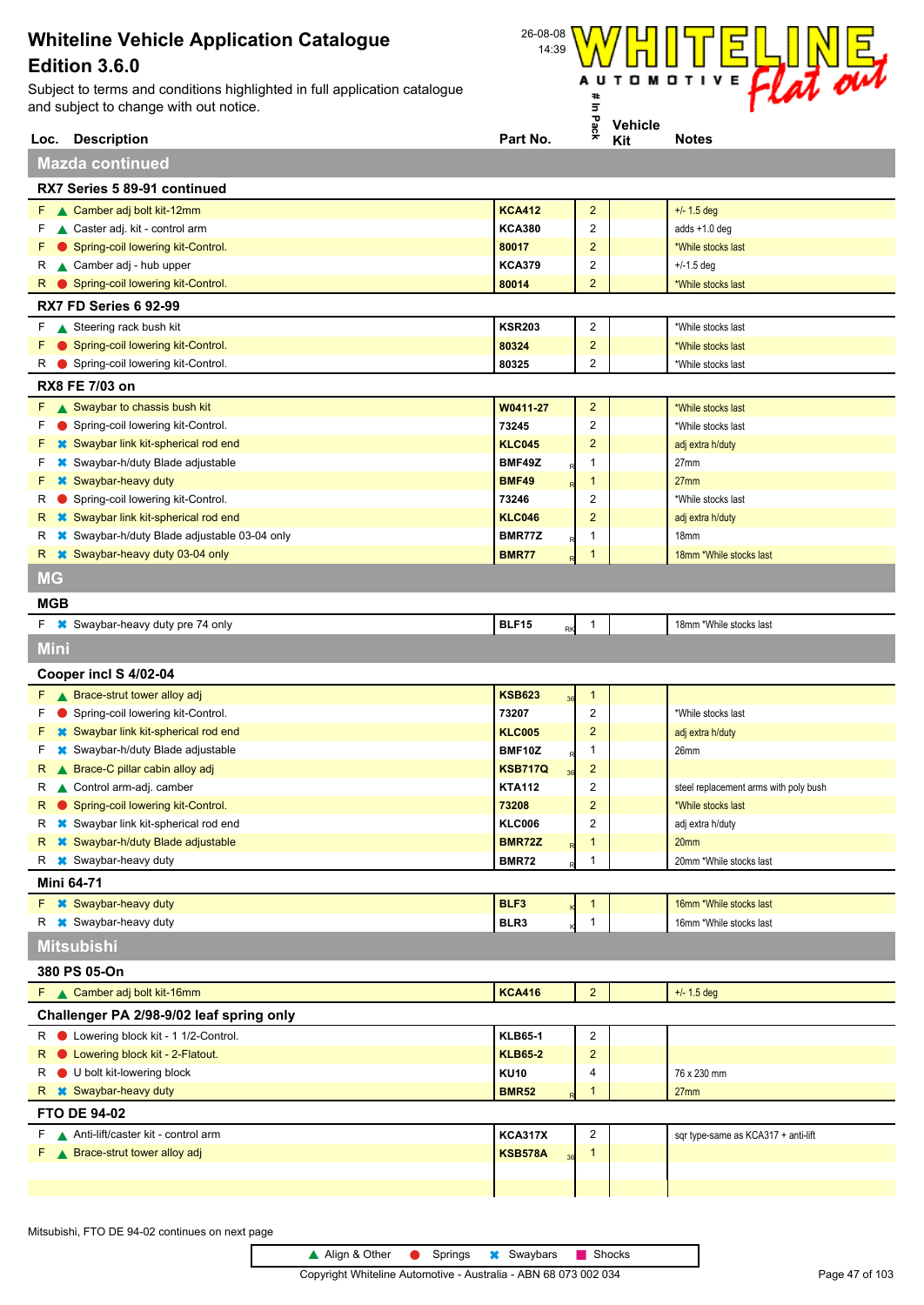

|                | Loc. Description                                                                       | Part No.               | Pack           | <b>Vehicle</b><br>Kit | <b>Notes</b>                                 |
|----------------|----------------------------------------------------------------------------------------|------------------------|----------------|-----------------------|----------------------------------------------|
|                | Mitsubishi continued                                                                   |                        |                |                       |                                              |
|                | FTO DE 94-02 continued                                                                 |                        |                |                       |                                              |
| F.             | ▲ Camber adj bolt kit-12mm                                                             | <b>KCA412</b>          | $\overline{c}$ |                       | $+/- 1.5$ deg                                |
|                | ▲ Caster adj kit - control arm                                                         | <b>KCA317</b>          | $\overline{2}$ |                       | square type-adds +1.0 deg *While stocks last |
| F              | Spring-coil lowering kit-Control.                                                      | 73084                  | 2              |                       | *While stocks last                           |
|                | Spring-coil lowering kit-Flatout.                                                      | 70126                  | $\overline{2}$ |                       | *While stocks last                           |
| F              | <b><sup>■</sup></b> Swaybar-h/duty Blade adjustable                                    | BMF44Z                 | 1              |                       | 18mm *While stocks last                      |
| F              | <b>*</b> Swaybar-heavy duty                                                            | <b>BMF44</b>           | -1             |                       | 18mm *While stocks last                      |
| R              | Brace-strut tower alloy adj                                                            | <b>KSB526</b>          | 1              |                       |                                              |
| R              | Swaybar mount-h/duty kit                                                               | <b>KBR27-18</b>        | $\overline{c}$ |                       | replaces OE with poly bushes                 |
| R              | Swaybar mount-h/duty kit                                                               | <b>KBR27-20</b>        | 2              |                       | replaces OE with poly bushes                 |
| R              | Swaybar mount-h/duty kit                                                               | <b>KBR27-22</b>        | $\overline{c}$ |                       | replaces OE with poly bushes                 |
| R<br>o         | Spring-coil lowering kit-Control.                                                      | 73023A                 | 2              |                       | *While stocks last                           |
| R<br>$\bullet$ | Spring-coil lowering kit-Flatout.                                                      | 73122                  | $\overline{2}$ |                       | *While stocks last                           |
| R              | <b><sup>■</sup></b> Swaybar link kit-spherical rod end GPX with ball type OE link      | <b>KLC047</b>          | 2              |                       | adj extra h/duty                             |
| R              | <b>■ Swaybar-h/duty Blade adjustable GPX with ball type OE link</b>                    | <b>BMR64Z</b>          | 1              |                       | 22mm                                         |
| R              | <sup>■</sup> Swaybar-heavy duty GP with double-pin OE link                             | <b>BMR74</b>           | 1              |                       | 20mm *While stocks last<br>88                |
| R              | <b>*</b> Swaybar-heavy duty GPX with ball type OE link                                 | <b>BMR64</b>           | -1             |                       | 20mm *While stocks last<br>88                |
|                | Galant GA, GB, GC, GD 71-81                                                            |                        |                |                       |                                              |
|                | R Cowering block kit - 1 1/2-Control.                                                  | <b>KLB40-1</b>         | 2              |                       | *While stocks last                           |
| R              | • Lowering block kit - 2-Flatout.                                                      | <b>KLB40-2</b>         | $\overline{c}$ |                       | *While stocks last                           |
| R              | U bolt kit-lowering block                                                              | <b>KU11</b>            | 4              |                       | 70 x 230 mm *While stocks last               |
|                | Galant HG, HH 05/89-11/92 FWD                                                          |                        |                |                       |                                              |
| F              | ▲ Brace-strut tower alloy adj                                                          | <b>KSB542</b>          | 1              |                       | *While stocks last                           |
| F              | Camber adj bolt kit-12mm                                                               | <b>KCA412</b>          | 2              |                       | $+/- 1.5$ deg                                |
|                | ▲ Caster adj kit - control arm                                                         | <b>KCA321</b>          | $\overline{2}$ |                       | $+/- 1.0$ deg                                |
| F              | Spring-coil lowering kit-Control. excl air susp                                        | 80442                  | 2              |                       | *While stocks last                           |
|                | <b>*</b> Swaybar-heavy duty                                                            | <b>BMF60</b>           | 1              |                       | 22mm                                         |
|                | Swaybar-X heavy duty-RACE.                                                             | BMF60X                 | 1              |                       | 24mm *While stocks last                      |
| R              | Brace-strut tower alloy adj                                                            | <b>KSB543</b>          | 1              |                       | *While stocks last                           |
| R              | Camber adj kit - uppr arm                                                              | <b>KCA365</b>          | 4              |                       | $+/- 1.0$ deg                                |
| R.             | Spring-coil lowering kit-Control. excl air susp                                        | 80443                  | $\overline{c}$ |                       | *While stocks last                           |
| R              | <b>*</b> Bush kit-univ swaybar link                                                    | W0007                  | 4              |                       | h/duty poly                                  |
| R              | <b>*</b> Swaybar-heavy duty                                                            | <b>BMR43</b>           |                |                       | 20mm *While stocks last                      |
|                | Galant HG VR4 89-92 turbo AWD                                                          |                        |                |                       |                                              |
|                | $F \wedge$ Brace-strut tower alloy adj                                                 | <b>KSB542</b><br>36    | 1              |                       | *While stocks last                           |
| F              | Camber adj bolt kit-12mm                                                               | <b>KCA412</b>          | $\overline{c}$ |                       | $+/- 1.5$ deg                                |
|                | Caster adj kit - control arm                                                           | <b>KCA321</b>          | 2              |                       | $+/- 1.0$ deg                                |
|                | Spring-coil lowering kit-Control. excl air susp                                        | 80442                  | $\overline{c}$ |                       | *While stocks last                           |
| F              | <b><sup>■</sup></b> Swaybar-heavy duty                                                 | <b>BMF60</b>           | 1              |                       | 22mm                                         |
|                | <b>*</b> Swaybar-X heavy duty-RACE.                                                    | BMF60X                 | 1              |                       | 24mm *While stocks last                      |
| R              | ▲ Brace-strut tower alloy adj                                                          | <b>KSB543</b><br>36    | 1              |                       | *While stocks last                           |
|                | R Bush kit-control arm innr                                                            | W0623                  | $\overline{c}$ |                       | h/duty poly *While stocks last               |
| R              | Bush kit-trailing arm front                                                            | W0624                  | 2              |                       | h/duty poly *While stocks last               |
|                | $R \wedge$ Camber adj kit - uppr arm                                                   | <b>KCA365</b><br>80443 | 4<br>2         |                       | $+/- 1.0$ deg                                |
| R<br>R.        | Spring-coil lowering kit-Control. excl air susp<br><b>*</b> Bush kit-univ swaybar link | W0007                  | 4              |                       | *While stocks last                           |
| R              | <b>*</b> Swaybar-heavy duty                                                            | <b>BMR60</b>           | 1              |                       | h/duty poly<br>20mm *While stocks last       |
|                | R <b>*</b> Swaybar-X heavy duty                                                        | BMR60X                 | -1             |                       | 22mm *While stocks last                      |
| R              | <b>■ Swaybar-XX heavy duty Blade adjustable-RACE.</b>                                  | BMR60XXZ               | 1              |                       | 26mm                                         |
|                | Lancer CA, CB 9/88-9/92                                                                |                        |                |                       |                                              |
| F.             | ▲ Brace-strut tower alloy adj                                                          | <b>KSB556</b>          | $\mathbf{1}$   |                       |                                              |
|                | F Camber adj bolt kit-12mm                                                             | 36<br><b>KCA412</b>    | $\overline{2}$ |                       | $+/- 1.5$ deg                                |
|                |                                                                                        |                        |                |                       |                                              |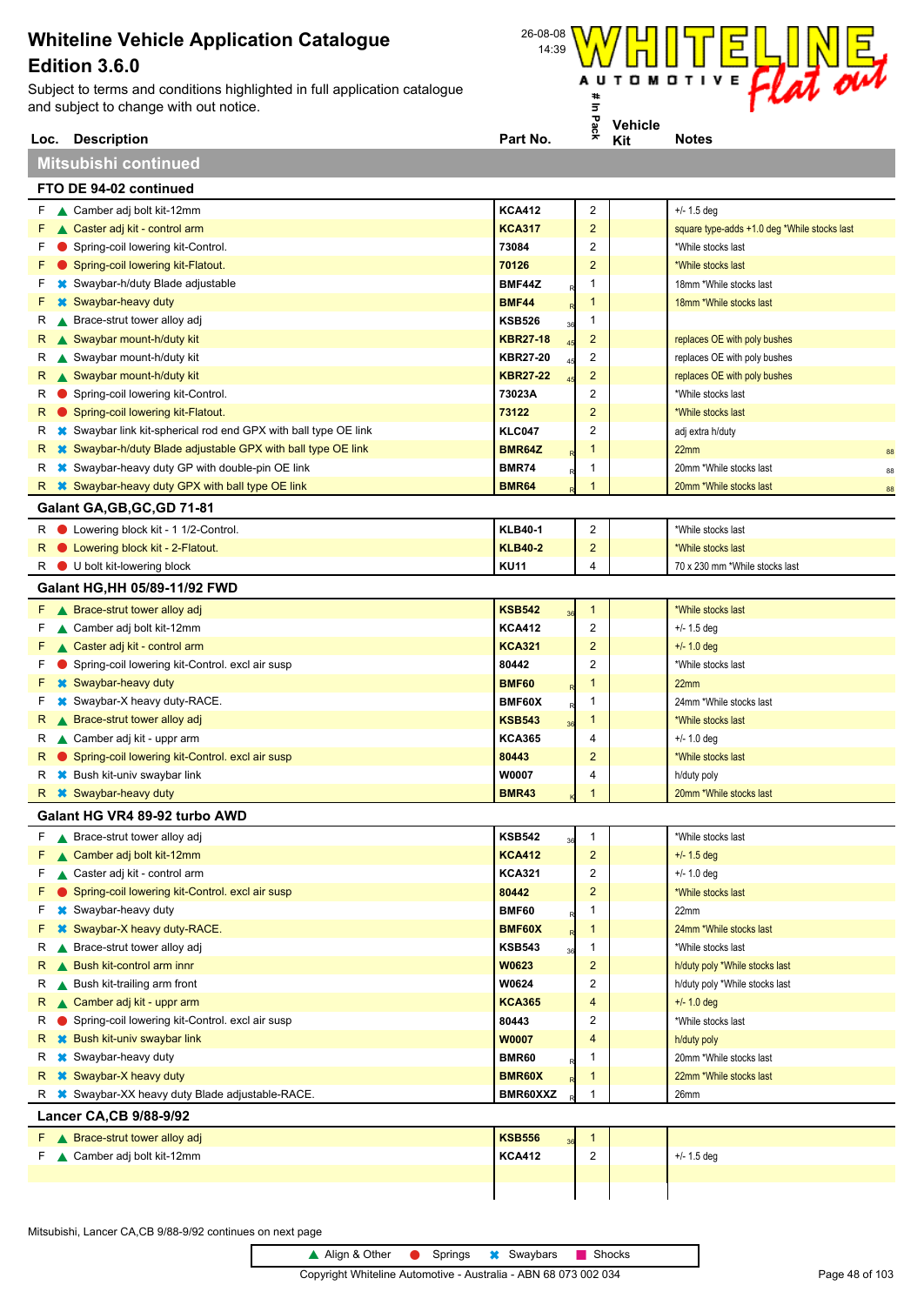Subject to terms and conditions highlighted in full application catalogue and subject to change with out notice.



|                                  | Loc. Description                                                           | Part No.                  |                         | ×, | Kit | <b>Notes</b>                                       |  |  |
|----------------------------------|----------------------------------------------------------------------------|---------------------------|-------------------------|----|-----|----------------------------------------------------|--|--|
|                                  | Mitsubishi continued                                                       |                           |                         |    |     |                                                    |  |  |
| Lancer CA,CB 9/88-9/92 continued |                                                                            |                           |                         |    |     |                                                    |  |  |
|                                  | F Spring-coil lowering kit-Control.                                        | 70082                     | $\overline{c}$          |    |     | *While stocks last                                 |  |  |
| R                                | ▲ Panhard rod kit-adjustable                                               | <b>KPR013</b>             | 1                       |    |     | off-car adjustable *While stocks last              |  |  |
| R.                               | Spring-coil lowering kit-Control.                                          | 79118                     | $\overline{2}$          |    |     | *While stocks last                                 |  |  |
| R                                | <sup>■</sup> Swaybar-h/duty Blade adjustable CB sedan coupe with beam rear | BMR68Z                    | 1                       |    |     | 22mm *While stocks last                            |  |  |
| R.                               | <b><sup>■</sup></b> Swaybar-heavy duty CB sedan coupe with beam rear       | <b>BMR68</b>              | 1                       |    |     | 22mm *While stocks last                            |  |  |
|                                  | Lancer CC GSR 92-2/96 awd                                                  |                           |                         |    |     |                                                    |  |  |
| F                                | Anti-lift/caster kit - control arm                                         | <b>KCA317X</b>            | 2                       |    |     | sqr type-same as KCA317 + anti-lift                |  |  |
| F                                | ▲ Brace-strut tower alloy adj                                              | <b>KSB578A</b>            | $\mathbf{1}$            |    |     |                                                    |  |  |
| F                                | ▲ Camber adj bolt kit-12mm                                                 | <b>KCA412</b>             | 2                       |    |     | $+/- 1.5$ deg                                      |  |  |
| F                                | ▲ Caster adj kit - control arm excl EVO                                    | <b>KCA317</b>             | 2                       |    |     | square type-adds +1.0 deg *While stocks last       |  |  |
| F                                | Swaybar to chassis bush kit                                                | W0440-22                  | 2                       |    |     |                                                    |  |  |
| F                                | Spring-coil lowering kit-Control.                                          | 73084                     | $\overline{2}$          |    |     | *While stocks last                                 |  |  |
| F                                | Spring-coil lowering kit-Flatout.                                          | 70126                     | 2                       |    |     | *While stocks last                                 |  |  |
| R.                               | ▲ Brace-strut tower alloy adj                                              | <b>KSB526</b><br>36       | 1                       |    |     |                                                    |  |  |
| R                                | Spring-coil lowering kit-Control.                                          | 73023A                    | 2                       |    |     | *While stocks last                                 |  |  |
| R.                               | Spring-coil lowering kit-Flatout.                                          | 73122                     | $\overline{2}$          |    |     | *While stocks last                                 |  |  |
| R                                | <b>*</b> Swaybar-heavy duty                                                | <b>BMR56</b>              | 1                       |    |     | 18mm                                               |  |  |
| R                                | <b>*</b> Swaybar-X heavy duty                                              | <b>BMR56X</b>             | 1                       |    |     | 20 <sub>mm</sub>                                   |  |  |
|                                  | Lancer CC,CE 92-02 excl EVO, GSR                                           |                           |                         |    |     |                                                    |  |  |
| F.                               | Anti-lift/caster kit - control arm                                         | <b>KCA317X</b>            | $\overline{c}$          |    |     | sqr type-same as KCA317 + anti-lift                |  |  |
| F                                | ▲ Brace-strut tower alloy adj                                              | <b>KSB578A</b>            | 1                       |    |     |                                                    |  |  |
| F                                | Camber adj bolt kit-12mm                                                   | <b>KCA412</b>             | 2                       |    |     | $+/- 1.5$ deg                                      |  |  |
| F                                | ▲ Caster adj kit - control arm                                             | <b>KCA317</b>             | $\overline{2}$          |    |     | square type-adds +1.0 deg *While stocks last       |  |  |
| F                                | Spring-coil lowering kit-Control. sedan coupe                              | 72301A                    | 2                       |    |     | *While stocks last                                 |  |  |
| F                                | Spring-coil lowering kit-Control. wagon                                    | 70082                     | $\overline{2}$          |    |     | *While stocks last                                 |  |  |
| F                                | Spring-coil lowering kit-Flatout. sedan coupe                              | 73121                     | 2                       |    |     | *While stocks last                                 |  |  |
| R                                | Brace-strut tower alloy adj excl wagon                                     | <b>KSB526</b>             | 1                       |    |     |                                                    |  |  |
| R                                | Swaybar mount-h/duty kit                                                   | <b>KBR27-18</b>           | 2                       |    |     | replaces OE with poly bushes                       |  |  |
| R.                               | Swaybar mount-h/duty kit                                                   | <b>KBR27-20</b>           | $\overline{2}$          |    |     | replaces OE with poly bushes                       |  |  |
| R<br>R.                          | Swaybar mount-h/duty kit<br>Spring-coil lowering kit-Control. sedan coupe  | <b>KBR27-22</b><br>73023A | 2<br>$\overline{2}$     |    |     | replaces OE with poly bushes<br>*While stocks last |  |  |
| R                                | Spring-coil lowering kit-Control. wagon                                    | 78604                     | $\overline{\mathbf{c}}$ |    |     | *While stocks last                                 |  |  |
| R.                               | Spring-coil lowering kit-Flatout. sedan coupe                              | 73122                     | 2                       |    |     | *While stocks last                                 |  |  |
|                                  | R * Swaybar-h/duty Blade adjustable with IRS                               | <b>BMR51Z</b>             | 1                       |    |     | 18mm                                               |  |  |
|                                  | $R \times$ Swaybar-heavy duty with IRS                                     | <b>BMR51</b>              | $\mathbf{1}$            |    |     | 18mm *While stocks last                            |  |  |
|                                  | Lancer EVO IV-V-VI 96-00                                                   |                           |                         |    |     |                                                    |  |  |
|                                  | $F \wedge$ Brace-strut tower alloy adj                                     | <b>KSB578A</b>            | $\mathbf{1}$            |    |     |                                                    |  |  |
| F                                | Swaybar link kit-spherical rod end                                         | 36<br><b>KLC39</b>        | $\overline{\mathbf{c}}$ |    |     | adj extra h/duty replaces OE ball-joint type       |  |  |
| F                                | Spring-coil lowering kit-Control.                                          | 73257                     | 2                       |    |     |                                                    |  |  |
| F                                | <b>*</b> Swaybar-heavy duty                                                | <b>BMF52</b>              | 1                       |    |     | 24mm                                               |  |  |
| R                                | ▲ Brace-strut tower alloy adj                                              | <b>KSB628Q</b>            | 1                       |    |     | with Quick Release clamp                           |  |  |
| R.                               | ▲ Bump steer correction kit                                                | <b>KCA388</b>             | $\overline{\mathbf{c}}$ |    |     |                                                    |  |  |
| R                                | Bush kit-control arm frnt uppr innr                                        | W0590                     | 2b/2t                   |    |     | High performance                                   |  |  |
| R.                               | Bush kit-control arm Iwr shck mnt                                          | W0589                     | 2 <sub>b</sub> /2t      |    |     | <b>High performance</b>                            |  |  |
| R                                | Bush kit-control arm rr uppr innr                                          | W0591                     | 4 <sub>b</sub> /2t      |    |     | High performance                                   |  |  |
| R.                               | ▲ Bush kit-diff mount                                                      | W0592                     | $\mathbf{1}$            |    |     |                                                    |  |  |
| R                                | Bush kit-toe control arm inner                                             | W0588                     | 2 <sub>b</sub> /2t      |    |     | High performance                                   |  |  |
| R.                               | Bush kit-trailing arm front lwr                                            | W0594                     | 2 <sub>b</sub> /2t      |    |     | <b>High performance</b>                            |  |  |
| R                                | Spring-coil lowering kit-Control.                                          | 73241                     | 2                       |    |     |                                                    |  |  |
| R                                | <b>*</b> Swaybar link kit-spherical rod end                                | <b>KLC002</b>             | $\overline{\mathbf{c}}$ |    |     | adj extra h/duty                                   |  |  |
| R                                | <b>☀</b> Swaybar-h/duty Blade adjustable                                   | BMR65Z                    | 1                       |    |     | 22mm                                               |  |  |
|                                  |                                                                            |                           |                         |    |     |                                                    |  |  |

Mitsubishi, Lancer EVO IV-V-VI 96-00 continues on next page



I

Ι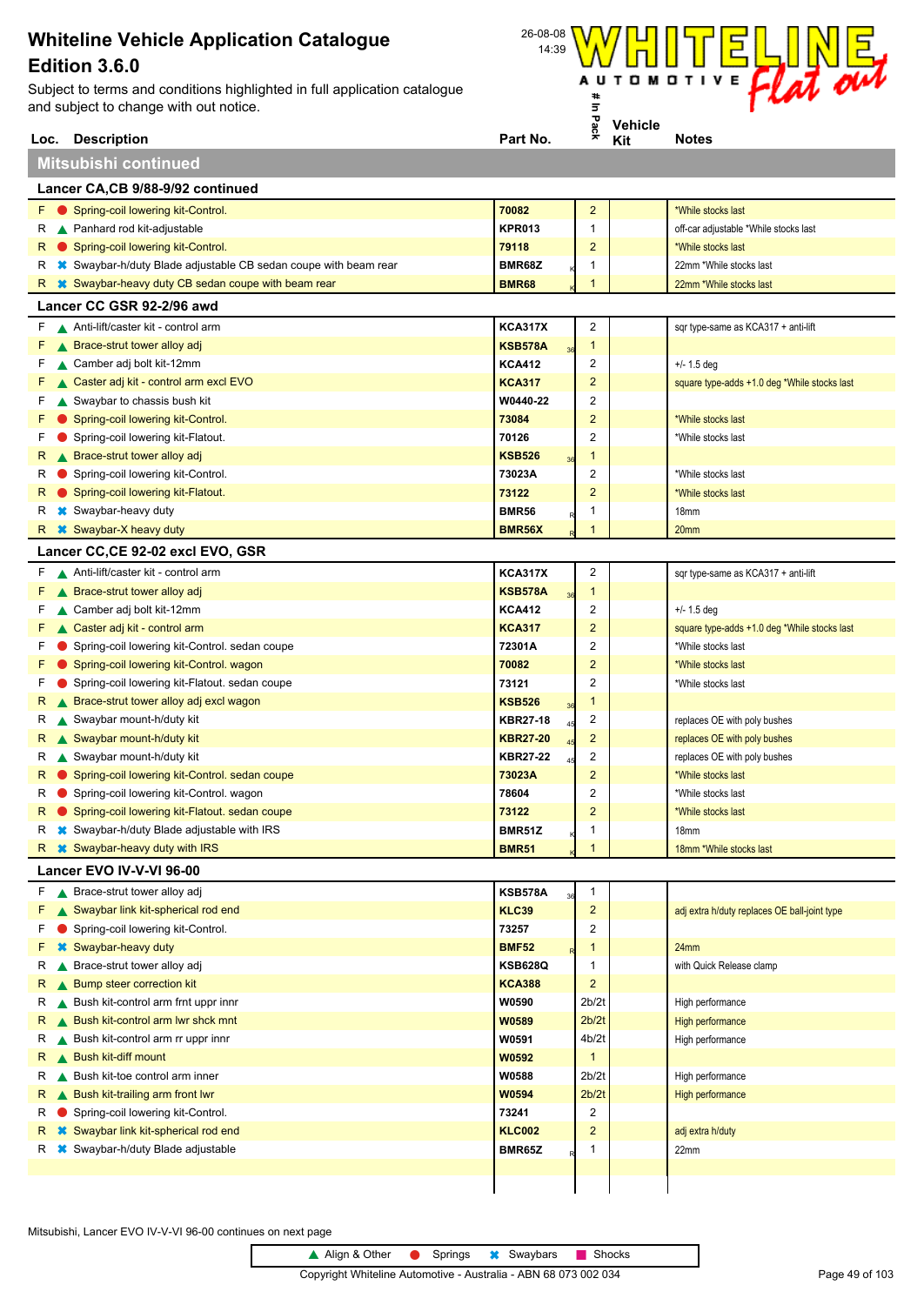

|                                    | Loc. Description                                                     | Part No.                           | ⋇                                  | Kit | <b>Notes</b>                                                 |  |
|------------------------------------|----------------------------------------------------------------------|------------------------------------|------------------------------------|-----|--------------------------------------------------------------|--|
|                                    | <b>Mitsubishi continued</b>                                          |                                    |                                    |     |                                                              |  |
| Lancer EVO IV-V-VI 96-00 continued |                                                                      |                                    |                                    |     |                                                              |  |
|                                    | R <b>*</b> Swaybar-heavy duty                                        | <b>BMR65</b>                       | $\mathbf{1}$                       |     | 22mm *While stocks last                                      |  |
| к                                  | <b>■ Swaybar-X h/duty Blade adjustable</b>                           | BMR65XZ                            | 1                                  |     | 24mm                                                         |  |
|                                    | Lancer EVO VII-VIII-IX 01-06                                         |                                    |                                    |     |                                                              |  |
| F                                  | ▲ Bush kit-control arm front                                         | W0593                              | 4b/2t                              |     | High performance                                             |  |
| F                                  | Roll centre adjust kit suit LHD & RHD                                | <b>KCA395</b>                      | 4j                                 |     | reduces roll. Essential for lowered cars                     |  |
| F                                  | Steering precision kit JDM RHD only                                  | <b>KCA387</b>                      | 3                                  |     |                                                              |  |
| F                                  | Steering precision kit USDM and LHD                                  | <b>KCA390</b>                      | 3                                  |     |                                                              |  |
| F                                  | Strut top-camber/caster adj MOTORSPORT-RACE.                         | <b>KCA252M</b>                     | $\overline{c}$                     |     | suit small diameter coil-over race springs ONLY              |  |
| F                                  | Strut top-camber/caster adj STREET                                   | <b>KCA252S</b>                     | 2                                  |     | suit stock size springs                                      |  |
| F                                  | Spring-coil lowering kit-Control.                                    | 73240                              | $\overline{c}$                     |     |                                                              |  |
| F                                  | <b></b> Swaybar link kit-spherical rod end                           | <b>KLC39</b>                       | 2                                  |     | adj extra h/duty replaces OE ball-joint type                 |  |
| F                                  | <b>*</b> Swaybar-heavy duty                                          | <b>BMF48</b>                       | 1                                  |     | 26mm                                                         |  |
| R                                  | ▲ Brace-strut tower alloy adj                                        | <b>KSB628Q</b>                     | 1                                  |     | with Quick Release clamp                                     |  |
| R.                                 | Bump steer correction kit                                            | <b>KCA388</b>                      | $\overline{c}$                     |     |                                                              |  |
| R                                  | Bush kit-control arm frnt uppr innr                                  | W0590                              | 2 <sub>b</sub> /2t                 |     | High performance                                             |  |
| R.                                 | Bush kit-control arm Iwr shck mnt                                    | W0589                              | 2 <sub>b</sub> /2t                 |     | High performance                                             |  |
| R                                  | Bush kit-control arm rr uppr innr<br>Bush kit-diff mount excl EVO IX | W0591<br>W0592                     | 4 <sub>b</sub> /2t<br>$\mathbf{1}$ |     | High performance                                             |  |
| R.<br>К                            | Bush kit-toe control arm inner                                       | W0588                              | 2b/2t                              |     | High performance                                             |  |
| R.                                 | ▲ Bush kit-trailing arm front lwr                                    | W0594                              | 2 <sub>b</sub> /2t                 |     | High performance                                             |  |
| к                                  | Spring-coil lowering kit-Control.                                    | 73241                              | 2                                  |     |                                                              |  |
| R.                                 | <b>*</b> Swaybar link kit-spherical rod end                          | <b>KLC002</b>                      | $\overline{c}$                     |     | adj extra h/duty                                             |  |
| к                                  | <b>☀</b> Swaybar-h/duty Blade adjustable                             | BMR65Z                             | 1                                  |     | 22mm                                                         |  |
| R                                  | <b>*</b> Swaybar-heavy duty                                          | <b>BMR65</b>                       | $\mathbf{1}$                       |     | 22mm *While stocks last                                      |  |
|                                    | R * Swaybar-X h/duty Blade adjustable                                | BMR65XZ                            | 1                                  |     | 24mm                                                         |  |
|                                    | Lancer CG, CH, CS 7/02-05 excl EVO                                   |                                    |                                    |     |                                                              |  |
| F                                  | ▲ Brace-strut tower alloy adj                                        | <b>KSB631</b>                      | $\mathbf{1}$                       |     |                                                              |  |
| F                                  | ▲ Camber adj bolt kit-12mm                                           | <b>KCA412</b>                      | 2                                  |     | $+/- 1.5$ deg                                                |  |
| F                                  | Spring-coil lowering kit-Control.                                    | 73258                              | $\overline{2}$                     |     | *While stocks last                                           |  |
| F                                  | Swaybar-heavy duty with OE swaybars                                  | <b>BMF53</b>                       | 1                                  |     | 27mm                                                         |  |
| R.                                 | Spring-coil lowering kit-Control.                                    | 73259                              | $\overline{c}$                     |     | *While stocks last                                           |  |
| R                                  | <b><sup>■</sup></b> Swaybar-h/duty Blade adjustable with OE swaybars | BMR79Z                             | 1                                  |     | 18mm                                                         |  |
| R.                                 | <b>■ Swaybar-h/duty Blade adjustable with out OE rear swaybar</b>    | <b>BMR80Z</b>                      | $\mathbf{1}$                       |     | 18mm *While stocks last                                      |  |
|                                    | R $\ast$ Swaybar-heavy duty with OE swaybars                         | <b>BMR79</b>                       | 1                                  |     | 18mm                                                         |  |
|                                    | R * Swaybar-heavy duty with out OE rear swaybar                      | <b>BMR80</b>                       | $\mathbf{1}$                       |     | 18mm *While stocks last                                      |  |
|                                    | Magna TR, TS 4/91-3/96                                               |                                    |                                    |     |                                                              |  |
|                                    | $F \wedge$ Brace-strut tower alloy adj                               | <b>KSB607</b><br>36                | 1                                  |     | *While stocks last                                           |  |
| F                                  | Camber adj bolt kit-12mm                                             | <b>KCA412</b>                      | $\overline{\mathbf{c}}$            |     | $+/- 1.5$ deg                                                |  |
| R                                  | Spring-coil lowering kit-Control.                                    | 70086                              | 2                                  |     | *While stocks last                                           |  |
| R                                  | <b>*</b> Swaybar-heavy duty sedan                                    | <b>BMR44</b>                       | -1                                 |     | 20mm *While stocks last                                      |  |
| R                                  | <b>★</b> Swaybar-heavy duty wagon with 5 link beam                   | <b>BMR67</b>                       | 1                                  |     | 22mm *While stocks last                                      |  |
|                                    | Mirage CE 07/96-03                                                   |                                    |                                    |     |                                                              |  |
| F                                  | Anti-lift/caster kit - control arm                                   | <b>KCA317X</b>                     | $\overline{c}$                     |     | sqr type-same as KCA317 + anti-lift                          |  |
| F                                  | Brace-strut tower alloy adj                                          | <b>KSB578A</b>                     | $\mathbf{1}$                       |     |                                                              |  |
| F                                  | ▲ Camber adj bolt kit-12mm                                           | <b>KCA412</b>                      | $\overline{\mathbf{c}}$            |     | $+/- 1.5$ deg                                                |  |
| F                                  | Caster adj kit - control arm                                         | <b>KCA317</b>                      | 2                                  |     | square type-adds +1.0 deg *While stocks last                 |  |
| F                                  | Spring-coil lowering kit-Control.                                    | 72301A                             | $\overline{\mathbf{c}}$            |     | *While stocks last                                           |  |
| F                                  | Spring-coil lowering kit-Flatout.                                    | 73121                              | 2                                  |     | *While stocks last                                           |  |
| R.                                 | ▲ Brace-strut tower alloy adj<br>Swaybar mount-h/duty kit            | <b>KSB526</b>                      | $\mathbf{1}$                       |     |                                                              |  |
| R<br>R.                            | Swaybar mount-h/duty kit                                             | <b>KBR27-18</b><br><b>KBR27-20</b> | 2<br>$\overline{\mathbf{c}}$       |     | replaces OE with poly bushes<br>replaces OE with poly bushes |  |
|                                    |                                                                      |                                    |                                    |     |                                                              |  |

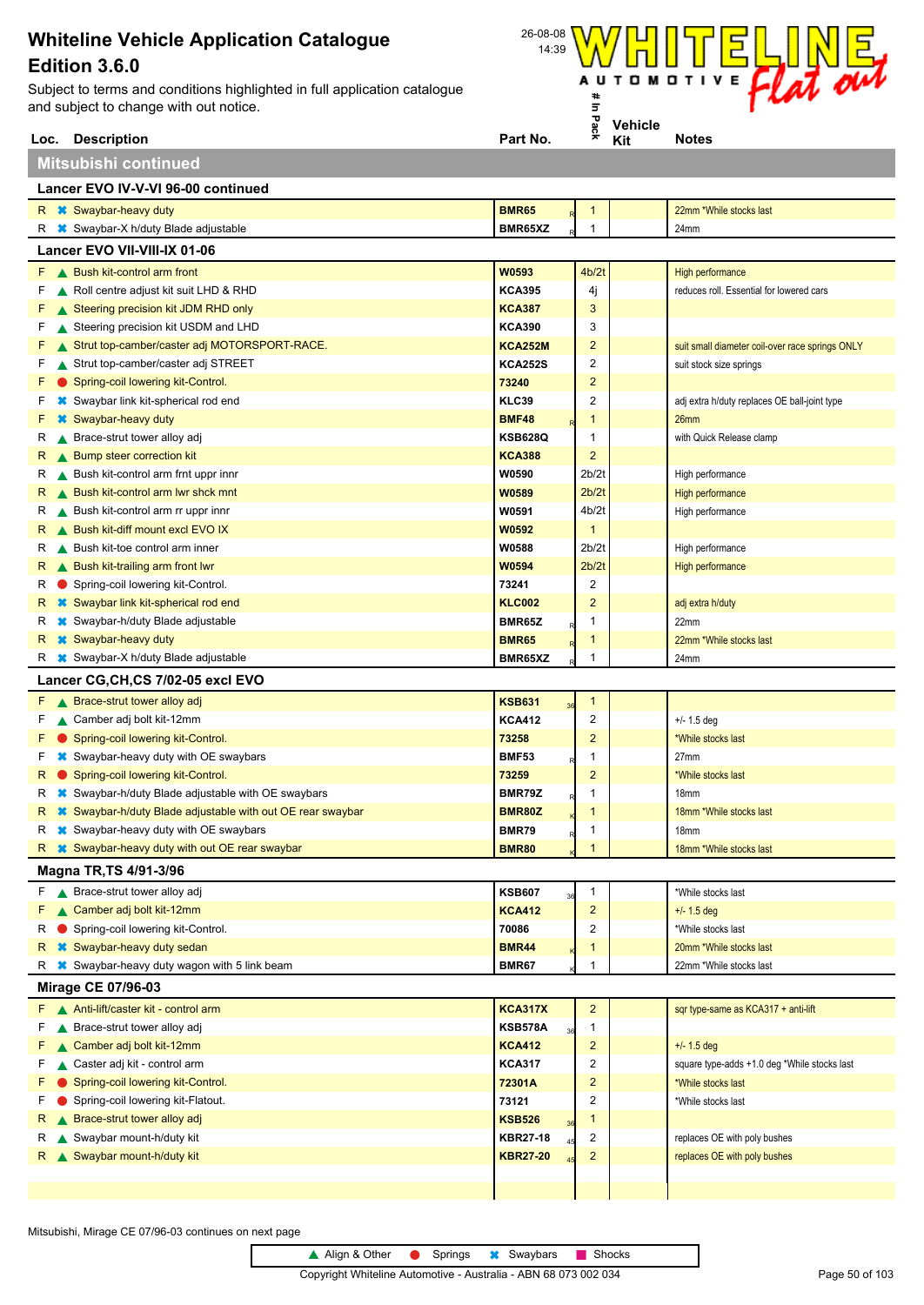Subject to terms and conditions highlighted in full application catalogue and subject to change with out notice.



|    | Loc. Description                                                | Part No.                        | 웃                       | Kit | <b>Notes</b>                                     |            |  |  |
|----|-----------------------------------------------------------------|---------------------------------|-------------------------|-----|--------------------------------------------------|------------|--|--|
|    | <b>Mitsubishi continued</b>                                     |                                 |                         |     |                                                  |            |  |  |
|    | Mirage CE 07/96-03 continued                                    |                                 |                         |     |                                                  |            |  |  |
|    | R Swaybar mount-h/duty kit                                      | <b>KBR27-22</b>                 | 2                       |     | replaces OE with poly bushes                     |            |  |  |
| R. | Spring-coil lowering kit-Control.                               | 73023A                          | $\overline{2}$          |     | *While stocks last                               |            |  |  |
| R  | Spring-coil lowering kit-Flatout.                               | 73122                           | 2                       |     | *While stocks last                               |            |  |  |
| R. | <b>*</b> Swaybar-h/duty Blade adjustable                        | <b>BMR54Z</b>                   | 1                       |     | 18 <sub>mm</sub>                                 |            |  |  |
| R  | <b>*</b> Swaybar-heavy duty                                     | <b>BMR54</b>                    | $\mathbf 1$             |     | 18mm *While stocks last                          |            |  |  |
|    | Pajero NH, NJ, NL 5/91-4/00                                     |                                 |                         |     |                                                  |            |  |  |
|    | R Panhard rod kit-adjustable                                    | <b>KPR003</b>                   | $\mathbf{1}$            |     | off-car adjustable                               |            |  |  |
|    | R * Swaybar-heavy duty with coil spring rear only               | <b>BMR52</b>                    | 1                       |     | 27mm                                             |            |  |  |
|    | Pajero NM 5/00-10/02                                            |                                 |                         |     |                                                  |            |  |  |
|    | F <b>*</b> Swaybar-heavy duty                                   | <b>BMF42</b>                    | $\mathbf{1}$            |     | 30mm *While stocks last                          |            |  |  |
|    | R <b>*</b> Swaybar-heavy duty                                   | <b>BMR61</b>                    | 1                       |     | 24mm *While stocks last                          |            |  |  |
|    | Triton ME, MF, MG, MH 87-92                                     |                                 |                         |     |                                                  |            |  |  |
|    | F * Swaybar-heavy duty                                          | <b>BMF27</b>                    | $\mathbf{1}$            |     | 27mm *While stocks last                          |            |  |  |
| R  | <b>*</b> Swaybar-heavy duty                                     | BMR <sub>2</sub>                | $\mathbf{1}$            |     | 16mm *While stocks last                          |            |  |  |
|    | Triton MJ 93-10/96 rwd                                          |                                 |                         |     |                                                  |            |  |  |
|    | F * Swaybar-heavy duty 2wd                                      | <b>BMF27</b>                    | $\mathbf{1}$            |     | 27mm *While stocks last                          |            |  |  |
| R  | <b>*</b> Swaybar-heavy duty 2wd                                 | <b>BMR27</b>                    | 1                       |     | 18mm *While stocks last                          |            |  |  |
|    | Magna TE-TJ 96-04                                               |                                 |                         |     |                                                  |            |  |  |
| F  | Anti-lift/caster kit - control arm 18mm pin                     | <b>KCA358X</b>                  | $\overline{2}$          |     | same as KCA358 plus anti-lift *While stocks last | 46         |  |  |
| F  | A Anti-lift/caster kit - control arm 22mm pin type              | <b>KCA372X</b>                  | 2                       |     | same as KCA372 plus anti-lift *While stocks last | 46         |  |  |
| F  | ▲ Brace-strut tower alloy adj V6 only                           | <b>KSB592</b><br>3 <sub>0</sub> | 1                       |     |                                                  |            |  |  |
| F  | Camber adj bolt kit-12mm                                        | <b>KCA412</b>                   | 2                       |     | $+/- 1.5$ deg                                    |            |  |  |
| F  | ▲ Caster adj kit - control arm 18mm pin                         | <b>KCA358</b>                   | $\overline{2}$          |     | +/- 0.5 deg *While stocks last                   | 46         |  |  |
| F  | ▲ Caster adj kit - control arm 22mm pin type                    | <b>KCA372</b>                   | 2                       |     | +/- 0.5 deg *While stocks last                   | 46         |  |  |
| F  | Spring-coil lowering kit-Control.                               | 70065                           | $\overline{2}$          |     | *While stocks last                               | 63         |  |  |
| F  | Spring-coil lowering kit-Flatout.                               | 73163                           | $\overline{c}$          |     | *While stocks last                               | 63         |  |  |
| F  | <b>*</b> Swaybar-heavy duty                                     | <b>BMF43</b>                    | $\mathbf 1$             |     | 24mm                                             |            |  |  |
| F  | <b>*</b> Swaybar-heavy duty TJ Awd                              | <b>BMF47</b>                    | 1                       |     | 24mm *While stocks last                          |            |  |  |
| R. | ▲ Camber adj kit - uppr c/arm                                   | <b>KCA357</b>                   | $\overline{2}$          |     | adds < +1.25 deg *While stocks last              |            |  |  |
| R  | Spring-coil lowering kit-Control.                               | 70064                           | 2                       |     | *While stocks last                               | 63         |  |  |
|    | Spring-coil lowering kit-Flatout.                               | 73164                           | $\overline{2}$          |     | *While stocks last                               | 63         |  |  |
|    | R * Swaybar-h/duty Blade adjustable TJ Awd                      | BMR76Z                          | -1                      |     | 18mm *While stocks last                          |            |  |  |
|    | R * Swaybar-h/duty Blade adjustable with OE swaybar             | <b>BMR70Z</b>                   | $\mathbf{1}$            |     | 22mm                                             |            |  |  |
| R  | <sup>■</sup> Swaybar-h/duty Blade adjustable without OE swaybar | BMR69Z                          | 1                       |     | 20mm                                             |            |  |  |
| R. | <b>*</b> Swaybar-heavy duty TJ Awd                              | <b>BMR76</b>                    | $\mathbf 1$             |     | 18mm *While stocks last                          |            |  |  |
| R  | <b>*</b> Swaybar-heavy duty wagon with 5 link rear end          | <b>BMR67</b>                    | 1                       |     | 22mm *While stocks last                          |            |  |  |
| R  | <b>■ Swaybar-heavy duty with OE swaybar</b>                     | <b>BMR70</b>                    | 1                       |     | 22mm *While stocks last                          |            |  |  |
| R  | <b>■ Swaybar-heavy duty without OE swaybar</b>                  | <b>BMR69</b>                    | 1                       |     | 20mm *While stocks last                          |            |  |  |
| R. | <b>■ Swaybar-X h/duty Blade adjustable without OE swaybar</b>   | BMR69XZ                         | 1                       |     | 22mm                                             |            |  |  |
|    | <b>Verada KR-KS 10/91-96</b>                                    |                                 |                         |     |                                                  |            |  |  |
| F  | ▲ Brace-strut tower alloy adj                                   | <b>KSB607</b>                   | $\mathbf{1}$            |     | *While stocks last                               |            |  |  |
| F  | ▲ Camber adj bolt kit-12mm                                      | <b>KCA412</b>                   | $\overline{2}$          |     | $+/- 1.5$ deg                                    |            |  |  |
| R  | Spring-coil lowering kit-Control.                               | 70086                           | $\overline{c}$          |     | *While stocks last                               |            |  |  |
| R. | <b>*</b> Swaybar-heavy duty                                     | <b>BMR44</b>                    |                         |     | 20mm *While stocks last                          |            |  |  |
|    | Verada KE-KJ 96-04                                              |                                 |                         |     |                                                  |            |  |  |
|    | F Anti-lift/caster kit - control arm                            | <b>KCA358X</b>                  | $\overline{\mathbf{c}}$ |     | same as KCA358 plus anti-lift *While stocks last | 46         |  |  |
| F  | A Anti-lift/caster kit - control arm                            | <b>KCA372X</b>                  | $\overline{2}$          |     | same as KCA372 plus anti-lift *While stocks last | ${\bf 46}$ |  |  |
| F  | ▲ Brace-strut tower alloy adj                                   | <b>KSB592</b>                   | 1                       |     |                                                  |            |  |  |
| F  | ▲ Camber adj bolt kit-12mm                                      | <b>KCA412</b>                   | $\overline{2}$          |     | $+/- 1.5$ deg                                    |            |  |  |
| F  | Caster adj kit - control arm                                    | <b>KCA358</b>                   | 2                       |     | +/- 0.5 deg *While stocks last                   | 46         |  |  |
|    |                                                                 |                                 |                         |     |                                                  |            |  |  |
|    |                                                                 |                                 |                         |     |                                                  |            |  |  |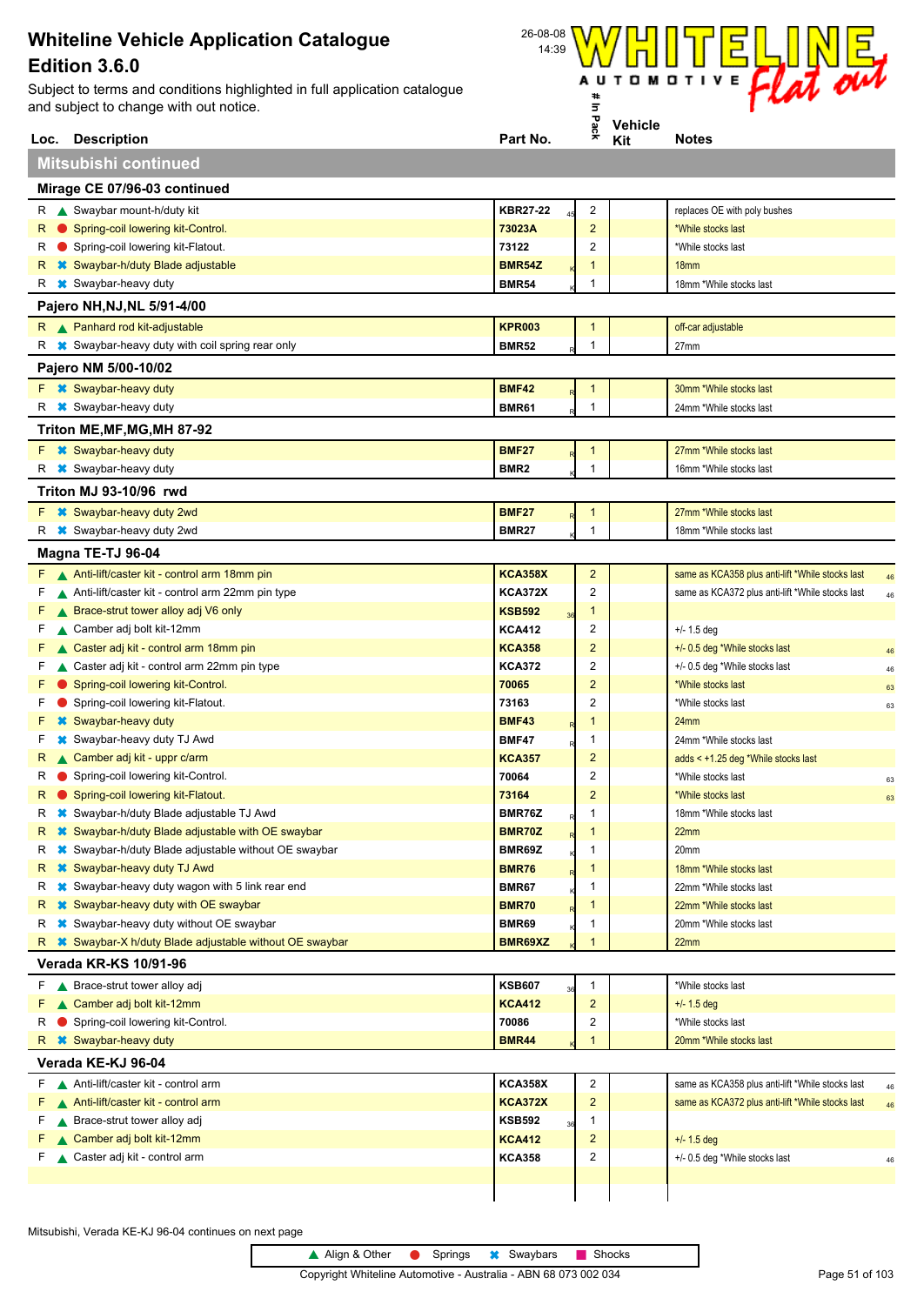Subject to terms and conditions highlighted in full application catalogue and subject to change with out notice.



|                              | Loc. Description                                           | Part No.                     | 웆.                      | Kit | <b>Notes</b>                         |  |  |  |
|------------------------------|------------------------------------------------------------|------------------------------|-------------------------|-----|--------------------------------------|--|--|--|
|                              | Mitsubishi continued                                       |                              |                         |     |                                      |  |  |  |
| Verada KE-KJ 96-04 continued |                                                            |                              |                         |     |                                      |  |  |  |
|                              | F Caster adj kit - control arm                             | <b>KCA372</b>                | $\overline{c}$          |     | +/- 0.5 deg *While stocks last<br>46 |  |  |  |
| F                            | Spring-coil lowering kit-Control.                          | 70065                        | 2                       |     | *While stocks last<br>63             |  |  |  |
| F                            | Spring-coil lowering kit-Flatout.                          | 73163                        | $\overline{\mathbf{c}}$ |     | *While stocks last<br>63             |  |  |  |
| F                            | <b>*</b> Swaybar-heavy duty                                | <b>BMF43</b>                 | 1                       |     | 24mm                                 |  |  |  |
|                              | Camber adj kit - uppr c/arm                                | <b>KCA357</b>                | $\overline{\mathbf{c}}$ |     | adds < +1.25 deg *While stocks last  |  |  |  |
| R                            | Spring-coil lowering kit-Control.                          | 70064                        | 2                       |     | *While stocks last<br>63             |  |  |  |
| R.                           | Spring-coil lowering kit-Flatout.                          | 73164                        | $\overline{\mathbf{c}}$ |     | *While stocks last<br>63             |  |  |  |
| R                            | <b>*</b> Swaybar-h/duty Blade adjustable                   | BMR70Z                       | 1                       |     | 22mm                                 |  |  |  |
| R.                           | <b>*</b> Swaybar-heavy duty                                | <b>BMR70</b><br>$\mathsf{R}$ | 1                       |     | 22mm *While stocks last              |  |  |  |
| Nissan                       |                                                            |                              |                         |     |                                      |  |  |  |
|                              | 1200 B110-120 67-85 inc early 1000 & 1200 ute              |                              |                         |     |                                      |  |  |  |
| F                            | <b>■ Swaybar-heavy duty B120 wagon ute</b>                 | <b>BDF15</b>                 | $\mathbf{1}$            |     | 20mm *While stocks last              |  |  |  |
| F.                           | <b>*</b> Swaybar-heavy duty excl wagon ute                 | <b>BDF29</b>                 | $\mathbf{1}$            |     | 20mm *While stocks last              |  |  |  |
| R                            | • Lowering block kit - 1 1/2-Control. excl ute             | <b>KLB50-1</b>               | 2                       |     | *While stocks last                   |  |  |  |
| R.                           | • Lowering block kit - 1 1/2-Control. ute                  | <b>KLB51-1</b>               | 2                       |     | *While stocks last                   |  |  |  |
| R                            | • Lowering block kit - 2-Flatout. excl ute                 | <b>KLB50-2</b>               | 2                       |     | *While stocks last                   |  |  |  |
| R.                           | • Lowering block kit - 2-Flatout. ute                      | <b>KLB51-2</b>               | 2                       |     | *While stocks last                   |  |  |  |
| R                            | ● U Bolt kit-lowering block excl ute                       | <b>KU12</b>                  | 4                       |     | 57 x 230 mm *While stocks last       |  |  |  |
| R.                           | • U bolt kit-lowering block ute                            | <b>KU11</b>                  | 4                       |     | 70 x 230 mm *While stocks last       |  |  |  |
| R                            | <sup>■</sup> Swaybar-heavy duty B120 wagon ute             | <b>BDR15</b>                 | $\mathbf{1}$            |     | 16mm *While stocks last              |  |  |  |
| R                            | <b>*</b> Swaybar-heavy duty coupe                          | <b>BDR33</b>                 | $\mathbf 1$             |     | 18mm *While stocks last              |  |  |  |
| R                            | <b>*</b> Swaybar-heavy duty sedan                          | <b>BDR11</b>                 | 1                       |     | 16mm *While stocks last              |  |  |  |
|                              | 120Y B210 4/74-3/79                                        |                              |                         |     |                                      |  |  |  |
|                              |                                                            |                              |                         |     |                                      |  |  |  |
| F.                           | <b>*</b> Swaybar-heavy duty                                | <b>BDF29</b>                 | $\mathbf{1}$            |     | 20mm *While stocks last              |  |  |  |
| R                            | Lowering block kit - 1 1/2-Control. excl ute               | <b>KLB50-1</b>               | 2                       |     | *While stocks last                   |  |  |  |
| R.                           | ● Lowering block kit - 2-Flatout. excl ute                 | <b>KLB50-2</b>               | $\overline{c}$          |     | *While stocks last                   |  |  |  |
| R                            | U Bolt kit-lowering block                                  | <b>KU12</b>                  | 4                       |     | 57 x 230 mm *While stocks last       |  |  |  |
| R.                           | <b>*</b> Swaybar-heavy duty                                | <b>BDR33</b>                 | 1                       |     | 18mm *While stocks last              |  |  |  |
|                              | 1600 P510 68-10/72 sedan                                   |                              |                         |     |                                      |  |  |  |
| F                            | ▲ Brace-strut tower alloy adj                              | <b>KSB527</b><br>36          | $\mathbf{1}$            |     |                                      |  |  |  |
| F                            | Spring-coil lowering kit-Control.                          | 70138                        | $\overline{\mathbf{c}}$ |     | *While stocks last                   |  |  |  |
| F                            | <b>*</b> Swaybar-h/duty Blade adjustable                   | BDF1Z<br>RK                  | 1                       |     | 22mm                                 |  |  |  |
|                              | <b>F *</b> Swaybar-heavy duty                              | BDF1                         | $\mathbf{1}$            |     | 22mm *While stocks last              |  |  |  |
|                              | R Spring-coil lowering kit-Control.                        | 77601                        | 2                       |     | *While stocks last                   |  |  |  |
|                              | R * Swaybar-h/duty Blade adjustable                        | <b>BDR1Z</b>                 | $\mathbf{1}$            |     | 16mm *While stocks last              |  |  |  |
| R                            | <b>*</b> Swaybar-heavy duty                                | BDR1                         | 1                       |     | 18mm *While stocks last              |  |  |  |
|                              | R * Swaybar-heavy duty Rally type-fits above trailing arms | <b>BDR1R</b>                 | 1                       |     | 18mm *While stocks last              |  |  |  |
|                              | 180B P610 10/72-81 inc SSS coupe                           |                              |                         |     |                                      |  |  |  |
|                              | $F \rightarrow$ Swaybar-heavy duty                         | BDF <sub>2</sub>             | $\mathbf{1}$            |     | 22mm *While stocks last              |  |  |  |
| R.                           | • Lowering block kit - 1 1/2-Control.                      | <b>KLB52-1</b>               | $\overline{c}$          |     | *While stocks last                   |  |  |  |
| R                            | ● Lowering block kit - 2-Flatout. wagon                    | <b>KLB52-2</b>               | 2                       |     | *While stocks last                   |  |  |  |
| R.                           | U bolt kit-lowering block wagon                            | <b>KU11</b>                  | 4                       |     | 70 x 230 mm *While stocks last       |  |  |  |
| R                            | <b>*</b> Swaybar-heavy duty excl wagon                     | BDR <sub>2</sub>             | 1                       |     | 18mm *While stocks last              |  |  |  |
|                              | 180SX S13 88-96 incl CA18 hatch SR20 coupe                 |                              |                         |     |                                      |  |  |  |
| F.                           | Brace-strut tower alloy adj CA18 hatch                     | <b>KSB572</b><br>36          | $\mathbf{1}$            |     |                                      |  |  |  |
| F                            | ▲ Brace-strut tower alloy adj SR20 coupe                   | <b>KSB594</b><br>36          | $\mathbf{1}$            |     |                                      |  |  |  |
| F                            | Bush kit-rad rod to chassis                                | W0206                        | $\overline{\mathbf{c}}$ |     | High performance                     |  |  |  |
| F                            | Bush kit-swaybar to chassis                                | W0408-24                     | 2                       |     | *While stocks last                   |  |  |  |
| F                            | ▲ Bush kit-swaybar to chassis                              | W0408-27                     | $\overline{\mathbf{c}}$ |     | *While stocks last                   |  |  |  |
| F                            | ▲ Camber adj bolt kit-12mm                                 | <b>KCA412</b>                | 2                       |     | $+/- 1.5$ deg                        |  |  |  |
|                              |                                                            |                              |                         |     |                                      |  |  |  |
|                              |                                                            |                              |                         |     |                                      |  |  |  |

Nissan, 180SX S13 88-96 incl CA18 hatch SR20 coupe continues on next page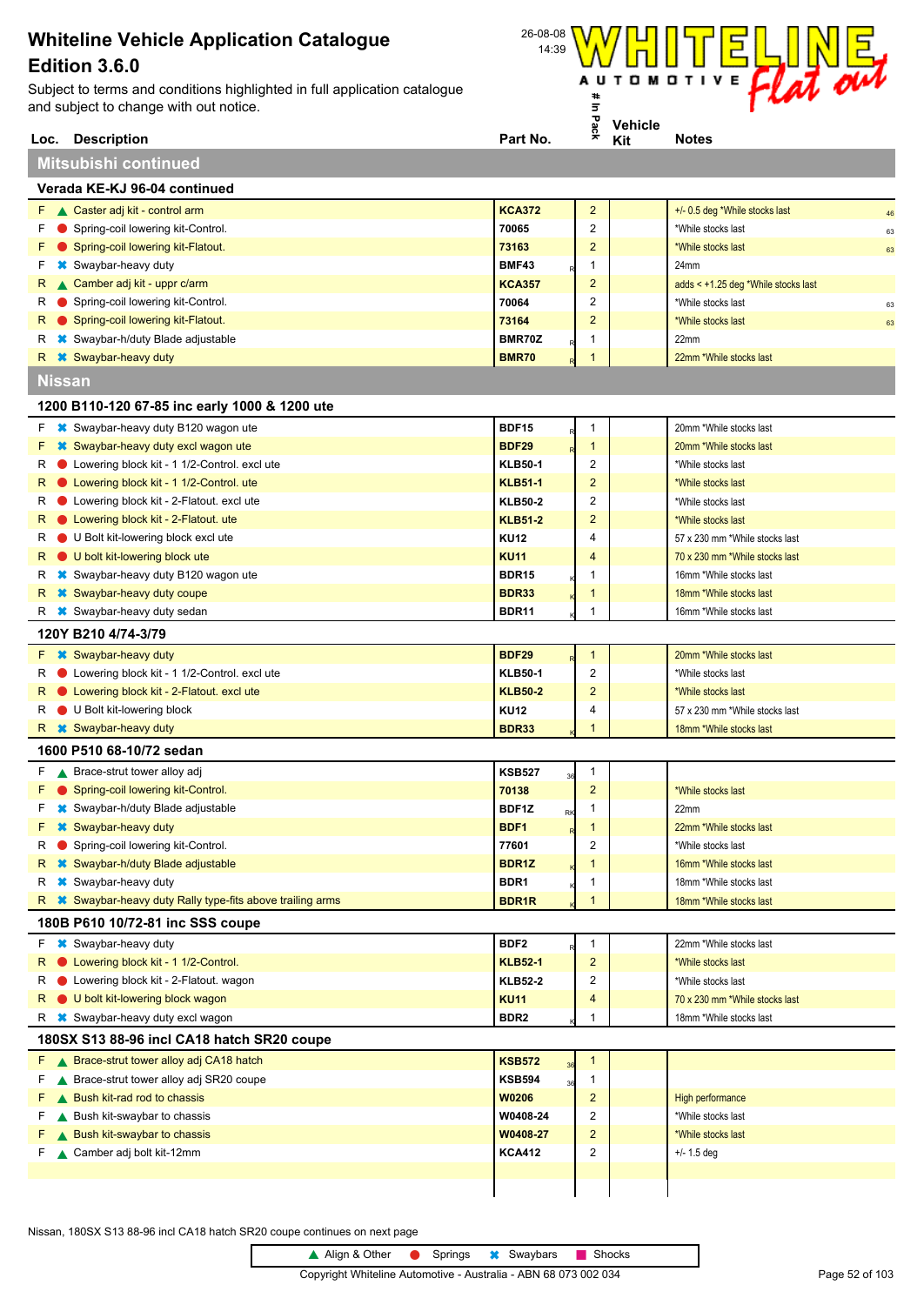**Loc. Description**<br> **Loc. Description**<br> **Part No. Part No. Part No. Part No. Part No. Part No. Part No. Part No. Part No. Part No. Part No. Part No. Part No. Part No. Part No. Part No. P** Subject to terms and conditions highlighted in full application catalogue and subject to change with out notice.



**Nissan continued**

|    |    | 180SX S13 88-96 incl CA18 hatch SR20 coupe continued                            |                     |                         |                                                        |     |
|----|----|---------------------------------------------------------------------------------|---------------------|-------------------------|--------------------------------------------------------|-----|
|    |    | F Caster adj kit-radius rod bush                                                | <b>KCA331</b>       | $\overline{\mathbf{c}}$ | $+/- 0.75$ deg                                         |     |
| F. |    | Spring-coil lowering kit-Control.                                               | 70055               | $\boldsymbol{2}$        |                                                        |     |
| F. |    | Spring-coil lowering kit-Flatout.                                               | 73123               | $\overline{2}$          |                                                        |     |
| F  |    | <b></b> Swaybar link kit-spherical rod end                                      | <b>KLC007</b>       | $\overline{\mathbf{c}}$ | adj extra h/duty                                       |     |
| F. |    | <b><sup>■</sup></b> Swaybar-h/duty Blade adjustable 88-91 CA18                  | <b>BNF20Z</b>       | 1                       | 27 <sub>mm</sub>                                       |     |
| F. |    | <b>*</b> Swaybar-h/duty Blade adjustable 92-94 SR20                             | <b>BNF21Z</b>       | 1                       | 27mm                                                   |     |
| F  |    | <b>*</b> Swaybar-heavy duty 88-91 CA18                                          | <b>BNF20</b>        | 1                       | 27mm                                                   |     |
| F  |    | <sup>■</sup> Swaybar-heavy duty 92-94 SR20                                      | <b>BNF21</b>        | 1                       | 27mm                                                   |     |
| R. |    | Arm-adj uppr control-camber/toe                                                 | <b>KTA118</b>       | $\overline{2}$          | on-car adj. Allows +2.5/-1.0 deg                       |     |
| R  |    | Arm-adj uppr radius-camber/toe                                                  | <b>KTA117</b>       | 2                       | on-car adj. Allows +/- 15mm adjust                     |     |
|    | R. | ▲ Brace-strut tower alloy adj                                                   | KSB529Q             | 1                       |                                                        |     |
|    | R  | Bush kit-control arm Iwr inner                                                  | W0580               | 4                       | h/duty poly                                            |     |
|    |    | R Bush kit-control arm upper                                                    | W0579               | 4                       | h/duty poly-suit inner and outer *While stocks<br>last |     |
|    |    | R Camber adj kit - uppr c/arm                                                   | <b>KCA347</b>       | 4                       | $+/- 0.75$ deg                                         | 105 |
|    |    | R Hydraulic HICAS lock kit                                                      | <b>KSR204</b>       | 1                       | with hydraulic bypass fitting                          |     |
|    |    | R Sub-frame align & lock kit                                                    | <b>KCA349</b>       | 6                       | allows diff angle change & subframe lock               |     |
|    |    | R Swaybar to chassis bush kit                                                   | W0409-20            | 2                       | *While stocks last                                     |     |
|    |    | R Swaybar to chassis bush kit                                                   | W0409-22            | $\overline{\mathbf{c}}$ | *While stocks last                                     |     |
|    |    | R Swaybar to chassis bush kit                                                   | W0409-24            | 2                       | *While stocks last                                     |     |
|    | R  | Spring-coil lowering kit-Control.                                               | 70049               | 2                       |                                                        | 67  |
|    | R. | <b><sup>●</sup></b> Swaybar link kit-spherical rod end suit WL adjstbl bar only | <b>KLC009</b>       | 2                       | adj extra h/duty                                       |     |
| R  |    | <b>☀</b> Swaybar-h/duty Blade adjustable                                        | <b>BNR20Z</b>       | 1                       | 20mm                                                   |     |
|    |    | R <b>*</b> Swaybar-heavy duty                                                   | <b>BNR20</b>        | 1                       | 20mm *While stocks last                                |     |
|    | R  | <b>*</b> Swaybar-X heavy duty                                                   | <b>BNR20X</b>       | 1                       | 22mm *While stocks last                                |     |
|    |    | R * Swaybar-X heavy duty Blade adjustable                                       | BNR20XZ             | 1                       | 22mm                                                   |     |
|    |    | 200B P810 10/77-81 incl SX-SSS coupe                                            |                     |                         |                                                        |     |
|    |    | $F \rightarrow$ Swaybar-heavy duty                                              | BDF3                | 1                       | 22mm *While stocks last                                |     |
|    | R. | • Lowering block kit - 1 1/2-Control. wagon                                     | <b>KLB51-1</b>      | $\overline{2}$          | *While stocks last                                     |     |
|    | R. | • Lowering block kit - 2-Flatout. wagon                                         | <b>KLB52-2</b>      | 2                       | *While stocks last                                     |     |
|    |    | R U bolt kit-lowering block wagon                                               | KU11                | 4                       | 70 x 230 mm *While stocks last                         |     |
|    |    | R <b>*</b> Swaybar-heavy duty SX-SSS coupe with IRS                             | BDR8                | 1                       | 18mm *While stocks last                                |     |
|    |    | 200SX S14 7/94-10/00                                                            |                     |                         |                                                        |     |
|    |    |                                                                                 |                     |                         |                                                        |     |
|    |    | $F \wedge$ Brace-strut tower alloy adj                                          |                     |                         |                                                        |     |
| ۲. |    |                                                                                 | <b>KSB572</b>       | 1                       |                                                        |     |
|    |    | Bush kit-rad rod to chassis                                                     | W0206               | 2                       | High performance                                       |     |
| F. |    | ▲ Camber adj bolt kit-14mm                                                      | <b>KCA414</b>       | 2                       | $+/- 1.5$ deg                                          |     |
|    |    | F Caster adj kit-radius rod bush                                                | <b>KCA331</b>       | $\overline{c}$          | $+/- 0.75$ deg                                         |     |
| F. |    | Spring-coil lowering kit-Control.                                               | 70055               | $\overline{\mathbf{c}}$ |                                                        |     |
| F  |    | Spring-coil lowering kit-Flatout.                                               | 73123               | 2                       |                                                        |     |
| F. |    | <b>*</b> Swaybar link kit-spherical rod end                                     | <b>KLC007</b>       | 2                       | adj extra h/duty                                       |     |
| F. |    | <b><sup>■</sup></b> Swaybar-h/duty Blade adjustable                             | <b>BNF19Z</b><br>RK | 1                       | 27mm                                                   |     |
| F. |    | <b>*</b> Swaybar-heavy duty                                                     | <b>BNF19</b>        | $\mathbf{1}$            | 27mm                                                   |     |
| R  |    | Arm-adj uppr radius-camber/toe                                                  | <b>KTA117</b>       | $\overline{c}$          | on-car adj. Allows +/- 15mm adjust                     |     |
|    |    | R Bush kit-control arm upper                                                    | W0579               | 4                       | h/duty poly-suit inner and outer *While stocks<br>last |     |
|    |    | R Bush kit-toe adj arm innr & outr excl HICAS                                   | W0583               | 8b/4t                   | h/duty poly *While stocks last                         |     |
|    |    | R Camber adj kit - uppr c/arm                                                   | KCA347              | 4                       | $+/- 0.75$ deg                                         | 105 |
|    |    | $R \triangle$ Control arm-adjust toe/camber                                     | KTA128              | $\overline{c}$          | on-car adj. Allows +2.5/-1.0 deg                       |     |
|    |    | R Nissan Rear Lower Control arm inner control arm Iwr innr                      | W0582               | 8b/4t                   | *While stocks last                                     |     |
|    |    | R Sub-frame align & lock kit                                                    | <b>KCA349</b>       | 6                       | allows diff angle change & subframe lock               |     |
|    |    | $R \triangle$ Swaybar to chassis bush kit                                       | W0409-20            | $\overline{\mathbf{c}}$ | *While stocks last                                     |     |
|    |    | $R \triangle$ Swaybar to chassis bush kit                                       | W0409-22            | 2                       | *While stocks last                                     |     |
|    |    | $R \triangle$ Swaybar to chassis bush kit                                       | W0409-24            | $\overline{\mathbf{c}}$ | *While stocks last                                     |     |
|    | R. | Spring-coil lowering kit-Control.                                               | 70054               | 2                       |                                                        | 67  |

Nissan, 200SX S14 7/94-10/00 continues on next page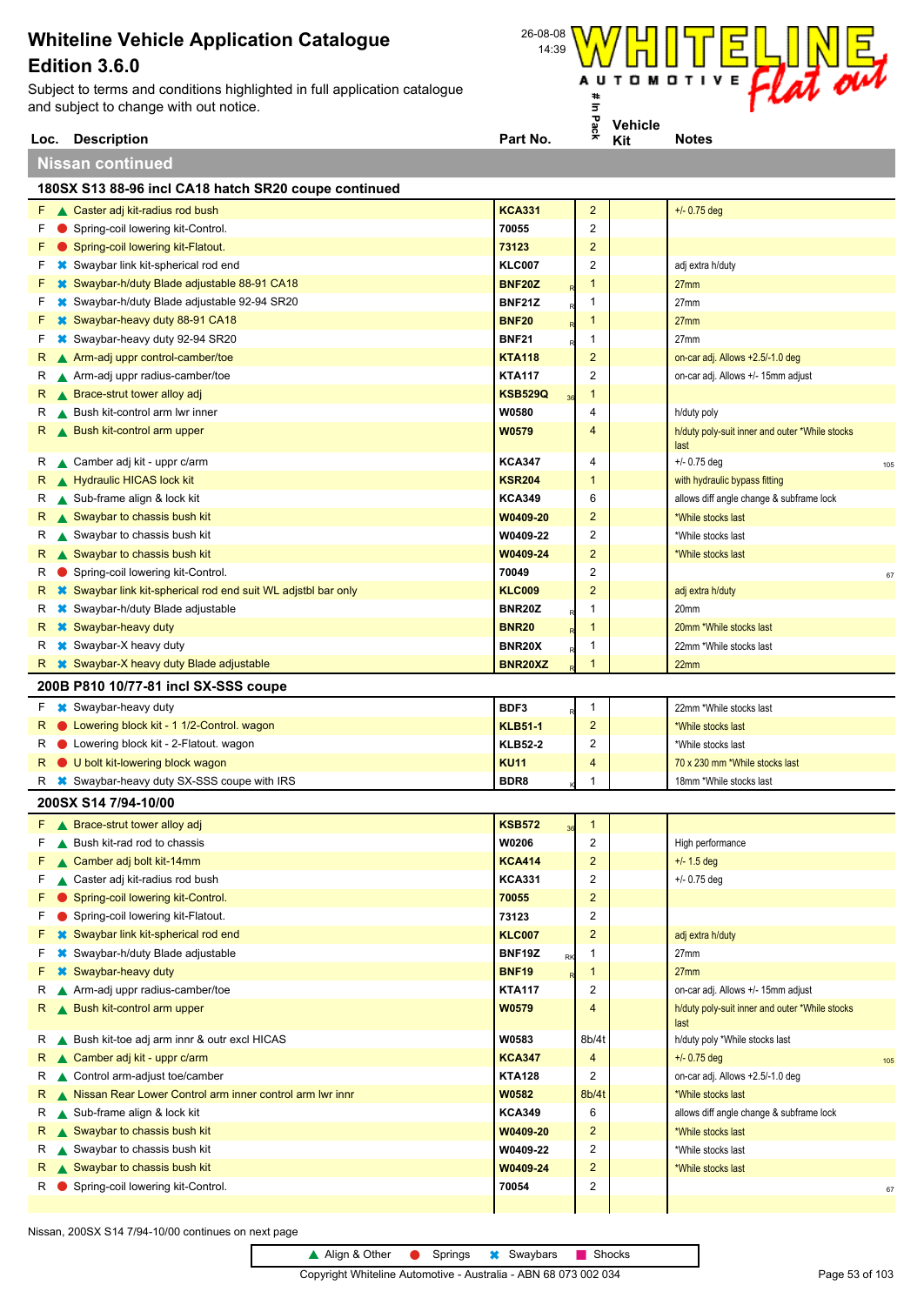**Loc. Description**<br> **Loc. Description**<br> **Part No. Part No. Part No. Part No. Part No. Part No. Part No. Part No. Part No. Part No. Part No. Part No. Part No. Part No. Part No. Part No. P** Subject to terms and conditions highlighted in full application catalogue and subject to change with out notice.



|                                |  | Loc. Description                                                        | Part No.               | ×,                      | Kit | <b>Notes</b>                                           |     |
|--------------------------------|--|-------------------------------------------------------------------------|------------------------|-------------------------|-----|--------------------------------------------------------|-----|
|                                |  | <b>Nissan continued</b>                                                 |                        |                         |     |                                                        |     |
| 200SX S14 7/94-10/00 continued |  |                                                                         |                        |                         |     |                                                        |     |
|                                |  | R * Swaybar link kit-spherical rod end suit WL adjstbl bar only         | <b>KLC009</b>          | $\overline{2}$          |     | adj extra h/duty                                       |     |
| R.                             |  | <b>*</b> Swaybar-h/duty Blade adjustable                                | <b>BNR11Z</b>          | 1                       |     | 20mm                                                   |     |
|                                |  | R <b>*</b> Swaybar-heavy duty                                           | <b>BNR11</b>           | 1                       |     | 20mm                                                   |     |
|                                |  | R <b>*</b> Swaybar-X h/duty Blade adjustable                            | BNR11XZ                | 1                       |     | 22mm                                                   |     |
|                                |  | R <b>*</b> Swaybar-X heavy duty                                         | <b>BNR11X</b>          | 1                       |     | 22mm                                                   |     |
|                                |  | 200SX S15 11/00-03                                                      |                        |                         |     |                                                        |     |
|                                |  | $F \wedge$ Brace-strut tower alloy adj                                  | <b>KSB572</b><br>36    | $\mathbf{1}$            |     |                                                        |     |
| F.                             |  | Bush kit-rad rod to chassis                                             | W0206                  | $\overline{2}$          |     | High performance                                       |     |
| F.                             |  | ▲ Camber adj bolt kit-14mm                                              | <b>KCA414</b>          | 2                       |     | $+/- 1.5$ deg                                          |     |
| F.                             |  | ▲ Caster adj kit-radius rod bush                                        | <b>KCA331</b>          | $\overline{\mathbf{c}}$ |     | $+/- 0.75$ deg                                         |     |
| F.                             |  | Spring-coil lowering kit-Control.                                       | 73153                  | 2                       |     |                                                        |     |
| F.                             |  | <b>☀</b> Swaybar link kit-spherical rod end                             | <b>KLC007</b>          | $\overline{a}$          |     | adj extra h/duty                                       |     |
| F                              |  | <b><sup>■</sup></b> Swaybar-h/duty Blade adjustable                     | <b>BNF19Z</b><br>RK    | 1                       |     | 27mm                                                   |     |
| F.                             |  | <b>*</b> Swaybar-heavy duty                                             | <b>BNF19</b>           | 1                       |     | 27 <sub>mm</sub>                                       |     |
| R                              |  | Arm-adj uppr radius-camber/toe                                          | <b>KTA117</b>          | 2                       |     | on-car adj. Allows +/- 15mm adjust                     |     |
|                                |  | R Bush kit-control arm upper                                            | W0579                  | 4                       |     | h/duty poly-suit inner and outer *While stocks<br>last |     |
|                                |  | R Bush kit-toe adj arm innr & outr excl HICAS                           | W0583                  | 8b/4t                   |     | h/duty poly *While stocks last                         |     |
|                                |  | R Camber adj kit - uppr c/arm                                           | <b>KCA347</b>          | 4                       |     | $+/- 0.75$ deg                                         | 105 |
|                                |  | R Control arm-adjust toe/camber                                         | <b>KTA128</b>          | 2                       |     | on-car adj. Allows +2.5/-1.0 deg                       |     |
|                                |  | R Nissan Rear Lower Control arm inner control arm Iwr innr              | W0582                  | 8b/4t                   |     | *While stocks last                                     |     |
|                                |  | R Sub-frame align & lock kit                                            | <b>KCA349</b>          | 6                       |     | allows diff angle change & subframe lock               |     |
|                                |  | R Swaybar to chassis bush kit                                           | W0409-20               | $\overline{\mathbf{c}}$ |     | *While stocks last                                     |     |
|                                |  | R Swaybar to chassis bush kit                                           | W0409-22               | 2                       |     | *While stocks last                                     |     |
|                                |  | R Swaybar to chassis bush kit                                           | W0409-24               | $\overline{\mathbf{c}}$ |     | *While stocks last                                     |     |
| R                              |  | Spring-coil lowering kit-Control.                                       | 73154                  | 2                       |     |                                                        | 67  |
| R.                             |  | <b>■ Swaybar link kit-spherical rod end suit WL adjstbl bar only</b>    | <b>KLC009</b>          | $\overline{a}$          |     | adj extra h/duty                                       |     |
| R<br>R.                        |  | <b>☀</b> Swaybar-h/duty Blade adjustable<br><b>*</b> Swaybar-heavy duty | BNR11Z<br><b>BNR11</b> | 1<br>1                  |     | 20mm<br>20mm                                           |     |
| R.                             |  | <b>★</b> Swaybar-X h/duty Blade adjustable                              | BNR11XZ                | 1                       |     | 22mm                                                   |     |
| R.                             |  | <b>*</b> Swaybar-X heavy duty                                           | <b>BNR11X</b>          | $\mathbf{1}$            |     | 22mm                                                   |     |
|                                |  | 240SX S13, S14 89-98 KA24 2.41                                          |                        |                         |     |                                                        |     |
|                                |  | F A Brace-strut tower alloy adj coupe                                   | <b>KSB594</b>          | $\mathbf{1}$            |     |                                                        |     |
|                                |  | ▲ Brace-strut tower alloy adj hatch                                     | 36<br><b>KSB572</b>    | 1                       |     |                                                        |     |
|                                |  | $F \wedge$ Bush kit-rad rod to chassis                                  | 36<br>W0206            | $\overline{c}$          |     | High performance                                       |     |
|                                |  | ▲ Bush kit-swaybar to chassis S13 only                                  | W0408-24               | 2                       |     | *While stocks last                                     |     |
| F                              |  | Bush kit-swaybar to chassis S13 only                                    | W0408-27               | 2                       |     | *While stocks last                                     |     |
| F.                             |  | ▲ Camber adj bolt kit-12mm                                              | <b>KCA412</b>          | 2                       |     | $+/- 1.5$ deg                                          |     |
| F.                             |  | Caster adj kit-radius rod bush                                          | <b>KCA331</b>          | 2                       |     | $+/- 0.75$ deg                                         |     |
| F                              |  | Spring-coil lowering kit-Control.                                       | 70055                  | $\overline{c}$          |     |                                                        |     |
| F                              |  | Spring-coil lowering kit-Flatout.                                       | 73123                  | 2                       |     |                                                        |     |
|                                |  | <b>*</b> Swaybar link kit-spherical rod end                             | <b>KLC007</b>          | $\overline{\mathbf{c}}$ |     | adj extra h/duty                                       |     |
|                                |  | Swaybar-h/duty Blade adjustable                                         | <b>BNF20Z</b>          | 1                       |     | 27 <sub>mm</sub>                                       |     |
| F                              |  | Swaybar-heavy duty                                                      | <b>BNF20</b>           | $\mathbf{1}$            |     | 27mm                                                   |     |
| R                              |  | Arm-adj uppr control-camber/toe S13 only                                | <b>KTA118</b>          | 2                       |     | on-car adj. Allows +2.5/-1.0 deg                       |     |
| R.                             |  | A Arm-adj uppr radius-camber/toe                                        | <b>KTA117</b>          | 2                       |     | on-car adj. Allows +/- 15mm adjust                     |     |
| R                              |  | Brace-strut tower alloy adj                                             | <b>KSB529Q</b>         | 1                       |     |                                                        |     |
| R,                             |  | Bush kit-control arm Iwr inner S13 only                                 | <b>W0580</b>           | 4                       |     | h/duty poly                                            |     |
|                                |  | R Bush kit-control arm upper                                            | W0579                  | 4                       |     | h/duty poly-suit inner and outer *While stocks<br>last |     |
|                                |  | R Bush kit-toe adj arm innr & outr excl HICAS S14 only                  | W0583                  | 8b/4t                   |     | h/duty poly *While stocks last                         |     |
| R.                             |  | Camber adj kit - uppr c/arm                                             | <b>KCA347</b>          | 4                       |     | $+/- 0.75$ deg                                         | 105 |
|                                |  | ▲ Control arm-adjust toe/camber excl S13                                | <b>KTA128</b>          | 2                       |     | on-car adj. Allows +2.5/-1.0 deg                       |     |
|                                |  | R Hydraulic HICAS lock kit                                              | <b>KSR204</b>          | 1                       |     | with hydraulic bypass fitting                          |     |
|                                |  |                                                                         |                        |                         |     |                                                        |     |

Nissan, 240SX S13,S14 89-98 KA24 2.4l continues on next page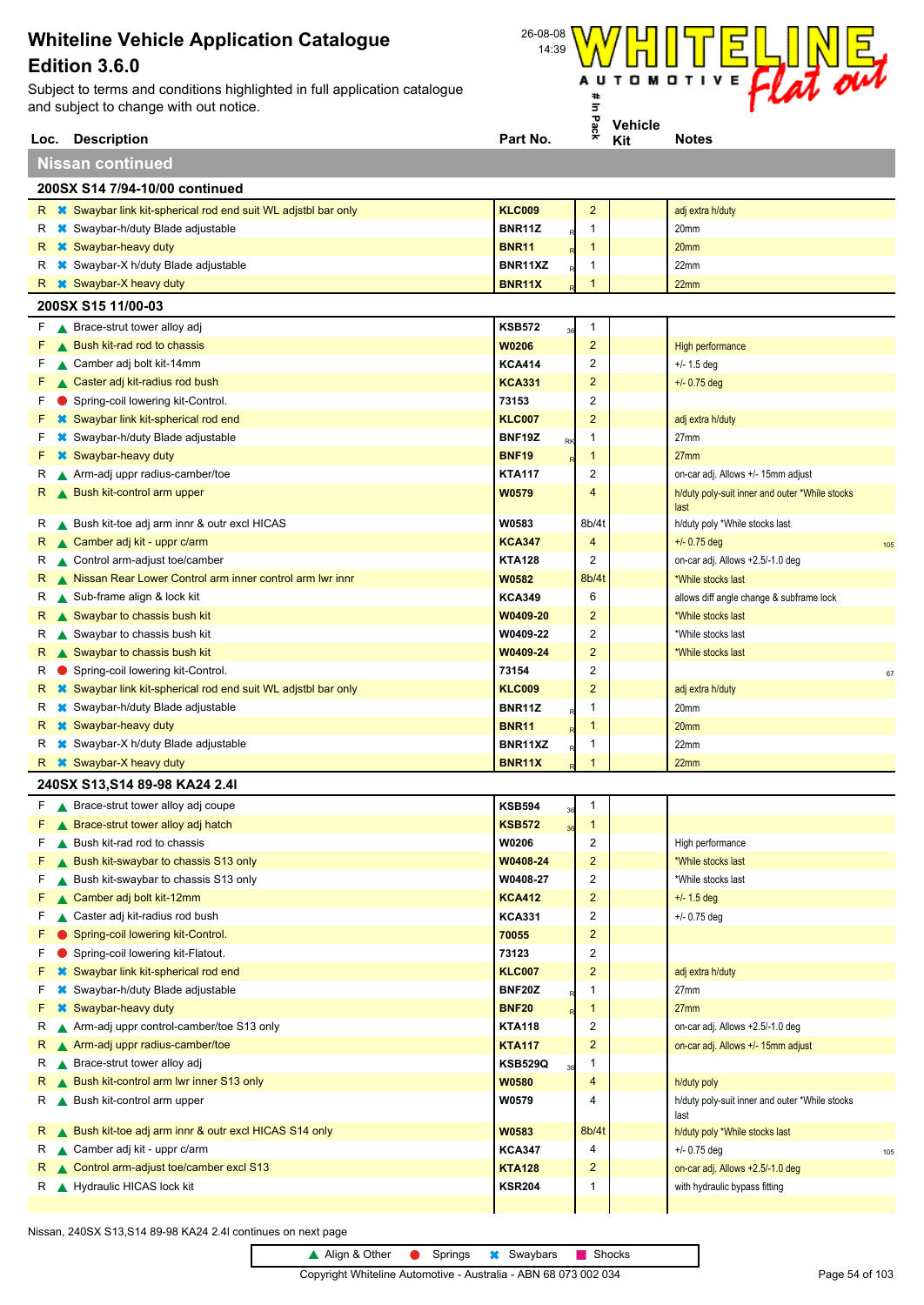Subject to terms and conditions highlighted in full application catalogue and subject to change with out notice.



|    | and subject to change with out notice.                                             |                         | ч.<br>5           |                       | $\sim$                                                 |
|----|------------------------------------------------------------------------------------|-------------------------|-------------------|-----------------------|--------------------------------------------------------|
|    | Loc. Description                                                                   | Part No.                | Pack              | <b>Vehicle</b><br>Kit | <b>Notes</b>                                           |
|    | <b>Nissan continued</b>                                                            |                         |                   |                       |                                                        |
|    | 240SX S13, S14 89-98 KA24 2.4 continued                                            |                         |                   |                       |                                                        |
|    | R Nissan Rear Lower Control arm inner S14 only                                     | <b>W0582</b>            | 8b/4t             |                       | *While stocks last                                     |
|    | R Sub-frame align & lock kit                                                       | <b>KCA349</b>           | 6                 |                       | allows diff angle change & subframe lock               |
|    | R Swaybar to chassis bush kit                                                      | W0409-20                | $\overline{c}$    |                       | *While stocks last                                     |
|    | R Swaybar to chassis bush kit                                                      | W0409-22                | 2                 |                       | *While stocks last                                     |
| R. | Swaybar to chassis bush kit                                                        | W0409-24                | $\overline{c}$    |                       | *While stocks last                                     |
| R  | Spring-coil lowering kit-Control. S13                                              | 70049                   | 2                 |                       | 67                                                     |
| R. | Spring-coil lowering kit-Control. S14                                              | 70054                   | $\overline{2}$    |                       | 67                                                     |
| R. | <sup>■</sup> Swaybar link kit-spherical rod end suit WL adj bars only              | <b>KLC009</b>           | 2                 |                       | adj extra h/duty                                       |
| R. | <b>*</b> Swaybar-h/duty Blade adjustable S13                                       | <b>BNR20Z</b>           | -1                |                       | 20mm                                                   |
| R. | <b><sup>■</sup></b> Swaybar-h/duty Blade adjustable S14                            | <b>BNR11Z</b>           | 1                 |                       | 20 <sub>mm</sub>                                       |
| R. | <b>*</b> Swaybar-heavy duty S13                                                    | <b>BNR20</b>            | $\mathbf 1$       |                       | 20mm *While stocks last                                |
| R. | <b>*</b> Swaybar-heavy duty S14                                                    | <b>BNR11</b>            | 1                 |                       | 20mm                                                   |
| R. | <b>☀ Swaybar-X h/duty Blade adjustable S14</b>                                     | BNR11XXZ                | $\mathbf 1$       |                       | 24mm                                                   |
| R  | <b><sup>■</sup></b> Swaybar-X h/duty Blade adjustable S14                          | BNR11XZ                 | 1                 |                       | 22mm                                                   |
|    | R * Swaybar-X heavy duty Blade adjustable S13                                      | BNR20XZ                 | $\mathbf 1$       |                       | 22mm                                                   |
|    | R <b>*</b> Swaybar-X heavy duty S13                                                | <b>BNR20X</b>           | 1                 |                       | 22mm *While stocks last                                |
| R  | <b>*</b> Swaybar-X heavy duty S14                                                  | <b>BNR11X</b>           | 1                 |                       | 22mm                                                   |
|    | 240Z S30 70-73                                                                     |                         |                   |                       |                                                        |
|    | $F \rightarrow$ Swaybar-heavy duty                                                 | BDF7                    |                   |                       | 24mm *While stocks last                                |
|    |                                                                                    | <b>BDR30</b>            | 1<br>$\mathbf{1}$ |                       | 18mm *While stocks last                                |
|    | R <b>*</b> Swaybar-heavy duty without OE swaybar                                   |                         |                   |                       |                                                        |
|    | 260Z S30 70-79                                                                     |                         |                   |                       |                                                        |
|    | F <b>*</b> Swaybar-h/duty Blade adjustable                                         | BDF7Z<br>RK             | 1                 |                       | 24mm *While stocks last                                |
| F. | <b>*</b> Swaybar-heavy duty                                                        | BDF7                    | $\mathbf{1}$      |                       | 24mm *While stocks last                                |
|    | ▲ Brace-strut tower alloy adj                                                      | <b>KSB609</b><br>36     | 1                 |                       | *While stocks last                                     |
| R. | <b>■ Swaybar-h/duty Blade adjustable 74-79 without centre dip swaybar</b>          | <b>BDR20Z</b><br>RK     | $\mathbf{1}$      |                       | 19mm *While stocks last                                |
| R. | <b>■ Swaybar-heavy duty 70-73 without OE swaybar</b>                               | <b>BDR30</b>            | 1                 |                       | 18mm *While stocks last                                |
| R. | <b>■ Swaybar-heavy duty 70-74 with centre dip rear swaybar</b>                     | BDR7<br>RK              | 1                 |                       | 18mm *While stocks last                                |
|    | R * Swaybar-heavy duty 74-79 without centre dip swaybar                            | <b>BDR20</b>            | 1                 |                       | 22mm *While stocks last                                |
|    | 280ZX S130 79-84                                                                   |                         |                   |                       |                                                        |
|    | R <b>*</b> Swaybar-heavy duty                                                      | <b>BNR5</b>             | $\mathbf 1$       |                       | 20mm *While stocks last                                |
|    | 300ZX Z32 10/89-10/95                                                              |                         |                   |                       |                                                        |
|    | $F \wedge$ Bush kit-rad rod to chassis                                             | W0206                   | $\overline{2}$    |                       | High performance                                       |
|    | F Camber adj kit - uppr c/arm                                                      | <b>KCA336</b>           | 4                 |                       | $+/- 0.5$ deg                                          |
| F. | ▲ Caster adj kit-radius rod bush                                                   | <b>KCA331</b>           | 2                 |                       | $+/- 0.75$ deg                                         |
| F. | Spring-coil lowering kit-Control.                                                  | 80123                   | $\overline{c}$    |                       | *While stocks last                                     |
| F. | <sup>*</sup> Swaybar-h/duty Blade adjustable with OE tube 27mm                     | BNF26Z                  | 1                 |                       | 27mm                                                   |
|    | <b>*</b> Swaybar-heavy duty with OE tube 27mm                                      | <b>BNF26</b>            | $\mathbf 1$       |                       | 27mm                                                   |
| R  | A Arm-adj uppr control-camber/toe                                                  | <b>KTA118</b>           | 2                 |                       | on-car adj. Allows +2.5/-1.0 deg                       |
| R. | A Arm-adj uppr radius-camber/toe                                                   | <b>KTA117</b>           | $\overline{2}$    |                       | on-car adj. Allows +/- 15mm adjust                     |
| R  | Bush kit-control arm Iwr inner                                                     | W0580                   | 4                 |                       | h/duty poly                                            |
| R. | Bush kit-control arm upper                                                         | W0579                   | 4                 |                       | h/duty poly-suit inner and outer *While stocks<br>last |
| R  | Camber adj kit - uppr c/arm                                                        | <b>KCA347</b>           | 4                 |                       | $+/- 0.75$ deg<br>105                                  |
|    | R Hydraulic HICAS lock kit                                                         | <b>KSR204</b>           | $\mathbf 1$       |                       | with hydraulic bypass fitting                          |
| R  | Sub-frame align & lock kit                                                         | <b>KCA349</b>           | 6                 |                       | allows diff angle change & subframe lock               |
| R. | Spring-coil lowering kit-Control.                                                  | 80174                   | $\overline{c}$    |                       | *While stocks last<br>67                               |
| R  | <b><sup>■</sup></b> Swaybar-heavy duty with OE tube 21mm                           | <b>BNR25</b>            | 1                 |                       | 22mm                                                   |
|    | 350Z Z33 03-on                                                                     |                         |                   |                       |                                                        |
|    |                                                                                    |                         |                   |                       |                                                        |
|    | F&R & BLACKBOX Handling Bias Modifier-RACE.<br>F Spring-coil lowering kit-Control. | <b>KBB0104</b><br>73219 | $\mathbf{1}$<br>2 |                       | RACE ONLY with factory DSC or ESP                      |
|    | <b>F *</b> Swaybar link kit-spherical rod end                                      | <b>KLC010</b>           | $\overline{2}$    |                       | adj extra h/duty                                       |
|    |                                                                                    |                         |                   |                       |                                                        |

▲ Align & Other ● Springs <sup>★</sup> Swaybars ■ Shocks

**F \*** Swaybar-h/duty Blade adjustable **B BNF33Z** R 1 32mm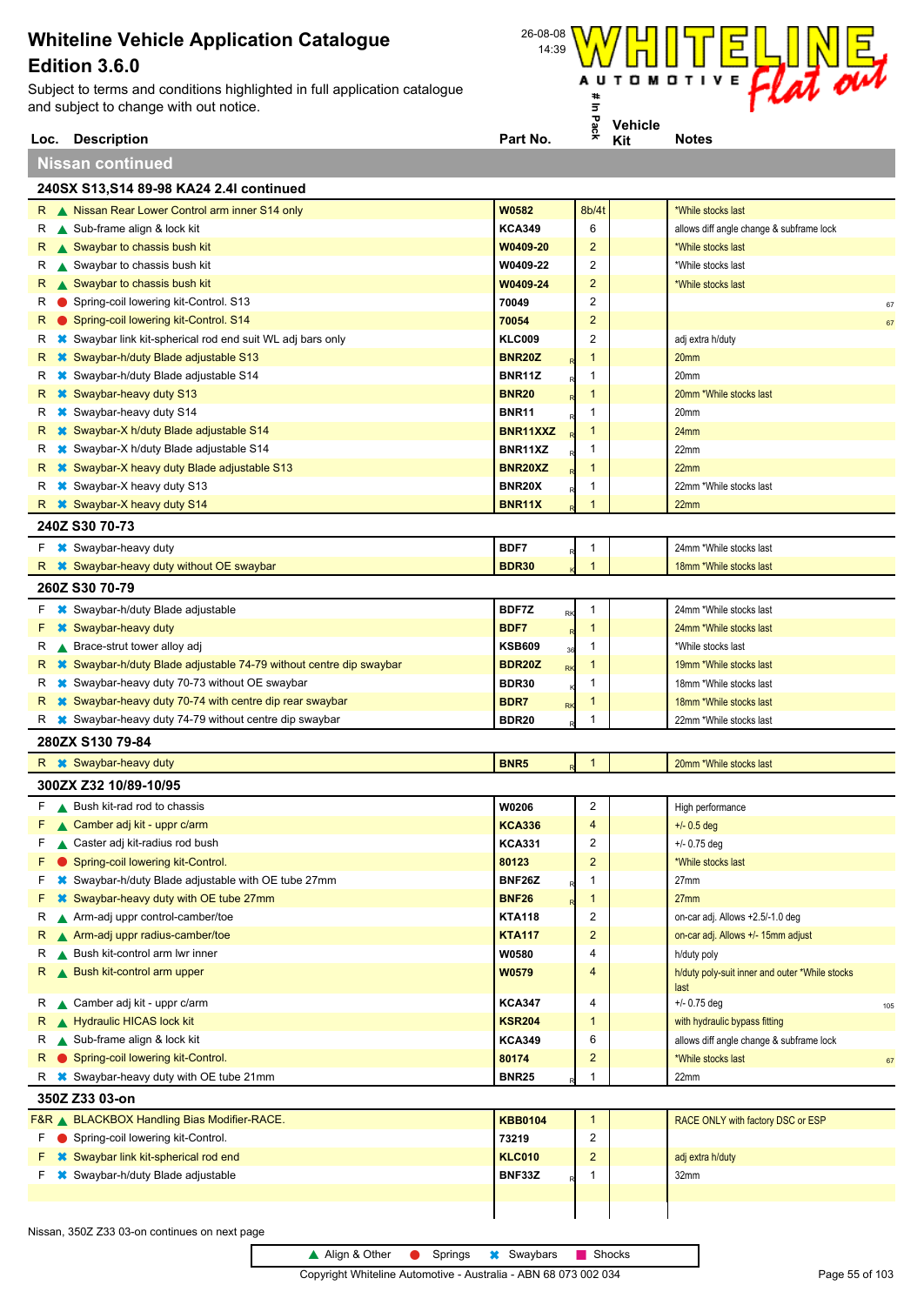Subject to terms and conditions highlighted in full application catalogue and subject to change with out notice.



|                          | Loc. Description                                             | Part No.      | ×.                      | Kit | <b>Notes</b>                        |  |  |
|--------------------------|--------------------------------------------------------------|---------------|-------------------------|-----|-------------------------------------|--|--|
|                          | <b>Nissan continued</b>                                      |               |                         |     |                                     |  |  |
| 350Z Z33 03-on continued |                                                              |               |                         |     |                                     |  |  |
|                          | R Spring-coil lowering kit-Control.                          | 73220         | $\overline{a}$          |     |                                     |  |  |
| R                        | <b></b> Swaybar link kit-spherical rod end                   | <b>KLC041</b> | 2                       |     | adj extra h/duty                    |  |  |
| R                        | <b>*</b> Swaybar-h/duty Blade adjustable                     | <b>BNR30Z</b> | 1                       |     | 20mm                                |  |  |
| R                        | <b>*</b> Swaybar-heavy duty                                  | <b>BNR30</b>  | 1                       |     | 20mm                                |  |  |
|                          | Bluebird 910 Series 1-3 5/81-5/86                            |               |                         |     |                                     |  |  |
| F.                       | ▲ Brace-strut tower alloy adj                                | <b>KSB549</b> | 1                       |     |                                     |  |  |
| F                        | <b>*</b> Swaybar-heavy duty                                  | <b>BDF18</b>  | 1                       |     | 22mm *While stocks last             |  |  |
| R.                       | <b>*</b> Swaybar-heavy duty sedan                            | <b>BNR18</b>  | $\overline{1}$          |     | 16mm *While stocks last             |  |  |
|                          | Bluebird U12 89-91 inc Awd                                   |               |                         |     |                                     |  |  |
|                          | $F \times$ Swaybar-heavy duty                                | <b>BNF38</b>  | 1                       |     | 27mm *While stocks last             |  |  |
|                          | R * Swaybar-h/duty Blade adjustable Awd                      | BNR31Z        | 1                       |     | 20mm *While stocks last             |  |  |
| R                        | <b>*</b> Swaybar-heavy duty NZ sedan                         | BNR9          | 1                       |     | 16mm *While stocks last             |  |  |
|                          | <b>Bluebird U13 9/93-2/98 Fwd</b>                            |               |                         |     |                                     |  |  |
| F.                       | ▲ Brace-strut tower alloy adj SR20 engine only               | <b>KSB532</b> | $\mathbf{1}$            |     | *While stocks last                  |  |  |
| F                        | ▲ Camber adj bolt kit-12mm                                   | <b>KCA412</b> | 2                       |     | $+/- 1.5$ deg                       |  |  |
| F                        | ▲ Caster adj kit - control arm                               | <b>KCA303</b> | $\overline{2}$          |     | $adds + 1.0 deg$                    |  |  |
| F                        | Spring-coil lowering kit-Control.                            | 70198         | 2                       |     |                                     |  |  |
| F                        | <b>*</b> Swaybar-heavy duty                                  | <b>BNF32</b>  | 1                       |     | 24mm                                |  |  |
| R                        | ▲ Camber adj bolt kit-12mm                                   | <b>KCA412</b> | 2                       |     | $+/- 1.5$ deg                       |  |  |
| R                        | Spring-coil lowering kit-Control.                            | 70088         | $\overline{2}$          |     | *While stocks last                  |  |  |
| R                        | <b>*</b> Swaybar-h/duty Blade adjustable                     | <b>BNR27Z</b> | 1                       |     | 20mm *While stocks last             |  |  |
|                          | Bluebird U13 9/93-2/98 Turbo Awd                             |               |                         |     |                                     |  |  |
| F.                       | ▲ Brace-strut tower alloy adj SR20 engine only               | <b>KSB532</b> | $\mathbf{1}$            |     | *While stocks last                  |  |  |
| F                        | ▲ Camber adj bolt kit-12mm                                   | <b>KCA412</b> | 2                       |     | $+/- 1.5$ deg                       |  |  |
| R.                       | Camber adj bolt kit-12mm                                     | <b>KCA412</b> | $\overline{2}$          |     | $+/- 1.5$ deg                       |  |  |
|                          | R * Swaybar-h/duty Blade adjustable                          | <b>BNR27Z</b> | 1                       |     | 20mm *While stocks last             |  |  |
|                          | EXA N12 10/83-86 Turbo coupe                                 |               |                         |     |                                     |  |  |
| F.                       | Camber adj bolt kit-12mm                                     | <b>KCA412</b> | $\overline{\mathbf{c}}$ |     | $+/- 1.5$ deg                       |  |  |
| F                        | <b>*</b> Swaybar-heavy duty                                  | <b>BNF10</b>  | 1                       |     | 24mm *While stocks last             |  |  |
|                          | R <b>*</b> Swaybar-heavy duty                                | <b>BNR10</b>  | 1                       |     | 20mm *While stocks last             |  |  |
|                          | EXA N13 87-91 Turbo coupe                                    |               |                         |     |                                     |  |  |
|                          | F Spring-coil lowering kit-Control.                          | 71716A        | 2                       |     |                                     |  |  |
|                          | R Spring-coil lowering kit-Control.                          | 70085         | $\overline{a}$          |     | *While stocks last                  |  |  |
|                          | Fairlady 64-70                                               |               |                         |     |                                     |  |  |
|                          | $F \times$ Swaybar-heavy duty                                | <b>BNF17</b>  | $\mathbf{1}$            |     | 22mm *While stocks last             |  |  |
|                          | <b>Gazelle S12</b>                                           |               |                         |     |                                     |  |  |
|                          | F * Swaybar-h/duty Blade adjustable with IRS                 | <b>BNF37Z</b> | 1                       |     | 27mm *While stocks last             |  |  |
| R                        | <b><sup>■</sup></b> Swaybar-h/duty Blade adjustable with IRS | BNR34Z        | 1                       |     | 26mm *While stocks last             |  |  |
|                          | Maxima J30 4/90-1/95                                         |               |                         |     |                                     |  |  |
| F.                       | Camber adj bolt kit-12mm                                     | <b>KCA412</b> | $\overline{c}$          |     | $+/- 1.5$ deg                       |  |  |
| F                        | <b>*</b> Swaybar-heavy duty                                  | <b>BNF18</b>  | $\mathbf{1}$            |     | 30mm *While stocks last             |  |  |
|                          | Micra K11 93-01                                              |               |                         |     |                                     |  |  |
|                          | F <b>A</b> Brace-lower control arm                           | <b>KSB708</b> | $\mathbf{1}$            |     | alloy adjustable *While stocks last |  |  |
| F                        | ▲ Brace-strut tower alloy adj                                | <b>KSB605</b> | $\mathbf{1}$            |     |                                     |  |  |
| F                        | ▲ Camber adj bolt kit-12mm                                   | <b>KCA412</b> | $\overline{c}$          |     | $+/- 1.5$ deg                       |  |  |
| F                        | Caster/traction kit - c/arm                                  | <b>KCA373</b> | 2                       |     | +/-1.0 deg. Improves front traction |  |  |
| F                        | Spring-coil lowering kit-Control.                            | 70142         | $\overline{2}$          |     | *While stocks last                  |  |  |
| F                        | Swaybar-heavy duty with OE swaybar                           | <b>BNF30</b>  | 1                       |     | 22mm                                |  |  |
|                          | <b>■ Swaybar-heavy duty without OE swaybar</b>               | <b>BNF31</b>  | 1                       |     | 22mm                                |  |  |
|                          |                                                              |               |                         |     |                                     |  |  |
|                          |                                                              |               |                         |     |                                     |  |  |

Nissan, Micra K11 93-01 continues on next page

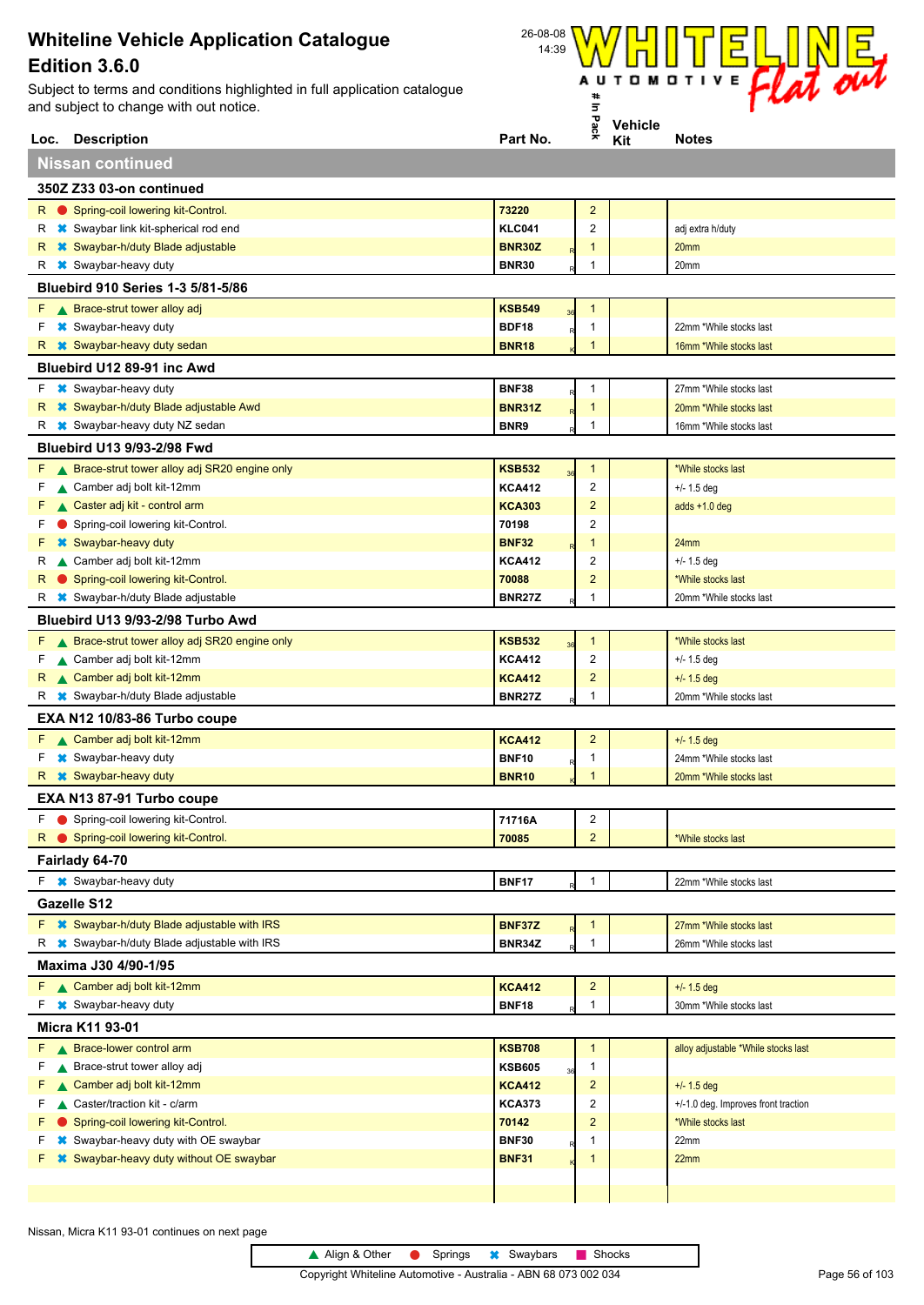Subject to terms and conditions highlighted in full application catalogue and subject to change with out notice.



| Loc.                      | <b>Description</b>                                                  | Part No.                | ×.                      | Kit | <b>Notes</b>                           |  |  |
|---------------------------|---------------------------------------------------------------------|-------------------------|-------------------------|-----|----------------------------------------|--|--|
|                           | <b>Nissan continued</b>                                             |                         |                         |     |                                        |  |  |
| Micra K11 93-01 continued |                                                                     |                         |                         |     |                                        |  |  |
|                           | R Lower trailing arm-adjustable                                     | <b>KTA114</b>           | 2                       |     | on-car toe adjustment with poly bush   |  |  |
| R                         | ▲ Panhard rod kit-adjustable                                        | <b>KPR025</b>           | $\mathbf{1}$            |     | off-car adjustable                     |  |  |
| R                         | Spring-coil lowering kit-Control.                                   | 70140                   | 2                       |     | *While stocks last                     |  |  |
| R                         | <b>*</b> Swaybar link kit-spherical rod end                         | <b>KLC049</b>           | $\overline{c}$          |     | adj extra h/duty                       |  |  |
| R                         | <b><sup>■</sup></b> Swaybar-h/duty Blade adjustable with OE swaybar | <b>BNR29Z</b>           | 1                       |     | 20mm                                   |  |  |
| R                         | <b>■ Swaybar-heavy duty with OE swaybar</b>                         | <b>BNR29</b>            | 1                       |     | 20mm *While stocks last                |  |  |
| R                         | <sup>■</sup> Swaybar-X h/duty Blade adjustable with OE swaybar      | BNR29XZ                 | 1                       |     | 22mm                                   |  |  |
|                           | Navara 720 86-On                                                    |                         |                         |     |                                        |  |  |
| F                         | <b>■ Swaybar-heavy duty D21 86-01 4wd inc V6</b>                    | <b>BNF11</b>            | $\mathbf{1}$            |     | 22mm *While stocks last                |  |  |
| F                         | <sup>■</sup> Swaybar-heavy duty D21 86-01 rwd inc V6                | <b>BNF16</b>            | 1                       |     | 24mm *While stocks last                |  |  |
| F                         | <b>*</b> Swaybar-heavy duty D22 01-04 4wd                           | <b>BNF35</b>            | $\mathbf{1}$            |     | 22mm *While stocks last                |  |  |
| R                         | Lowering block kit - 1 1/2-Control. 2wd                             | <b>KLB65-1</b>          | 2                       |     |                                        |  |  |
| R                         | ● Lowering block kit - 2-Flatout. 2wd                               | <b>KLB65-2</b>          | $\overline{c}$          |     |                                        |  |  |
| R                         | U bolt kit-lowering block 2wd                                       | <b>KU10</b>             | 4                       |     | 76 x 230 mm                            |  |  |
| R.                        | <b>*</b> Swaybar-heavy duty D21 86-01 rwd incl V6                   | <b>BNR15</b>            | 1                       |     | 20mm *While stocks last                |  |  |
|                           | <b>NX B13 91-94 coupe</b>                                           |                         |                         |     |                                        |  |  |
| F                         | Brace-lower control arm                                             | <b>KSB713</b><br>37     | $\mathbf{1}$            |     | alloy 4 point                          |  |  |
| F                         | ▲ Brace-strut tower alloy adj                                       | <b>KSB514</b><br>36     | $\mathbf{1}$            |     |                                        |  |  |
| F                         | ▲ Camber adj bolt kit-12mm                                          | <b>KCA412</b>           | 2                       |     | $+/- 1.5$ deg                          |  |  |
|                           | ▲ Caster adj kit - control arm                                      | <b>KCA303</b>           | $\overline{c}$          |     | adds $+1.0$ deg                        |  |  |
| F                         | Caster adj kit - Motorpsort-RACE.                                   | <b>KCA303M</b>          | 2                       |     | adds +1.0 deg 90D black                |  |  |
| F                         | Swaybar to chassis bush kit                                         | W0407-26                | $\overline{c}$          |     |                                        |  |  |
| F                         | Swaybar to chassis bush kit                                         | W0407-28                | 2                       |     |                                        |  |  |
| F                         | Spring-coil lowering kit-Control.                                   | 71716A                  | $\overline{2}$          |     |                                        |  |  |
| F                         | <b>*</b> Swaybar-heavy duty                                         | <b>BNF14</b>            | 1                       |     | 27 <sub>mm</sub>                       |  |  |
| C                         | Brace-B pillar cabin alloy adj-RACE.                                | <b>KSB718</b><br>36, 37 | 1                       |     | *While stocks last                     |  |  |
| R                         | Brace-strut tower alloy adj                                         | <b>KSB535</b>           | 1                       |     |                                        |  |  |
| R                         | ▲ Camber adj bolt kit-12mm                                          | <b>KCA412</b>           | $\overline{2}$          |     | $+/- 1.5$ deg                          |  |  |
| R                         | Spring-coil lowering kit-Control.                                   | 70085                   | 2                       |     | *While stocks last                     |  |  |
| R.                        | <b>*</b> Swaybar-h/duty Blade adjustable                            | <b>BNR13Z</b>           | 1                       |     | 18 <sub>mm</sub>                       |  |  |
| R                         | <b>*</b> Swaybar-heavy duty                                         | <b>BNR13</b>            | 1                       |     | 18 <sub>mm</sub>                       |  |  |
|                           | <b>Pathfinder 88-00 various</b>                                     |                         |                         |     |                                        |  |  |
|                           | F * Swaybar-heavy duty WD21 88-91                                   | <b>BNF9</b>             | $\mathbf{1}$            |     | 24mm *While stocks last                |  |  |
|                           | R <b>*</b> Swaybar-heavy duty WR50 95-00                            | <b>BNR17</b>            | 1                       |     | 18mm                                   |  |  |
|                           | <b>Patrol GQ Y60 Series 11/87-97</b>                                |                         |                         |     |                                        |  |  |
| F.                        | ▲ Panhard rod kit-adjustable                                        | <b>KPR004</b>           | $\mathbf{1}$            |     | off-car adjustable                     |  |  |
| F                         | Steering damper fitting bracket Also suit earlier models.           | <b>KL10</b>             | 1                       |     | Included in KPR004 *While stocks last  |  |  |
|                           | Swaybar link kit to suit 150mm lift                                 | <b>KLS270B</b>          | $\overline{2}$          |     | incl bushes & bolts                    |  |  |
| F                         | <b></b> Swaybar link kit suit 100mm lift                            | KLC13                   | 2                       |     | incl bushes & bolts                    |  |  |
| F                         | <b>*</b> Swaybar link kit suit 50mm lift kit                        | <b>KLC14</b>            | $\overline{c}$          |     | incl bushes & bolts                    |  |  |
| F                         | Swaybar link kit-spherical rod end Suit 100mm lift kit              | <b>KLC058</b>           | 2                       |     | adj extra h/duty suit original swaybar |  |  |
| F                         | Swaybar link kit-spherical rod end Suit 150mm lift kit              | <b>KLC062</b>           | $\overline{c}$          |     | adj extra h/duty suit original swaybar |  |  |
| F                         | Swaybar link kit-spherical rod end Suit 50mm lift kit               | <b>KLC059</b>           | 2                       |     | adj extra h/duty suit original swaybar |  |  |
| F                         | Swaybar-heavy duty 12/95-97 coil spring without OE swaybar          | <b>BNF82</b>            | 1                       |     | 20mm *While stocks last                |  |  |
| F                         | Swaybar-heavy duty 88-11/95 with coil spring without OE swaybar     | <b>BNF81</b>            | 1                       |     | 20mm *While stocks last                |  |  |
| F                         | Swaybar-heavy duty with OE swaybar                                  | BNF8                    | $\mathbf{1}$            |     | 20 <sub>mm</sub>                       |  |  |
| R                         | Adjustable upper trailing arms                                      | <b>KTA106</b>           | 2                       |     | supplied without bushes                |  |  |
| R                         | Panhard rod kit-adjustable                                          | <b>KPR005</b>           | $\mathbf{1}$            |     | off-car adjustable                     |  |  |
| R                         | Swaybar link kit to suit 150mm lift                                 | <b>KLS270B</b>          | 2                       |     | incl bushes & bolts                    |  |  |
| R                         | Swaybar link kit suit 100mm lift                                    | <b>KLC13</b>            | $\overline{\mathbf{c}}$ |     | incl bushes & bolts                    |  |  |
| R                         | Swaybar link kit suit 50mm lift kit                                 | KLC14                   | 2                       |     | incl bushes & bolts                    |  |  |
|                           |                                                                     |                         |                         |     |                                        |  |  |

Nissan, Patrol GQ Y60 Series 11/87-97 continues on next page

 $\mathbf l$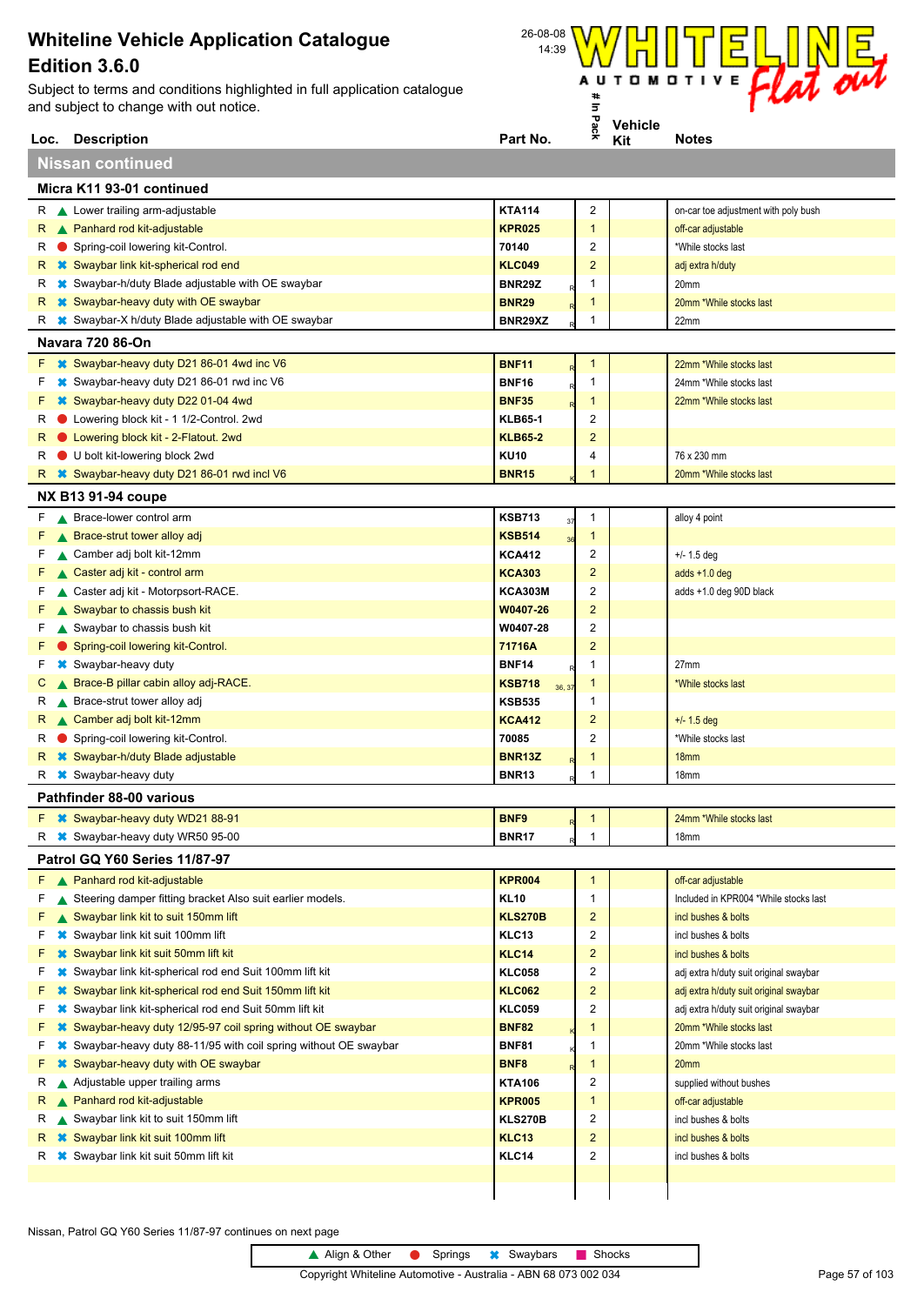Subject to terms and conditions highlighted in full application catalogue and subject to change with out notice.



| Loc. Description                                                                 | Part No.             | ×.                           | Kit | <b>Notes</b>                           |
|----------------------------------------------------------------------------------|----------------------|------------------------------|-----|----------------------------------------|
| <b>Nissan continued</b>                                                          |                      |                              |     |                                        |
| Patrol GQ Y60 Series 11/87-97 continued                                          |                      |                              |     |                                        |
| R * Swaybar link kit-spherical rod end Suit 100mm lift kit                       | <b>KLC058</b>        | $\overline{2}$               |     | adj extra h/duty suit original swaybar |
| <sup>■</sup> Swaybar link kit-spherical rod end Suit 150mm lift kit<br>R         | <b>KLC062</b>        | $\overline{2}$               |     | adj extra h/duty suit original swaybar |
| <b><sup>■</sup></b> Swaybar link kit-spherical rod end Suit 50mm lift kit<br>R.  | <b>KLC059</b>        | $\overline{c}$               |     | adj extra h/duty suit original swaybar |
| <b><sup>■</sup></b> Swaybar-heavy duty coil sping without OE swaybar<br>R        | <b>BNR81</b>         | -1                           |     | 18mm *While stocks last                |
| <b>☀</b> Swaybar-heavy duty with OE swaybar<br>R.                                | BNR8                 | $\overline{1}$               |     | 18mm                                   |
| <b>Patrol GU Y61 Series 12/97-02</b>                                             |                      |                              |     |                                        |
| Panhard rod kit-adjustable GU III Y61 09/01 on<br>F                              | <b>KPR028</b>        | $\mathbf{1}$                 |     | off-car adjustable                     |
| ▲ Panhard rod kit-adjustable GU I-II Y61 12/97-08/01<br>F                        | <b>KPR004</b>        | $\mathbf{1}$                 |     | off-car adjustable                     |
| Swaybar link kit suit 100mm lift<br>F                                            | KLC13                | 2                            |     | incl bushes & bolts                    |
| <b>*</b> Swaybar link kit suit 50mm lift kit<br>F                                | KLC14                | $\overline{c}$               |     | incl bushes & bolts                    |
| F<br>Swaybar link kit-spherical rod end Suit 100mm lift kit                      | <b>KLC058</b>        | 2                            |     | adj extra h/duty suit original swaybar |
| F<br><b><sup>●●</sup> Swaybar link kit-spherical rod end Suit 150mm lift kit</b> | <b>KLC062</b>        | $\overline{c}$               |     | adj extra h/duty suit original swaybar |
| Swaybar link kit-spherical rod end Suit 50mm lift kit<br>F                       | <b>KLC059</b>        | $\overline{2}$               |     | adj extra h/duty suit original swaybar |
| F<br><b><sup>■</sup></b> Swaybar-heavy duty incl ute                             | <b>BNF83</b>         | -1                           |     | 20 <sub>mm</sub>                       |
| Adjustable upper trailing arms<br>R                                              | <b>KTA106</b>        | $\overline{2}$               |     | supplied without bushes                |
| ▲ Panhard rod kit-adjustable GU III Y61 09/01 on<br>R                            | <b>KPR029</b>        | -1                           |     | off-car adjustable                     |
| ▲ Panhard rod kit-adjustable GU I-II Y61 12/97-08/01<br>R                        | <b>KPR005</b>        | -1                           |     | off-car adjustable                     |
| <b>*</b> Swaybar link kit to suit 100mm lift<br>R                                | KLC21                | $\overline{c}$               |     | incl bushes & bolts                    |
| <b>■ Swaybar link kit to suit 50mm lift</b><br>к                                 | KLC22                | 2                            |     | incl bushes & bolts                    |
| <b><sup>●</sup></b> Swaybar link kit-spherical rod end Suit 50mm lif kit<br>к    | <b>KLC060</b>        | $\overline{c}$               |     | adj extra h/duty suit original swaybar |
| <sup>■</sup> Swaybar link kit-spherical rod end Suits 100mm lift kit<br>к        | <b>KLC061</b>        | 2                            |     | adj extra h/duty suit original swaybar |
| <b>☀</b> Swaybar-heavy duty with OE swaybar<br>R.                                | <b>BNR33</b>         | 1                            |     | 18 <sub>mm</sub><br>82                 |
| Pintara U12 10/89-92                                                             |                      |                              |     |                                        |
| <b>*</b> Swaybar-heavy duty<br>F                                                 | <b>BFF34</b>         | $\mathbf 1$                  |     | 24mm                                   |
| <b>*</b> Swaybar-heavy duty<br>R                                                 | <b>BFR34</b>         | $\mathbf{1}$                 |     | 18mm *While stocks last                |
| <b><sup>■</sup></b> Swaybar-X heavy duty<br>к                                    | BFR34X               | $\mathbf{1}$                 |     | 20mm *While stocks last                |
| Pulsar N12 incl ET Turbo 10/80-7/87 sedan                                        |                      |                              |     |                                        |
| Camber adj bolt kit-12mm<br>F.                                                   | <b>KCA412</b>        | $\overline{c}$               |     | $+/- 1.5$ deg                          |
| <b>*</b> Swaybar-heavy duty<br>F                                                 | BNF <sub>6</sub>     | 1                            |     | 24mm *While stocks last                |
| <b>*</b> Swaybar-heavy duty<br>R.                                                | BNR <sub>6</sub>     | $\mathbf 1$                  |     | 18mm *While stocks last                |
| Pulsar N13 7/87-9/91 sedan hatch 1.6I, 1.8I                                      |                      |                              |     |                                        |
| $F \wedge$ Brace-strut tower alloy adj                                           | <b>KSB514</b><br>36  | $\mathbf{1}$                 |     |                                        |
| ▲ Camber adj bolt kit-12mm                                                       | <b>KCA412</b>        | $\overline{2}$               |     | $+/- 1.5$ deg                          |
| ▲ Caster adj kit - Iwr c/arm<br>F                                                | <b>KCA339</b>        | $\overline{2}$               |     | adds +1.0 deg *While stocks last       |
| Spring-coil lowering kit-Control.                                                | 71716A               | $\overline{\mathbf{c}}$      |     |                                        |
| <b>*</b> Swaybar-heavy duty<br>F                                                 | <b>BNF12</b>         | 1                            |     | 22mm *While stocks last                |
| Swaybar-X heavy duty                                                             | <b>BNF12X</b>        | $\mathbf{1}$                 |     | 24mm *While stocks last                |
| Camber adj bolt kit-12mm<br>R                                                    | <b>KCA412</b>        | $\overline{2}$               |     | $+/- 1.5$ deg                          |
| Spring-coil lowering kit-Control.<br>R                                           | 70045                | $\overline{c}$               |     | *While stocks last                     |
| <b>*</b> Swaybar-heavy duty<br>R                                                 | <b>BNR91</b>         | 1                            |     | 27mm *While stocks last                |
| <b>Pulsar N14 10/91-9/95 excl GTiR</b>                                           |                      |                              |     |                                        |
| ▲ Brace-lower control arm<br>F.                                                  | KSB713<br>37         | $\mathbf{1}$                 |     | alloy 4 point                          |
| ▲ Brace-strut tower alloy adj<br>F                                               | <b>KSB514</b><br>36  | $\mathbf{1}$                 |     |                                        |
| ▲ Camber adj bolt kit-12mm<br>F                                                  | <b>KCA412</b>        | $\overline{\mathbf{c}}$      |     | $+/- 1.5$ deg                          |
| Caster adj kit - control arm<br>F                                                | <b>KCA303</b>        | 2                            |     | adds $+1.0$ deg                        |
| Caster adj kit - Motorpsort-RACE.<br>F                                           | <b>KCA303M</b>       | $\overline{\mathbf{c}}$      |     | adds +1.0 deg 90D black                |
| Heavy duty steer rack mounts<br>F                                                | <b>KSR201</b>        | 2                            |     |                                        |
| Swaybar to chassis bush kit<br>F                                                 | W0407-26<br>W0407-28 | $\overline{c}$               |     |                                        |
| Swaybar to chassis bush kit<br>F<br>Spring-coil lowering kit-Control.<br>F       | 71716A               | 2<br>$\overline{\mathbf{c}}$ |     |                                        |
| <b>*</b> Swaybar-heavy duty 1/92-9/95 Aust spec<br>F                             | <b>BNF14</b>         | 1                            |     | 27 <sub>mm</sub>                       |
|                                                                                  |                      |                              |     |                                        |
|                                                                                  |                      |                              |     |                                        |

Nissan, Pulsar N14 10/91-9/95 excl GTiR continues on next page

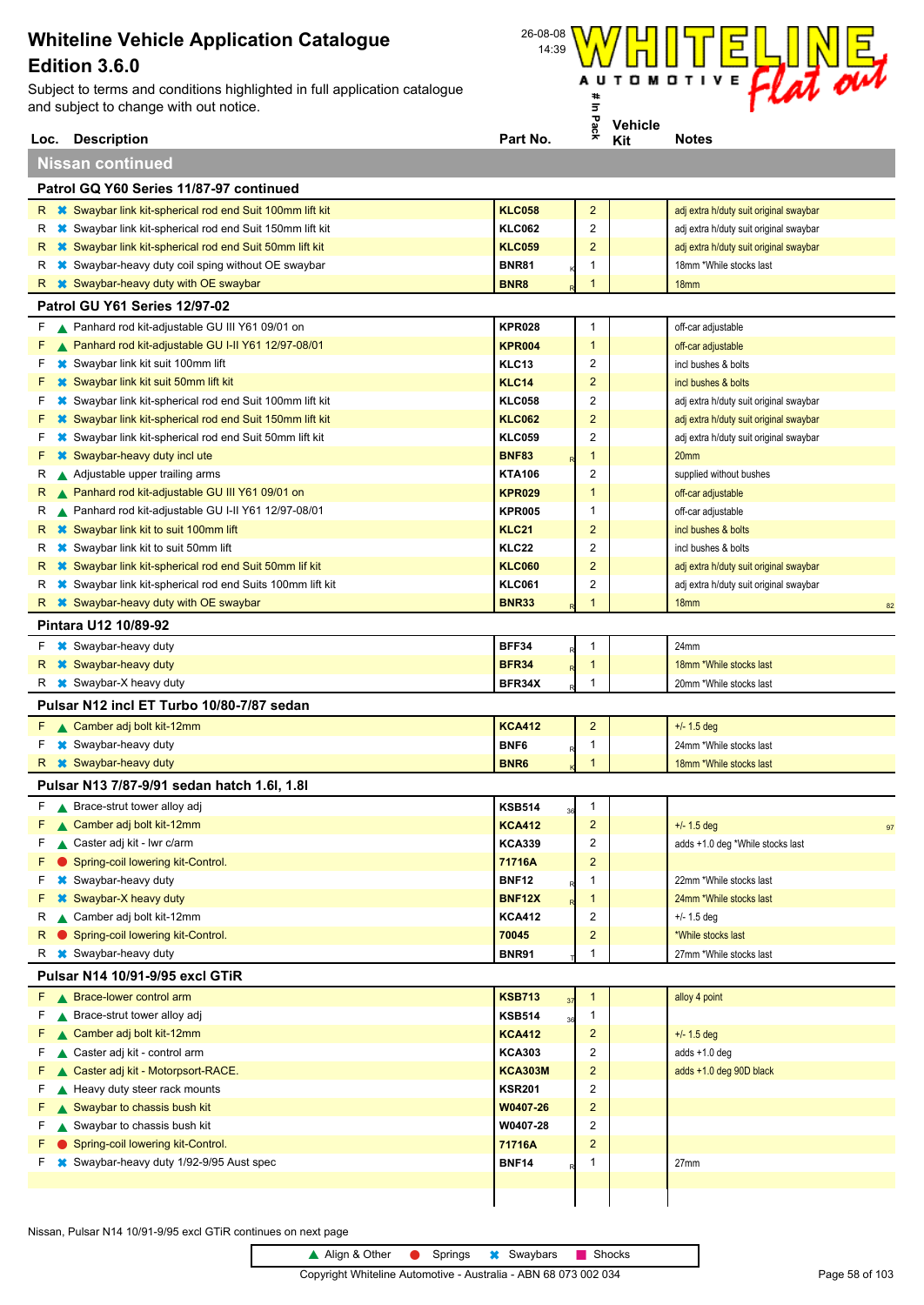Subject to terms and conditions highlighted in full application catalogue and subject to change with out notice.



|                                           | Loc. Description                                                  | Part No.                       | ×.                      | Kit | <b>Notes</b>                             |  |  |  |
|-------------------------------------------|-------------------------------------------------------------------|--------------------------------|-------------------------|-----|------------------------------------------|--|--|--|
|                                           | <b>Nissan continued</b>                                           |                                |                         |     |                                          |  |  |  |
| Pulsar N14 10/91-9/95 excl GTiR continued |                                                                   |                                |                         |     |                                          |  |  |  |
|                                           | <b>F</b> * Swaybar-heavy duty 10/91-2/92 Jap spec                 | <b>BNF13</b>                   | $\mathbf{1}$            |     | 24mm *While stocks last                  |  |  |  |
| R                                         | ▲ Brace-strut tower alloy adj hatch only                          | <b>KSB535</b>                  | 1                       |     |                                          |  |  |  |
| R                                         | Camber adj bolt kit-12mm                                          | <b>KCA412</b>                  | $\overline{\mathbf{c}}$ |     | $+/- 1.5$ deg                            |  |  |  |
| R                                         | Spring-coil lowering kit-Control.                                 | 70045                          | 2                       |     | *While stocks last                       |  |  |  |
| R                                         | <b>*</b> Swaybar-h/duty Blade adjustable                          | <b>BNR13Z</b>                  | 1                       |     | 18mm                                     |  |  |  |
| R                                         | <b>*</b> Swaybar-heavy duty                                       | <b>BNR13</b>                   | 1                       |     | 18mm                                     |  |  |  |
|                                           | Pulsar N14 GTIR 91-96 turbo Awd                                   |                                |                         |     |                                          |  |  |  |
|                                           | F Anti-lift/caster kit - Iwr c/arm                                | <b>KCA346</b>                  | $\overline{c}$          |     | adds +1.0 deg caster plus anti-lift      |  |  |  |
| F.                                        | ▲ Brace-lower control arm                                         | <b>KSB712</b><br>37            | 1                       |     | alloy 4 point                            |  |  |  |
| F.                                        | Brace-strut tower alloy adj                                       | <b>KSB530</b><br>36            | 1                       |     |                                          |  |  |  |
| F.                                        | Camber adj bolt kit-12mm                                          | <b>KCA412</b>                  | 2                       |     | $+/- 1.5$ deg                            |  |  |  |
| F.                                        | Swaybar to chassis bush kit                                       | W0407-26                       | $\overline{\mathbf{c}}$ |     |                                          |  |  |  |
| F.                                        | Swaybar to chassis bush kit                                       | W0407-28                       | 2                       |     |                                          |  |  |  |
| F.                                        | Spring-coil lowering kit-Control.                                 | 83109A                         | $\overline{\mathbf{c}}$ |     |                                          |  |  |  |
| F                                         | <b>*</b> Swaybar-heavy duty                                       | <b>BNF23</b>                   | 1                       |     | 27mm                                     |  |  |  |
| R.                                        | Brace-strut tower alloy adj                                       | <b>KSB535</b>                  | $\mathbf{1}$            |     |                                          |  |  |  |
| R                                         | Bush kit-control arm                                              | W0567                          | 16b/8t                  |     | High performance *While stocks last      |  |  |  |
|                                           | R Bush kit-trailing arm                                           | <b>W0566</b>                   | 8b/4t                   |     | High performance *While stocks last      |  |  |  |
| к                                         | Camber adj bolt kit-12mm                                          | <b>KCA412</b><br><b>KCA349</b> | 2                       |     | $+/- 1.5$ deg                            |  |  |  |
|                                           | R Sub-frame align & lock kit<br>Spring-coil lowering kit-Control. |                                | 6<br>2                  |     | allows diff angle change & subframe lock |  |  |  |
| R.                                        | R <b>*</b> Swaybar-h/duty Blade adjustable                        | 83110<br><b>BNR23Z</b>         | 1                       |     | 20 <sub>mm</sub>                         |  |  |  |
|                                           | R <b>*</b> Swaybar-heavy duty                                     | <b>BNR23</b>                   | 1                       |     | 20mm                                     |  |  |  |
|                                           |                                                                   |                                |                         |     |                                          |  |  |  |
|                                           | Pulsar N15 10/95-6/00                                             |                                |                         |     |                                          |  |  |  |
| F.                                        | <b>A</b> Brace-lower control arm                                  | <b>KSB713</b><br>37            | $\mathbf{1}$            |     | alloy 4 point                            |  |  |  |
| F.                                        | Brace-strut tower alloy adj                                       | <b>KSB514</b><br>36            | 1                       |     |                                          |  |  |  |
| F<br>F.                                   | ▲ Camber adj bolt kit-12mm                                        | <b>KCA412</b><br><b>KCA303</b> | 2<br>2                  |     | $+/- 1.5$ deg                            |  |  |  |
| F                                         | Caster adj kit - control arm<br>Heavy duty steer rack mounts      | <b>KSR201</b>                  | $\overline{\mathbf{c}}$ |     | adds $+1.0$ deg                          |  |  |  |
| F                                         | Swaybar to chassis bush kit                                       | W0407-26                       | 2                       |     |                                          |  |  |  |
| F                                         | Swaybar to chassis bush kit                                       | W0407-28                       | $\overline{\mathbf{c}}$ |     |                                          |  |  |  |
|                                           | Spring-coil lowering kit-Control. 8/97-99                         | 70138                          | 2                       |     | *While stocks last                       |  |  |  |
|                                           | Spring-coil lowering kit-Control. 95-8/97                         | 71716A                         | $\overline{\mathbf{c}}$ |     |                                          |  |  |  |
|                                           | $F \times$ Swaybar-heavy duty                                     | <b>BNF22</b>                   | 1                       |     | 27mm *While stocks last                  |  |  |  |
|                                           | R Spring-coil lowering kit-Control. 8/97-99                       | 73088                          | $\overline{\mathbf{c}}$ |     | *While stocks last                       |  |  |  |
| R                                         | Spring-coil lowering kit-Control. 95-8/97                         | 70177                          | 2                       |     | *While stocks last                       |  |  |  |
| R                                         | <b>*</b> Swaybar-h/duty Blade adjustable                          | <b>BNR21Z</b>                  | 1                       |     | 20 <sub>mm</sub>                         |  |  |  |
| R                                         | <b>*</b> Swaybar-heavy duty                                       | <b>BNR21</b>                   | 1                       |     | 20mm                                     |  |  |  |
|                                           | Pulsar N16 00-on sedan hatch                                      |                                |                         |     |                                          |  |  |  |
|                                           | $F \wedge$ Brace-strut tower alloy adj                            | <b>KSB507</b><br>36            | 1                       |     |                                          |  |  |  |
| F                                         | ▲ Camber adj bolt kit-12mm                                        | <b>KCA412</b>                  | 2                       |     | $+/- 1.5$ deg                            |  |  |  |
| F.                                        | Spring-coil lowering kit-Control.                                 | 73166                          | $\overline{\mathbf{c}}$ |     | *While stocks last                       |  |  |  |
| R                                         | Spring-coil lowering kit-Control. hatch                           | 70177                          | 2                       |     | *While stocks last                       |  |  |  |
|                                           | Spring-coil lowering kit-Control. sedan                           | 73167                          | $\overline{\mathbf{c}}$ |     | *While stocks last                       |  |  |  |
| R                                         | <b>*</b> Swaybar-heavy duty sedan only                            | <b>BNR28</b>                   | 1                       |     | 22mm                                     |  |  |  |
|                                           | <b>Sentra B13 91-94</b>                                           |                                |                         |     |                                          |  |  |  |
| F.                                        | Brace-lower control arm                                           | <b>KSB713</b><br>37            | 1                       |     | alloy 4 point                            |  |  |  |
| F                                         | ▲ Brace-strut tower alloy adj                                     | <b>KSB514</b><br>36            | 1                       |     |                                          |  |  |  |
| F.                                        | Camber adj bolt kit-12mm                                          | <b>KCA412</b>                  | 2                       |     | $+/- 1.5$ deg                            |  |  |  |
| F.                                        | ▲ Caster adj kit - control arm                                    | <b>KCA303</b>                  | 2                       |     | adds $+1.0$ deg                          |  |  |  |
| F.                                        | Caster adj kit - Motorpsort-RACE.                                 | <b>KCA303M</b>                 | $\overline{\mathbf{c}}$ |     | adds +1.0 deg 90D black                  |  |  |  |
|                                           |                                                                   |                                |                         |     |                                          |  |  |  |
|                                           |                                                                   |                                |                         |     |                                          |  |  |  |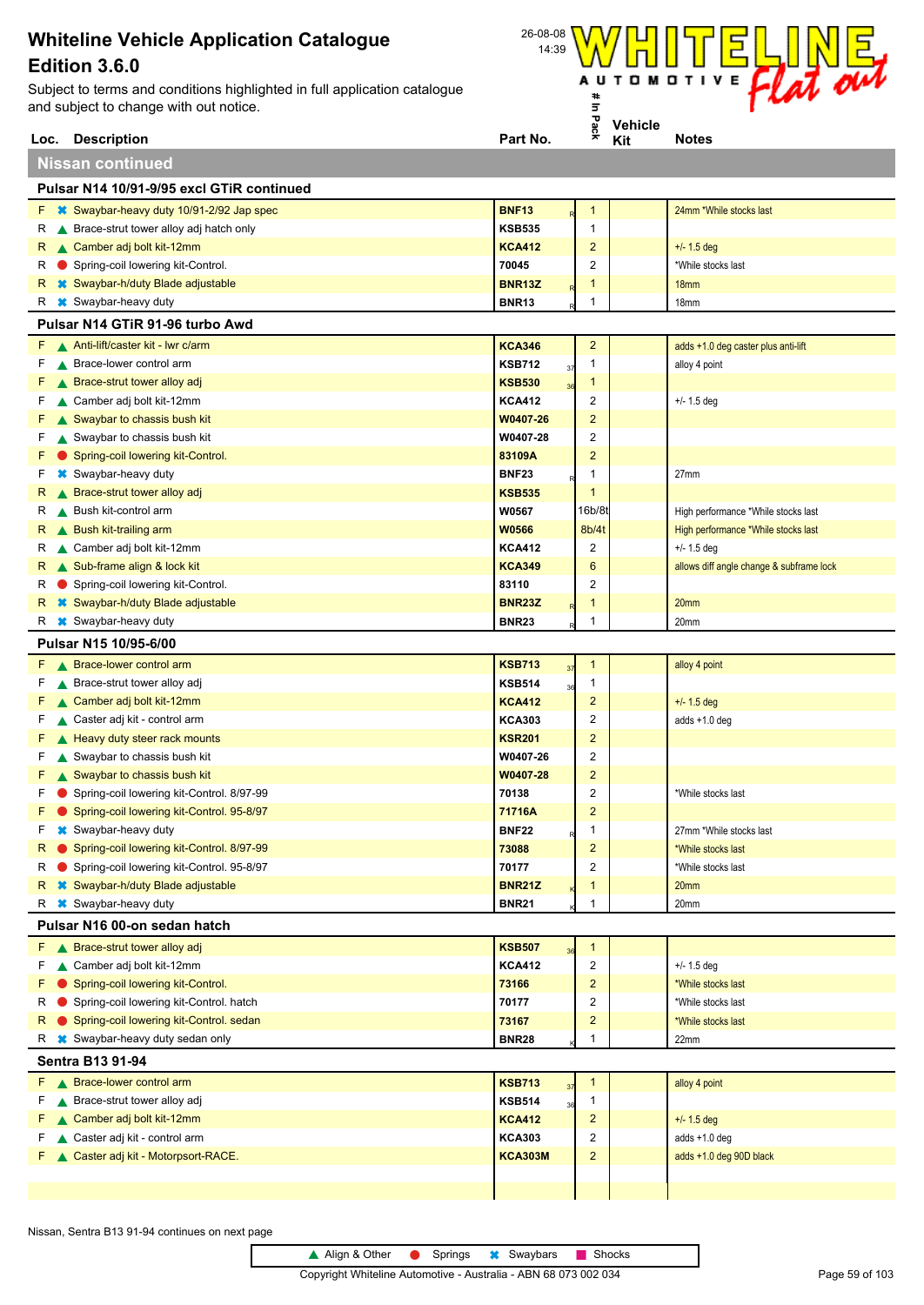Subject to terms and conditions highlighted in full application catalogue and subject to change with out notice.



|    | Loc. Description                                                                            | Part No.            | ×,                      | Kit | <b>Notes</b>                       |
|----|---------------------------------------------------------------------------------------------|---------------------|-------------------------|-----|------------------------------------|
|    | <b>Nissan continued</b>                                                                     |                     |                         |     |                                    |
|    | Sentra B13 91-94 continued                                                                  |                     |                         |     |                                    |
| F. | Swaybar to chassis bush kit                                                                 | W0407-26            | 2                       |     |                                    |
| F  | Swaybar to chassis bush kit                                                                 | W0407-28            | $\overline{2}$          |     |                                    |
| F  | Spring-coil lowering kit-Control.                                                           | 71716A              | $\overline{\mathbf{c}}$ |     |                                    |
| F  | <b>*</b> Swaybar-heavy duty                                                                 | BNF14               | 1                       |     | 27 <sub>mm</sub>                   |
| С  | Brace-B pillar cabin alloy adj                                                              | KSB718<br>36, 37    | 1                       |     | *While stocks last                 |
| R  | ▲ Brace-strut tower alloy adj hatch only                                                    | <b>KSB535</b>       | $\mathbf 1$             |     |                                    |
| R  | ▲ Camber adj bolt kit-12mm                                                                  | <b>KCA412</b>       | $\overline{2}$          |     | $+/- 1.5$ deg                      |
| R  | Spring-coil lowering kit-Control.                                                           | 70085               | $\overline{2}$          |     | *While stocks last                 |
| R  | <b>*</b> Swaybar-h/duty Blade adjustable                                                    | <b>BNR13Z</b>       | 1                       |     | 18 <sub>mm</sub>                   |
| R  | <b>*</b> Swaybar-heavy duty                                                                 | <b>BNR13</b>        | 1                       |     | 18 <sub>mm</sub>                   |
|    | <b>Sentra B14 95-99</b>                                                                     |                     |                         |     |                                    |
| F  | ▲ Brace-lower control arm                                                                   | <b>KSB713</b>       | $\mathbf{1}$            |     | alloy 4 point                      |
| F  | Brace-strut tower alloy adj                                                                 | 37<br><b>KSB514</b> | $\mathbf{1}$            |     |                                    |
| F  | ▲ Camber adj bolt kit-12mm                                                                  | <b>KCA412</b>       | $\overline{\mathbf{c}}$ |     | $+/- 1.5$ deg                      |
| F  | Caster adj kit - control arm                                                                | <b>KCA303</b>       | $\overline{2}$          |     | adds $+1.0$ deg                    |
| F  | Caster adj kit - Motorpsort-RACE.                                                           | <b>KCA303M</b>      | 2                       |     | adds +1.0 deg 90D black            |
| F  | Heavy duty steer rack mounts                                                                | <b>KSR201</b>       | $\overline{2}$          |     |                                    |
| F  | Swaybar to chassis bush kit                                                                 | W0407-26            | 2                       |     |                                    |
| F  | Swaybar to chassis bush kit                                                                 | W0407-28            | $\overline{2}$          |     |                                    |
| F  | Spring-coil lowering kit-Control.                                                           | 71716A              | 2                       |     |                                    |
|    | <b>*</b> Swaybar-heavy duty                                                                 | <b>BNF22</b>        | 1                       |     | 27mm *While stocks last            |
| R  | Spring-coil lowering kit-Control.                                                           | 70177               | 2                       |     | *While stocks last                 |
| R. | <b>*</b> Swaybar-heavy duty                                                                 | <b>BNR21</b>        | 1                       |     | 20 <sub>mm</sub>                   |
|    | Skyline C210 3/78-10/81                                                                     |                     |                         |     |                                    |
|    | R <b>*</b> Swaybar-heavy duty                                                               | BDR8                | 1                       |     | 18mm *While stocks last            |
|    | Skyline R30 81-86 sedan hatch                                                               |                     |                         |     |                                    |
| F. | Spring-coil lowering kit-Control.                                                           | 73124               | $\overline{c}$          |     | *While stocks last                 |
| F  | <b>*</b> Swaybar-heavy duty                                                                 | <b>BNF15</b>        | $\mathbf{1}$            |     | 24mm *While stocks last            |
| R. | Spring-coil lowering kit-Control. hatch                                                     | 78702               | $\overline{2}$          |     | *While stocks last                 |
| R  | Spring-coil lowering kit-Control. sedan                                                     | 78705               | 2                       |     | *While stocks last                 |
|    | R <b>*</b> Swaybar-heavy duty                                                               | <b>BDR32</b>        | $\mathbf{1}$            |     | 20mm *While stocks last            |
|    | Skyline R31 86-89 incl GT coupe                                                             |                     |                         |     |                                    |
|    | $F \wedge$ Brace-strut tower alloy adj                                                      | <b>KSB596</b>       | $\mathbf{1}$            |     |                                    |
| F  | Spring-coil lowering kit-Control. sedan                                                     | 74507A              | $\overline{2}$          |     | *While stocks last                 |
| F  | <b><sup>■</sup></b> Swaybar-h/duty Blade adjustable GTs-T coupe                             | BNF25Z              | 1                       |     | 27mm                               |
| F  | <b><sup>■</sup> Swaybar-h/duty Blade adjustable sedan wagon early &amp; late production</b> | BNF39Z              |                         |     |                                    |
| F  | Swaybar-heavy duty GTs-T coupe                                                              | <b>BNF25</b>        | 1                       |     | 27mm *While stocks last            |
| F  | <b><sup>■</sup></b> Swaybar-heavy duty sedan wagon early production only                    | BNF7                | $\mathbf{1}$            |     | 990mm centre eye to eye 27mm       |
| R  | Spring-coil lowering kit-Control. sedan                                                     | 78502               | $\overline{\mathbf{c}}$ |     | *While stocks last                 |
| R  | <b>*</b> Swaybar-heavy duty GTs-T coupe with IRS                                            | <b>BNR24</b>        | 1                       |     | 20 <sub>mm</sub>                   |
| R  | <b><sup>■</sup></b> Swaybar-heavy duty sedan wagon                                          | BNR7                | 1                       |     | 20mm                               |
|    | Skyline R32 GTR, GTS-4 5/89-7/93 Awd                                                        |                     |                         |     |                                    |
| F. | Brace-strut tower alloy adj                                                                 | <b>KSB505</b>       | $\mathbf{1}$            |     |                                    |
| F  | Camber adj kit - uppr c/arm                                                                 | <b>KCA336</b>       | 4                       |     | $+/- 0.5$ deg                      |
| F  | Caster adj kit-radius rod bush                                                              | <b>KCA332</b>       | $\overline{\mathbf{c}}$ |     | $+/- 0.75$ deg                     |
| F  | Spring-coil lowering kit-Control.                                                           | 73157               | 2                       |     |                                    |
| F  | <b>*</b> Swaybar link kit-spherical rod end                                                 | <b>KLC008</b>       | $\overline{2}$          |     | adj extra h/duty                   |
| F  | <b><sup>■</sup></b> Swaybar-h/duty Blade adjustable                                         | <b>BNF27Z</b>       | 1                       |     | 22mm                               |
| F  | <b>*</b> Swaybar-heavy duty                                                                 | <b>BNF27</b>        | 1                       |     | 22mm                               |
| R  | Arm-adj uppr control-camber/toe                                                             | <b>KTA118</b>       | 2                       |     | on-car adj. Allows +2.5/-1.0 deg   |
| R. | A Arm-adj uppr radius-camber/toe                                                            | <b>KTA117</b>       | $\overline{\mathbf{c}}$ |     | on-car adj. Allows +/- 15mm adjust |
|    |                                                                                             |                     |                         |     |                                    |
|    |                                                                                             |                     |                         |     |                                    |

Nissan, Skyline R32 GTR,GTS-4 5/89-7/93 Awd continues on next page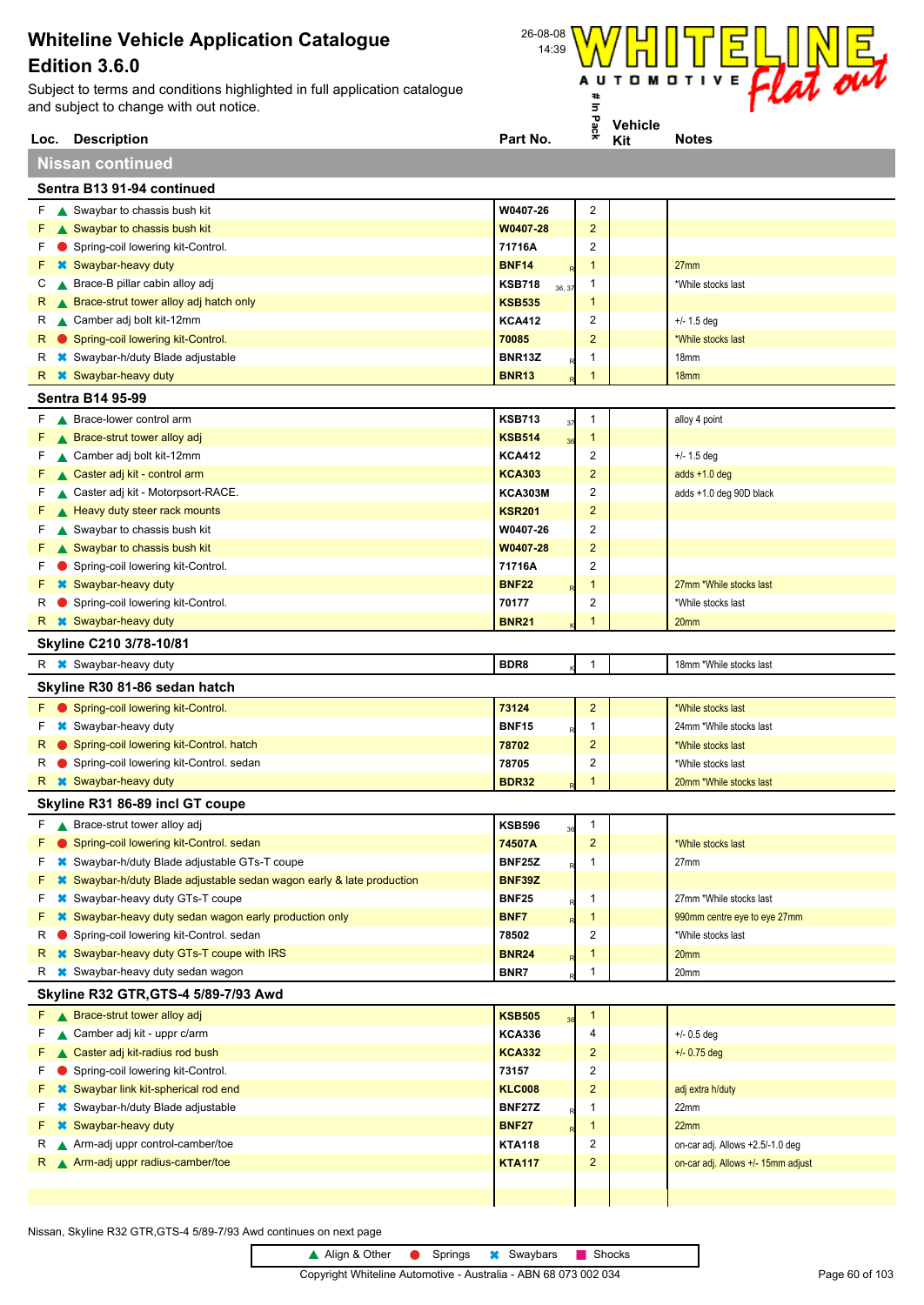Subject to terms and conditions highlighted in full application catalogue and subject to change with out notice.



|    | Loc. Description                                                             | Part No.            | 흇              | <b>ACILIAIS</b><br>Kit | <b>Notes</b>                                           |
|----|------------------------------------------------------------------------------|---------------------|----------------|------------------------|--------------------------------------------------------|
|    | <b>Nissan continued</b>                                                      |                     |                |                        |                                                        |
|    |                                                                              |                     |                |                        |                                                        |
|    | Skyline R32 GTR, GTS-4 5/89-7/93 Awd continued                               |                     |                |                        |                                                        |
| ĸ. | ▲ Brace-strut tower alloy adj                                                | <b>KSB513</b>       | 1              |                        |                                                        |
| R. | Bush kit-control arm upper                                                   | W0579               | $\overline{4}$ |                        | h/duty poly-suit inner and outer *While stocks<br>last |
| R  | Camber adj kit - uppr c/arm                                                  | <b>KCA347</b>       | 4              |                        | $+/- 0.75$ deg<br>105                                  |
| R  | Hydraulic HICAS lock kit                                                     | <b>KSR204</b>       | $\mathbf{1}$   |                        | with hydraulic bypass fitting                          |
| R  | Sub-frame align & lock kit                                                   | <b>KCA349</b>       | 6              |                        | allows diff angle change & subframe lock               |
| R  | Spring-coil lowering kit-Control.                                            | 70191               | $\overline{2}$ |                        | 67                                                     |
| R  | <b><sup>■</sup></b> Swaybar link kit-spherical rod end suit WL adj. bar only | <b>KLC009</b>       | $\overline{2}$ |                        | adj extra h/duty                                       |
| R  | <b>*</b> Swaybar-h/duty Blade adjustable GTS-4 Awd                           | <b>BNR35Z</b>       | $\mathbf 1$    |                        | 24mm *While stocks last                                |
| R  | <b><sup>■</sup></b> Swaybar-X h/duty Blade adjustable GTR                    | BNR26XZ             | $\mathbf 1$    |                        | 24mm                                                   |
| R. | <b>*</b> Swaybar-X heavy duty GTR                                            | <b>BNR26X</b>       | 1              |                        | 24mm *While stocks last                                |
|    | Skyline R32 GTS 89-93 Rwd                                                    |                     |                |                        |                                                        |
| F  | ▲ Brace-strut tower alloy adj                                                | <b>KSB505</b><br>36 | $\mathbf{1}$   |                        |                                                        |
| F  | Bush kit-rad rod to chassis                                                  | <b>W0206</b>        | $\overline{2}$ |                        | High performance                                       |
| F  | Camber adj kit - uppr c/arm                                                  | <b>KCA336</b>       | 4              |                        | $+/- 0.5$ deg                                          |
| F  | ▲ Caster adj kit-radius rod bush                                             | <b>KCA331</b>       | $\overline{2}$ |                        | $+/- 0.75$ deg                                         |
| F  | Spring-coil lowering kit-Control.                                            | 73175               | $\overline{2}$ |                        |                                                        |
| F  | <b>*</b> Swaybar-h/duty Blade adjustable                                     | <b>BNF28Z</b>       | $\mathbf{1}$   |                        | 24mm                                                   |
| F  | <b>*</b> Swaybar-heavy duty                                                  | <b>BNF28</b>        | $\mathbf 1$    |                        | 24mm                                                   |
| R  | A Arm-adj uppr control-camber/toe                                            | <b>KTA118</b>       | $\overline{2}$ |                        | on-car adj. Allows +2.5/-1.0 deg                       |
| R  | Arm-adj uppr radius-camber/toe                                               | <b>KTA117</b>       | 2              |                        | on-car adj. Allows +/- 15mm adjust                     |
| R  | Brace-strut tower alloy adj                                                  | <b>KSB513</b>       | $\mathbf 1$    |                        |                                                        |
| R  | Bush kit-control arm upper                                                   | W0579               | 4              |                        | h/duty poly-suit inner and outer *While stocks<br>last |
| R  | Camber adj kit - uppr c/arm                                                  | <b>KCA347</b>       | $\overline{4}$ |                        | $+/- 0.75$ deg<br>105                                  |
| R  | Hydraulic HICAS lock kit                                                     | <b>KSR204</b>       | 1              |                        | with hydraulic bypass fitting                          |
| R  | Sub-frame align & lock kit                                                   | <b>KCA349</b>       | 6              |                        | allows diff angle change & subframe lock               |
| R  | Spring-coil lowering kit-Control.                                            | 70191               | $\overline{2}$ |                        | 67                                                     |
| R  | <b><sup>■</sup></b> Swaybar link kit-spherical rod end suit WL adj. bar only | <b>KLC009</b>       | $\overline{2}$ |                        | adj extra h/duty                                       |
| R  | <b><sup>■</sup></b> Swaybar-h/duty Blade adjustable                          | <b>BNR26Z</b>       | $\mathbf 1$    |                        | 22mm                                                   |
| R  | <b>*</b> Swaybar-heavy duty                                                  | <b>BNR26</b>        | $\mathbf{1}$   |                        | 22mm *While stocks last                                |
| R  | <b><sup>■</sup></b> Swaybar-X h/duty Blade adjustable                        | BNR26XZ             | $\mathbf{1}$   |                        | 24mm                                                   |
| R. | <b>*</b> Swaybar-X heavy duty                                                | <b>BNR26X</b>       | 1              |                        | 24mm *While stocks last                                |
|    | Skyline R33 GTR 94-97 Awd                                                    |                     |                |                        |                                                        |
| F  | ▲ Brace-strut tower alloy adj                                                | <b>KSB555</b><br>36 | $\mathbf{1}$   |                        |                                                        |
| F  | Camber adj kit - uppr c/arm                                                  | <b>KCA348</b>       | $\overline{c}$ |                        | $+/- 1.0$ deg                                          |
| F  | Caster adj kit-radius rod bush                                               | <b>KCA332</b>       | 2              |                        | $+/- 0.75$ deg                                         |
| F  | Spring-coil lowering kit-Control.                                            | 83159               | $\overline{2}$ |                        |                                                        |
| F  | Swaybar link kit-spherical rod end                                           | <b>KLC008</b>       | $\overline{2}$ |                        | adj extra h/duty                                       |
| F  | Swaybar-h/duty Blade adjustable                                              | <b>BNF27Z</b>       | $\mathbf{1}$   |                        | 22mm                                                   |
| F  | Swaybar-heavy duty                                                           | <b>BNF27</b>        | $\mathbf 1$    |                        | 22mm                                                   |
| R  | Arm-adj uppr radius-camber/toe                                               | <b>KTA117</b>       | $\overline{2}$ |                        | on-car adj. Allows +/- 15mm adjust                     |
| R  | Bush kit-control arm upper                                                   | W0579               | 4              |                        | h/duty poly-suit inner and outer *While stocks<br>last |
| R  | Bush kit-toe adj arm innr & outr excl HICAS                                  | W0583               | 8b/4t          |                        | h/duty poly *While stocks last                         |
| R  | Camber adj kit - uppr c/arm                                                  | <b>KCA347</b>       | 4              |                        | $+/- 0.75$ deg<br>105                                  |
| R. | Control arm-adjust toe/camber                                                | <b>KTA128</b>       | $\overline{c}$ |                        | on-car adj. Allows +2.5/-1.0 deg                       |
| R  | Sub-frame align & lock kit                                                   | <b>KCA349</b>       | 6              |                        | allows diff angle change & subframe lock               |
| R  | Spring-coil lowering kit-Control.                                            | 83160               | $\overline{c}$ |                        | 67                                                     |
| R  | <sup>■</sup> Swaybar link kit-spherical rod end suit WL adj. bar only        | <b>KLC009</b>       | $\overline{2}$ |                        | adj extra h/duty                                       |
| R  | <b>*</b> Swaybar-X h/duty Blade adjustable                                   | BNR11XXZ            | $\mathbf 1$    |                        | 24mm                                                   |
| R  | <b><sup>■</sup></b> Swaybar-X h/duty Blade adjustable                        | BNR11XZ             | $\mathbf 1$    |                        | 22mm                                                   |
| R  | <b>*</b> Swaybar-X heavy duty                                                | <b>BNR11X</b>       | 1              |                        | 22mm                                                   |
|    | Skyline R33 GTS 94-99 Rwd                                                    |                     |                |                        |                                                        |
|    | F A Brace-strut tower alloy adj                                              | <b>KSB555</b>       | $\mathbf{1}$   |                        |                                                        |
|    |                                                                              |                     | 36             |                        |                                                        |

Nissan, Skyline R33 GTS 94-99 Rwd continues on next page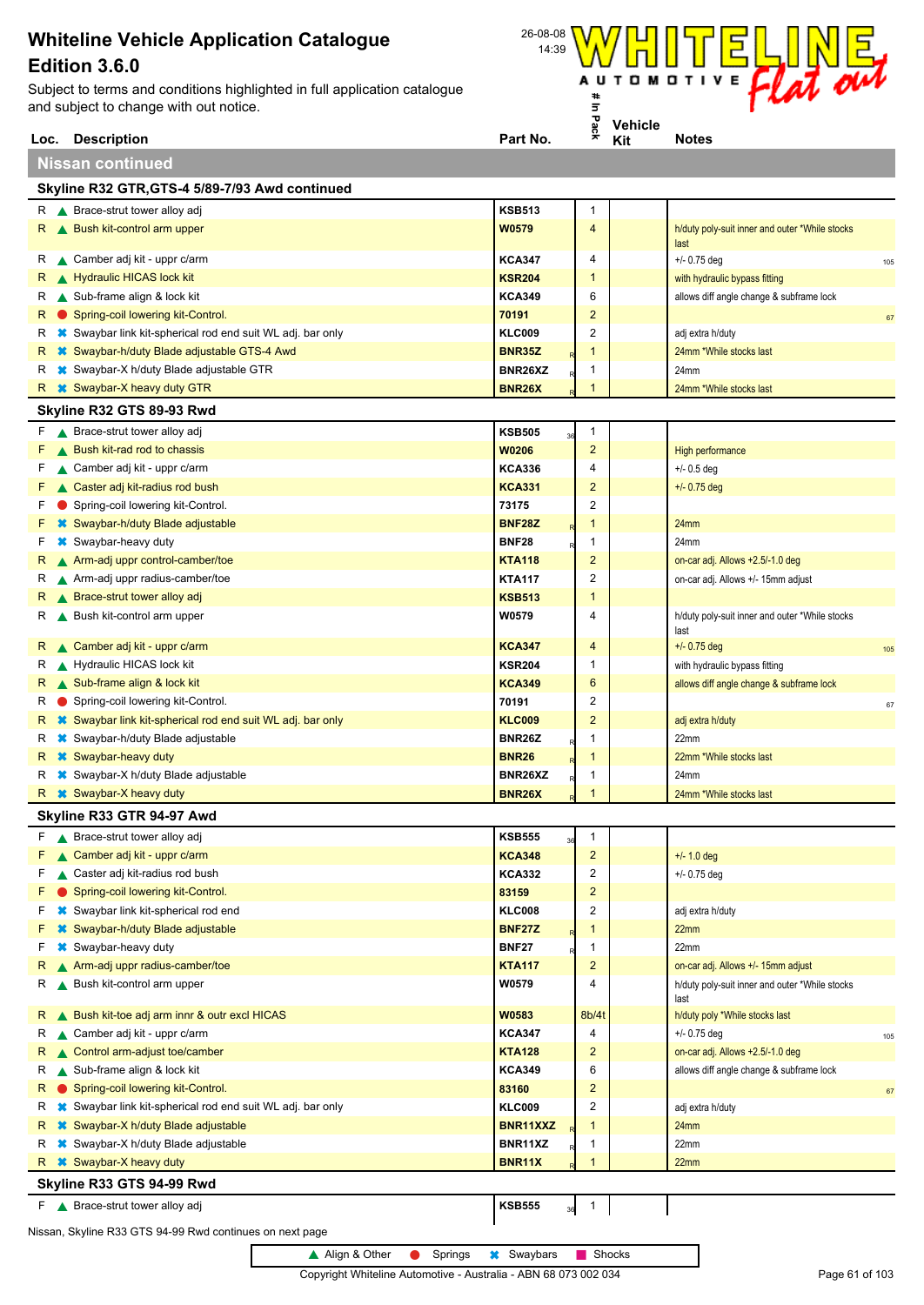Subject to terms and conditions highlighted in full application catalogue and subject to change with out notice.



|        | Loc. Description                                                                  | Part No.               | ×.                      | Kit | <b>Notes</b>                                                         |
|--------|-----------------------------------------------------------------------------------|------------------------|-------------------------|-----|----------------------------------------------------------------------|
|        | <b>Nissan continued</b>                                                           |                        |                         |     |                                                                      |
|        | Skyline R33 GTS 94-99 Rwd                                                         |                        |                         |     |                                                                      |
|        | $F \wedge$ Bush kit-rad rod to chassis                                            | <b>W0206</b>           | $\overline{2}$          |     | High performance                                                     |
| F      | Camber adj kit - uppr c/arm                                                       | <b>KCA348</b>          | 2                       |     | $+/- 1.0$ deg                                                        |
| F      | ▲ Caster adj kit-radius rod bush                                                  | <b>KCA331</b>          | $\overline{c}$          |     | $+/- 0.75$ deg                                                       |
| F      | Spring-coil lowering kit-Control.                                                 | 73175                  | 2                       |     |                                                                      |
| F      | Swaybar link kit-spherical rod end                                                | <b>KLC008</b>          | $\overline{c}$          |     | adj extra h/duty                                                     |
| F      | <b>*</b> Swaybar-h/duty Blade adjustable                                          | BNF24Z                 | 1                       |     | 24mm                                                                 |
| F      | <b>*</b> Swaybar-heavy duty                                                       | <b>BNF24</b>           | 1                       |     | 24 <sub>mm</sub>                                                     |
| F      | <b>*</b> Swaybar-X heavy duty                                                     | <b>BNF24X</b>          | 1                       |     | 27 <sub>mm</sub>                                                     |
| R      | Arm-adj uppr radius-camber/toe                                                    | <b>KTA117</b>          | $\overline{2}$          |     | on-car adj. Allows +/- 15mm adjust                                   |
| R      | Bush kit-control arm upper                                                        | W0579                  | 4                       |     | h/duty poly-suit inner and outer *While stocks<br>last               |
| R.     | Bush kit-toe adj arm innr & outr excl HICAS                                       | W0583                  | 8b/4t                   |     | h/duty poly *While stocks last                                       |
| к      | Camber adj kit - uppr c/arm                                                       | <b>KCA347</b>          | 4                       |     | $+/- 0.75$ deg<br>105                                                |
| R      | ▲ Control arm-adjust toe/camber                                                   | <b>KTA128</b>          | 2                       |     | on-car adj. Allows +2.5/-1.0 deg                                     |
| R      | Sub-frame align & lock kit                                                        | <b>KCA349</b>          | 6                       |     | allows diff angle change & subframe lock                             |
| R      | Spring-coil lowering kit-Control.                                                 | 83139                  | $\overline{c}$          |     | 67                                                                   |
| R      | <sup>■</sup> Swaybar link kit-spherical rod end suit WL adj. bar only             | <b>KLC009</b>          | 2                       |     | adj extra h/duty                                                     |
| R      | <b>*</b> Swaybar-h/duty Blade adjustable                                          | <b>BNR11Z</b>          | 1                       |     | 20mm                                                                 |
| R      | <b>*</b> Swaybar-heavy duty                                                       | <b>BNR11</b>           | 1                       |     | 20mm                                                                 |
| R.     | <b>*</b> Swaybar-X heavy duty                                                     | BNR11X                 | $\mathbf{1}$            |     | 22mm                                                                 |
|        | Skyline R34 GTR 98-03 Awd                                                         |                        |                         |     |                                                                      |
| F.     | Camber adj kit - uppr c/arm                                                       | <b>KCA348</b>          | 2                       |     | $+/- 1.0$ deg                                                        |
| F      | <b>*</b> Swaybar link kit-spherical rod end                                       | <b>KLC008</b>          | $\overline{c}$          |     | adj extra h/duty                                                     |
| F      | <b><sup>■</sup></b> Swaybar-h/duty Blade adjustable                               | <b>BNF27Z</b>          | 1                       |     | 22mm                                                                 |
| F      | <b>*</b> Swaybar-heavy duty                                                       | <b>BNF27</b>           | $\mathbf{1}$            |     | 22mm                                                                 |
| R      | Arm-adj uppr radius-camber/toe                                                    | <b>KTA117</b>          | 2                       |     | on-car adj. Allows +/- 15mm adjust                                   |
| R      | Bush kit-control arm upper                                                        | W0579                  | 4                       |     | h/duty poly-suit inner and outer *While stocks<br>last               |
| R      | Camber adj kit - uppr c/arm                                                       | <b>KCA347</b>          | 4                       |     | $+/- 0.75$ deg<br>105                                                |
| R      | Control arm-adjust toe/camber                                                     | <b>KTA128</b>          | $\overline{\mathbf{c}}$ |     | on-car adj. Allows +2.5/-1.0 deg                                     |
| R      | Sub-frame align & lock kit                                                        | <b>KCA349</b>          | 6                       |     | allows diff angle change & subframe lock                             |
| R      | Swaybar link kit-spherical rod end suit WL adj. bar only                          | <b>KLC009</b>          | $\overline{\mathbf{c}}$ |     | adj extra h/duty                                                     |
| R      | <b><sup>■</sup></b> Swaybar-X h/duty Blade adjustable                             | BNR11XXZ               | 1                       |     | 24mm                                                                 |
| R      | <b>☀</b> Swaybar-X h/duty Blade adjustable                                        | BNR11XZ                | 1                       |     | 22mm                                                                 |
|        | <b>*</b> Swaybar-X heavy duty                                                     | BNR11X<br>R            | 1                       |     | 22mm                                                                 |
|        | Skyline R34 GTt 3/98-04 Rwd                                                       |                        |                         |     |                                                                      |
| F.     | Bush kit-rad rod to chassis                                                       | <b>W0206</b>           | $\overline{2}$          |     | High performance                                                     |
| F      | Camber adj kit - uppr c/arm                                                       | <b>KCA348</b>          | 2                       |     | $+/- 1.0$ deg                                                        |
| F      | ▲ Caster adj kit-radius rod bush                                                  | <b>KCA331</b>          | $\overline{2}$          |     | $+/- 0.75$ deg                                                       |
| F      | Spring-coil lowering kit-Control.                                                 | 73175                  | 2                       |     |                                                                      |
| F      | <b>*</b> Swaybar link kit-spherical rod end                                       | <b>KLC008</b>          | $\overline{c}$          |     | adj extra h/duty                                                     |
| F      | Swaybar-h/duty Blade adjustable                                                   | BNF24Z                 | 1                       |     | 24mm                                                                 |
| F      | <b>*</b> Swaybar-heavy duty                                                       | <b>BNF24</b>           | 1                       |     | 24mm                                                                 |
| F      | <b>*</b> Swaybar-X heavy duty                                                     | BNF24X                 | 1                       |     | 27mm                                                                 |
| R<br>R | A Arm-adj uppr radius-camber/toe<br>▲ Bush kit-toe adj arm innr & outr excl HICAS | <b>KTA117</b><br>W0583 | 2<br>8b/4t              |     | on-car adj. Allows +/- 15mm adjust<br>h/duty poly *While stocks last |
| R      | Camber adj kit - uppr c/arm                                                       | <b>KCA347</b>          | 4                       |     | $+/- 0.75$ deg                                                       |
| R      | Control arm-adjust toe/camber                                                     | <b>KTA128</b>          | 2                       |     | 105<br>on-car adj. Allows +2.5/-1.0 deg                              |
| R      | Sub-frame align & lock kit                                                        | <b>KCA349</b>          | 6                       |     | allows diff angle change & subframe lock                             |
| R      | Spring-coil lowering kit-Control.                                                 | 73176                  | 2                       |     | 67                                                                   |
| R      | <b><sup>■</sup></b> Swaybar link kit-spherical rod end suit WL adj. bar only      | <b>KLC009</b>          | $\overline{2}$          |     | adj extra h/duty                                                     |
| R      | Swaybar-h/duty Blade adjustable                                                   | BNR11Z                 | 1                       |     | 20mm                                                                 |
| R      | <b>Swaybar-heavy duty</b>                                                         | <b>BNR11</b>           | $\mathbf{1}$            |     | 20mm                                                                 |
| R      | <b>*</b> Swaybar-X heavy duty                                                     | BNR11X                 | 1                       |     | 22mm                                                                 |
|        |                                                                                   |                        |                         |     |                                                                      |

▲ Align & Other ● Springs <sup>★</sup> Swaybars ■ Shocks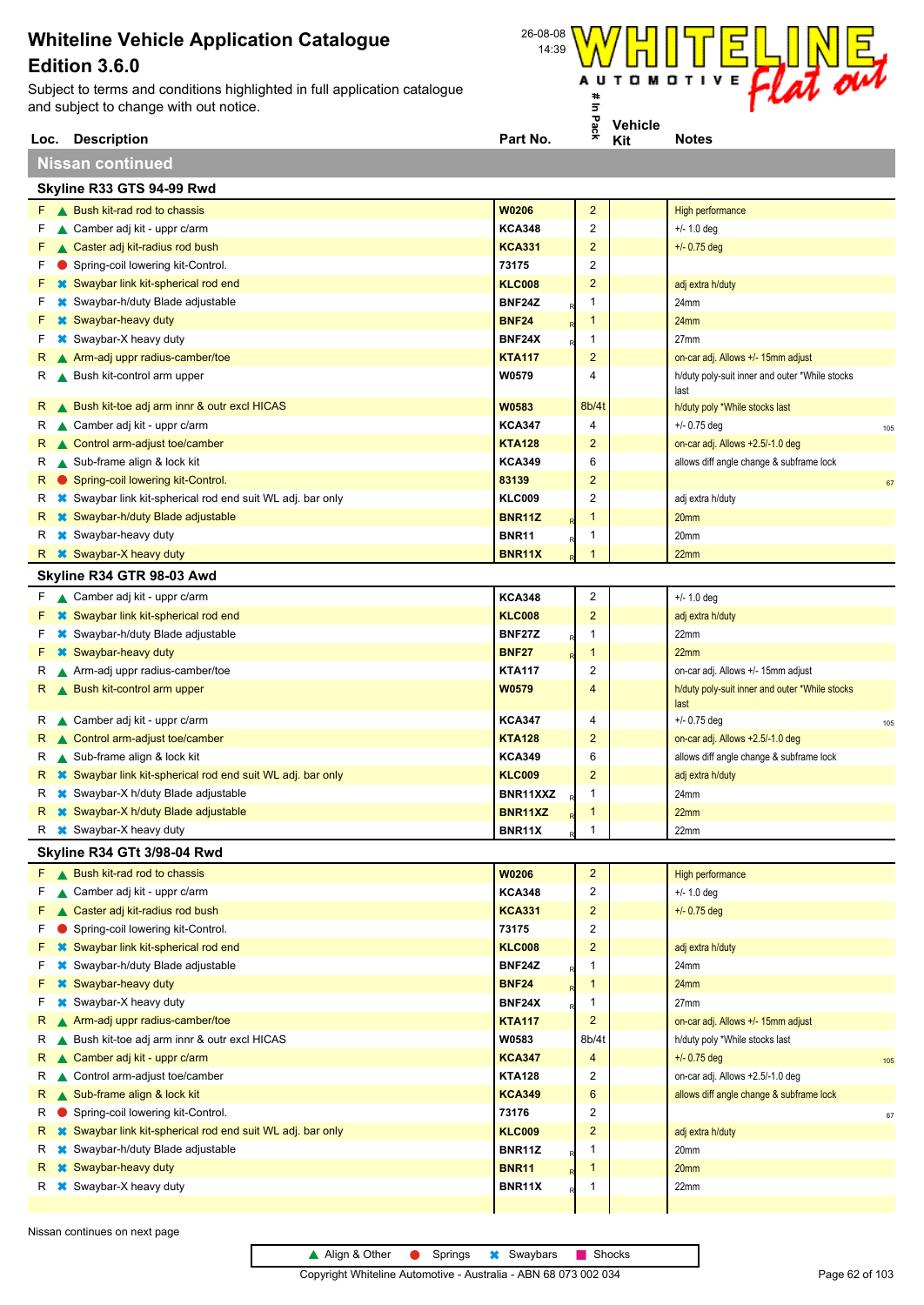Subject to terms and conditions highlighted in full application catalogue and subject to change with out notice.



| Loc. Description                                         | Part No.         | ğ                       | <b>ACILIAL</b><br>Kit | <b>Notes</b>                              |
|----------------------------------------------------------|------------------|-------------------------|-----------------------|-------------------------------------------|
| <b>Nissan continued</b>                                  |                  |                         |                       |                                           |
| Skyline R34 GTt 3/98-04 Rwd continued                    |                  |                         |                       |                                           |
|                                                          |                  |                         |                       |                                           |
| Stanza A10 10/78-9/83                                    |                  |                         |                       |                                           |
| F <b>*</b> Swaybar-heavy duty                            | BDF9             | $\mathbf{1}$            |                       | 22mm *While stocks last                   |
| <b>*</b> Swaybar-heavy duty<br>R.                        | BDR <sub>9</sub> | $\mathbf{1}$            |                       | 16mm *While stocks last                   |
| Sunny B310 3/79-10/81 sedan coupe                        |                  |                         |                       |                                           |
| F <b>*</b> Swaybar-heavy duty                            | <b>BDF35</b>     | $\mathbf{1}$            |                       | 22mm *While stocks last                   |
| <b>*</b> Swaybar-heavy duty<br>R                         | <b>BDR10</b>     | $\mathbf 1$             |                       | 16mm *While stocks last                   |
| <b>Terrano R20 3/97-02</b>                               |                  |                         |                       |                                           |
| R <b>*</b> Swaybar-heavy duty                            | <b>BNR17</b>     | $\mathbf{1}$            |                       | 18 <sub>mm</sub>                          |
| <b>Tiida C11 06-On</b>                                   |                  |                         |                       |                                           |
| F <b>A</b> Camber adj bolt kit-14mm                      | <b>KCA414</b>    | $\overline{c}$          |                       | $+/- 1.5$ deg                             |
| R <b>*</b> Swaybar-h/duty Blade adjustable               | <b>BNR16Z</b>    | $\mathbf 1$             |                       | 20mm                                      |
| <b>*</b> Swaybar-heavy duty<br>R                         | <b>BNR16</b>     | 1                       |                       | 20mm *While stocks last                   |
| Versa C11 06-On                                          |                  |                         |                       |                                           |
| F Camber adj bolt kit-14mm                               | <b>KCA414</b>    | $\overline{2}$          |                       | $+/- 1.5$ deg                             |
| <b>*</b> Swaybar-h/duty Blade adjustable<br>R            | <b>BNR16Z</b>    | 1                       |                       | 20mm                                      |
| <b>*</b> Swaybar-heavy duty<br>R.                        | <b>BNR16</b>     | 1                       |                       | 20mm *While stocks last                   |
| X-Trail T30 10/01 on                                     |                  |                         |                       |                                           |
| <b>*</b> Swaybar-heavy duty<br>F.                        | <b>BNF36</b>     | 1                       |                       | 27mm *While stocks last                   |
| R <b>*</b> Swaybar-heavy duty                            | <b>BNR32</b>     | $\mathbf{1}$            |                       | 20mm *While stocks last                   |
|                                                          |                  |                         |                       |                                           |
| <b>Opel</b>                                              |                  |                         |                       |                                           |
| Astra TR Mk3 96-98                                       |                  |                         |                       |                                           |
| Spring-coil lowering kit-Control.<br>F.                  | 73230            | $\overline{c}$          |                       | *While stocks last                        |
| Spring-coil lowering kit-Control.<br>R                   | 73231            | $\overline{2}$          |                       | *While stocks last                        |
| <b>☀</b> Swaybar-h/duty Blade adjustable<br>R            | BHR78Z           | 1                       |                       | 22mm *While stocks last                   |
| <b>*</b> Swaybar-heavy duty<br>R.                        | <b>BHR78</b>     | 1                       |                       | 22mm *While stocks last                   |
| Astra TS Mk4 99-04 inc SRi Turbo                         |                  |                         |                       |                                           |
| F&R BLACKBOX Handling Bias Modifier-RACE.                | <b>KBB0101</b>   | $\mathbf{1}$            |                       | RACE ONLY with factory DSC or ESP         |
| ▲ Brace-strut tower alloy adj<br>F.                      | <b>KSB629</b>    | $\mathbf{1}$            |                       | requires drilling                         |
| Camber adj bolt kit-12mm<br>F                            | <b>KCA412</b>    | 2                       |                       | $+/- 1.5$ deg                             |
| ▲ Caster adj kit - control arm rr bush<br>F              | <b>KCA382</b>    | $\overline{c}$          |                       | adds +0.5 deg - horizontal pivot bush     |
| F Spring-coil lowering kit-Control.                      | 73234            | $\overline{\mathbf{c}}$ |                       | *While stocks last                        |
| <b>*</b> Swaybar link kit-spherical rod end<br>F.        | <b>KLC054</b>    | $\overline{2}$          |                       | adj extra h/duty                          |
| <b><sup>■</sup></b> Swaybar-h/duty Blade adjustable<br>F | BHF75Z           | 1                       |                       | 22mm                                      |
| <b>*</b> Swaybar-heavy duty<br>F                         | <b>BHF75</b>     | $\mathbf{1}$            |                       | 22mm                                      |
| Camber & toe adj kit-shim type<br>R                      | <b>KCA383</b>    | $\overline{2}$          |                       | adds +0.5 camber reduce toe-in 2.5mm/side |
| Spring-coil lowering kit-Control.<br>R                   | 73235            | $\overline{2}$          |                       | *While stocks last                        |
| <b><sup>■</sup></b> Swaybar-h/duty Blade adjustable<br>R | BHR75Z           | $\mathbf 1$             |                       | 24mm                                      |
| <b>*</b> Swaybar-heavy duty<br>R                         | <b>BHR75</b>     | 1                       |                       | 24mm                                      |
| Astra H Mk5 04-On                                        |                  |                         |                       |                                           |
| ▲ Camber adj bolt kit-12mm<br>F.                         | <b>KCA412</b>    | 2                       |                       | $+/- 1.5$ deg                             |
| ▲ Caster adj kit - control arm rr bush<br>F              | <b>KCA382</b>    | $\overline{2}$          |                       | adds +0.5 deg - horizontal pivot bush     |
| Swaybar link kit-spherical rod end<br>F                  | <b>KLC054</b>    | 2                       |                       | adj extra h/duty                          |
| ▲ Camber & toe adj kit-shim type<br>R                    | <b>KCA383</b>    | $\overline{2}$          |                       | adds +0.5 camber reduce toe-in 2.5mm/side |
| <b>*</b> Swaybar-h/duty Blade adjustable<br>R            | BHR75Z           | 1                       |                       | 24mm                                      |
| <b>*</b> Swaybar-heavy duty<br>R.                        | <b>BHR75</b>     | 1                       |                       | 24mm                                      |
| Corsa SB 4/94-00 incl GSi                                |                  |                         |                       |                                           |
| ▲ Camber adj bolt kit-12mm<br>F.                         | <b>KCA412</b>    | $\overline{\mathbf{c}}$ |                       | $+/- 1.5$ deg                             |
| <b>*</b> Swaybar-heavy duty<br>F                         | <b>BHF26</b>     | $\mathbf{1}$            |                       | 24mm                                      |
| <b>*</b> Swaybar-X heavy duty<br>F                       | BHF26X           | 1                       |                       | 27mm                                      |
|                                                          |                  |                         |                       |                                           |
|                                                          |                  |                         |                       |                                           |
|                                                          |                  |                         |                       |                                           |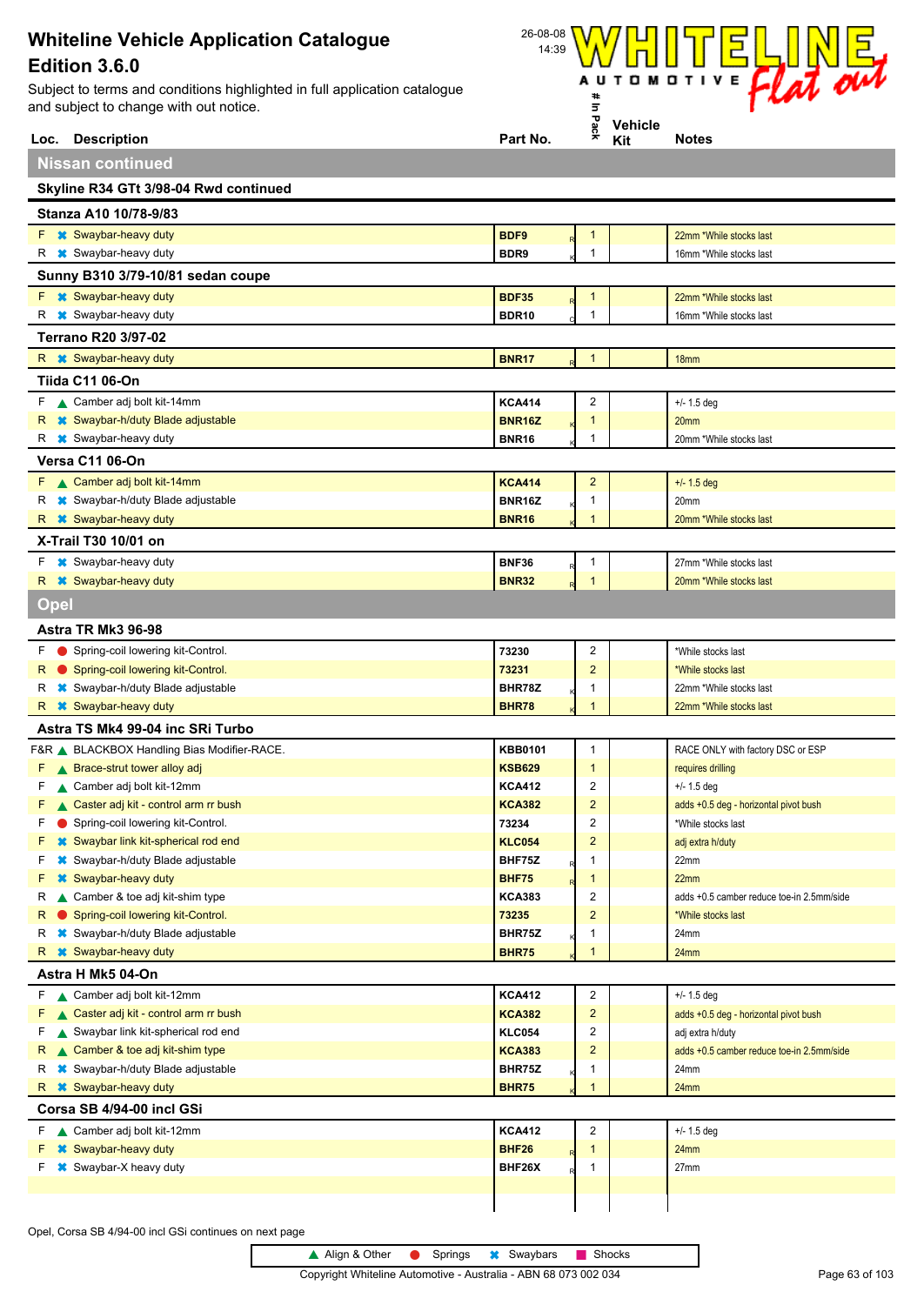

|                | Loc. Description                                                       | Part No.       |           | 쥿                                | "<br>Kit | <b>Notes</b>                                     |            |
|----------------|------------------------------------------------------------------------|----------------|-----------|----------------------------------|----------|--------------------------------------------------|------------|
|                | <b>Opel continued</b>                                                  |                |           |                                  |          |                                                  |            |
|                | Corsa SB 4/94-00 incl GSi continued                                    |                |           |                                  |          |                                                  |            |
|                | R Camber / toe adj kit                                                 | <b>KCA343</b>  |           | $\mathbf{1}$                     |          | single shim - double angle *While stocks last    |            |
|                | R <b>*</b> Swaybar-X heavy duty                                        | BHR70X         |           | 1                                |          | 22mm                                             |            |
|                | Corsa XC 01 on                                                         |                |           |                                  |          |                                                  |            |
|                | F Camber adj bolt kit-12mm                                             | <b>KCA412</b>  |           | $\overline{a}$                   |          | $+/- 1.5$ deg                                    |            |
|                | R * Swaybar-h/duty Blade adjustable                                    | BHR69Z         |           | 1                                |          | 20mm                                             |            |
|                | R <b>*</b> Swaybar-heavy duty                                          | <b>BHR69</b>   |           | $\mathbf{1}$                     |          | 20mm *While stocks last                          |            |
|                | <b>Vectra JR, JS 96-2/03</b>                                           |                |           |                                  |          |                                                  |            |
|                | F Camber adj bolt kit-12mm                                             | <b>KCA412</b>  |           | $\overline{c}$                   |          | $+/- 1.5$ deg                                    |            |
| F.             | Camber adj bolt kit-12mm                                               | <b>KCA412</b>  |           | $\overline{a}$                   |          | $+/- 1.5$ deg                                    |            |
| F.             | ▲ Camber adj bolt kit-12mm                                             | <b>KCA412</b>  |           | 2                                |          | $+/- 1.5$ deg                                    |            |
| F.             | Caster adj kit - control arm rr bush                                   | <b>KCA382</b>  |           | $\overline{c}$                   |          | adds +0.5 deg - horizontal pivot bush            |            |
| F.             | Spring-coil lowering kit-Control. V6 only                              | 83095          |           | 2                                |          | *While stocks last                               |            |
| F.             | Spring-coil lowering kit-Control. V6 only                              | 83095          |           | $\overline{c}$                   |          | *While stocks last                               |            |
| F.             | <b>*</b> Swaybar-heavy duty                                            | <b>BHF15</b>   |           | 1                                |          | 20 <sub>mm</sub>                                 |            |
| R.             | ● Spring-coil lowering kit-Control. V6 only                            | 83096          |           | $\overline{c}$                   |          | *While stocks last                               |            |
| R              | Spring-coil lowering kit-Control. V6 only                              | 83096          |           | $\boldsymbol{2}$                 |          | *While stocks last                               |            |
|                | R <b>*</b> Swaybar-heavy duty                                          | <b>BHR60</b>   |           | 1                                |          | 20 <sub>mm</sub>                                 |            |
|                | R $\ast$ Swaybar-X heavy duty                                          | BHR60X         |           | $\mathbf{1}$                     |          | 22mm                                             |            |
| <b>Peugeot</b> |                                                                        |                |           |                                  |          |                                                  |            |
|                | 205 83-98 all                                                          |                |           |                                  |          |                                                  |            |
|                | $F \wedge$ Brace-strut tower alloy adj                                 | <b>KSB635</b>  |           | $\mathbf{1}$                     |          |                                                  |            |
|                | R * Swaybar-h/duty Blade adjustable                                    | BPR21Z         |           | 1                                |          | 20mm                                             |            |
|                | 206 98-06 1.6 - 2.0L                                                   |                |           |                                  |          |                                                  |            |
|                | F Spring-coil lowering kit-Control. 1.6L only                          | 73260          |           | $\overline{2}$                   |          | *While stocks last                               |            |
| F.             | <b>*</b> Swaybar-heavy duty 1.6l only                                  | <b>BPF17</b>   |           | 1                                |          | 22mm                                             |            |
|                | R * Swaybar-h/duty Blade adjustable                                    | <b>BPR20Z</b>  |           | $\mathbf{1}$                     |          | 18 <sub>mm</sub>                                 |            |
|                | R * Swaybar-h/duty Blade adjustable-RACE.                              | BPR20ZS        |           | 1                                |          | with spherical rod end links 18mm                |            |
|                | R * Swaybar-X h/duty Blade adjustable                                  | BPR20XZ        |           | $\mathbf{1}$                     |          | 20 <sub>mm</sub>                                 |            |
| 306 97-04      |                                                                        |                |           |                                  |          |                                                  |            |
|                | F A Brace-strut tower alloy adj                                        | <b>KSB624</b>  | 36        | 1                                |          |                                                  |            |
| <b>Pontiac</b> |                                                                        |                |           |                                  |          |                                                  |            |
|                |                                                                        |                |           |                                  |          |                                                  |            |
|                | GTO VX-VY 04-06 coupe                                                  |                |           |                                  |          |                                                  |            |
|                | F A Brace-strut tower alloy adj VX only                                | <b>KSB504</b>  | 36        | $\mathbf{1}$                     |          | requires drilling                                |            |
| F.             | ▲ Brace-strut tower alloy adj VY only                                  | <b>KSB618</b>  | 36        | 1                                |          | requires drilling                                |            |
| F<br>F         | Spring-coil lowering kit-Control.<br>Spring-coil lowering kit-Flatout. | 73520<br>73518 |           | $\overline{a}$<br>$\overline{c}$ |          | *While stocks last<br>*While stocks last         | 63         |
| F              | Swaybar link kit-spherical rod end                                     | <b>KLC003</b>  |           | $\overline{c}$                   |          | adj extra h/duty replaces OE pin/ball joint link | 63         |
| F              | Swaybar-h/duty Blade adjustable                                        | BHF14Z         |           | 1                                |          | 30mm                                             |            |
| F              | Swaybar-heavy duty                                                     | <b>BHF14</b>   |           | $\mathbf{1}$                     |          | 30mm                                             |            |
| R              | Camber adj kit - c/arm IRS                                             | <b>KCA384</b>  |           | 2                                |          | +/- 1.0 deg replaces outer bush                  |            |
| R.             | Spring-coil lowering kit-Control.                                      | 83051A         |           | $\overline{c}$                   |          | *While stocks last                               | 63, 66     |
| R              | Spring-coil lowering kit-Flatout.                                      | 83050A         |           | $\overline{\mathbf{c}}$          |          |                                                  | 63, 60, 66 |
| R<br>×         | Swaybar-h/duty Blade adjustable                                        | <b>BHR50Z</b>  | <b>RK</b> | $\mathbf{1}$                     |          | 18 <sub>mm</sub>                                 |            |
| R<br>×         | Swaybar-heavy duty                                                     | <b>BHR50</b>   |           | 1                                |          | 18mm                                             |            |
| R.             | <b>*</b> Swaybar-X heavy duty                                          | BHR50X         |           | $\mathbf{1}$                     |          | 20 <sub>mm</sub>                                 |            |
| <b>Porsche</b> |                                                                        |                |           |                                  |          |                                                  |            |
|                | 911 pre 1994                                                           |                |           |                                  |          |                                                  |            |
|                | F * Swaybar-h/duty Blade adjustable 74-94                              | BPF15Z         | RK        | $\mathbf{1}$                     |          | 16mm                                             |            |
|                |                                                                        |                |           |                                  |          |                                                  |            |
|                |                                                                        |                |           |                                  |          |                                                  |            |
|                |                                                                        |                |           |                                  |          |                                                  |            |

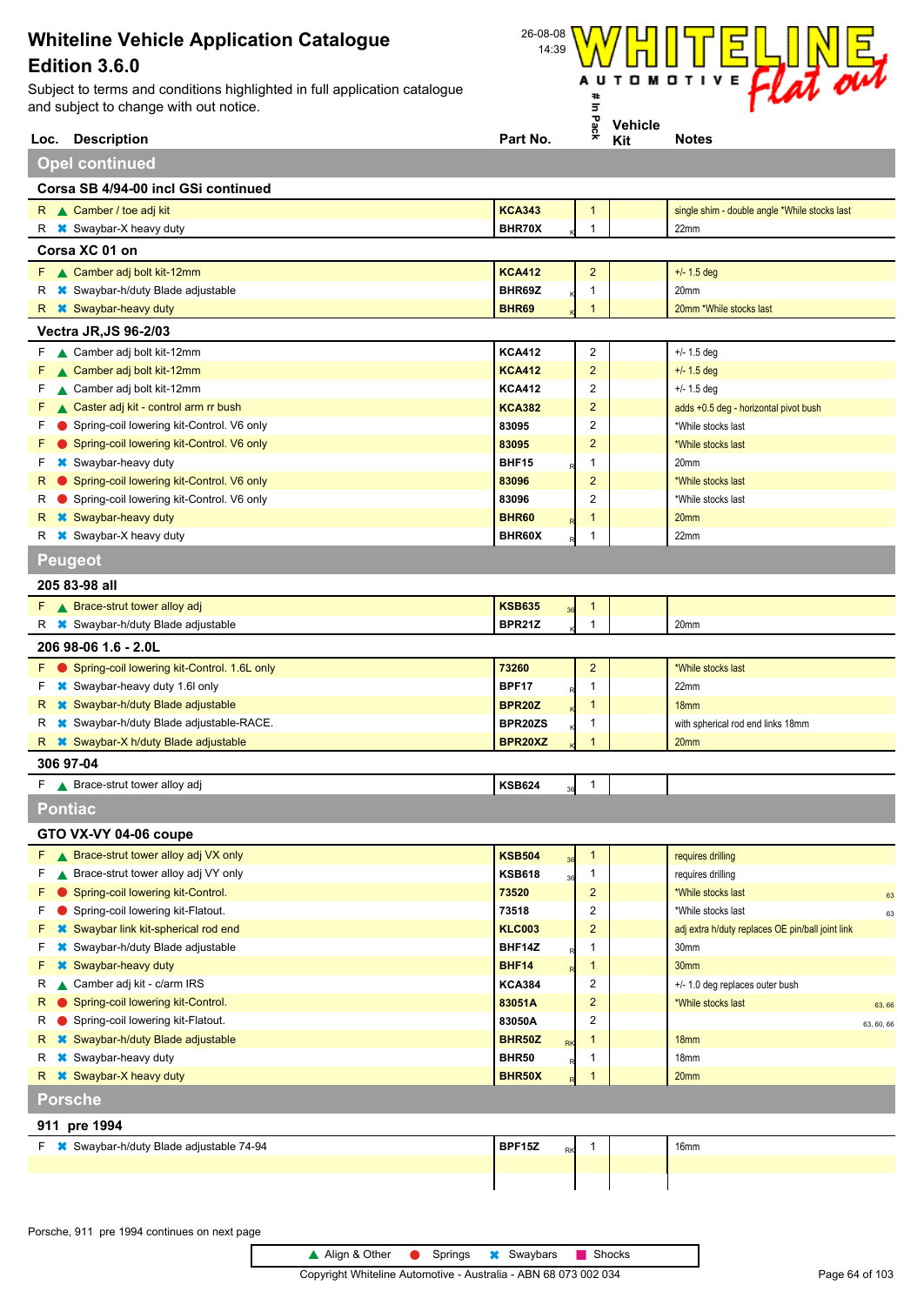Subject to terms and conditions highlighted in full application catalogue and subject to change with out notice.



|    | Loc. Description                                                 | Part No.             | 읏                       | Kit | <b>Notes</b>                                 |            |
|----|------------------------------------------------------------------|----------------------|-------------------------|-----|----------------------------------------------|------------|
|    | <b>Porsche continued</b>                                         |                      |                         |     |                                              |            |
|    | 911 pre 1994 continued                                           |                      |                         |     |                                              |            |
| F. | <b>■ Swaybar-heavy duty 74-94 with OE swaybar</b>                | BPF3                 | $\mathbf{1}$            |     | 22mm                                         |            |
| F. | <sup>■</sup> Swaybar-heavy duty pre-74 without OE swaybar        | BPF <sub>2</sub>     | 1                       |     | 22mm                                         |            |
| R, | <b>■ Swaybar-heavy duty 74-94 with OE swaybar</b>                | BPR <sub>3</sub>     | $\mathbf{1}$            |     | 18mm                                         |            |
| R  | <sup>■</sup> Swaybar-heavy duty 74-94 with vertical type link    | <b>BPR12</b>         | 1                       |     | 20mm                                         |            |
| R  | <b><sup>■</sup></b> Swaybar-heavy duty pre-74 without OE swaybar | BPR <sub>2</sub>     | 1                       |     | 18 <sub>mm</sub>                             |            |
|    | 911 993 series 96-97 Twin turbo                                  |                      |                         |     |                                              |            |
|    | R * Swaybar-h/duty Blade adjustable                              | BPR17Z               | 1                       |     | 20mm                                         |            |
|    | 911 996 series 98-04                                             |                      |                         |     |                                              |            |
|    | F * Swaybar-h/duty Blade adjustable                              | BPF11Z               | $\mathbf{1}$            |     | 24mm                                         |            |
| R  | <b>*</b> Swaybar-h/duty Blade adjustable                         | BPR19Z               | 1                       |     | 20mm                                         |            |
|    | 928 77-86                                                        |                      |                         |     |                                              |            |
|    | <b>■ ※ Swaybar-h/duty Blade adjustable replaces 27mm OE tube</b> | <b>BPF12Z</b>        | $\mathbf{1}$            |     | 27mm *While stocks last                      |            |
|    | Boxster 986 series 2/97-04 inc S                                 |                      |                         |     |                                              |            |
|    | F <b>*</b> Swaybar-h/duty Blade adjustable                       | BPF11Z               | 1                       |     | 24mm                                         |            |
|    | R <b>*</b> Swaybar-h/duty Blade adjustable                       | <b>BPR18Z</b>        | $\mathbf{1}$            |     | 20 <sub>mm</sub>                             |            |
|    | Proton                                                           |                      |                         |     |                                              |            |
|    | M21 10/97-02 coupe                                               |                      |                         |     |                                              |            |
| F. | Anti-lift/caster kit - control arm                               | <b>KCA317X</b>       | 2                       |     | sqr type-same as KCA317 + anti-lift          |            |
| F. | ▲ Brace-strut tower alloy adj                                    | <b>KSB578A</b><br>36 | 1                       |     |                                              |            |
| F. | Camber adj bolt kit-12mm                                         | <b>KCA412</b>        | 2                       |     | $+/- 1.5$ deg                                |            |
| F. | Caster adj kit - control arm                                     | <b>KCA317</b>        | $\overline{2}$          |     | square type-adds +1.0 deg *While stocks last |            |
| F. | Spring-coil lowering kit-Control.                                | 73084                | $\overline{\mathbf{c}}$ |     | *While stocks last                           |            |
| R  | ▲ Brace-strut tower alloy adj                                    | <b>KSB526</b><br>36  | 1                       |     |                                              |            |
| R, | Swaybar mount-h/duty kit                                         | <b>KBR27-18</b>      | 2                       |     | replaces OE with poly bushes                 | 46         |
| R. | Swaybar mount-h/duty kit                                         | <b>KBR27-20</b>      | $\overline{2}$          |     | replaces OE with poly bushes                 | 46         |
| R  | Swaybar mount-h/duty kit                                         | <b>KBR27-22</b>      | 2                       |     | replaces OE with poly bushes                 | 46         |
| R. | Spring-coil lowering kit-Control.                                | 73023A               | $\overline{2}$          |     | *While stocks last                           |            |
|    | R $\ast$ Swaybar-X heavy duty                                    | BPR14X               | 1                       |     | 18mm *While stocks last                      | 88         |
|    | Persona 11/96-03 hatch                                           |                      |                         |     |                                              |            |
|    | Spring-coil lowering kit-Control. 1.5                            | 70389                | $\overline{2}$          |     | *While stocks last                           |            |
|    | Spring-coil lowering kit-Control. 1.6I                           | 73084                | 2                       |     | *While stocks last                           |            |
|    | R Spring-coil lowering kit-Control.                              | 73023A               | $\overline{2}$          |     | *While stocks last                           |            |
|    | Satria 2/97-03 hatch inc GTi                                     |                      |                         |     |                                              |            |
| F. | Anti-lift/caster kit - control arm                               | <b>KCA317X</b>       | 2                       |     | sqr type-same as KCA317 + anti-lift          |            |
| F. | ▲ Brace-strut tower alloy adj                                    | <b>KSB578A</b>       | $\mathbf{1}$            |     |                                              |            |
| F. | ▲ Camber adj bolt kit-12mm                                       | <b>KCA412</b>        | 2                       |     | $+/- 1.5$ deg                                |            |
| F. | ▲ Caster adj kit - control arm                                   | <b>KCA317</b>        | $\overline{\mathbf{c}}$ |     | square type-adds +1.0 deg *While stocks last |            |
| F. | Spring-coil lowering kit-Control. 1.5l excl Gti                  | 70389                | 2                       |     | *While stocks last                           |            |
| F. | Spring-coil lowering kit-Control. 1.6 and Gti                    | 73084                | $\overline{\mathbf{c}}$ |     | *While stocks last                           |            |
| F. | <b>*</b> Swaybar-h/duty Blade adjustable Gti only                | BPF16Z               | 1                       |     | 22mm                                         |            |
| F. | <b>*</b> Swaybar-heavy duty Gti only                             | <b>BPF16</b>         | 1                       |     | 22mm                                         |            |
| R  | ▲ Brace-strut tower alloy adj                                    | <b>KSB526</b>        | 1                       |     |                                              |            |
| R. | Swaybar mount-h/duty kit                                         | <b>KBR27-18</b>      | $\overline{\mathbf{c}}$ |     | replaces OE with poly bushes                 |            |
| R. | Swaybar mount-h/duty kit                                         | <b>KBR27-20</b>      | 2                       |     | replaces OE with poly bushes                 | $46\,$     |
| R. | Swaybar mount-h/duty kit                                         | <b>KBR27-22</b>      | $\overline{\mathbf{c}}$ |     | replaces OE with poly bushes                 | 46         |
| R. | Spring-coil lowering kit-Control.                                | 73023A               | 2                       |     | *While stocks last                           | ${\bf 46}$ |
|    | R <b>*</b> Swaybar-h/duty Blade adjustable Gti                   | <b>BPR16Z</b>        | 1                       |     | 18mm *While stocks last                      |            |
|    | R * Swaybar-X heavy duty Gti                                     | BPR16X               | 1                       |     | 20mm *While stocks last                      | 88         |
|    | <b>Wira 97-02</b>                                                |                      |                         |     |                                              | 88         |
|    |                                                                  |                      |                         |     |                                              |            |
|    | F Anti-lift/caster kit - control arm                             | <b>KCA317X</b>       | $\overline{2}$          |     | sqr type-same as KCA317 + anti-lift          |            |
|    |                                                                  |                      |                         |     |                                              |            |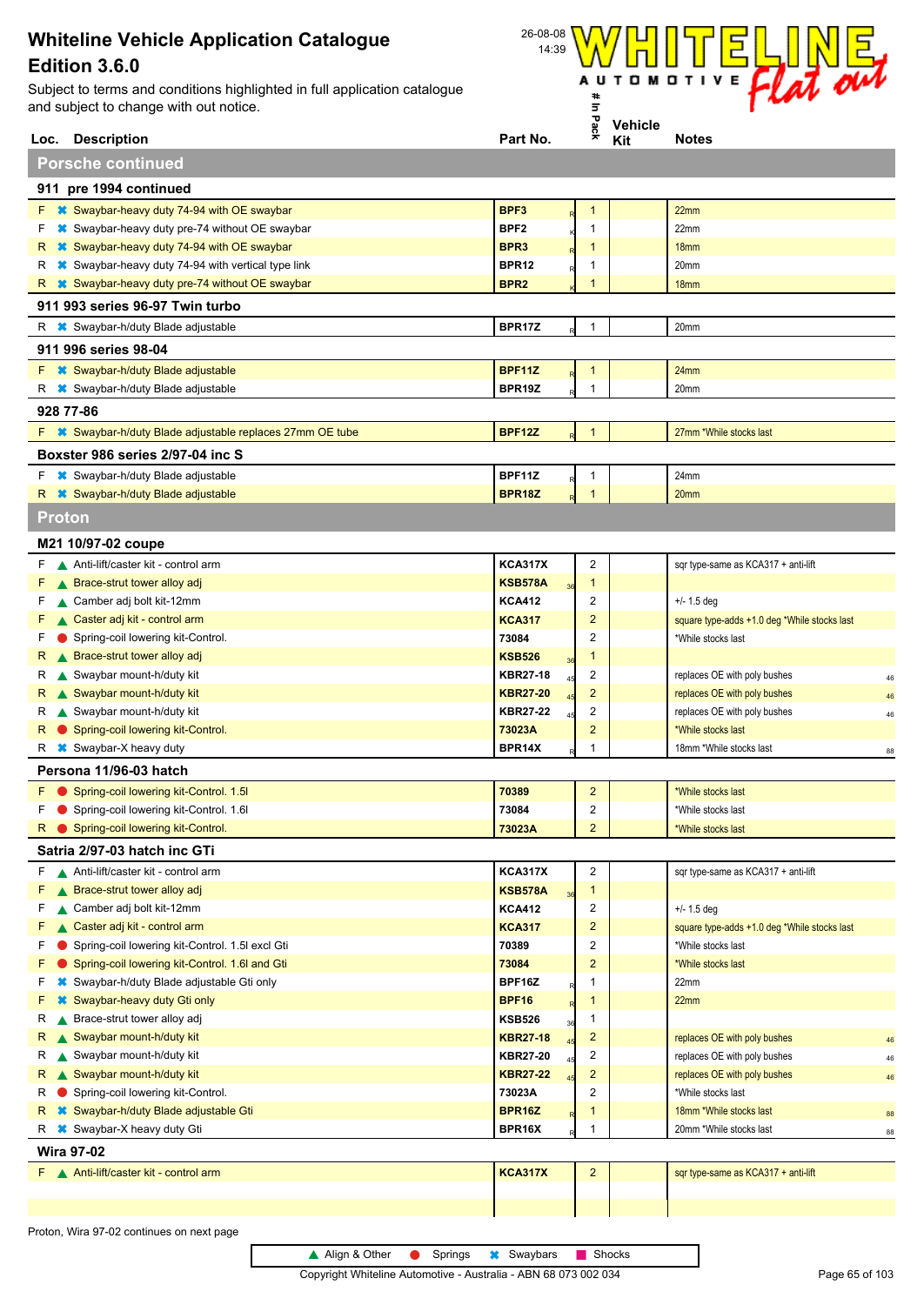Subject to terms and conditions highlighted in full application catalogue and subject to change with out notice.



|              | Loc. Description                                     | Part No.             | ⋇                       | Kit | <b>Notes</b>                                 |
|--------------|------------------------------------------------------|----------------------|-------------------------|-----|----------------------------------------------|
|              | <b>Proton continued</b>                              |                      |                         |     |                                              |
|              | Wira 97-02 continued                                 |                      |                         |     |                                              |
|              | F A Brace-strut tower alloy adj                      | <b>KSB578A</b><br>36 | $\mathbf{1}$            |     |                                              |
|              | $F \wedge$ Camber adj bolt kit-12mm                  | <b>KCA412</b>        | $\overline{2}$          |     | $+/- 1.5$ deg                                |
| F.           | Caster adj kit - control arm                         | <b>KCA317</b>        | $\overline{2}$          |     | square type-adds +1.0 deg *While stocks last |
| R            | ▲ Brace-strut tower alloy adj                        | KSB526               | $\mathbf{1}$            |     |                                              |
|              | R Swaybar mount-h/duty kit                           | KBR27-18             | $\overline{2}$          |     | replaces OE with poly bushes<br>46           |
|              | R Swaybar mount-h/duty kit                           | <b>KBR27-20</b>      | $\overline{c}$          |     | replaces OE with poly bushes<br>46           |
|              | R Swaybar mount-h/duty kit                           | <b>KBR27-22</b>      | $\boldsymbol{2}$        |     | replaces OE with poly bushes<br>46           |
|              | Renault                                              |                      |                         |     |                                              |
|              | Clio Mkll 02-05 excl V6                              |                      |                         |     |                                              |
|              | F <b>A</b> Brace-lower control arm                   | <b>KSB721</b>        | $\mathbf{1}$            |     |                                              |
| F.           | Camber adj bolt kit-14mm                             | <b>KCA414</b>        | $\overline{2}$          |     | $+/- 1.5$ deg                                |
| F.           | Spring-coil lowering kit-Control.                    | 73251                | $\overline{c}$          |     |                                              |
|              | R Toe adj kit-shim type                              | <b>KCA397</b>        | 4                       |     | up to +/-3.5mm/side toe or +/-0.25deg camber |
| R.           | Spring-coil lowering kit-Flatout.                    | 73252                | $\overline{\mathbf{c}}$ |     |                                              |
|              | R * Swaybar-h/duty Blade adjustable                  | BRR10Z               | 1                       |     | 18mm                                         |
| <b>Rover</b> |                                                      |                      |                         |     |                                              |
|              | 3500 SDi 77-87                                       |                      |                         |     |                                              |
|              | $F \times$ Swaybar-heavy duty                        | BLF8<br>C            | $\mathbf{1}$            |     | 20mm *While stocks last                      |
|              | R <b>*</b> Swaybar-heavy duty                        | BLR8                 | $\overline{1}$          |     | 16mm *While stocks last                      |
|              | <b>Subaru</b>                                        |                      |                         |     |                                              |
|              | Baja BT 04-05 turbo                                  |                      |                         |     |                                              |
|              | <b>F *</b> Swaybar-h/duty Blade adjustable           | <b>BSF15Z</b>        | $\mathbf{1}$            |     | 22mm *While stocks last                      |
| F.           | <b>*</b> Swaybar-heavy duty                          | <b>BSF15</b>         | 1                       |     | 22mm                                         |
| R.           | <b>*</b> Swaybar-heavy duty                          | <b>BSR12</b>         | $\mathbf{1}$            |     | 18mm *While stocks last                      |
| R            | <b>*</b> Swaybar-X h/duty Blade adjustable           | BSR12XZ              | 1                       |     | 20mm                                         |
|              | R <b>*</b> Swaybar-X heavy duty                      | <b>BSR12X</b>        | $\mathbf 1$             |     | 20mm                                         |
|              | Forester SF 98-02 excl GT or turbo                   |                      |                         |     |                                              |
|              | F&R Sway bar link conv kit - extra h/d alloy         | KLC31<br>53          | 4                       |     | vehicle set-boxed KLC26 & KLC30              |
|              | $F \wedge$ Brace-strut tower alloy adj               | <b>KSB550</b><br>36  | $\mathbf{1}$            |     | mid mount                                    |
| F            | ▲ Camber adj bolt kit-14mm-RACE. replaces lower bolt | <b>KCA414</b>        | $\overline{2}$          |     | $+/- 1.5$ deg<br>98                          |
|              | Caster adj kit - Iwr c/arm                           | <b>KCA375</b>        | $\overline{2}$          |     | $+/- 0.5$ deg                                |
|              | Control arm-caster adj.-Msport BLACK 90D-RACE.       | KCA375M              | 2b                      |     | Adds +0.5 static caster                      |
| F.           | Heavy duty steer rack mounts                         | <b>KSR200</b>        | $\overline{\mathbf{c}}$ |     | 25mm wide bracket<br>54                      |
| F            | Heavy duty steer rack mounts                         | <b>KSR202</b>        | 2                       |     | 30mm wide bracket<br>54                      |
| F            | Strut top-camber/caster adj kit                      | <b>KCA250SM</b>      | $\overline{\mathbf{c}}$ |     | <b>STREET MOTORSPORT</b>                     |
| F            | Sway bar link conv kit - extra h/d alloy             | KLC30                | 2                       |     | replaces OE plastic link                     |
| F            | Sway bar link conv kit - steel                       | KLC20A               | $\overline{\mathbf{c}}$ |     | replaces OE plastic link                     |
| F            | Swaybar to chassis bush kit                          | W0405-18             | $\boldsymbol{2}$        |     |                                              |
| F            | Swaybar to chassis bush kit                          | W0405-19             | $\overline{\mathbf{c}}$ |     |                                              |
| F.           | Swaybar to chassis bush kit                          | W0405-20             | $\boldsymbol{2}$        |     |                                              |
| F.           | Swaybar to chassis bush kit                          | W0405-21             | $\overline{\mathbf{c}}$ |     |                                              |
| F            | Swaybar to chassis bush kit                          | W0405-22             | $\boldsymbol{2}$        |     |                                              |
| F.           | Swaybar to chassis bush kit                          | W0405-23             | $\overline{\mathbf{c}}$ |     | *While stocks last                           |
| F.           | Swaybar to chassis bush kit                          | W0405-24             | 2                       |     |                                              |
| F.           | Spring-coil lowering kit-Control.                    | 73213                | $\overline{\mathbf{c}}$ |     | 71                                           |
| F.           | Spring-coil lowering kit-Flatout.                    | 73215                | 2                       |     | 71                                           |
| F            | Swaybar link kit-spherical rod end                   | <b>KLC38</b>         | $\overline{\mathbf{c}}$ |     | adj extra h/duty replaces OE plastic type    |
| F            | Swaybar-heavy duty                                   | BSF14                | 1                       |     | 20mm                                         |
| F.           | <b>*</b> Swaybar-X heavy duty                        | <b>BSF14X</b>        | $\mathbf{1}$            |     | 22mm *While stocks last                      |
|              |                                                      |                      |                         |     |                                              |

Subaru, Forester SF 98-02 excl GT or turbo continues on next page

T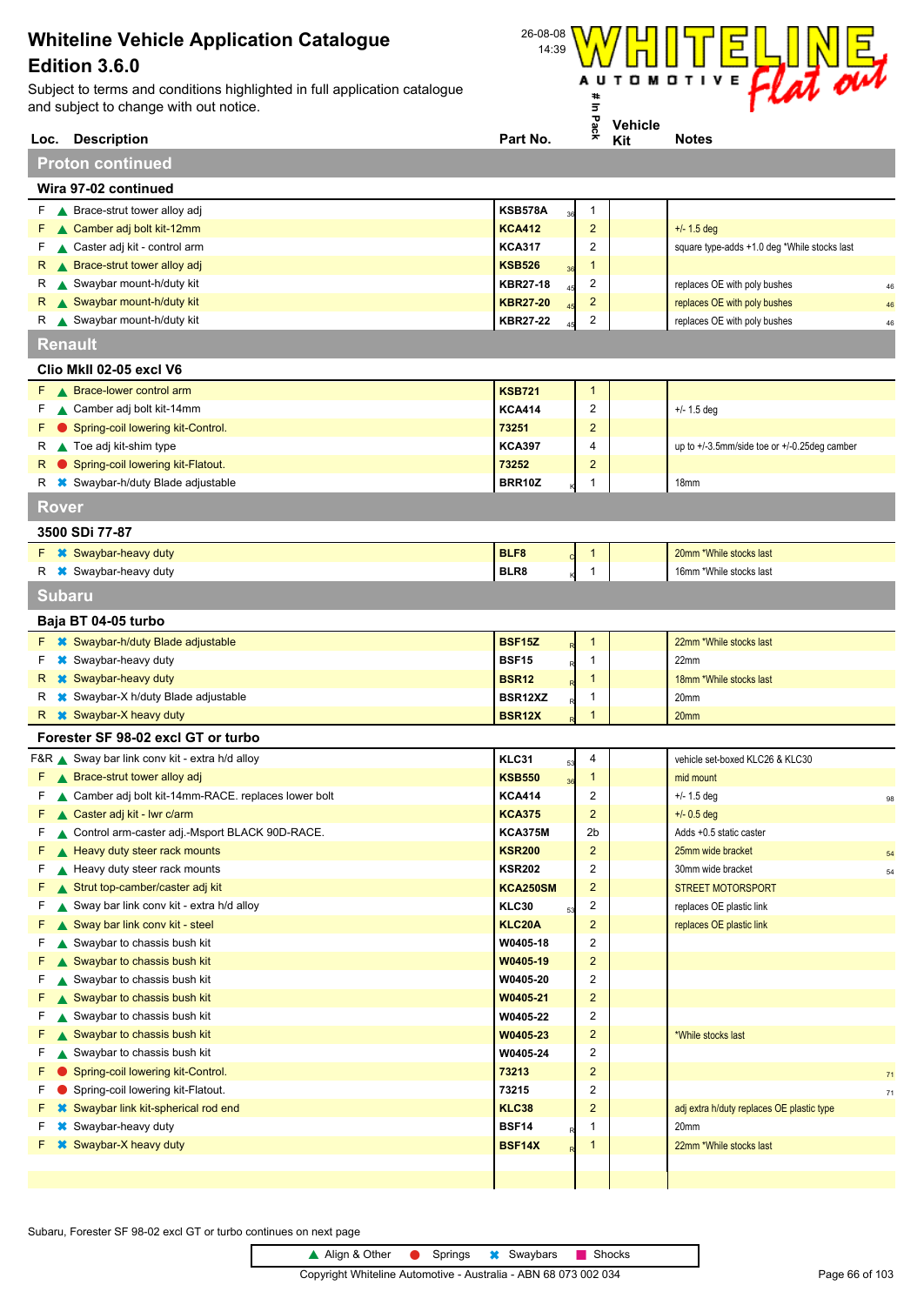Subject to terms and conditions highlighted in full application catalogue and subject to change with out notice.

**Subaru continued**





**Kit**

▲ Align & Other ● Springs <sup>★</sup> Swaybars ■ Shocks Copyright Whiteline Automotive - Australia - ABN 68 073 002 034 Page 67 of 103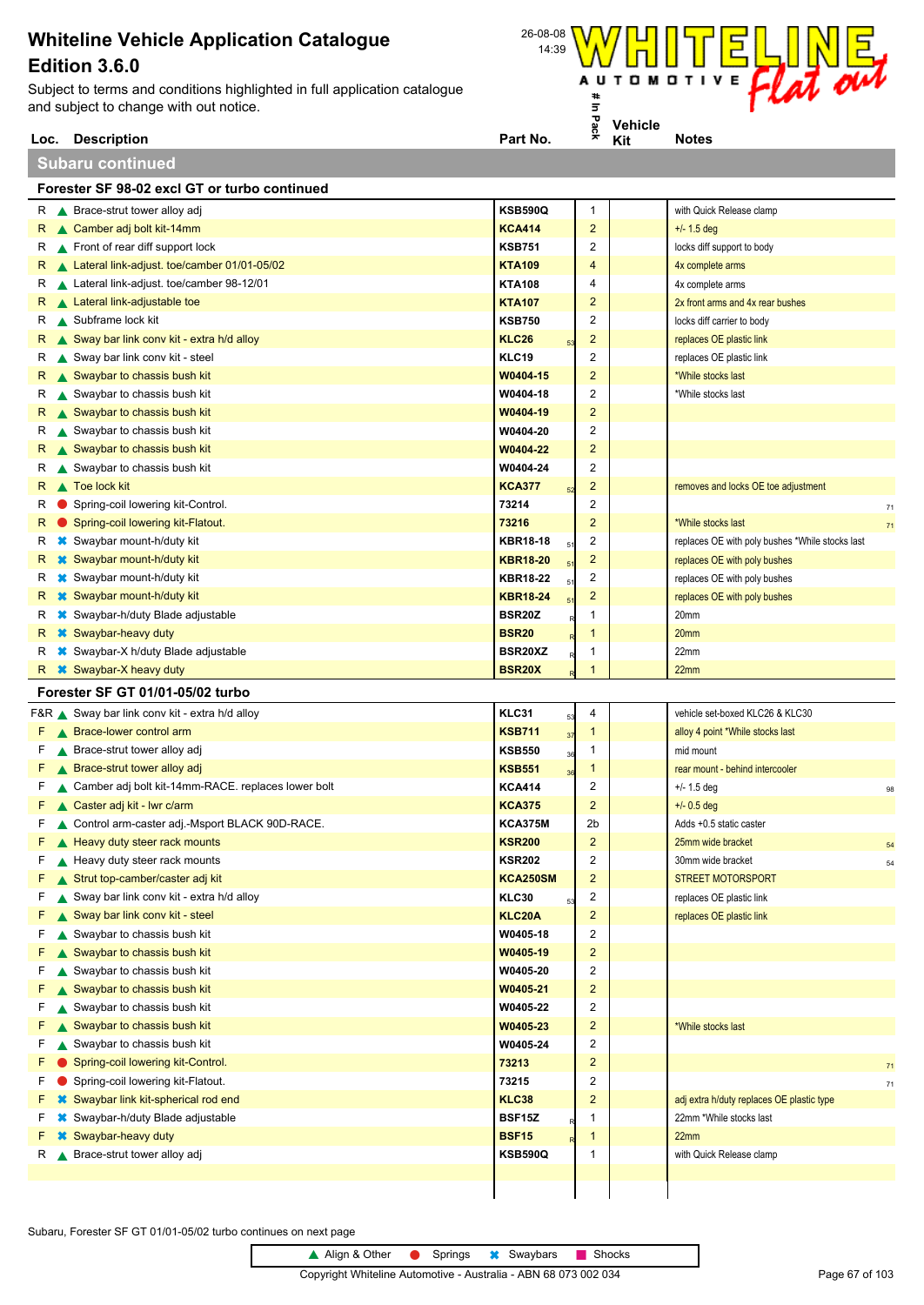Subject to terms and conditions highlighted in full application catalogue and subject to change with out notice.



**Subaru continued**

|    | Forester SF GT 01/01-05/02 turbo continued          |                 |                         |                                                 |    |
|----|-----------------------------------------------------|-----------------|-------------------------|-------------------------------------------------|----|
|    | R Camber adj bolt kit-14mm                          | <b>KCA414</b>   | $\overline{c}$          | $+/- 1.5$ deg                                   |    |
|    | $R \triangle$ Front of rear diff support lock       | <b>KSB751</b>   | 2                       | locks diff support to body                      |    |
|    | R Lateral link-adjust. toe/camber 01/01-05/02       | <b>KTA109</b>   | 4                       | 4x complete arms                                |    |
| R  | Lateral link-adjust. toe/camber 98-12/01            | <b>KTA108</b>   | 4                       | 4x complete arms                                |    |
|    | R Lateral link-adjustable toe                       | <b>KTA107</b>   | 2                       | 2x front arms and 4x rear bushes                |    |
|    | R Subframe lock kit                                 | <b>KSB750</b>   | 2                       | locks diff carrier to body                      |    |
|    | R Sway bar link conv kit - extra h/d alloy          | <b>KLC26</b>    | 2                       | replaces OE plastic link                        |    |
|    | $R \triangle$ Sway bar link conv kit - steel        | KLC19           | 2                       | replaces OE plastic link                        |    |
|    | R Swaybar to chassis bush kit                       | W0404-15        | 2                       | *While stocks last                              |    |
| R  | Swaybar to chassis bush kit                         | W0404-18        | 2                       | *While stocks last                              |    |
|    | R Swaybar to chassis bush kit                       | W0404-19        | $\overline{\mathbf{c}}$ |                                                 |    |
|    | R Swaybar to chassis bush kit                       | W0404-20        | 2                       |                                                 |    |
|    | R Swaybar to chassis bush kit                       | W0404-22        | $\overline{2}$          |                                                 |    |
|    | R Swaybar to chassis bush kit                       | W0404-24        | 2                       |                                                 |    |
|    | R Toe lock kit                                      | <b>KCA377</b>   | 2                       | removes and locks OE toe adjustment             |    |
| R. | Spring-coil lowering kit-Control.                   | 73214           | 2                       |                                                 | 71 |
| R. | Spring-coil lowering kit-Flatout.                   | 73216           | 2                       | *While stocks last                              | 71 |
| R  | <b>☀</b> Swaybar mount-h/duty kit                   | <b>KBR18-18</b> | 2                       | replaces OE with poly bushes *While stocks last |    |
| R. | <b>*</b> Swaybar mount-h/duty kit                   | <b>KBR18-20</b> | $\overline{c}$          | replaces OE with poly bushes                    |    |
| R  | <b>■ Swaybar mount-h/duty kit</b>                   | <b>KBR18-22</b> | 2                       | replaces OE with poly bushes                    |    |
| R. | <b>*</b> Swaybar mount-h/duty kit                   | <b>KBR18-24</b> | $\overline{c}$          | replaces OE with poly bushes                    |    |
| R. | <b><sup>■</sup></b> Swaybar-h/duty Blade adjustable | <b>BSR20Z</b>   | 1                       | 20mm                                            |    |
| R  | <b>*</b> Swaybar-heavy duty                         | <b>BSR20</b>    | 1                       | 20 <sub>mm</sub>                                |    |
| R  | <b>★</b> Swaybar-X h/duty Blade adjustable          | BSR20XZ         | 1                       | 22mm                                            |    |
|    | R <b>*</b> Swaybar-X heavy duty                     | <b>BSR20X</b>   | 1                       | 22mm                                            |    |
|    | R <b>*</b> Swaybar-XX h/duty Blade adjustable-RACE. | BSR20XXZ        | 1                       | 24mm                                            |    |
|    |                                                     |                 |                         |                                                 |    |
|    | Forester SG X, XS 6/02-06 non-turbo                 |                 |                         |                                                 |    |
|    | $F \wedge$ Brace-strut tower alloy adj              | <b>KSB554</b>   | 1                       |                                                 |    |
| F. | Camber adj bolt kit-14mm-RACE. replaces lower bolt  | <b>KCA414</b>   | 2                       | $+/- 1.5$ deg                                   | 98 |
| F. | Caster adj kit - Iwr c/arm                          | <b>KCA375</b>   | $\overline{c}$          | $+/- 0.5$ deg                                   |    |
| F. | Control arm-caster adj.-Msport BLACK 90D-RACE.      | <b>KCA375M</b>  | 2b                      | Adds +0.5 static caster                         |    |
| F. | Heavy duty steer rack mounts                        | <b>KSR200</b>   | $\overline{\mathbf{c}}$ | 25mm wide bracket                               | 54 |
| F. | Heavy duty steer rack mounts                        | <b>KSR202</b>   | 2                       | 30mm wide bracket                               | 54 |
| F. | Strut top-camber/caster adj MOTORSPORT-RACE.        | <b>KCA251M</b>  | 2                       | suit small diameter coil-over race springs ONLY |    |
| F. | Strut top-camber/caster adj STREET                  | <b>KCA251S</b>  | 2                       | suit stock size springs                         |    |
|    | $F \wedge \text{Sway}$ bar link - extra h/d alloy   | <b>KLC32</b>    | $\overline{2}$          | replaces OE ball joint link *While stocks last  |    |
|    | Swaybar to chassis bush kit                         | W0405-18        | 2                       |                                                 |    |
|    | Swaybar to chassis bush kit                         | W0405-19        | $\overline{c}$          |                                                 |    |
| F  | Swaybar to chassis bush kit                         | W0405-20        | 2                       |                                                 |    |
| F  | Swaybar to chassis bush kit                         | W0405-21        | $\overline{\mathbf{c}}$ |                                                 |    |
| F. | Swaybar to chassis bush kit                         | W0405-22        | 2                       |                                                 |    |
| F  | Swaybar to chassis bush kit                         | W0405-23        | $\overline{\mathbf{c}}$ | *While stocks last                              |    |
| F. | Swaybar to chassis bush kit                         | W0405-24        | 2                       |                                                 |    |
| F  | Spring-coil lowering kit-Control.                   | 73213           | $\overline{\mathbf{c}}$ |                                                 |    |
| F  | Spring-coil lowering kit-Flatout.                   | 73215           | 2                       |                                                 |    |
|    | <b>■ Sway bar link - extra h/d alloy</b>            | <b>KLC32</b>    | $\overline{\mathbf{c}}$ | replaces OE ball joint link *While stocks last  |    |
| F. | <b>*</b> Swaybar link kit-spherical rod end         | <b>KLC39</b>    | 2                       | adj extra h/duty replaces OE ball-joint type    |    |
| F. | <b>*</b> Swaybar-heavy duty                         | <b>BSF34</b>    | 1                       | 22mm *While stocks last                         |    |
| R  | Brace-strut tower alloy adj                         | <b>KSB590Q</b>  | 1                       | with Quick Release clamp                        |    |
| R. | Camber adj bolt kit-14mm                            | <b>KCA414</b>   | $\overline{c}$          | $+/- 1.5$ deg                                   |    |
| R  | Control arm-adjust toe/camber                       | <b>KTA127</b>   | 4                       | 4 x complete arms                               |    |
| R. | Front of rear diff support lock                     | <b>KSB751</b>   | $\overline{\mathbf{c}}$ | locks diff support to body                      |    |

Subaru, Forester SG X,XS 6/02-06 non-turbo continues on next page



 $\mathbf{I}$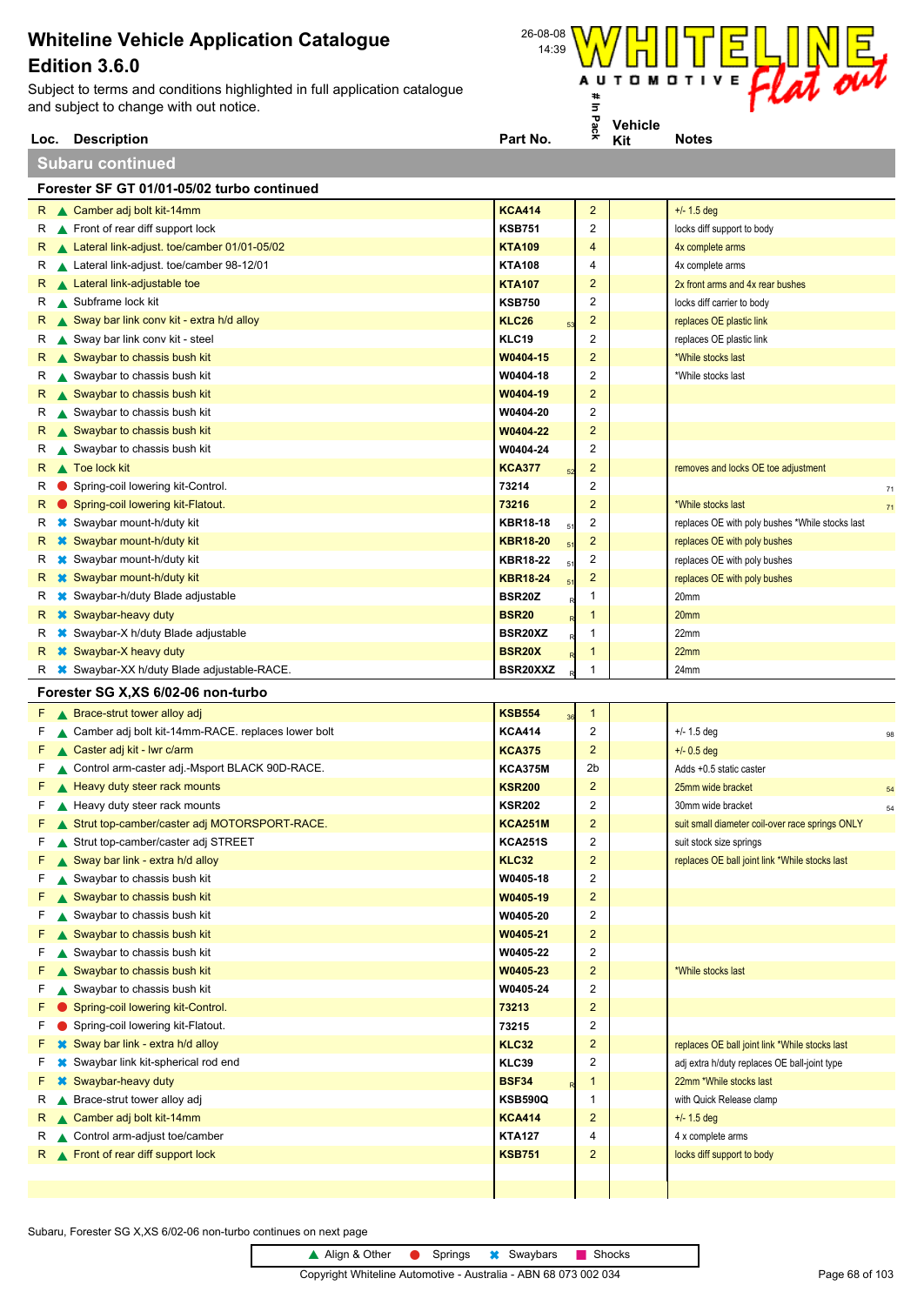Subject to terms and conditions highlighted in full application catalogue and subject to change with out notice.

# **Loc.** Description and Description and Description and Description and Description and Description and Description

**Subaru continued**







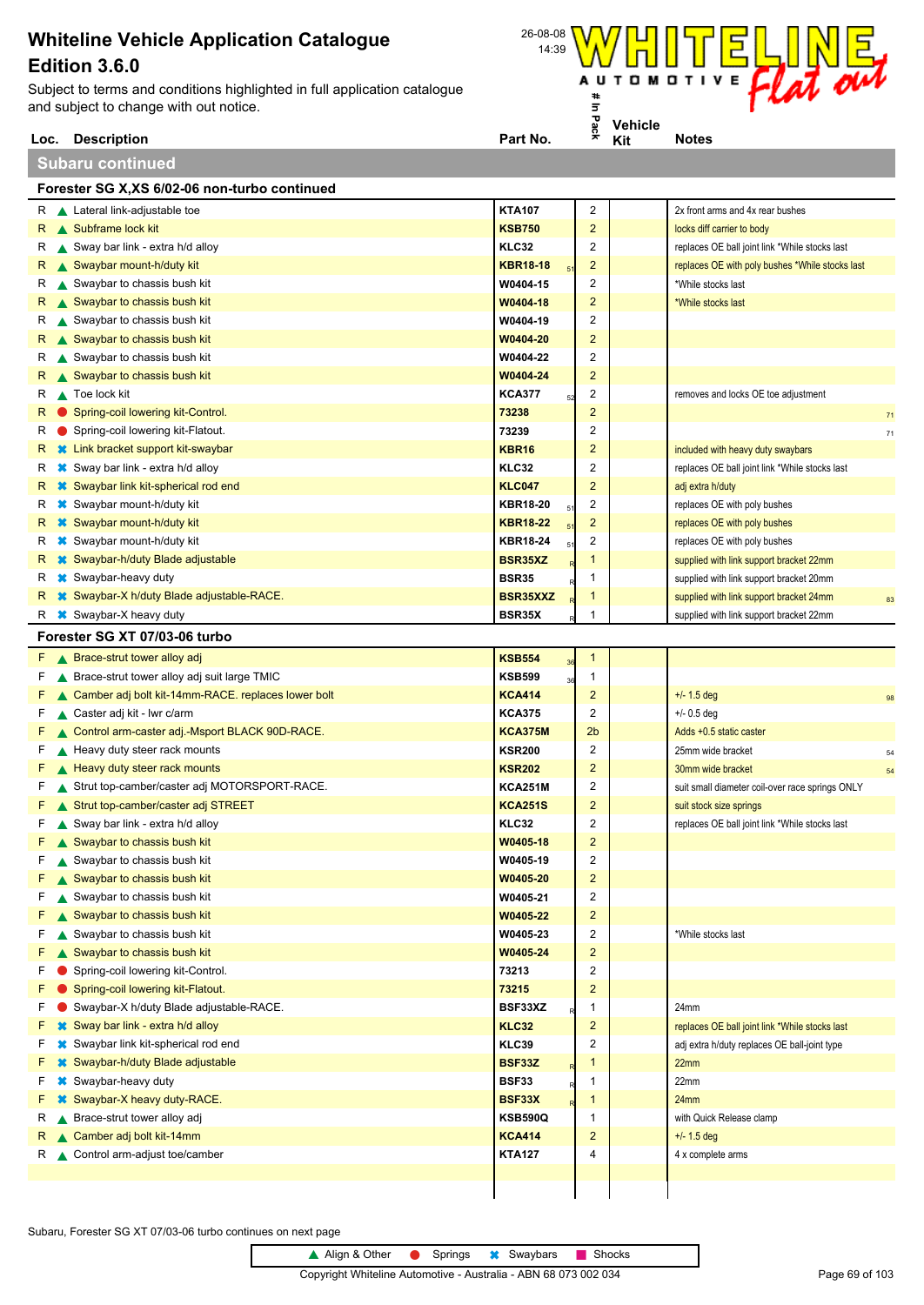Subject to terms and conditions highlighted in full application catalogue and subject to change with out notice.

**Subaru continued**





A Align & Other 
Springs **X** Swaybars **E** Shocks

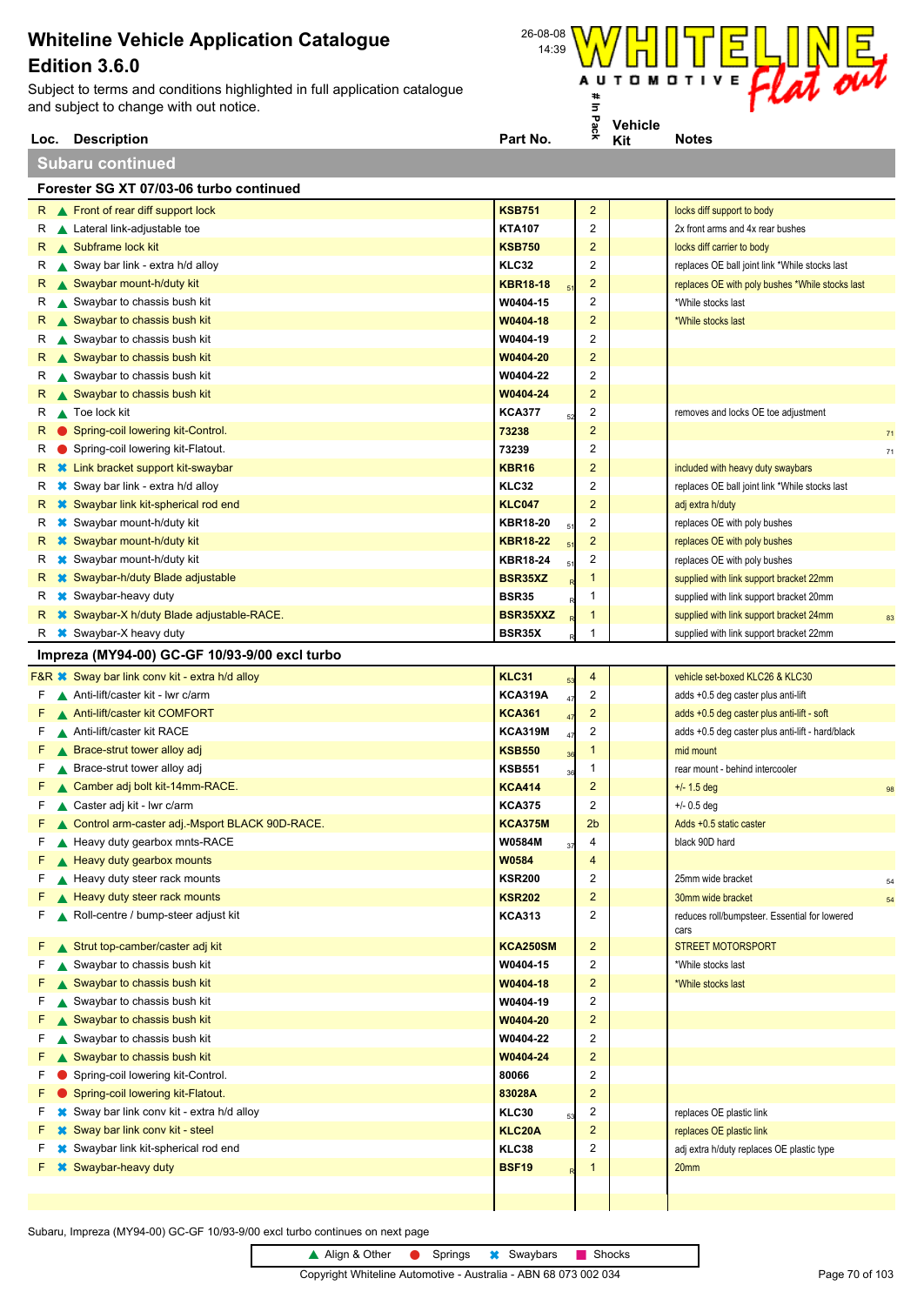Subject to terms and conditions highlighted in full application catalogue and subject to change with out notice.

**Subaru continued**







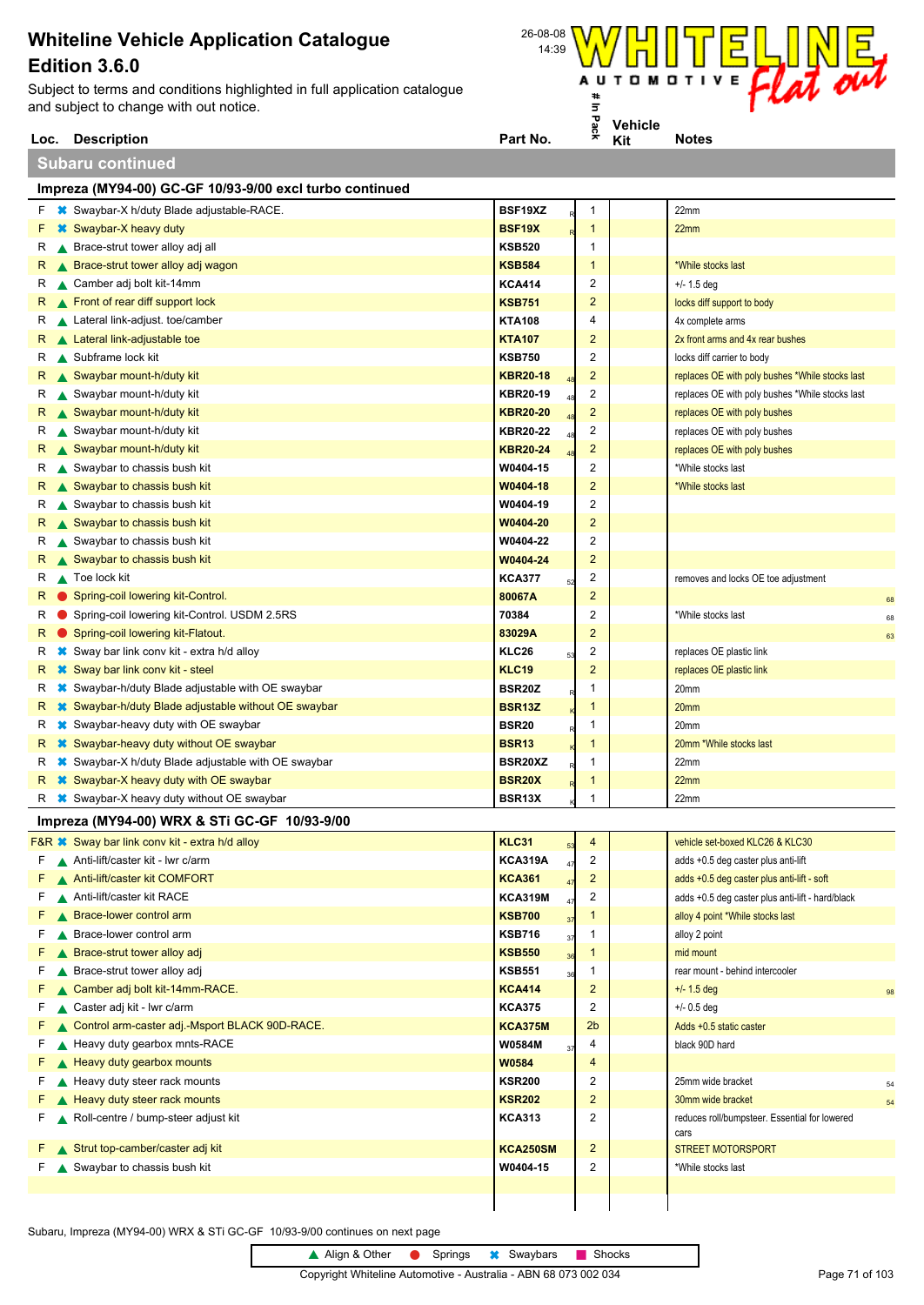Subject to terms and conditions highlighted in full application catalogue and subject to change with out notice.

**Subaru continued**



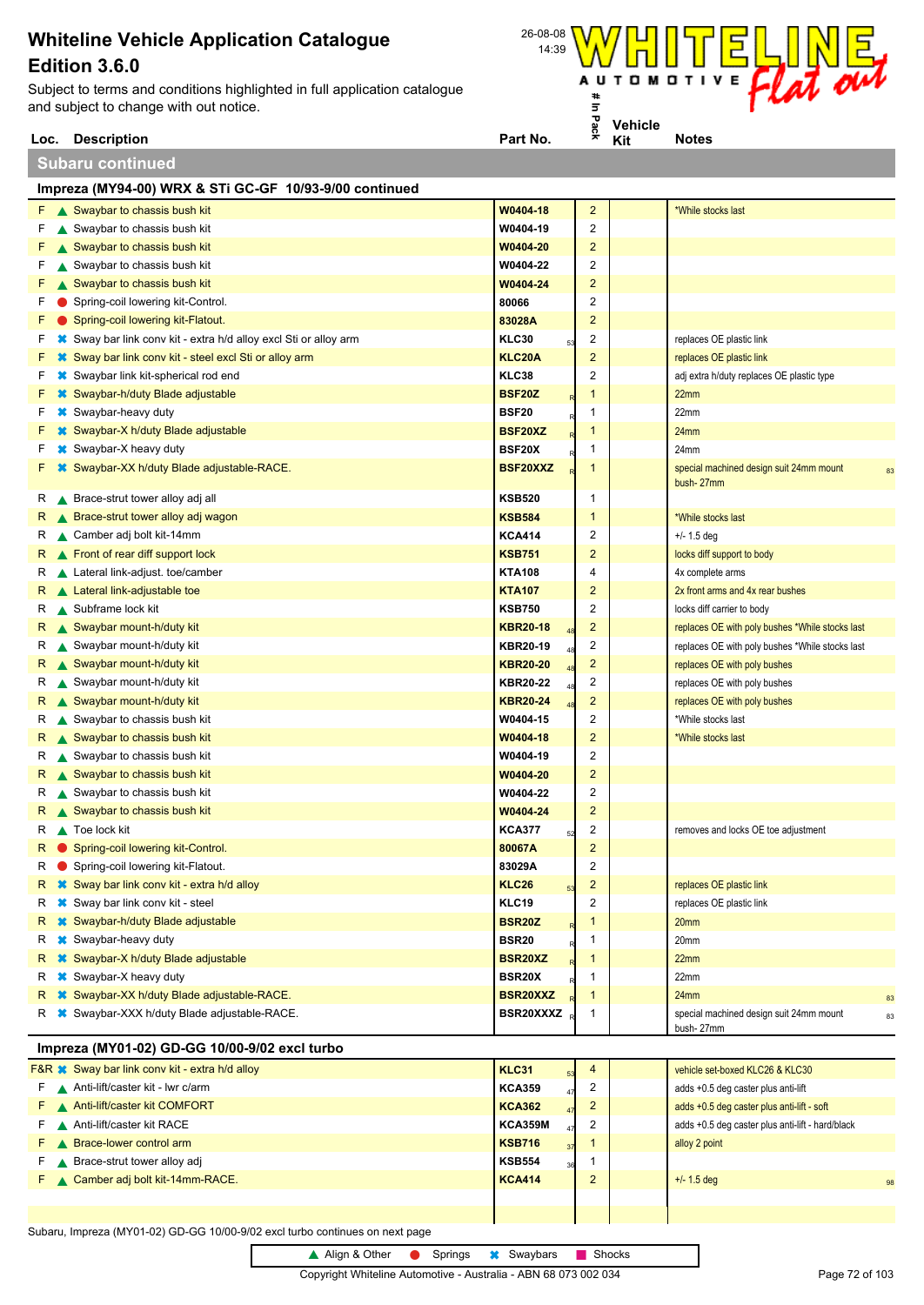**Loc. Description**<br> **Loc. Description**<br> **Part No. Part No. Part No. Part No. Part No. Part No. Part No. Part No. Part No. Part No. Part No. Part No. Part No. Part No. Part No. Part No. P** Subject to terms and conditions highlighted in full application catalogue and subject to change with out notice.



**Subaru continued**

|    | Impreza (MY01-02) GD-GG 10/00-9/02 excl turbo continued             |                 |    |                         |                                                       |
|----|---------------------------------------------------------------------|-----------------|----|-------------------------|-------------------------------------------------------|
|    | F Caster adj kit - Iwr c/arm                                        | <b>KCA375</b>   |    | $\boldsymbol{2}$        | $+/- 0.5$ deg                                         |
|    | F Control arm-caster adj.-Msport BLACK 90D-RACE.                    | <b>KCA375M</b>  |    | 2 <sub>b</sub>          | Adds +0.5 static caster                               |
| F. | Heavy duty gearbox mnts-RACE                                        | W0584M          | 37 | 4                       | black 90D hard                                        |
| F. | Heavy duty gearbox mounts                                           | W0584           |    | 4                       |                                                       |
| F. | Heavy duty steer rack mounts                                        | <b>KSR202</b>   |    | 2                       | 30mm wide bracket<br>54                               |
| F. | Roll-centre / bump-steer adjust kit                                 | <b>KCA313</b>   |    | $\overline{2}$          | reduces roll/bumpsteer. Essential for lowered<br>cars |
| F. | Strut top-camber/caster adj MOTORSPORT-RACE.                        | <b>KCA251M</b>  |    | $\overline{2}$          | suit small diameter coil-over race springs ONLY       |
|    | ▲ Strut top-camber/caster adj STREET                                | <b>KCA251S</b>  |    | $\overline{c}$          | suit stock size springs                               |
| F. | Sway bar link - extra h/d alloy                                     | KLC32           |    | 2                       | replaces OE ball joint link *While stocks last        |
|    | ▲ Swaybar to chassis bush kit                                       | W0405-18        |    | $\overline{2}$          |                                                       |
| F. | Swaybar to chassis bush kit                                         | W0405-19        |    | 2                       |                                                       |
| F. | Swaybar to chassis bush kit                                         | W0405-20        |    | $\overline{2}$          |                                                       |
| F. | Swaybar to chassis bush kit                                         | W0405-21        |    | 2                       |                                                       |
| F. | Swaybar to chassis bush kit                                         | W0405-22        |    | $\overline{2}$          |                                                       |
| F. | Swaybar to chassis bush kit                                         | W0405-23        |    | 2                       | *While stocks last                                    |
| F. | Swaybar to chassis bush kit                                         | W0405-24        |    | 2                       |                                                       |
| F. | Spring-coil lowering kit-Control.                                   | 80066           |    | $\overline{\mathbf{c}}$ |                                                       |
| F. | Spring-coil lowering kit-Flatout.                                   | 83028A          |    | $\overline{2}$          |                                                       |
| F. | <b>*</b> Sway bar link conv kit - extra h/d alloy                   | <b>KLC30</b>    |    | $\overline{2}$          | replaces OE plastic link                              |
| F. | <i><b>☀ Sway bar link conv kit - steel</b></i>                      | KLC20A          |    | $\overline{2}$          | replaces OE plastic link                              |
| F. | <b><sup>■</sup></b> Swaybar link kit-spherical rod end              | KLC38           |    | 2                       | adj extra h/duty replaces OE plastic type             |
| F. | <b>*</b> Swaybar link kit-spherical rod end                         | <b>KLC39</b>    |    | $\overline{c}$          | adj extra h/duty replaces OE ball-joint type          |
| F. | <b></b> Swaybar-heavy duty sedan                                    | <b>BSF10</b>    |    | 1                       | 22mm                                                  |
| F. | <b>*</b> Swaybar-heavy duty wagon                                   | <b>BSF11</b>    |    | $\mathbf{1}$            | 22mm                                                  |
|    | R Brace-strut tower alloy adj all                                   | <b>KSB511</b>   |    | 1                       |                                                       |
| R. | ▲ Brace-strut tower alloy adj wagon                                 | <b>KSB586Q</b>  |    | $\mathbf 1$             | with Quick Release clamp                              |
| R  | Camber adj bolt kit-14mm                                            | <b>KCA414</b>   |    | $\overline{2}$          | $+/- 1.5$ deg                                         |
|    | R Front of rear diff support lock                                   | <b>KSB751</b>   |    | $\overline{c}$          | locks diff support to body                            |
|    | R Lateral link-adjust. toe/camber sedan only                        | <b>KTA109</b>   |    | 4                       | 4x complete arms                                      |
|    | R Lateral link-adjust. toe/camber wagon only                        | <b>KTA108</b>   |    | 4                       | 4x complete arms                                      |
|    | R Lateral link-adjustable toe                                       | <b>KTA107</b>   |    | 2                       | 2x front arms and 4x rear bushes                      |
|    | R Subframe lock kit                                                 | <b>KSB750</b>   |    | 2                       | locks diff carrier to body                            |
|    | R Swaybar mount-h/duty kit                                          | <b>KBR20-18</b> |    | 2                       | replaces OE with poly bushes *While stocks last       |
|    | R Swaybar mount-h/duty kit                                          | <b>KBR20-19</b> |    | $\overline{2}$          | replaces OE with poly bushes *While stocks last       |
|    | R Swaybar mount-h/duty kit                                          | <b>KBR20-20</b> |    | 2                       | replaces OE with poly bushes                          |
|    | R Swaybar mount-h/duty kit                                          | <b>KBR20-22</b> |    | $\overline{2}$          | replaces OE with poly bushes                          |
| к  | Swaybar mount-h/duty kit                                            | KBR20-24        |    | 2                       | replaces OE with poly bushes                          |
| R. | Swaybar to chassis bush kit                                         | W0404-15        |    | $\overline{\mathbf{c}}$ | *While stocks last                                    |
| R  | Swaybar to chassis bush kit                                         | W0404-18        |    | 2                       | *While stocks last                                    |
| R. | $\triangle$ Swaybar to chassis bush kit                             | W0404-19        |    | $\overline{c}$          |                                                       |
| R  | Swaybar to chassis bush kit                                         | W0404-20        |    | $\overline{\mathbf{c}}$ |                                                       |
| R. | $\triangle$ Swaybar to chassis bush kit                             | W0404-22        |    | $\overline{c}$          |                                                       |
| R  | Swaybar to chassis bush kit-RACE.                                   | W0404-24        |    | $\overline{2}$          |                                                       |
| R. | $\triangle$ Toe lock kit                                            | <b>KCA377</b>   |    | $\overline{c}$          | removes and locks OE toe adjustment                   |
| R  | Spring-coil lowering kit-Control. wagon                             | 83162           |    | $\overline{2}$          |                                                       |
| R. | Spring-coil lowering kit-Flatout. sedan                             | 83142           |    | $\overline{c}$          |                                                       |
| R  | Spring-coil lowering kit-Flatout. wagon                             | 83158           |    | $\overline{2}$          |                                                       |
| R. | <b><sup>■</sup></b> Sway bar link conv kit - extra h/d alloy        | <b>KLC26</b>    |    | $\overline{2}$          | replaces OE plastic link                              |
| R  | <b></b> Sway bar link conv kit - steel                              | <b>KLC19</b>    |    | 2                       | replaces OE plastic link                              |
| R  | <b><sup>■</sup></b> Swaybar-h/duty Blade adjustable with OE swaybar | BSR33Z          |    | 1                       | 22mm                                                  |
| R  | <sup>■</sup> Swaybar-h/duty Blade adjustable without OE swaybar     | <b>BSR47Z</b>   |    | 1                       | 22mm                                                  |
| R  | <b>■ Swaybar-heavy duty with OE swaybar</b>                         | <b>BSR33</b>    |    | 1                       | 22mm                                                  |
|    |                                                                     |                 |    |                         |                                                       |
|    |                                                                     |                 |    |                         |                                                       |

Subaru, Impreza (MY01-02) GD-GG 10/00-9/02 excl turbo continues on next page

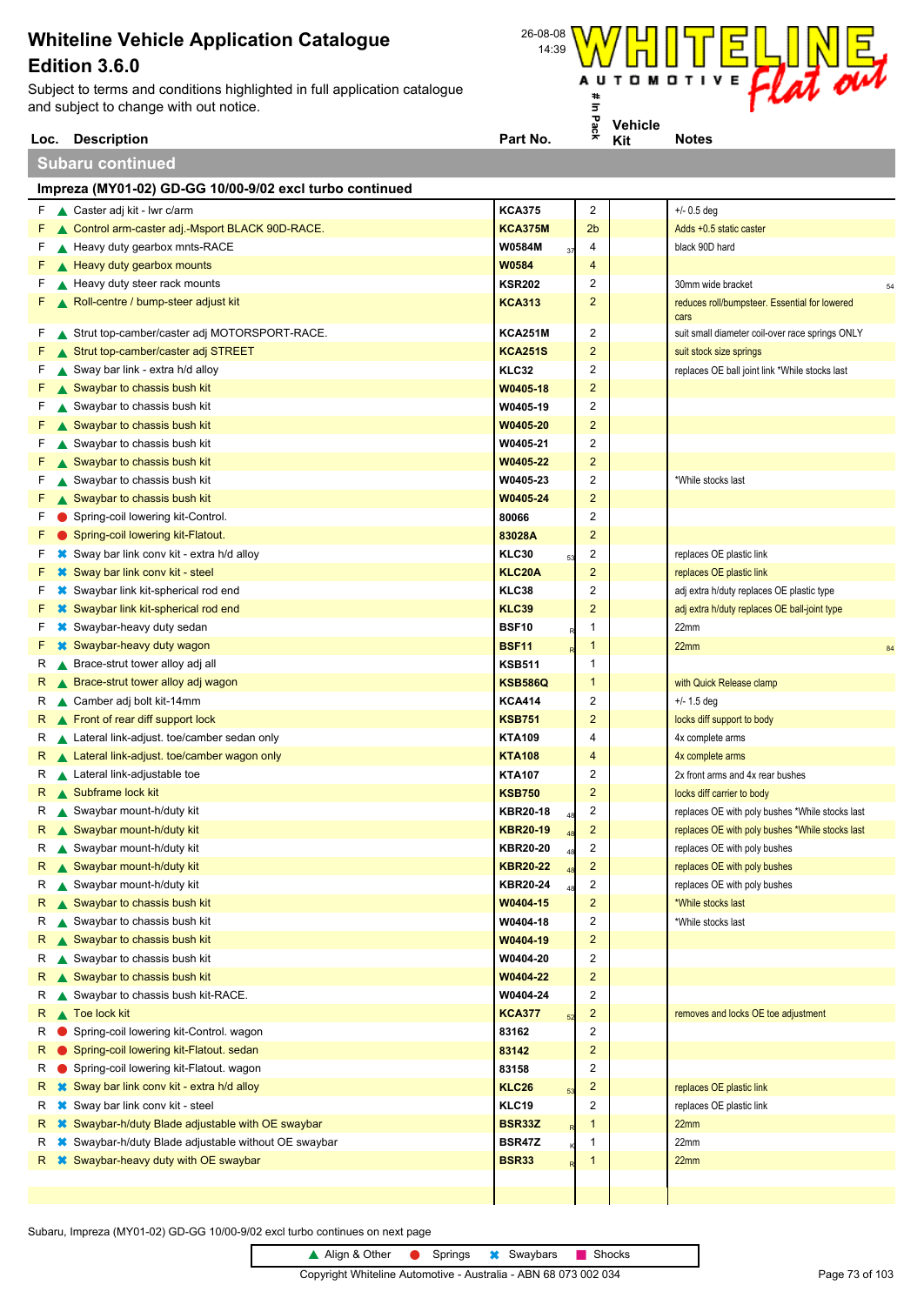**Loc. Description**<br> **Loc. Description**<br> **Part No. Part No. Part No. Part No. Part No. Part No. Part No. Part No. Part No. Part No. Part No. Part No. Part No. Part No. Part No. Part No. P** Subject to terms and conditions highlighted in full application catalogue and subject to change with out notice.



|          | Loc. Description                                                   | Part No.             |    | ×,                           | Kit | <b>Notes</b>                                        |
|----------|--------------------------------------------------------------------|----------------------|----|------------------------------|-----|-----------------------------------------------------|
|          | <b>Subaru continued</b>                                            |                      |    |                              |     |                                                     |
|          | Impreza (MY01-02) GD-GG 10/00-9/02 excl turbo continued            |                      |    |                              |     |                                                     |
|          | R <b>*</b> Swaybar-heavy duty without OE swaybar                   | <b>BSR47</b>         |    | 1                            |     | 20mm *While stocks last                             |
|          | R <b>*</b> Swaybar-X h/duty Blade adjustable-RACE. with OE swaybar | BSR33XZ              |    | $\mathbf{1}$                 |     | 24mm<br>83                                          |
|          | R $\ast$ Swaybar-X heavy duty with OE swaybar                      | BSR33X               |    | 1                            |     | 24mm *While stocks last                             |
|          | Impreza (MY01-02) WRX & STi GD1 10/00-9/02 turbo sedan             |                      |    |                              |     |                                                     |
|          | $F \wedge$ Anti-lift/caster kit - Iwr c/arm                        | <b>KCA359</b>        | 47 | $\overline{\mathbf{c}}$      |     | adds +0.5 deg caster plus anti-lift                 |
| F.       | Anti-lift/caster kit COMFORT                                       | <b>KCA362</b>        | 47 | 2                            |     | adds +0.5 deg caster plus anti-lift - soft          |
| F.       | Anti-lift/caster kit RACE                                          | <b>KCA359M</b>       | 47 | $\overline{\mathbf{c}}$      |     | adds +0.5 deg caster plus anti-lift - hard/black    |
| F.       | ▲ Brace-lower control arm excl Sti                                 | <b>KSB716</b>        | 37 | 1                            |     | alloy 2 point                                       |
| F.       | Brace-strut tower alloy adj excl Sti                               | <b>KSB554</b>        | 36 | 1                            |     |                                                     |
| F.       | ▲ Brace-strut tower alloy adj Sti & largeTMIC                      | <b>KSB599</b>        | 36 | 1                            |     |                                                     |
| F.       | ▲ Camber adj bolt kit-14mm-RACE.                                   | <b>KCA414</b>        |    | 2                            |     | $+/- 1.5$ deg                                       |
| F.       | Caster adj kit - Iwr c/arm                                         | <b>KCA375</b>        |    | 2                            |     | $+/- 0.5$ deg                                       |
| F.       | Control arm-caster adj.-Msport BLACK 90D-RACE.                     | <b>KCA375M</b>       |    | 2 <sub>b</sub>               |     | Adds +0.5 static caster                             |
| F.       | Heavy duty gearbox mnts-RACE                                       | W0584M<br>W0584      | 37 | 4<br>4                       |     | black 90D hard                                      |
| F.<br>F. | Heavy duty gearbox mounts<br>Heavy duty steer rack mounts          | <b>KSR202</b>        |    | 2                            |     | 30mm wide bracket                                   |
|          | F Roll-centre / bump-steer adjust kit                              | <b>KCA313</b>        |    | $\overline{\mathbf{c}}$      |     | 54<br>reduces roll/bumpsteer. Essential for lowered |
|          |                                                                    |                      |    |                              |     | cars                                                |
|          | F Strut top-camber/caster adj MOTORSPORT-RACE.                     | <b>KCA251M</b>       |    | 2                            |     | suit small diameter coil-over race springs ONLY     |
|          | F Strut top-camber/caster adj STREET                               | <b>KCA251S</b>       |    | $\overline{\mathbf{c}}$      |     | suit stock size springs                             |
| F.       | Sway bar link - extra $h/d$ alloy                                  | KLC32                |    | 2                            |     | replaces OE ball joint link *While stocks last      |
|          | $F \rightarrow$ Swaybar to chassis bush kit                        | W0405-18             |    | $\overline{\mathbf{c}}$      |     |                                                     |
| F.       | Swaybar to chassis bush kit                                        | W0405-19             |    | 2                            |     |                                                     |
| F.       | Swaybar to chassis bush kit                                        | W0405-20             |    | $\overline{\mathbf{c}}$      |     |                                                     |
| F.       | Swaybar to chassis bush kit                                        | W0405-21<br>W0405-22 |    | 2                            |     |                                                     |
| F.<br>F. | Swaybar to chassis bush kit<br>Swaybar to chassis bush kit         | W0405-23             |    | $\overline{\mathbf{c}}$<br>2 |     | *While stocks last                                  |
| F.       | Swaybar to chassis bush kit                                        | W0405-24             |    | $\overline{\mathbf{c}}$      |     |                                                     |
| F.       | Spring-coil lowering kit-Control.                                  | 80066                |    | 2                            |     |                                                     |
| F.       | Spring-coil lowering kit-Flatout.                                  | 83028A               |    | $\overline{\mathbf{c}}$      |     |                                                     |
| F.       | <b><sup>■</sup></b> Sway bar link - extra h/d alloy                | KLC32                |    | 2                            |     | replaces OE ball joint link *While stocks last      |
| F.       | <b><sup>■</sup></b> Swaybar link kit-spherical rod end             | <b>KLC39</b>         |    | $\overline{c}$               |     | adj extra h/duty replaces OE ball-joint type        |
| F.       | <b>*</b> Swaybar-h/duty Blade adjustable                           | BSF33Z               |    | 1                            |     | 22mm                                                |
| F.       | <b>*</b> Swaybar-heavy duty                                        | <b>BSF33</b>         |    | $\mathbf{1}$                 |     | 22mm                                                |
|          | <b></b> Swaybar-X h/duty Blade adjustable                          | BSF33XZ              |    | 1                            |     | 24mm                                                |
|          | <b>*</b> Swaybar-X heavy duty                                      | BSF33X               |    | $\mathbf{1}$                 |     | 24mm                                                |
| F.       | Swaybar-XX h/duty Blade adjustable-RACE.                           | BSF33XXZ             |    | 1                            |     | special machined design suit 24mm mount<br>83       |
|          | R Brace-strut tower alloy adj                                      | <b>KSB511</b>        |    | $\mathbf{1}$                 |     | bush-27mm                                           |
|          | R Camber adj bolt kit-14mm                                         | <b>KCA414</b>        |    | 2                            |     | $+/- 1.5$ deg                                       |
|          | R Front of rear diff support lock                                  | <b>KSB751</b>        |    | $\overline{\mathbf{c}}$      |     | locks diff support to body                          |
|          | $R \triangle$ Lateral link-adjust. toe/camber                      | <b>KTA109</b>        |    | 4                            |     | 4x complete arms                                    |
|          | R Lateral link-adjustable toe                                      | <b>KTA107</b>        |    | $\overline{\mathbf{c}}$      |     | 2x front arms and 4x rear bushes                    |
| R        | Subframe lock kit                                                  | <b>KSB750</b>        |    | 2                            |     | locks diff carrier to body                          |
| R.       | Swaybar mount-h/duty kit                                           | <b>KBR20-18</b>      |    | 2                            |     | replaces OE with poly bushes *While stocks last     |
| R        | Swaybar mount-h/duty kit                                           | KBR20-19             |    | 2                            |     | replaces OE with poly bushes *While stocks last     |
| R        | Swaybar mount-h/duty kit                                           | <b>KBR20-20</b>      |    | 2                            |     | replaces OE with poly bushes                        |
| R        | Swaybar mount-h/duty kit                                           | KBR20-22             |    | 2                            |     | replaces OE with poly bushes                        |
| R.       | Swaybar mount-h/duty kit                                           | <b>KBR20-24</b>      |    | $\overline{\mathbf{c}}$      |     | replaces OE with poly bushes                        |
| R        | Swaybar to chassis bush kit                                        | W0404-15             |    | 2                            |     | *While stocks last                                  |
| R.       | Swaybar to chassis bush kit                                        | W0404-18             |    | $\overline{\mathbf{c}}$      |     | *While stocks last                                  |
| R        | Swaybar to chassis bush kit                                        | W0404-19             |    | 2                            |     |                                                     |
| R        | Swaybar to chassis bush kit                                        | W0404-20             |    | 2                            |     |                                                     |
| R        | Swaybar to chassis bush kit                                        | W0404-22             |    | 2                            |     |                                                     |
|          |                                                                    |                      |    |                              |     |                                                     |

Subaru, Impreza (MY01-02) WRX & STi GD1 10/00-9/02 turbo sedan continues on next page

▲ Align & Other ● Springs <sup>★</sup> Swaybars ■ Shocks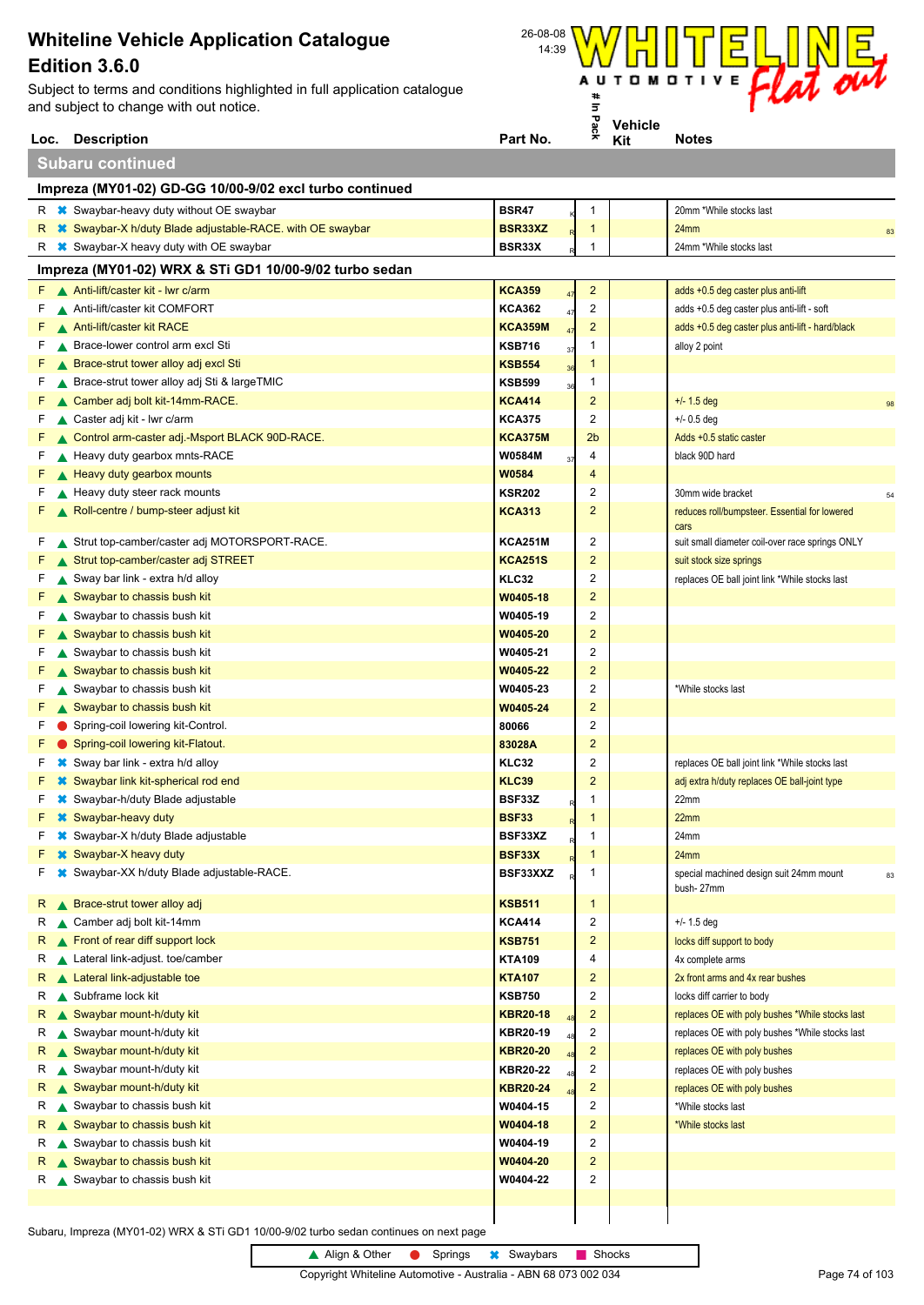**Loc. Description**<br> **Loc. Description**<br> **Part No. Part No. Part No. Part No. Part No. Part No. Part No. Part No. Part No. Part No. Part No. Part No. Part No. Part No. Part No. Part No. P** Subject to terms and conditions highlighted in full application catalogue and subject to change with out notice.



**Subaru continued**

**Kit # In Pack**

|          | Impreza (MY01-02) WRX & STi GD1 10/00-9/02 turbo sedan continued                              |                        |    |                              |                                                                       |    |
|----------|-----------------------------------------------------------------------------------------------|------------------------|----|------------------------------|-----------------------------------------------------------------------|----|
|          | R Swaybar to chassis bush kit                                                                 | W0404-24               |    | $\overline{c}$               |                                                                       |    |
|          | $R \wedge$ Toe lock kit                                                                       | <b>KCA377</b>          |    | 2                            | removes and locks OE toe adjustment                                   |    |
| R.       | Spring-coil lowering kit-Control.                                                             | 83158                  |    | $\overline{2}$               |                                                                       |    |
| R        | Spring-coil lowering kit-Flatout.                                                             | 83142                  |    | 2                            |                                                                       |    |
| R.       | <b>■ Sway bar link conv kit - extra h/d alloy</b>                                             | <b>KLC26</b>           |    | 2                            | replaces OE plastic link                                              |    |
| R        | <b><sup>■</sup></b> Sway bar link conv kit - steel                                            | <b>KLC19</b>           |    | 2                            | replaces OE plastic link                                              |    |
| R        | <b>*</b> Swaybar-h/duty Blade adjustable                                                      | <b>BSR33Z</b>          |    | 1                            | 22mm                                                                  |    |
| R        | <b>*</b> Swaybar-heavy duty                                                                   | <b>BSR33</b>           |    | 1                            | 22mm                                                                  | 84 |
| R.       | <b>☀ Swaybar-X h/duty Blade adjustable</b>                                                    | BSR33XZ                |    | $\mathbf{1}$                 | 24mm                                                                  |    |
| R.       | <b>*</b> Swaybar-X heavy duty                                                                 | BSR33X                 |    | 1                            | 24mm *While stocks last                                               |    |
|          | R * Swaybar-XX h/duty Blade adjustable-RACE.                                                  | BSR33XXZ               |    | 1                            | special machined design suit 24mm mount<br>bush-27mm                  | 83 |
|          | Impreza (MY01-02) WRX GG1 10/00-9/02 turbo wagon                                              |                        |    |                              |                                                                       |    |
|          | F&R <b>*</b> Sway bar link conv kit - extra h/d alloy                                         | KLC31                  | 53 | 4                            | vehicle set-boxed KLC26 & KLC30                                       |    |
|          | $F \wedge$ Anti-lift/caster kit - Iwr c/arm                                                   | <b>KCA359</b>          |    | $\overline{2}$               | adds +0.5 deg caster plus anti-lift                                   |    |
| F.       | A Anti-lift/caster kit COMFORT                                                                | <b>KCA362</b>          |    | 2                            | adds +0.5 deg caster plus anti-lift - soft                            |    |
| F.       | A Anti-lift/caster kit RACE                                                                   | <b>KCA359M</b>         |    | $\overline{c}$               | adds +0.5 deg caster plus anti-lift - hard/black                      |    |
| F.       | Brace-lower control arm                                                                       | <b>KSB716</b>          |    | 1                            | alloy 2 point                                                         |    |
| F.       | ▲ Brace-strut tower alloy adj                                                                 | <b>KSB554</b>          |    | 1                            |                                                                       |    |
| F.       | Camber adj bolt kit-14mm-RACE.                                                                | <b>KCA414</b>          |    | 2                            | $+/- 1.5$ deg                                                         | 98 |
| F.       | ▲ Caster adj kit - Iwr c/arm                                                                  | <b>KCA375</b>          |    | $\overline{2}$               | $+/- 0.5$ deg                                                         |    |
| F.       | Control arm-caster adj.-Msport BLACK 90D-RACE.                                                | <b>KCA375M</b>         |    | 2b                           | Adds +0.5 static caster                                               |    |
| F.       | Heavy duty gearbox mnts-RACE                                                                  | <b>W0584M</b>          |    | 4                            | black 90D hard                                                        |    |
| F.       | Heavy duty gearbox mounts                                                                     | W0584                  |    | 4                            |                                                                       |    |
| F.       | Heavy duty steer rack mounts                                                                  | <b>KSR202</b>          |    | 2                            | 30mm wide bracket                                                     | 54 |
| F.       | Roll-centre / bump-steer adjust kit                                                           | <b>KCA313</b>          |    | 2                            | reduces roll/bumpsteer. Essential for lowered<br>cars                 |    |
| F.       | Strut top-camber/caster adj MOTORSPORT-RACE.                                                  | <b>KCA251M</b>         |    | 2                            | suit small diameter coil-over race springs ONLY                       |    |
| F.       | Strut top-camber/caster adj STREET                                                            | <b>KCA251S</b>         |    | 2                            | suit stock size springs                                               |    |
| F.       | Sway bar link - extra h/d alloy                                                               | <b>KLC32</b>           |    | $\overline{2}$               | replaces OE ball joint link *While stocks last                        |    |
| F.       | Swaybar to chassis bush kit                                                                   | W0405-18               |    | 2                            |                                                                       |    |
| F.       | Swaybar to chassis bush kit                                                                   | W0405-19               |    | $\overline{2}$               |                                                                       |    |
| F.       | Swaybar to chassis bush kit                                                                   | W0405-20               |    | 2                            |                                                                       |    |
| F.       | ▲ Swaybar to chassis bush kit                                                                 | W0405-21               |    | $\overline{2}$               |                                                                       |    |
| F.       | Swaybar to chassis bush kit                                                                   | W0405-22               |    | 2                            |                                                                       |    |
| F.       | ▲ Swaybar to chassis bush kit                                                                 | W0405-23               |    | $\overline{2}$               | *While stocks last                                                    |    |
| F.       | Swaybar to chassis bush kit                                                                   | W0405-24               |    | 2                            |                                                                       |    |
| F        | Spring-coil lowering kit-Control.                                                             | 80066                  |    | $\overline{\mathbf{c}}$      |                                                                       |    |
| F        | Spring-coil lowering kit-Flatout.                                                             | 83028A<br><b>KLC32</b> |    | 2<br>$\overline{\mathbf{c}}$ |                                                                       |    |
| F.<br>F. | <b>■ Sway bar link - extra h/d alloy</b><br><b>*</b> Sway bar link conv kit - extra h/d alloy | <b>KLC30</b>           |    | 2                            | replaces OE ball joint link *While stocks last                        |    |
| F.       | <b>*</b> Sway bar link conv kit - steel                                                       | KLC20A                 |    | $\overline{c}$               | replaces OE plastic link                                              |    |
| F.       | <b></b> Swaybar link kit-spherical rod end                                                    | KLC38                  |    | 2                            | replaces OE plastic link<br>adj extra h/duty replaces OE plastic type |    |
| F.       | <b>*</b> Swaybar link kit-spherical rod end                                                   | <b>KLC39</b>           |    | $\overline{\mathbf{c}}$      | adj extra h/duty replaces OE ball-joint type                          |    |
| F.       | <b><sup>■</sup></b> Swaybar-h/duty Blade adjustable                                           | <b>BSF12Z</b>          |    | 1                            | 22mm                                                                  |    |
| F.       | <b>*</b> Swaybar-heavy duty                                                                   | <b>BSF12</b>           |    | 1                            | 22mm                                                                  |    |
| R        | Brace-strut tower alloy adj                                                                   | <b>KSB511</b>          |    | 1                            |                                                                       |    |
| R.       | ▲ Brace-strut tower alloy adj                                                                 | <b>KSB586Q</b>         |    | $\mathbf 1$                  | with Quick Release clamp                                              |    |
| R        | ▲ Camber adj bolt kit-14mm                                                                    | <b>KCA414</b>          |    | 2                            | $+/- 1.5$ deg                                                         |    |
| R.       | Front of rear diff support lock                                                               | <b>KSB751</b>          |    | $\overline{\mathbf{c}}$      | locks diff support to body                                            |    |
| R        | Lateral link-adjust. toe/camber                                                               | <b>KTA108</b>          |    | 4                            | 4x complete arms                                                      |    |
| R.       | ▲ Lateral link-adjustable toe                                                                 | <b>KTA107</b>          |    | $\overline{\mathbf{c}}$      | 2x front arms and 4x rear bushes                                      |    |
| R.       | Subframe lock kit                                                                             | <b>KSB750</b>          |    | 2                            | locks diff carrier to body                                            |    |
|          | R Swaybar mount-h/duty kit                                                                    | <b>KBR20-18</b>        |    | $\overline{\mathbf{c}}$      | replaces OE with poly bushes *While stocks last                       |    |
|          |                                                                                               |                        |    |                              |                                                                       |    |
|          |                                                                                               |                        |    |                              |                                                                       |    |

Subaru, Impreza (MY01-02) WRX GG1 10/00-9/02 turbo wagon continues on next page

▲ Align & Other ● Springs <sup>★</sup> Swaybars ■ Shocks

Copyright Whiteline Automotive - Australia - ABN 68 073 002 034 Page 75 of 103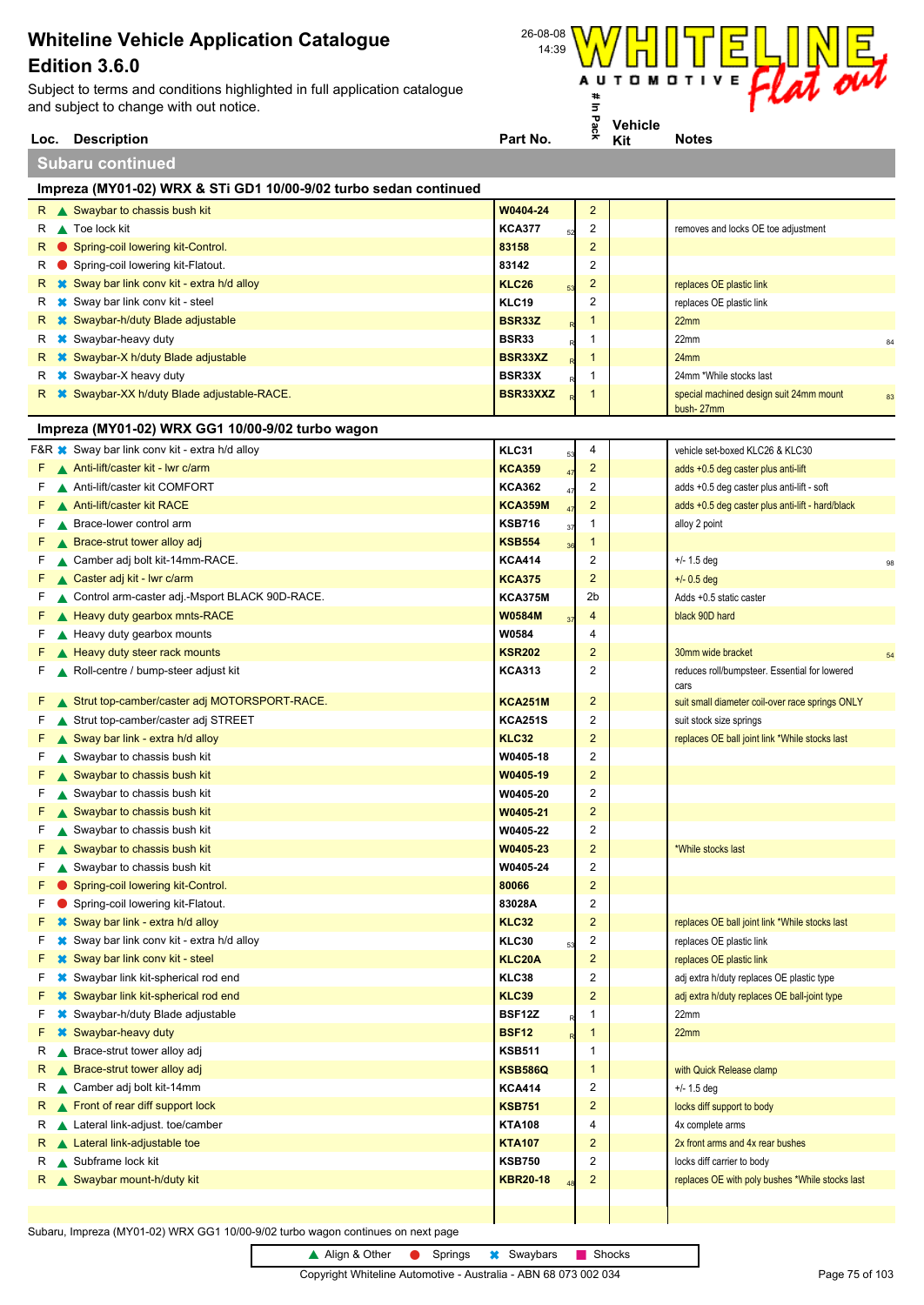Subject to terms and conditions highlighted in full application catalogue and subject to change with out notice.

**Subaru continued**



Subaru, Impreza (MY03) STi GD 10/02-9/03 turbo excl WRX continues on next page



Copyright Whiteline Automotive - Australia - ABN 68 073 002 034 Page 76 of 103



**Kit**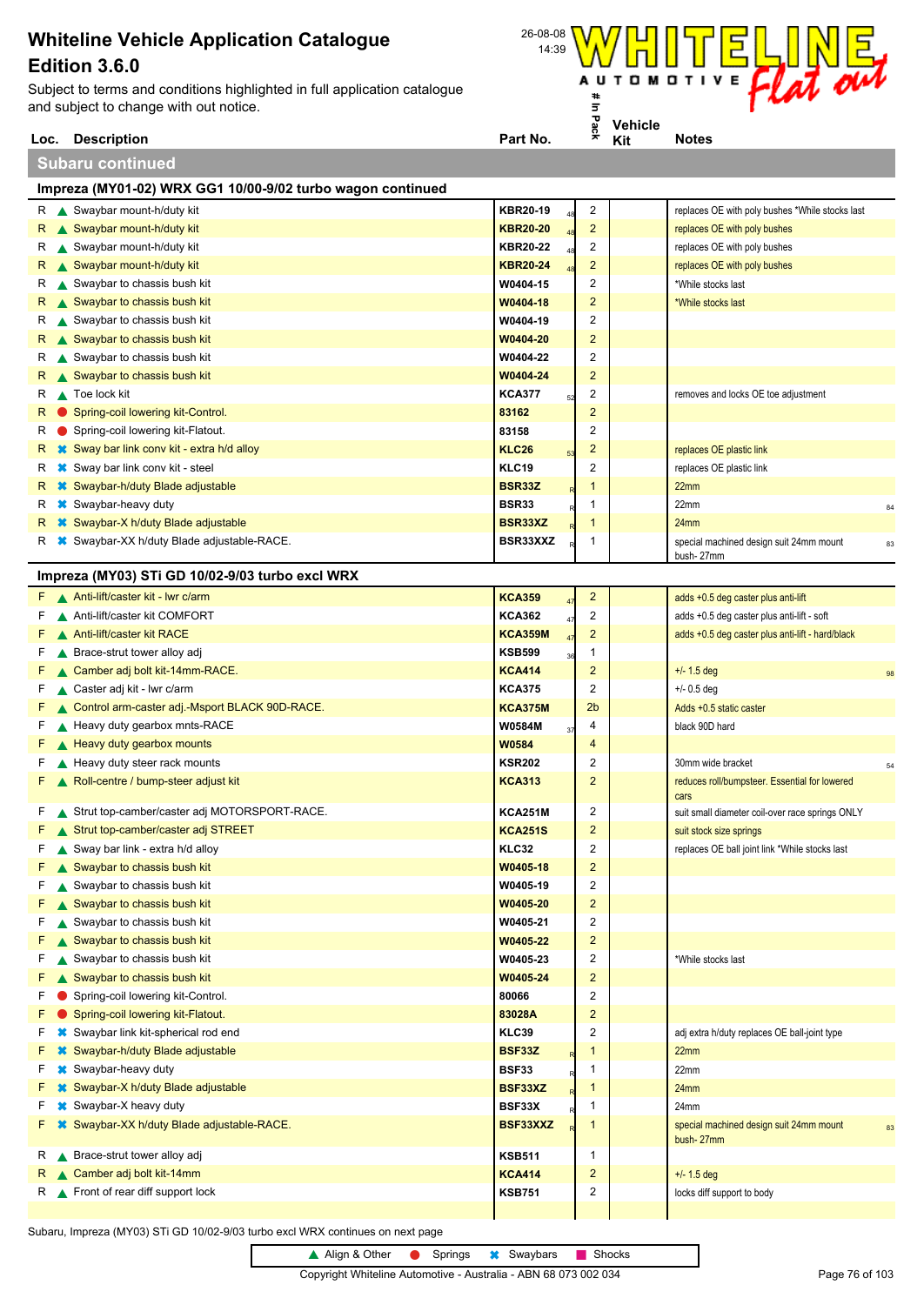Subject to terms and conditions highlighted in full application catalogue and subject to change with out notice.



**Subaru continued**

|    | Impreza (MY03) STi GD 10/02-9/03 turbo excl WRX continued                     |                 |    |                         |                                                         |    |
|----|-------------------------------------------------------------------------------|-----------------|----|-------------------------|---------------------------------------------------------|----|
|    | R Lateral link-adjust. toe/camber                                             | <b>KTA109</b>   |    | 4                       | 4x complete arms                                        |    |
| R  | Lateral link-adjustable toe                                                   | <b>KTA107</b>   |    | $\overline{2}$          | 2x front arms and 4x rear bushes                        |    |
| R. | ▲ Swaybar mount-h/duty kit                                                    | <b>KBR20-18</b> |    | $\overline{2}$          | replaces OE with poly bushes *While stocks last         |    |
| R  | Swaybar mount-h/duty kit                                                      | <b>KBR20-19</b> |    | 2                       | replaces OE with poly bushes *While stocks last         |    |
| R. | Swaybar mount-h/duty kit                                                      | <b>KBR20-20</b> |    | 2                       | replaces OE with poly bushes                            |    |
| R. | Swaybar mount-h/duty kit                                                      | <b>KBR20-22</b> |    | 2                       | replaces OE with poly bushes                            |    |
| R. | Swaybar mount-h/duty kit                                                      | <b>KBR20-24</b> |    | 2                       | replaces OE with poly bushes                            |    |
| R  | Swaybar to chassis bush kit                                                   | W0406-15        |    | 2                       |                                                         |    |
| R. | ▲ Swaybar to chassis bush kit                                                 | W0406-18        |    | $\overline{\mathbf{c}}$ |                                                         |    |
| R  | Swaybar to chassis bush kit                                                   | W0406-19        |    | 2                       | 19 mm                                                   |    |
| R. | ▲ Swaybar to chassis bush kit                                                 | W0406-20        |    | $\overline{\mathbf{c}}$ |                                                         |    |
| R  | Swaybar to chassis bush kit                                                   | W0406-22        |    | 2                       |                                                         |    |
| R. | Swaybar to chassis bush kit                                                   | W0406-24        |    | $\overline{2}$          |                                                         |    |
| R. | $\triangle$ Toe lock kit                                                      | <b>KCA377</b>   |    | 2                       | removes and locks OE toe adjustment                     |    |
| R. | Spring-coil lowering kit-Control.                                             | 73194           |    | $\overline{2}$          |                                                         |    |
| ĸ  | Spring-coil lowering kit-Flatout.                                             | 73195           |    | 2                       |                                                         |    |
| R. | <b>■ Sway bar link conv kit - extra h/d alloy</b>                             | <b>KLC26</b>    |    | 2                       | replaces OE plastic link                                |    |
| R. | <b></b> Sway bar link conv kit - steel                                        | KLC19           |    | 2                       | replaces OE plastic link                                |    |
| R. | <b><sup>■</sup></b> Swaybar-h/duty Blade adjustable with OE plastic type link | <b>BSR36Z</b>   |    | 1                       | 22mm                                                    | 84 |
| R  | <b><sup>■</sup></b> Swaybar-heavy duty with OE plastic type link              | <b>BSR36</b>    |    | 1                       | 22mm                                                    | 84 |
| R. | <b>■ Swaybar-X h/duty Blade adjustable with OE plastic type link</b>          | BSR36XZ         |    | 1                       | 24mm                                                    | 84 |
| R  | <b><sup>■</sup></b> Swaybar-X heavy duty with OE plastic type link            | BSR36X          |    | 1                       | 24mm                                                    | 84 |
| R. | <b>■ Swaybar-XX h/duty Blade adjustable-RACE</b> . with OE plastic type link  | BSR36XXZ        |    | 1                       | special machined design suit 24mm mount                 | 83 |
|    |                                                                               |                 |    |                         | bush-27mm                                               |    |
|    | Impreza (MY03-07) GD-GG 10/02-07 excl turbo                                   |                 |    |                         |                                                         |    |
|    | F&R <sup>*</sup> Sway bar link conv kit - extra h/d alloy                     | KLC31           | 53 | 4                       | vehicle set-boxed KLC26 & KLC30                         |    |
| F. | A Anti-lift/caster kit - Iwr c/arm                                            | <b>KCA359</b>   | 47 | $\overline{c}$          | adds +0.5 deg caster plus anti-lift                     |    |
| F. | A Anti-lift/caster kit COMFORT                                                | <b>KCA362</b>   | 47 | 2                       | adds +0.5 deg caster plus anti-lift - soft              |    |
| F. | A Anti-lift/caster kit RACE                                                   | <b>KCA359M</b>  |    | 2                       | adds +0.5 deg caster plus anti-lift - hard/black        |    |
| F. | Brace-lower control arm                                                       | <b>KSB716</b>   | 37 | 1                       | alloy 2 point                                           |    |
| F. | ▲ Brace-strut tower alloy adj excl MY06                                       | <b>KSB554</b>   |    | 1                       |                                                         |    |
| F. | ▲ Camber adj bolt kit-14mm-RACE.                                              | <b>KCA414</b>   |    | 2                       | $+/- 1.5$ deg                                           | 98 |
| F. | Caster adj kit - Iwr c/arm                                                    | <b>KCA375</b>   |    | $\overline{\mathbf{c}}$ | $+/- 0.5$ deg                                           |    |
| F. | ▲ Control arm-caster adj.-Msport BLACK 90D-RACE.                              | <b>KCA375M</b>  |    | 2 <sub>b</sub>          | Adds +0.5 static caster                                 |    |
|    | ▲ Heavy duty gearbox mnts-RACE                                                | <b>W0584M</b>   |    | 4                       | black 90D hard                                          |    |
|    | $\triangle$ Heavy duty gearbox mounts                                         | W0584           |    | 4                       |                                                         |    |
| F. | Heavy duty steer rack mounts MY03-04 only                                     | <b>KSR202</b>   |    | $\overline{2}$          | 30mm wide bracket                                       | 54 |
| F. | Roll-centre / bump-steer adjust kit                                           | <b>KCA313</b>   |    | 2                       | reduces roll/bumpsteer. Essential for lowered           |    |
| F. | Strut top-camber/caster adj MOTORSPORT-RACE.                                  | <b>KCA251M</b>  |    | $\overline{\mathbf{c}}$ | cars<br>suit small diameter coil-over race springs ONLY |    |
| F  | Strut top-camber/caster adj STREET                                            | <b>KCA251S</b>  |    | 2                       | suit stock size springs                                 |    |
|    | Sway bar link - extra h/d alloy                                               | <b>KLC32</b>    |    | $\overline{2}$          | replaces OE ball joint link *While stocks last          |    |
| F  | Swaybar to chassis bush kit                                                   | W0405-18        |    | 2                       |                                                         |    |
|    | Swaybar to chassis bush kit                                                   | W0405-19        |    | $\overline{\mathbf{c}}$ |                                                         |    |
| F. | Swaybar to chassis bush kit                                                   | W0405-20        |    | 2                       |                                                         |    |
|    | Swaybar to chassis bush kit                                                   | W0405-21        |    | $\overline{\mathbf{c}}$ |                                                         |    |
| F. | Swaybar to chassis bush kit                                                   | W0405-22        |    | 2                       |                                                         |    |
|    | Swaybar to chassis bush kit                                                   | W0405-23        |    | $\overline{c}$          | *While stocks last                                      |    |
| F. | Swaybar to chassis bush kit                                                   | W0405-24        |    | 2                       |                                                         |    |
|    | Spring-coil lowering kit-Control.                                             | 80066           |    | $\overline{\mathbf{c}}$ |                                                         |    |
|    | Spring-coil lowering kit-Flatout.                                             | 83028A          |    | 2                       |                                                         |    |
|    | Sway bar link conv kit - extra h/d alloy                                      | <b>KLC30</b>    |    | $\overline{2}$          | replaces OE plastic link                                |    |
|    | Sway bar link conv kit - steel                                                | KLC20A          |    | 2                       | replaces OE plastic link                                |    |
| F. | <b>*</b> Swaybar link kit-spherical rod end                                   | <b>KLC38</b>    |    | $\overline{2}$          | adj extra h/duty replaces OE plastic type               |    |
|    |                                                                               |                 |    |                         |                                                         |    |
|    |                                                                               |                 |    |                         |                                                         |    |
|    | Subaru, Impreza (MY03-07) GD-GG 10/02-07 excl turbo continues on next page    |                 |    |                         |                                                         |    |

▲ Align & Other ● Springs <sup>★</sup> Swaybars ■ Shocks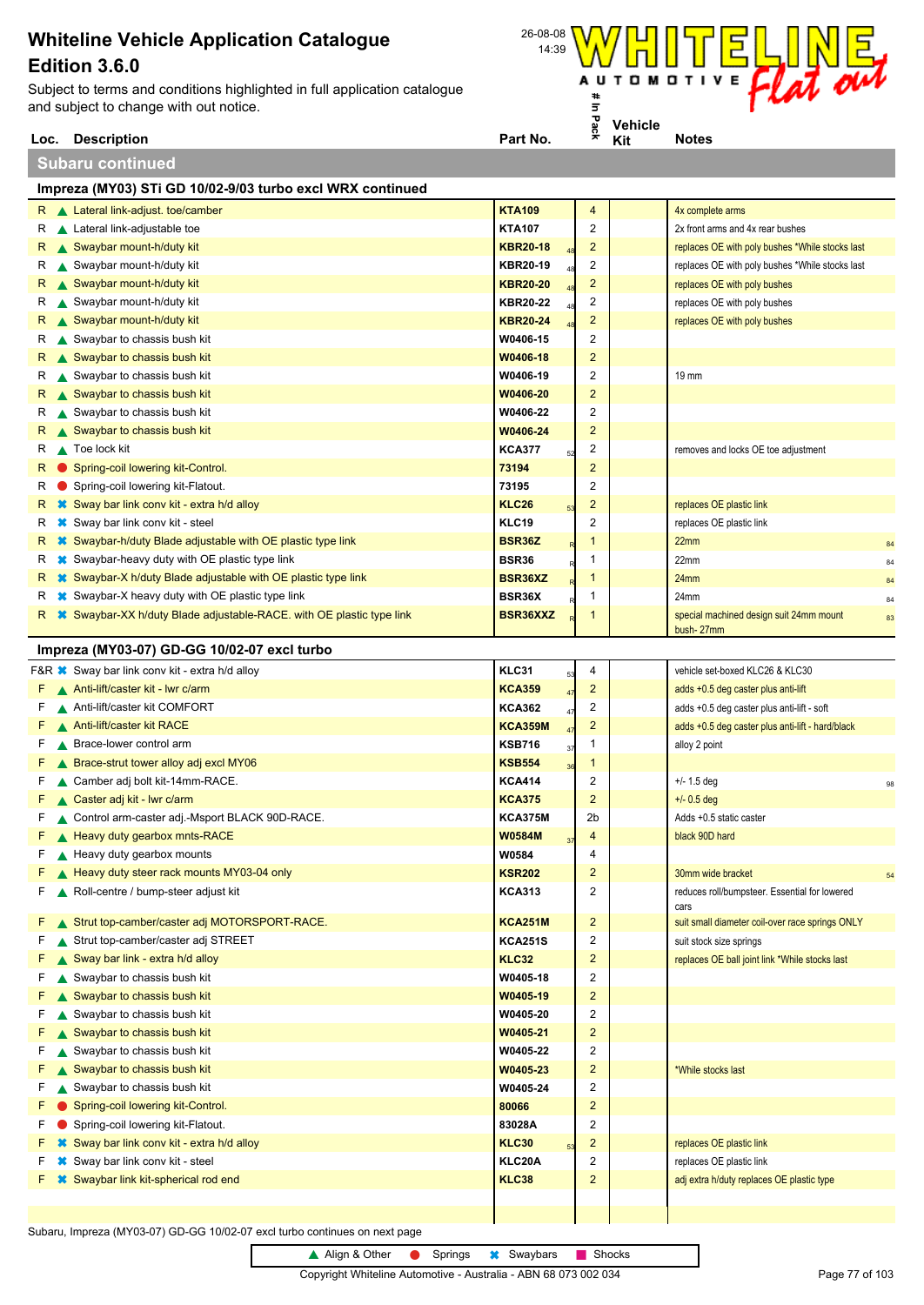**Loc. Description**<br> **Loc. Description**<br> **Part No. Part No. Part No. Part No. Part No. Part No. Part No. Part No. Part No. Part No. Part No. Part No. Part No. Part No. Part No. Part No. P** Subject to terms and conditions highlighted in full application catalogue and subject to change with out notice.

**Subaru continued**

|          | Impreza (MY03-07) GD-GG 10/02-07 excl turbo continued                              |                                  |    |                                  |                                                  |    |
|----------|------------------------------------------------------------------------------------|----------------------------------|----|----------------------------------|--------------------------------------------------|----|
|          | $F \quad \star \quad$ Swaybar link kit-spherical rod end                           | <b>KLC39</b>                     |    | $\boldsymbol{2}$                 | adj extra h/duty replaces OE ball-joint type     |    |
| F.       | <b>*</b> Swaybar-heavy duty sedan                                                  | <b>BSF10</b>                     |    | $\mathbf 1$                      | 22mm                                             |    |
| F.       | <b><sup>■</sup></b> Swaybar-heavy duty wagon                                       | <b>BSF11</b>                     |    | 1                                | 22mm                                             |    |
| R.       | ▲ Brace-strut tower alloy adj all                                                  | <b>KSB511</b>                    |    | 1                                |                                                  |    |
| R        | ▲ Brace-strut tower alloy adj wagon                                                | <b>KSB586Q</b>                   |    | $\mathbf{1}$                     | with Quick Release clamp                         |    |
| R.       | ▲ Camber adj bolt kit-14mm                                                         | <b>KCA414</b>                    |    | $\overline{2}$                   | $+/- 1.5$ deg                                    |    |
| R        | Front of rear diff support lock                                                    | <b>KSB751</b>                    |    | $\overline{2}$                   | locks diff support to body                       |    |
| R.       | ▲ Lateral link-adjust. toe/camber MY03-05 sedan only                               | <b>KTA109</b>                    |    | 4                                | 4x complete arms                                 |    |
| R        | Lateral link-adjust. toe/camber MY03-05 wagon only                                 | <b>KTA108</b>                    |    | 4                                | 4x complete arms                                 |    |
| R.       | ▲ Lateral link-adjustable toe                                                      | <b>KTA107</b>                    |    | $\overline{2}$                   | 2x front arms and 4x rear bushes                 |    |
| R        | Swaybar mount-h/duty kit                                                           | <b>KBR20-18</b>                  |    | $\overline{2}$                   | replaces OE with poly bushes *While stocks last  |    |
| R.       | Swaybar mount-h/duty kit                                                           | <b>KBR20-19</b>                  |    | $\overline{2}$                   | replaces OE with poly bushes *While stocks last  |    |
| R        | Swaybar mount-h/duty kit                                                           | <b>KBR20-20</b>                  |    | $\overline{2}$                   | replaces OE with poly bushes                     |    |
| R.       | ▲ Swaybar mount-h/duty kit                                                         | <b>KBR20-22</b>                  |    | $\overline{2}$                   | replaces OE with poly bushes                     |    |
| R        | Swaybar mount-h/duty kit                                                           | <b>KBR20-24</b>                  |    | $\overline{2}$                   | replaces OE with poly bushes                     |    |
| R.       | $\triangle$ Swaybar to chassis bush kit                                            | W0406-15                         |    | $\overline{2}$                   |                                                  |    |
| R        | Swaybar to chassis bush kit                                                        | W0406-18                         |    | $\overline{2}$                   |                                                  |    |
| R.       | $\triangle$ Swaybar to chassis bush kit                                            | W0406-19                         |    | $\overline{2}$                   | <b>19 mm</b>                                     |    |
| R        | $\triangle$ Swaybar to chassis bush kit                                            | W0406-20                         |    | $\overline{2}$                   |                                                  |    |
| R.       | Swaybar to chassis bush kit                                                        | W0406-22                         |    | $\overline{2}$                   |                                                  |    |
| R        | Swaybar to chassis bush kit                                                        | W0406-24                         |    | $\overline{2}$                   |                                                  |    |
| R.       | Toe lock kit                                                                       | <b>KCA377</b>                    | 52 | $\overline{2}$                   | removes and locks OE toe adjustment              |    |
| R        | Spring-coil lowering kit-Control.                                                  | 73194                            |    | $\overline{2}$                   |                                                  |    |
| R.       | Spring-coil lowering kit-Flatout.                                                  | 73195                            |    | $\overline{2}$                   |                                                  |    |
| R        | <b>★</b> Sway bar link conv kit - extra h/d alloy                                  | <b>KLC26</b>                     | 5. | $\overline{2}$                   | replaces OE plastic link                         |    |
| R        | <b>☀ Sway bar link conv kit - steel</b>                                            | <b>KLC19</b>                     |    | $\overline{2}$                   | replaces OE plastic link                         |    |
| R        | <b><sup>■</sup></b> Swaybar-h/duty Blade adjustable with OE swaybar                | BSR36Z                           |    | 1                                | 22mm                                             | 84 |
| R        | <b><sup>■</sup></b> Swaybar-h/duty Blade adjustable without OE swaybar             | <b>BSR47Z</b>                    |    | $\mathbf{1}$                     | 22mm                                             |    |
| R        | <b><sup>■</sup></b> Swaybar-heavy duty with OE swaybar                             | <b>BSR36</b>                     |    | 1                                | 22mm                                             | 84 |
| R.       | <b><sup>■</sup></b> Swaybar-heavy duty without OE swaybar                          | <b>BSR47</b>                     |    | $\mathbf{1}$                     | 20mm *While stocks last                          |    |
| R        | <sup>■</sup> Swaybar-X h/duty Blade adjustable with OE swaybar                     | BSR36XZ<br>BSR36X                |    | $\mathbf 1$<br>1                 | 24mm                                             | 84 |
| R.       | <b>■ Swaybar-X heavy duty with OE swaybar</b>                                      |                                  |    |                                  | 24mm                                             | 84 |
|          | Impreza (MY03-07) WRX GD2 10/02-07 turbo sedan excl STi                            |                                  |    |                                  |                                                  |    |
|          | $F \wedge$ Anti-lift/caster kit - Iwr c/arm                                        | <b>KCA359</b>                    | 47 | $\overline{2}$                   | adds +0.5 deg caster plus anti-lift              |    |
| F.       | A Anti-lift/caster kit COMFORT                                                     | <b>KCA362</b>                    | 47 | $\overline{c}$                   | adds +0.5 deg caster plus anti-lift - soft       |    |
| F.       | Anti-lift/caster kit RACE<br>▲ Brace-lower control arm                             | <b>KCA359M</b>                   | 47 | $\overline{2}$<br>$\mathbf{1}$   | adds +0.5 deg caster plus anti-lift - hard/black |    |
|          |                                                                                    | <b>KSB716</b><br><b>KSB554</b>   | 37 |                                  | alloy 2 point                                    |    |
| F.<br>F. | ▲ Brace-strut tower alloy adj excl MY06<br>▲ Brace-strut tower alloy adj MY06 only | <b>KSB632</b>                    | 36 | 1<br>$\mathbf{1}$                |                                                  |    |
| F.       | ▲ Brace-strut tower alloy adj MY06 only                                            | <b>KSB632</b>                    | 36 | 1                                |                                                  |    |
| F        | ▲ Brace-strut tower alloy adj suit largeTMIC                                       | <b>KSB599</b>                    | 36 | $\mathbf{1}$                     |                                                  |    |
| F.       | ▲ Camber adj bolt kit-14mm-RACE.                                                   | <b>KCA414</b>                    | 36 | $\overline{2}$                   | $+/- 1.5$ deg                                    |    |
|          | ▲ Caster adj kit - Iwr c/arm                                                       | <b>KCA375</b>                    |    | $\overline{2}$                   | $+/- 0.5$ deg                                    | 98 |
| F.       | Control arm-caster adj.-Msport BLACK 90D-RACE.                                     | <b>KCA375M</b>                   |    | 2 <sub>b</sub>                   | Adds +0.5 static caster                          |    |
|          | H/duty steer rack bushes MY05-06 only                                              | <b>KSR206</b>                    |    | 3 <sub>b</sub> /2t               | with tool                                        |    |
| F.       | Heavy duty gearbox mnts-RACE                                                       | W0584M                           |    | 4                                | black 90D hard                                   |    |
|          | Heavy duty gearbox mounts                                                          | W0584                            | 37 | 4                                |                                                  |    |
| F        | Heavy duty steer rack mounts MY03-04 only                                          | <b>KSR202</b>                    |    | 2                                | 30mm wide bracket                                | 54 |
| F.       | Roll-centre / bump-steer adjust kit                                                | <b>KCA313</b>                    |    | $\overline{2}$                   | reduces roll/bumpsteer. Essential for lowered    |    |
|          |                                                                                    |                                  |    |                                  | cars                                             |    |
| F.       | Strut top-camber/caster adj MOTORSPORT-RACE.                                       | <b>KCA251M</b>                   |    | $\overline{2}$<br>$\overline{2}$ | suit small diameter coil-over race springs ONLY  |    |
|          | ▲ Strut top-camber/caster adj STREET                                               | <b>KCA251S</b><br><b>KCA251S</b> |    | $\overline{2}$                   | suit stock size springs                          |    |
| F.       | Strut top-camber/caster adj STREET                                                 |                                  |    |                                  | suit stock size springs                          |    |
|          |                                                                                    |                                  |    |                                  |                                                  |    |

Subaru, Impreza (MY03-07) WRX GD2 10/02-07 turbo sedan excl STi continues on next page



**Kit**

▲ Align & Other ● Springs <sup>★</sup> Swaybars ■ Shocks Copyright Whiteline Automotive - Australia - ABN 68 073 002 034 Page 78 of 103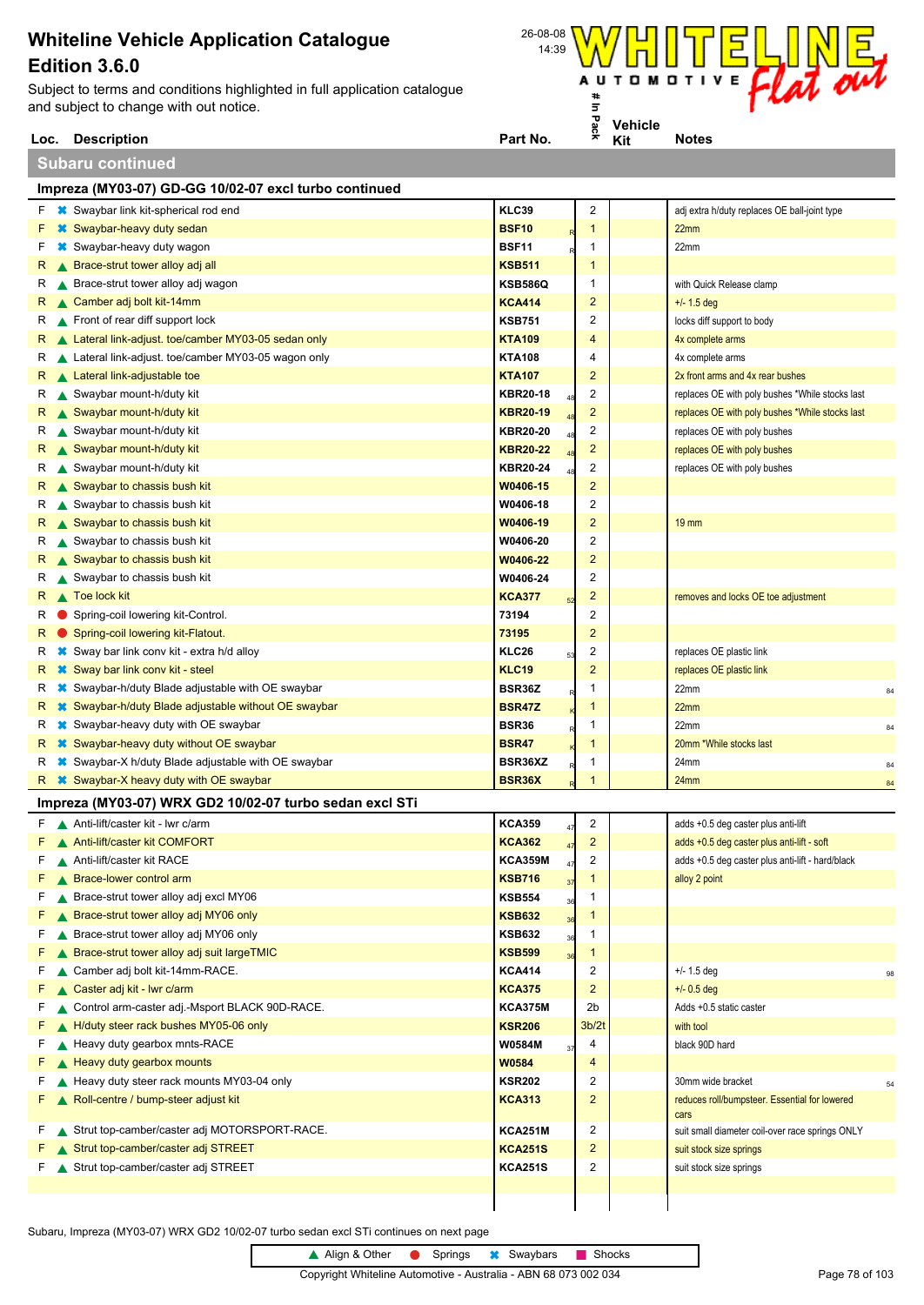**Loc. Description**<br> **Loc. Description**<br> **Part No. Part No. Part No. Part No. Part No. Part No. Part No. Part No. Part No. Part No. Part No. Part No. Part No. Part No. Part No. Part No. P** Subject to terms and conditions highlighted in full application catalogue and subject to change with out notice.

**Subaru continued**



| Part No. |  |
|----------|--|

|    | Impreza (MY03-07) WRX GD2 10/02-07 turbo sedan excl STi continued             |                     |                  |                                                      |    |
|----|-------------------------------------------------------------------------------|---------------------|------------------|------------------------------------------------------|----|
|    | $F \wedge \text{Sway}$ bar link - extra h/d alloy                             | <b>KLC32</b>        | $\overline{2}$   | replaces OE ball joint link *While stocks last       |    |
| F  | Swaybar to chassis bush kit                                                   | W0405-18            | 2                |                                                      |    |
|    | $\triangle$ Swaybar to chassis bush kit                                       | W0405-19            | $\overline{2}$   |                                                      |    |
|    | Swaybar to chassis bush kit                                                   | W0405-20            | $\boldsymbol{2}$ |                                                      |    |
|    | Swaybar to chassis bush kit                                                   | W0405-21            | $\overline{2}$   |                                                      |    |
|    | Swaybar to chassis bush kit                                                   | W0405-22            | $\overline{2}$   |                                                      |    |
|    | Swaybar to chassis bush kit                                                   | W0405-23            | $\overline{2}$   | *While stocks last                                   |    |
| F  | Swaybar to chassis bush kit                                                   | W0405-24            | $\overline{2}$   |                                                      |    |
|    | Spring-coil lowering kit-Control.                                             | 80066               | $\overline{2}$   |                                                      |    |
|    | Spring-coil lowering kit-Flatout.                                             | 83028A              | $\overline{2}$   |                                                      |    |
|    | <i><b>☀ Sway bar link - extra h/d alloy</b></i>                               | <b>KLC32</b>        | $\overline{2}$   | replaces OE ball joint link *While stocks last       |    |
|    | <b></b> Swaybar link kit-spherical rod end                                    | <b>KLC39</b>        | 2                | adj extra h/duty replaces OE ball-joint type         |    |
|    | <b>*</b> Swaybar-h/duty Blade adjustable                                      | <b>BSF33Z</b>       | 1                | 22mm                                                 |    |
|    | <b><sup>■</sup></b> Swaybar-heavy duty                                        | <b>BSF33</b>        | 1                | 22mm                                                 |    |
|    | <b>*</b> Swaybar-X h/duty Blade adjustable                                    | BSF33XZ             | $\mathbf{1}$     | 24mm                                                 |    |
| F  | <b>*</b> Swaybar-X heavy duty                                                 | BSF33X              | 1                | 24mm                                                 |    |
| F. | <b>*</b> Swaybar-XX h/duty Blade adjustable-RACE.                             | BSF33XXZ            | $\mathbf{1}$     | special machined design suit 24mm mount<br>bush-27mm | 83 |
| R. | ▲ Brace-strut tower alloy adj                                                 | <b>KSB511</b>       | $\mathbf 1$      |                                                      |    |
| R, | ▲ Camber adj bolt kit-14mm                                                    | <b>KCA414</b>       | $\overline{2}$   | $+/- 1.5$ deg                                        |    |
| R  | Front of rear diff support lock                                               | <b>KSB751</b>       | $\overline{2}$   | locks diff support to body                           |    |
| R. | ▲ Lateral link-adjust. toe/camber MY03-05 only                                | <b>KTA109</b>       | $\overline{4}$   | 4x complete arms                                     |    |
| R  | ▲ Lateral link-adjustable toe                                                 | <b>KTA107</b>       | $\overline{2}$   | 2x front arms and 4x rear bushes                     |    |
| R. | Swaybar mount-h/duty kit                                                      | <b>KBR20-18</b>     | $\overline{2}$   | replaces OE with poly bushes *While stocks last      |    |
| R  | Swaybar mount-h/duty kit                                                      | <b>KBR20-19</b>     | $\overline{2}$   | replaces OE with poly bushes *While stocks last      |    |
| R. | Swaybar mount-h/duty kit                                                      | <b>KBR20-20</b>     | $\overline{2}$   | replaces OE with poly bushes                         |    |
| R  | Swaybar mount-h/duty kit                                                      | KBR20-22            | $\overline{2}$   | replaces OE with poly bushes                         |    |
| R, | Swaybar mount-h/duty kit                                                      | <b>KBR20-24</b>     | $\overline{2}$   | replaces OE with poly bushes                         |    |
| R  | Swaybar to chassis bush kit                                                   | W0406-15            | $\boldsymbol{2}$ |                                                      |    |
| R. | Swaybar to chassis bush kit                                                   | W0406-18            | $\overline{2}$   |                                                      |    |
| R. | Swaybar to chassis bush kit                                                   | W0406-19            | $\overline{2}$   | $19 \text{ mm}$                                      |    |
|    | R Swaybar to chassis bush kit                                                 | W0406-20            | $\overline{2}$   |                                                      |    |
| R  | Swaybar to chassis bush kit                                                   | W0406-22            | $\overline{2}$   |                                                      |    |
| R. | ▲ Swaybar to chassis bush kit                                                 | W0406-24            | $\overline{2}$   |                                                      |    |
| R  | $\triangle$ Toe lock kit                                                      | <b>KCA377</b><br>52 | $\overline{2}$   | removes and locks OE toe adjustment                  |    |
| R, | Spring-coil lowering kit-Control.                                             | 73194               | $\overline{2}$   |                                                      |    |
| R. | Spring-coil lowering kit-Flatout.                                             | 73195               | 2                |                                                      |    |
| R. | <b>★ Sway bar link conv kit - extra h/d alloy</b>                             | <b>KLC26</b>        | $\overline{2}$   | replaces OE plastic link                             |    |
| R  | <b><sup>■</sup></b> Sway bar link conv kit - steel                            | <b>KLC19</b>        | $\overline{c}$   | replaces OE plastic link                             |    |
| R. | <b>*</b> Swaybar-h/duty Blade adjustable                                      | BSR36Z              | $\mathbf 1$      | 22mm                                                 | 84 |
| R  | <b>*</b> Swaybar-heavy duty                                                   | <b>BSR36</b>        | 1                | 22mm                                                 | 84 |
| R. | <b>*</b> Swaybar-X h/duty Blade adjustable                                    | BSR36XZ             | $\mathbf{1}$     | 24mm                                                 | 84 |
| R  | <b>*</b> Swaybar-X heavy duty                                                 | BSR36X              | 1                | 24mm                                                 | 84 |
| R. | <b>*</b> Swaybar-XX h/duty Blade adjustable-RACE.                             | BSR36XXZ            | 1                | special machined design suit 24mm mount<br>bush-27mm | 83 |
|    | Impreza (MY03-07) WRX GG2 10/02-07 turbo wagon                                |                     |                  |                                                      |    |
|    | F Anti-lift/caster kit - Iwr c/arm                                            | <b>KCA359</b><br>47 | 2                | adds +0.5 deg caster plus anti-lift                  |    |
| F  | A Anti-lift/caster kit COMFORT                                                | <b>KCA362</b>       | $\overline{2}$   | adds +0.5 deg caster plus anti-lift - soft           |    |
| F  | Anti-lift/caster kit RACE                                                     | <b>KCA359M</b>      | $\overline{c}$   | adds +0.5 deg caster plus anti-lift - hard/black     |    |
| F. | ▲ Brace-lower control arm                                                     | <b>KSB716</b><br>37 | 1                | alloy 2 point                                        |    |
| F. | Brace-strut tower alloy adj excl MY06                                         | <b>KSB554</b><br>36 | 1                |                                                      |    |
| F. | ▲ Brace-strut tower alloy adj MY06-07 only                                    | <b>KSB632</b>       | 1                |                                                      |    |
| F. | ▲ Brace-strut tower alloy adj suit largeTMIC                                  | <b>KSB599</b>       | 1                |                                                      |    |
| F. | ▲ Camber adj bolt kit-14mm-RACE.                                              | <b>KCA414</b>       | $\overline{c}$   | $+/- 1.5$ deg                                        |    |
|    |                                                                               |                     |                  |                                                      |    |
|    |                                                                               |                     |                  |                                                      |    |
|    | Subaru, Impreza (MY03-07) WRX GG2 10/02-07 turbo wagon continues on next page |                     |                  |                                                      |    |
|    | ▲ Align & Other<br>Springs                                                    | <b>*</b> Swaybars   | Shocks           |                                                      |    |

I

 $\overline{\phantom{a}}$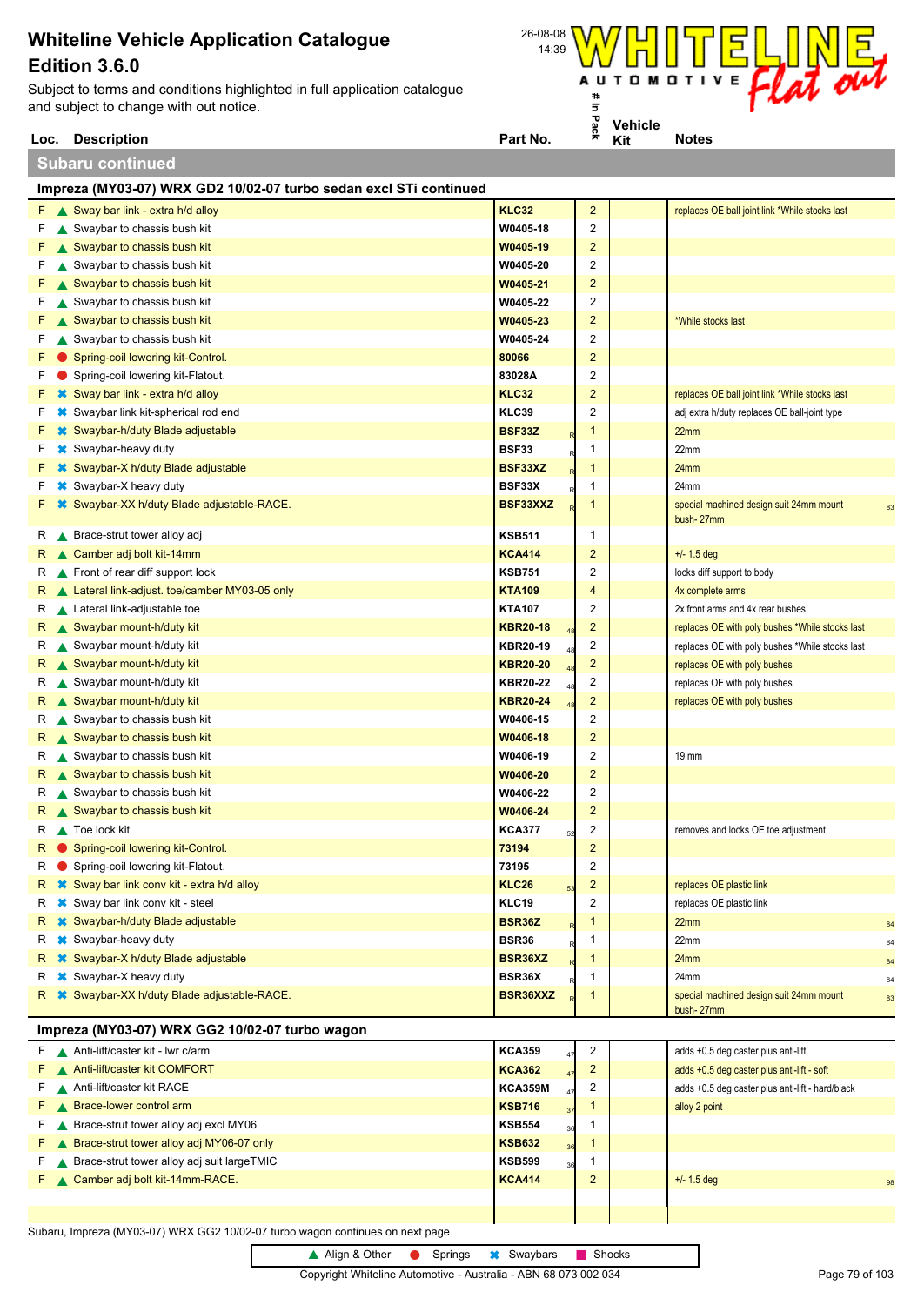**Loc. Description**<br> **Loc. Description**<br> **Part No. Part No. Part No. Part No. Part No. Part No. Part No. Part No. Part No. Part No. Part No. Part No. Part No. Part No. Part No. Part No. P** Subject to terms and conditions highlighted in full application catalogue and subject to change with out notice.



**Subaru continued**

|    | Impreza (MY03-07) WRX GG2 10/02-07 turbo wagon continued                          |                 |                         |                                                       |    |
|----|-----------------------------------------------------------------------------------|-----------------|-------------------------|-------------------------------------------------------|----|
|    | F Caster adj kit - Iwr c/arm                                                      | <b>KCA375</b>   | $\overline{2}$          | $+/- 0.5$ deg                                         |    |
|    | Control arm-caster adj.-Msport BLACK 90D-RACE.                                    | <b>KCA375M</b>  | 2 <sub>b</sub>          | Adds +0.5 static caster                               |    |
|    | H/duty steer rack bushes MY05 on                                                  | <b>KSR206</b>   | 3b/2t                   | with tool                                             |    |
|    | Heavy duty gearbox mnts-RACE                                                      | W0584M          | 4                       | black 90D hard                                        |    |
|    | Heavy duty gearbox mounts                                                         | W0584           | 4                       |                                                       |    |
|    | Heavy duty steer rack mounts MY03-04 only                                         | <b>KSR202</b>   | $\overline{2}$          | 30mm wide bracket                                     | 54 |
| F. | Roll-centre / bump-steer adjust kit                                               | <b>KCA313</b>   | $\overline{2}$          | reduces roll/bumpsteer. Essential for lowered<br>cars |    |
| F. | Strut top-camber/caster adj MOTORSPORT-RACE.                                      | KCA251M         | $\overline{2}$          | suit small diameter coil-over race springs ONLY       |    |
| F  | Strut top-camber/caster adj STREET                                                | <b>KCA251S</b>  | $\overline{2}$          | suit stock size springs                               |    |
|    | Sway bar link - extra h/d alloy                                                   | <b>KLC32</b>    | $\overline{2}$          | replaces OE ball joint link *While stocks last        |    |
| F  | Swaybar to chassis bush kit                                                       | W0405-18        | $\overline{2}$          |                                                       |    |
| F  | $\triangle$ Swaybar to chassis bush kit                                           | W0405-19        | $\overline{\mathbf{c}}$ |                                                       |    |
| F  | Swaybar to chassis bush kit                                                       | W0405-20        | $\overline{2}$          |                                                       |    |
|    | Swaybar to chassis bush kit                                                       | W0405-21        | $\overline{2}$          |                                                       |    |
| F  | Swaybar to chassis bush kit                                                       | W0405-22        | $\overline{2}$          |                                                       |    |
|    | Swaybar to chassis bush kit                                                       | W0405-23        | $\overline{2}$          | *While stocks last                                    |    |
|    | $\triangle$ Swaybar to chassis bush kit                                           | W0405-24        | $\overline{2}$          |                                                       |    |
|    | Spring-coil lowering kit-Control.                                                 | 80066           | $\overline{c}$          |                                                       |    |
|    | Spring-coil lowering kit-Flatout.                                                 | 83028A          | $\boldsymbol{2}$        |                                                       |    |
|    | <b><sup>■</sup></b> Sway bar link conv kit - extra h/d alloy                      | KLC30           | $\overline{2}$          | replaces OE plastic link                              |    |
|    | <b></b> Sway bar link conv kit - steel                                            | KLC20A          | $\overline{2}$          | replaces OE plastic link                              |    |
|    | <b><sup>■</sup></b> Swaybar link kit-spherical rod end                            | <b>KLC38</b>    | $\overline{2}$          | adj extra h/duty replaces OE plastic type             |    |
|    | <b>*</b> Swaybar-h/duty Blade adjustable                                          | <b>BSF12Z</b>   | 1                       | 22mm                                                  | 84 |
|    | <b>*</b> Swaybar-heavy duty                                                       | <b>BSF12</b>    | -1                      | 22mm                                                  |    |
| R  | ▲ Brace-strut tower alloy adj                                                     | <b>KSB511</b>   | -1                      |                                                       |    |
|    | R Brace-strut tower alloy adj                                                     | KSB586Q         | $\mathbf{1}$            | with Quick Release clamp                              |    |
|    | R Camber adj bolt kit-14mm                                                        | <b>KCA414</b>   | $\overline{2}$          | $+/- 1.5$ deg                                         |    |
|    | R Front of rear diff support lock                                                 | <b>KSB751</b>   | $\overline{c}$          | locks diff support to body                            |    |
|    | R Lateral link-adjust. toe/camber MY03-05 only                                    | <b>KTA108</b>   | 4                       | 4x complete arms                                      |    |
|    | $R \triangle$ Lateral link-adjustable toe                                         | <b>KTA107</b>   | $\overline{2}$          | 2x front arms and 4x rear bushes                      |    |
|    | R Swaybar mount-h/duty kit                                                        | <b>KBR20-18</b> | $\overline{c}$          | replaces OE with poly bushes *While stocks last       |    |
|    | R Swaybar mount-h/duty kit                                                        | <b>KBR20-19</b> | $\overline{2}$          | replaces OE with poly bushes *While stocks last       |    |
| R  | Swaybar mount-h/duty kit                                                          | <b>KBR20-20</b> | $\overline{2}$          | replaces OE with poly bushes                          |    |
| R  | Swaybar mount-h/duty kit                                                          | <b>KBR20-22</b> | $\overline{c}$          | replaces OE with poly bushes                          |    |
| R  | Swaybar mount-h/duty kit                                                          | <b>KBR20-24</b> | $\overline{2}$          | replaces OE with poly bushes                          |    |
|    | R Swaybar to chassis bush kit                                                     | W0406-15        | $\overline{2}$          |                                                       |    |
| R  | Swaybar to chassis bush kit                                                       | W0406-18        | $\overline{2}$          |                                                       |    |
|    | $R \triangle$ Swaybar to chassis bush kit                                         | W0406-19        | $\overline{2}$          | $19 \, \text{mm}$                                     |    |
| R  | Swaybar to chassis bush kit                                                       | W0406-20        | $\overline{2}$          |                                                       |    |
| R  | ▲ Swaybar to chassis bush kit                                                     | W0406-22        | $\overline{2}$          |                                                       |    |
| R  | Swaybar to chassis bush kit                                                       | W0406-24        | $\overline{2}$          |                                                       |    |
| R. | $\triangle$ Toe lock kit                                                          | <b>KCA377</b>   | $\overline{c}$          | removes and locks OE toe adjustment                   |    |
| R  | Spring-coil lowering kit-Control.                                                 | 73194           | $\overline{2}$          |                                                       |    |
| R. | Spring-coil lowering kit-Flatout.                                                 | 73195           | $\overline{2}$          |                                                       |    |
| R. | <sup>■</sup> Sway bar link conv kit - extra h/d alloy                             | KLC26           | $\overline{2}$          | replaces OE plastic link                              |    |
| R. | <b>■ Sway bar link conv kit - steel</b>                                           | <b>KLC19</b>    | $\overline{\mathbf{c}}$ | replaces OE plastic link                              |    |
| R. | <b>*</b> Swaybar-h/duty Blade adjustable                                          | BSR36Z          | 1                       | 22mm                                                  |    |
| R. | <b>*</b> Swaybar-heavy duty                                                       | <b>BSR36</b>    | 1                       | 22mm                                                  | 84 |
| R  | <b>*</b> Swaybar-X h/duty Blade adjustable                                        | BSR36XZ         | 1                       | 24mm                                                  | 84 |
| R. | <b>*</b> Swaybar-X heavy duty                                                     | <b>BSR36X</b>   | 1                       | 24mm                                                  | 84 |
| R  | <b>*</b> Swaybar-XX h/duty Blade adjustable-RACE.                                 | BSR36XXZ        | 1                       |                                                       | 84 |
|    | $lmnna=0$ $\frac{100000}{1000}$ $\frac{1000000}{1000}$ $\frac{1000000000}{10000}$ |                 |                         | special machined design suit 24mm mount<br>bush-27mm  | 83 |

| Impreza (MY04) STi GD 10/03-9/04 turbo excl WRX |                     |                                     |
|-------------------------------------------------|---------------------|-------------------------------------|
| Anti-lift/caster kit - Iwr c/arm                | <b>KCA359</b><br>77 | adds +0.5 deg caster plus anti-lift |

Subaru, Impreza (MY04) STi GD 10/03-9/04 turbo excl WRX continues on next page

▲ Align & Other ● Springs <sup>★</sup> Swaybars ■ Shocks

Copyright Whiteline Automotive - Australia - ABN 68 073 002 034 Page 80 of 103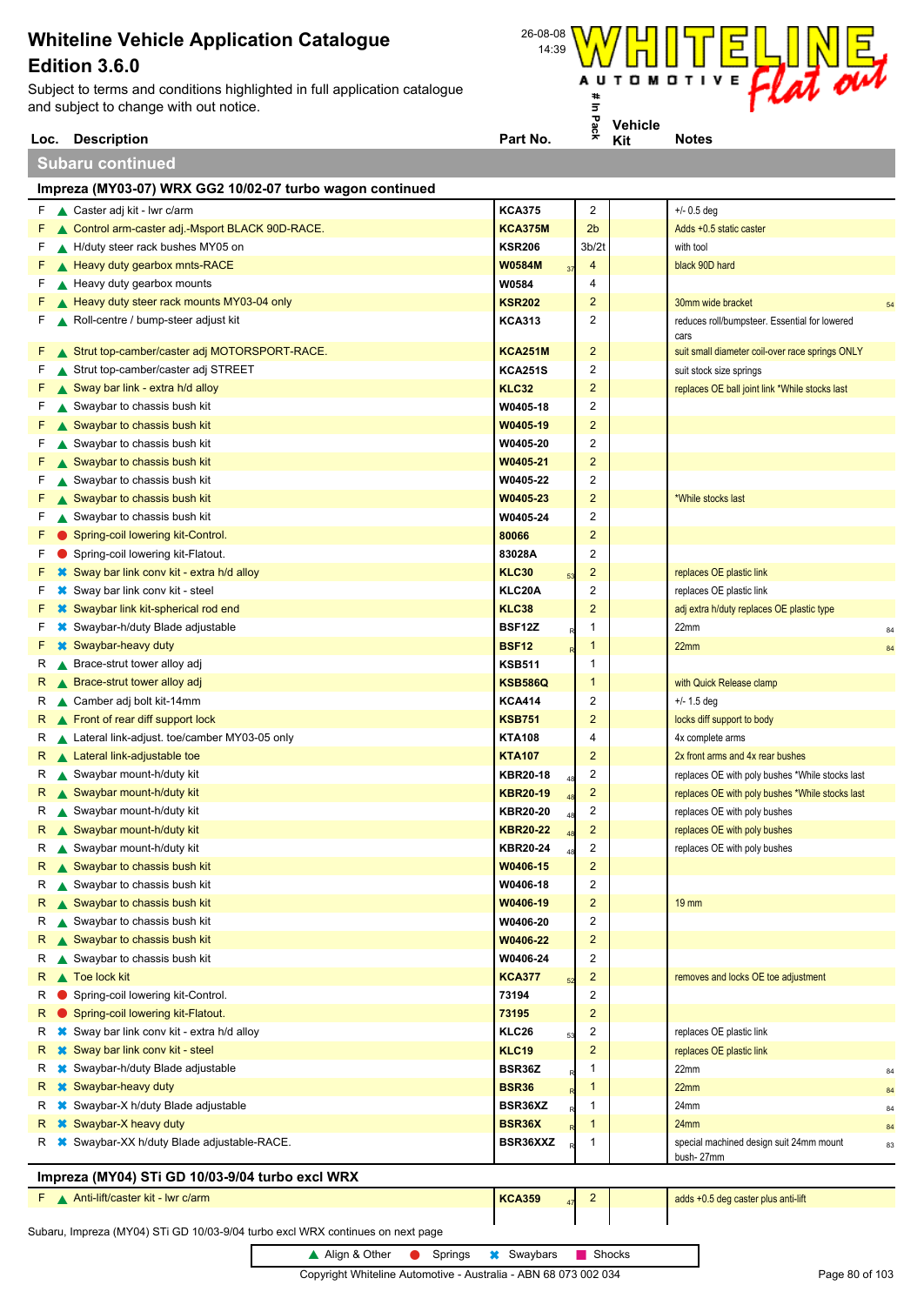Subject to terms and conditions highlighted in full and subject to change with out notice.



**Loc. Description** 

| <b>Subaru continued</b> |  |
|-------------------------|--|
|                         |  |

| Subject to terms and conditions highlighted in full application catalogue<br>ind subject to change with out notice. |                | $\ddot{}$      |                       | rear cur                                         |
|---------------------------------------------------------------------------------------------------------------------|----------------|----------------|-----------------------|--------------------------------------------------|
| Loc. Description                                                                                                    | Part No.       | Pac            | <b>Vehicle</b><br>Kit | <b>Notes</b>                                     |
| <b>Subaru continued</b>                                                                                             |                |                |                       |                                                  |
| Impreza (MY04) STi GD 10/03-9/04 turbo excl WRX                                                                     |                |                |                       |                                                  |
| Anti-lift/caster kit COMFORT<br>F A                                                                                 | <b>KCA362</b>  | c              |                       | adds +0.5 deg caster plus anti-lift - soft       |
| Anti-lift/caster kit RACE<br>F A                                                                                    | <b>KCA359M</b> | $\overline{2}$ |                       | adds +0.5 deg caster plus anti-lift - hard/black |
| $F \rightarrow \mathbb{R}$ Researched tower allowed in                                                              | <b>KCDE00</b>  |                |                       |                                                  |

| F. | Anti-lift/caster kit COMFORT                                           | <b>KCA362</b>       | $\overline{2}$          | adds +0.5 deg caster plus anti-lift - soft            |    |
|----|------------------------------------------------------------------------|---------------------|-------------------------|-------------------------------------------------------|----|
|    | A Anti-lift/caster kit RACE                                            | <b>KCA359M</b>      | $\overline{2}$          | adds +0.5 deg caster plus anti-lift - hard/black      |    |
| F  | Brace-strut tower alloy adj                                            | <b>KSB599</b><br>36 | $\mathbf{1}$            |                                                       |    |
| F  | Camber adj bolt kit-14mm-RACE.                                         | <b>KCA414</b>       | $\overline{c}$          | $+/- 1.5$ deg                                         | 98 |
| F  | Caster adj kit - Iwr c/arm                                             | <b>KCA375</b>       | 2                       | $+/- 0.5$ deg                                         |    |
| F  | Control arm-caster adj.-Msport BLACK 90D-RACE.                         | <b>KCA375M</b>      | 2 <sub>b</sub>          | Adds +0.5 static caster                               |    |
| F  | Heavy duty gearbox mnts-RACE                                           | <b>W0584M</b><br>37 | 4                       | black 90D hard                                        |    |
| F. | Heavy duty gearbox mounts                                              | W0584               | 4                       |                                                       |    |
| F. | Heavy duty steer rack mounts                                           | <b>KSR202</b>       | 2                       | 30mm wide bracket                                     | 54 |
| F. | Roll-centre / bump-steer adjust kit                                    | <b>KCA313</b>       | $\overline{\mathbf{c}}$ | reduces roll/bumpsteer. Essential for lowered<br>cars |    |
| F. | Strut top-camber/caster adj MOTORSPORT-RACE.                           | <b>KCA251M</b>      | 2                       | suit small diameter coil-over race springs ONLY       |    |
|    | ▲ Strut top-camber/caster adj STREET                                   | <b>KCA251S</b>      | $\overline{c}$          | suit stock size springs                               |    |
| F, | Sway bar link - extra h/d alloy                                        | KLC32               | $\boldsymbol{2}$        | replaces OE ball joint link *While stocks last        |    |
|    | ▲ Swaybar to chassis bush kit                                          | W0405-18            | $\overline{2}$          |                                                       |    |
| F. | Swaybar to chassis bush kit                                            | W0405-19            | 2                       |                                                       |    |
| F  | ▲ Swaybar to chassis bush kit                                          | W0405-20            | $\overline{2}$          |                                                       |    |
| F. | Swaybar to chassis bush kit                                            | W0405-21            | 2                       |                                                       |    |
| F  | ▲ Swaybar to chassis bush kit                                          | W0405-22            | $\overline{c}$          |                                                       |    |
| F. | Swaybar to chassis bush kit                                            | W0405-23            | 2                       | *While stocks last                                    |    |
| F  | ▲ Swaybar to chassis bush kit                                          | W0405-24            | $\overline{c}$          |                                                       |    |
| F  | Spring-coil lowering kit-Control.                                      | 80066               | 2                       |                                                       |    |
|    |                                                                        |                     | $\overline{\mathbf{c}}$ |                                                       |    |
| F. | Spring-coil lowering kit-Flatout.                                      | 83028A              |                         |                                                       |    |
| F. | <b><sup>■</sup></b> Swaybar link kit-spherical rod end                 | KLC39               | 2                       | adj extra h/duty replaces OE ball-joint type          |    |
| F. | <b><sup>■</sup></b> Swaybar-h/duty Blade adjustable excl USDM          | <b>BSF33Z</b>       | -1                      | 22mm                                                  |    |
| F. | <b><sup>■</sup></b> Swaybar-h/duty Blade adjustable USDM only          | BSF36Z              | $\mathbf{1}$            | 22mm                                                  |    |
| F. | <b>*</b> Swaybar-heavy duty excl USDM                                  | <b>BSF33</b>        | $\mathbf{1}$            | 22mm                                                  |    |
| F. | <b><sup>■</sup></b> Swaybar-heavy duty USDM only                       | <b>BSF36</b>        | $\mathbf{1}$            | 22mm                                                  |    |
| F. | <b><sup>■</sup></b> Swaybar-X h/duty Blade adjustable excl USDM        | BSF33XZ             | $\mathbf{1}$            | 24mm                                                  |    |
| F. | <b><sup>■</sup></b> Swaybar-X h/duty Blade adjustable USDM only        | BSF36XZ             | $\mathbf{1}$            | 24mm                                                  |    |
| F. | <b><sup>■</sup></b> Swaybar-X heavy duty excl USDM                     | BSF33X              | $\mathbf{1}$            | 24mm                                                  |    |
| F. | <b><sup>■</sup></b> Swaybar-X heavy duty USDM only                     | BSF36X              | $\mathbf{1}$            | 24mm *While stocks last                               |    |
| F. | <b><sup>■</sup></b> Swaybar-XX h/duty Blade adjustable-RACE. excl USDM | BSF33XXZ            | $\mathbf{1}$            | special machined design suit 24mm mount<br>bush-27mm  | 83 |
| F. | <sup>■</sup> Swaybar-XX h/duty Blade adjustable-RACE. USDM only        | BSF36XXZ            | $\mathbf{1}$            | special machined design suit 24mm mount<br>bush 27mm  | 83 |
|    | R Brace-strut tower alloy adj                                          | <b>KSB511</b>       | $\mathbf{1}$            |                                                       |    |
|    | R Camber adj bolt kit-14mm                                             | <b>KCA414</b>       | 2                       | $+/- 1.5$ deg                                         |    |
| R. | Control arm-adjust. toe/camber                                         | <b>KTA123</b>       | $\overline{4}$          | 4x complete arms                                      |    |
|    | $R \triangle$ Front of rear diff support lock                          | <b>KSB751</b>       | 2                       | locks diff support to body                            |    |
|    | R Lateral link-adjustable toe                                          | <b>KTA107</b>       | $\overline{\mathbf{c}}$ | 2x front arms and 4x rear bushes                      |    |
| R. | Sway bar link - extra h/d alloy                                        | KLC32               | 2                       | replaces OE ball joint link *While stocks last        |    |
| R. | Swaybar mount-h/duty kit                                               | <b>KBR20-18</b>     | $\overline{\mathbf{c}}$ | replaces OE with poly bushes *While stocks last       |    |
| R  | Swaybar mount-h/duty kit                                               | <b>KBR20-19</b>     | 2                       | replaces OE with poly bushes *While stocks last       |    |
| R. | Swaybar mount-h/duty kit                                               | <b>KBR20-20</b>     | $\overline{2}$          | replaces OE with poly bushes                          |    |
| R  | Swaybar mount-h/duty kit                                               | <b>KBR20-22</b>     | $\overline{\mathbf{c}}$ | replaces OE with poly bushes                          |    |
| R, | Swaybar mount-h/duty kit                                               | <b>KBR20-24</b>     | $\overline{2}$          | replaces OE with poly bushes                          |    |
| R  | Swaybar to chassis bush kit                                            | W0406-15            | 2                       |                                                       |    |
| R, | Swaybar to chassis bush kit                                            | W0406-18            | $\overline{\mathbf{c}}$ |                                                       |    |
| R  | Swaybar to chassis bush kit                                            | W0406-19            | 2                       | 19 mm                                                 |    |
|    | R Swaybar to chassis bush kit                                          | W0406-20            | $\overline{\mathbf{c}}$ |                                                       |    |
| R. | Swaybar to chassis bush kit                                            | W0406-22            | 2                       |                                                       |    |
| R. | ▲ Swaybar to chassis bush kit                                          | W0406-24            | $\mathbf 2$             |                                                       |    |
|    | $R \triangle$ Toe lock kit                                             | <b>KCA377</b>       | 2                       | removes and locks OE toe adjustment                   |    |
|    | R Spring-coil lowering kit-Control.                                    | 73194               | $\overline{\mathbf{c}}$ |                                                       |    |
|    |                                                                        |                     |                         |                                                       |    |

Subaru, Impreza (MY04) STi GD 10/03-9/04 turbo excl WRX continues on next page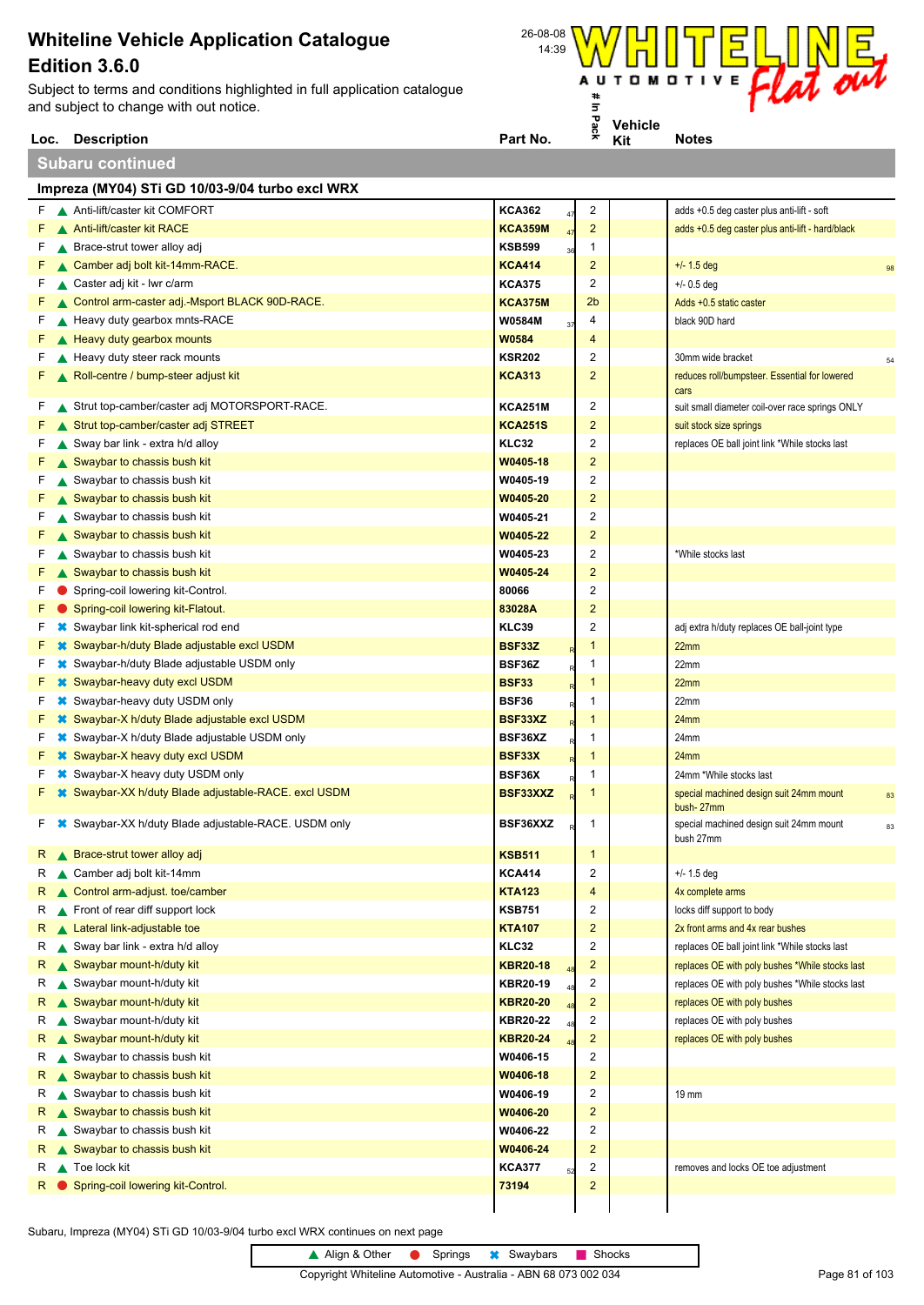Subject to terms and conditions highlighted in full application catalogue and subject to change with out notice.



|          |                                                           | Loc. Description                                                                                                | Part No.                        |    | ×.                      | Kit | <b>Notes</b>                                          |    |  |
|----------|-----------------------------------------------------------|-----------------------------------------------------------------------------------------------------------------|---------------------------------|----|-------------------------|-----|-------------------------------------------------------|----|--|
|          |                                                           | <b>Subaru continued</b>                                                                                         |                                 |    |                         |     |                                                       |    |  |
|          | Impreza (MY04) STi GD 10/03-9/04 turbo excl WRX continued |                                                                                                                 |                                 |    |                         |     |                                                       |    |  |
|          |                                                           | R Spring-coil lowering kit-Flatout.                                                                             | 73195                           |    | 2                       |     |                                                       |    |  |
|          |                                                           | R <b>*</b> Swaybar link kit-spherical rod end                                                                   | <b>KLC047</b>                   |    | $\overline{2}$          |     | adj extra h/duty                                      |    |  |
|          |                                                           | R * Swaybar-h/duty Blade adjustable with ball joint type OE link                                                | BSR37Z                          |    | 1                       |     | 22mm                                                  |    |  |
| R.       |                                                           | <b>■ Swaybar-heavy duty with ball joint type OE link</b>                                                        | <b>BSR37</b>                    |    | $\mathbf 1$             |     | 22mm                                                  |    |  |
| R.       |                                                           | <b><sup>■</sup></b> Swaybar-X heavy duty Blade adjustable with ball joint type OE link                          | BSR37XZ                         |    | 1                       |     | 24mm                                                  |    |  |
|          |                                                           | $R$ $\ast$ Swaybar-X heavy duty with ball joint type OE link                                                    | BSR37X                          |    | $\mathbf 1$             |     | 24mm                                                  |    |  |
|          |                                                           | R * Swaybar-XX h/duty Blade adjustable-RACE. with ball joint type OE link                                       | BSR37XXZ                        |    | 1                       |     | special machined design suit 24mm mount<br>bush 27mm  | 83 |  |
|          |                                                           | Impreza (MY05-07) STi GD 10/04-9/07 turbo excl WRX                                                              |                                 |    |                         |     |                                                       |    |  |
|          |                                                           | $F \wedge$ Anti-lift/caster kit - Iwr c/arm                                                                     | <b>KCA359</b>                   |    | $\overline{c}$          |     | adds +0.5 deg caster plus anti-lift                   |    |  |
| F.       |                                                           | Anti-lift/caster kit COMFORT                                                                                    | <b>KCA362</b>                   | 47 | 2                       |     | adds +0.5 deg caster plus anti-lift - soft            |    |  |
| F.       |                                                           | A Anti-lift/caster kit RACE                                                                                     | <b>KCA359M</b>                  |    | $\overline{\mathbf{c}}$ |     | adds +0.5 deg caster plus anti-lift - hard/black      |    |  |
| F.       |                                                           | ▲ Brace-strut tower alloy adj tight clearance to A/C on MY06                                                    | <b>KSB599</b>                   |    | 1                       |     |                                                       |    |  |
| F.       |                                                           | Camber adj bolt kit-14mm-RACE.                                                                                  | <b>KCA414</b>                   |    | $\overline{\mathbf{c}}$ |     | $+/- 1.5$ deg                                         | 98 |  |
| F.       |                                                           | Caster adj kit - Iwr c/arm                                                                                      | <b>KCA375</b>                   |    | 2                       |     | $+/- 0.5$ deg                                         |    |  |
| F.       |                                                           | ▲ Control arm-caster adj.-Msport BLACK 90D-RACE.                                                                | <b>KCA375M</b>                  |    | 2 <sub>b</sub>          |     | Adds +0.5 static caster                               |    |  |
| F.       |                                                           | H/duty steer rack bushes                                                                                        | <b>KSR206</b>                   |    | 3b/2t                   |     | with tool                                             |    |  |
| F.       |                                                           | Heavy duty gearbox mnts-RACE                                                                                    | <b>W0584M</b>                   |    | 4                       |     | black 90D hard                                        |    |  |
| F.       |                                                           | $\triangle$ Heavy duty gearbox mounts                                                                           | W0584                           |    | 4                       |     |                                                       |    |  |
| F.       |                                                           | Roll-centre / bump-steer adjust kit                                                                             | <b>KCA313</b>                   |    | $\overline{c}$          |     | reduces roll/bumpsteer. Essential for lowered<br>cars |    |  |
| F.       |                                                           | Strut top-camber/caster adj MOTORSPORT-RACE.                                                                    | <b>KCA251M</b>                  |    | 2                       |     | suit small diameter coil-over race springs ONLY       |    |  |
|          |                                                           | Strut top-camber/caster adj STREET                                                                              | <b>KCA251S</b>                  |    | $\overline{c}$          |     | suit stock size springs                               |    |  |
| F.       |                                                           | Sway bar link - extra h/d alloy                                                                                 | KLC32                           |    | 2                       |     | replaces OE ball joint link *While stocks last        |    |  |
| F.       |                                                           | Swaybar to chassis bush kit                                                                                     | W0405-18                        |    | $\overline{c}$          |     |                                                       |    |  |
| F.       |                                                           | Swaybar to chassis bush kit                                                                                     | W0405-19                        |    | 2                       |     |                                                       |    |  |
| F.       |                                                           | Swaybar to chassis bush kit                                                                                     | W0405-20                        |    | $\overline{2}$          |     |                                                       |    |  |
| F.       |                                                           | Swaybar to chassis bush kit                                                                                     | W0405-21                        |    | 2                       |     |                                                       |    |  |
| F.       |                                                           | Swaybar to chassis bush kit                                                                                     | W0405-22                        |    | $\overline{c}$          |     |                                                       |    |  |
| F.       |                                                           | Swaybar to chassis bush kit                                                                                     | W0405-23                        |    | 2                       |     | *While stocks last                                    |    |  |
| F.       |                                                           | Swaybar to chassis bush kit                                                                                     | W0405-24                        |    | $\overline{c}$          |     |                                                       |    |  |
|          |                                                           | Spring-coil lowering kit-Control.                                                                               | 80066                           |    | 2                       |     |                                                       |    |  |
|          |                                                           | Spring-coil lowering kit-Flatout.                                                                               | 83028A                          |    | $\overline{c}$          |     |                                                       |    |  |
| F.       |                                                           | Sway bar link - extra h/d alloy                                                                                 | <b>KLC32</b>                    |    | 2                       |     | replaces OE ball joint link *While stocks last        |    |  |
|          |                                                           | <b>F</b> * Swaybar link kit-spherical rod end                                                                   | <b>KLC39</b>                    |    | $\overline{\mathbf{c}}$ |     | adj extra h/duty replaces OE ball-joint type          |    |  |
| F.       |                                                           | <b>*</b> Swaybar-h/duty Blade adjustable MY05-06                                                                | BSF36Z                          |    | 1                       |     | 22mm                                                  |    |  |
| F.       |                                                           | <b>*</b> Swaybar-h/duty Blade adjustable MY07                                                                   | <b>BSF33Z</b>                   |    | $\mathbf{1}$            |     | 22mm                                                  |    |  |
| F.       |                                                           | <b>*</b> Swaybar-heavy duty MY05-06                                                                             | <b>BSF36</b>                    |    | 1                       |     | 22mm                                                  |    |  |
| F.       |                                                           | <b>*</b> Swaybar-heavy duty MY07                                                                                | <b>BSF33</b>                    |    | $\mathbf 1$             |     | 22mm                                                  |    |  |
| F.<br>F. |                                                           | <sup>■</sup> Swaybar-X h/duty Blade adjustable MY05-06<br><b>*</b> Swaybar-X h/duty Blade adjustable-RACE. MY07 | BSF36XZ<br>BSF33XZ              |    | 1                       |     | 24mm<br>24mm                                          |    |  |
| F.       |                                                           | <b></b> Swaybar-X heavy duty MY05-06                                                                            | BSF36X                          |    | $\mathbf{1}$<br>1       |     | 24mm *While stocks last                               |    |  |
| F.       |                                                           | <b>*</b> Swaybar-X heavy duty MY07                                                                              | BSF33X                          |    | $\mathbf{1}$            |     | 24mm                                                  |    |  |
| F.       |                                                           | Swaybar-XX h/duty Blade adjustable-RACE. MY05-06                                                                | BSF36XXZ                        |    | 1                       |     | special machined design suit 24mm mount               |    |  |
| F.       |                                                           | <sup>■</sup> Swaybar-XX h/duty Blade adjustable-RACE. MY07                                                      | BSF33XXZ                        |    | $\mathbf{1}$            |     | bush 27mm<br>special machined design suit 24mm mount  | 83 |  |
|          |                                                           |                                                                                                                 |                                 |    |                         |     | bush-27mm                                             |    |  |
| R        |                                                           | ▲ Brace-strut tower alloy adj                                                                                   | <b>KSB511</b>                   |    | 1                       |     |                                                       |    |  |
| R.       |                                                           | ▲ Brace-strut tower alloy adj                                                                                   | <b>KSB511</b>                   |    | $\mathbf{1}$<br>2       |     |                                                       |    |  |
| R        |                                                           | ▲ Camber adj bolt kit-14mm                                                                                      | <b>KCA414</b>                   |    |                         |     | $+/- 1.5$ deg                                         |    |  |
| R.       |                                                           | Control arm-adjust. toe/camber                                                                                  | <b>KTA123</b>                   |    | 4<br>2                  |     | 4x complete arms                                      |    |  |
| R        |                                                           | Front of rear diff support lock                                                                                 | <b>KSB751</b>                   |    | $\overline{c}$          |     | locks diff support to body                            |    |  |
| R.       |                                                           | Lateral link-adjustable toe                                                                                     | <b>KTA107</b>                   |    | 2                       |     | 2x front arms and 4x rear bushes                      |    |  |
| R        |                                                           | Lateral link-adjustable toe                                                                                     | <b>KTA107</b>                   |    | $\overline{c}$          |     | 2x front arms and 4x rear bushes                      |    |  |
| R.       |                                                           | Sway bar link - extra h/d alloy<br>Swaybar mount-h/duty kit                                                     | <b>KLC32</b><br><b>KBR20-18</b> |    | 2                       |     | replaces OE ball joint link *While stocks last        |    |  |
| R        |                                                           |                                                                                                                 |                                 |    |                         |     | replaces OE with poly bushes *While stocks last       |    |  |

Subaru, Impreza (MY05-07) STi GD 10/04-9/07 turbo excl WRX continues on next page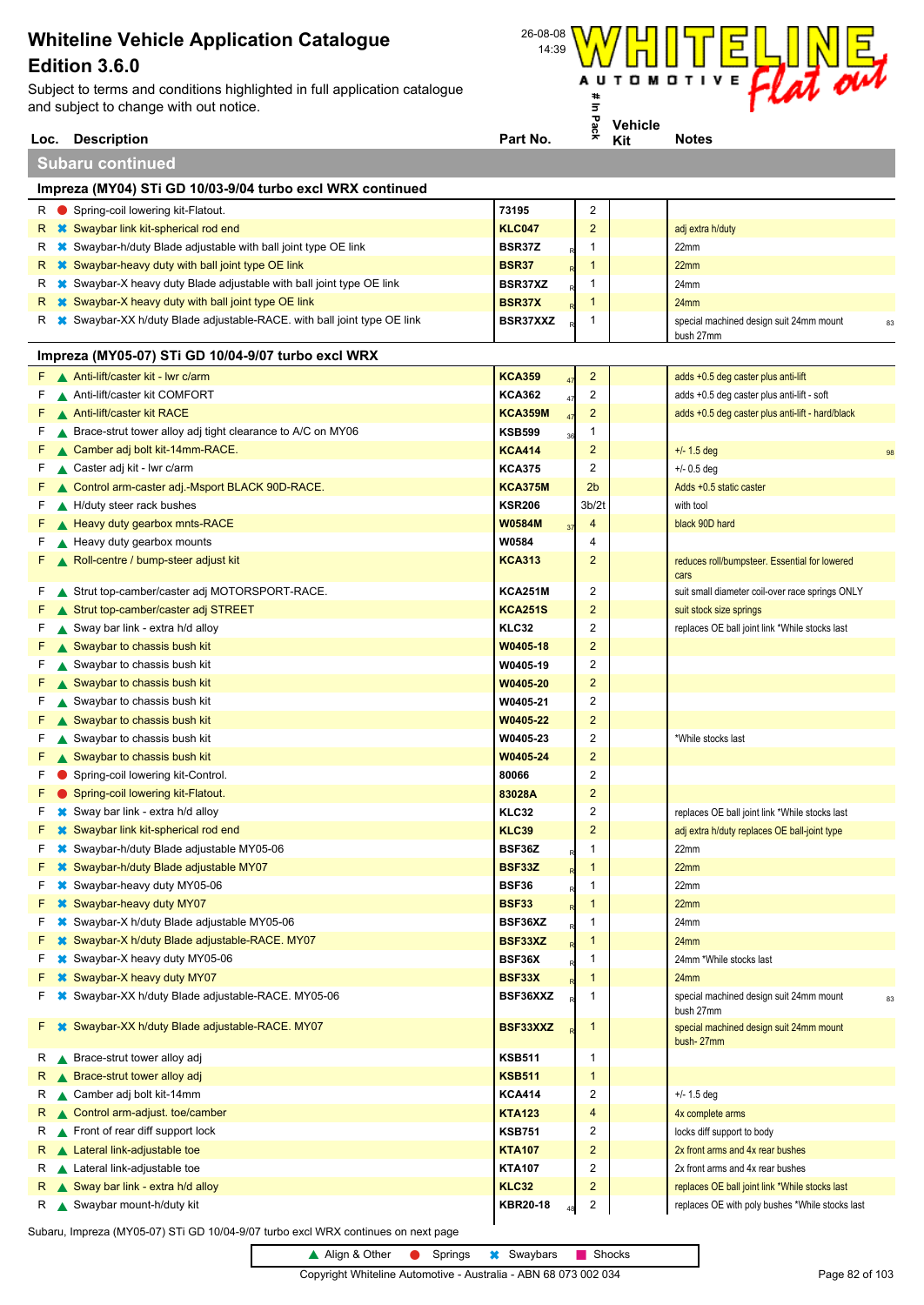Subject to terms and conditions highlighted in full application catalogue and subject to change with out notice.

**Subaru continued**





**Kit**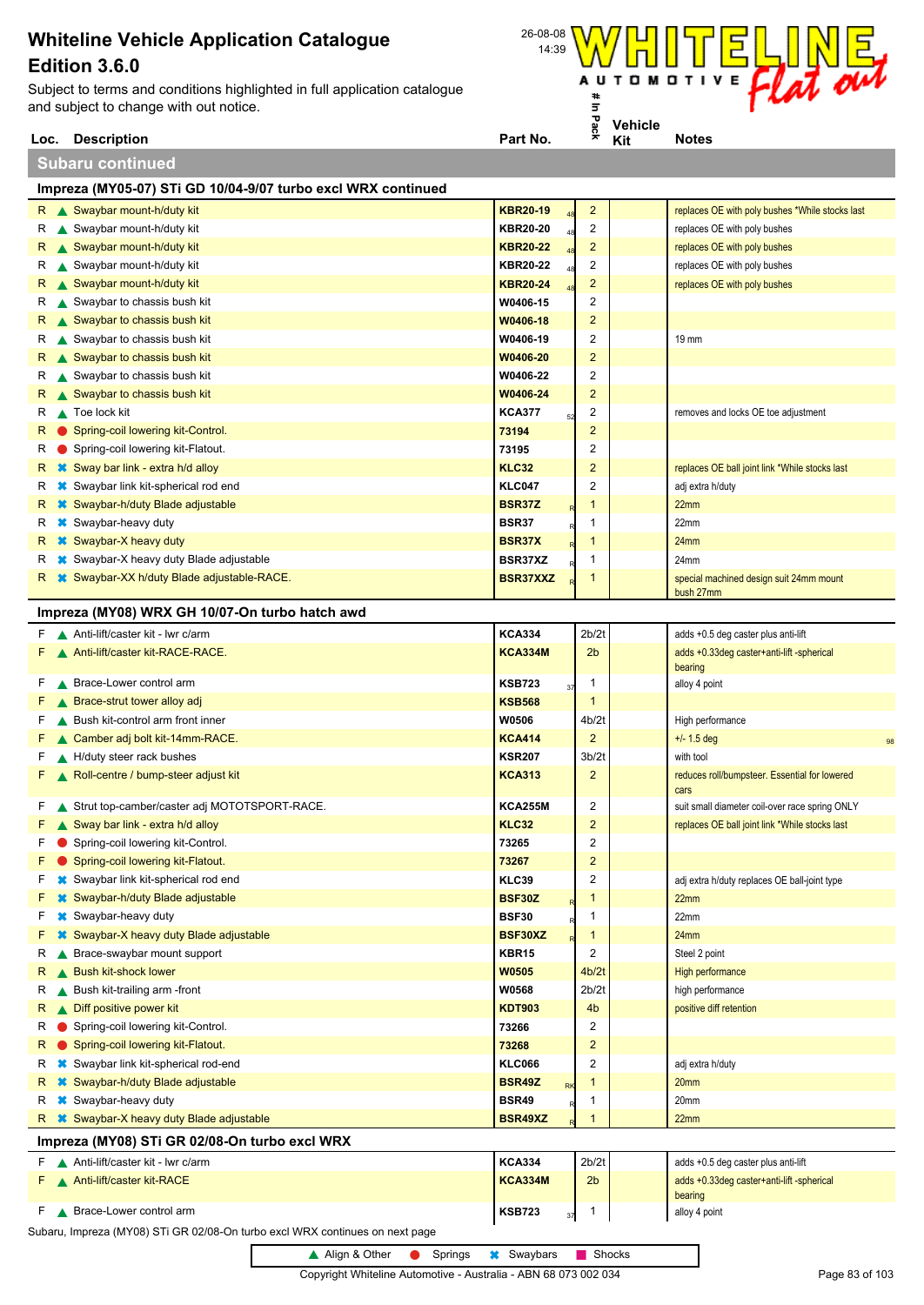Subject to terms and conditions highlighted in full application catalogue and subject to change with out notice.



| <b>Description</b><br>Loc.                                                            | Part No.      |                    | Kit | <b>Notes</b>          |
|---------------------------------------------------------------------------------------|---------------|--------------------|-----|-----------------------|
| <b>Subaru continued</b>                                                               |               |                    |     |                       |
| Impreza (MY08) STi GR 02/08-On turbo excl WRX continued                               |               |                    |     |                       |
| $F \triangle$ Camber adj bolt kit-14mm-RACE, replaces top stock bolt for extra camber | <b>KCA414</b> | $\overline{2}$     |     | $+/- 1.5$ deg         |
| Gearbox positive shift kit                                                            | <b>KDT901</b> | 4b                 |     | faster shift response |
| H/duty steer rack bushes                                                              | <b>KSR207</b> | 3 <sub>b</sub> /2t |     | with tool             |
|                                                                                       |               |                    |     |                       |

| F. |                     | Roll-centre / bump-steer adjust kit                               | <b>KCA313</b>       | 2              | reduces roll/bumpsteer. Essential for lowered<br>cars |    |
|----|---------------------|-------------------------------------------------------------------|---------------------|----------------|-------------------------------------------------------|----|
| н. |                     | Strut top-camber/caster adj MOTOTSPORT-RACE.                      | <b>KCA255M</b>      | $\overline{2}$ | suit small diameter coil-over race spring ONLY        |    |
| F. |                     | Spring-coil lowering kit-Control.                                 | 73265               | $\overline{2}$ |                                                       |    |
| F. |                     | Spring-coil lowering kit-Flatout.                                 | 73267               | $\overline{2}$ |                                                       |    |
| F. |                     | <b><sup>■</sup></b> Swaybar link kit-spherical rod end            | KLC39               | $\overline{2}$ | adj extra h/duty replaces OE ball-joint type          |    |
| F. |                     | <b>☀</b> Swaybar-h/duty Blade adjustable                          | <b>BSF39Z</b>       |                |                                                       |    |
| F. |                     | <b>*</b> Swaybar-heavy duty                                       | <b>BSF39</b>        |                |                                                       |    |
| F. |                     | <b>*</b> Swaybar-X heavy duty                                     | BSF39XZ             | $\mathbf{1}$   |                                                       |    |
| R. |                     | Brace-swaybar mount support                                       | KBR15               | $\overline{2}$ | Steel 2 point                                         |    |
| R. |                     | ▲ Camber adj kit-control arm upper bushes                         | <b>KCA326</b>       | 8b/4t          | on-car adj $+/-0.75$ deg                              |    |
|    |                     | R Diff positive power kit                                         | <b>KDT903</b>       | 4b             | positive diff retention                               |    |
|    |                     | R <b>A</b> Positive traction kit-rear                             | <b>KDT902</b>       | 8b             | locks subframe to body                                |    |
| R  |                     | Spring-coil lowering kit-Control.                                 | 73266               | $\overline{2}$ |                                                       |    |
| R. |                     | Spring-coil lowering kit-Flatout.                                 | 73268               | $\overline{2}$ |                                                       |    |
| R. |                     | <b>*</b> Swaybar link kit-spherical rod-end                       | <b>KLC066</b>       | 2              | adj extra h/duty                                      |    |
|    |                     | R * Swaybar-h/duty Blade adjustable                               | <b>BSR49Z</b><br>RK | -1             | 20mm                                                  |    |
|    |                     | R <b>*</b> Swaybar-heavy duty                                     | <b>BSR49</b>        | -1             | 20mm                                                  |    |
|    |                     | R <b>*</b> Swaybar-X heavy duty Blade adjustable                  | BSR49XZ             | 1              | 22mm                                                  |    |
|    |                     | Legacy (Liberty) BD, BG 6/94-99                                   |                     |                |                                                       |    |
|    |                     | F&R X: Sway bar link conv kit - extra h/d alloy                   | KLC31<br>53         | 4              | vehicle set-boxed KLC26 & KLC30                       |    |
| Н. |                     | Anti-lift/caster kit - Iwr c/arm                                  | <b>KCA319A</b>      | $\overline{2}$ | adds +0.5 deg caster plus anti-lift                   |    |
| F. |                     | Anti-lift/caster kit COMFORT                                      | <b>KCA361</b>       | $\overline{2}$ | adds +0.5 deg caster plus anti-lift - soft            |    |
| F. |                     | A Anti-lift/caster kit RACE                                       | <b>KCA319M</b>      | $\overline{c}$ | adds +0.5 deg caster plus anti-lift - hard/black      |    |
| F. |                     | ▲ Brace-strut tower alloy adj                                     | <b>KSB550</b>       | 1              | mid mount                                             |    |
| F. |                     | ▲ Camber adj bolt kit-14mm-RACE.                                  | <b>KCA414</b>       | $\overline{2}$ | $+/- 1.5$ deg                                         | 98 |
| F. |                     | Caster adj kit - Iwr c/arm                                        | <b>KCA375</b>       | 2              | $+/- 0.5$ deg                                         |    |
| F. |                     | Control arm-caster adj.-Msport BLACK 90D-RACE.                    | <b>KCA375M</b>      | 2 <sub>b</sub> | Adds +0.5 static caster                               |    |
| F. |                     | Heavy duty steer rack mounts                                      | <b>KSR200</b>       | $\overline{2}$ | 25mm wide bracket                                     | 54 |
| F. |                     | Heavy duty steer rack mounts                                      | <b>KSR202</b>       | $\overline{2}$ | 30mm wide bracket                                     | 54 |
| F. |                     | Roll-centre / bump-steer adjust kit                               | <b>KCA313</b>       | $\overline{2}$ | reduces roll/bumpsteer. Essential for lowered<br>cars |    |
| F. |                     | Strut top-camber/caster adj kit                                   | <b>KCA250SM</b>     | $\overline{2}$ | <b>STREET MOTORSPORT</b>                              |    |
| F. |                     | Swaybar to chassis bush kit                                       | W0404-18            | $\overline{2}$ | *While stocks last                                    |    |
|    |                     | ▲ Swaybar to chassis bush kit                                     | W0404-20            | $\overline{2}$ |                                                       |    |
| F. |                     | Swaybar to chassis bush kit                                       | W0404-22            | $\overline{2}$ |                                                       |    |
|    |                     | Spring-coil lowering kit-Control.                                 | 70198               | $\overline{2}$ |                                                       |    |
|    |                     | Spring-coil lowering kit-Flatout.                                 | 74502               | $\overline{2}$ | *While stocks last                                    |    |
|    |                     | <b>■ Sway bar link conv kit - extra h/d alloy</b>                 | KLC30               | $\overline{2}$ | replaces OE plastic link                              |    |
| F. |                     | <b><sup>■</sup></b> Sway bar link conv kit - steel                | KLC20A              | $\overline{c}$ | replaces OE plastic link                              |    |
| F  | ×                   | Swaybar link kit-spherical rod end                                | <b>KLC38</b>        | $\overline{2}$ | adj extra h/duty replaces OE plastic type             |    |
| F. | ×                   | Swaybar-heavy duty excl turbo 9/97-98                             | <b>BSF14</b>        | $\mathbf{1}$   | 20 <sub>mm</sub>                                      |    |
| F. | $\boldsymbol{\ast}$ | Swaybar-heavy duty excl turbo 94-8/97                             | <b>BSF19</b>        | $\mathbf 1$    | 20mm                                                  | 84 |
| F. |                     | <sup>■</sup> Swaybar-X h/duty Blade adjustable excl turbo 94-8/97 | BSF19XZ             | $\mathbf{1}$   | 22mm                                                  |    |
| F. |                     | <b>*</b> Swaybar-X heavy duty excl turbo 9/97-98                  | <b>BSF14X</b>       | $\mathbf{1}$   | 22mm *While stocks last                               |    |
| F. |                     | <b>*</b> Swaybar-X heavy duty excl turbo 94-8/97                  | BSF19X              | 1              | 22mm                                                  | 84 |
|    |                     | $R \triangle$ Brace-strut tower alloy adj wagon                   | KSB590Q             | $\mathbf{1}$   | with Quick Release clamp                              |    |
|    |                     | R Camber adj bolt kit-14mm                                        | <b>KCA414</b>       | $\overline{2}$ | $+/- 1.5$ deg                                         |    |
|    |                     | R Lateral link-adjust. toe/camber                                 | <b>KTA108</b>       | $\overline{4}$ | 4x complete arms                                      |    |
|    |                     | R <b>A</b> Lateral link-adjustable toe                            | <b>KTA107</b>       | $\overline{2}$ | 2x front arms and 4x rear bushes                      |    |
|    |                     | R Swaybar mount-h/duty kit                                        | <b>KBR20-18</b>     | $\overline{2}$ | replaces OE with poly bushes *While stocks last       |    |
|    |                     |                                                                   |                     |                |                                                       |    |

Subaru, Legacy (Liberty) BD,BG 6/94-99 continues on next page

▲ Align & Other ● Springs <sup>★</sup> Swaybars ■ Shocks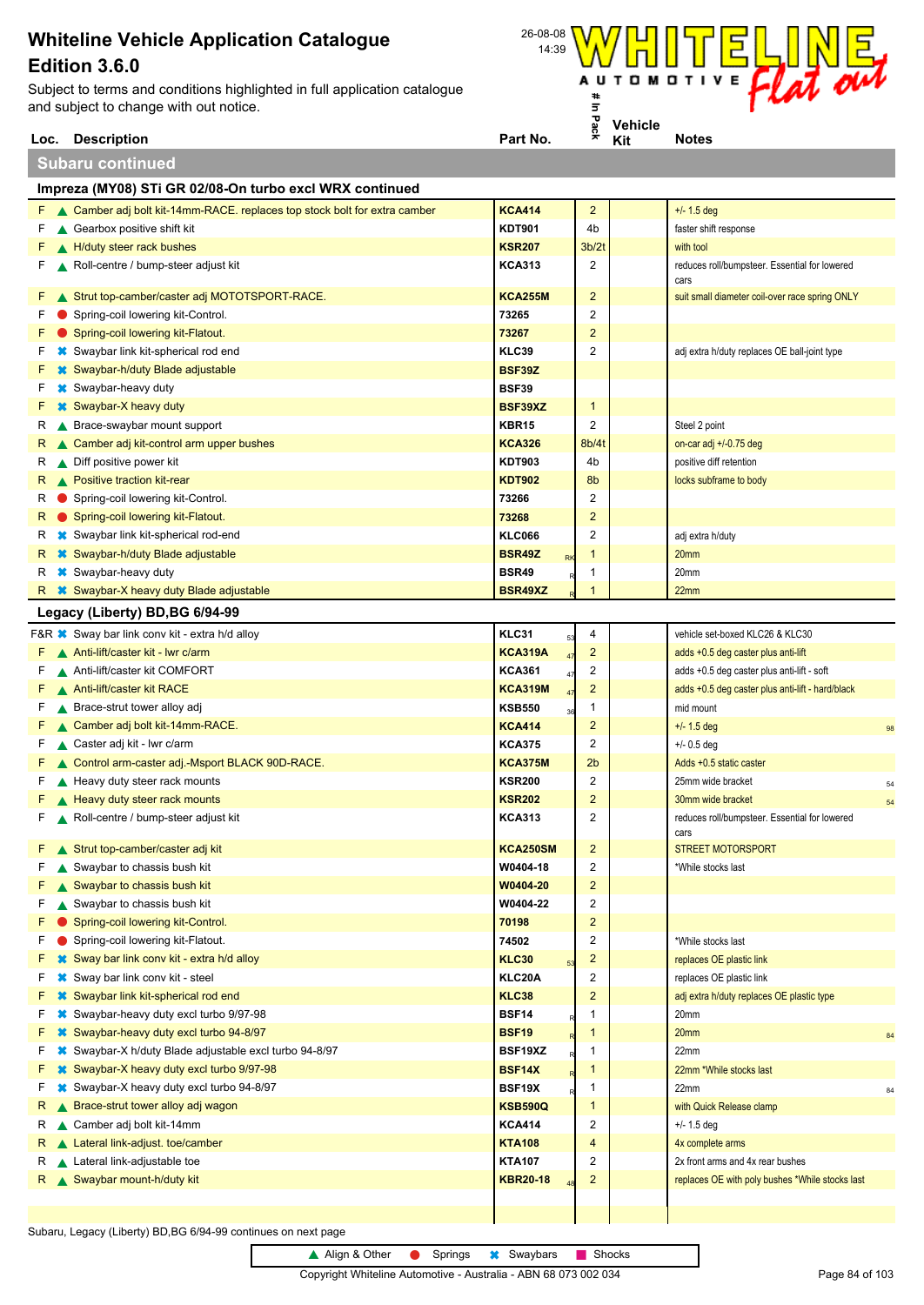**Loc. Description**<br> **Loc. Description**<br> **Part No. Part No. Part No. Part No. Part No. Part No. Part No. Part No. Part No. Part No. Part No. Part No. Part No. Part No. Part No. Part No. P** Subject to terms and conditions highlighted in full application catalogue and subject to change with out notice.



**Subaru continued**

|    |     | Legacy (Liberty) BD, BG 6/94-99 continued                    |                      |    |                         |                                                  |    |
|----|-----|--------------------------------------------------------------|----------------------|----|-------------------------|--------------------------------------------------|----|
|    |     | R Swaybar mount-h/duty kit                                   | KBR20-19             |    | $\overline{\mathbf{c}}$ | replaces OE with poly bushes *While stocks last  |    |
|    |     | R Swaybar mount-h/duty kit                                   | <b>KBR20-20</b>      |    | $\overline{2}$          | replaces OE with poly bushes                     |    |
|    |     | R Swaybar mount-h/duty kit                                   | <b>KBR20-22</b>      |    | $\overline{2}$          | replaces OE with poly bushes                     |    |
|    |     | R Swaybar mount-h/duty kit                                   | <b>KBR20-24</b>      |    | $\overline{2}$          | replaces OE with poly bushes                     |    |
|    | R A | Swaybar to chassis bush kit                                  | W0404-18             |    | 2                       | *While stocks last                               |    |
|    |     | R Swaybar to chassis bush kit                                | W0404-20             |    | 2                       |                                                  |    |
|    | R ▲ | Swaybar to chassis bush kit                                  | W0404-22             |    | 2                       |                                                  |    |
|    | R A | Swaybar to chassis bush kit                                  | W0404-24             |    | $\overline{2}$          |                                                  |    |
|    | R A | Toe lock kit                                                 | KCA377               |    | $\overline{\mathbf{c}}$ | removes and locks OE toe adjustment              |    |
| R. |     | Spring-coil lowering kit-Control. BD sedan                   | 70381                |    | $\overline{2}$          |                                                  |    |
| R  |     | Spring-coil lowering kit-Control. BG wagon                   | 70385                |    | $\overline{\mathbf{c}}$ |                                                  |    |
| R. |     | Spring-coil lowering kit-Flatout. BD sedan                   | 70370                |    | 2                       | *While stocks last                               |    |
| к  |     | Spring-coil lowering kit-Flatout. BG wagon                   | 70373                |    | 2                       | *While stocks last                               |    |
| R. |     | <b><sup>■</sup></b> Sway bar link conv kit - extra h/d alloy | KLC26                | 53 | $\overline{2}$          | replaces OE plastic link                         |    |
| к  |     | <b><del></del></b> Sway bar link conv kit - steel            | KLC19                |    | 2                       | replaces OE plastic link                         |    |
| R. |     | <b>☀</b> Swaybar-X h/duty Blade adjustable                   | BSR <sub>19</sub> XZ |    | 1                       | 20mm                                             | 84 |
| R  |     | <b>*</b> Swaybar-X heavy duty                                | BSR19X               |    | 1                       | 20mm *While stocks last                          | 84 |
|    |     | R * Swaybar-XX h/duty Blade adjustable-RACE.                 | BSR19XXZ             |    | 1                       | 22mm                                             | 83 |
|    |     | Legacy (Liberty) BC, BF 10/89-5/94 inc RS Turbo              |                      |    |                         |                                                  |    |
|    |     | F&R Sway bar link conv kit - extra h/d alloy 10/92-on only   | KLC31                | 53 | 4                       | vehicle set-boxed KLC26 & KLC30                  |    |
|    |     | $F \wedge$ Anti-lift/caster kit - Iwr c/arm                  | <b>KCA319A</b>       | 47 | $\overline{\mathbf{c}}$ | adds +0.5 deg caster plus anti-lift              |    |
| F. |     | Anti-lift/caster kit COMFORT                                 | <b>KCA361</b>        | 47 | 2                       | adds +0.5 deg caster plus anti-lift - soft       |    |
| F. |     | Anti-lift/caster kit RACE                                    | <b>KCA319M</b>       | 47 | $\overline{2}$          | adds +0.5 deg caster plus anti-lift - hard/black |    |
| F. |     | ▲ Brace-strut tower alloy adj mid mount                      | <b>KSB550</b>        | 36 | 1                       | mid mount                                        |    |
| F. |     | Camber adj bolt kit-14mm-RACE.                               | <b>KCA414</b>        |    | 2                       | $+/- 1.5$ deg                                    | 98 |
| F. |     | Caster adj kit - Iwr c/arm                                   | <b>KCA375</b>        |    | 2                       | $+/- 0.5$ deg                                    |    |
| F. |     | ▲ Control arm-caster adj.-Msport BLACK 90D-RACE.             | <b>KCA375M</b>       |    | 2 <sub>b</sub>          | Adds +0.5 static caster                          |    |
| F. |     | Heavy duty steer rack mounts                                 | <b>KSR200</b>        |    | 2                       | 25mm wide bracket                                | 54 |
| F. |     | Heavy duty steer rack mounts                                 | <b>KSR202</b>        |    | $\overline{2}$          | 30mm wide bracket                                | 54 |
| F. |     | Strut top-camber/caster adj kit                              | KCA250SM             |    | 2                       | STREET MOTORSPORT                                |    |
| F. |     | ▲ Sway bar link conv kit - extra h/d alloy                   | KLC30                |    | $\overline{\mathbf{c}}$ | replaces OE plastic link                         |    |
| F. |     | Sway bar link conv kit - steel                               | KLC20A               |    | 2                       | replaces OE plastic link                         |    |
| F  |     | Swaybar to chassis bush kit                                  | W0404-18             |    | $\overline{2}$          | *While stocks last                               |    |
| F. |     | Swaybar to chassis bush kit                                  | W0404-20             |    | 2                       |                                                  |    |
| F  |     | Swaybar to chassis bush kit                                  | W0404-22             |    | $\overline{2}$          |                                                  |    |
| F. |     | Spring-coil lowering kit-Control. excl air susp              | 70198                |    | 2                       |                                                  |    |
|    |     | F <b>*</b> Swaybar link kit-spherical rod end                | <b>KLC38</b>         |    | $\overline{\mathbf{c}}$ | adj extra h/duty replaces OE plastic type        |    |
| F. |     | <b>☀</b> Swaybar-heavy duty excl turbo                       | BSF19                |    | 1                       | 20 <sub>mm</sub>                                 | 84 |
| F. |     | <b>*</b> Swaybar-heavy duty turbo                            | BSF18                |    | 1                       | 20 <sub>mm</sub>                                 | 84 |
| F. |     | <b>*</b> Swaybar-X h/duty Blade adjustable excl turbo        | BSF19XZ              |    | 1                       | 22mm                                             |    |
| F. |     | <b>*</b> Swaybar-X heavy duty excl turbo                     | BSF19X               |    | 1                       | 22mm                                             | 84 |
| F. |     | <b><sup>■</sup></b> Swaybar-X heavy duty turbo               | BSF18X               |    | 1                       | 22mm                                             | 84 |
|    |     | $R \triangle$ Brace-strut tower alloy adj wagon              | <b>KSB615</b>        |    | 1                       |                                                  |    |
|    |     | R Camber adj bolt kit-14mm                                   | <b>KCA414</b>        |    | 2                       | $+/- 1.5$ deg                                    |    |
|    |     | $R \triangle$ Lateral link-adjust. toe/camber 10/92-on only  | <b>KTA108</b>        |    | 4                       | 4x complete arms                                 |    |
|    |     | R Lateral link-adjustable toe                                | <b>KTA107</b>        |    | 2                       | 2x front arms and 4x rear bushes                 |    |
|    |     | R Sway bar link conv kit - extra h/d alloy 10/92-on only     | KLC <sub>26</sub>    |    | $\overline{\mathbf{c}}$ | replaces OE plastic link                         |    |
|    |     | R Sway bar link conv kit - steel 10/92-on only               | KLC19                |    | 2                       | replaces OE plastic link                         |    |
|    |     | R Swaybar mount-h/duty kit                                   | <b>KBR20-18</b>      |    | $\overline{\mathbf{c}}$ | replaces OE with poly bushes *While stocks last  |    |
|    |     | R Swaybar mount-h/duty kit                                   | KBR20-19             |    | $\overline{c}$          | replaces OE with poly bushes *While stocks last  |    |
|    |     | R Swaybar mount-h/duty kit                                   | <b>KBR20-20</b>      |    | $\overline{\mathbf{c}}$ | replaces OE with poly bushes                     |    |
|    |     | R Swaybar mount-h/duty kit                                   | KBR20-22             |    | 2                       | replaces OE with poly bushes                     |    |
|    |     |                                                              |                      |    |                         |                                                  |    |
|    |     |                                                              |                      |    |                         |                                                  |    |

Subaru, Legacy (Liberty) BC,BF 10/89-5/94 inc RS Turbo continues on next page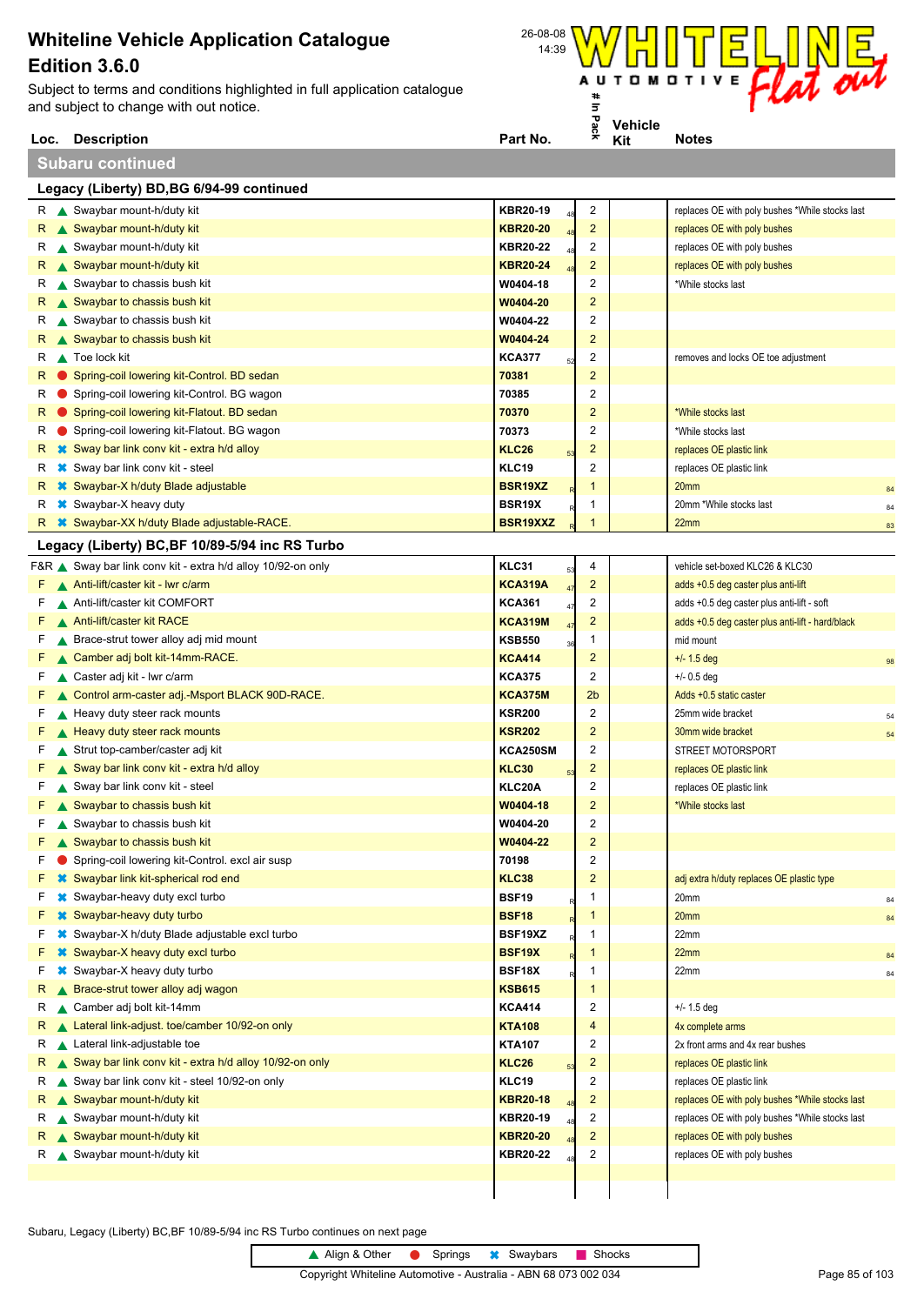**Loc. Description**<br> **Loc. Description**<br> **Part No. Part No. Part No. Part No. Part No. Part No. Part No. Part No. Part No. Part No. Part No. Part No. Part No. Part No. Part No. Part No. P** Subject to terms and conditions highlighted in full application catalogue and subject to change with out notice.



**Subaru continued**

| Legacy (Liberty) BC, BF 10/89-5/94 inc RS Turbo continued                      |                      |                         |                                                           |
|--------------------------------------------------------------------------------|----------------------|-------------------------|-----------------------------------------------------------|
| R Swaybar mount-h/duty kit                                                     | <b>KBR20-24</b>      | $\overline{2}$          | replaces OE with poly bushes                              |
| R Swaybar to chassis bush kit                                                  | W0404-18             | 2                       | *While stocks last                                        |
| R Swaybar to chassis bush kit                                                  | W0404-20             | $\overline{2}$          |                                                           |
| Swaybar to chassis bush kit<br>R                                               | W0404-22             | 2                       |                                                           |
| R Swaybar to chassis bush kit                                                  | W0404-24             | $\overline{2}$          |                                                           |
| $R \wedge$ Toe lock kit                                                        | <b>KCA377</b>        | 2                       |                                                           |
| ● Spring-coil lowering kit-Control. BC sedan excl air susp<br>R.               | 52<br>70368          | $\overline{2}$          | removes and locks OE toe adjustment<br>*While stocks last |
| Spring-coil lowering kit-Control. excl air susp<br>R                           | 70369                | 2                       | *While stocks last                                        |
| <b>■ Swaybar-X h/duty Blade adjustable 10/92-94</b><br>R.                      | BSR <sub>19</sub> XZ | 1                       | 69<br>20 <sub>mm</sub>                                    |
| <b>■ Swaybar-X h/duty Blade adjustable 89-9/92</b><br>R                        | BSR17XZ              | 1                       | 84<br>20mm                                                |
| R $\ast$ Swaybar-X heavy duty 10/92-94                                         | BSR <sub>19</sub> X  | $\mathbf{1}$            | 20mm *While stocks last                                   |
| R $\bullet\!\!\!\!\!\downarrow\!\!\!\!\downarrow$ Swaybar-X heavy duty 89-9/92 | <b>BSR17X</b>        | 1                       | 84<br>20mm *While stocks last                             |
| <b>■ Swaybar-XX h/duty Blade adjustable 10/92-94</b>                           | BSR19XXZ             | 1                       | 22mm                                                      |
|                                                                                |                      |                         |                                                           |
| Legacy (Liberty) BE B4 98-02 turbo                                             |                      |                         |                                                           |
| $F \wedge$ Anti-lift/caster kit - Iwr c/arm                                    | <b>KCA319A</b><br>47 | 2                       | adds +0.5 deg caster plus anti-lift                       |
| A Anti-lift/caster kit COMFORT<br>F.                                           | <b>KCA361</b>        | $\overline{c}$          | adds +0.5 deg caster plus anti-lift - soft                |
| A Anti-lift/caster kit RACE<br>F.                                              | <b>KCA319M</b>       | $\overline{c}$          | adds +0.5 deg caster plus anti-lift - hard/black          |
| ▲ Brace-strut tower alloy adj<br>F.                                            | <b>KSB550</b>        | 1                       | mid mount                                                 |
| Camber adj bolt kit-14mm-RACE.<br>F.                                           | <b>KCA414</b>        | 2                       | $+/- 1.5$ deg<br>98                                       |
| ▲ Caster adj kit - Iwr c/arm<br>F                                              | <b>KCA375</b>        | $\overline{2}$          | $+/- 0.5$ deg                                             |
| Control arm-caster adj.-Msport BLACK 90D-RACE.<br>F.                           | <b>KCA375M</b>       | 2b                      | Adds +0.5 static caster                                   |
| Roll-centre / bump-steer adjust kit<br>F.                                      | <b>KCA313</b>        | 2                       | reduces roll/bumpsteer. Essential for lowered<br>cars     |
| Sway bar link - extra h/d alloy<br>F.                                          | <b>KLC32</b>         | 2                       | replaces OE ball joint link *While stocks last            |
| ▲ Swaybar to chassis bush kit<br>F.                                            | W0405-18             | $\overline{2}$          |                                                           |
| F<br>Swaybar to chassis bush kit                                               | W0405-19             | 2                       |                                                           |
| ▲ Swaybar to chassis bush kit<br>F.                                            | W0405-20             | 2                       |                                                           |
| F.<br>Swaybar to chassis bush kit                                              | W0405-21             | 2                       |                                                           |
| ▲ Swaybar to chassis bush kit<br>F.                                            | W0405-22             | 2                       |                                                           |
| F.<br>Swaybar to chassis bush kit                                              | W0405-23             | 2                       | *While stocks last                                        |
| $\triangle$ Swaybar to chassis bush kit<br>F.                                  | W0405-24             | 2                       |                                                           |
| Spring-coil lowering kit-Control.<br>F.                                        | 73170                | 2                       |                                                           |
| F.<br><b><sup>■</sup></b> Sway bar link - extra h/d alloy                      | <b>KLC32</b>         | 2                       | replaces OE ball joint link *While stocks last            |
| <b><sup>■</sup></b> Swaybar link kit-spherical rod end<br>F                    | <b>KLC39</b>         | 2                       | adj extra h/duty replaces OE ball-joint type              |
| <b>*</b> Swaybar-h/duty Blade adjustable                                       | <b>BSF15Z</b>        | 1                       | 22mm *While stocks last                                   |
| <b>*</b> Swaybar-heavy duty<br>F.                                              | <b>BSF15</b>         | 1                       | 22mm                                                      |
| R Camber adj kit-upper c/arm bushes                                            | <b>KCA399</b>        | 2                       | on-car adj +/-1.25 deg                                    |
| Lateral link-adjust. toe/camber<br>R                                           | <b>KTA124</b>        | 4                       | 4 x complete lower control arms                           |
| R Swaybar to chassis bush kit                                                  | W0406-15             | 2                       |                                                           |
| Swaybar to chassis bush kit<br>R.                                              | W0406-18             | 2                       |                                                           |
| Swaybar to chassis bush kit<br>R.                                              | W0406-19             | $\overline{\mathbf{c}}$ | $19 \, \text{mm}$                                         |
| Swaybar to chassis bush kit<br>R.                                              | W0406-20             | 2                       |                                                           |
| R Swaybar to chassis bush kit                                                  | W0406-22             | $\overline{c}$          |                                                           |
| Swaybar to chassis bush kit<br>R.                                              | W0406-24             | 2                       |                                                           |
| Spring-coil lowering kit-Control.<br>R.                                        | 73172                | 2                       |                                                           |
| <b></b> Swaybar link kit-spherical rod end<br>R                                | <b>KLC044</b>        | 2                       | adj extra h/duty                                          |
| R <b>*</b> Swaybar-heavy duty                                                  | <b>BSR12</b>         | 1                       | 18mm *While stocks last                                   |
| <b>*</b> Swaybar-X h/duty Blade adjustable                                     | BSR12XZ              | 1                       | 20mm                                                      |
| R <b>*</b> Swaybar-X heavy duty                                                | <b>BSR12X</b>        | 1                       | 20 <sub>mm</sub>                                          |
| Legacy (Liberty) BE, BH 98-02 excl turbo                                       |                      |                         |                                                           |
| Anti-lift/caster kit - Iwr c/arm<br>F.                                         | <b>KCA319A</b>       | $\overline{\mathbf{c}}$ | adds +0.5 deg caster plus anti-lift                       |
| A Anti-lift/caster kit COMFORT<br>F                                            | <b>KCA361</b>        | $\overline{2}$          | adds +0.5 deg caster plus anti-lift - soft                |
| Anti-lift/caster kit RACE<br>F                                                 | <b>KCA319M</b>       | $\overline{c}$          | adds +0.5 deg caster plus anti-lift - hard/black          |
|                                                                                |                      |                         |                                                           |
|                                                                                |                      |                         |                                                           |
| Subaru, Legacy (Liberty) BE, BH 98-02 excl turbo continues on next page        |                      |                         |                                                           |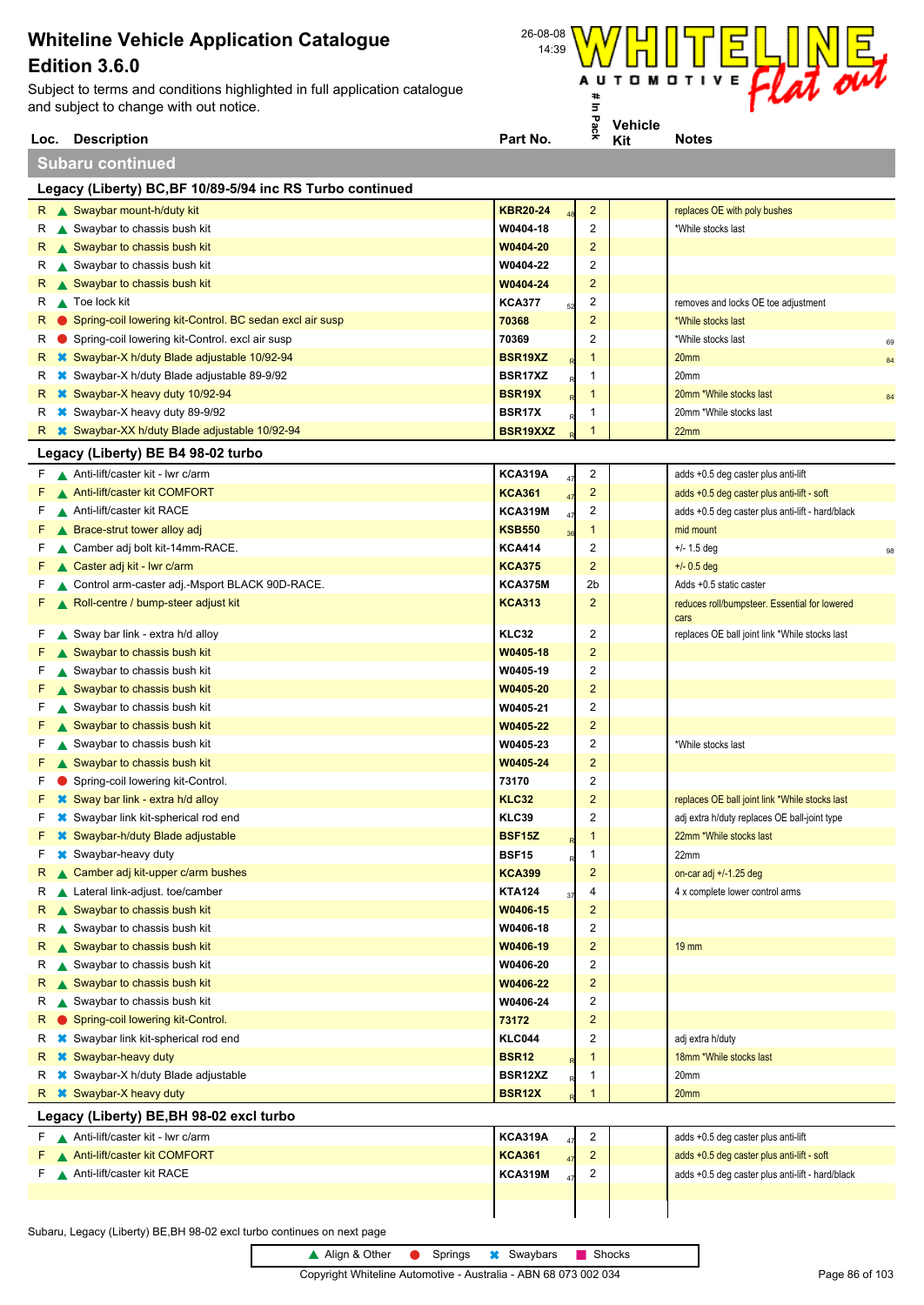**Loc. Description**<br> **Loc. Description**<br> **Part No. Part No. Part No. Part No. Part No. Part No. Part No. Part No. Part No. Part No. Part No. Part No. Part No. Part No. Part No. Part No. P** Subject to terms and conditions highlighted in full application catalogue and subject to change with out notice.



| <b>Subaru continued</b> |  |
|-------------------------|--|
|                         |  |

|    | Legacy (Liberty) BE, BH 98-02 excl turbo continued |                |                         |                                                |    |
|----|----------------------------------------------------|----------------|-------------------------|------------------------------------------------|----|
|    | F A Brace-strut tower alloy adj                    | <b>KSB550</b>  | 1                       | mid mount                                      |    |
| F. | Camber adj bolt kit-14mm-RACE.                     | <b>KCA414</b>  | 2                       | $+/- 1.5$ deg                                  | 98 |
| F. | Caster adj kit - Iwr c/arm                         | <b>KCA375</b>  | $\overline{c}$          | $+/- 0.5$ deg                                  |    |
| F. | Control arm-caster adj.-Msport BLACK 90D-RACE.     | <b>KCA375M</b> | 2b                      | Adds +0.5 static caster                        |    |
| F. | Roll-centre / bump-steer adjust kit                | <b>KCA313</b>  | 2                       | reduces roll/bumpsteer. Essential for lowered  |    |
| F. | Swaybar to chassis bush kit                        | W0405-18       | 2                       | cars                                           |    |
| F. | Swaybar to chassis bush kit                        | W0405-19       | $\overline{\mathbf{c}}$ |                                                |    |
| F. | Swaybar to chassis bush kit                        | W0405-20       | 2                       |                                                |    |
|    | Swaybar to chassis bush kit                        | W0405-21       | 2                       |                                                |    |
| F. | Swaybar to chassis bush kit                        | W0405-22       | 2                       |                                                |    |
| F. | Swaybar to chassis bush kit                        | W0405-23       | 2                       | *While stocks last                             |    |
| F. | Swaybar to chassis bush kit                        | W0405-24       | 2                       |                                                |    |
| F. | Spring-coil lowering kit-Control.                  | 73170          | $\overline{\mathbf{c}}$ |                                                |    |
| F. | <b>■ Sway bar link conv kit - extra h/d alloy</b>  | KLC30          | 2                       | replaces OE plastic link                       | 70 |
|    | <b><sup>■</sup></b> Sway bar link conv kit - steel | KLC20A         | $\overline{c}$          | replaces OE plastic link                       |    |
| F. | <b></b> Swaybar link kit-spherical rod end         | KLC38          | 2                       | adj extra h/duty replaces OE plastic type      |    |
| F  | <b>*</b> Swaybar-heavy duty                        | <b>BSF14</b>   | 1                       | 20 <sub>mm</sub>                               |    |
| F. | <b><sup>■</sup></b> Swaybar-X heavy duty           | BSF14X         | 1                       | 22mm *While stocks last                        | 84 |
| R. | Camber adj kit-upper c/arm bushes                  | <b>KCA399</b>  | $\overline{2}$          | on-car adj +/-1.25 deg                         | 84 |
| R  | Lateral link-adjust. toe/camber                    | <b>KTA124</b>  | 4                       | 4 x complete lower control arms                |    |
|    | R Swaybar to chassis bush kit                      | W0406-15       | $\overline{2}$          |                                                |    |
|    | $R \triangle$ Swaybar to chassis bush kit          | W0406-18       | 2                       |                                                |    |
|    | R Swaybar to chassis bush kit                      | W0406-19       | $\overline{2}$          | $19 \text{ mm}$                                |    |
|    | R Swaybar to chassis bush kit                      | W0406-20       | 2                       |                                                |    |
|    | R Swaybar to chassis bush kit                      | W0406-22       | $\overline{\mathbf{c}}$ |                                                |    |
|    | R Swaybar to chassis bush kit                      | W0406-24       | 2                       |                                                |    |
| R. | Spring-coil lowering kit-Control. BE sedan         | 73172          | $\overline{2}$          |                                                |    |
| R  | ● Spring-coil lowering kit-Control. BH wagon       | 73171          | 2                       |                                                |    |
| R  | <b>*</b> Swaybar link kit-spherical rod end        | <b>KLC044</b>  | 2                       | adj extra h/duty                               |    |
| R  | <b>*</b> Swaybar-heavy duty                        | <b>BSR12</b>   | 1                       | 18mm *While stocks last                        |    |
| R. | <b>*</b> Swaybar-X h/duty Blade adjustable         | <b>BSR12XZ</b> | 1                       | 20 <sub>mm</sub>                               |    |
| R  | <b>*</b> Swaybar-X heavy duty                      | BSR12X         | 1                       | 20mm                                           |    |
|    | Legacy (Liberty) BL, BP GT 09/03-06 turbo          |                |                         |                                                |    |
|    | F A Brace-strut tower alloy adj                    | <b>KSB630</b>  | $\mathbf{1}$            | rear mount                                     |    |
|    | H/duty steer rack bushes                           | <b>KSR207</b>  | 3b/2t                   | with tool                                      |    |
|    | Roll-centre / bump-steer adjust kit                | <b>KCA313</b>  | $\overline{c}$          | reduces roll/bumpsteer. Essential for lowered  |    |
|    |                                                    |                |                         | cars                                           |    |
| F. | Sway bar link - extra h/d alloy                    | <b>KLC32</b>   | 2                       | replaces OE ball joint link *While stocks last |    |
| F  | Swaybar to chassis bush kit                        | W0406-18       | $\overline{\mathbf{c}}$ |                                                |    |
| F. | Swaybar to chassis bush kit                        | W0406-19       | 2                       | 19 mm                                          |    |
| F  | Swaybar to chassis bush kit                        | W0406-20       | $\overline{\mathbf{c}}$ |                                                |    |
| F. | Swaybar to chassis bush kit                        | W0406-21       | 2                       | *While stocks last                             |    |
| F. | Swaybar to chassis bush kit                        | W0406-22       | $\overline{2}$          |                                                |    |
| F. | Swaybar to chassis bush kit                        | W0406-24       | 2                       |                                                |    |
| F. | Spring-coil lowering kit-Control.                  | 73248          | $\overline{\mathbf{c}}$ |                                                |    |
| F. | <b>*</b> Swaybar link kit-spherical rod end        | KLC39          | 2                       | adj extra h/duty replaces OE ball-joint type   |    |
|    | <b>*</b> Swaybar-h/duty Blade adjustable           | BSF30Z         | 1                       | 22mm                                           |    |
| F. | <b>*</b> Swaybar-heavy duty                        | <b>BSF30</b>   | 1                       | 22mm                                           |    |
| R. | Camber adj kit-upper c/arm bushes                  | <b>KCA399</b>  | $\overline{\mathbf{c}}$ | on-car adj +/-1.25 deg                         |    |
| R. | Lateral link-adjust. toe/camber                    | <b>KTA124</b>  | 4                       | 4 x complete lower control arms                |    |
| R. | Swaybar to chassis bush kit                        | W0406-18       | $\overline{\mathbf{c}}$ |                                                |    |
| R. | Swaybar to chassis bush kit                        | W0406-19       | 2                       | 19 mm                                          |    |
|    | R Swaybar to chassis bush kit                      | W0406-20       | $\overline{2}$          |                                                |    |

Subaru, Legacy (Liberty) BL,BP GT 09/03-06 turbo continues on next page

▲ Align & Other ● Springs <sup>★</sup> Swaybars ■ Shocks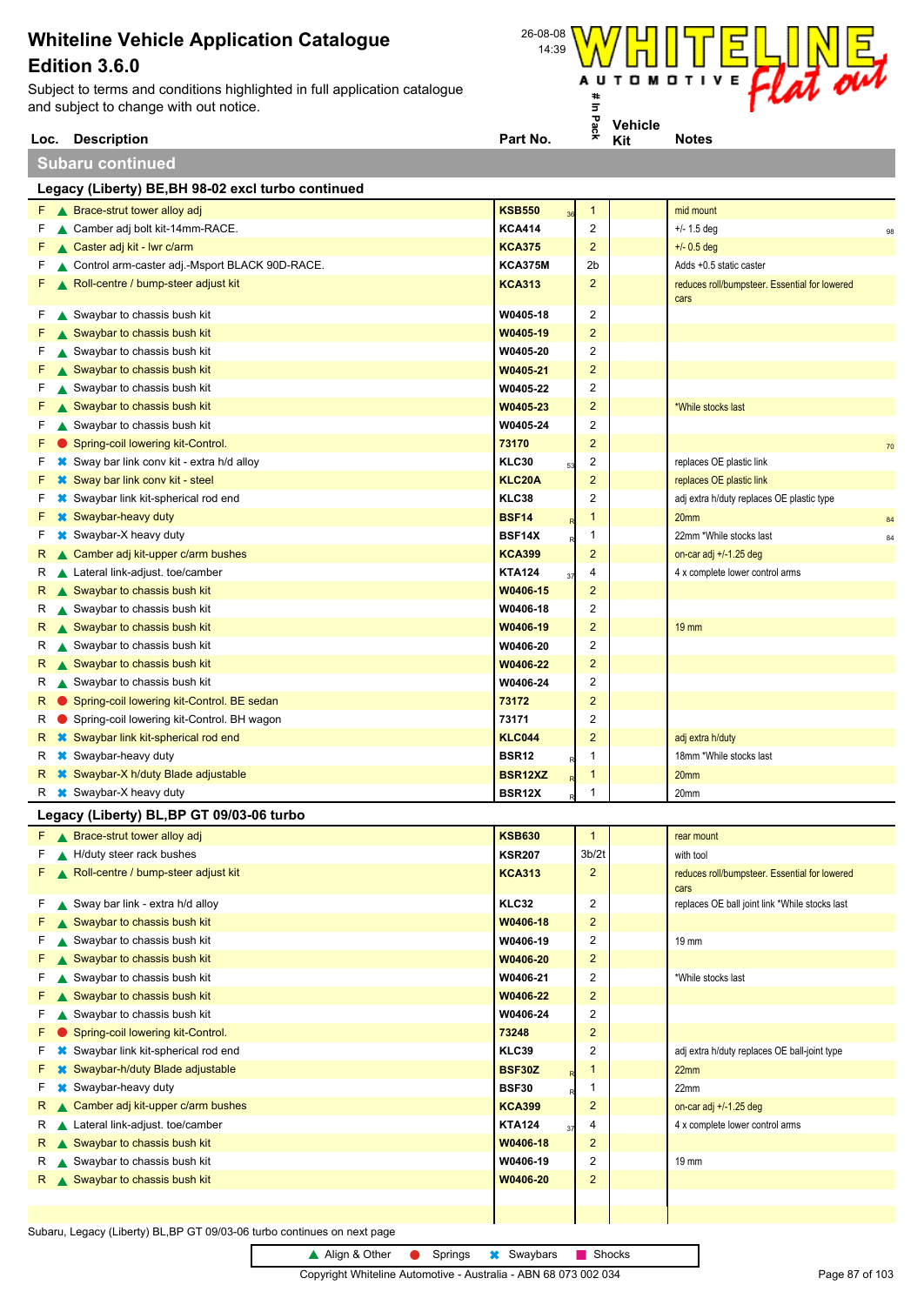Subject to terms and conditions highlighted in full application catalogue and subject to change with out notice.



|    | Loc. Description                                       | Part No.            | 웃                       | Kit | <b>Notes</b>                                  |
|----|--------------------------------------------------------|---------------------|-------------------------|-----|-----------------------------------------------|
|    | <b>Subaru continued</b>                                |                     |                         |     |                                               |
|    | Legacy (Liberty) BL, BP GT 09/03-06 turbo continued    |                     |                         |     |                                               |
|    | $R \triangle$ Swaybar to chassis bush kit              | W0406-21            | $\overline{\mathbf{c}}$ |     | *While stocks last                            |
| R  | Swaybar to chassis bush kit                            | W0406-22            | $\overline{\mathbf{c}}$ |     |                                               |
| к  | Swaybar to chassis bush kit                            | W0406-24            | 2                       |     |                                               |
| R  | Spring-coil lowering kit-Control. sedan                | 73172               | $\overline{\mathbf{c}}$ |     |                                               |
| R  | Spring-coil lowering kit-Control. wagon                | 73171               | 2                       |     |                                               |
| R. | <b>*</b> Swaybar link kit-spherical rod end            | <b>KLC044</b>       | $\overline{\mathbf{c}}$ |     | adj extra h/duty                              |
| R  | <b>*</b> Swaybar-h/duty Blade adjustable               | BSR39Z              | 1                       |     | 20mm                                          |
| R. | <b>*</b> Swaybar-heavy duty                            | <b>BSR39</b>        | 1                       |     | 20 <sub>mm</sub>                              |
|    | Legacy (Liberty) BL, BP 09/03-06/06 excl GT turbo      |                     |                         |     |                                               |
| F. | ▲ Brace-strut tower alloy adj                          | <b>KSB630</b>       | $\mathbf{1}$            |     | rear mount                                    |
| F  | H/duty steer rack bushes                               | <b>KSR207</b>       | 3 <sub>b</sub> /2t      |     | with tool                                     |
| F  | Roll-centre / bump-steer adjust kit                    | <b>KCA313</b>       | 2                       |     | reduces roll/bumpsteer. Essential for lowered |
| F  | Swaybar to chassis bush kit                            | W0406-18            | $\overline{\mathbf{c}}$ |     | cars                                          |
| F  | Swaybar to chassis bush kit                            | W0406-19            | 2                       |     | 19 mm                                         |
| F  | Swaybar to chassis bush kit                            | W0406-20            | 2                       |     |                                               |
| F  | Swaybar to chassis bush kit                            | W0406-21            | 2                       |     | *While stocks last                            |
| F  | Swaybar to chassis bush kit                            | W0406-22            | 2                       |     |                                               |
| F  | Swaybar to chassis bush kit                            | W0406-24            | 2                       |     |                                               |
| F  | Spring-coil lowering kit-Control.                      | 73242               | $\overline{\mathbf{c}}$ |     |                                               |
| F  | <b><sup>■</sup></b> Swaybar-h/duty Blade adjustable    | BSF35Z              | 1                       |     | 22mm                                          |
| F  | <b>*</b> Swaybar-heavy duty                            | <b>BSF35</b>        | 1                       |     | 22mm *While stocks last                       |
| R  | Camber adj kit-upper c/arm bushes                      | <b>KCA399</b>       | 2                       |     | on-car adj +/-1.25 deg                        |
| R  | ▲ Lateral link-adjust. toe/camber                      | <b>KTA124</b>       | 4                       |     | 4 x complete lower control arms               |
| R  | Swaybar to chassis bush kit                            | W0406-18            | 2                       |     |                                               |
| R  | Swaybar to chassis bush kit                            | W0406-19            | $\overline{2}$          |     | $19 \, \text{mm}$                             |
| R  | Swaybar to chassis bush kit                            | W0406-20            | 2                       |     |                                               |
| R  | Swaybar to chassis bush kit                            | W0406-21            | $\overline{\mathbf{c}}$ |     | *While stocks last                            |
| R  | Swaybar to chassis bush kit                            | W0406-22            | 2                       |     |                                               |
| R  | Swaybar to chassis bush kit                            | W0406-24            | $\overline{\mathbf{c}}$ |     |                                               |
| R  | Spring-coil lowering kit-Control. sedan                | 73172               | 2                       |     |                                               |
| R  | Spring-coil lowering kit-Control. wagon                | 73171               | $\overline{\mathbf{c}}$ |     |                                               |
| R  | <b><sup>■</sup></b> Swaybar link kit-spherical rod end | <b>KLC044</b>       | 2                       |     | adj extra h/duty                              |
| R. | <b>*</b> Swaybar-h/duty Blade adjustable               | <b>BSR39Z</b>       | 1                       |     | 20 <sub>mm</sub>                              |
|    | R <b>*</b> Swaybar-heavy duty                          | <b>BSR39</b>        | $\mathbf{1}$            |     | 20mm                                          |
|    | Leone 10/79-8/84 sedan coupe                           |                     |                         |     |                                               |
|    | R <b>*</b> Swaybar-heavy duty                          | <b>BSR40</b>        | 1                       |     | 16mm *While stocks last                       |
|    | Outback BE-BH 99-03 wagon                              |                     |                         |     |                                               |
| F  | Spring-coil lowering kit-Control.                      | 70366               | $\overline{2}$          |     | *While stocks last<br>70                      |
| F  | <b>*</b> Swaybar-heavy duty                            | <b>BSF14</b>        | 1                       |     | 20 <sub>mm</sub>                              |
| F  | <b>*</b> Swaybar-X heavy duty                          | <b>BSF14X</b>       | 1                       |     | 22mm *While stocks last                       |
| R  | ▲ Camber adj kit-upper c/arm bushes                    | <b>KCA399</b>       | $\overline{\mathbf{c}}$ |     | on-car adj +/-1.25 deg                        |
| R  | Spring-coil lowering kit-Control.                      | 73171               | 2                       |     |                                               |
| R  | <b>*</b> Swaybar-heavy duty                            | <b>BSR12</b>        | 1                       |     | 18mm *While stocks last                       |
| R  | <b>*</b> Swaybar-X h/duty Blade adjustable             | BSR12XZ             | 1                       |     | 20mm                                          |
| R  | <b>*</b> Swaybar-X heavy duty                          | <b>BSR12X</b>       | 1                       |     | 20 <sub>mm</sub>                              |
|    | Outback BD, BG 97-98 wagon                             |                     |                         |     |                                               |
|    | F&R <b>X</b> Sway bar link conv kit - extra h/d alloy  | KLC31<br>53         | 4                       |     | vehicle set-boxed KLC26 & KLC30               |
|    | F A Brace-strut tower alloy adj                        | <b>KSB550</b><br>36 | $\mathbf{1}$            |     | mid mount                                     |
| F  | Camber adj bolt kit-14mm-RACE.                         | <b>KCA414</b>       | 2                       |     | $+/- 1.5$ deg<br>98                           |
| F  | ▲ Camber adj kit-control arm upper bushes              | <b>KCA326</b>       | 8b/4t                   |     | on-car adj +/-0.75 deg                        |
| F  | Caster adj kit - Iwr c/arm                             | <b>KCA375</b>       | 2                       |     | $+/- 0.5$ deg                                 |
|    |                                                        |                     |                         |     |                                               |
|    |                                                        |                     |                         |     |                                               |

Subaru, Outback BD,BG 97-98 wagon continues on next page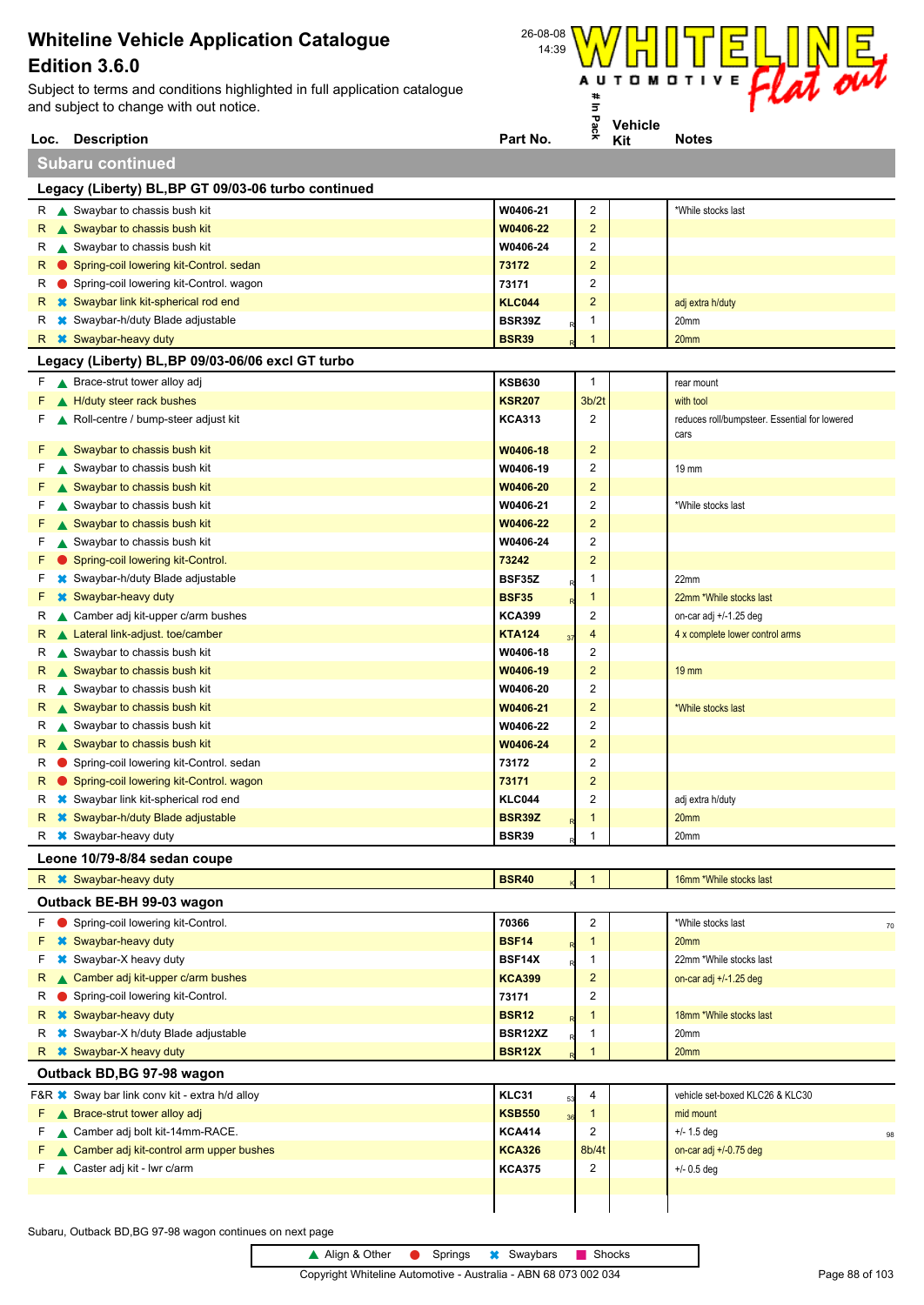Subject to terms and conditions highlighted in full application catalogue and subject to change with out notice.



**Subaru continued**

| Outback BD, BG 97-98 wagon continued                                  |                               |                         |                                                 |
|-----------------------------------------------------------------------|-------------------------------|-------------------------|-------------------------------------------------|
| F Control arm-caster adj.-Msport BLACK 90D-RACE.                      | <b>KCA375M</b>                | 2 <sub>b</sub>          | Adds +0.5 static caster                         |
| Heavy duty steer rack mounts<br>F.                                    | <b>KSR200</b>                 | 2                       | 25mm wide bracket<br>54                         |
| Heavy duty steer rack mounts<br>F.                                    | <b>KSR202</b>                 | $\overline{2}$          | 30mm wide bracket<br>54                         |
| <b>*</b> Sway bar link conv kit - extra h/d alloy<br>F.               | KLC30                         | $\overline{\mathbf{c}}$ | replaces OE plastic link                        |
| <b>*</b> Sway bar link conv kit - steel<br>F.                         | KLC20A                        | $\overline{\mathbf{c}}$ | replaces OE plastic link                        |
| <b><sup>■</sup></b> Swaybar-heavy duty<br>F.                          | <b>BSF19</b>                  | 1                       | 20mm<br>84                                      |
| <b>*</b> Swaybar-X h/duty Blade adjustable<br>F.                      | <b>BSF19XZ</b>                | 1                       | 22mm                                            |
| <b>*</b> Swaybar-X heavy duty<br>F.                                   | BSF19X                        | 1                       | 22mm<br>84                                      |
| ▲ Brace-strut tower alloy adj wagon<br>R.                             | KSB590Q                       | 1                       | with Quick Release clamp                        |
| Camber adj bolt kit-14mm<br>R                                         | <b>KCA414</b>                 | 2                       | $+/- 1.5$ deg                                   |
| ▲ Lateral link-adjust. toe/camber<br>R.                               | <b>KTA108</b>                 | 4                       | 4x complete arms                                |
| ▲ Lateral link-adjustable toe<br>R                                    | KTA107                        | 2                       | 2x front arms and 4x rear bushes                |
| Swaybar mount-h/duty kit<br>R.                                        | <b>KBR20-18</b>               | 2                       | replaces OE with poly bushes *While stocks last |
| Swaybar mount-h/duty kit<br>R                                         | KBR20-19                      | 2                       | replaces OE with poly bushes *While stocks last |
| Swaybar mount-h/duty kit<br>R.                                        | <b>KBR20-20</b>               | $\overline{c}$          | replaces OE with poly bushes                    |
| Swaybar mount-h/duty kit<br>R                                         | KBR20-22                      | 2                       | replaces OE with poly bushes                    |
| Swaybar mount-h/duty kit<br>R.                                        | <b>KBR20-24</b>               | $\overline{2}$          | replaces OE with poly bushes                    |
| R ▲ Toe lock kit                                                      | <b>KCA377</b>                 | $\overline{\mathbf{c}}$ | removes and locks OE toe adjustment             |
| R * Sway bar link conv kit - extra h/d alloy                          | <b>KLC26</b>                  | $\overline{c}$          | replaces OE plastic link                        |
| R <b>*</b> Sway bar link conv kit - steel                             | KLC19                         | 2                       | replaces OE plastic link                        |
| R <b>*</b> Swaybar-heavy duty                                         | <b>BSR32</b>                  | 1                       | 18 <sub>mm</sub>                                |
| Outback BP incl XT turbo 03-07 wagon                                  |                               |                         |                                                 |
|                                                                       | BSF35Z                        |                         |                                                 |
| <b><sup>■</sup></b> Swaybar-h/duty Blade adjustable excl turbo<br>F.  |                               | 1                       | 22mm                                            |
| <b>*</b> Swaybar-h/duty Blade adjustable turbo<br>F                   | <b>BSF30Z</b>                 | $\mathbf{1}$            | 22mm                                            |
| <b></b> Swaybar-heavy duty excl turbo<br>F.                           | <b>BSF35</b>                  | 1                       | 22mm *While stocks last                         |
| <b>*</b> Swaybar-heavy duty turbo<br>F                                | <b>BSF30</b>                  | $\mathbf{1}$            | 22mm                                            |
| Camber adj kit-upper c/arm bushes<br>R                                | <b>KCA399</b>                 | 2                       | on-car adj +/-1.25 deg                          |
| <b>*</b> Swaybar-h/duty Blade adjustable<br>R.                        | BSR39Z                        | 1                       | 20mm                                            |
| R <b>*</b> Swaybar-heavy duty                                         | <b>BSR39</b>                  | 1                       | 20mm                                            |
| <b>Suzuki</b>                                                         |                               |                         |                                                 |
| Aerio ERC 31S 10/01-04                                                |                               |                         |                                                 |
| R <b>*</b> Swaybar-heavy duty Awd                                     | <b>BSR45</b>                  | 1                       | 18mm *While stocks last                         |
| R <b>X</b> Swaybar-heavy duty Fwd                                     | <b>BSR38</b>                  | 1                       | 18mm *While stocks last                         |
| <b>Baleno 4/95-02</b>                                                 |                               |                         |                                                 |
|                                                                       | <b>KCA412</b>                 | $\overline{2}$          |                                                 |
| ▲ Camber adj bolt kit-12mm                                            |                               |                         | $+/- 1.5$ deg                                   |
| F Caster adj kit - control arm                                        | <b>KCA312</b>                 | $\overline{2}$          | adds +1.0 deg *While stocks last                |
| F * Swaybar-X heavy duty<br>R * Swaybar-heavy duty without OE swaybar | <b>BSF17X</b><br><b>BSR10</b> | 1<br>$\mathbf{1}$       | 27mm *While stocks last                         |
|                                                                       |                               |                         | 20mm *While stocks last                         |
| <b>Cino 94-98</b>                                                     |                               |                         |                                                 |
| F Spring-coil lowering kit-Control.                                   | 70027                         | $\overline{a}$          | *While stocks last                              |
| F Spring-coil lowering kit-Flatout.                                   | 79151                         | 2                       | *While stocks last                              |
| R Spring-coil lowering kit-Control.                                   | 79525A                        | 2                       | *While stocks last                              |
| Spring-coil lowering kit-Flatout.<br>R                                | 79152                         | 2                       | *While stocks last                              |
| Ignis 10/00-04                                                        |                               |                         |                                                 |
| F Camber adj bolt kit-12mm                                            | <b>KCA412</b>                 | $\overline{c}$          | $+/- 1.5$ deg                                   |
| Spring-coil lowering kit<br>۲.                                        | 73249                         | 2                       | *While stocks last                              |
|                                                                       |                               |                         |                                                 |

|   | $\blacksquare$ $\blacksquare$ $\blacksquare$ $\blacksquare$ $\blacksquare$ $\blacksquare$ $\blacksquare$ $\blacksquare$ $\blacksquare$ $\blacksquare$ $\blacksquare$ $\blacksquare$ $\blacksquare$ $\blacksquare$ $\blacksquare$ $\blacksquare$ $\blacksquare$ $\blacksquare$ $\blacksquare$ $\blacksquare$ $\blacksquare$ $\blacksquare$ $\blacksquare$ $\blacksquare$ $\blacksquare$ $\blacksquare$ $\blacksquare$ $\blacksquare$ $\blacksquare$ $\blacksquare$ $\blacksquare$ $\blacks$ |              |  |                         |
|---|--------------------------------------------------------------------------------------------------------------------------------------------------------------------------------------------------------------------------------------------------------------------------------------------------------------------------------------------------------------------------------------------------------------------------------------------------------------------------------------------|--------------|--|-------------------------|
|   | $R \times$ Swaybar-heavy duty                                                                                                                                                                                                                                                                                                                                                                                                                                                              | <b>BSR44</b> |  | 22mm                    |
| R | Spring-coil lowering kit                                                                                                                                                                                                                                                                                                                                                                                                                                                                   | 73250        |  | *While stocks last      |
|   | <b>*</b> Swaybar-heavy duty                                                                                                                                                                                                                                                                                                                                                                                                                                                                | <b>BSF90</b> |  | 24mm *While stocks last |

#### **Liana ERC 31S 10/01-04**

| R <b>*</b> Swaybar-heavy duty Awd | <b>BSR45</b> |  | 18mm *While stocks last |
|-----------------------------------|--------------|--|-------------------------|
|                                   |              |  |                         |
|                                   |              |  |                         |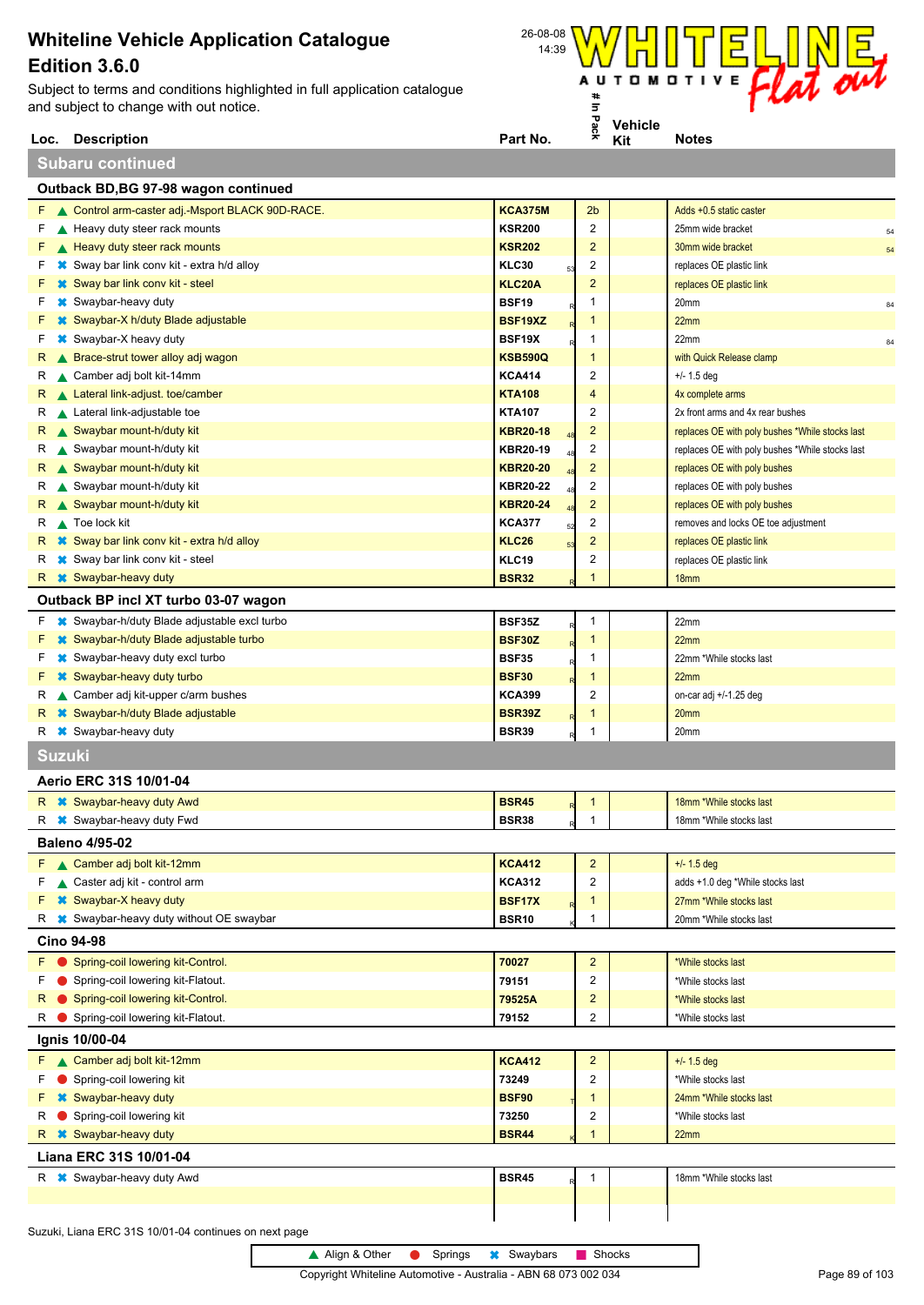Subject to terms and conditions highlighted in full application catalogue and subject to change with out notice.



|        | Loc. Description                                             | Part No.                       | 쥿                            | <b>ACILIAI</b><br>Kit | <b>Notes</b>                                |
|--------|--------------------------------------------------------------|--------------------------------|------------------------------|-----------------------|---------------------------------------------|
|        | <b>Suzuki continued</b>                                      |                                |                              |                       |                                             |
|        | Liana ERC 31S 10/01-04 continued                             |                                |                              |                       |                                             |
|        | R <b>*</b> Swaybar-heavy duty Fwd                            | <b>BSR38</b>                   | $\mathbf{1}$                 |                       | 18mm *While stocks last                     |
|        |                                                              |                                |                              |                       |                                             |
|        | Sierra SJ80 with coil spring 4/96-98                         |                                |                              |                       |                                             |
|        | F Panhard rod kit-adjustable<br>R Panhard rod kit-adjustable | <b>KPR022</b><br><b>KPR023</b> | $\mathbf{1}$<br>$\mathbf{1}$ |                       | off-car adjustable *While stocks last       |
|        |                                                              |                                |                              |                       | off-car adjustable *While stocks last       |
|        | Swift EZC21S 02/05 on                                        |                                |                              |                       |                                             |
| F.     | Camber adj bolt kit-12mm                                     | <b>KCA412</b>                  | 2                            |                       | $+/- 1.5$ deg                               |
| F      | <b>*</b> Swaybar-heavy duty                                  | <b>BSF37</b>                   | $\mathbf{1}$                 |                       | 22mm                                        |
| R      | <b>☀</b> Swaybar-h/duty Blade adjustable                     | BSR48Z                         | -1<br>1                      |                       | 20mm                                        |
| R      | <b>*</b> Swaybar-heavy duty                                  | <b>BSR48</b>                   |                              |                       | 20mm *While stocks last                     |
|        | Swift SA310-413 87-88 inc GTi                                |                                |                              |                       |                                             |
| F      | ▲ Camber adj bolt kit-12mm                                   | <b>KCA412</b>                  | $\overline{\mathbf{c}}$      |                       | $+/- 1.5$ deg                               |
| F      | <b>*</b> Swaybar-heavy duty 88 with OE swaybar               | <b>BSF91</b>                   | $\mathbf{1}$                 |                       | 24mm *While stocks last                     |
| F      | <b></b> Swaybar-heavy duty without OE swaybar                | <b>BSF27</b>                   | 1                            |                       | 22mm *While stocks last                     |
| R      | <b><sup>■</sup></b> Swaybar-heavy duty 88 without OE bar     | <b>BSR16</b>                   | $\overline{1}$               |                       | 22mm                                        |
|        | Swift SF413, G13B FWD 89-00 inc GTi                          |                                |                              |                       |                                             |
| F.     | ▲ Brace-lower control arm                                    | <b>KSB707</b><br>37            | $\mathbf{1}$                 |                       | alloy 2 point *While stocks last            |
| F      | ▲ Brace-strut tower alloy adj                                | <b>KSB552</b>                  | $\mathbf{1}$                 |                       | *While stocks last                          |
| F      | ▲ Camber adj bolt kit-12mm                                   | <b>KCA412</b>                  | 2                            |                       | $+/- 1.5$ deg                               |
| F      | Caster adj kit - control arm                                 | <b>KCA302</b>                  | $\overline{c}$               |                       | adds $+1.5$ deg                             |
| F      | Spring-coil lowering kit-Control.                            | 70027                          | $\overline{2}$               |                       | *While stocks last                          |
| F<br>F | Spring-coil lowering kit-Flatout.                            | 79151<br><b>BSF26</b>          | 2<br>1                       |                       | *While stocks last                          |
| F      | Swaybar-heavy duty<br><b>*</b> Swaybar-X heavy duty          | <b>BSF26X</b>                  | $\overline{1}$               |                       | 24mm *While stocks last<br>27 <sub>mm</sub> |
| R      | Brace-strut tower alloy adj                                  | <b>KSB515</b>                  | $\mathbf 1$                  |                       | *While stocks last                          |
| R      | Spring-coil lowering kit-Control.                            | 36<br>79525A                   | $\overline{2}$               |                       | *While stocks last                          |
| R      | Spring-coil lowering kit-Flatout.                            | 79152                          | 2                            |                       | *While stocks last                          |
| R      | <b>■ Swaybar-h/duty Blade adjustable with OE swaybar</b>     | <b>BSR26Z</b>                  | $\mathbf 1$                  |                       | 18mm *While stocks last                     |
| R      | <b>X</b> Swaybar-heavy duty excl Gti & without OE swaybar    | <b>BSR34</b>                   | $\mathbf 1$                  |                       | 18mm *While stocks last                     |
| R      | <sup>*</sup> Swaybar-heavy duty with OE swaybar              | <b>BSR26</b>                   | -1                           |                       | 18mm *While stocks last                     |
| R      | <b><sup>■</sup></b> Swaybar-X heavy duty with OE swaybar     | <b>BSR26X</b>                  | 1                            |                       | 20mm                                        |
|        | <b>Swift SF413 GT AWD 91-94</b>                              |                                |                              |                       |                                             |
|        | <b>F</b> A Brace-lower control arm                           | <b>KSB707</b><br>37            | $\mathbf{1}$                 |                       | alloy 2 point *While stocks last            |
| F.     | ▲ Brace-strut tower alloy adj                                | <b>KSB552</b><br>36            | $\mathbf{1}$                 |                       | *While stocks last                          |
| F      | ▲ Camber adj bolt kit-12mm                                   | <b>KCA412</b>                  | $\overline{2}$               |                       | $+/- 1.5$ deg                               |
| F      | Caster adj kit - control arm                                 | <b>KCA302</b>                  | $\overline{2}$               |                       | adds $+1.5$ deg                             |
| F      | <b>*</b> Swaybar-heavy duty                                  | <b>BSF26</b>                   | $\mathbf{1}$                 |                       | 24mm *While stocks last                     |
| F      | <b>*</b> Swaybar-X heavy duty                                | BSF26X                         | $\mathbf{1}$                 |                       | 27 <sub>mm</sub>                            |
|        | R Brace-strut tower alloy adj                                | <b>KSB515</b>                  | 1                            |                       | *While stocks last                          |
|        | Vitara 89-7/03 various                                       |                                |                              |                       |                                             |
|        | F Camber adj bolt kit-12mm                                   | <b>KCA412</b>                  | 2                            |                       | $+/- 1.5$ deg                               |
| F.     | <b>**</b> Swaybar-heavy duty                                 | <b>BSF28</b>                   | $\mathbf{1}$                 |                       | 24mm *While stocks last                     |
| Toyota |                                                              |                                |                              |                       |                                             |
|        | 4 Runner 130 series 11/89 on                                 |                                |                              |                       |                                             |
| F.     | <b>■ Swaybar-heavy duty with IFS</b>                         | <b>BTF34</b>                   | $\mathbf{1}$                 |                       | 27mm *While stocks last                     |
| F      | <b>*</b> Swaybar-heavy duty without IFS                      | <b>BTF36</b>                   | $\mathbf{1}$                 |                       | 24mm *While stocks last                     |
| R      | ▲ Panhard rod kit-adjustable                                 | <b>KPR019</b>                  | $\mathbf{1}$                 |                       | off-car adjustable *While stocks last       |
|        | R <b>*</b> Swaybar-heavy duty                                | <b>BTR34</b>                   | $\overline{1}$               |                       | 24mm *While stocks last                     |
|        | <b>Avalon MCX10R 07/00-05</b>                                |                                |                              |                       |                                             |
|        | F Camber adj bolt kit-17mm                                   | <b>KCA417</b>                  | $\overline{2}$               |                       | $+/- 1.5$ deg                               |
|        |                                                              |                                |                              |                       |                                             |
|        |                                                              |                                |                              |                       |                                             |

Toyota, Avalon MCX10R 07/00-05 continues on next page

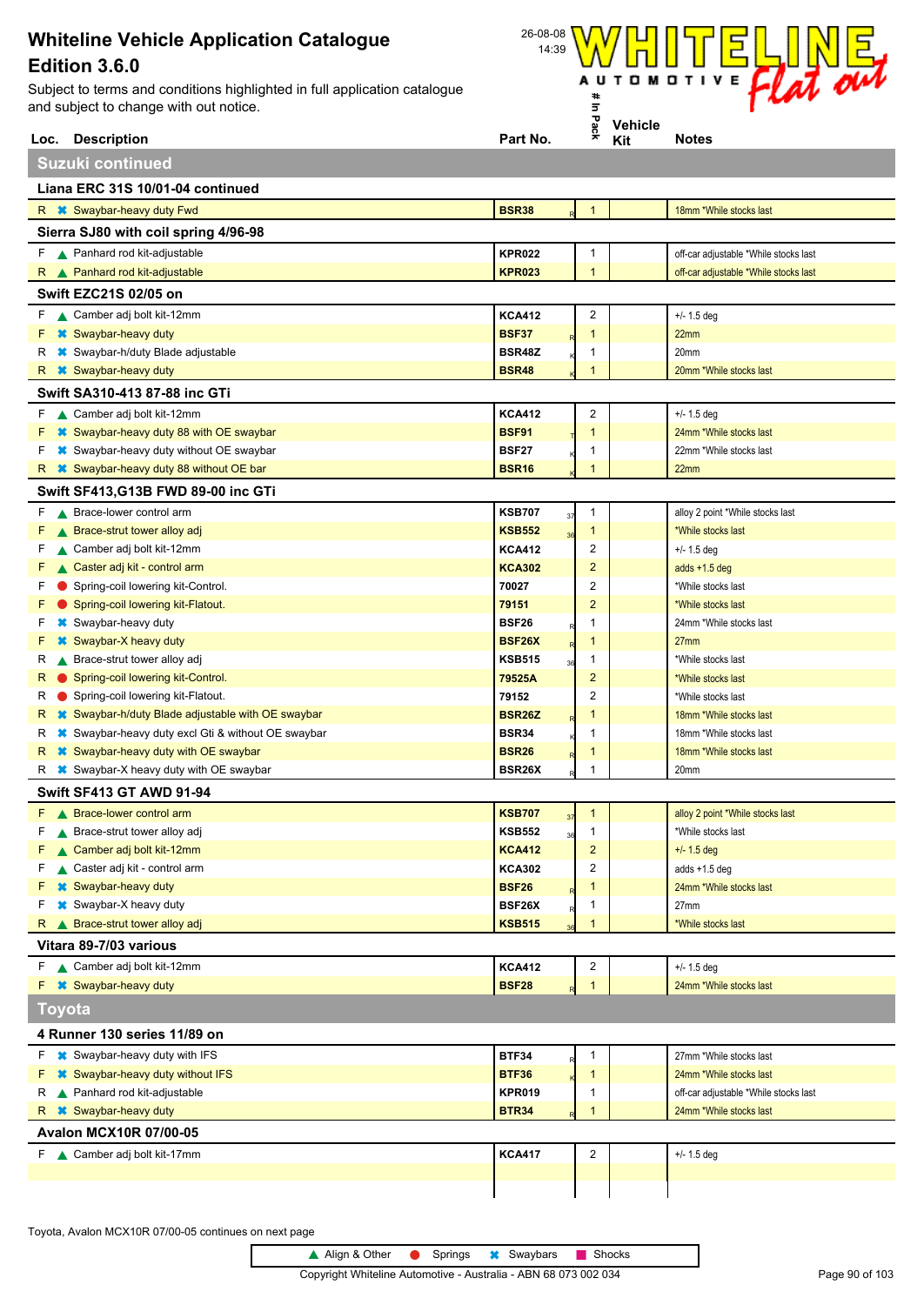Subject to terms and conditions highlighted in full application catalogue and subject to change with out notice.



|         | Loc. Description                                                            | Part No.            | £                              | Kit | <b>Notes</b>                                  |  |  |  |  |
|---------|-----------------------------------------------------------------------------|---------------------|--------------------------------|-----|-----------------------------------------------|--|--|--|--|
|         | <b>Toyota continued</b>                                                     |                     |                                |     |                                               |  |  |  |  |
|         | Avalon MCX10R 07/00-05 continued                                            |                     |                                |     |                                               |  |  |  |  |
|         | <b>F</b> * Swaybar-h/duty Blade adjustable                                  | <b>BTF83Z</b>       | $\mathbf{1}$                   |     | 20mm *While stocks last                       |  |  |  |  |
| R       | Camber adj bolt kit-15mm                                                    | <b>KCA415</b>       | $\overline{c}$                 |     | $+/- 1.5$ deg                                 |  |  |  |  |
|         | R * Swaybar-h/duty Blade adjustable                                         | <b>BTR39Z</b>       | $\mathbf{1}$                   |     | 20mm *While stocks last                       |  |  |  |  |
| R       | <b>*</b> Swaybar-heavy duty                                                 | <b>BTR39</b>        | 1                              |     | 20mm                                          |  |  |  |  |
|         | <b>Bundera 70-73 Series 84-91</b>                                           |                     |                                |     |                                               |  |  |  |  |
|         | F <b>A</b> Panhard rod kit-adjustable                                       | <b>KPR030</b>       | $\mathbf{1}$                   |     | off-car adjustable *While stocks last         |  |  |  |  |
|         | R Panhard rod kit-adjustable                                                | KPR031              | 1                              |     | off-car adjustable *While stocks last         |  |  |  |  |
|         | Camry SV11 3/83-10/86                                                       |                     |                                |     |                                               |  |  |  |  |
|         | F Camber adj bolt kit-12mm Std on some models                               | <b>KCA412</b>       | $\overline{a}$                 |     | $+/- 1.5$ deg                                 |  |  |  |  |
|         | R Camber / toe kit                                                          | <b>KCA344</b>       | 1                              |     | single shim - double angle *While stocks last |  |  |  |  |
|         | Camry SV-ZV-VD20-22 1/87-9/92                                               |                     |                                |     |                                               |  |  |  |  |
|         | F Camber adj bolt kit-17mm                                                  | <b>KCA417</b>       | $\overline{2}$                 |     | $+/- 1.5$ deg                                 |  |  |  |  |
| F.      | <b>*</b> Swaybar-heavy duty                                                 | <b>BTF91</b>        | 1                              |     | 27mm *While stocks last                       |  |  |  |  |
|         | Camber adj bolt kit-15mm                                                    | <b>KCA415</b>       | $\overline{\mathbf{c}}$        |     | $+/- 1.5$ deg                                 |  |  |  |  |
|         | R <b>*</b> Swaybar-heavy duty                                               | <b>BTR38</b>        | 1                              |     | 18mm *While stocks last                       |  |  |  |  |
|         | Camry SD-SX-VDV10 11/92-7/97                                                |                     |                                |     |                                               |  |  |  |  |
|         | F A Brace-strut tower alloy adj                                             | <b>KSB566</b>       | $\mathbf{1}$                   |     | *While stocks last                            |  |  |  |  |
| F       | Camber adj bolt kit-17mm                                                    | <b>KCA417</b>       | $\overline{c}$                 |     | $+/- 1.5$ deg                                 |  |  |  |  |
| F       | Caster adj kit - control arm                                                | <b>KCA322</b>       | $\overline{2}$                 |     | +/- 1.0 deg *While stocks last                |  |  |  |  |
| F       | Spring-coil lowering kit-Control. 4 cyl                                     | 75500               | 2                              |     | *While stocks last                            |  |  |  |  |
| F       | Spring-coil lowering kit-Control. V6                                        | 70393A              | $\overline{2}$                 |     | *While stocks last                            |  |  |  |  |
| R       | Camber adj bolt kit-15mm                                                    | <b>KCA415</b>       | 2                              |     | $+/- 1.5$ deg                                 |  |  |  |  |
| R.      | Spring-coil lowering kit-Control. sedan                                     | 78600A              | $\overline{2}$                 |     | *While stocks last                            |  |  |  |  |
| R       | Spring-coil lowering kit-Control. wagon                                     | 78617               | 2                              |     | *While stocks last                            |  |  |  |  |
|         | R <b>*</b> Swaybar-heavy duty                                               | <b>BTR36</b>        | 1                              |     | 18 <sub>mm</sub>                              |  |  |  |  |
|         | Camry SD-SX-VDV20 8/97-02                                                   |                     |                                |     |                                               |  |  |  |  |
|         | F A Brace-strut tower alloy adj                                             | <b>KSB508</b>       | $\mathbf{1}$                   |     | *While stocks last                            |  |  |  |  |
| F.      | ▲ Camber adj bolt kit-17mm                                                  | <b>KCA417</b>       | $\overline{c}$                 |     | $+/- 1.5$ deg                                 |  |  |  |  |
| F       | Spring-coil lowering kit-Control. 4 cyl                                     | 73120               | 2                              |     | *While stocks last                            |  |  |  |  |
| F       | Spring-coil lowering kit-Control. V6                                        | 73119               | $\overline{2}$                 |     | *While stocks last                            |  |  |  |  |
| F       | <b>*</b> Swaybar-heavy duty                                                 | <b>BTF38</b>        | 1                              |     | 24mm                                          |  |  |  |  |
|         | R Camber adj bolt kit-15mm                                                  | <b>KCA415</b>       | $\overline{2}$                 |     | $+/- 1.5$ deg                                 |  |  |  |  |
|         | R Spring-coil lowering kit-Control. sedan                                   | 78600A              | $\overline{\mathbf{c}}$        |     | *While stocks last                            |  |  |  |  |
|         | R Spring-coil lowering kit-Control. wagon                                   | 78617               | $\overline{\mathbf{c}}$        |     | *While stocks last                            |  |  |  |  |
|         | R <b>*</b> Swaybar-heavy duty                                               | <b>BTR39</b>        | 1                              |     | 20 <sub>mm</sub>                              |  |  |  |  |
|         | Camry A-MCV36R 01-On                                                        |                     |                                |     |                                               |  |  |  |  |
|         | F A Brace-strut tower alloy adj excl V6                                     | <b>KSB508</b>       | $\mathbf{1}$                   |     | *While stocks last                            |  |  |  |  |
| F       | Camber adj bolt kit-17mm                                                    | <b>KCA417</b>       | 2                              |     | $+/- 1.5$ deg                                 |  |  |  |  |
| F       | <b>*</b> Swaybar-h/duty Blade adjustable                                    | <b>BTF83Z</b>       | $\mathbf{1}$                   |     | 20mm *While stocks last                       |  |  |  |  |
| R       | Camber adj bolt kit-15mm                                                    | <b>KCA415</b>       | 2                              |     | $+/- 1.5$ deg                                 |  |  |  |  |
| R       | <b>*</b> Swaybar-h/duty Blade adjustable                                    | <b>BTR39Z</b>       | $\mathbf{1}$                   |     | 20mm *While stocks last                       |  |  |  |  |
| R       | <b>*</b> Swaybar-heavy duty                                                 | <b>BTR39</b>        | 1                              |     | 20mm                                          |  |  |  |  |
|         | Camry ACV30 USDM 02-06 4 cyl                                                | <b>BTR85</b>        |                                |     |                                               |  |  |  |  |
|         | R <b>*</b> Swaybar-heavy duty                                               |                     | $\mathbf{1}$                   |     | 20mm                                          |  |  |  |  |
|         | Celica RA40, MA40-45 78-82                                                  | <b>KSB601</b>       |                                |     |                                               |  |  |  |  |
|         | $F \wedge$ Brace-strut tower alloy adj                                      | 36<br><b>KCA363</b> | $\mathbf{1}$<br>$\overline{2}$ |     | 50<br>raises 25mm                             |  |  |  |  |
| F.<br>F | Roll centre adjust kit Suit lowered vehicles<br><b>*</b> Swaybar-heavy duty | <b>BTF25</b>        | 1                              |     | 49<br>24mm *While stocks last                 |  |  |  |  |
| R.      | ▲ Panhard rod kit-adjustable RA series only                                 | <b>KPR033</b>       | $\mathbf{1}$                   |     | off-car adjustable                            |  |  |  |  |
| R       | ▲ Panhard rod kit-adjustable TA series only                                 | <b>KPR032</b>       | 1                              |     | off-car adjustable                            |  |  |  |  |
|         |                                                                             |                     |                                |     |                                               |  |  |  |  |
|         |                                                                             |                     |                                |     |                                               |  |  |  |  |

Toyota, Celica RA40, MA40-45 78-82 continues on next page

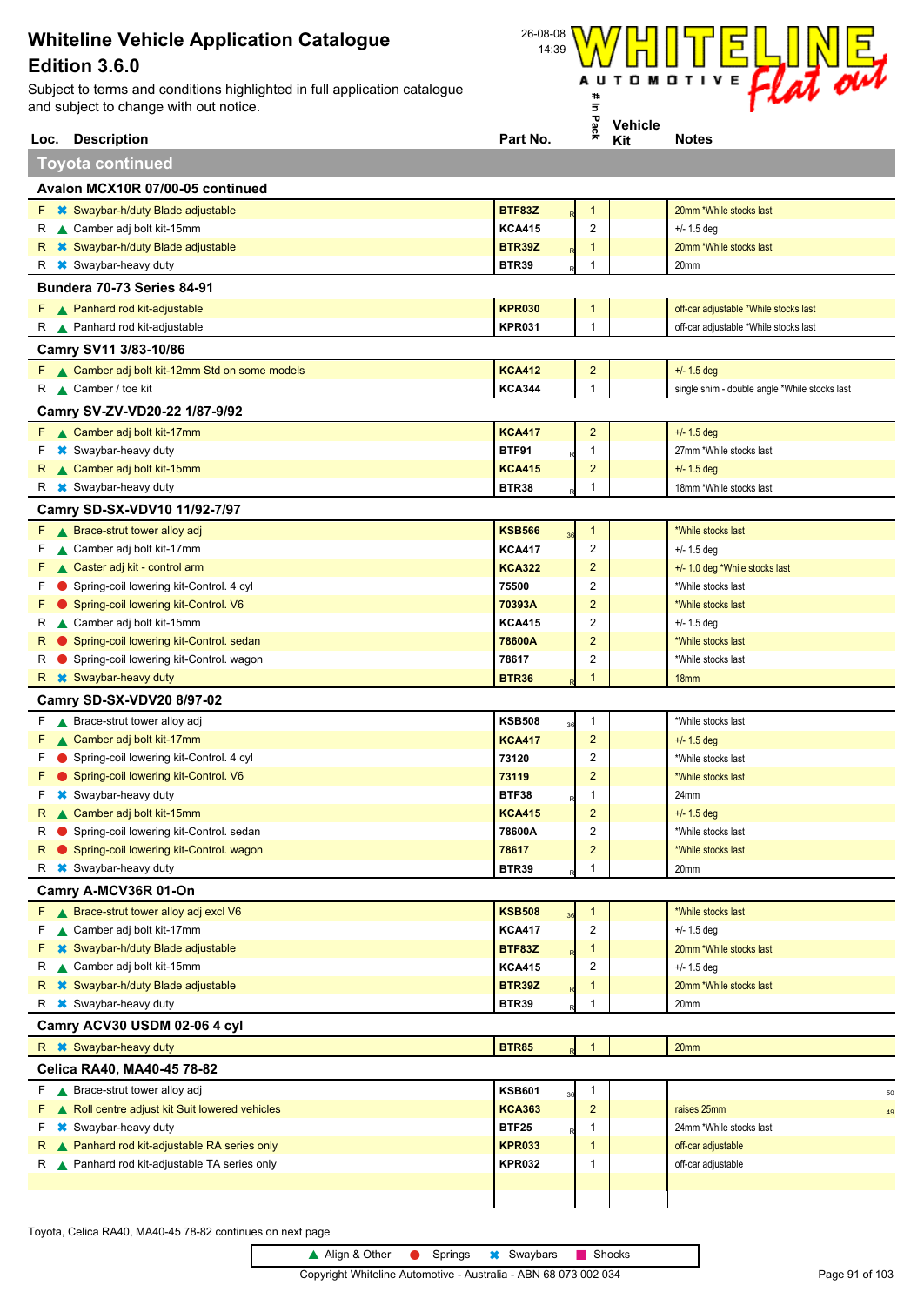Subject to terms and conditions highlighted in full application catalogue and subject to change with out notice.



|        | Loc. Description                                                      | Part No.               | ×.                               | Kit | <b>Notes</b>                                        |
|--------|-----------------------------------------------------------------------|------------------------|----------------------------------|-----|-----------------------------------------------------|
|        | <b>Toyota continued</b>                                               |                        |                                  |     |                                                     |
|        | Celica RA40, MA40-45 78-82 continued                                  |                        |                                  |     |                                                     |
|        | $R \times$ Swaybar-heavy duty with OE swaybar                         | BTR25R                 | $\mathbf{1}$                     |     | 18 <sub>mm</sub>                                    |
| R      | <b><sup>■</sup></b> Swaybar-heavy duty without OE swaybar             | <b>BTR25</b>           | 1                                |     | 18mm *While stocks last                             |
|        | <b>Celica RA60 81-83</b>                                              |                        |                                  |     |                                                     |
| F.     | Roll centre adjust kit                                                | <b>KCA363</b>          | $\overline{2}$                   |     | raises 25mm<br>49                                   |
| F      | <b>*</b> Swaybar-heavy duty coupe                                     | <b>BTF23</b>           | $\mathbf{1}$                     |     | 24mm *While stocks last                             |
| F      | <b>*</b> Swaybar-heavy duty liftback                                  | <b>BTF25</b>           | 1                                |     | 24mm *While stocks last                             |
| R      | <b><sup>■</sup></b> Swaybar-heavy duty with OE swaybar                | BTR25R                 | 1                                |     | 18mm                                                |
|        | Celica RA65, SA63 8/83-7/85 liftback                                  |                        |                                  |     |                                                     |
|        | F A Roll centre adjust kit Suit lowered vehicles                      | <b>KCA363</b>          | $\overline{2}$                   |     | raises 25mm<br>49                                   |
| F.     | Spring-coil lowering kit-Control.                                     | 73507A                 | 2                                |     | *While stocks last                                  |
|        | <b>*</b> Swaybar-heavy duty RA65-SA63                                 | <b>BTF30</b>           | 1                                |     | 27mm *While stocks last                             |
|        | R Spring-coil lowering kit-Control. IRS                               | 71507                  | 2                                |     | *While stocks last                                  |
|        | Celica ST162 8/86-8/87 Fwd                                            |                        |                                  |     |                                                     |
|        | Camber adj bolt kit-15mm Std on some models                           | <b>KCA415</b>          | $\overline{2}$                   |     | $+/- 1.5$ deg                                       |
| F      | Caster adj kit - control arm                                          | <b>KCA342</b>          | b/2t/2                           |     | adds +1.0 deg *While stocks last                    |
| F      | Spring-coil lowering kit-Control.                                     | 72801A                 | $\overline{c}$                   |     |                                                     |
| F      | <b>*</b> Swaybar-heavy duty                                           | BTF60                  | $\mathbf 1$                      |     | 22mm                                                |
| R      | ▲ Camber adj bolt kit-12mm Std on some models                         | <b>KCA412</b>          | $\overline{c}$                   |     | $+/- 1.5$ deg                                       |
| R      | Spring-coil lowering kit-Control.                                     | 78808A                 | 2                                |     | *While stocks last                                  |
|        | R <b>*</b> Swaybar-heavy duty                                         | <b>BTR32</b>           | 1                                |     | 18 <sub>mm</sub>                                    |
|        | Celica ST165 85-90 GT-Four turbo Awd                                  |                        |                                  |     |                                                     |
| F.     | Anti-lift/caster kit - Iwr c/arm                                      | <b>KCA376</b>          | $\overline{\mathbf{c}}$          |     | adds +1.0 deg caster plus anti-lift                 |
| F      | ▲ Brace-strut tower alloy adj                                         | <b>KSB612</b>          | $\mathbf{1}$                     |     | *While stocks last                                  |
| F      | Bump stop-high performance 20mm                                       | W0922                  | 2                                |     | 54 L x 68 W *While stocks last                      |
| F      | ▲ Caster adj kit - control arm                                        | <b>KCA342</b>          | b/2t/2                           |     | adds +1.0 deg *While stocks last                    |
| F      | Front Control Arm Front Bush Kit                                      | W0571                  | 2 <sub>b</sub> /2t               |     | *While stocks last                                  |
| F      | Front Control Arm Rear Bush Kit                                       | W0572                  | b/2t/2                           |     | Standard replacement bush kit *While stocks<br>last |
| F      | Spring-coil lowering kit-Control.                                     | 73198                  | $\overline{2}$                   |     |                                                     |
|        | Spring-coil lowering kit-Flatout.                                     | 72801A                 | $\overline{2}$                   |     |                                                     |
| F      | <b>*</b> Swaybar-heavy duty                                           | <b>BTF73</b>           | $\mathbf{1}$                     |     | 27 <sub>mm</sub>                                    |
| R      | ▲ Brace-strut tower alloy adj                                         | <b>KSB613</b>          | $\mathbf 1$                      |     | *While stocks last                                  |
| R      | Bump stop-high performance 20mm                                       | W0922                  | $\boldsymbol{2}$                 |     | 54 L x 68 W *While stocks last                      |
| R,     | Bush kit-control arm inner                                            | <b>W0574</b>           | 4b/2t                            |     | High performance *While stocks last                 |
| R      | Bush kit-control arm inner                                            | W0575                  | 4b/2t                            |     | High performance *While stocks last                 |
| R      | Bush kit-control arm outer                                            | W0573                  | 8b/4t                            |     | High performance *While stocks last                 |
| R      | Bush kit-trailing arm                                                 | W0570                  | 8b/4t                            |     | High performance *While stocks last                 |
| R      | Spring-coil lowering kit-Control.                                     | 73199                  | $\overline{2}$                   |     |                                                     |
| R      | Spring-coil lowering kit-Flatout.                                     | 73229                  | 2                                |     |                                                     |
| R      | <b>*</b> Swaybar-h/duty Blade adjustable                              | BTR78Z                 | 1                                |     | 20 <sub>mm</sub>                                    |
| R      | <b>*</b> Swaybar-heavy duty<br>Celica ST185 9/89-93 GT-Four turbo Awd | <b>BTR78</b>           | 1                                |     | 20mm *While stocks last                             |
|        |                                                                       |                        |                                  |     |                                                     |
| F.     | ▲ Brace-strut tower alloy adj with air-water intercooler only         | <b>KSB546</b>          | $\mathbf{1}$                     |     |                                                     |
| F<br>F | Camber adj bolt kit-17mm<br>Spring-coil lowering kit-Control.         | <b>KCA417</b>          | $\overline{c}$<br>$\overline{c}$ |     | $+/- 1.5$ deg                                       |
|        |                                                                       | 71602<br><b>KSB547</b> | $\mathbf{1}$                     |     | *While stocks last                                  |
| R<br>R | Brace-strut tower alloy adj<br>Camber adj bolt kit-15mm               | <b>KCA415</b>          | $\overline{2}$                   |     |                                                     |
| R      | Spring-coil lowering kit-Control.                                     | 79213                  | 2                                |     | $+/- 1.5$ deg<br>*While stocks last                 |
| R      | <b>*</b> Swaybar-h/duty Blade adjustable                              | BTR29Z                 | 1                                |     | 20 <sub>mm</sub>                                    |
| R      | <b>*</b> Swaybar-heavy duty                                           | RK<br><b>BTR29</b>     | 1                                |     | 20mm                                                |
|        | <b>Celica ST204 94-99 Fwd</b>                                         |                        |                                  |     |                                                     |
| F.     | Spring-coil lowering kit-Control.                                     | 70390                  | $\overline{\mathbf{c}}$          |     | *While stocks last                                  |
|        |                                                                       |                        |                                  |     |                                                     |

Toyota, Celica ST204 94-99 Fwd continues on next page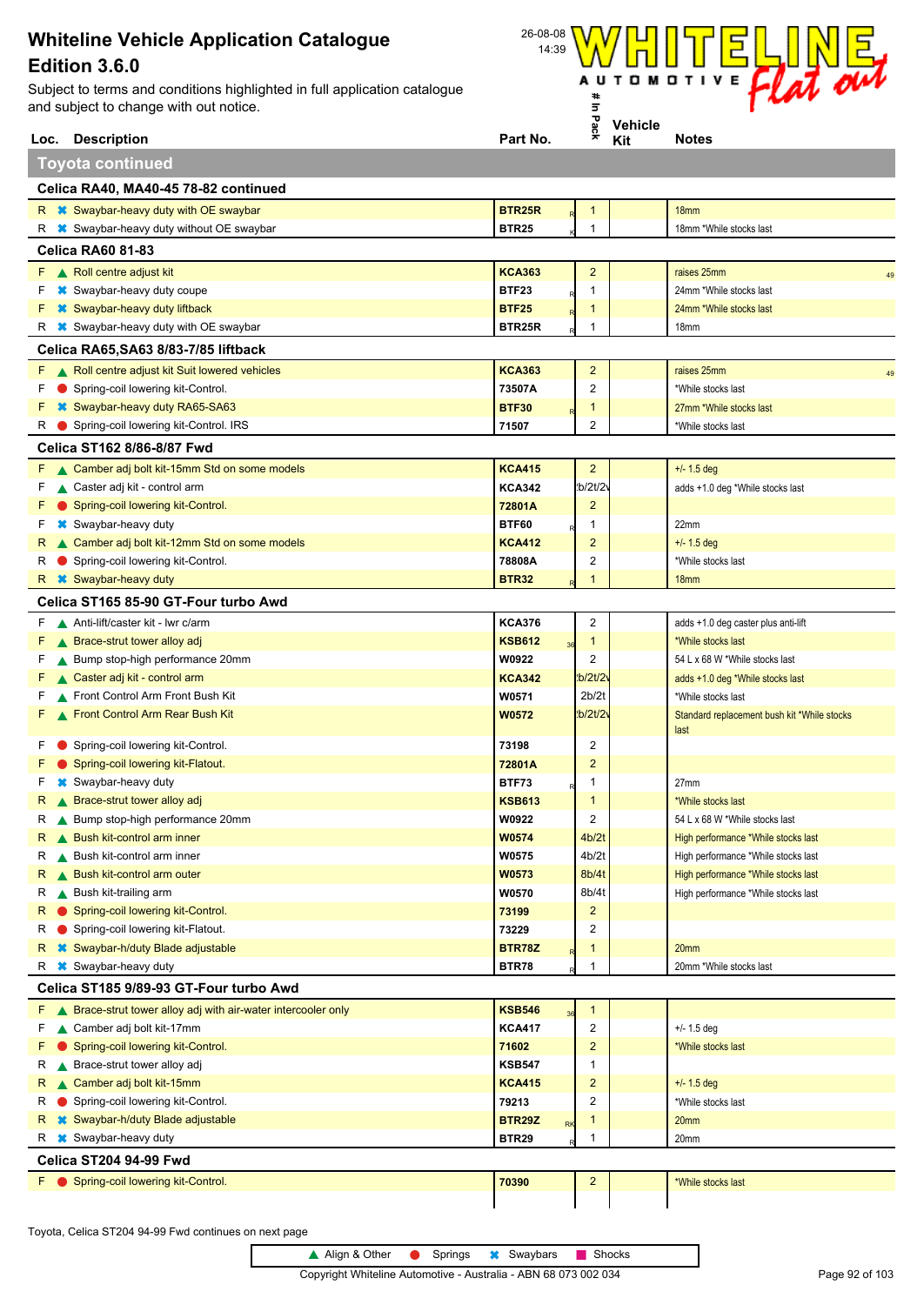Subject to terms and conditions highlighted in full application catalogue and subject to change with out notice.



|        | Loc. Description                                                         | Part No.               |    | ×.                      | Kit | <b>Notes</b>                                                |
|--------|--------------------------------------------------------------------------|------------------------|----|-------------------------|-----|-------------------------------------------------------------|
|        | <b>Toyota continued</b>                                                  |                        |    |                         |     |                                                             |
|        | Celica ST204 94-99 Fwd                                                   |                        |    |                         |     |                                                             |
|        | $F \times$ Swaybar-heavy duty                                            | <b>BTF78</b>           |    | 1                       |     | 22mm *While stocks last                                     |
| R      | Spring-coil lowering kit-Control.                                        | 78808A                 |    | $\overline{c}$          |     | *While stocks last                                          |
| R      | <b>*</b> Swaybar-h/duty Blade adjustable                                 | BTR82Z                 |    | 1                       |     | 20mm                                                        |
|        | <b>Celica ST205 94-97 Awd</b>                                            |                        |    |                         |     |                                                             |
|        | R <b>*</b> Swaybar-h/duty Blade adjustable                               | <b>BTR29Z</b>          | RK | $\mathbf{1}$            |     | 20 <sub>mm</sub>                                            |
|        | R <b>*</b> Swaybar-heavy duty                                            | <b>BTR29</b>           |    | 1                       |     | 20mm                                                        |
|        | Celica ZZT231 11/99 on Fwd                                               |                        |    |                         |     |                                                             |
|        | F Anti-lift/caster kit                                                   | <b>KCA369</b>          |    | $\overline{c}$          |     | adds +0.5 deg caster plus anti-lift *While stocks<br>last   |
| F      | ▲ Brace-lower control arm                                                | <b>KSB707</b>          | 37 | 1                       |     | alloy 2 point *While stocks last                            |
| F      | Brace-strut tower alloy adj                                              | <b>KSB522</b>          | 36 | 1                       |     | *While stocks last                                          |
| F      | ▲ Camber adj bolt kit-15mm                                               | <b>KCA415</b>          |    | 2                       |     | $+/- 1.5$ deg                                               |
| F      | Spring-coil lowering kit-Control.                                        | 73173                  |    | $\overline{2}$          |     | *While stocks last                                          |
| F      | Spring-coil lowering kit-Flatout.                                        | 73177                  |    | 2                       |     | *While stocks last                                          |
| F      | <b>*</b> Swaybar-h/duty Blade adjustable                                 | <b>BTF72Z</b>          |    | -1                      |     | 24mm                                                        |
| F      | <b>*</b> Swaybar-heavy duty<br>Roll couple adjust kit                    | <b>BTF72</b>           |    | 1                       |     | 24mm *While stocks last                                     |
| R      |                                                                          | <b>KCA364</b>          |    | 6s                      |     | shortens 12mm-reduce rear nervousness<br>*While stocks last |
| R      | Spring-coil lowering kit-Control.<br>Spring-coil lowering kit-Flatout.   | 73174                  |    | 2<br>$\overline{2}$     |     | *While stocks last                                          |
| R<br>R | <b><sup>■</sup></b> Swaybar-h/duty Blade adjustable                      | 73178<br>BTR74Z        |    | 1                       |     | *While stocks last<br>20mm *While stocks last               |
| R.     | <b>*</b> Swaybar-heavy duty                                              | <b>BTR74</b>           |    | 1                       |     | 20mm *While stocks last                                     |
| R      | <b>*</b> Swaybar-X h/duty Blade adjustable                               | BTR74XZ                |    | 1                       |     | 22mm *While stocks last                                     |
|        | Celica RA23-28, TA22-23 71-78                                            |                        |    |                         |     |                                                             |
| F.     | Brace-strut tower alloy adj excl RA-TA22                                 | <b>KSB601</b>          |    | $\mathbf{1}$            |     |                                                             |
| F      | Roll centre adjust kit Suit lowered vehicles                             | <b>KCA363</b>          | 36 | 2                       |     | raises 25mm                                                 |
| F      | <b><sup>■</sup></b> Swaybar-h/duty Blade adjustable RA23-28, TA23 only   | <b>BTF25Z</b>          |    | 1                       |     | 49<br>24mm                                                  |
| F      | <sup>■</sup> Swaybar-heavy duty RA23-28, TA23 only                       | <b>BTF25</b>           |    | 1                       |     | 24mm *While stocks last                                     |
| F      | <b>*</b> Swaybar-heavy duty TA22 only                                    | <b>BTF10</b>           |    | 1                       |     | 22mm                                                        |
| К      | ▲ Panhard rod kit-adjustable RA series only                              | <b>KPR033</b>          |    | 1                       |     | off-car adjustable                                          |
| R      | ▲ Panhard rod kit-adjustable TA series only                              | <b>KPR032</b>          |    | $\mathbf{1}$            |     | off-car adjustable                                          |
| R      | <b><sup>■</sup></b> Swaybar-h/duty Blade adjustable                      | BTR17Z                 |    | 1                       |     | 18mm                                                        |
|        | R <b>*</b> Swaybar-heavy duty                                            | <b>BTR17</b>           |    | 1                       |     | 18mm *While stocks last                                     |
|        | Celica ST184 89-94 non-turbo                                             |                        |    |                         |     |                                                             |
|        | F Camber adj bolt kit-17mm                                               | <b>KCA417</b>          |    | 2                       |     | $+/- 1.5$ deg                                               |
| F      | Spring-coil lowering kit-Control.                                        | 71602                  |    | $\overline{2}$          |     | *While stocks last                                          |
| F      | <b>*</b> Swaybar-heavy duty                                              | <b>BTF62</b>           |    | 1                       |     | 27mm *While stocks last                                     |
| R.     | ▲ Brace-strut tower alloy adj                                            | <b>KSB547</b>          |    | $\mathbf{1}$            |     |                                                             |
| R      | Camber adj bolt kit-15mm                                                 | <b>KCA415</b>          |    | 2                       |     | $+/- 1.5$ deg                                               |
|        | R Spring-coil lowering kit-Control.                                      | 78808A<br><b>BTR62</b> |    | $\overline{c}$<br>1     |     | *While stocks last                                          |
|        | R <b>*</b> Swaybar-heavy duty<br>Corolla KE10-15 67-70 67-70 sedan coupe |                        |    |                         |     | 18mm *While stocks last                                     |
|        | F * Swaybar-heavy duty                                                   | BTF7                   |    | $\mathbf{1}$            |     | 22mm                                                        |
|        | R * Swaybar-heavy duty sedan coupe                                       | BTR7                   |    | $\mathbf{1}$            |     | 16mm *While stocks last                                     |
|        |                                                                          |                        |    |                         |     |                                                             |
|        | Corolla KE20-25 70-10/74 sedan coupe                                     |                        |    |                         |     |                                                             |
| R      | F * Swaybar-heavy duty<br>• Lowering block kit - 1 1/2-Control.          | BTF6<br><b>KLB80-1</b> |    | $\mathbf{1}$<br>2       |     | 16mm *While stocks last<br>*While stocks last               |
| R.     | C Lowering block kit - 2-Flatout.                                        | <b>KLB80-2</b>         |    | $\overline{\mathbf{c}}$ |     |                                                             |
|        | R U Bolt kit-lowering block                                              | <b>KU12</b>            |    | 4                       |     | 57 x 230 mm *While stocks last                              |
|        | Corolla KE30-55 11/74-10/81 excl wagon                                   |                        |    |                         |     |                                                             |
|        | F Spring-coil lowering kit-Control.                                      | 70045                  |    | $\overline{c}$          |     | *While stocks last                                          |
| F      | <b>*</b> Swaybar-heavy duty excl wagon                                   | <b>BTF17</b>           |    | 1                       |     | 20mm                                                        |
|        |                                                                          |                        |    |                         |     |                                                             |
|        |                                                                          |                        |    |                         |     |                                                             |

Toyota, Corolla KE30-55 11/74-10/81 excl wagon continues on next page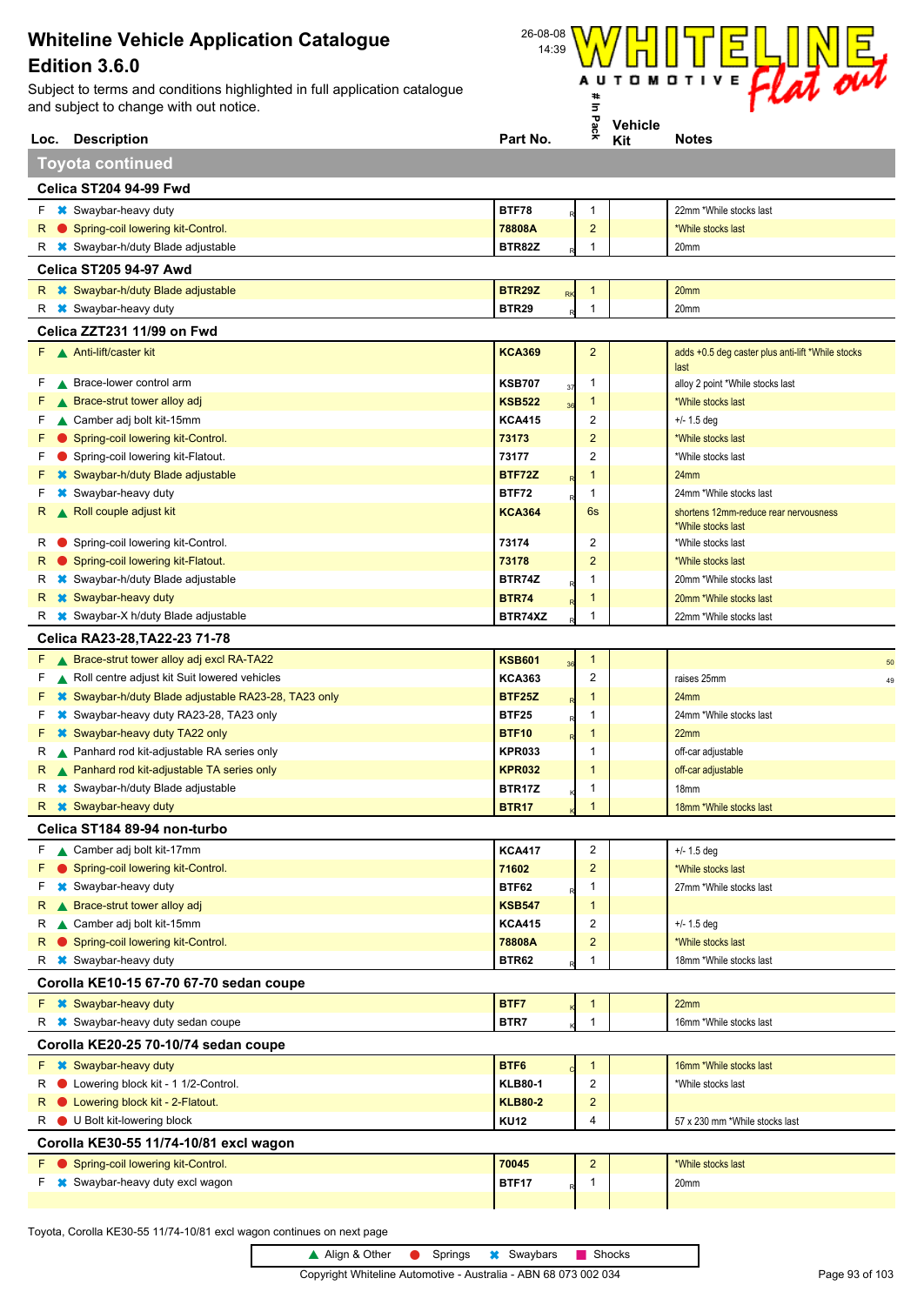Subject to terms and conditions highlighted in full application catalogue and subject to change with out notice.



|                                                  | Loc. Description                                                      | Part No.                |    | ×.                  | Kit | <b>Notes</b>                         |  |  |  |  |
|--------------------------------------------------|-----------------------------------------------------------------------|-------------------------|----|---------------------|-----|--------------------------------------|--|--|--|--|
|                                                  | <b>Toyota continued</b>                                               |                         |    |                     |     |                                      |  |  |  |  |
| Corolla KE30-55 11/74-10/81 excl wagon continued |                                                                       |                         |    |                     |     |                                      |  |  |  |  |
|                                                  | F <b>*</b> Swaybar-heavy duty wagon van                               | BTF6                    |    | $\mathbf 1$         |     | 16mm *While stocks last              |  |  |  |  |
| R                                                | Lowering block kit - 1 1/2-Control.                                   | <b>KLB80-1</b>          |    | $\boldsymbol{2}$    |     | *While stocks last                   |  |  |  |  |
| R                                                | C Lowering block kit - 2-Flatout.                                     | <b>KLB80-2</b>          |    | $\overline{c}$      |     |                                      |  |  |  |  |
| R                                                | U Bolt kit-lowering block                                             | KU12                    |    | 4                   |     | 57 x 230 mm *While stocks last       |  |  |  |  |
| R.                                               | <b>☀ Swaybar-heavy duty excl wagon</b>                                | BTR9                    |    | 1                   |     | 16 <sub>mm</sub>                     |  |  |  |  |
|                                                  | Corolla AE70 10/81-10/83 sedan                                        |                         |    |                     |     |                                      |  |  |  |  |
| F.                                               | Spring-coil lowering kit-Control.                                     | 70212                   |    | $\overline{c}$      |     | *While stocks last<br>65             |  |  |  |  |
| F                                                | <b>*</b> Swaybar-heavy duty                                           | <b>BTF27</b>            |    | $\mathbf 1$         |     | 24mm *While stocks last              |  |  |  |  |
| R                                                | Spring-coil lowering kit-Control.                                     | 70811                   |    | 2                   |     | *While stocks last                   |  |  |  |  |
| R.                                               | <b>*</b> Swaybar-heavy duty sedan with OE swaybar                     | BTR <sub>25R</sub>      |    | 1                   |     | 18 <sub>mm</sub>                     |  |  |  |  |
|                                                  | Corolla AE86 5/83-5/87 Sprinter Levin                                 |                         |    |                     |     |                                      |  |  |  |  |
| F.                                               | Brace-strut tower alloy adj                                           | <b>KSB519</b>           |    | $\mathbf{1}$        |     |                                      |  |  |  |  |
| F                                                | Roll centre adjust kit Suit lowered vehicles                          | <b>KCA363</b>           |    | $\overline{c}$      |     | raises 25mm<br>49                    |  |  |  |  |
| F                                                | Spring-coil lowering kit-Control.                                     | 71713                   |    | 2                   |     | *While stocks last                   |  |  |  |  |
| F                                                | <b>*</b> Swaybar-h/duty Blade adjustable                              | BTF35Z                  |    | 1                   |     | 24mm                                 |  |  |  |  |
| F                                                | <b>*</b> Swaybar-heavy duty                                           | <b>BTF35</b>            |    | -1                  |     | 24mm                                 |  |  |  |  |
| F                                                | <b>*</b> Swaybar-X heavy duty                                         | BTF35X                  |    | 1                   |     | 27mm *While stocks last              |  |  |  |  |
| R                                                | ▲ Panhard rod kit-adjustable                                          | <b>KPR010</b>           |    | -1                  |     | off-car adjustable                   |  |  |  |  |
| R                                                | ▲ Traction bracket - adjustable                                       | KTA111                  |    | $\overline{c}$      |     | increase rear squat and traction     |  |  |  |  |
| R                                                | Trailing arm-lower adjustable                                         | <b>KTA120</b>           |    | 2                   |     | on-car adjustable                    |  |  |  |  |
| к                                                | Trailing arm-upper adjustable                                         | <b>KTA110</b>           |    | $\overline{c}$<br>2 |     | on-car adjust pinion angle for squat |  |  |  |  |
| R                                                | Spring-coil lowering kit-Control.                                     | 71210                   |    |                     |     | *While stocks last                   |  |  |  |  |
| R                                                | <b>*</b> Swaybar-h/duty Blade adjustable                              | <b>BTR25Z</b><br>BTR25R |    | 1<br>1              |     | 18 <sub>mm</sub>                     |  |  |  |  |
| R                                                | <b>*</b> Swaybar-heavy duty<br>Corolla AE82 10/84-89 1.6 inc twin cam |                         |    |                     |     | 18mm                                 |  |  |  |  |
| F.                                               | Brace-strut tower alloy adj                                           | <b>KSB533</b>           |    | $\mathbf{1}$        |     |                                      |  |  |  |  |
| F                                                | Caster adj kit - control arm                                          | <b>KCA318</b>           |    | $\overline{c}$      |     | adds +0.75 deg *While stocks last    |  |  |  |  |
| F                                                | Spring-coil lowering kit-Control. excl Twin cam                       | 72409A                  |    | $\overline{2}$      |     | *While stocks last                   |  |  |  |  |
| F                                                | Spring-coil lowering kit-Control. Twin cam                            | 70389                   |    | 2                   |     | *While stocks last                   |  |  |  |  |
| F                                                | <b>■ Swaybar-heavy duty with OE swaybar</b>                           | <b>BTF65</b>            |    | $\mathbf 1$         |     | 22mm                                 |  |  |  |  |
| F                                                | <b></b> Swaybar-heavy duty without OE swaybar                         | <b>BTF70</b>            |    | 1                   |     | 22mm *While stocks last              |  |  |  |  |
| R                                                | ▲ Brace-strut tower alloy adj                                         | <b>KSB540</b>           |    | $\mathbf 1$         |     | *While stocks last                   |  |  |  |  |
| R                                                | ▲ Camber adj bolt kit-12mm                                            | <b>KCA412</b>           |    | $\overline{2}$      |     | $+/- 1.5$ deg                        |  |  |  |  |
| R                                                | Spring-coil lowering kit-Control.                                     | 78606                   |    | $\overline{c}$      |     | *While stocks last                   |  |  |  |  |
| R                                                | <b><sup>■</sup></b> Swaybar-h/duty Blade adjustable                   | BTR65Z                  |    | $\mathbf{1}$        |     | 20mm                                 |  |  |  |  |
| R.                                               | <b>*</b> Swaybar-heavy duty                                           | <b>BTR65</b>            |    | $\mathbf{1}$        |     | 18mm *While stocks last              |  |  |  |  |
|                                                  | Corolla AE90,92,93 2/89-2/94                                          |                         |    |                     |     |                                      |  |  |  |  |
| F.                                               | ▲ Brace-strut tower alloy adj incl 20v 4AGE                           | <b>KSB582</b>           | 36 | $\mathbf{1}$        |     |                                      |  |  |  |  |
| F                                                | ▲ Camber adj bolt kit-15mm                                            | <b>KCA415</b>           |    | $\overline{2}$      |     | $+/- 1.5$ deg                        |  |  |  |  |
| F                                                | ▲ Caster adj kit - control arm                                        | <b>KCA340</b>           |    | 2                   |     | adds +0.75 deg *While stocks last    |  |  |  |  |
| F                                                | Spring-coil lowering kit-Control.                                     | 70389                   |    | $\overline{c}$      |     | *While stocks last                   |  |  |  |  |
| F                                                | <b><sup>■</sup></b> Swaybar-h/duty Blade adjustable with OE swaybar   | BTF75Z                  |    | $\mathbf 1$         |     | 24mm                                 |  |  |  |  |
| F                                                | <b>■ Swaybar-heavy duty with OE swaybar</b>                           | <b>BTF75</b>            |    | -1                  |     | 24mm *While stocks last              |  |  |  |  |
| F                                                | Swaybar-heavy duty without OE swaybar                                 | <b>BTF77</b>            |    | $\mathbf 1$         |     | 24mm *While stocks last              |  |  |  |  |
| R                                                | Brace-strut tower alloy adj hatchback only                            | KSB517                  |    | -1                  |     |                                      |  |  |  |  |
| R                                                | Camber adj bolt kit-12mm                                              | <b>KCA412</b>           |    | $\overline{2}$      |     | $+/- 1.5$ deg                        |  |  |  |  |
| R                                                | Spring-coil lowering kit-Control.                                     | 78808A                  |    | $\overline{c}$      |     | *While stocks last                   |  |  |  |  |
| R                                                | <b><sup>■</sup></b> Swaybar-h/duty Blade adjustable                   | BTR31Z                  |    | -1                  |     | 20mm                                 |  |  |  |  |
| R                                                | <b>*</b> Swaybar-heavy duty                                           | <b>BTR31</b>            |    | 1                   |     | 18 <sub>mm</sub>                     |  |  |  |  |
|                                                  | Corolla AE101,102,112 94-11/01                                        |                         |    |                     |     |                                      |  |  |  |  |
|                                                  | $F \wedge$ Brace-strut tower alloy adj                                | KSB583                  | 36 | $\mathbf{1}$        |     |                                      |  |  |  |  |
|                                                  |                                                                       |                         |    |                     |     |                                      |  |  |  |  |
|                                                  |                                                                       |                         |    |                     |     |                                      |  |  |  |  |

Toyota, Corolla AE101,102,112 94-11/01 continues on next page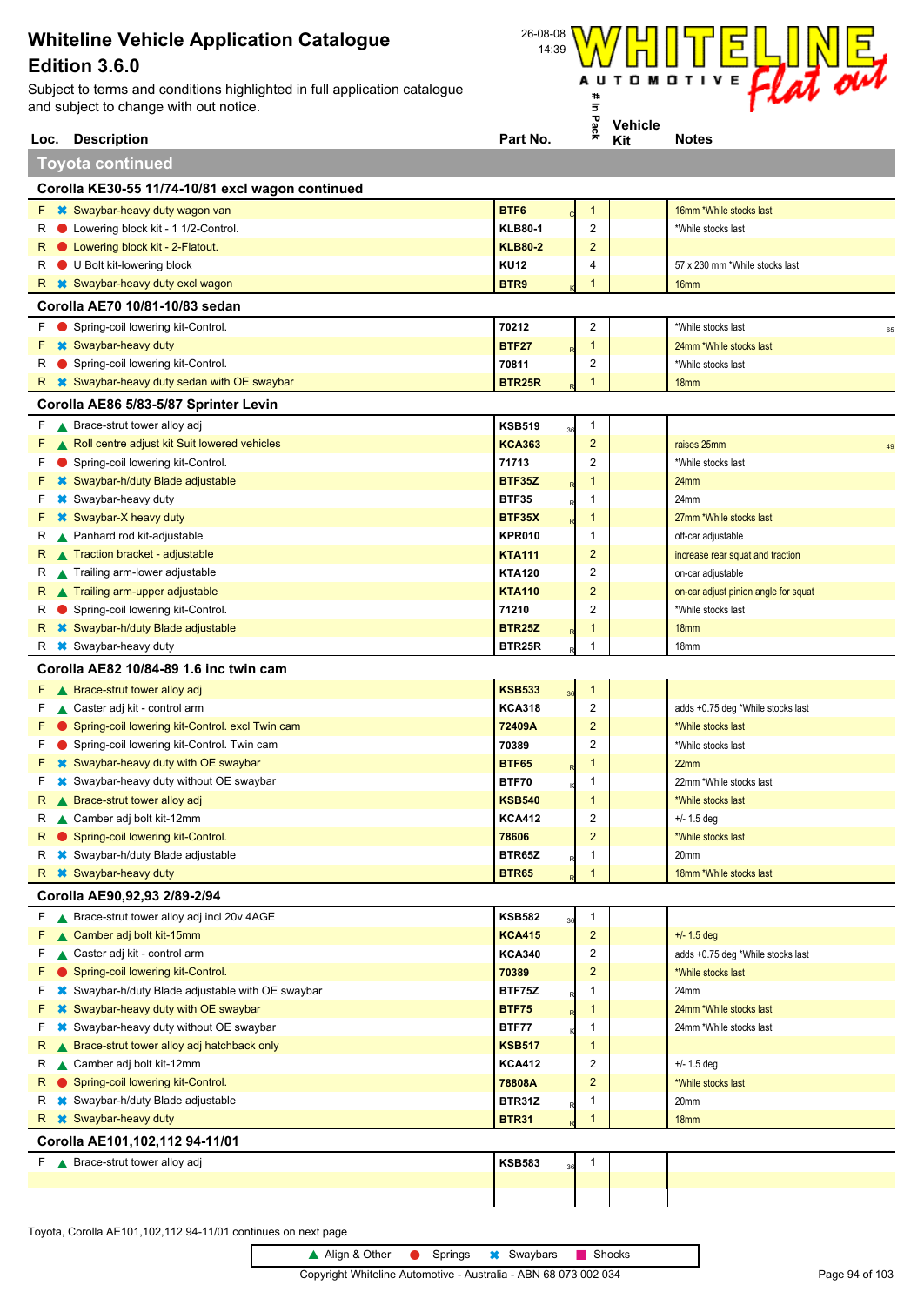

|                                          | Loc. Description                                                        | Part No.                     | ⋇                            | Kit | <b>Notes</b>                                |  |  |  |  |
|------------------------------------------|-------------------------------------------------------------------------|------------------------------|------------------------------|-----|---------------------------------------------|--|--|--|--|
|                                          | <b>Toyota continued</b>                                                 |                              |                              |     |                                             |  |  |  |  |
| Corolla AE101,102,112 94-11/01 continued |                                                                         |                              |                              |     |                                             |  |  |  |  |
|                                          | $F \wedge$ Camber adj bolt kit-15mm                                     | <b>KCA415</b>                | $\overline{2}$               |     | $+/- 1.5$ deg                               |  |  |  |  |
| F                                        | ▲ Caster adj kit - control arm to 7/95 with horiz mount                 | <b>KCA340</b>                | 2                            |     | adds +0.75 deg *While stocks last           |  |  |  |  |
| F                                        | Spring-coil lowering kit-Control.                                       | 70389                        | $\overline{2}$               |     | *While stocks last                          |  |  |  |  |
| R                                        | ▲ Camber adj bolt kit-12mm                                              | <b>KCA412</b>                | 2                            |     | $+/- 1.5$ deg                               |  |  |  |  |
| R                                        | Spring-coil lowering kit-Control.                                       | 70416                        | $\overline{2}$               |     | *While stocks last                          |  |  |  |  |
| R                                        | <b>*</b> Swaybar-h/duty Blade adjustable                                | BTR71Z                       | 1                            |     | 18mm *While stocks last                     |  |  |  |  |
| R                                        | <b>*</b> Swaybar-heavy duty                                             | <b>BTR71</b>                 | $\mathbf{1}$                 |     | 18mm                                        |  |  |  |  |
| R                                        | <b>☀</b> Swaybar-X h/duty Blade adjustable                              | BTR71XZ                      | 1                            |     | 20mm *While stocks last                     |  |  |  |  |
|                                          | Corolla AE110-112 5/99-11/01                                            |                              |                              |     |                                             |  |  |  |  |
| F.                                       | ▲ Brace-strut tower alloy adj                                           | <b>KSB583</b><br>36          | $\mathbf{1}$                 |     |                                             |  |  |  |  |
| F                                        | Camber adj bolt kit-15mm                                                | <b>KCA415</b>                | $\overline{c}$               |     | $+/- 1.5$ deg                               |  |  |  |  |
| F                                        | Spring-coil lowering kit-Control.                                       | 83107                        | $\overline{c}$               |     | *While stocks last                          |  |  |  |  |
| F                                        | <b>*</b> Swaybar-heavy duty with OE swaybar                             | <b>BTF82</b>                 | 1                            |     | 22mm *While stocks last                     |  |  |  |  |
| R                                        | Camber adj bolt kit-12mm                                                | <b>KCA412</b>                | $\overline{c}$               |     | $+/- 1.5$ deg                               |  |  |  |  |
| R                                        | Spring-coil lowering kit-Control.                                       | 83108<br><b>BTR71Z</b>       | 2<br>-1                      |     | *While stocks last                          |  |  |  |  |
| R<br>R                                   | <b>*</b> Swaybar-h/duty Blade adjustable<br><b>*</b> Swaybar-heavy duty | <b>BTR71</b>                 | 1                            |     | 18mm *While stocks last<br>18 <sub>mm</sub> |  |  |  |  |
| R                                        | <b>*</b> Swaybar-X h/duty Blade adjustable                              | BTR71XZ                      | $\mathbf{1}$                 |     | 20mm *While stocks last                     |  |  |  |  |
|                                          |                                                                         |                              |                              |     |                                             |  |  |  |  |
|                                          | Corolla ZE120 series 08/00-06                                           |                              |                              |     |                                             |  |  |  |  |
| F.                                       | ▲ Brace-strut tower alloy adj                                           | <b>KSB603</b><br>3(          | 1                            |     |                                             |  |  |  |  |
| F<br>F                                   | ▲ Camber adj bolt kit-15mm<br>Spring-coil lowering kit-Control.         | <b>KCA415</b><br>73205       | $\overline{2}$<br>2          |     | $+/- 1.5$ deg                               |  |  |  |  |
| F                                        | <b><sup>■</sup></b> Swaybar-h/duty Blade adjustable excl ZZE123         | <b>BTF72Z</b>                | $\mathbf{1}$                 |     | 24 <sub>mm</sub>                            |  |  |  |  |
| F                                        | <b><sup>■</sup></b> Swaybar-h/duty Blade adjustable ZZE123 only         | <b>BTF85Z</b>                | 1                            |     | 24mm                                        |  |  |  |  |
| F                                        | <b>■ Swaybar-heavy duty excl ZZE123</b>                                 | <b>BTF72</b>                 | $\mathbf{1}$                 |     | 24mm *While stocks last                     |  |  |  |  |
| F                                        | <b><sup>■</sup></b> Swaybar-heavy duty ZZE123 only                      | <b>BTF85</b>                 | 1                            |     | 24mm *While stocks last                     |  |  |  |  |
| R                                        | Spring-coil lowering kit-Control. excl wagon                            | 73206                        | $\overline{2}$               |     |                                             |  |  |  |  |
| R                                        | <b>*</b> Swaybar-heavy duty                                             | <b>BTR77</b>                 | 1                            |     | 22mm                                        |  |  |  |  |
|                                          | Corona MKII MX10,13,22,23 72-77                                         |                              |                              |     |                                             |  |  |  |  |
|                                          | $F \times$ Swaybar-heavy duty                                           | <b>BTF18</b>                 | $\mathbf{1}$                 |     | 22mm *While stocks last                     |  |  |  |  |
| R                                        | <b>*</b> Swaybar-heavy duty                                             | <b>BTR66</b>                 | 1                            |     | 18mm *While stocks last                     |  |  |  |  |
|                                          | Corona RT118 74-79 wagon                                                |                              |                              |     |                                             |  |  |  |  |
|                                          | R C Lowering block kit - 1 1/2-Control. wagon                           | <b>KLB80-1</b>               | $\overline{2}$               |     | *While stocks last                          |  |  |  |  |
| R.                                       | C Lowering block kit - 2-Flatout. wagon                                 | <b>KLB80-2</b>               | $\overline{c}$               |     |                                             |  |  |  |  |
| R                                        | U Bolt kit-lowering block                                               | <b>KU12</b>                  | 4                            |     | 57 x 230 mm *While stocks last              |  |  |  |  |
|                                          | R <b>*</b> Swaybar-heavy duty sedan                                     | BTR8                         | 1                            |     | 16mm *While stocks last                     |  |  |  |  |
|                                          | Corona XT130-131 10/79-8/83 wagon                                       |                              |                              |     |                                             |  |  |  |  |
|                                          | F <b>*</b> Swaybar-heavy duty                                           | <b>BTF25</b>                 | $\mathbf{1}$                 |     | 24mm *While stocks last                     |  |  |  |  |
| R                                        | • Lowering block kit - 1 1/2-Control. wagon                             | <b>KLB80-1</b>               | $\overline{c}$               |     | *While stocks last                          |  |  |  |  |
| R                                        | • Lowering block kit - 2-Flatout. wagon                                 | <b>KLB80-2</b>               | $\overline{2}$               |     |                                             |  |  |  |  |
| R                                        | U Bolt kit-lowering block                                               | <b>KU12</b>                  | 4                            |     | 57 x 230 mm *While stocks last              |  |  |  |  |
|                                          | R <b>*</b> Swaybar-heavy duty sedan                                     | <b>BTR25</b>                 | 1                            |     | 18mm *While stocks last                     |  |  |  |  |
|                                          | Corona ST141 8/83-4/87 sedan wagon                                      |                              |                              |     |                                             |  |  |  |  |
|                                          | F <b>*</b> Swaybar-heavy duty                                           | <b>BTF23</b>                 | 1                            |     | 24mm *While stocks last                     |  |  |  |  |
|                                          | R <b>*</b> Swaybar-heavy duty                                           | BTR25R                       | $\mathbf{1}$                 |     | 18 <sub>mm</sub>                            |  |  |  |  |
|                                          | Cressida MX62-73-83 2/81-2/90                                           |                              |                              |     |                                             |  |  |  |  |
|                                          |                                                                         |                              |                              |     |                                             |  |  |  |  |
|                                          | R <b>*</b> Swaybar-heavy duty MX73                                      | <b>BTR59</b><br><b>BTR30</b> | $\mathbf{1}$<br>$\mathbf{1}$ |     | 16mm *While stocks last                     |  |  |  |  |
|                                          | R <b>*</b> Swaybar-heavy duty MX83                                      |                              |                              |     | 16 <sub>mm</sub>                            |  |  |  |  |
|                                          | Echo 10/99 on                                                           |                              |                              |     |                                             |  |  |  |  |
|                                          | F Camber adj bolt kit-14mm                                              | <b>KCA414</b>                | $\overline{c}$               |     | $+/- 1.5$ deg                               |  |  |  |  |
|                                          |                                                                         |                              |                              |     |                                             |  |  |  |  |
|                                          |                                                                         |                              |                              |     |                                             |  |  |  |  |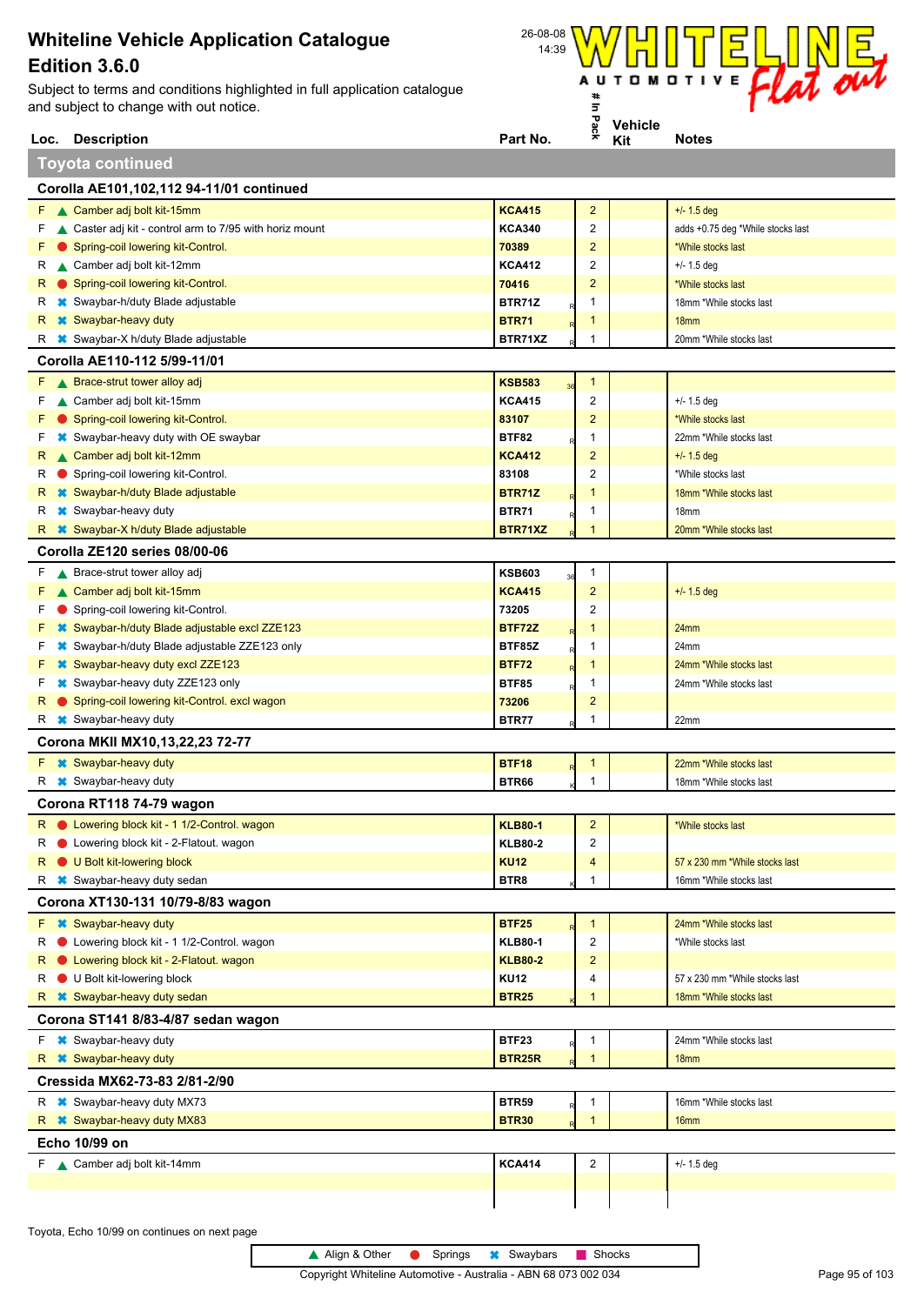Subject to terms and conditions highlighted in full application catalogue and subject to change with out notice.



|                         | Loc. Description                                                   | Part No.                  | ⋇              | Kit | <b>Notes</b>                          |  |  |  |  |  |
|-------------------------|--------------------------------------------------------------------|---------------------------|----------------|-----|---------------------------------------|--|--|--|--|--|
|                         | <b>Toyota continued</b>                                            |                           |                |     |                                       |  |  |  |  |  |
| Echo 10/99 on continued |                                                                    |                           |                |     |                                       |  |  |  |  |  |
| F.                      | Spring-coil lowering kit-Control.                                  | 73148                     | $\overline{2}$ |     | *While stocks last                    |  |  |  |  |  |
| R                       | Spring-coil lowering kit-Control.                                  | 73149                     | $\overline{2}$ |     | *While stocks last                    |  |  |  |  |  |
| R.                      | <b>*</b> Swaybar-heavy duty                                        | <b>BTR76</b>              | 1              |     | 22mm                                  |  |  |  |  |  |
|                         | Hiace L-YH100-125 series 8/85-04                                   |                           |                |     |                                       |  |  |  |  |  |
| F                       | <b>*</b> Swaybar-heavy duty                                        | <b>BTF32</b>              | $\mathbf{1}$   |     | 30mm *While stocks last               |  |  |  |  |  |
| R                       | • Lowering block kit - 1 1/2-Control.                              | <b>KLB83-1</b>            | $\overline{2}$ |     | *While stocks last                    |  |  |  |  |  |
| R                       | Lowering block kit - 2-Flatout.                                    | <b>KLB83-2</b>            | $\overline{2}$ |     |                                       |  |  |  |  |  |
| R                       | U Bolt kit-lowering block                                          | <b>KU13</b>               | $\overline{4}$ |     | 73 x 240 mm                           |  |  |  |  |  |
| R                       | <b>*</b> Swaybar-heavy duty                                        | BTR <sub>3</sub>          | 1              |     | 22mm *While stocks last               |  |  |  |  |  |
|                         | Hilux 2WD L-R-N85-90 series 8/88-95                                |                           |                |     |                                       |  |  |  |  |  |
|                         | F <b>*</b> Swaybar-heavy duty                                      | <b>BTF64</b>              | $\mathbf 1$    |     | 24mm *While stocks last               |  |  |  |  |  |
| R                       | • Lowering block kit - 1 1/2-Control.                              | <b>KLB74-1</b>            | $\overline{2}$ |     |                                       |  |  |  |  |  |
| R                       | • Lowering block kit - 2-Flatout.                                  | <b>KLB74-2</b>            | $\overline{2}$ |     |                                       |  |  |  |  |  |
| R                       | U Bolt kit-lowering block                                          | <b>KU13</b>               | 4              |     | 73 x 240 mm                           |  |  |  |  |  |
|                         | R <b>*</b> Swaybar-heavy duty                                      | <b>BTR61</b>              | 1              |     | 18mm *While stocks last               |  |  |  |  |  |
|                         | <b>Hilux 2WD L-R-YN95 series 2/95-04</b>                           |                           |                |     |                                       |  |  |  |  |  |
| R                       | Colowering block kit - 1 1/2-Control.                              | <b>KLB74-1</b>            | $\overline{2}$ |     |                                       |  |  |  |  |  |
| R.                      | • Lowering block kit - 2-Flatout.                                  | <b>KLB74-2</b>            | $\overline{2}$ |     |                                       |  |  |  |  |  |
| R                       | U Bolt kit-lowering block                                          | <b>KU13</b>               | 4              |     | 73 x 240 mm                           |  |  |  |  |  |
| R.                      | <b>*</b> Swaybar-heavy duty                                        | <b>BTR63</b>              | 1              |     | 18mm *While stocks last               |  |  |  |  |  |
| R                       | <b>*</b> Swaybar-X heavy duty                                      | BTR63X                    | $\mathbf{1}$   |     | 22mm *While stocks last               |  |  |  |  |  |
|                         | <b>Hilux 4WD L-RZN167-174 series 96-04</b>                         |                           |                |     |                                       |  |  |  |  |  |
|                         | F <b>*</b> Swaybar-heavy duty                                      | <b>BTF68</b>              | 1              |     | 27mm *While stocks last               |  |  |  |  |  |
| R                       | <b>*</b> Swaybar-X heavy duty                                      | BTR69X                    | 1              |     | 20mm *While stocks last               |  |  |  |  |  |
|                         | Hilux 4WD L-YN110-111 series 8/88-95                               |                           |                |     |                                       |  |  |  |  |  |
|                         | F * Swaybar-heavy duty diesel                                      | <b>BTF36</b>              | $\mathbf{1}$   |     | 24mm *While stocks last               |  |  |  |  |  |
|                         | Landcruiser 60 series FJ/HJ60,61,62 8/80-90                        |                           |                |     |                                       |  |  |  |  |  |
| F.                      | <sup>■</sup> Swaybar-heavy duty 85-90 with OE bars-XOS suit Sahara | <b>BTF45</b>              | 1              |     | 24mm *While stocks last               |  |  |  |  |  |
| F                       | <b><sup>■</sup></b> Swaybar-heavy duty without front swaybar       | <b>BTF42</b>              | $\mathbf{1}$   |     | 24mm                                  |  |  |  |  |  |
| R                       | <sup>■</sup> Swaybar-heavy duty 80-85 without OE swaybar           | <b>BTR42</b>              | 1              |     | 18mm *While stocks last               |  |  |  |  |  |
| R                       | <sup>■</sup> Swaybar-heavy duty 85-90 with OE bars-XOS suit Sahara | <b>BTR44</b>              | -1             |     | 27mm *While stocks last               |  |  |  |  |  |
| R                       | <b></b> Swaybar-heavy duty 85-90 with OE swaybar                   | <b>BTR58</b>              | $\mathbf{1}$   |     | 22mm *While stocks last               |  |  |  |  |  |
|                         | Landcruiser 75 series BJ/FJ/HJ75 11/84-96                          |                           |                |     |                                       |  |  |  |  |  |
|                         | <b>F *</b> Swaybar-heavy duty Basic without OE swaybar             | <b>BTF43</b>              | 1              |     | 24mm *While stocks last               |  |  |  |  |  |
| F                       | <b><sup>■</sup></b> Swaybar-heavy duty Deluxe with OE swaybar      | <b>BTF33</b>              | $\mathbf{1}$   |     | 24mm *While stocks last               |  |  |  |  |  |
| R                       | <b>*</b> Swaybar-heavy duty                                        | <b>BTR43</b>              | 1              |     | 22mm *While stocks last               |  |  |  |  |  |
|                         | Landcruiser 78 series HZJ78 96-99 Troop                            |                           |                |     |                                       |  |  |  |  |  |
|                         | R <b>*</b> Swaybar-heavy duty                                      | <b>BTR43</b>              | 1              |     | 22mm *While stocks last               |  |  |  |  |  |
|                         | Landcruiser 79 series HZJ79 10/99-04 cab-chassis                   |                           |                |     |                                       |  |  |  |  |  |
|                         | F <b>A</b> Panhard rod kit-adjustable                              | <b>KPR018</b>             | $\mathbf{1}$   |     | off-car adjustable *While stocks last |  |  |  |  |  |
|                         | R <b>*</b> Swaybar-heavy duty                                      | <b>BTR75</b>              | $\mathbf{1}$   |     | 27mm                                  |  |  |  |  |  |
|                         | Landcruiser 80 series FJ/HDJ80 & HZL80 90-98                       |                           |                |     |                                       |  |  |  |  |  |
|                         | F <b>A</b> Panhard rod kit-adjustable                              | <b>KPR007</b>             | $\mathbf{1}$   |     | off-car adjustable                    |  |  |  |  |  |
| F                       | ▲ Steering damper fitting bracket                                  | <b>KL10</b>               | 1              |     | Included in KPR004 *While stocks last |  |  |  |  |  |
| F                       | <b>■ Swaybar-heavy duty 90-92 with coil spring susp</b>            | <b>BTF57</b><br><b>RK</b> | $\mathbf{1}$   |     | 30mm                                  |  |  |  |  |  |
| F                       | <b>*</b> Swaybar-heavy duty 93-98                                  | <b>BTF66</b>              | 1              |     | 30mm                                  |  |  |  |  |  |
| F                       | <b>*</b> Swaybar-X heavy duty 93-98                                | <b>BTF66X</b>             | $\mathbf{1}$   |     | 32mm                                  |  |  |  |  |  |
| R                       | ▲ Panhard rod kit-adjustable                                       | <b>KPR008</b>             | $\mathbf{1}$   |     | off-car adjustable                    |  |  |  |  |  |
| R                       | <b>*</b> Swaybar-heavy duty 90-92 with coil spring susp            | <b>BTR57</b><br>RK        | $\mathbf{1}$   |     | 27mm                                  |  |  |  |  |  |
|                         |                                                                    |                           |                |     |                                       |  |  |  |  |  |
|                         |                                                                    |                           |                |     |                                       |  |  |  |  |  |

Toyota, Landcruiser 80 series FJ/HDJ80 & HZL80 90-98 continues on next page

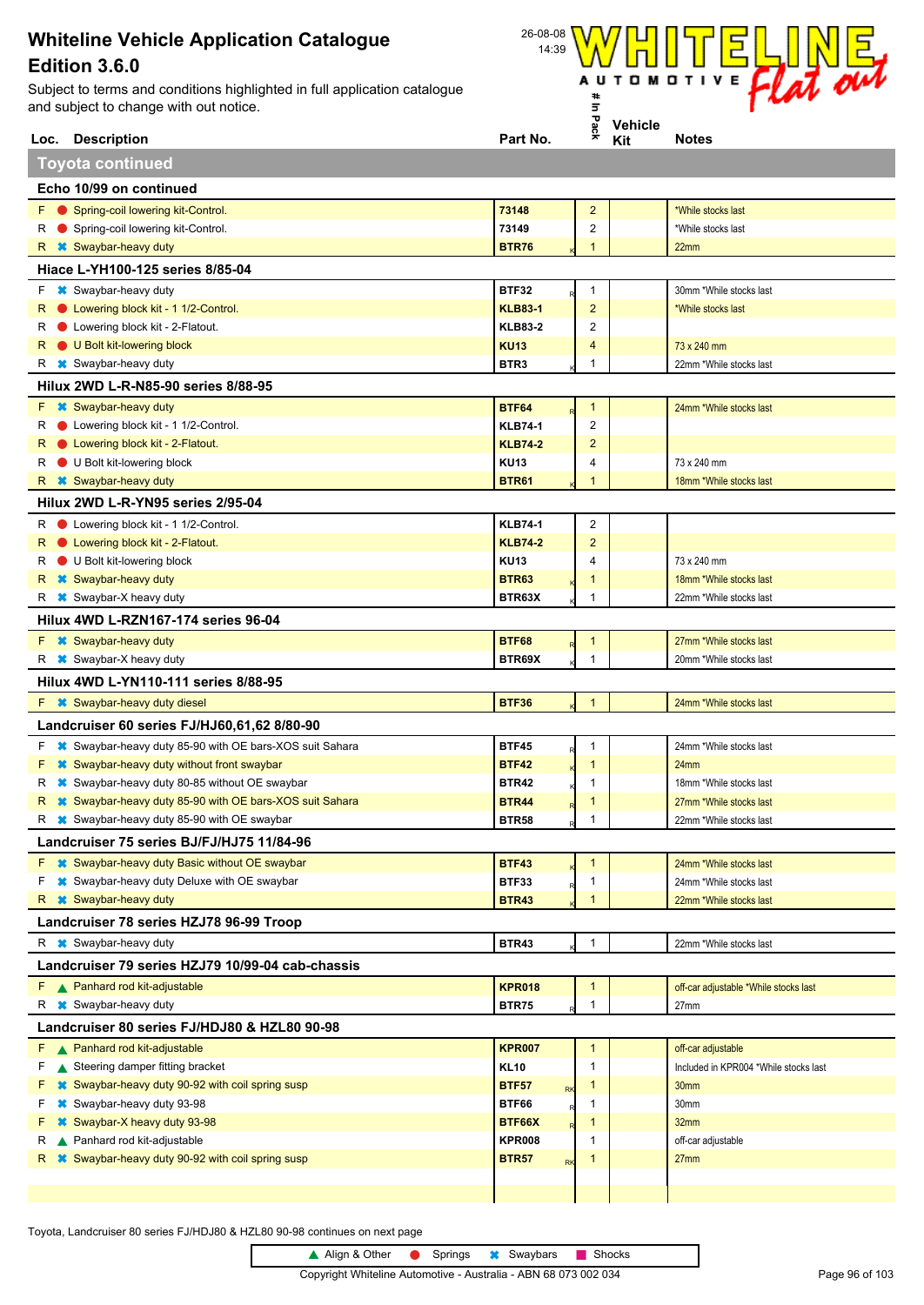Subject to terms and conditions highlighted in full application catalogue and subject to change with out notice.



| Loc. | <b>Description</b>                                     | Part No.                   | ⋇ | Kit | <b>Notes</b>       |
|------|--------------------------------------------------------|----------------------------|---|-----|--------------------|
|      | <b>Toyota continued</b>                                |                            |   |     |                    |
|      | Landcruiser 80 series FJ/HDJ80 & HZL80 90-98 continued |                            |   |     |                    |
| R    | <b>*</b> Swaybar-heavy duty 93-98                      | <b>BTR46</b><br>RK         |   |     | 27 <sub>mm</sub>   |
|      | R * Swaybar-X heavy duty 93-98                         | <b>BTR46X</b><br><b>RK</b> |   |     | 30 <sub>mm</sub>   |
|      | Landcruiser 100,105 series 3/98-04                     |                            |   |     |                    |
| F.   | ▲ Panhard rod kit-adjustable with solid front axle     | <b>KPR007</b>              |   |     | off-car adjustable |
| F.   | <b>*</b> Swaybar-heavy duty with IFS torsion bar       | <b>BTF47</b>               |   |     | 30 <sub>mm</sub>   |
| F    | <b>■ Swaybar-heavy duty with solid front axle</b>      | <b>BTF66</b>               |   |     | 30mm               |
| F.   | <b></b> Swaybar-X heavy duty with IFS torsion bar      | <b>BTF47X</b>              |   |     | 32mm               |
| F    | Swaybar-X heavy duty with solid front axle             | BTF66X                     |   |     | 32mm               |
| R.   | ▲ Panhard rod kit-adjustable                           | <b>KPR008</b>              |   |     | off-car adjustable |
| R    | <b></b> Swaybar-heavy duty with IFS torsion bar        | BTR73                      |   |     | 27 <sub>mm</sub>   |
| R.   | <b></b> Swaybar-heavy duty with solid front axle       | <b>BTR46</b><br>RK         |   |     | 27 <sub>mm</sub>   |

R **\*** Swaybar-X heavy duty with IFS torsion bar **BTR73X** RK 1 30mm R **Consumer-X** Swaybar-X heavy duty with solid front axle **BTR46X** RK 1 30mm **Lite Ace C-K-YM20-36 series 80-92** R C Lowering block kit - 1 1/2-Control. **KLB40-1 KLB40-1** 2 **KLB40-1 While stocks last R ● Lowering block kit - 2-Flatout. KLB40-2 KLB40-2 2 <sup>\*</sup>While stocks last** 

R **\*** Swaybar-h/duty Blade adjustable **BTR64Z** R 1 18mm

| U bolt kit-lowering block<br>R (           | <b>KU11</b>         |            |  | 70 x 230 mm *While stocks last |  |  |
|--------------------------------------------|---------------------|------------|--|--------------------------------|--|--|
| MR2 AW11 11/87-12/89                       |                     |            |  |                                |  |  |
| Spring-coil lowering kit-Control.<br>F (   | 80337               | $\Omega$   |  | *While stocks last             |  |  |
| $F \times$ Swaybar-h/duty Blade adjustable | BTF20Z<br><b>RK</b> |            |  | 20 <sub>mm</sub>               |  |  |
| $F \times$ Swaybar-heavy duty              | <b>BTF20</b>        |            |  | 20mm *While stocks last        |  |  |
| Spring-coil lowering kit-Control.<br>R (   | 80354               | $\sqrt{2}$ |  | *While stocks last             |  |  |

| R $\bullet\hspace{-.15cm}\bullet\hspace{-.15cm}\bullet$ Swaybar-heavy duty | <b>BTR64</b>  |                |  | 16mm *While stocks last |  |  |  |  |
|----------------------------------------------------------------------------|---------------|----------------|--|-------------------------|--|--|--|--|
| MR2 SW20 3/90-99                                                           |               |                |  |                         |  |  |  |  |
| F A Camber adj bolt kit-15mm Std on some models                            | <b>KCA415</b> | $\overline{2}$ |  | $+/- 1.5$ deg           |  |  |  |  |
| Spring-coil lowering kit-Control.<br>F 1                                   | 80343         | 2              |  | *While stocks last      |  |  |  |  |
| <b>F</b> * Swaybar-h/duty Blade adjustable                                 | <b>BTF24Z</b> |                |  | 20mm                    |  |  |  |  |
| R Camber adj bolt kit-15mm Std on some models                              | <b>KCA415</b> |                |  | $+/- 1.5$ deg           |  |  |  |  |
| R Spring-coil lowering kit-Control.                                        | 80391         | $\overline{2}$ |  | *While stocks last      |  |  |  |  |
| R * Swaybar-h/duty Blade adjustable                                        | <b>BTR28Z</b> |                |  | 20mm                    |  |  |  |  |
| R <b>*</b> Swaybar-heavy duty                                              | <b>BTR28</b>  |                |  | 20mm                    |  |  |  |  |
| MR2 ZZW30 10/00-04                                                         |               |                |  |                         |  |  |  |  |
| Spring-coil lowering kit-Control.<br>F.                                    | 73232         | 2              |  | *While stocks last      |  |  |  |  |
| E Mayayhar-h/duty Rlade adjustable                                         | DTE947        |                |  | 22mm                    |  |  |  |  |

| R S | Swaybar-h/duty Blade adjustable   | BTR84Z        |  | 18mm               |
|-----|-----------------------------------|---------------|--|--------------------|
| R ( | Spring-coil lowering kit-Control. | 73233         |  | *While stocks last |
|     | Swaybar-h/duty Blade adjustable   | <b>BTF81Z</b> |  | 22mm               |

**Paseo EL44-54 4/91-99**

| F Anti-lift/caster kit - Iwr c/arm                                          | <b>KCA325</b>       | $\overline{2}$ |  | adds +0.5 deg caster plus anti-lift |  |  |  |
|-----------------------------------------------------------------------------|---------------------|----------------|--|-------------------------------------|--|--|--|
| F A Brace-lower control arm                                                 | <b>KSB703</b><br>37 |                |  | alloy 2 point *While stocks last    |  |  |  |
| ▲ Brace-strut tower alloy adj<br>F.                                         | <b>KSB573</b><br>36 |                |  |                                     |  |  |  |
| F Camber adj bolt kit-15mm                                                  | <b>KCA415</b>       | $\overline{2}$ |  | $+/- 1.5$ deg                       |  |  |  |
| Spring-coil lowering kit-Control.<br>F (                                    | 73002               | 2              |  |                                     |  |  |  |
| $F$ $\ast$ Swaybar-heavy duty replace OE bar with double pin link           | <b>BTF41</b>        |                |  | 22mm                                |  |  |  |
| <sup>■</sup> Swaybar-X heavy duty replace OE bar with double pin link<br>F. | BTF41X              |                |  | 24 <sub>mm</sub>                    |  |  |  |
| R Spring-coil lowering kit-Control.                                         | 73003               | $\overline{2}$ |  |                                     |  |  |  |
| R <b>*</b> Swaybar-h/duty Blade adjustable                                  | BTR33Z              |                |  | 20mm                                |  |  |  |
| R <b>*</b> Swaybar-heavy duty                                               | <b>BTR33</b>        |                |  | 20 <sub>mm</sub>                    |  |  |  |
| Prado 6/96-02                                                               |                     |                |  |                                     |  |  |  |

**F \*** Swaybar-heavy duty **BTF46** R 1 27mm

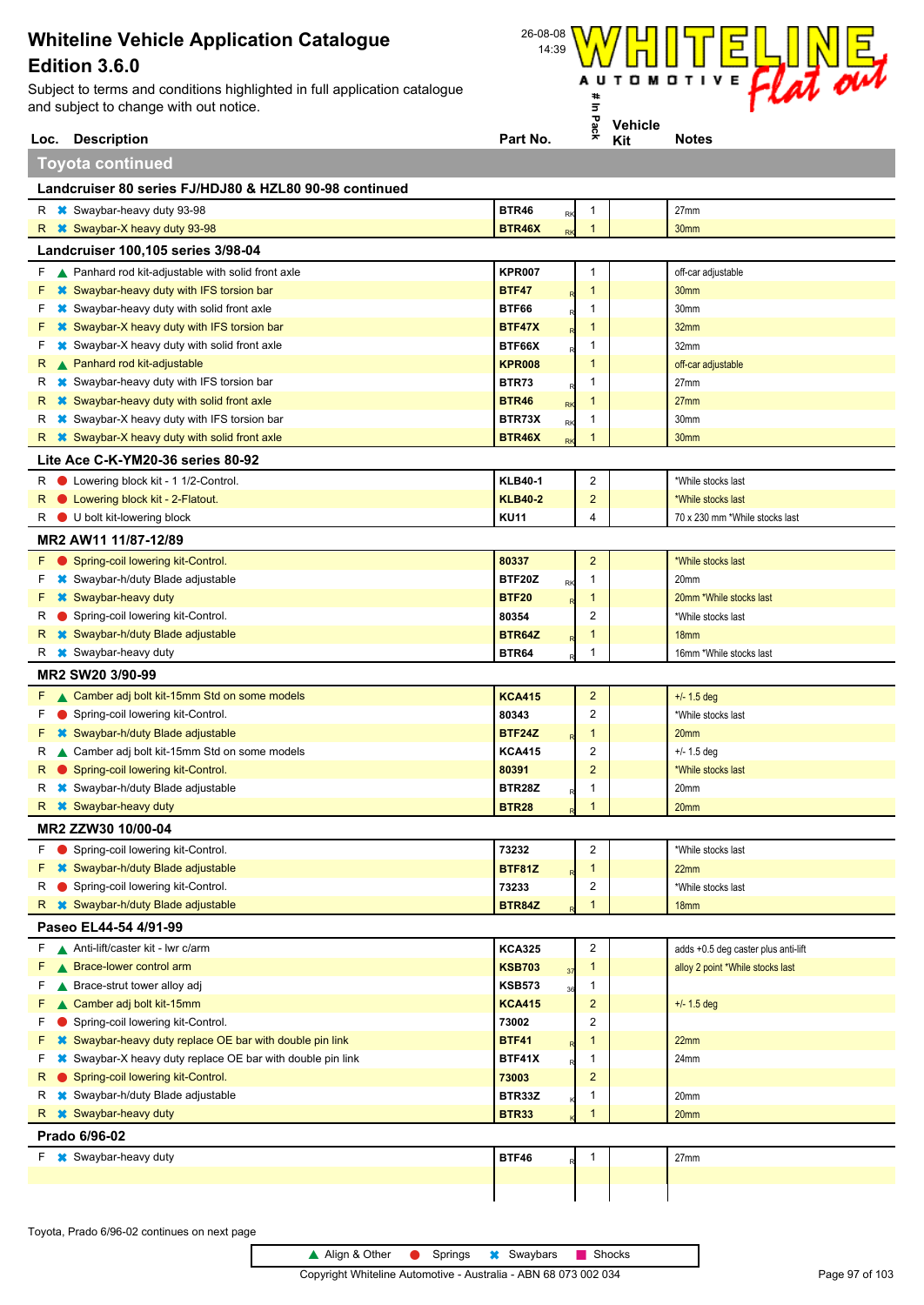Subject to terms and conditions highlighted in full application catalogue and subject to change with out notice.



|                          | Loc. Description                                                                                                 | Part No.              | ×.                      | Kit | <b>Notes</b>                        |  |  |  |  |  |
|--------------------------|------------------------------------------------------------------------------------------------------------------|-----------------------|-------------------------|-----|-------------------------------------|--|--|--|--|--|
|                          | <b>Toyota continued</b>                                                                                          |                       |                         |     |                                     |  |  |  |  |  |
| Prado 6/96-02 continued  |                                                                                                                  |                       |                         |     |                                     |  |  |  |  |  |
|                          | R <b>*</b> Swaybar-X heavy duty                                                                                  | BTR51X                | $\mathbf{1}$            |     | 22mm                                |  |  |  |  |  |
|                          | <b>RAV-4 ACA20R 7/00-04</b>                                                                                      |                       |                         |     |                                     |  |  |  |  |  |
| ۲.                       | Spring-coil lowering kit-Control.                                                                                | 80331                 | 2                       |     | *While stocks last                  |  |  |  |  |  |
| F.                       | <b>*</b> Swaybar-heavy duty                                                                                      | <b>BTF69</b>          | 1                       |     | 24 <sub>mm</sub>                    |  |  |  |  |  |
| ĸ                        | Spring-coil lowering kit-Control.                                                                                | 73165                 | 2                       |     | *While stocks last                  |  |  |  |  |  |
|                          | R <b>*</b> Swaybar-heavy duty with OE 20mm tube                                                                  | <b>BTR72</b>          | 1                       |     | 20mm                                |  |  |  |  |  |
| Soarer UZZ30,JZZ30 90-97 |                                                                                                                  |                       |                         |     |                                     |  |  |  |  |  |
| F.                       | ▲ Brace-strut tower alloy adj excl air-bag & TEMS                                                                | <b>KSB625</b><br>36   | 1                       |     |                                     |  |  |  |  |  |
| F.                       | ▲ Control arm-lwr front bush kit 7/96 on                                                                         | <b>W0548</b>          | $\overline{c}$          |     | with 46 mm OD *While stocks last    |  |  |  |  |  |
| F.                       | ▲ Control arm-lwr front bush kit up to 7/96                                                                      | W0577                 | 2                       |     | with 49.5mm OD *While stocks last   |  |  |  |  |  |
| F.                       | ▲ Control arm-lwr rear bush kit 7/96 on                                                                          | W0549                 | 2                       |     | with 51.1 mm OD *While stocks last  |  |  |  |  |  |
| F.                       | ▲ Control arm-lwr rear bush kit up to 7/96                                                                       | W0578                 | 2                       |     | with 54.8mm OD *While stocks last   |  |  |  |  |  |
| F.                       | Spring-coil lowering kit-Control. excl air or adj susp                                                           | 73181                 | 2                       |     | *While stocks last                  |  |  |  |  |  |
| F.                       | <b><sup>■</sup></b> Swaybar-h/duty Blade adjustable                                                              | <b>BTF74Z</b>         | 1                       |     | 30mm *While stocks last             |  |  |  |  |  |
| F.                       | <b>*</b> Swaybar-heavy duty                                                                                      | <b>BTF74</b>          | 1                       |     | 30mm *While stocks last             |  |  |  |  |  |
| ĸ                        | Spring-coil lowering kit-Control. excl air or adj susp                                                           | 73182                 | 2                       |     | *While stocks last                  |  |  |  |  |  |
|                          | R <b>*</b> Swaybar-h/duty Blade adjustable                                                                       | <b>BTR79Z</b>         | 1                       |     | 22mm                                |  |  |  |  |  |
|                          | R <b>*</b> Swaybar-heavy duty                                                                                    | <b>BTR79</b>          | 1                       |     | 22mm *While stocks last             |  |  |  |  |  |
|                          | Starlet EP82-91-92 series 89-00 incl GT                                                                          |                       |                         |     |                                     |  |  |  |  |  |
| ۲.                       | Anti-lift/caster kit - Iwr c/arm                                                                                 | <b>KCA325</b>         | $\overline{\mathbf{c}}$ |     | adds +0.5 deg caster plus anti-lift |  |  |  |  |  |
| F.                       | Brace-lower control arm                                                                                          | <b>KSB703</b><br>37   | 1                       |     | alloy 2 point *While stocks last    |  |  |  |  |  |
| F.                       | ▲ Brace-strut tower alloy adj                                                                                    | <b>KSB573</b>         | 1                       |     |                                     |  |  |  |  |  |
| F.<br>F.                 | Camber adj bolt kit-15mm                                                                                         | <b>KCA415</b>         | 2<br>$\overline{2}$     |     | $+/- 1.5$ deg                       |  |  |  |  |  |
| F.                       | Spring-coil lowering kit-Control.<br><b><sup>■</sup></b> Swaybar-heavy duty replaces OE bar with double pin link | 73002<br><b>BTF41</b> | 1                       |     | 22mm                                |  |  |  |  |  |
| F.                       | <b><sup>■</sup></b> Swaybar-heavy duty without OE or replacment for OE bar                                       | <b>BTF84</b>          | 1                       |     | 22mm                                |  |  |  |  |  |
| F.                       | <b>■ Swaybar-X heavy duty replaces OE bar with double pin link</b>                                               | BTF41X                | 1                       |     | 24mm                                |  |  |  |  |  |
| F.                       | Swaybar-X heavy duty without OE or replacment for OE bar                                                         | <b>BTF84X</b>         | 1                       |     | 24 <sub>mm</sub>                    |  |  |  |  |  |
| R                        | ▲ Brace-strut tower alloy adj                                                                                    | <b>KSB534</b>         | 1                       |     |                                     |  |  |  |  |  |
| R.                       | ▲ Panhard rod kit-adjustable                                                                                     | <b>KPR020</b>         | $\mathbf{1}$            |     | off-car adjustable                  |  |  |  |  |  |
| R                        | Spring-coil lowering kit-Control.                                                                                | 73003                 | 2                       |     |                                     |  |  |  |  |  |
| R.                       | <b>*</b> Swaybar-h/duty Blade adjustable                                                                         | <b>BTR33Z</b>         | 1                       |     | 20 <sub>mm</sub>                    |  |  |  |  |  |
| R                        | <b>*</b> Swaybar-heavy duty                                                                                      | <b>BTR33</b>          | 1                       |     | 20mm                                |  |  |  |  |  |
|                          | <b>Supra JZA80 94-98</b>                                                                                         |                       |                         |     |                                     |  |  |  |  |  |
|                          | F A Control arm-lwr front bush kit 7/96 on                                                                       | <b>W0548</b>          | $\mathbf 2$             |     | with 46 mm OD *While stocks last    |  |  |  |  |  |
| F.                       | ▲ Control arm-lwr front bush kit up to 7/96                                                                      | W0577                 | 2                       |     | with 49.5mm OD *While stocks last   |  |  |  |  |  |
| F.                       | ▲ Control arm-lwr rear bush kit 7/96 on                                                                          | W0549                 | 2                       |     | with 51.1 mm OD *While stocks last  |  |  |  |  |  |
| F.                       | ▲ Control arm-lwr rear bush kit up to 7/96                                                                       | W0578                 | 2                       |     | with 54.8mm OD *While stocks last   |  |  |  |  |  |
| F.                       | Spring-coil lowering kit-Control.                                                                                | 83117                 | $\overline{2}$          |     | *While stocks last                  |  |  |  |  |  |
| F                        | <b><sup>■</sup></b> Swaybar-h/duty Blade adjustable                                                              | BTF67Z                | 1                       |     | 30mm                                |  |  |  |  |  |
|                          | <b>*</b> Swaybar-heavy duty                                                                                      | <b>BTF67</b>          | 1                       |     | 30mm *While stocks last             |  |  |  |  |  |
| R                        | Spring-coil lowering kit-Control.                                                                                | 83118                 | 2                       |     | *While stocks last                  |  |  |  |  |  |
| R.                       | <b>*</b> Swaybar-h/duty Blade adjustable                                                                         | <b>BTR68Z</b>         | 1                       |     | 20 <sub>mm</sub>                    |  |  |  |  |  |
| R                        | <b>*</b> Swaybar-heavy duty                                                                                      | <b>BTR68</b>          | 1                       |     | 20mm *While stocks last             |  |  |  |  |  |
|                          | <b>Supra MA61 83-86</b>                                                                                          |                       |                         |     |                                     |  |  |  |  |  |
| F.                       | <b>■ Swaybar-h/duty Blade adjustable</b>                                                                         | <b>BTF76Z</b>         | 1                       |     | 27 <sub>mm</sub>                    |  |  |  |  |  |
| F                        | <b>*</b> Swaybar-heavy duty                                                                                      | <b>BTF76</b>          | 1                       |     | 27mm *While stocks last             |  |  |  |  |  |
| R.                       | <b>*</b> Swaybar-h/duty Blade adjustable                                                                         | <b>BTR21Z</b>         | 1                       |     | 18 <sub>mm</sub>                    |  |  |  |  |  |
| R                        | <b>*</b> Swaybar-heavy duty                                                                                      | <b>BTR21</b>          | 1                       |     | 18mm *While stocks last             |  |  |  |  |  |
|                          | Supra MA70-MA71 3/86-93                                                                                          |                       |                         |     |                                     |  |  |  |  |  |
|                          | F Spring-coil lowering kit-Control. excl adj susp                                                                | 80078                 | $\overline{c}$          |     | *While stocks last                  |  |  |  |  |  |
|                          |                                                                                                                  |                       |                         |     |                                     |  |  |  |  |  |
|                          |                                                                                                                  |                       |                         |     |                                     |  |  |  |  |  |

Toyota, Supra MA70-MA71 3/86-93 continues on next page

▲ Align & Other ● Springs <sup>★</sup> Swaybars ■ Shocks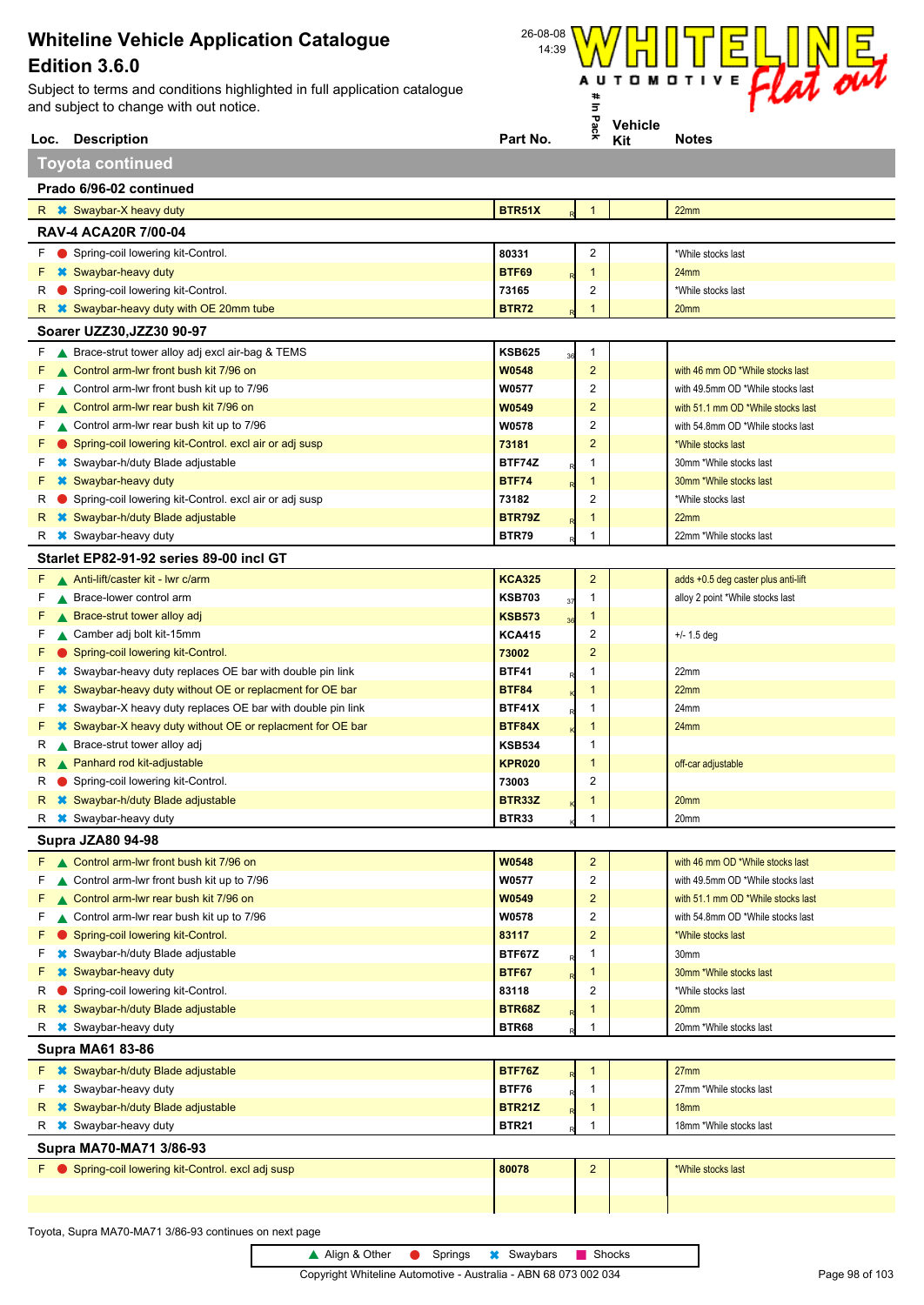Subject to terms and conditions highlighted in full application catalogue and subject to change with out notice.



|                                | Loc. Description                                                  | Part No.                 | 윳            | Kit | <b>Notes</b>                           |
|--------------------------------|-------------------------------------------------------------------|--------------------------|--------------|-----|----------------------------------------|
|                                | <b>Toyota continued</b>                                           |                          |              |     |                                        |
|                                | Supra MA70-MA71 3/86-93 continued                                 |                          |              |     |                                        |
| F.                             | <b>*</b> Swaybar-h/duty Blade adjustable                          | BTF39Z                   | 1            |     | 30mm                                   |
| F.                             | <b>*</b> Swaybar-heavy duty                                       | <b>BTF39</b>             | $\mathbf{1}$ |     | 30mm *While stocks last                |
| R                              | Spring-coil lowering kit-Control. excl adj susp                   | 80079                    | 2            |     | *While stocks last                     |
| R.                             | <b>*</b> Swaybar-h/duty Blade adjustable                          | <b>BTR70Z</b>            | 1            |     | 22mm                                   |
| R                              | <b>*</b> Swaybar-heavy duty                                       | <b>BTR70</b>             | 1            |     | 22mm *While stocks last                |
|                                | T18 10/79-7/83                                                    |                          |              |     |                                        |
|                                | F * Swaybar-heavy duty                                            | <b>BTF27</b><br>R        | $\mathbf{1}$ |     | 24mm *While stocks last                |
|                                | R <b>*</b> Swaybar-heavy duty                                     | <b>BTR25</b>             | $\mathbf{1}$ |     | 18mm *While stocks last                |
|                                | <b>Triumph</b>                                                    |                          |              |     |                                        |
|                                | TR7 79-82                                                         |                          |              |     |                                        |
|                                | F <b>A</b> Brace-strut tower alloy adj                            | <b>KSB616</b><br>36      | $\mathbf{1}$ |     | *While stocks last                     |
| F.                             | <b>*</b> Swaybar-heavy duty                                       | BLF91                    | $\mathbf{1}$ |     | 24mm *While stocks last                |
| <b>Volvo</b>                   |                                                                   |                          |              |     |                                        |
|                                | 120 Series 58-67 sedan                                            |                          |              |     |                                        |
|                                | F * Swaybar-heavy duty                                            | BVF <sub>1</sub>         | $\mathbf{1}$ |     | 22mm *While stocks last                |
|                                | R <b>*</b> Swaybar-heavy duty                                     | BVR1                     | 1            |     | 18mm *While stocks last                |
|                                | 140 series 66-75 144-145 sedan wagon                              |                          |              |     |                                        |
|                                | F * Swaybar-heavy duty                                            | <b>BVF2</b>              | $\mathbf{1}$ |     | 22mm                                   |
|                                | R <b>*</b> Swaybar-heavy duty                                     | BVR3                     | $\mathbf 1$  |     | 18mm                                   |
|                                | 160 series 164 pre-74 sedan                                       |                          |              |     |                                        |
|                                | R <b>*</b> Swaybar-heavy duty                                     | <b>BVR3</b>              | $\mathbf{1}$ |     | 18 <sub>mm</sub>                       |
|                                | 240 series 76-83 242-244-245 sedan wagon                          |                          |              |     |                                        |
|                                | F * Swaybar-heavy duty                                            | BVF4<br>R                | 1            |     | 22mm                                   |
|                                | R <b>*</b> Swaybar-heavy duty sedan                               | BVR4<br><b>RK</b>        | 1            |     | 18mm *While stocks last                |
|                                | 260 series 75-79 262-264-265 sedan wagon                          |                          |              |     |                                        |
| F.                             | <b>*</b> Swaybar-heavy duty                                       | BVF5                     | 1            |     | 24mm                                   |
|                                | R <b>*</b> Swaybar-heavy duty sedan                               | <b>BVR4</b><br><b>RK</b> | $\mathbf{1}$ |     | 18mm *While stocks last                |
| R                              | <b>*</b> Swaybar-heavy duty wagon                                 | <b>BVR5W</b>             | 1            |     | 22mm                                   |
|                                | 360 series 3/84-87 hatch                                          |                          |              |     |                                        |
|                                | F * Swaybar-heavy duty                                            | <b>BVF10</b>             | $\mathbf{1}$ |     | 27mm *While stocks last                |
|                                | 740-760 series 2/82-88 sedan                                      |                          |              |     |                                        |
|                                | $F \times$ Swaybar-heavy duty                                     | BVF6                     | $\mathbf{1}$ |     | 24mm                                   |
| S40 T4 8/00-04                 |                                                                   |                          |              |     |                                        |
|                                | R * Swaybar-h/duty Blade adjustable                               | <b>BVR11Z</b><br>RK      | $\mathbf{1}$ |     | 20mm                                   |
| R                              | <b>*</b> Swaybar-heavy duty                                       | <b>BVR11</b>             | $\mathbf{1}$ |     | 20mm                                   |
| <b>VW</b>                      |                                                                   |                          |              |     |                                        |
|                                | Beetle Type 1 54-67 1.2l, 1.3l                                    |                          |              |     |                                        |
|                                | F * Swaybar-heavy duty 15-1600 & beam front end                   | <b>BWF21</b>             | $\mathbf{1}$ |     | 16mm *While stocks last                |
| F.                             | <b>*</b> Swaybar-heavy duty with king pin front                   | BWF <sub>2</sub>         | 1            |     | OE replacement 16mm *While stocks last |
|                                | R * Swaybar-heavy duty with swing arm rear                        | <b>BWR11</b>             | 1            |     | 22mm *While stocks last                |
| Beetle Type 1 68-76 1.5l, 1.6l |                                                                   |                          |              |     |                                        |
| F.                             | <sup>■</sup> Swaybar-h/duty Blade adjustable 15-1600 & beam front | BWF8Z                    | 1            |     | OE conversion 20mm *While stocks last  |
| F                              | <b>*</b> Swaybar-heavy duty 15-1600 & beam front                  | <b>BWF21</b>             | $\mathbf{1}$ |     | 16mm *While stocks last                |
| F.                             | <b>■ Swaybar-heavy duty 15-1600 &amp; beam front</b>              | BWF8                     | 1            |     | OE conversion 22mm *While stocks last  |
| F                              | Swaybar-X h/duty Blade adjustable-RACE.                           | BWF8XZ                   | $\mathbf{1}$ |     | 22mm *While stocks last                |
| R                              | Swaybar-h/duty Blade adjustable                                   | BWR1Z                    | 1            |     | 24mm *While stocks last                |
| R.<br>$\boldsymbol{\ast}$      | Swaybar-heavy duty                                                | <b>BWR2</b>              | 1            |     | 18mm *While stocks last                |
|                                |                                                                   |                          |              |     |                                        |

VW, Beetle Type 1 68-76 1.5l, 1.6l continues on next page



 $\mathbf{I}$ 

L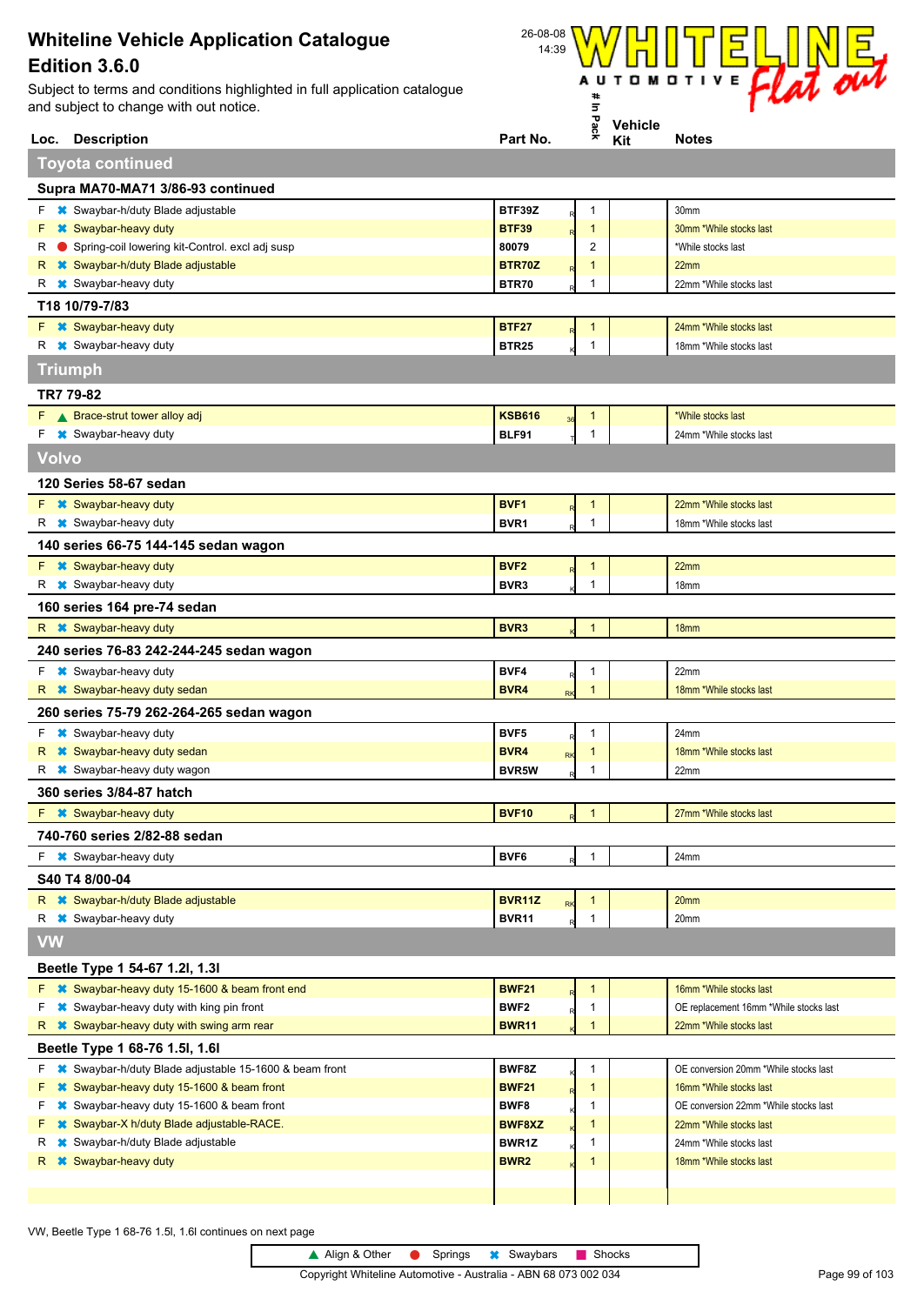

| Part No.               | ack                                                                                                   | <b>Vehicle</b><br>Kit                                                                              | <b>Notes</b>                                                     |
|------------------------|-------------------------------------------------------------------------------------------------------|----------------------------------------------------------------------------------------------------|------------------------------------------------------------------|
|                        |                                                                                                       |                                                                                                    |                                                                  |
|                        |                                                                                                       |                                                                                                    |                                                                  |
| BWR1                   | $\mathbf{1}$                                                                                          |                                                                                                    | OE conversion 18mm *While stocks last                            |
| <b>BWR1XZ</b>          | $\overline{1}$                                                                                        |                                                                                                    | 27mm *While stocks last                                          |
|                        |                                                                                                       |                                                                                                    |                                                                  |
| <b>BWF15</b>           | $\mathbf{1}$                                                                                          |                                                                                                    | replacement type 22mm *While stocks last                         |
| <b>BWF13</b>           | $\mathbf{1}$                                                                                          |                                                                                                    | replacement type 22mm *While stocks last                         |
| BWR1Z                  | $\mathbf{1}$                                                                                          |                                                                                                    | 24mm *While stocks last                                          |
| <b>BWR1</b>            | $\mathbf{1}$                                                                                          |                                                                                                    | OE conversion 18mm *While stocks last                            |
| BWR1XZ                 | 1                                                                                                     |                                                                                                    | 27mm *While stocks last                                          |
|                        |                                                                                                       |                                                                                                    |                                                                  |
| <b>KCA351</b>          | $\mathbf 2$                                                                                           |                                                                                                    | adds $+0.75$ deg                                                 |
| BAR16Z                 | $\mathbf 1$                                                                                           |                                                                                                    | 18mm                                                             |
| <b>BWR15Z</b>          | $\mathbf{1}$                                                                                          |                                                                                                    | 22mm                                                             |
| <b>BWR15</b>           | -1                                                                                                    |                                                                                                    | 22mm                                                             |
|                        |                                                                                                       |                                                                                                    |                                                                  |
| 70044                  | $\overline{2}$                                                                                        |                                                                                                    | *While stocks last                                               |
| BWF4                   | $\mathbf 1$                                                                                           |                                                                                                    | 24mm *While stocks last                                          |
| 70043A                 | $\overline{\mathbf{c}}$                                                                               |                                                                                                    | *While stocks last                                               |
| BWR4                   | 1                                                                                                     |                                                                                                    | 20mm *While stocks last                                          |
|                        |                                                                                                       |                                                                                                    |                                                                  |
| <b>KCA412</b>          |                                                                                                       |                                                                                                    | $+/- 1.5$ deg                                                    |
| <b>KCA393</b>          | 2                                                                                                     |                                                                                                    | adds $+0.75$ deg                                                 |
| 70034                  | $\overline{2}$                                                                                        |                                                                                                    | *While stocks last                                               |
| <b>KCA343</b>          | 1                                                                                                     |                                                                                                    | single shim - double angle *While stocks last                    |
| 70035                  | $\overline{c}$                                                                                        |                                                                                                    | *While stocks last                                               |
| <b>BWR14Z</b>          | -1                                                                                                    |                                                                                                    | 22mm *While stocks last                                          |
| <b>BWR14</b>           | 1                                                                                                     |                                                                                                    | 20mm *While stocks last                                          |
|                        |                                                                                                       |                                                                                                    |                                                                  |
| <b>KCA351</b>          | $\overline{c}$                                                                                        |                                                                                                    | adds $+0.75$ deg                                                 |
| 83136                  | $\overline{2}$                                                                                        |                                                                                                    | *While stocks last                                               |
| <b>KLC050</b>          | 2                                                                                                     |                                                                                                    | adj extra h/duty                                                 |
| BAF13Z                 | -1                                                                                                    |                                                                                                    | 22mm                                                             |
| <b>BAF13</b><br>R, 100 |                                                                                                       |                                                                                                    | 22mm                                                             |
| 83137                  | $\overline{2}$                                                                                        |                                                                                                    | *While stocks last                                               |
|                        | -1                                                                                                    |                                                                                                    | 22mm                                                             |
|                        |                                                                                                       |                                                                                                    | 22mm                                                             |
|                        |                                                                                                       |                                                                                                    |                                                                  |
| <b>KCA316</b>          | $\overline{2}$                                                                                        |                                                                                                    | adds +0.5 deg caster plus anti-lift                              |
| <b>KCA314</b>          | 2j                                                                                                    |                                                                                                    |                                                                  |
| W0503                  |                                                                                                       |                                                                                                    | High Performance                                                 |
| 73263                  | $\overline{2}$                                                                                        |                                                                                                    |                                                                  |
|                        |                                                                                                       |                                                                                                    | 22mm                                                             |
|                        |                                                                                                       |                                                                                                    | 24mm                                                             |
|                        |                                                                                                       |                                                                                                    | High Performance                                                 |
|                        |                                                                                                       |                                                                                                    |                                                                  |
|                        |                                                                                                       |                                                                                                    | 22mm                                                             |
|                        |                                                                                                       |                                                                                                    | 24mm                                                             |
|                        |                                                                                                       |                                                                                                    |                                                                  |
| <b>BWF9Z</b><br>RK     | $\mathbf{1}$                                                                                          |                                                                                                    | OE conversion 24mm *While stocks last                            |
|                        |                                                                                                       |                                                                                                    |                                                                  |
| BWF9<br>RK<br>BWR3Z    | $\mathbf{1}$<br>-1                                                                                    |                                                                                                    | OE conversion 24mm *While stocks last<br>24mm *While stocks last |
|                        | <b>BWR15Z</b><br><b>BWR15</b><br><b>BWF19</b><br>BWF19XZ<br>W0504<br>73264<br><b>BWR20</b><br>BWR20XZ | $\overline{2}$<br>R, 100<br>1<br>$\mathbf{1}$<br>$\mathbf{1}$<br>$\overline{\mathbf{c}}$<br>1<br>1 | 4b/2t<br>4 <sub>b</sub> /2t                                      |

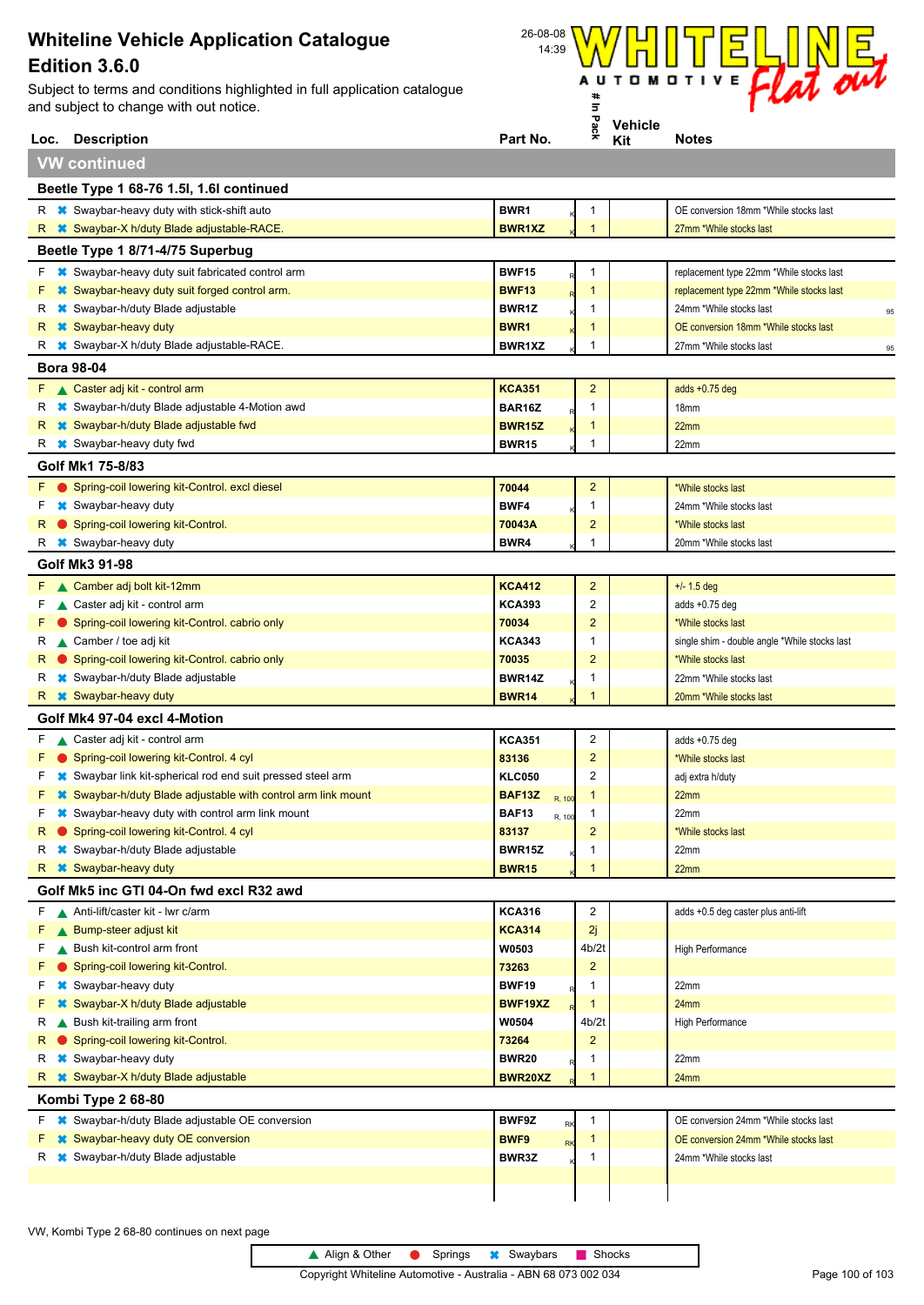

| <b>Description</b><br>Loc.                                             | Part No.         | ⋇              | Kit | <b>Notes</b>            |
|------------------------------------------------------------------------|------------------|----------------|-----|-------------------------|
| <b>VW continued</b>                                                    |                  |                |     |                         |
| Kombi Type 2 68-80 continued                                           |                  |                |     |                         |
| R <b>*</b> Swaybar-heavy duty                                          | BWR3             | $\mathbf{1}$   |     | 20mm *While stocks last |
| Kombi Type 2 80-86                                                     |                  |                |     |                         |
| R <b>*</b> Swaybar-heavy duty                                          | BWR <sub>6</sub> | 1              |     | 22mm                    |
| Passat Mk5 02/98-05 sedan                                              |                  |                |     |                         |
| R * Swaybar-h/duty Blade adjustable 4-Motion Awd                       | <b>BWR18Z</b>    | $\mathbf{1}$   |     | 18mm *While stocks last |
| <b><sup>■</sup></b> Swaybar-h/duty Blade adjustable excl 4-Motion<br>R | BWR16Z           | $\mathbf{1}$   |     | 22mm *While stocks last |
| <b>*</b> Swaybar-heavy duty excl 4-Motion<br>R.                        | <b>BWR16</b>     | $\mathbf 1$    |     | 22mm *While stocks last |
| <sup>■</sup> Swaybar-X heavy duty Blade adjustable 4-Motion Awd<br>R   | BWR18XZ          | $\mathbf{1}$   |     | 20mm *While stocks last |
| Passat Mk6 PQ56 06-On fwd                                              |                  |                |     |                         |
| F A Bush kit-control arm front                                         | W0503            | 4b/2t          |     | <b>High Performance</b> |
| <b>*</b> Swaybar-heavy duty<br>F                                       | BWF19            | 1              |     | 22mm                    |
| <b>*</b> Swaybar-X h/duty Blade adjustable                             | BWF19XZ          | $\mathbf 1$    |     | 24mm                    |
| <b>*</b> Swaybar-heavy duty<br>R                                       | <b>BWR20</b>     | 1              |     | 22mm                    |
| <b>*</b> Swaybar-X h/duty Blade adjustable                             | BWR20XZ          | $\mathbf 1$    |     | 24mm                    |
| Polo Mk4 9N 02-06                                                      |                  |                |     |                         |
| <b>*</b> Swaybar link kit-spherical rod end                            | <b>KLC063</b>    | $\overline{2}$ |     | adj extra h/duty        |
| <b>*</b> Swaybar-h/duty Blade adjustable                               | <b>BWF18Z</b>    | $\mathbf 1$    |     | 22mm                    |
| Swaybar-heavy duty<br>F                                                | BWF18            | -1             |     | 22mm                    |
| $\triangle$ Toe adj kit - shim type<br>R.                              | <b>KCA310</b>    | $\overline{2}$ |     | reduce toe-in 3mm/side  |
| <b>*</b> Swaybar-h/duty Blade adjustable                               | BWR19Z           | 1              |     | 20 <sub>mm</sub>        |
| Transporter Type 2 83-11/89                                            |                  |                |     |                         |
| F * Swaybar-heavy duty                                                 | <b>BWF6</b>      | $\mathbf{1}$   |     | 24mm *While stocks last |
| <b>*</b> Swaybar-heavy duty<br>R                                       | BWR <sub>6</sub> | 1              |     | 22mm                    |
| Transporter Type 3 12/89-2/93 inc Caravelle                            |                  |                |     |                         |
| F * Swaybar-heavy duty                                                 | <b>BWF6</b>      | $\mathbf{1}$   |     | 24mm *While stocks last |
| Transporter Type 4 4/93-04                                             |                  |                |     |                         |
| R <b>*</b> Swaybar-heavy duty                                          | <b>BWR13</b>     | $\mathbf{1}$   |     | 22mm *While stocks last |
| R * Swaybar-X heavy duty                                               | <b>BWR13X</b>    | $\mathbf{1}$   |     | 24mm *While stocks last |

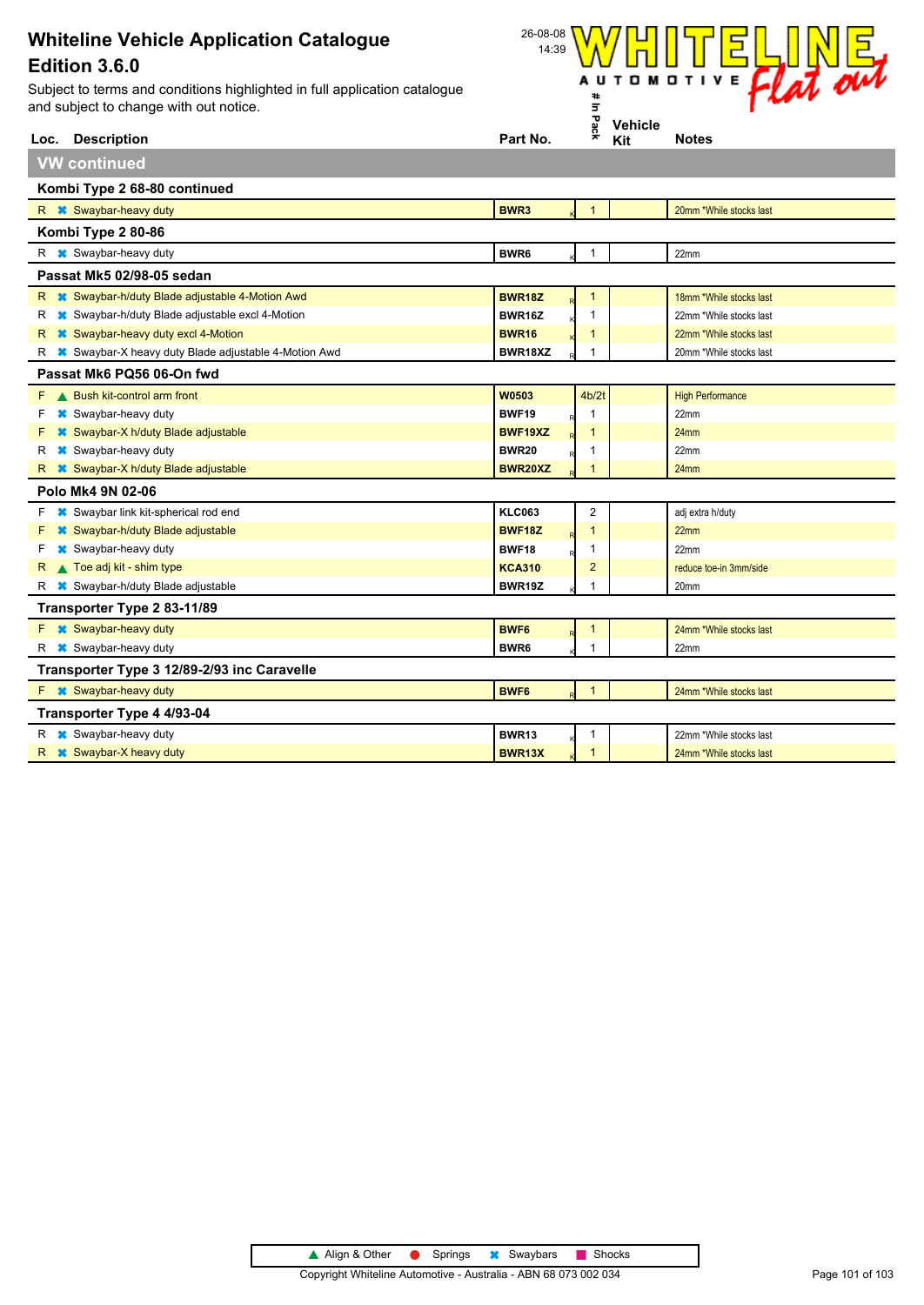

|     | <b>ID Description</b>                                                                                                                                                                         |
|-----|-----------------------------------------------------------------------------------------------------------------------------------------------------------------------------------------------|
|     | R Replacement type                                                                                                                                                                            |
|     | RK Replacement kit type                                                                                                                                                                       |
|     | C Clamp on to original type                                                                                                                                                                   |
|     | K Full kit type                                                                                                                                                                               |
|     | X RACE ONLY                                                                                                                                                                                   |
|     | Q Quick release kit available                                                                                                                                                                 |
|     | T Replacement threaded end adjust. - RACE use only                                                                                                                                            |
|     | 16 16mm                                                                                                                                                                                       |
|     | 17 17mm                                                                                                                                                                                       |
|     | 18 18mm                                                                                                                                                                                       |
| 19  | 19mm                                                                                                                                                                                          |
| 20  | 20mm                                                                                                                                                                                          |
| 21. | 21mm                                                                                                                                                                                          |
|     | 22 22mm<br>23 23mm                                                                                                                                                                            |
|     | 24 24mm                                                                                                                                                                                       |
|     | 25 25mm                                                                                                                                                                                       |
|     | 26 26mm                                                                                                                                                                                       |
|     | 27 27mm                                                                                                                                                                                       |
|     | 28 28mm                                                                                                                                                                                       |
|     | 29 29mm                                                                                                                                                                                       |
| 30  | 30mm                                                                                                                                                                                          |
|     | 31 31mm                                                                                                                                                                                       |
| 32  | 32mm                                                                                                                                                                                          |
| 36  | Quick Release clamp kit available for this brace. KSB790 allows for rapid removal of alloy centre brace.                                                                                      |
| 37  | Race or circuit use only. Not designed for street use.                                                                                                                                        |
| 38  | KRR single rod kits fix left hand setback problem.                                                                                                                                            |
| 39. | KRR 2 rod deluxe kits supplied with heavy duty poly front bushes.                                                                                                                             |
|     | 40 KTA101 corrects rear axle steer. Suppled as 2 complete arms with poly bushes & instructions.                                                                                               |
|     | 41 KCA366 replaces lower control arm rear mount. KCA371 replaces upper control arm inner bushes with eccentric poly bushed adjusters. Use both kits for max                                   |
|     | performance and race use.                                                                                                                                                                     |
|     | 42 Check existing bar size first. Available in 18/20/22mm. Order KBR28-Size or KBR29-Size.                                                                                                    |
|     | 43 Suit OEM or KBR29 series heavy duty swaybar mounts. Essential for large swaybars.                                                                                                          |
|     | 44 Suit KBR28 series heavy duty swaybar mounts(not OEM). Essential for large swaybars.                                                                                                        |
|     | 45 Check exisitng bar size first. Available in 18/20/22mm. Order KBR27-Size.                                                                                                                  |
|     | 46 Use KCA372 for vehicles with 22mm pin type rear of lower control arm mount. Use KCA358 for 18mm threaded pin and nut type mount.                                                           |
|     | 47 Supplied with new poly bushes. COMFORT option uses softer 70D - RACE uses black 95D bush                                                                                                   |
|     | 48 Check exisitng bar size first. Available in 19/20/22/24mm. Order KBR20-Size.                                                                                                               |
|     | 49 Does NOT suit standard shocks. Shortened travel only with max droop measurement of 435mm measure front centre wheel to guard. Whiteline shocks modified to                                 |
|     | suit.<br>50 Modification maybe required for non-standard engine configuration.                                                                                                                |
|     | 51 Check exisitng bar size first. Available in various sizes.                                                                                                                                 |
|     | 52 KCA377 removes and locks OE toe adjustment. To be used in conjunction with Whiteline KTA107-109 series or other style adjustable control arms. Essential for                               |
|     | race or off-road use.                                                                                                                                                                         |
|     | 53 KLC31 is special priced vehicle kit containing KLC30 front and KLC26 rear alloy link as boxed set.                                                                                         |
|     | 54 Measure OE passanger side bush retaining bracket. 25mm wide use KSR200. 30mm wide use KSR202.                                                                                              |
|     | 55 Whiteline suggest fit with shock tower spacer. Spacer part no.'s; Control = KSA900(12mm) Flatout = KSA901(20mm).                                                                           |
|     | 56 Vehicles with self-levelling must replace self level unit with Whiteline gas shock #110170 and new Whiteline bump stop # W0910. Disconnect fuse and self level                             |
|     | wiring.                                                                                                                                                                                       |
|     | 57 Short travel Whiteline premium h/duty gas shock available. Part #110050                                                                                                                    |
|     | 58 Fitted height may vary +/-15mm depending on condition and material used in strut top bearing assembly. Urethane 10-20mm higher, perished rubber 10mm lower.                                |
| 59  | Warning! 2" lowering block may allow tailshaft to contact floor.                                                                                                                              |
| 60  | Requires short open length shock, eg. FE2 spec.                                                                                                                                               |
|     | 61 Leaf spring rear                                                                                                                                                                           |
|     | 62 Premium height and rate adjustable coil-over kit available. See www.whiteline.com.au for more details.                                                                                     |
|     | 63 Vehicles with factory sports suspension option may have up to 25mm lower std ride height. Control option 10-15mm lower but heavier rate. Flatout option<br>15-25mm lower but heavier rate. |
|     | 64 Only suitable for vehicles fitted with 17"dia. wheels or bigger.                                                                                                                           |
|     | 65 Check ID of original lower coil mount first. If reduced use 71713                                                                                                                          |
|     |                                                                                                                                                                                               |
|     | Align & Other<br>Springs<br><b>*</b> Swaybars<br>Shocks<br>$\bullet$                                                                                                                          |